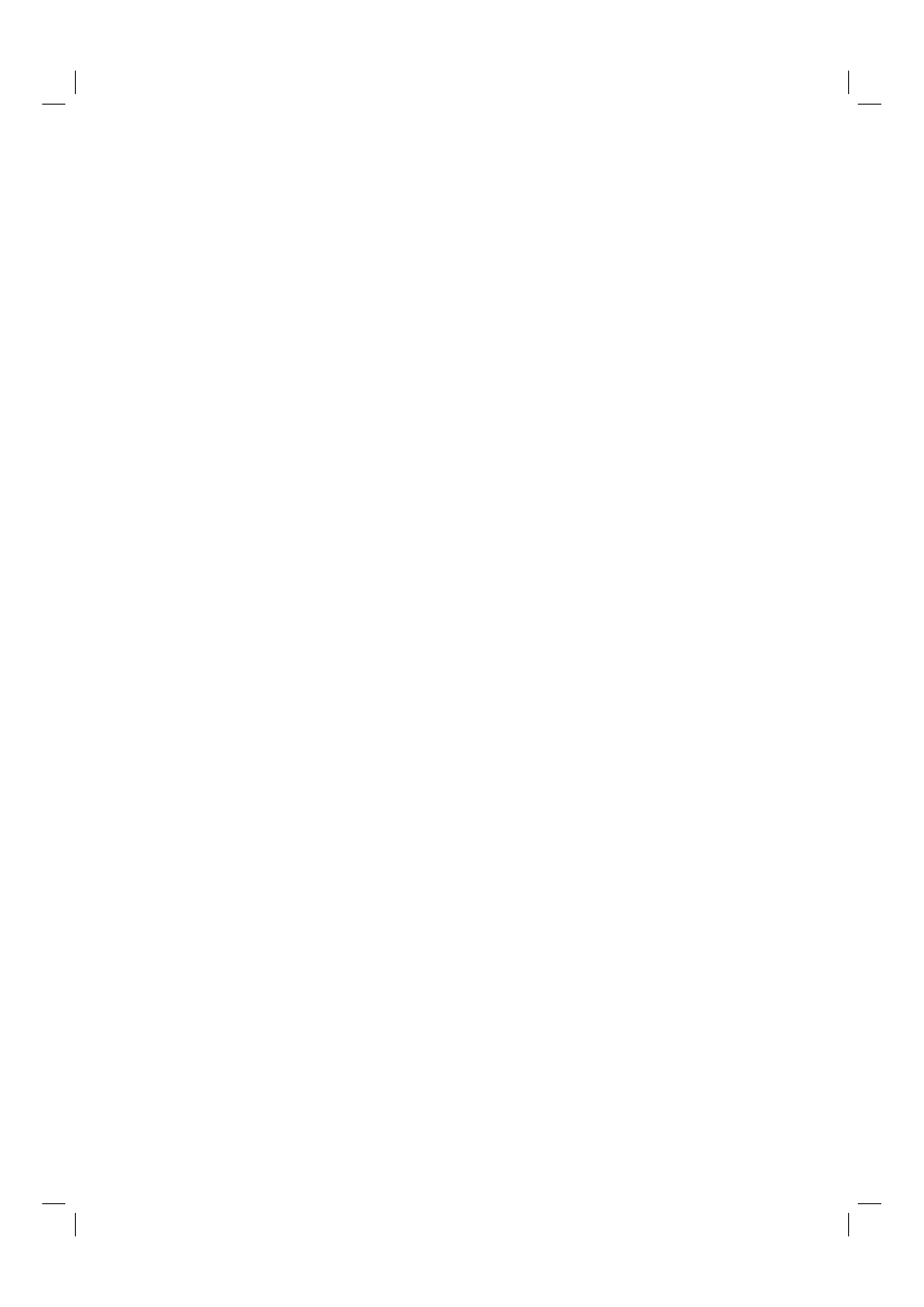| Age group<br>(years) | 1901      | 1921      | 1941      | 1961      | 1981      | 2001      | $2006^{(a)}$ |
|----------------------|-----------|-----------|-----------|-----------|-----------|-----------|--------------|
| <b>Males</b>         |           |           |           |           |           |           |              |
| $0 - 4$              | 172,957   | 307,300   | 299,900   | 573,700   | 583,218   | 657,499   | 672,183      |
| $5 - 14$             | 450,067   | 570,800   | 575,300   | 1,056,600 | 1,321,340 | 1,386,873 | 1,406,615    |
| $15 - 24$            | 366,146   | 457,900   | 627,900   | 776,100   | 1,320,618 | 1,351,444 | 1,474,193    |
| $25 - 34$            | 320,455   | 451,800   | 593,900   | 728,000   | 1,244,663 | 1,427,829 | 1,451,762    |
| $35 - 44$            | 279,558   | 369,500   | 496,000   | 737,900   | 931,360   | 1,475,870 | 1,522,122    |
| $45 - 54$            | 156,674   | 281,300   | 432,400   | 627,800   | 772,879   | 1,327,595 | 1,420,169    |
| $55 - 64$            | 99,170    | 208,400   | 307,600   | 427,800   | 661,984   | 926,870   | 1,132,795    |
| $65 - 74$            | 64,716    | 90,900    | 173,100   | 266,300   | 426,174   | 639,144   | 688,004      |
| $75 - 84$            | 18,731    | 29,300    | 70,900    | 102,300   | 158,247   | 355,606   | 418,158      |
| $85+$                | 2,207     | 4,700     | 7,500     | 15,800    | 27,784    | 81,922    | 104,337      |
| All ages             | 1,977,928 | 2,771,900 | 3,584,500 | 5,312,300 | 7,448,267 | 9,630,652 | 10,290,338   |
| <b>Females</b>       |           |           |           |           |           |           |              |
| $0 - 4$              | 168,836   | 296,300   | 288,700   | 546,400   | 556,400   | 624,858   | 636,468      |
| $5 - 14$             | 441,003   | 557,300   | 556,000   | 1,008,300 | 1,264,582 | 1,317,968 | 1,334,877    |
| $15 - 24$            | 365,792   | 462,800   | 614,900   | 729,300   | 1,278,293 | 1,303,713 | 1,409,905    |
| $25 - 34$            | 293,424   | 458,400   | 573,300   | 664,400   | 1,212,261 | 1,445,867 | 1,447,857    |
| $35 - 44$            | 216,135   | 353,200   | 471,900   | 706,100   | 891,517   | 1,495,591 | 1,540,018    |
| $45 - 54$            | 118,574   | 257,400   | 436,400   | 595,700   | 737,394   | 1,331,776 | 1,438,799    |
| $55 - 64$            | 80,302    | 179,300   | 307,600   | 435,500   | 691,752   | 903,953   | 1,126,611    |
| $65 - 74$            | 48,935    | 82,000    | 186,400   | 333,100   | 511,502   | 681,749   | 720,303      |
| $75 - 84$            | 14,757    | 31,000    | 79,700    | 149,200   | 256,487   | 493,800   | 538,658      |
| $85+$                | 2,038     | 5,500     | 10,500    | 27,900    | 74,805    | 183,313   | 217,654      |
| All ages             | 1,795,873 | 2,683,200 | 3,525,400 | 5,195,900 | 7,474,993 | 9,782,588 | 10,411,150   |

## **Table S1: Estimated resident population, selected years, 1901 to 2006**

(a) Preliminary data.

*Note*: Population estimates are for 30 June of each year.

*Source*: AIHW population database.

481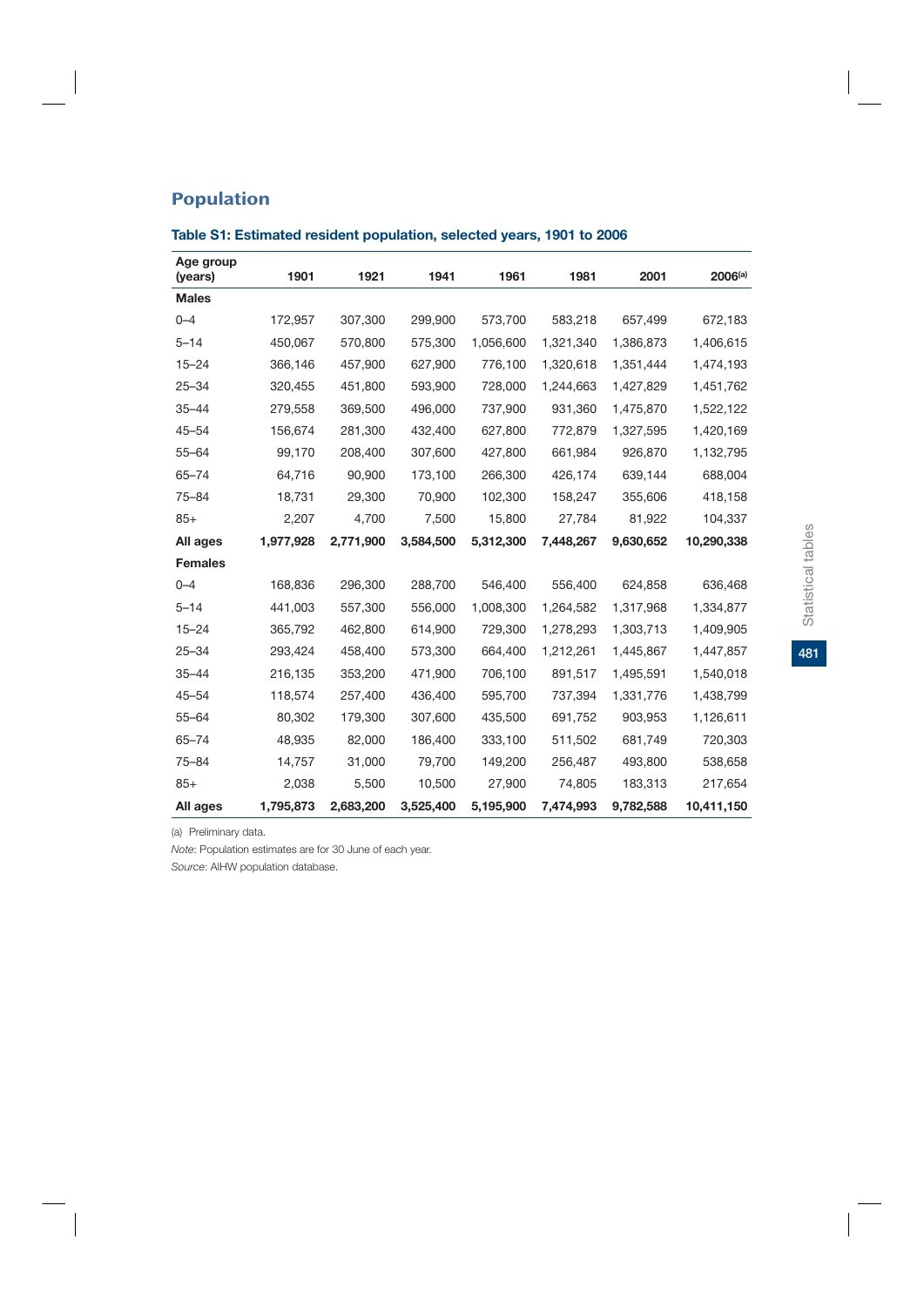## Fertility and pregnancy

Table S2: Age-specific fertility rates<sup>(a)</sup> and total fertility rates<sup>(b)</sup>, 1921 to 2006 (live births **per 1,000 females)**

|                        | Age group of mother (years) |           |           |           |           |           |                |                                   |  |
|------------------------|-----------------------------|-----------|-----------|-----------|-----------|-----------|----------------|-----------------------------------|--|
|                        | <b>Less</b><br>than 20      | $20 - 24$ | $25 - 29$ | $30 - 34$ | $35 - 39$ | $40 - 44$ | 45 and<br>over | <b>Total</b><br>fertility<br>rate |  |
| <b>Annual averages</b> |                             |           |           |           |           |           |                |                                   |  |
| 1921-1925              | 27.3                        | 133.7     | 167.0     | 137.0     | 96.9      | 40.4      | 4.2            | 3,032                             |  |
| 1941-1945              | 23.9                        | 126.9     | 152.8     | 114.3     | 66.3      | 21.1      | 1.7            | 2,535                             |  |
| 1961-1965              | 46.5                        | 204.0     | 207.2     | 122.4     | 59.2      | 17.5      | 1.2            | 3,289                             |  |
| 1981-1985              | 25.7                        | 100.8     | 144.5     | 82.0      | 25.4      | 4.4       | 0.3            | 1,915                             |  |
| 1991-1995              | 21.2                        | 71.6      | 128.3     | 104.2     | 39.3      | 6.4       | 0.3            | 1,857                             |  |
| 2001-2005              | 16.6                        | 54.6      | 103.0     | 112.4     | 54.5      | 10.0      | 0.5            | 1,756                             |  |
| <b>Annual rates</b>    |                             |           |           |           |           |           |                |                                   |  |
| 2002                   | 17.2                        | 56.3      | 104.5     | 111.2     | 52.1      | 9.7       | 0.4            | 1,755                             |  |
| 2003                   | 16.1                        | 54.2      | 102.4     | 112.2     | 54.2      | 10.0      | 0.5            | 1,747                             |  |
| 2004                   | 16.0                        | 52.7      | 101.7     | 113.9     | 57.2      | 10.5      | 0.5            | 1,761                             |  |
| 2005                   | 15.8                        | 51.9      | 101.8     | 116.8     | 60.2      | 10.8      | 0.5            | 1,789                             |  |
| 2006                   | 15.4                        | 51.6      | 100.8     | 120.1     | 63.3      | 11.3      | 0.6            | 1,814                             |  |

(a) Age-specific fertility rates are the live births registered during the calendar year, according to age of mother, per 1,000 of the female resident population of the same age as estimated for 30 June.

(b) Total fertility rate is obtained by summing the 5-year age-specific fertility rates and multiplying by 5. It represents the number of children 1,000 women would bear during their lifetimes if they experienced the rates of the year shown. *Source:* ABS cat. no. 3301.0.

| Age group of mother (years) |                 |           |           |           |           |           |                |                                   |
|-----------------------------|-----------------|-----------|-----------|-----------|-----------|-----------|----------------|-----------------------------------|
| <b>State/territory</b>      | Less<br>than 20 | $20 - 24$ | $25 - 29$ | $30 - 34$ | $35 - 39$ | $40 - 44$ | 45 and<br>over | <b>Total</b><br>fertility<br>rate |
| <b>NSW</b>                  | 13.2            | 49.9      | 100.1     | 120.0     | 64.7      | 11.9      | 0.6            | 1,800                             |
| Vic                         | 9.7             | 38.9      | 91.0      | 126.9     | 69.7      | 12.8      | 0.6            | 1,745                             |
| Qld                         | 19.7            | 61.3      | 107.3     | 112.3     | 55.3      | 9.3       | 0.6            | 1,831                             |
| <b>WA</b>                   | 19.6            | 60.2      | 109.3     | 123.4     | 63.7      | 10.9      | 0.6            | 1,941                             |
| <b>SA</b>                   | 16.7            | 53.8      | 105.0     | 114.4     | 57.5      | 8.9       | 0.4            | 1,788                             |
| Tas                         | 26.6            | 81.7      | 127.3     | 121.8     | 55.7      | 9.1       | 0.3            | 2,123                             |
| <b>ACT</b>                  | 9.1             | 32.6      | 87.4      | 124.6     | 69.3      | 13.4      | 0.6            | 1,684                             |
| <b>NT</b>                   | 63.6            | 97.7      | 106.0     | 103.3     | 54.9      | 10.9      | 0.4            | 2,187                             |
| Australia                   | 15.4            | 51.6      | 100.8     | 120.1     | 63.3      | 11.3      | 0.6            | 1,814                             |

#### Table S3: Age-specific fertility rates<sup>(a)</sup> and total fertility rates<sup>(b)</sup>, states and territories, **2006 (live births per 1,000 females)**

(a) Age-specific fertility rates are the live births registered during the calendar year, according to age of mother, per 1,000 of the female resident population of the same age as estimated for 30 June.

(b) Total fertility rate is obtained by summing the 5-year age-specific fertility rates and multiplying by 5. It represents the number of children 1,000 women would bear during their lifetimes if they experienced the rates of the year shown.

*Source:* ABS cat. no. 3301.0.

**482**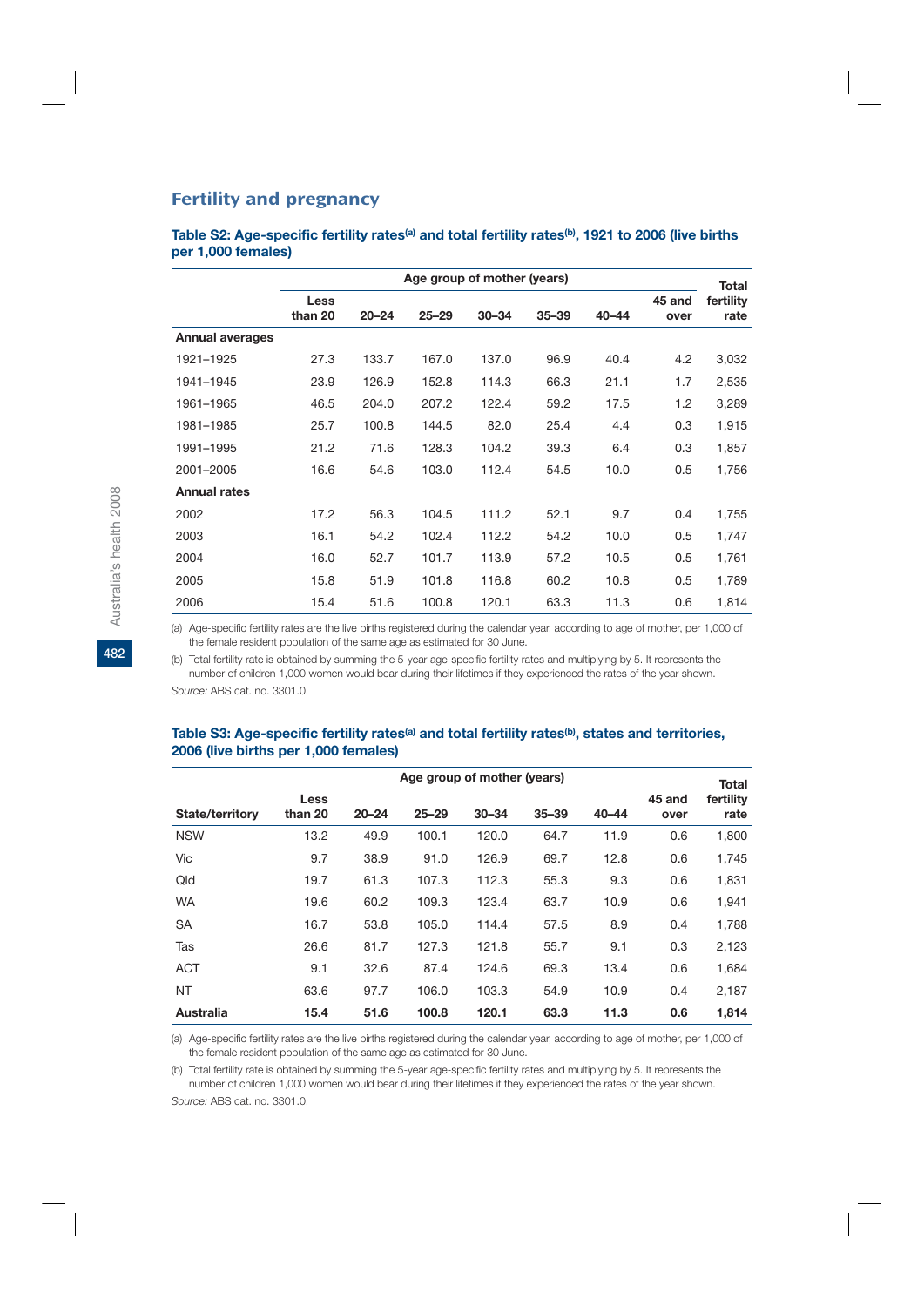|                      |      | <b>Total fertility rate</b> |      | <b>Crude birth rate</b> |      | M:F birth ratio |
|----------------------|------|-----------------------------|------|-------------------------|------|-----------------|
| Country              | Year | Rate                        | Year | Rate                    | Year | Rate            |
| Australia            | 2005 | 1.81                        | 2005 | 12.8                    | 2002 | 105.1           |
| Austria              | 2005 | 1.41                        | 2005 | 9.5                     | 2002 | 104.8           |
| Belgium              | 2005 | 1.72                        | 2005 | 11.2                    | 1997 | 104.7           |
| Canada               | 2005 | 1.53                        | 2004 | 10.5                    | 2000 | 105.6           |
| Czech Republic       | 2005 | 1.28                        | 2005 | 10.0                    | 2002 | 105.9           |
| Denmark              | 2005 | 1.80                        | 2005 | 11.9                    | 1999 | 104.8           |
| Finland              | 2005 | 1.80                        | 2005 | 10.9                    | 2002 | 105.8           |
| France               | 2005 | 1.94                        | 2005 | 12.7                    | 2000 | 105.3           |
| Germany              | 2005 | 1.34                        | 2005 | 8.3                     | 2001 | 105.8           |
| Greece               | 2005 | 1.28                        | 2005 | 9.7                     | 2001 | 107.0           |
| Hungary              | 2005 | 1.32                        | 2005 | 9.7                     | 2002 | 105.5           |
| Iceland              | 2005 | 2.05                        | 2005 | 14.5                    | 2001 | 105.1           |
| Ireland              | 2005 | 1.88                        | 2005 | 14.8                    | 2001 | 105.9           |
| Italy                | 2005 | 1.34                        | 2005 | 9.5                     | 2001 | 105.8           |
| Japan                | 2005 | 1.26                        | 2005 | 8.4                     | 2002 | 105.7           |
| Korea, Republic of   | 2005 | 1.08                        | 2004 | 9.9                     | 2002 | 110.0           |
| Luxembourg           | 2005 | 1.70                        | 2005 | 11.8                    | 2002 | 105.5           |
| Mexico               | 2005 | 2.20                        | 2001 | 26.7                    | 2001 | 105.0           |
| Netherlands          | 2005 | 1.73                        | 2005 | 11.5                    | 2003 | 105.6           |
| New Zealand          | 2005 | 2.00                        | 2005 | 14.1                    | 2000 | 106.0           |
| Norway               | 2005 | 1.84                        | 2005 | 12.3                    | 2001 | 105.0           |
| Poland               | 2005 | 1.24                        | 2005 | 9.5                     | 2002 | 106.1           |
| Portugal             | 2005 | 1.40                        | 2005 | 10.4                    | 2002 | 107.7           |
| Slovak Republic      | 2005 | 1.25                        | 2005 | 10.1                    | 2000 | 104.8           |
| Spain                | 2005 | 1.34                        | 2005 | 10.7                    | 2001 | 105.7           |
| Sweden               | 2005 | 1.77                        | 2005 | 11.2                    | 2001 | 106.3           |
| Switzerland          | 2005 | 1.42                        | 2005 | 9.8                     | 2000 | 106.2           |
| Turkey               | 2005 | 2.19                        | 2005 | 18.9                    | n.a. | n.a.            |
| United Kingdom       | 2005 | 1.80                        | 2005 | 12.0                    | 2002 | 105.4           |
| <b>United States</b> | 2005 | 2.05                        | 2005 | 14.0                    | 2000 | 104.8           |

## Table S4: Total fertility rates<sup>(a)</sup>, crude birth rates<sup>(b)</sup> and male:female birth ratio, OECD **countries, latest available year**

(a) Total fertility rate is obtained by summing the 5-year age-specific fertility rates and multiplying by 5. It represents the number of children a woman would bear during her lifetime if she experienced the rates of the year shown.

(b) Live births per 1,000 mid-year population.

*Sources:* ABS cat. no. 3301.0; OECD 2007.

Statistical tables **483**Statistical tables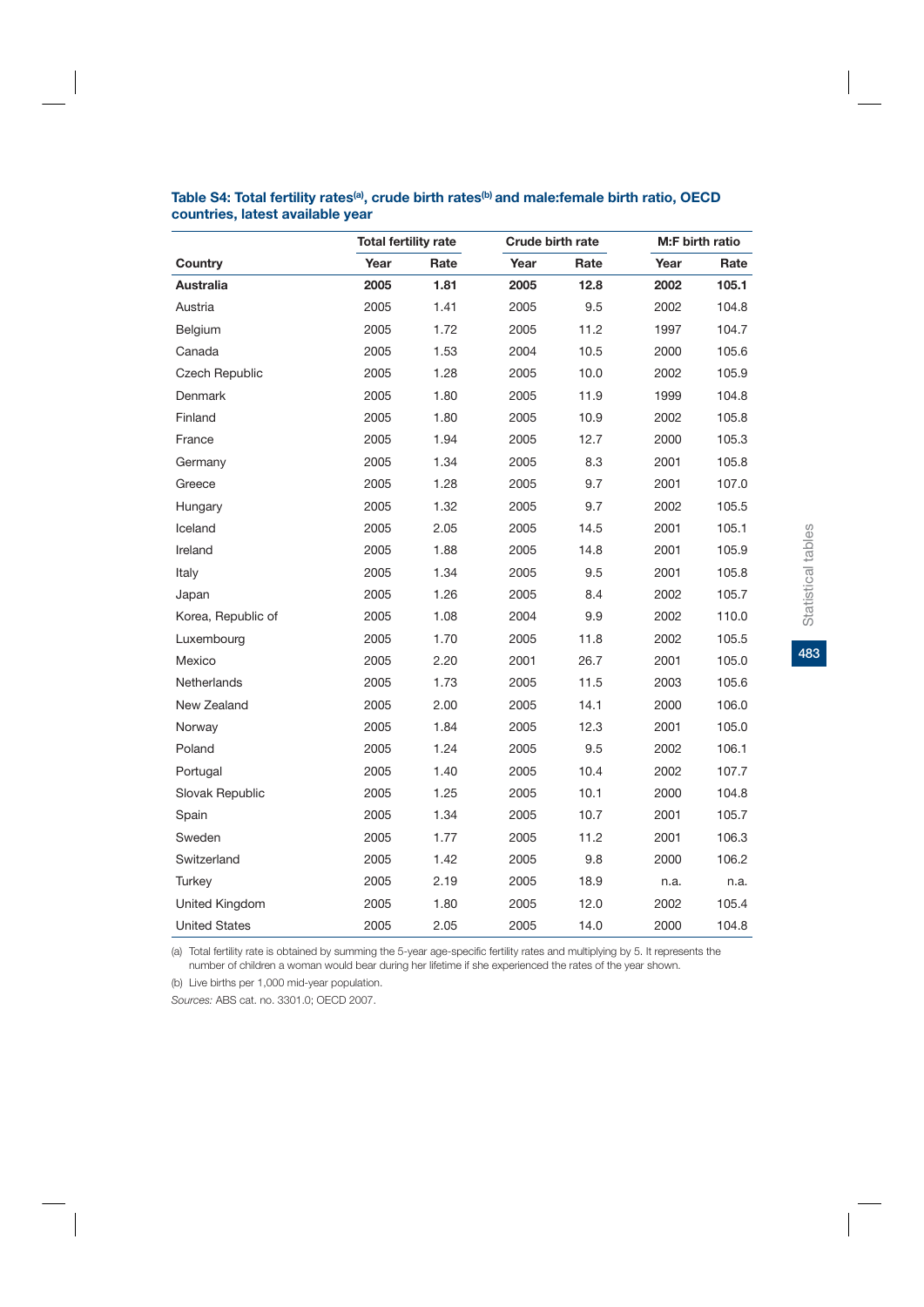| Year | <b>NSW</b> | <b>Vic</b> | Qld   | <b>WA</b> | <b>SA</b> | <b>Tas</b> | <b>ACT</b> | <b>NT</b> | Aust  |
|------|------------|------------|-------|-----------|-----------|------------|------------|-----------|-------|
| 1901 | 103.7      | 102.9      | 101.9 | 128.9     | 100.1     | 89.0       | $\cdot$ .  | 62.5      | 103.6 |
| 1921 | 62.6       | 72.5       | 54.2  | 78.3      | 65.5      | 78.0       | 74.1       | 63.3      | 65.7  |
| 1941 | 43.8       | 36.2       | 39.1  | 35.3      | 32.5      | 49.0       | 16.4       | 83.3      | 39.7  |
| 1961 | 20.8       | 17.8       | 20.0  | 19.7      | 20.0      | 16.8       | 15.6       | 23.9      | 19.5  |
| 1981 | 10.2       | 9.3        | 10.4  | 8.9       | 8.0       | 12.3       | 8.9        | 23.5      | 10.0  |
| 1991 | 7.2        | 6.5        | 7.6   | 7.2       | 5.5       | 9.0        | 7.6        | 14.2      | 7.1   |
| 2001 | 5.3        | 4.8        | 5.9   | 5.1       | 4.6       | 6.2        | 3.0        | 10.7      | 5.3   |
| 2003 | 4.6        | 5.1        | 4.8   | 4.1       | 3.7       | 7.0        | 5.8        | 8.4       | 4.8   |
| 2004 | 4.6        | 4.5        | 5.2   | 3.9       | 3.2       | 3.6        | 6.9        | 10.7      | 4.7   |
| 2005 | 4.9        | 5.1        | 5.1   | 4.6       | 5.1       | 3.5        | 5.5        | 9.6       | 5.0   |
| 2006 | 4.9        | 4.3        | 5.3   | 4.9       | 3.2       | 3.9        | 5.1        | 8.9       | 4.7   |

#### **Table S5: Infant mortality rates, states and territories, selected years 1901 to 2006 (per 1,000 live births)**

*Source:* ABS cat. no. 3302.0.

#### **Table S6: Perinatal mortality rates(a), by age group of mother, 1991, 2001 and 2003 to 2005 (per 1,000 live births plus fetal deaths)**

|      | Age group of mother (years) |           |           |           |           |                |      |  |  |  |
|------|-----------------------------|-----------|-----------|-----------|-----------|----------------|------|--|--|--|
| Year | Less than<br>20             | $20 - 24$ | $25 - 29$ | $30 - 34$ | $35 - 39$ | 40 and<br>over | Aust |  |  |  |
| 1991 | 15.2                        | 11.0      | 9.0       | 10.3      | 11.3      | 20.8           | 10.6 |  |  |  |
| 2001 | 15.7                        | 8.9       | 7.4       | 7.0       | 9.2       | 11.6           | 8.4  |  |  |  |
| 2003 | 14.5                        | 9.6       | 7.5       | 6.9       | 6.9       | 11.4           | 8.0  |  |  |  |
| 2004 | 17.6                        | 9.0       | 7.3       | 6.8       | 7.2       | 11.1           | 8.0  |  |  |  |
| 2005 | 17.7                        | 10.3      | 7.5       | 6.8       | 8.0       | 12.5           | 8.5  |  |  |  |

(a) Perinatal deaths consist of fetal deaths (stillbirths) and neonatal deaths (within 28 days of birth). The perinatal mortality rate is defined as the number of deaths per 1,000 live births and fetal deaths combined.

*Note:* Data are based on year of registration and use the ABS definition for perinatal deaths of at least 400 grams birthweight or, where birthweight is unknown, at least 20 weeks gestation. Editions of *Australia's health* before the year 2000 used the WHO definition of 500 grams birthweight and 22 weeks gestation.

*Source:* ABS cat. no. 3303.0.

#### **Table S7: Perinatal mortality rates(a), states and territories, 1991, 2001 and 2003 to 2005 (per 1,000 live births plus fetal deaths)**

| Year | <b>NSW</b> | Vic | Qld  | <b>WA</b> | SΑ  | Tas  | <b>ACT</b> | NΤ   | Aust |
|------|------------|-----|------|-----------|-----|------|------------|------|------|
| 1991 | 11.0       | 9.8 | 11.1 | 10.3      | 9.0 | 11.9 | 12.5       | 18.2 | 10.6 |
| 2001 | 7.8        | 8.7 | 9.7  | 7.9       | 8.5 | 5.6  | 8.3        | 12.2 | 8.4  |
| 2003 | 6.8        | 8.8 | 7.8  | 8.2       | 8.3 | 11.9 | 9.4        | 15.2 | 8.0  |
| 2004 | 7.2        | 9.2 | 8.4  | 7.4       | 6.9 | 6.9  | 11.0       | 11.2 | 8.0  |
| 2005 | 7.4        | 9.9 | 8.8  | 7.7       | 7.3 | 8.5  | 10.4       | 14.6 | 8.5  |

(a) Perinatal deaths consist of fetal deaths (stillbirths) and neonatal deaths (within 28 days of birth). The perinatal mortality rate is defined as the number of deaths per 1,000 live births and fetal deaths combined.

*Note:* Data are based on year of registration and use the ABS definition for perinatal deaths of at least 400 grams birthweight or, where birthweight is unknown, at least 20 weeks gestation. Editions of *Australia's health* before the year 2000 used the WHO definition of 500 grams birthweight and 22 weeks gestation.

*Source:* ABS cat. no. 3303.0.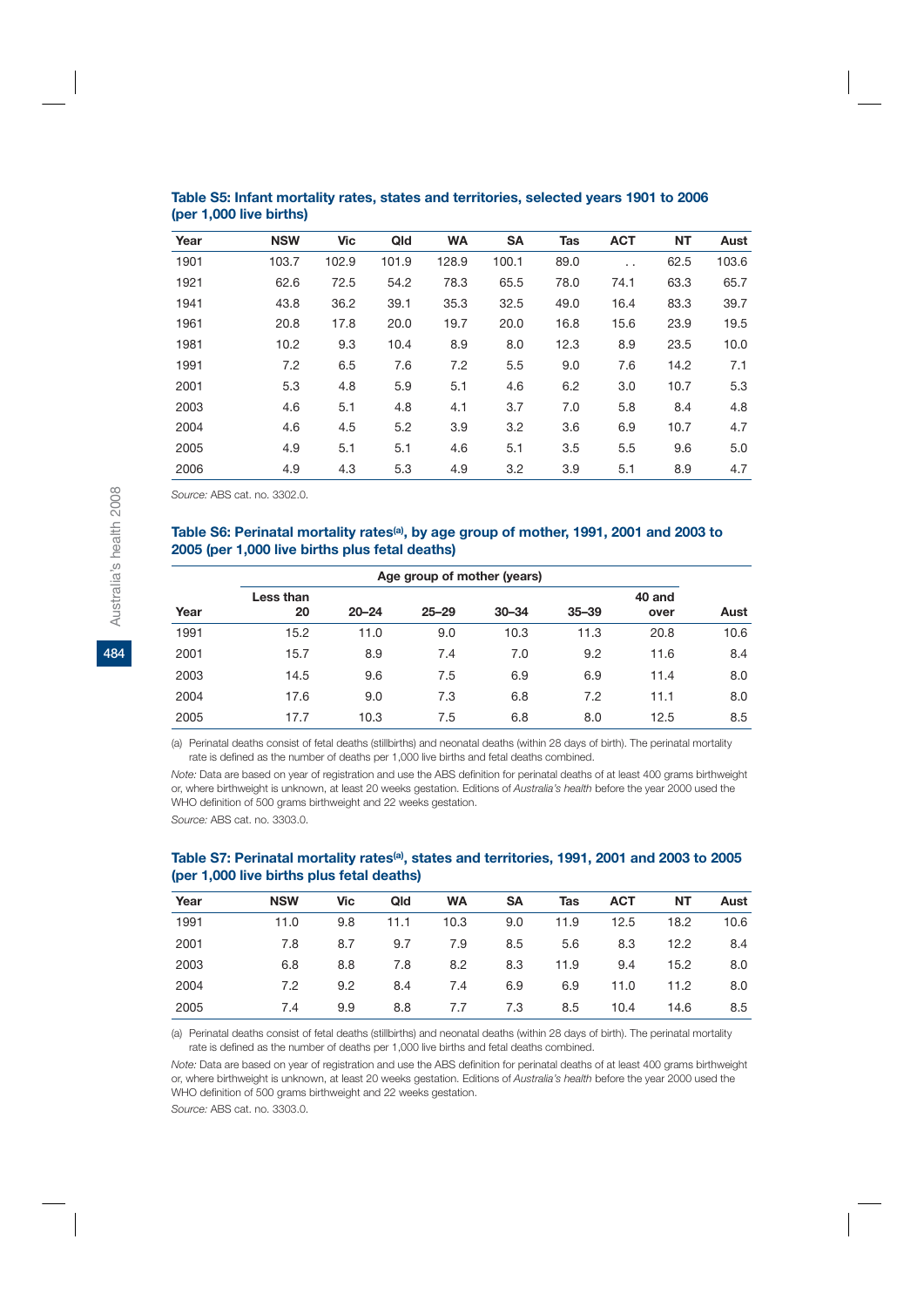|                      |      | Neonatal |      | <b>Infant</b> |      | <b>Maternal</b> |
|----------------------|------|----------|------|---------------|------|-----------------|
| Country              | Year | Rate     | Year | Rate          | Year | Rate            |
| Australia            | 2005 | 3.6      | 2005 | 5.0           | 2005 | 3.5             |
| Austria              | 2005 | 3.0      | 2005 | 4.2           | 2005 | 3.8             |
| Belgium              | 2005 | 2.3      | 2005 | 3.7           | 2004 | 2.5             |
| Canada               | 2004 | 4.0      | 2004 | 5.3           | 2004 | 5.9             |
| Czech Republic       | 2003 | 2.4      | 2005 | 3.4           | 2005 | 2.9             |
| Denmark              | 2003 | 3.2      | 2005 | 4.4           | 2005 | 7.7             |
| Finland              | 2003 | 2.1      | 2005 | 3.0           | 2003 | 3.5             |
| France               | 2004 | 2.6      | 2005 | 3.6           | 2003 | 7.4             |
| Germany              | 2003 | 2.7      | 2005 | 3.9           | 2005 | 4.1             |
| Greece               | 2005 | 2.6      | 2005 | 3.8           | 2004 | 2.8             |
| Hungary              | 2005 | 4.1      | 2005 | 6.2           | 2005 | 5.1             |
| Iceland              | 2005 | 1.6      | 2005 | 2.3           | 2005 |                 |
| Ireland              | 2005 | 2.9      | 2005 | 4.0           | 2005 | 3.3             |
| Italy                | 2003 | 3.0      | 2005 | 4.7           | 2002 | 3.4             |
| Japan                | 2005 | 1.4      | 2005 | 2.8           | 2005 | 5.8             |
| Korea                | 2002 | 3.3      | 2002 | 5.3           | 2003 | 15.0            |
| Luxembourg           | 2003 | 2.6      | 2005 | 2.6           | 2004 | 18.3            |
| Mexico               | 2005 | 11.7     | 2005 | 18.8          | 2005 | 63.4            |
| Netherlands          | 2005 | 3.7      | 2005 | 4.9           | 2005 | 8.5             |
| New Zealand          | 2005 | 3.2      | 2005 | 5.1           | 2002 | 14.7            |
| Norway               | 2005 | 2.1      | 2005 | 3.1           | 2004 |                 |
| Poland               | 2005 | 4.5      | 2005 | 6.4           | 2005 | 3.0             |
| Portugal             | 2004 | 2.6      | 2005 | 3.5           | 2004 | 8.2             |
| Slovak Republic      | 2005 | 4.1      | 2005 | 7.2           | 2005 | 3.7             |
| Spain                | 2002 | 2.8      | 2005 | 4.1           | 2003 | 4.5             |
| Sweden               | 2005 | 2.1      | 2005 | 2.4           | 2004 | 2.0             |
| Switzerland          | 2003 | 3.3      | 2005 | 4.2           | 2003 | 5.6             |
| Turkey               | 2003 | 17.0     | 2006 | 22.6          | 2005 | 28.5            |
| United Kingdom       | 2004 | 3.5      | 2005 | 5.1           | 2005 | 5.7             |
| <b>United States</b> | 2004 | 4.5      | 2004 | 6.8           | 2004 | 13.1            |

## Table S8: Neonatal and infant mortality rates<sup>(a)</sup>, and maternal mortality rate<sup>(b)</sup>, OECD **countries, latest available year**

(a) Neonatal: less than 28 days. Infant: Less than 1 year. Deaths per 1,000 live births.

(b) Maternal deaths (ICD-10 codes O00–O99) per 100,000 live births.

*Source:* OECD 2007.

485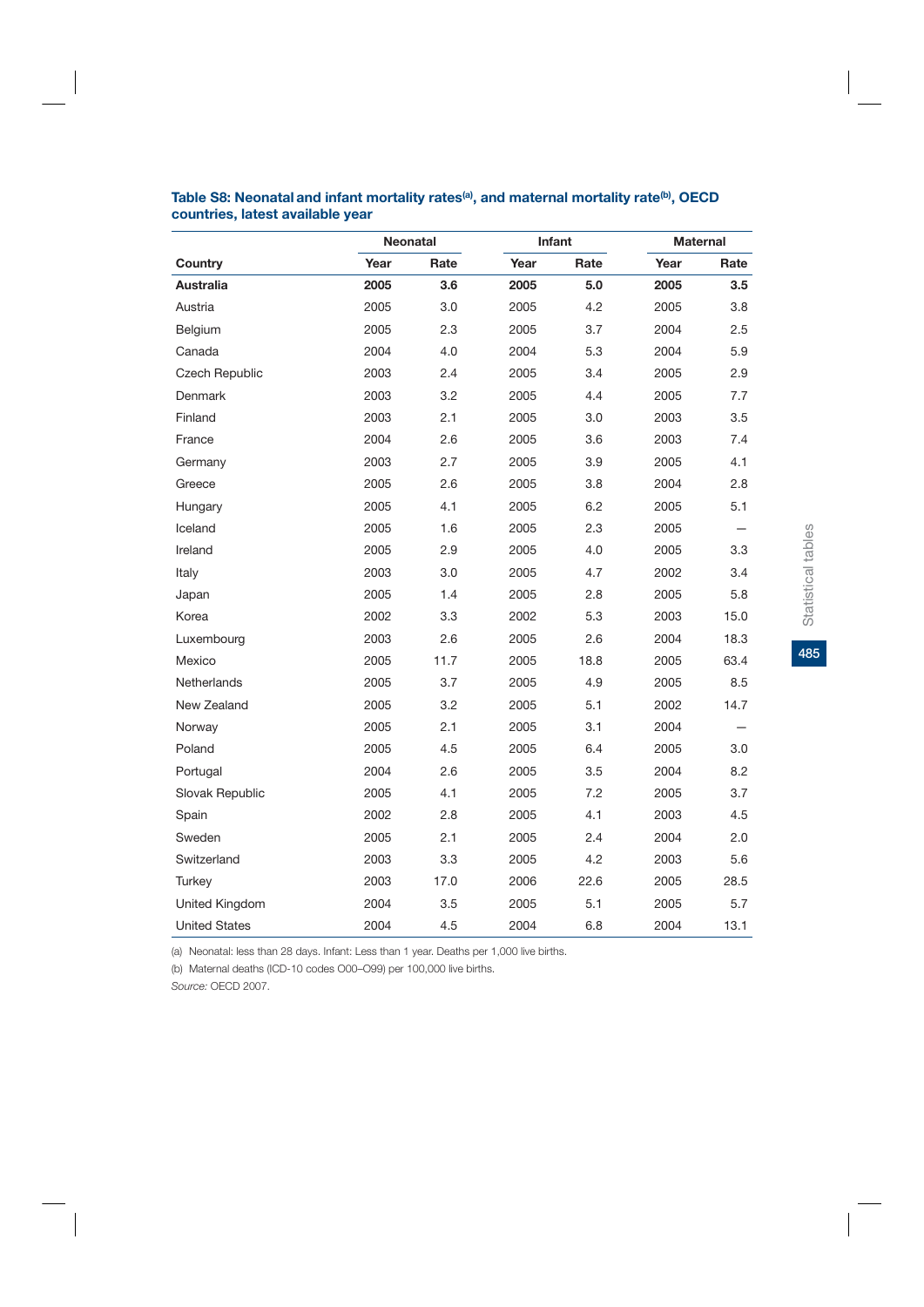## **Mortality**

## **Table S9: Life expectancy (years) at selected ages, 1901–1910 to 2004–2006**

|           |              | At birth       |              | At age 25      |              | At age 65      |
|-----------|--------------|----------------|--------------|----------------|--------------|----------------|
| Year      | <b>Males</b> | <b>Females</b> | <b>Males</b> | <b>Females</b> | <b>Males</b> | <b>Females</b> |
| 1901-1910 | 55.2         | 58.8           | 40.6         | 43.4           | 11.3         | 12.9           |
| 1920-1922 | 59.2         | 63.3           | 42.7         | 45.7           | 12.0         | 13.6           |
| 1946-1948 | 66.1         | 70.6           | 45.0         | 48.7           | 12.3         | 14.4           |
| 1960-1962 | 67.9         | 74.2           | 45.8         | 51.3           | 12.5         | 15.7           |
| 1980-1982 | 71.2         | 78.3           | 48.2         | 54.5           | 13.8         | 18.0           |
| 1990-1992 | 74.3         | 80.4           | 50.8         | 56.4           | 15.4         | 19.3           |
| 2000-2002 | 77.4         | 82.6           | 53.5         | 58.3           | 17.4         | 20.8           |
| 2002-2004 | 78.1         | 83.0           | 54.1         | 58.7           | 17.8         | 21.1           |
| 2003-2005 | 78.5         | 83.3           | 54.5         | 59.0           | 18.1         | 21.4           |
| 2004-2006 | 78.7         | 83.5           | 54.7         | 59.2           | 18.3         | 21.5           |

*Source:* AIHW population database.

## **Table S10: Life expectancy (years) at selected ages, states and territories, 2004–2006**

|                                     |              | At birth       |              | At age 25      |              | At age 65      |  |  |
|-------------------------------------|--------------|----------------|--------------|----------------|--------------|----------------|--|--|
| State/territory                     | <b>Males</b> | <b>Females</b> | <b>Males</b> | <b>Females</b> | <b>Males</b> | <b>Females</b> |  |  |
| New South Wales                     | 78.6         | 83.4           | 54.6         | 59.1           | 18.1         | 21.4           |  |  |
| Victoria                            | 79.3         | 83.7           | 55.2         | 59.4           | 18.5         | 21.6           |  |  |
| Queensland                          | 78.5         | 83.4           | 54.6         | 59.2           | 18.3         | 21.5           |  |  |
| Western Australia                   | 79.1         | 83.8           | 55.1         | 59.6           | 18.6         | 21.9           |  |  |
| South Australia                     | 78.6         | 83.6           | 54.5         | 59.3           | 18.3         | 21.6           |  |  |
| Tasmania                            | 77.4         | 82.3           | 53.5         | 57.9           | 17.4         | 20.6           |  |  |
| <b>Australian Capital Territory</b> | 80.0         | 83.9           | 55.9         | 59.8           | 18.9         | 21.7           |  |  |
| Northern Territory                  | 72.1         | 78.1           | 49.2         | 54.6           | 16.3         | 19.0           |  |  |
| Australia                           | 78.7         | 83.5           | 54.7         | 59.2           | 18.3         | 21.5           |  |  |

*Source:* ABS cat. no. 3302.0.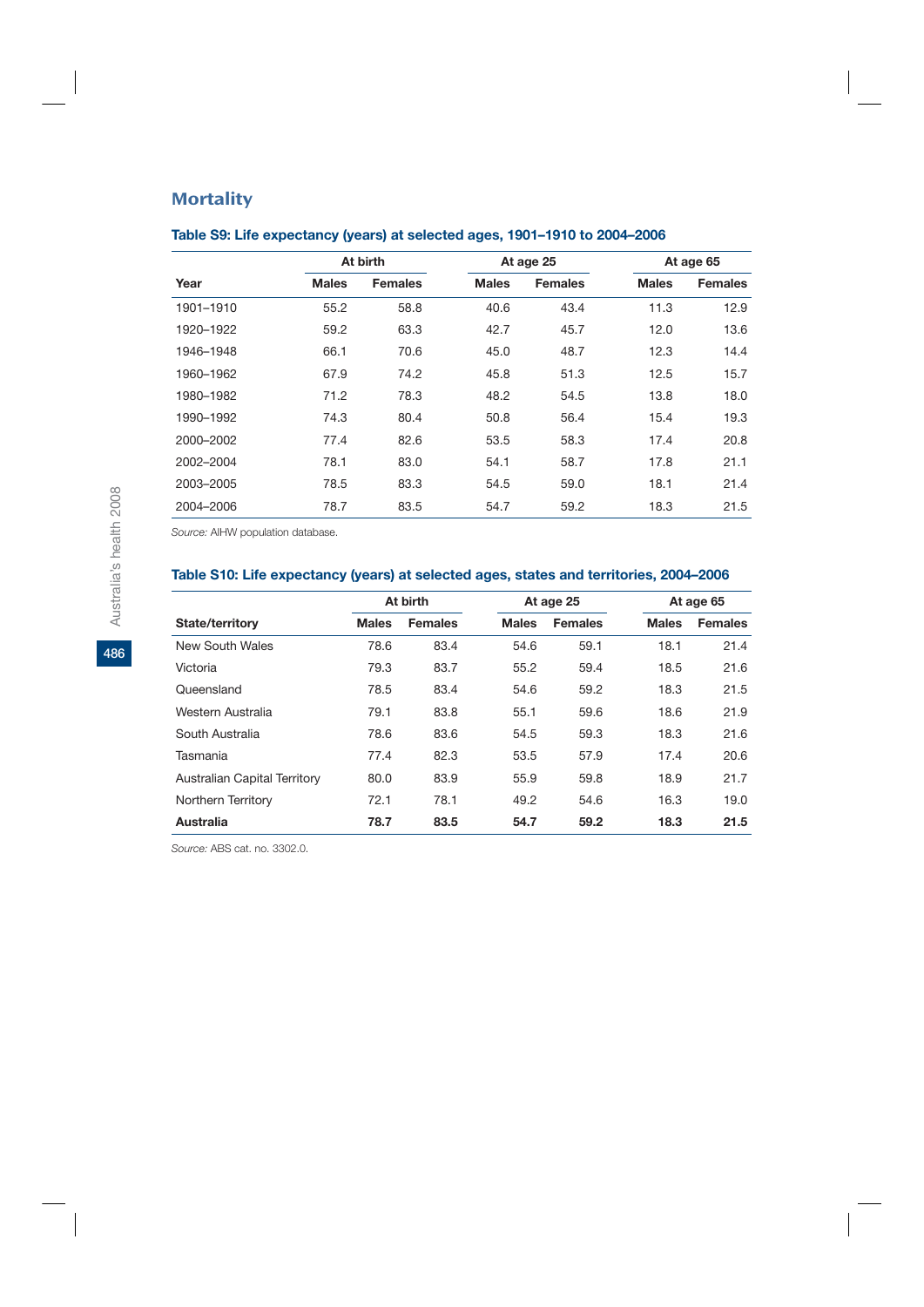|                       | At birth     |                |              | At age 25-29   |              | At age 65-69   |
|-----------------------|--------------|----------------|--------------|----------------|--------------|----------------|
| Country               | <b>Males</b> | <b>Females</b> | <b>Males</b> | <b>Females</b> | <b>Males</b> | <b>Females</b> |
| Australia             | 79.0         | 83.7           | 55.0         | 59.4           | 18.6         | 21.7           |
| Austria               | 76.7         | 82.2           | 52.6         | 57.9           | 17.0         | 20.4           |
| Belgium               | 75.6         | 81.5           | 51.5         | 57.1           | 16.2         | 20.0           |
| Canada                | 78.0         | 82.7           | 54.0         | 58.4           | 17.8         | 21.1           |
| <b>Czech Republic</b> | 72.9         | 79.3           | 48.8         | 54.8           | 14.5         | 17.8           |
| Denmark               | 75.6         | 80.4           | 51.4         | 56.0           | 16.0         | 19.1           |
| Finland               | 75.7         | 82.4           | 51.5         | 58.0           | 16.8         | 20.7           |
| France                | 76.8         | 83.9           | 52.6         | 59.5           | 17.7         | 22.2           |
| Germany               | 76.5         | 82.0           | 52.2         | 57.6           | 16.6         | 20.1           |
| Greece                | 76.9         | 82.1           | 53.0         | 57.8           | 17.3         | 19.8           |
| Hungary               | 68.6         | 77.1           | 44.7         | 52.8           | 13.3         | 17.1           |
| Iceland               | 79.2         | 82.8           | 54.8         | 58.2           | 18.0         | 20.6           |
| Ireland               | 76.9         | 81.3           | 52.8         | 57.0           | 16.5         | 19.6           |
| Italy                 | 77.9         | 83.8           | 53.8         | 59.3           | 17.4         | 21.5           |
| Japan                 | 78.7         | 85.5           | 54.4         | 61.0           | 18.3         | 23.2           |
| Korea, Republic of    | 75.1         | 81.8           | 51.0         | 57.5           | 15.8         | 19.8           |
| Luxembourg            | 75.8         | 82.1           | 51.8         | 57.6           | 16.4         | 20.1           |
| Mexico                | 71.8         | 76.9           | 49.9         | 54.2           | 16.1         | 18.2           |
| Netherlands           | 76.9         | 81.3           | 52.7         | 56.9           | 16.3         | 19.8           |
| New Zealand           | 77.5         | 81.9           | 53.6         | 57.7           | 17.3         | 20.6           |
| Norway                | 77.5         | 82.4           | 53.3         | 58.1           | 17.0         | 20.6           |
| Poland                | 70.8         | 79.3           | 46.9         | 55.1           | 14.3         | 18.5           |
| Portugal              | 74.9         | 81.5           | 50.8         | 57.1           | 16.3         | 19.7           |
| Slovak Republic       | 70.1         | 78.0           | 46.3         | 53.9           | 13.3         | 17.1           |
| Spain                 | 76.9         | 83.6           | 52.8         | 59.2           | 17.3         | 21.3           |
| Sweden                | 78.7         | 83.0           | 54.5         | 58.4           | 17.7         | 20.8           |
| Switzerland           | 78.7         | 83.8           | 54.6         | 59.4           | 18.1         | 21.6           |
| Turkey                | 69.0         | 73.6           | 47.2         | 51.3           | 13.4         | 15.7           |
| United Kingdom        | 76.6         | 81.1           | 52.6         | 56.8           | 16.7         | 19.6           |
| <b>United States</b>  | 75.3         | 80.4           | 51.7         | 56.3           | 17.1         | 19.9           |

#### **Table S11: Life expectancy (years) at selected ages, OECD countries, 2005**

*Note:* WHO life expectancy values are based on abridged life tables for a single year, whereas ABS values are based on 3-year averages. The life expectancy values for Australia are thus slightly higher than those shown in previous tables, where ABS values are used.

*Source:* WHO 2007.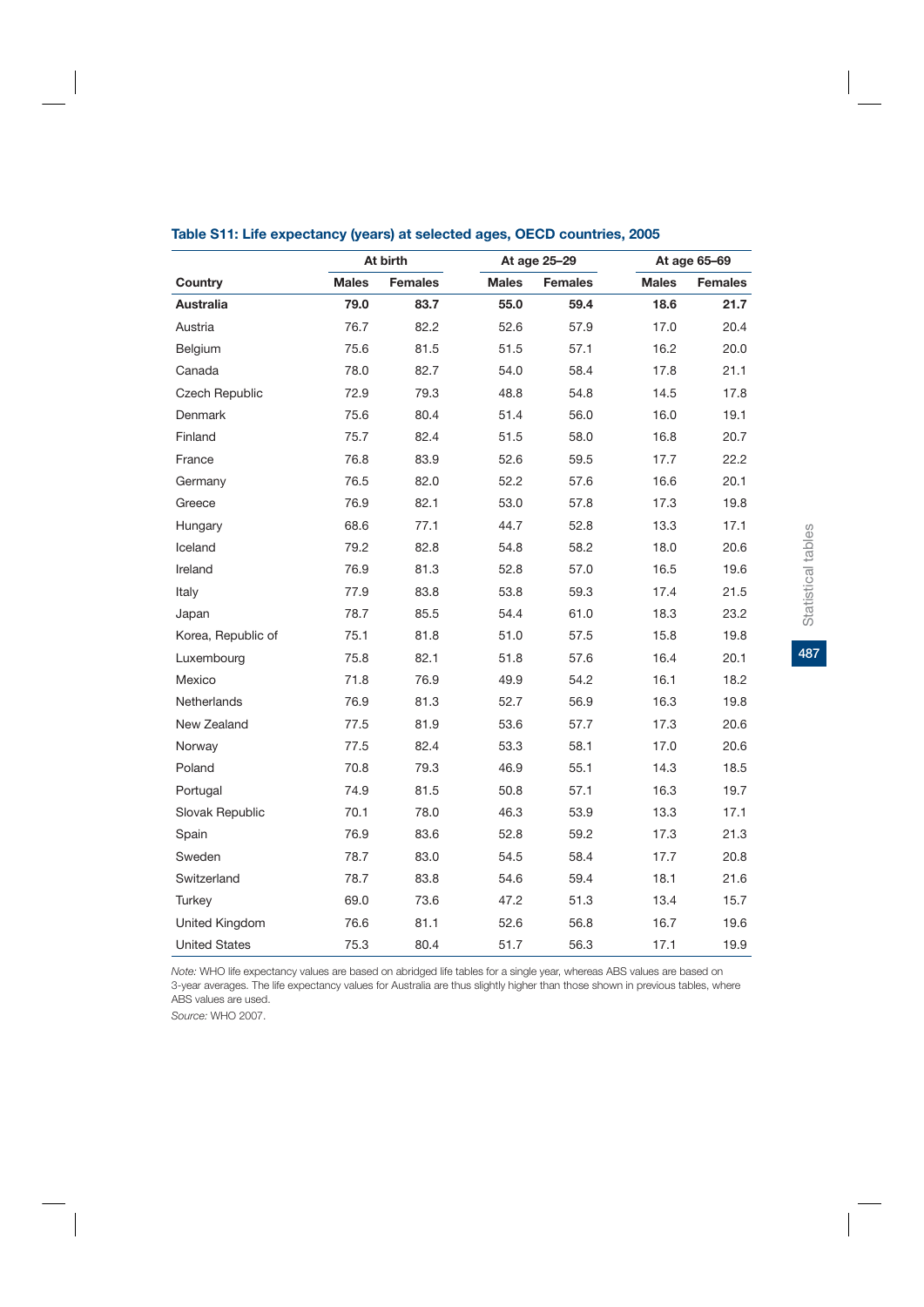| Sex/age group (years)                | 1921   | 1941   | 1961   | 1981   | 1991   | 2001   | 2005   |
|--------------------------------------|--------|--------|--------|--------|--------|--------|--------|
| <b>Males</b>                         |        |        |        |        |        |        |        |
| $0 - 4$                              | 2,213  | 1,289  | 564    | 281    | 191    | 137    | 132    |
| $5 - 9$                              | 200    | 139    | 49     | 34     | 20     | 14     | 13     |
| $10 - 14$                            | 172    | 108    | 52     | 29     | 22     | 16     | 11     |
| $15 - 19$                            | 219    | 159    | 123    | 124    | 88     | 66     | 49     |
| $20 - 24$                            | 321    | 205    | 161    | 153    | 128    | 101    | 84     |
| $25 - 29$                            | 373    | 199    | 146    | 133    | 127    | 108    | 93     |
| $30 - 34$                            | 442    | 232    | 169    | 123    | 133    | 121    | 108    |
| $35 - 39$                            | 584    | 339    | 229    | 165    | 161    | 137    | 122    |
| $40 - 44$                            | 730    | 461    | 380    | 261    | 198    | 172    | 171    |
| $45 - 49$                            | 994    | 737    | 588    | 455    | 313    | 251    | 242    |
| $50 - 54$                            | 1,299  | 1,161  | 992    | 790    | 517    | 361    | 354    |
| $55 - 59$                            | 1,895  | 1,775  | 1,614  | 1,294  | 885    | 631    | 541    |
| 60-64                                | 2,878  | 2,774  | 2,619  | 1,983  | 1,543  | 1,034  | 873    |
| 65-69                                | 4,199  | 4,251  | 4,117  | 3,231  | 2,489  | 1,712  | 1,464  |
| $70 - 74$                            | 6,199  | 6,479  | 6,252  | 5,195  | 3,927  | 2,907  | 2,404  |
| 75-79                                | 10,076 | 10,054 | 9,312  | 8,018  | 6,547  | 4,875  | 4,204  |
| 80-84                                | 15,368 | 15,264 | 14,084 | 12,112 | 10,548 | 8,041  | 7,256  |
| $85+$                                | 26,213 | 29,453 | 23,772 | 20,814 | 17,571 | 16,040 | 14,583 |
| Crude rate                           | 1,106  | 1,099  | 946    | 815    | 744    | 694    | 664    |
| Age-standardised rate <sup>(a)</sup> | 1,987  | 1,853  | 1,600  | 1,318  | 1,056  | 824    | 728    |
| <b>Females</b>                       |        |        |        |        |        |        |        |
| $0 - 4$                              | 1,771  | 1,022  | 443    | 216    | 151    | 107    | 113    |
| $5 - 9$                              | 192    | 103    | 38     | 18     | 14     | 10     | 9      |
| $10 - 14$                            | 128    | 73     | 30     | 20     | 15     | 10     | 9      |
| $15 - 19$                            | 205    | 104    | 47     | 45     | 37     | 24     | 22     |
| $20 - 24$                            | 290    | 155    | 61     | 48     | 45     | 36     | 29     |
| $25 - 29$                            | 377    | 202    | 74     | 51     | 54     | 36     | 33     |
| $30 - 34$                            | 426    | 234    | 92     | 57     | 54     | 48     | 43     |
| $35 - 39$                            | 535    | 311    | 146    | 87     | 77     | 70     | 63     |
| $40 - 44$                            | 563    | 374    | 209    | 143    | 111    | 106    | 97     |
| $45 - 49$                            | 690    | 565    | 347    | 265    | 187    | 150    | 143    |
| $50 - 54$                            | 943    | 780    | 542    | 378    | 307    | 237    | 214    |
| $55 - 59$                            | 1,289  | 1,103  | 785    | 617    | 484    | 381    | 317    |
| $60 - 64$                            | 1,915  | 1,805  | 1,298  | 971    | 797    | 569    | 534    |
| 65-69                                | 3,112  | 2,884  | 2,178  | 1,568  | 1,305  | 952    | 830    |
| $70 - 74$                            | 5,041  | 4,789  | 3,652  | 2,552  | 2,187  | 1,683  | 1,416  |
| $75 - 79$                            | 8,295  | 8,275  | 6,271  | 4,426  | 3,797  | 2,844  | 2,517  |
| $80 - 84$                            | 13,136 | 12,704 | 10,241 | 7,597  | 6,487  | 5,290  | 4,838  |
| $85+$                                | 22,345 | 25,457 | 20,670 | 16,035 | 14,351 | 13,045 | 12,538 |
| <b>Crude rate</b>                    | 873    | 901    | 745    | 646    | 635    | 631    | 621    |
| Age-standardised rate <sup>(a)</sup> | 1,602  | 1,452  | 1,058  | 772    | 658    | 535    | 490    |

#### **Table S12: Age-specific, crude and age-standardised death rates, all causes, by sex, selected years, 1921 to 2005 (per 100,000 population)**

(a) Age-standardised to the total Australian population at 30 June 2001.

*Source:* AIHW General Record of Incidence of Mortality (GRIM) Books.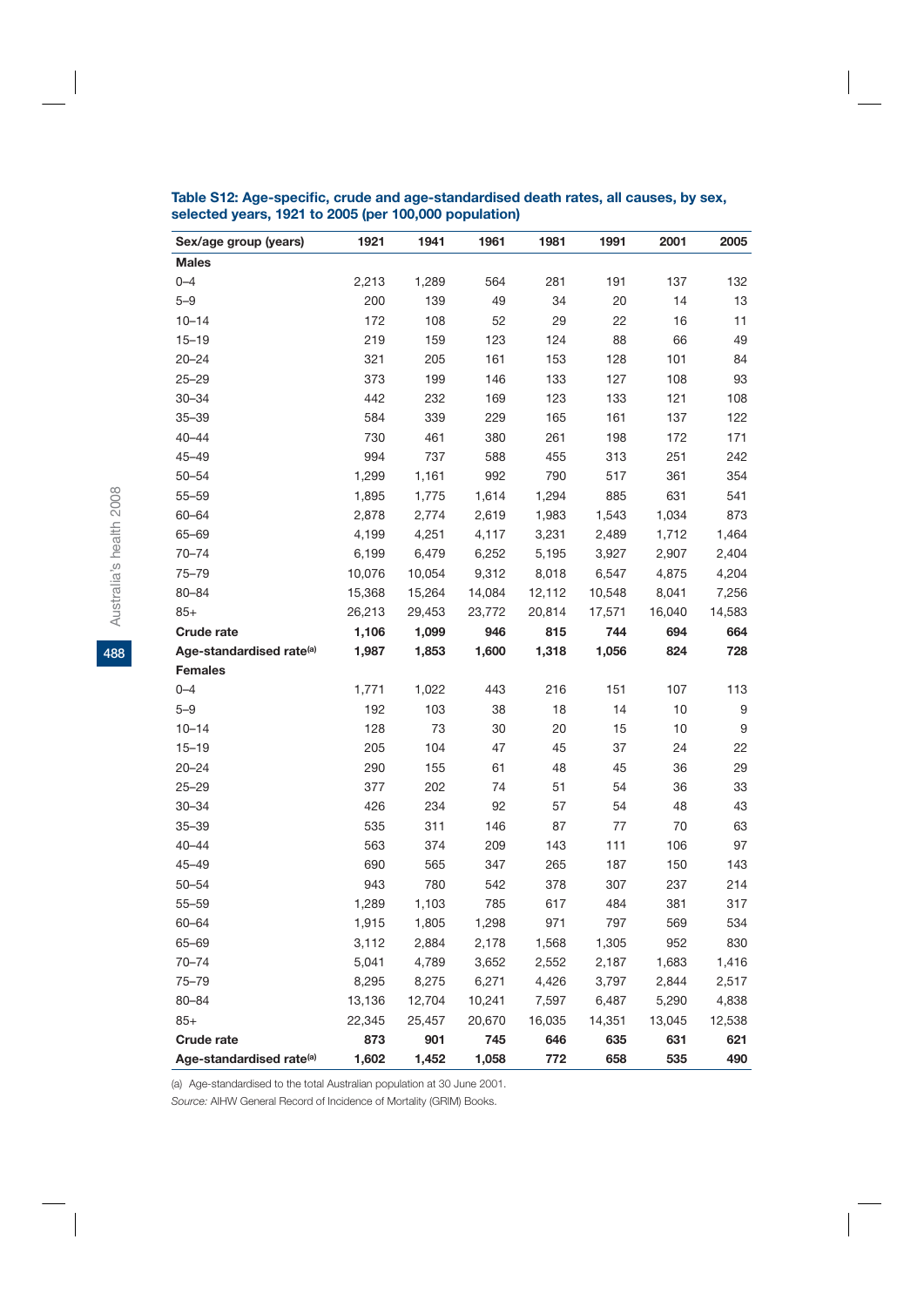| Sex/age group (years)                | <b>NSW</b> | <b>Vic</b>     | Qld              | <b>WA</b> | <b>SA</b>            | Tas                      | <b>ACT</b> | NT                       | Aust   |
|--------------------------------------|------------|----------------|------------------|-----------|----------------------|--------------------------|------------|--------------------------|--------|
| <b>Males</b>                         |            |                |                  |           |                      |                          |            |                          |        |
| $0 - 4$                              | 134        | 127            | 130              | 113       | 144                  | 129                      | 125        | 279                      | 132    |
| $5 - 9$                              | 13         | 14             | 14               | 16        | 6                    | $\overline{\phantom{0}}$ | 19         | $\overline{\phantom{0}}$ | 13     |
| $10 - 14$                            | 12         | 10             | 13               | 10        | 12                   | 17                       | 9          | 12                       | 11     |
| $15 - 19$                            | 38         | 46             | 52               | 57        | 68                   | 29                       | 67         | 193                      | 49     |
| $20 - 24$                            | 72         | 83             | 72               | 101       | 103                  | 157                      | 82         | 223                      | 84     |
| $25 - 29$                            | 80         | 96             | 93               | 89        | 127                  | 82                       | 140        | 193                      | 93     |
| $30 - 34$                            | 100        | 92             | 109              | 95        | 154                  | 151                      | 125        | 393                      | 108    |
| $35 - 39$                            | 114        | 98             | 137              | 119       | 145                  | 178                      | 75         | 452                      | 122    |
| $40 - 44$                            | 165        | 148            | 169              | 164       | 243                  | 202                      | 190        | 388                      | 171    |
| $45 - 49$                            | 246        | 211            | 246              | 228       | 269                  | 300                      | 183        | 651                      | 242    |
| $50 - 54$                            | 354        | 337            | 330              | 366       | 401                  | 393                      | 264        | 781                      | 354    |
| $55 - 59$                            | 516        | 507            | 554              | 538       | 618                  | 628                      | 505        | 1,224                    | 541    |
| 60-64                                | 905        | 814            | 866              | 839       | 934                  | 991                      | 638        | 1,346                    | 873    |
| 65-69                                | 1,478      | 1,354          | 1,490            | 1,455     | 1,572                | 1,751                    | 1,162      | 2,483                    | 1,464  |
| $70 - 74$                            | 2,440      | 2,407          | 2,379            | 2,163     | 2,426                | 2,804                    | 1,868      | 4,248                    | 2,404  |
| $75 - 79$                            | 4,328      | 4,041          | 4,163            | 4,231     | 4,153                | 4,557                    | 3,688      | 5,347                    | 4,204  |
| 80-84                                | 7,129      | 7,319          | 7,153            | 6,985     | 7,747                | 8,209                    | 7,304      | 7,286                    | 7,256  |
| $85+$                                | 14,459     | 14,687         | 14,209           | 14,671    | 15,353               | 15,586                   | 13,753     | 10,676                   | 14,583 |
| Crude rate                           | 684        | 659            | 622              | 592       | 808                  | 806                      | 461        | 582                      | 664    |
| Age-standardised rate <sup>(a)</sup> | 725        | 710            | 720              | 714       | 778                  | 819                      | 657        | 1,014                    | 728    |
| <b>Females</b>                       |            |                |                  |           |                      |                          |            |                          |        |
| $0 - 4$                              | 106        | 113            | 111              | 130       | 107                  | 55                       | 152        | 257                      | 113    |
| $5 - 9$                              | 10         | $\overline{7}$ | 10               | 8         | 7                    | 13                       | -          | 50                       | 9      |
| $10 - 14$                            | 6          | 12             | $\boldsymbol{9}$ | 9         | 8                    | 12                       | -          | 50                       | 9      |
| $15 - 19$                            | 20         | 23             | 20               | 23        | 24                   | 24                       | 43         | 57                       | 22     |
| $20 - 24$                            | 26         | 25             | 30               | 32        | 34                   | 40                       | 37         | 94                       | 29     |
| $25 - 29$                            | 29         | 27             | 34               | 48        | 29                   | 37                       | 24         | 110                      | 33     |
| $30 - 34$                            | 39         | 39             | 46               | 45        | 51                   | 32                       | 47         | 156                      | 43     |
| $35 - 39$                            | 55         | 63             | 60               | 66        | 69                   | 115                      | 41         | 235                      | 63     |
| $40 - 44$                            | 89         | 85             | 101              | 98        | 107                  | 108                      | 104        | 411                      | 97     |
| $45 - 49$                            | 139        | 134            | 136              | 143       | 168                  | 191                      | 137        | 366                      | 143    |
| $50 - 54$                            | 206        | 221            | 205              | 188       | 237                  | 279                      | 207        | 501                      | 215    |
| $55 - 59$                            | 317        | 314            | 337              | 259       | 317                  | 363                      | 243        | 707                      | 317    |
| 60-64                                | 560        | 509            | 513              | 479       | 569                  | 719                      | 444        | 600                      | 534    |
| 65-69                                | 815        | 812            | 921              | 774       | 754                  | 981                      | 815        | 1,088                    | 830    |
| $70 - 74$                            | 1,443      | 1,383          | 1,413            | 1,296     | 1,427                | 1,672                    | 1,470      | 1,976                    | 1,416  |
| 75-79                                | 2,536      | 2,500          | 2,579            | 2,226     | 2,467                | 3,123                    | 2,288      | 4,033                    | 2,517  |
| $80 - 84$                            | 4,769      | 4,876          | 4,899            | 4,736     | 4,748                | 5,469                    | 5,252      | 4,752                    | 4,838  |
| $85+$                                | 12,368     | 12,673         | 12,460           | 12,273    | 12,802 14,002 12,556 |                          |            | 11,275                   | 12,539 |
| Crude rate                           | 642        | 639            | 564              | 531       | 746                  | 781                      | 454        | 369                      | 621    |
| Age-standardised rate <sup>(a)</sup> | 485        | 487            | 494              | 467       | 495                  | 571                      | 486        | 671                      | 490    |

**Table S13: Age-specific, crude and age-standardised death rates, all causes, by state and territory of usual residence, 2005 (per 100,000 population)**

(a) Age-standardised to the total Australian population at 30 June 2001.

*Source:* AIHW General Record of Incidence of Mortality (GRIM) Books.

489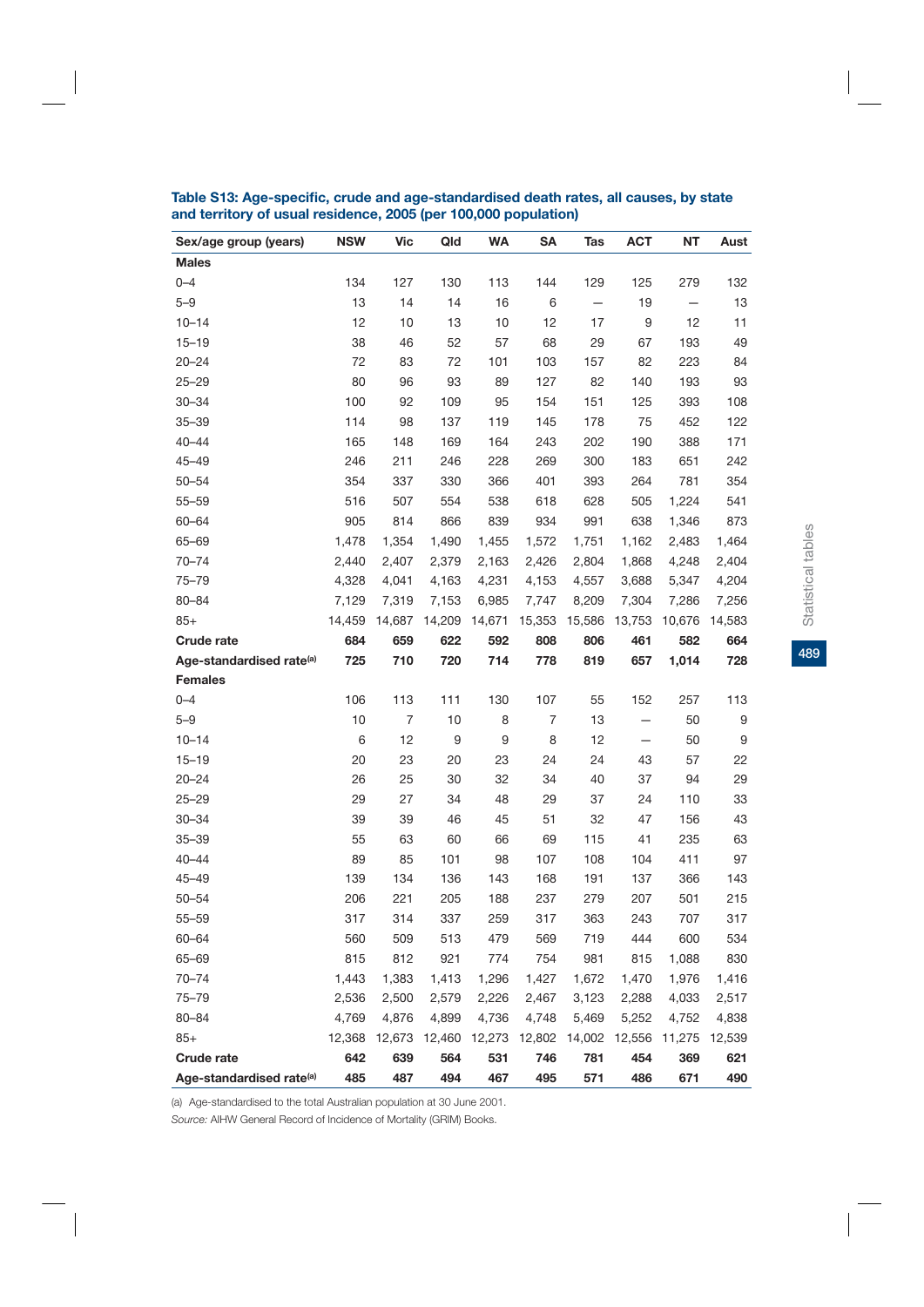|                        | Age group (years) |         |          |           |           |           |  |  |
|------------------------|-------------------|---------|----------|-----------|-----------|-----------|--|--|
| Country (year)         | O <sub>(a)</sub>  | $1 - 4$ | $5 - 14$ | $15 - 24$ | $25 - 34$ | $35 - 44$ |  |  |
| <b>Males</b>           |                   |         |          |           |           |           |  |  |
| Australia (2005)       | 535               | 26      | 12       | 66        | 101       | 146       |  |  |
| Australia (2001)       | 595               | 27      | 15       | 84        | 112       | 153       |  |  |
| Austria (2002)         | 471               | 24      | 13       | 84        | 94        | 172       |  |  |
| Belgium (1997)         | 602               | 29      | 17       | 91        | 120       | 215       |  |  |
| Canada (2000)          | 585               | 23      | 16       | 78        | 89        | 157       |  |  |
| Czech Republic (2002)  | 453               | 33      | 18       | 84        | 109       | 234       |  |  |
| Denmark (1999)         | 487               | 25      | 20       | 81        | 114       | 217       |  |  |
| <b>Finland (2002)</b>  | 305               | 21      | 14       | 88        | 119       | 229       |  |  |
| France (2000)          | 499               | 27      | 17       | 85        | 120       | 243       |  |  |
| Germany (2001)         | 481               | 28      | 14       | 71        | 83        | 181       |  |  |
| Greece (2001)          | 590               | 19      | 19       | 101       | 115       | 166       |  |  |
| Hungary (2002)         | 728               | 40      | 24       | 76        | 131       | 501       |  |  |
| Iceland (2001)         | 239               | 34      | 23       | 105       | 88        | 118       |  |  |
| Ireland (2001)         | 632               | 40      | 15       | 97        | 124       | 171       |  |  |
| Italy (2001)           | 502               | 23      | 15       | 77        | 98        | 151       |  |  |
| Japan (2002)           | 321               | 29      | 13       | 52        | 73        | 143       |  |  |
| Korea (2002)           | 547               | 46      | 23       | 56        | 98        | 251       |  |  |
| Luxembourg (2002)      | 364               | 43      | 51       | 91        | 170       | 233       |  |  |
| Mexico (2001)          | 1,711             | 78      | 37       | 120       | 208       | 344       |  |  |
| Netherlands (2003)     | 546               | 27      | 18       | 47        | 68        | 133       |  |  |
| New Zealand (2000)     | 724               | 46      | 23       | 102       | 134       | 160       |  |  |
| Norway (2001)          | 444               | 27      | 11       | 98        | 109       | 166       |  |  |
| Poland (2002)          | 818               | 35      | 23       | 96        | 154       | 365       |  |  |
| Portugal (2002)        | 541               | 45      | 26       | 99        | 173       | 320       |  |  |
| Slovak Republic (2000) | 992               | 48      | 26       | 84        | 147       | 331       |  |  |
| Spain (2001)           | 442               | 29      | 17       | 74        | 110       | 208       |  |  |
| Sweden (2001)          | 403               | 19      | 10       | 61        | 73        | 132       |  |  |
| Switzerland (2000)     | 530               | 27      | 17       | 78        | 101       | 148       |  |  |
| Turkey                 | n.a.              | n.a.    | n.a.     | n.a.      | n.a.      | n.a.      |  |  |
| United Kingdom (2002)  | 592               | 26      | 14       | 67        | 101       | 165       |  |  |
| United States (2000)   | 757               | 36      | 21       | 115       | 139       | 255       |  |  |

## **Table S14: Age-specific, crude and age-standardised death rates, OECD countries, latest year (per 100,000 population)**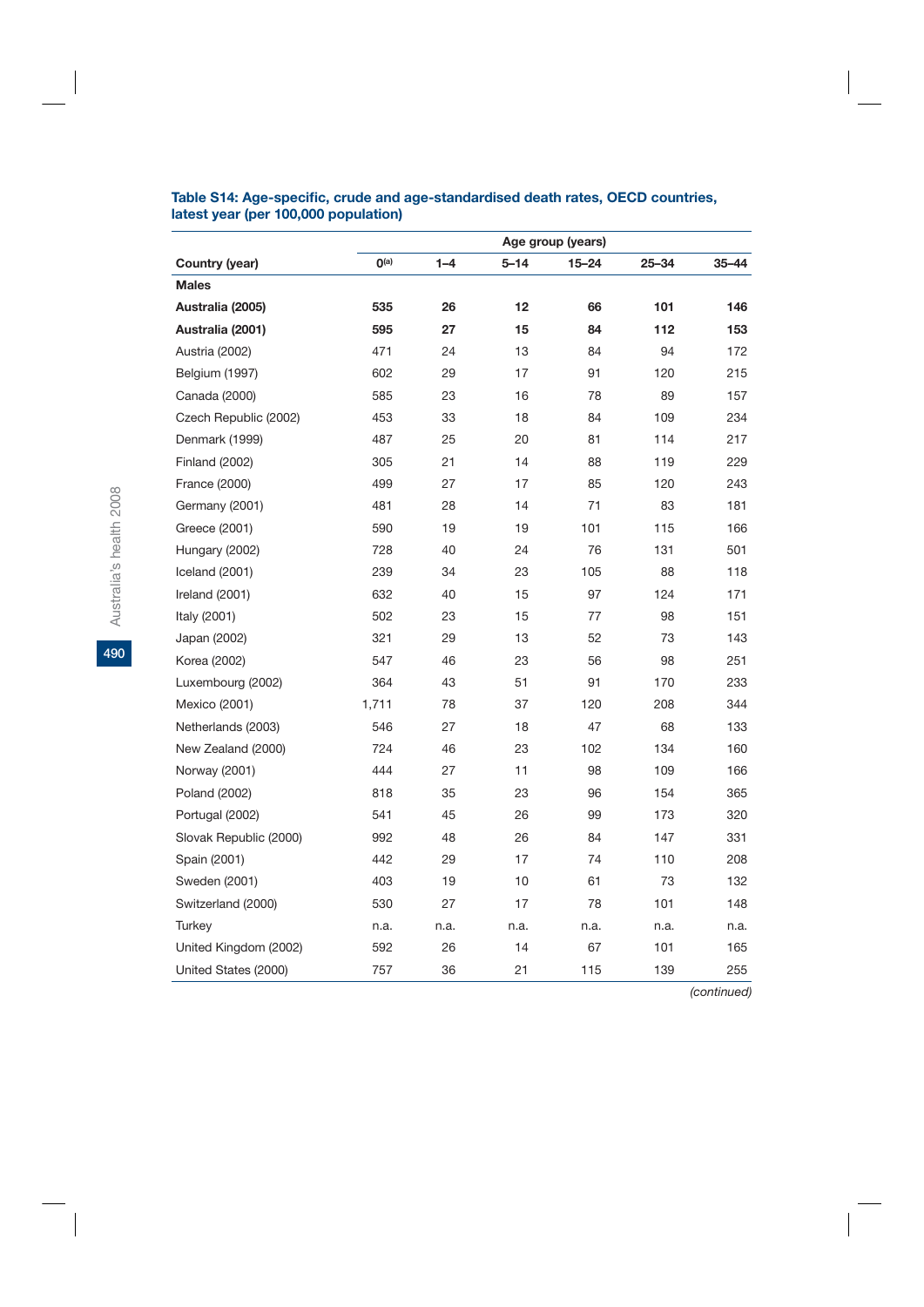|                        |       |       | Age group (years) |        |                |                    |
|------------------------|-------|-------|-------------------|--------|----------------|--------------------|
| Country (year)         | 45-54 | 55-64 | 65-74             |        | 75+ Crude rate | ASR <sup>(b)</sup> |
| <b>Males</b>           |       |       |                   |        |                |                    |
| Australia (2005)       | 294   | 688   | 1,900             | 7,339  | 663            | 390                |
| Australia (2001)       | 305   | 810   | 2,272             | 7,917  | 694            | 438                |
| Austria (2002)         | 472   | 1,089 | 2,740             | 9,274  | 902            | 526                |
| Belgium (1997)         | 498   | 1,187 | 3,221             | 10,845 | 1,044          | 606                |
| Canada (2000)          | 353   | 965   | 2,603             | 8,567  | 733            | 481                |
| Czech Republic (2002)  | 702   | 1,658 | 4,029             | 11,114 | 1,095          | 709                |
| Denmark (1999)         | 521   | 1,270 | 3,461             | 10,447 | 1,085          | 615                |
| <b>Finland (2002)</b>  | 537   | 1,120 | 2,924             | 9,670  | 944            | 559                |
| France (2000)          | 569   | 1,156 | 2,682             | 8,761  | 951            | 543                |
| Germany (2001)         | 479   | 1,188 | 2,888             | 9,317  | 955            | 541                |
| Greece (2001)          | 433   | 993   | 2,481             | 8,636  | 998            | 497                |
| Hungary (2002)         | 1,255 | 2,412 | 4,821             | 11,472 | 1,426          | 919                |
| Iceland (2001)         | 209   | 466   | 1,747             | 5,877  | 647            | 323                |
| Ireland (2001)         | 389   | 1,102 | 3,197             | 10,993 | 820            | 587                |
| Italy (2001)           | 356   | 945   | 2,543             | 8,777  | 1,012          | 479                |
| Japan (2002)           | 390   | 866   | 2,155             | 7,362  | 869            | 416                |
| Korea (2002)           | 597   | 1,382 | 3,263             | 10,236 | 561            | 619                |
| Luxembourg (2002)      | 333   | 860   | 2,217             | 4,751  | 839            | 401                |
| Mexico (2001)          | 638   | 1,323 | 2,894             | 8,828  | 496            | 644                |
| Netherlands (2003)     | 358   | 933   | 2,766             | 10,178 | 859            | 508                |
| New Zealand (2000)     | 350   | 911   | 2,667             | 8,782  | 729            | 502                |
| Norway (2001)          | 354   | 873   | 2,657             | 10,092 | 967            | 511                |
| Poland (2002)          | 902   | 1,981 | 4,218             | 10,536 | 1,035          | 788                |
| Portugal (2002)        | 572   | 1,154 | 2,931             | 10,071 | 1,112          | 605                |
| Slovak Republic (2000) | 944   | 2,229 | 4,993             | 11,709 | 1,072          | 874                |
| Spain (2001)           | 453   | 1,048 | 2,568             | 8,719  | 953            | 506                |
| Sweden (2001)          | 334   | 821   | 2,390             | 9,465  | 1,033          | 461                |
| Switzerland (2000)     | 353   | 890   | 2,372             | 9,159  | 862            | 476                |
| Turkey                 | n.a.  | n.a.  | n.a.              | n.a.   | n.a.           | n.a.               |
| United Kingdom (2002)  | 399   | 1,007 | 2,788             | 9,599  | 996            | 521                |
| United States (2000)   | 543   | 1,231 | 2,980             | 9,088  | 853            | 584                |

## **Table S14 (continued): Age-specific, crude and age-standardised death rates, OECD countries, latest year (per 100,000 population)**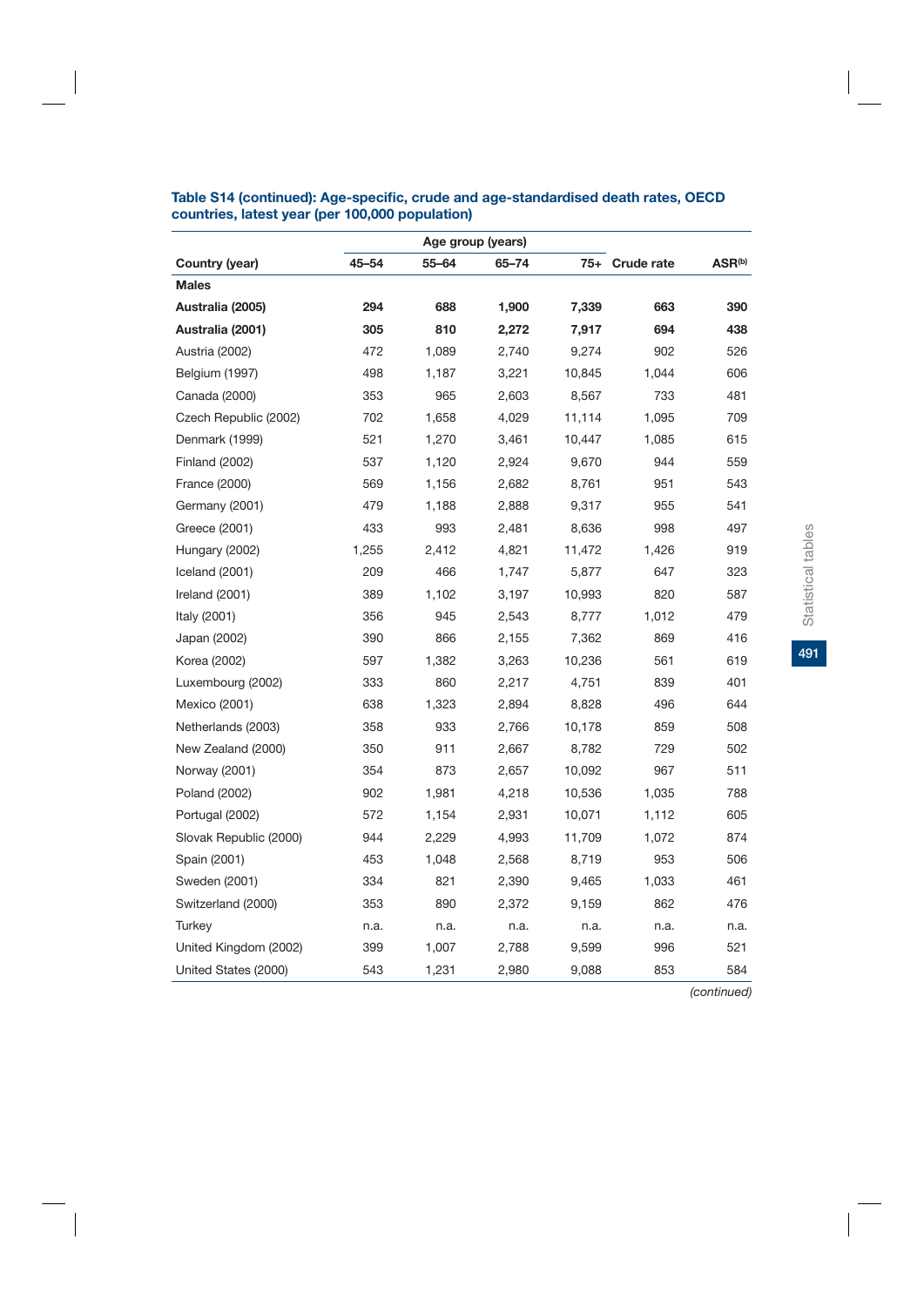|                        | Age group (years) |          |                |       |           |           |  |  |
|------------------------|-------------------|----------|----------------|-------|-----------|-----------|--|--|
| Country (year)         | O <sub>(a)</sub>  | $1 - 4$  | $5 - 14$       | 15-24 | $25 - 34$ | $35 - 44$ |  |  |
| <b>Females</b>         |                   |          |                |       |           |           |  |  |
| Australia (2005)       | 465               | 21       | 9              | 25    | 38        | 80        |  |  |
| Australia (2001)       | 434               | 23       | 9              | 29    | 42        | 87        |  |  |
| Austria (2002)         | 337               | 15       | 10             | 30    | 35        | 90        |  |  |
| Belgium (1997)         | 509               | 23       | 13             | 35    | 49        | 116       |  |  |
| Canada (2000)          | 471               | 18       | 12             | 34    | 41        | 91        |  |  |
| Czech Republic (2002)  | 375               | 23       | 12             | 31    | 41        | 102       |  |  |
| Denmark (1999)         | 343               | 19       | 14             | 25    | 47        | 127       |  |  |
| <b>Finland (2002)</b>  | 289               | 12       | 10             | 30    | 44        | 102       |  |  |
| France (2000)          | 373               | 23       | 12             | 32    | 46        | 112       |  |  |
| Germany (2001)         | 378               | 22       | 11             | 28    | 35        | 96        |  |  |
| Greece (2001)          | 442               | 16       | 13             | 28    | 38        | 73        |  |  |
| Hungary (2002)         | 703               | 32       | 14             | 27    | 50        | 201       |  |  |
| Iceland (2001)         | 301               | $\equiv$ | 18             | 28    | 34        | 66        |  |  |
| Ireland (2001)         | 575               | 31       | 13             | 33    | 38        | 108       |  |  |
| Italy (2001)           | 431               | 20       | 10             | 25    | 34        | 77        |  |  |
| Japan (2002)           | 284               | 25       | 10             | 23    | 36        | 73        |  |  |
| Korea (2002)           | 479               | 39       | 17             | 30    | 47        | 94        |  |  |
| Luxembourg (2002)      | 423               | 18       | $\overline{4}$ | 20    | 44        | 88        |  |  |
| Mexico (2001)          | 1,370             | 68       | 26             | 48    | 70        | 152       |  |  |
| Netherlands (2003)     | 411               | 21       | 12             | 24    | 38        | 100       |  |  |
| New Zealand (2000)     | 590               | 32       | 16             | 35    | 53        | 96        |  |  |
| Norway (2001)          | 365               | 15       | 8              | 34    | 43        | 85        |  |  |
| Poland (2002)          | 683               | 27       | 16             | 29    | 40        | 124       |  |  |
| Portugal (2002)        | 470               | 34       | 20             | 33    | 56        | 116       |  |  |
| Slovak Republic (2000) | 717               | 30       | 17             | 30    | 39        | 120       |  |  |
| Spain (2001)           | 372               | 21       | 13             | 25    | 41        | 87        |  |  |
| Sweden (2001)          | 327               | 19       | 11             | 21    | 29        | 69        |  |  |
| Switzerland (2000)     | 444               | 17       | 11             | 28    | 39        | 84        |  |  |
| Turkey                 | n.a.              | n.a.     | n.a.           | n.a.  | n.a.      | n.a.      |  |  |
| United Kingdom (2002)  | 450               | 21       | 11             | 27    | 45        | 97        |  |  |
| United States (2000)   | 622               | 29       | 15             | 43    | 64        | 143       |  |  |

## **Table S14 (continued): Age-specific, crude and age-standardised death rates, OECD countries, latest year (per 100,000 population)**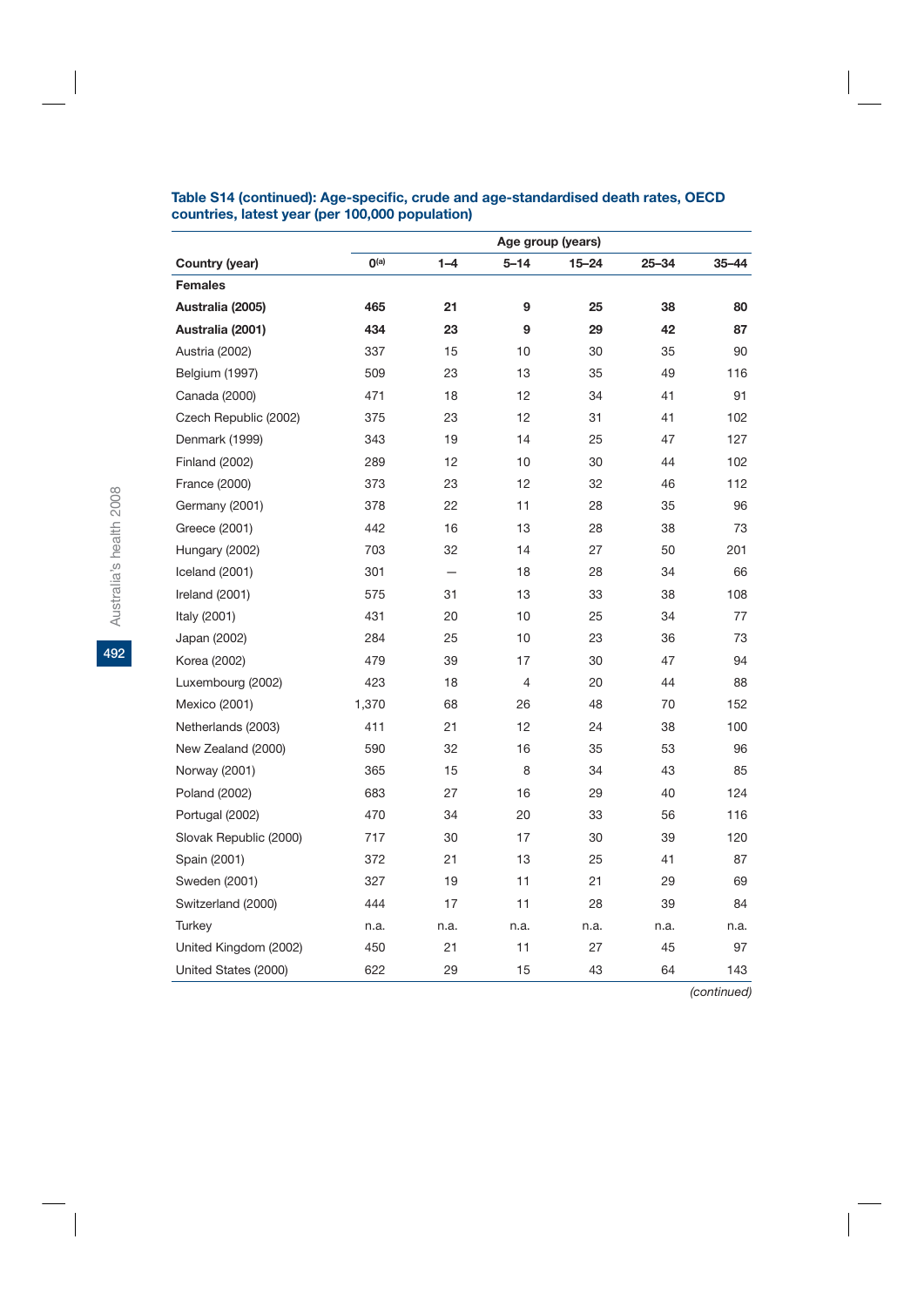|                        |       | Age group (years) |           |       |                |                    |
|------------------------|-------|-------------------|-----------|-------|----------------|--------------------|
| Country (year)         | 45-54 | $55 - 64$         | $65 - 74$ |       | 75+ Crude rate | ASR <sup>(b)</sup> |
| <b>Females</b>         |       |                   |           |       |                |                    |
| Australia (2005)       | 177   | 412               | 1,110     | 6,167 | 618            | 265                |
| Australia (2001)       | 192   | 466               | 1,307     | 6,366 | 632            | 287                |
| Austria (2002)         | 231   | 509               | 1,397     | 7,605 | 987            | 320                |
| Belgium (1997)         | 294   | 582               | 1,514     | 8,294 | 999            | 364                |
| Canada (2000)          | 229   | 572               | 1,505     | 6,617 | 684            | 316                |
| Czech Republic (2002)  | 291   | 706               | 2,144     | 8,975 | 1,029          | 412                |
| Denmark (1999)         | 347   | 892               | 2,380     | 8,402 | 1,123          | 435                |
| <b>Finland (2002)</b>  | 244   | 486               | 1,348     | 7,854 | 955            | 324                |
| France (2000)          | 245   | 472               | 1,151     | 6,935 | 855            | 300                |
| Germany (2001)         | 252   | 561               | 1,476     | 7,788 | 1,056          | 337                |
| Greece (2001)          | 180   | 419               | 1,341     | 7,726 | 878            | 308                |
| Hungary (2002)         | 497   | 950               | 2,391     | 8,914 | 1,201          | 487                |
| Iceland (2001)         | 195   | 516               | 1,381     | 6,291 | 563            | 286                |
| Ireland (2001)         | 275   | 589               | 1,781     | 8,503 | 751            | 380                |
| Italy (2001)           | 194   | 455               | 1,244     | 6,827 | 945            | 289                |
| Japan (2002)           | 187   | 370               | 920       | 4,981 | 694            | 225                |
| Korea (2002)           | 200   | 516               | 1,574     | 7,815 | 463            | 340                |
| Luxembourg (2002)      | 267   | 575               | 1,500     | 7,286 | 818            | 329                |
| Mexico (2001)          | 366   | 951               | 2,157     | 7,369 | 387            | 452                |
| Netherlands (2003)     | 280   | 576               | 1,537     | 7,996 | 890            | 349                |
| New Zealand (2000)     | 251   | 639               | 1,575     | 6,655 | 657            | 336                |
| Norway (2001)          | 232   | 551               | 1,455     | 7,786 | 981            | 332                |
| Poland (2002)          | 341   | 756               | 1,977     | 8,098 | 851            | 406                |
| Portugal (2002)        | 246   | 524               | 1,440     | 8,061 | 952            | 348                |
| Slovak Republic (2000) | 318   | 831               | 2,427     | 9,363 | 885            | 458                |
| Spain (2001)           | 186   | 390               | 1,135     | 6,815 | 823            | 279                |
| Sweden (2001)          | 227   | 515               | 1,427     | 7,753 | 1,075          | 320                |
| Switzerland (2000)     | 195   | 496               | 1,179     | 7,350 | 873            | 302                |
| <b>Turkey</b>          | n.a.  | n.a.              | n.a.      | n.a.  | n.a.           | n.a.               |
| United Kingdom (2002)  | 261   | 621               | 1,743     | 8,259 | 1,050          | 368                |
| United States (2000)   | 313   | 772               | 1,921     | 7,658 | 855            | 399                |

#### **Table S14 (continued): Age-specific, crude and age-standardised death rates, OECD countries, latest year (per 100,000 population)**

(a) Infant mortality per 100,000 births.

(b) Age-standardised rate. Reference population is the WHO Segi standard population. Standard death rates in this table are different from the rates in other tables because of the use of a different reference population.

*Sources:* WHO 2007; AIHW National Mortality Database.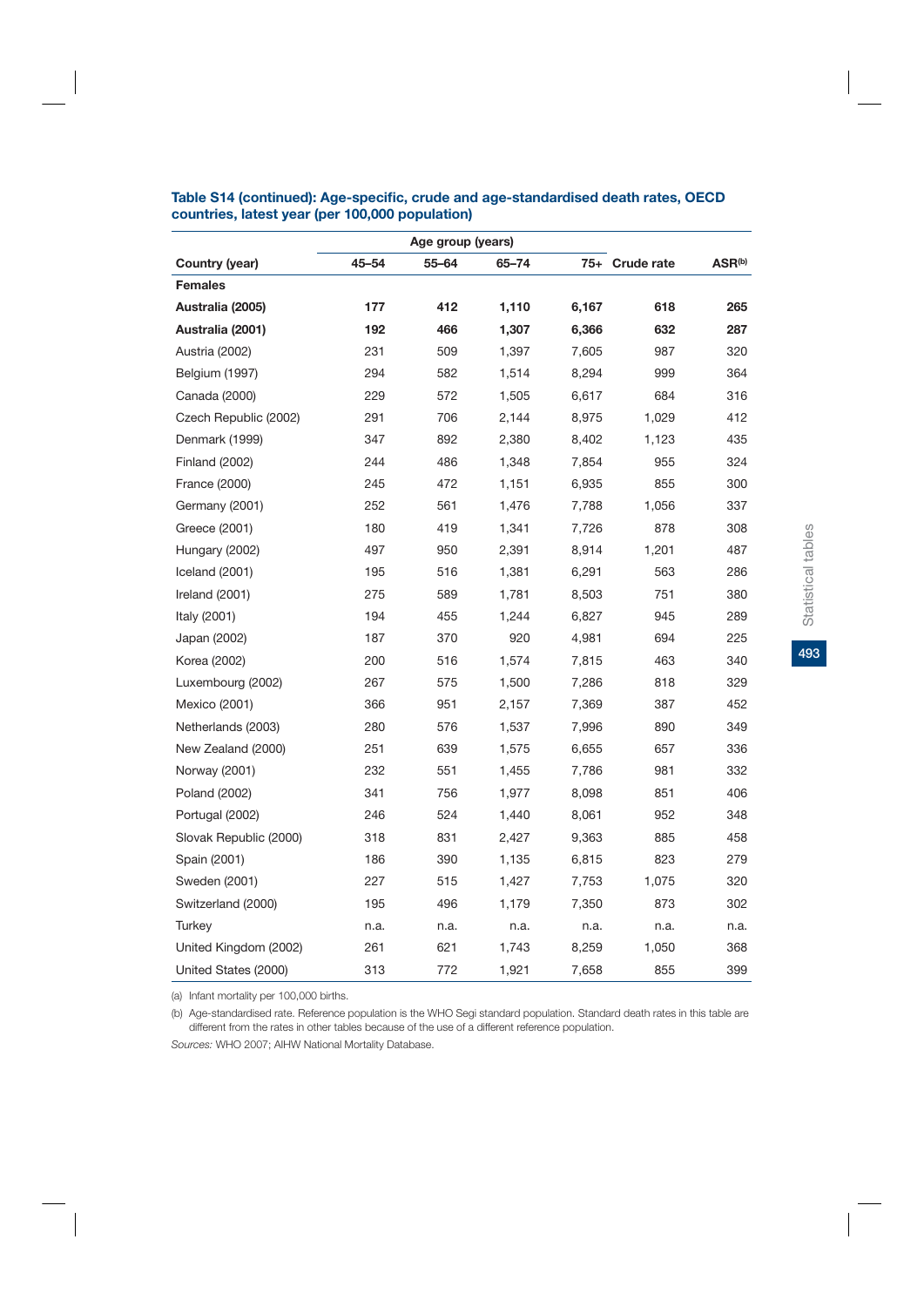| Sex/cause of death                      | 1921           | 1941           | 1961           | 1971           | 1981           | 1991           | 2001           | 2004           | 2005           |
|-----------------------------------------|----------------|----------------|----------------|----------------|----------------|----------------|----------------|----------------|----------------|
| <b>Males</b>                            |                |                |                |                |                |                |                |                |                |
| Infectious and parasitic <sup>(b)</sup> | 216            | 98             | 19             | 10             | 6              | $\overline{7}$ | 11             | 11             | 10             |
| Neoplasms                               | 178            | 206            | 227            | 256            | 282            | 277            | 250            | 237            | 231            |
| <b>Blood diseases</b>                   | 11             | 6              | 5              | 5              | $\overline{4}$ | 9              | 2              | $\overline{2}$ | $\overline{2}$ |
| Endocrine, nutritional <sup>(c)</sup>   | 18             | 27             | 19             | 26             | 21             | 24             | 27             | 29             | 26             |
| Mental disorders                        | 8              | 4              | 5              | 10             | 11             | 16             | 14             | 15             | 14             |
| Nervous system diseases                 | 47             | 28             | 16             | 14             | 15             | 20             | 24             | 23             | 23             |
| Circulatory diseases                    | 452            | 764            | 914            | 924            | 689            | 469            | 304            | 267            | 245            |
| Respiratory diseases                    | 239            | 178            | 131            | 148            | 121            | 97             | 74             | 71             | 64             |
| Digestive diseases                      | 65             | 65             | 45             | 36             | 43             | 35             | 25             | 25             | 24             |
| Skin diseases                           | 6              | 3              | $\overline{2}$ | $\mathbf{1}$   | $\mathbf{1}$   | $\mathbf{1}$   | $\mathbf{1}$   | $\overline{2}$ | $\overline{2}$ |
| Musculoskeletal diseases                | 8              | 5              | 4              | 5              | 4              | $\overline{4}$ | 4              | 4              | 3              |
| Genitourinary diseases                  | 148            | 167            | 54             | 29             | 20             | 18             | 17             | 16             | 15             |
| Perinatal diseases                      | 49             | 39             | 18             | 15             | 6              | 5              | 4              | 3              | $\overline{4}$ |
| Congenital diseases                     | 8              | 9              | 9              | 8              | 6              | 5              | 3              | 3              | 3              |
| Ill-defined conditions                  | 411            | 141            | 21             | 9              | $\overline{7}$ | 5              | 3              | 6              | 6              |
| Injury and poisoning                    | 123            | 112            | 109            | 110            | 84             | 67             | 59             | 55             | 55             |
| <b>All causes</b>                       | 1,987          | 1,853          | 1,600          | 1,606          | 1,318          | 1,056          | 824            | 770            | 728            |
| <b>Females</b>                          |                |                |                |                |                |                |                |                |                |
| Infectious and parasitic <sup>(b)</sup> | 159            | 59             | 10             | 6              | 4              | 4              | 7              | 7              | 6              |
| Neoplasms                               | 180            | 188            | 161            | 160            | 157            | 167            | 152            | 146            | 144            |
| <b>Blood diseases</b>                   | 14             | $\overline{7}$ | 6              | $\overline{4}$ | 3              | 3              | $\overline{2}$ | $\overline{2}$ | 2              |
| Endocrine, nutritional <sup>(c)</sup>   | 29             | 45             | 24             | 26             | 19             | 18             | 18             | 20             | 20             |
| <b>Mental disorders</b>                 | $\overline{4}$ | 3              | 3              | $\overline{7}$ | $\overline{7}$ | 12             | 13             | 16             | 15             |
| Nervous system diseases                 | 39             | 24             | 10             | 10             | 9              | 14             | 20             | 20             | 20             |
| Circulatory diseases                    | 404            | 640            | 640            | 635            | 440            | 317            | 213            | 186            | 175            |
| Respiratory diseases                    | 184            | 140            | 56             | 52             | 40             | 42             | 42             | 44             | 39             |
| Digestive diseases                      | 64             | 46             | 28             | 22             | 24             | 24             | 18             | 18             | 17             |
| Skin diseases                           | 6              | 3              | $\overline{2}$ | 1              | $\equiv$       | 1              | 1              | $\overline{2}$ | $\overline{2}$ |
| Musculoskeletal diseases                | 10             | 8              | 5              | 6              | 5              | 6              | 5              | 6              | 6              |
| Genitourinary diseases                  | 75             | 90             | 23             | 20             | 14             | 13             | 13             | 12             | 13             |
| Pregnancy                               | 22             | 13             | $\overline{2}$ | $\mathbf{1}$   |                |                |                |                |                |
| Perinatal diseases                      | 36             | 30             | 14             | 12             | 5              | 4              | 3              | 3              | 3              |
| Congenital diseases                     | 6              | 8              | 8              | $\overline{7}$ | 5              | 4              | 3              | 3              | 3              |
| Ill-defined conditions                  | 332            | 102            | 20             | $\overline{7}$ | 5              | 3              | 2              | 4              | 4              |
| Injury and poisoning                    | 38             | 46             | 48             | 50             | 33             | 27             | 23             | 23             | 22             |
| <b>All causes</b>                       | 1,602          | 1,452          | 1,058          | 1,026          | 772            | 658            | 535            | 511            | 490            |

## Table S15: Age-standardised death rates<sup>(a)</sup>, broad cause of death, selected years, **1921 to 2005 (per 100,000 population)**

(a) Age-standardised to the total Australian population at 30 June 2001.

(b) From 1996, includes AIDS and AIDS-related deaths.

(c) Before 1996, includes AIDS and AIDS-related deaths.

*Source:* AIHW General Record of Incidence of Mortality (GRIM) Books.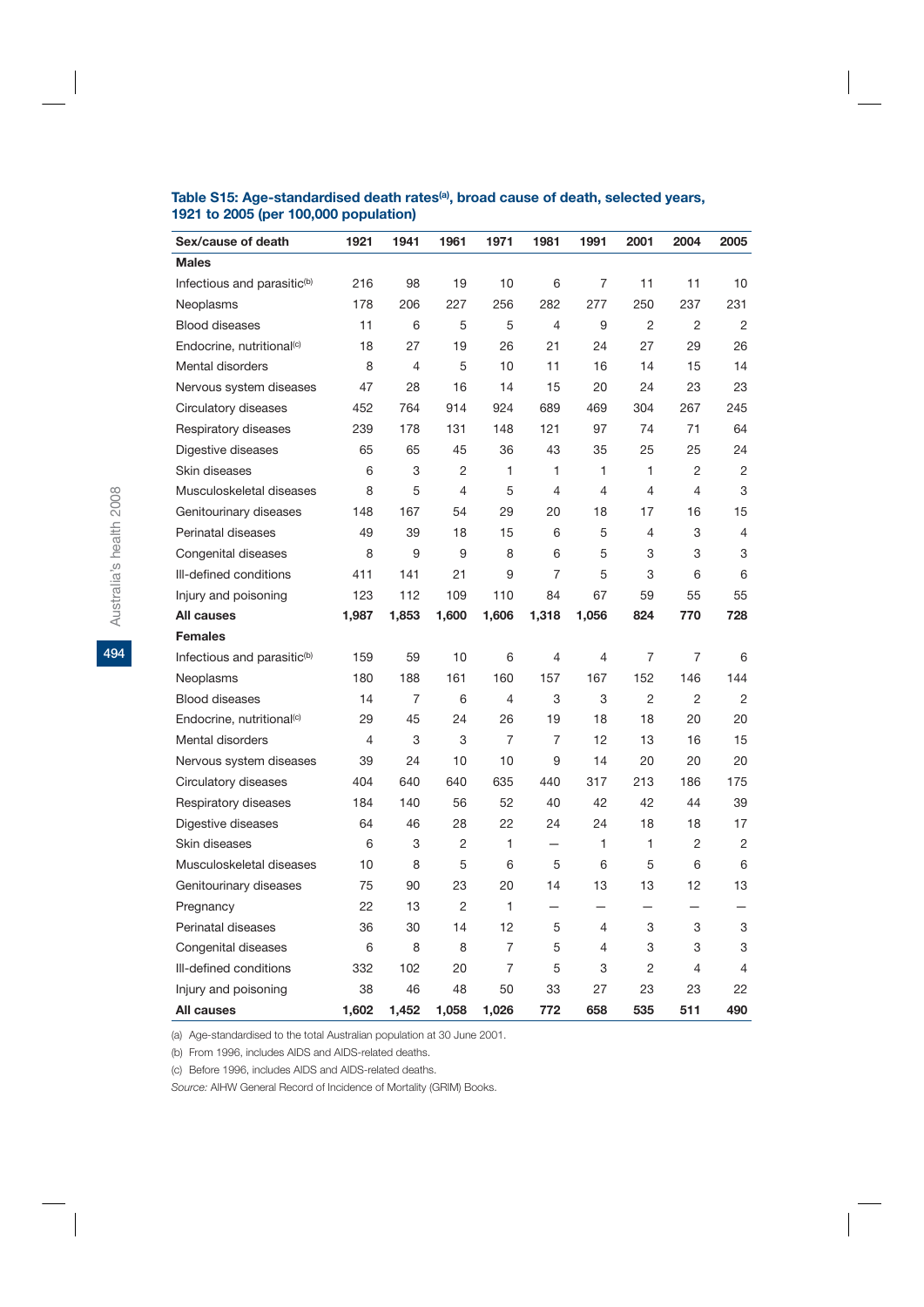| Sex/cause of death       | <b>NSW</b> | Vic | Qld | <b>WA</b> | <b>SA</b>      | Tas | <b>ACT</b> | <b>NT</b>      | Aust |
|--------------------------|------------|-----|-----|-----------|----------------|-----|------------|----------------|------|
| <b>Males</b>             |            |     |     |           |                |     |            |                |      |
| Infectious and parasitic | 13         | 7   | 8   | 9         | 10             | 9   | 9          | 24             | 10   |
| Neoplasms                | 232        | 229 | 227 | 232       | 233            | 262 | 194        | 261            | 231  |
| <b>Blood diseases</b>    | 3          | 2   | 2   | 3         | 2              | 2   | 1          | 1              | 2    |
| Endocrine, nutritional   | 21         | 30  | 27  | 27        | 27             | 45  | 28         | 50             | 26   |
| Mental disorders         | 14         | 15  | 12  | 15        | 18             | 15  | 13         | 31             | 14   |
| Nervous system diseases  | 22         | 25  | 20  | 27        | 22             | 33  | 22         | 31             | 23   |
| Circulatory diseases     | 247        | 233 | 249 | 237       | 265            | 255 | 220        | 258            | 245  |
| Respiratory diseases     | 66         | 61  | 64  | 57        | 73             | 59  | 54         | 118            | 64   |
| Digestive diseases       | 24         | 24  | 24  | 22        | 26             | 27  | 25         | 49             | 24   |
| Skin diseases            | 3          | 1   | 2   | 2         | 1              |     | 1          | 2              | 2    |
| Musculoskeletal diseases | 3          | 4   | 3   | 3         | 3              | 10  | 1          | 2              | 3    |
| Genitourinary diseases   | 16         | 15  | 13  | 14        | 19             | 17  | 20         | 29             | 15   |
| Perinatal diseases       | 4          | 4   | 4   | 3         | 4              | 3   | 4          | 7              | 4    |
| Congenital diseases      | 3          | 4   | 3   | 2         | 3              | 4   | 5          | 5              | 3    |
| Ill-defined conditions   | 7          | 4   | 5   | 9         | 5              | 5   | 9          | 20             | 6    |
| Injury and poisoning     | 49         | 53  | 58  | 54        | 68             | 73  | 53         | 129            | 55   |
| All causes               | 725        | 710 | 720 | 714       | 778            | 819 | 657        | 1,014          | 728  |
| <b>Females</b>           |            |     |     |           |                |     |            |                |      |
| Infectious and parasitic | 7          | 5   | 5   | 7         | 5              | 6   | 6          | 13             | 6    |
| Neoplasms                | 143        | 146 | 144 | 136       | 142            | 172 | 152        | 158            | 144  |
| <b>Blood diseases</b>    | 2          | 2   | 1   | 3         | 2              | 4   | 3          | 7              | 2    |
| Endocrine, nutritional   | 15         | 23  | 20  | 21        | 20             | 32  | 19         | 35             | 20   |
| Mental disorders         | 15         | 15  | 12  | 14        | 20             | 17  | 18         | 40             | 15   |
| Nervous system diseases  | 18         | 20  | 18  | 29        | 19             | 27  | 22         | 21             | 20   |
| Circulatory diseases     | 179        | 169 | 184 | 157       | 175            | 186 | 159        | 181            | 175  |
| Respiratory diseases     | 39         | 37  | 40  | 34        | 44             | 39  | 27         | 55             | 39   |
| Digestive diseases       | 16         | 18  | 17  | 16        | 18             | 17  | 23         | 31             | 17   |
| Skin diseases            | 2          | 1   | 1   | 1         | 2              | 2   | 1          | 7              | 2    |
| Musculoskeletal diseases | 5          | 6   | 5   | 6         | 5              | 13  | 9          | 13             | 6    |
| Genitourinary diseases   | 13         | 12  | 13  | 10        | 13             | 15  | 11         | 37             | 13   |
| Pregnancy                |            | —   | —   | —         | —              |     |            | -              |      |
| Perinatal diseases       | 3          | 3   | 4   | 3         | 3              | 1   | 3          | 5              | 3    |
| Congenital diseases      | $\sqrt{2}$ | 3   | 3   | 2         | $\overline{c}$ | 2   | 3          | 2              | 3    |
| Ill-defined conditions   | 4          | 3   | 4   | 6         | 3              | 4   | 7          | $\overline{7}$ | 4    |
| Injury and poisoning     | 20         | 23  | 22  | 23        | 23             | 34  | 25         | 58             | 22   |
| All causes               | 485        | 487 | 494 | 467       | 495            | 571 | 486        | 671            | 490  |

## Table S16: Age-standardised death rates<sup>(a)</sup>, broad cause of death, by state and territory **of usual residence, 2005 (per 100,000 population)**

(a) Age-standardised to the total Australian population at 30 June 2001.

*Source:* AIHW General Record of Incidence of Mortality (GRIM) Books.

495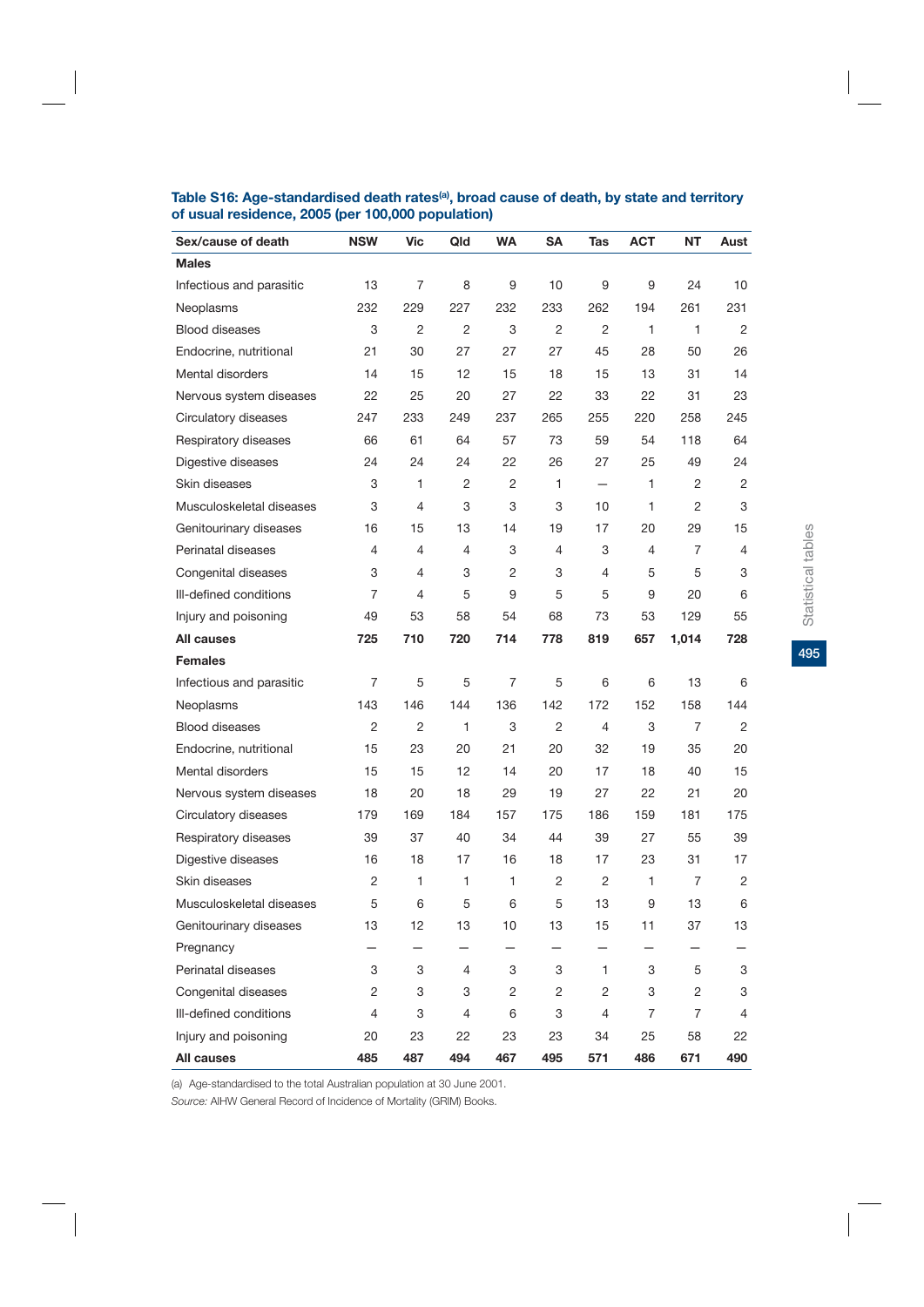| Table S17: Age-standardised death rates <sup>(a)</sup> , selected causes, OECD countries, latest |  |  |
|--------------------------------------------------------------------------------------------------|--|--|
| year (per 100,000 population)                                                                    |  |  |

|                        | Selected cause         |                             |                    |                                        |                                         |               |  |  |  |
|------------------------|------------------------|-----------------------------|--------------------|----------------------------------------|-----------------------------------------|---------------|--|--|--|
| Country (year)         | Malignant<br>neoplasms | <b>Diabetes</b><br>mellitus | <b>Circulatory</b> | Bronchitis,<br>emphysema<br>and asthma | <b>Accidents</b><br>& adverse<br>events | All<br>causes |  |  |  |
| <b>Males</b>           |                        |                             |                    |                                        |                                         |               |  |  |  |
| Australia (2005)       | 126                    | 10                          | 113                | 15                                     | 28                                      | 390           |  |  |  |
| Australia (2001)       | 137                    | 10                          | 140                | 20                                     | 28                                      | 438           |  |  |  |
| Austria (2002)         | 147                    | 13                          | 197                | 20                                     | 33                                      | 526           |  |  |  |
| Belgium (1997)         | 188                    | 6                           | 183                | 10                                     | 36                                      | 606           |  |  |  |
| Canada (2000)          | 146                    | 14                          | 151                | 20                                     | 29                                      | 481           |  |  |  |
| Czech Republic (2002)  | 209                    | $\overline{7}$              | 312                | 14                                     | 47                                      | 709           |  |  |  |
| Denmark (1999)         | 170                    | 16                          | 201                | 35                                     | 35                                      | 615           |  |  |  |
| <b>Finland (2002)</b>  | 123                    | 6                           | 211                | 17                                     | 52                                      | 559           |  |  |  |
| France (2000)          | 179                    | 9                           | 131                | 10                                     | 41                                      | 543           |  |  |  |
| Germany (2001)         | 151                    | 10                          | 207                | 18                                     | 23                                      | 541           |  |  |  |
| Greece (2001)          | 140                    | 3                           | 200                |                                        | 46                                      | 497           |  |  |  |
| Hungary (2002)         | 251                    | 12                          | 382                | 25                                     | 56                                      | 919           |  |  |  |
| Iceland (2001)         | 99                     | $\overline{4}$              | 114                | $\overline{7}$                         | 31                                      | 323           |  |  |  |
| Ireland (2001)         | 153                    | 7                           | 217                | $\overline{4}$                         | 32                                      | 587           |  |  |  |
| Italy (2001)           | 160                    | 11                          | 160                | 15                                     | 31                                      | 479           |  |  |  |
| Japan (2002)           | 141                    | 5                           | 107                | 8                                      | 25                                      | 416           |  |  |  |
| Korea (2002)           | 183                    | 27                          | 137                | 31                                     | 50                                      | 619           |  |  |  |
| Luxembourg (2002)      | 103                    | 5                           | 115                | 15                                     | 50                                      | 401           |  |  |  |
| Mexico (2001)          | 77                     | 67                          | 141                | 28                                     | 59                                      | 644           |  |  |  |
| Netherlands (2003)     | 156                    | 11                          | 158                | 25                                     | 18                                      | 508           |  |  |  |
| New Zealand (2000)     | 150                    | 14                          | 178                | 27                                     | 33                                      | 502           |  |  |  |
| Norway (2001)          | 137                    | 8                           | 179                | 19                                     | 28                                      | 511           |  |  |  |
| Poland (2002)          | 209                    | 8                           | 312                | 19                                     | 52                                      | 788           |  |  |  |
| Portugal (2002)        | 147                    | 18                          | 178                | 17                                     | 47                                      | 605           |  |  |  |
| Slovak Republic (2000) | 219                    | 10                          | 399                | 17                                     | 54                                      | 874           |  |  |  |
| Spain (2001)           | 164                    | 9                           | 135                | 24                                     | 35                                      | 506           |  |  |  |
| Sweden (2001)          | 118                    | 9                           | 185                | 12                                     | 27                                      | 461           |  |  |  |
| Switzerland (2000)     | 141                    | 9                           | 153                | 16                                     | n.a.                                    | 476           |  |  |  |
| Turkey                 | n.a.                   | n.a.                        | n.a.               | n.a.                                   | n.a.                                    | n.a.          |  |  |  |
| United Kingdom (2002)  | 148                    | 6                           | 188                | 24                                     | 18                                      | 521           |  |  |  |
| United States (2000)   | 144                    | 16                          | 200                | 27                                     | 41                                      | 584           |  |  |  |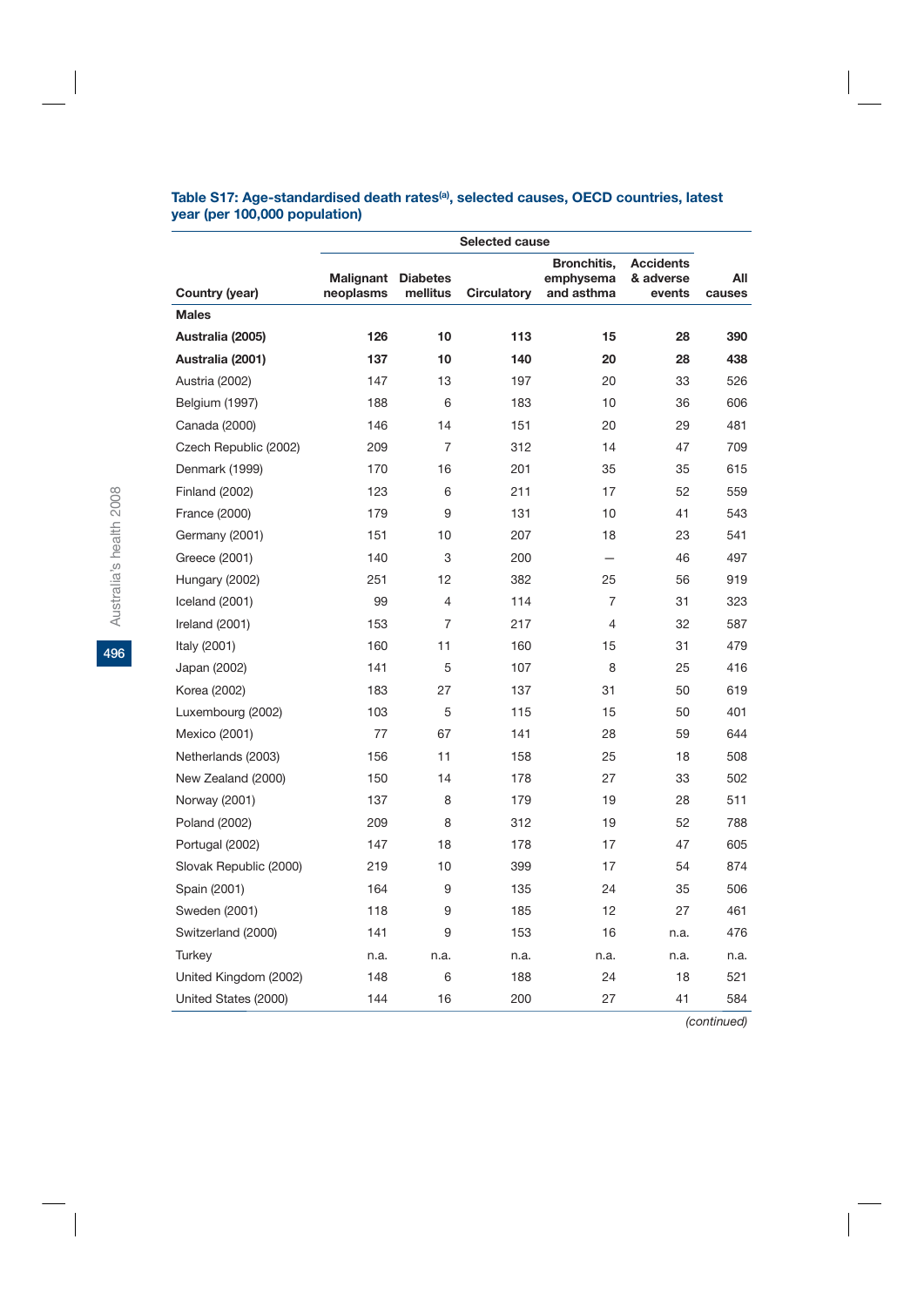|                        | Selected cause         |                             |                    |                                        |                                         |               |  |  |  |  |
|------------------------|------------------------|-----------------------------|--------------------|----------------------------------------|-----------------------------------------|---------------|--|--|--|--|
| Country (year)         | Malignant<br>neoplasms | <b>Diabetes</b><br>mellitus | <b>Circulatory</b> | Bronchitis,<br>emphysema<br>and asthma | <b>Accidents</b><br>& adverse<br>events | All<br>causes |  |  |  |  |
| <b>Females</b>         |                        |                             |                    |                                        |                                         |               |  |  |  |  |
| Australia (2005)       | 85                     | 7                           | 80                 | 9                                      | 12                                      | 265           |  |  |  |  |
| Australia (2001)       | 90                     | 6                           | 96                 | 12                                     | 11                                      | 287           |  |  |  |  |
| Austria (2002)         | 90                     | 8                           | 137                | 8                                      | 11                                      | 320           |  |  |  |  |
| Belgium (1997)         | 102                    | 7                           | 120                | 4                                      | 16                                      | 364           |  |  |  |  |
| Canada (2000)          | 104                    | 9                           | 93                 | 11                                     | 13                                      | 316           |  |  |  |  |
| Czech Republic (2002)  | 116                    | 6                           | 205                | 5                                      | 17                                      | 412           |  |  |  |  |
| Denmark (1999)         | 139                    | 9                           | 129                | 29                                     | 18                                      | 435           |  |  |  |  |
| <b>Finland (2002)</b>  | 80                     | 4                           | 121                | 4                                      | 16                                      | 324           |  |  |  |  |
| France (2000)          | 85                     | 6                           | 79                 | 4                                      | 19                                      | 300           |  |  |  |  |
| Germany (2001)         | 95                     | 9                           | 140                | 7                                      | 9                                       | 337           |  |  |  |  |
| Greece (2001)          | 74                     | 3                           | 147                |                                        | 13                                      | 308           |  |  |  |  |
| Hungary (2002)         | 129                    | 10                          | 230                | 9                                      | 22                                      | 487           |  |  |  |  |
| Iceland (2001)         | 91                     | 5                           | 92                 | 13                                     | 16                                      | 286           |  |  |  |  |
| Ireland (2001)         | 114                    | 5                           | 128                | 3                                      | 11                                      | 380           |  |  |  |  |
| Italy (2001)           | 88                     | 10                          | 108                | 5                                      | 12                                      | 289           |  |  |  |  |
| Japan (2002)           | 72                     | 3                           | 65                 | 2                                      | 10                                      | 225           |  |  |  |  |
| Korea (2002)           | 74                     | 19                          | 94                 | 13                                     | 19                                      | 340           |  |  |  |  |
| Luxembourg (2002)      | 89                     | 4                           | 118                | 10                                     | 15                                      | 329           |  |  |  |  |
| Mexico (2001)          | 72                     | 70                          | 113                | 18                                     | 17                                      | 452           |  |  |  |  |
| Netherlands (2003)     | 105                    | 10                          | 99                 | 12                                     | 9                                       | 349           |  |  |  |  |
| New Zealand (2000)     | 108                    | 10                          | 118                | 17                                     | 14                                      | 336           |  |  |  |  |
| Norway (2001)          | 101                    | 5                           | 108                | 13                                     | 13                                      | 332           |  |  |  |  |
| Poland (2002)          | 107                    | 7                           | 182                | 5                                      | 15                                      | 406           |  |  |  |  |
| Portugal (2002)        | 79                     | 16                          | 126                | 5                                      | 13                                      | 348           |  |  |  |  |
| Slovak Republic (2000) | 106                    | 8                           | 248                | 5                                      | 13                                      | 458           |  |  |  |  |
| Spain (2001)           | 75                     | 8                           | 91                 | 5                                      | 10                                      | 279           |  |  |  |  |
| Sweden (2001)          | 95                     | 6                           | 118                | 9                                      | 10                                      | 320           |  |  |  |  |
| Switzerland (2000)     | 88                     | 8                           | 102                | 6                                      | n.a.                                    | 302           |  |  |  |  |
| Turkey                 | n.a.                   | n.a.                        | n.a.               | n.a.                                   | n.a.                                    | n.a.          |  |  |  |  |
| United Kingdom (2002)  | 109                    | 4                           | 122                | 16                                     | 8                                       | 368           |  |  |  |  |
| United States (2000)   | 104                    | 13                          | 136                | 19                                     | 18                                      | 399           |  |  |  |  |

#### **Table S17 (continued): Age-standardised death rates(a), selected causes, OECD countries, latest year (per 100,000 population)**

(a) Reference population is the WHO Segi standard population. Standard death rates in this table are different from the rates in other tables because of the use of a different reference population.

*Sources:* WHO 2007; AIHW National Mortality Database.

497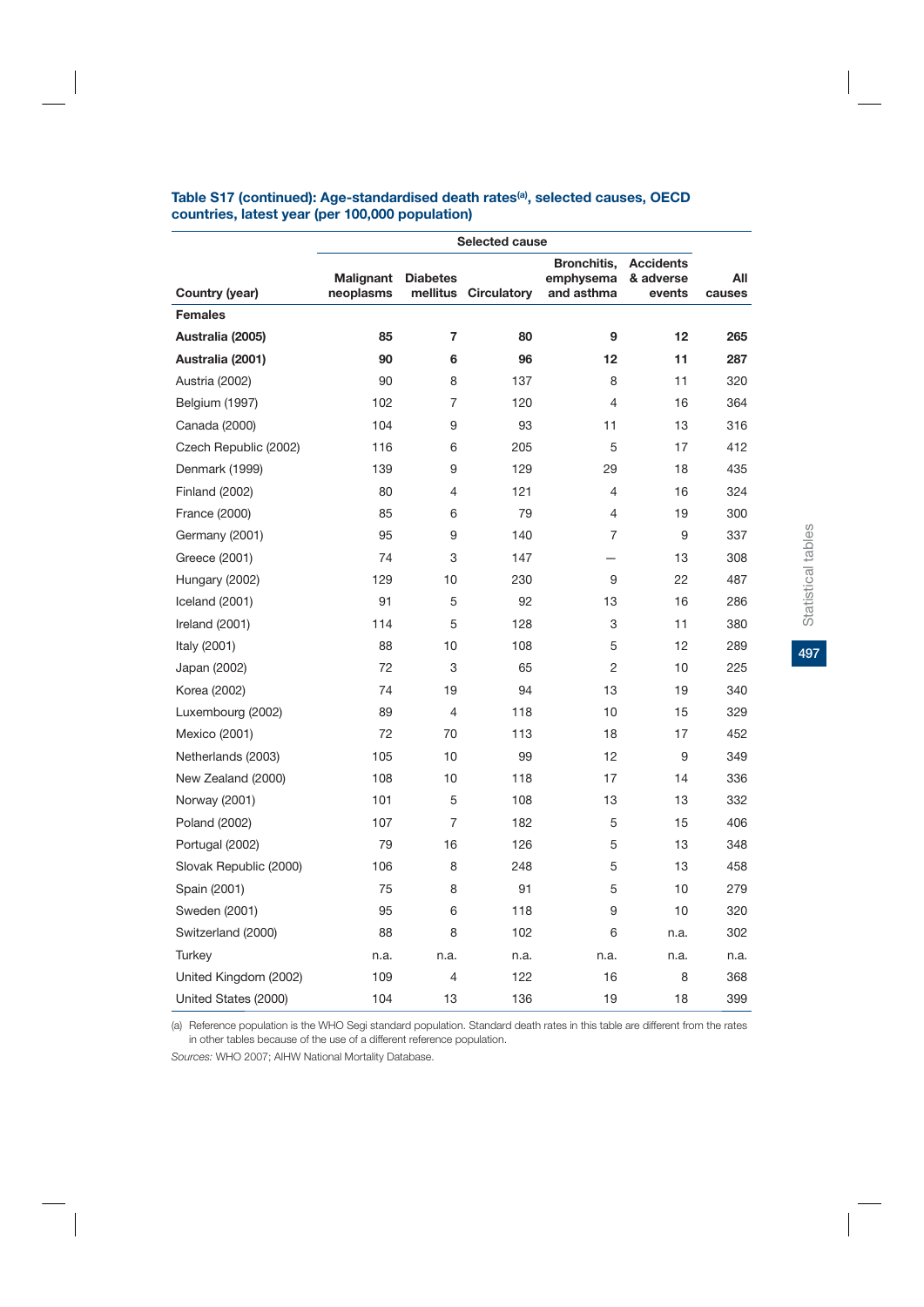## Young offenders

|                                                                                                | <b>Males</b>                      |                          | <b>Females</b>             |                        | <b>Persons</b>                    |                          |  |
|------------------------------------------------------------------------------------------------|-----------------------------------|--------------------------|----------------------------|------------------------|-----------------------------------|--------------------------|--|
| Social indicator                                                                               | <b>Community</b><br>$(659 - 673)$ | Custody<br>$(198 - 209)$ | Community<br>$(114 - 118)$ | Custody<br>$(17 - 18)$ | <b>Community</b><br>$(774 - 791)$ | Custody<br>$(215 - 227)$ |  |
| Not attending school(a)                                                                        | 82                                | 81                       | 84                         | 83                     | 82                                | 82                       |  |
| Suspended from<br>school                                                                       | 90                                | 90                       | 85                         | 100                    | 89                                | 91                       |  |
| Victim of bullying at<br>school                                                                | 29                                | 19                       | 37                         | 29                     | 30                                | 20                       |  |
| History of care                                                                                | 21                                | 28                       | 36                         | 39                     | 24                                | 28                       |  |
| Not living in the family<br>home <sup>(b)</sup>                                                | 34                                | 35                       | 46                         | 17                     | 36                                | 33                       |  |
| History of parental/<br>step-parent<br>imprisonment                                            | 25                                | 42                       | 38                         | 50                     | 27                                | 43                       |  |
| Parent currently<br>in prison                                                                  | $\overline{4}$                    | 10                       | $\overline{7}$             | 22                     | 5                                 | 11                       |  |
| Deceased parent                                                                                | 10                                | 10                       | 6                          | 4                      | 10                                | 9                        |  |
| Lives with person<br>with a physical or<br>mental health problem<br>affecting their daily life | 20                                | 19                       | 30                         | 17                     | 21                                | 19                       |  |

## **Table S18: Social indicators among NSW young offenders, 2003 (per cent)**

(a) Refers to period before incarceration for custody group.

(b) Refers to 6 months before incarceration for custody group.

*Note:* Numbers in brackets represent the sample numbers for each indicator.

*Source:* Kenny et al. 2006.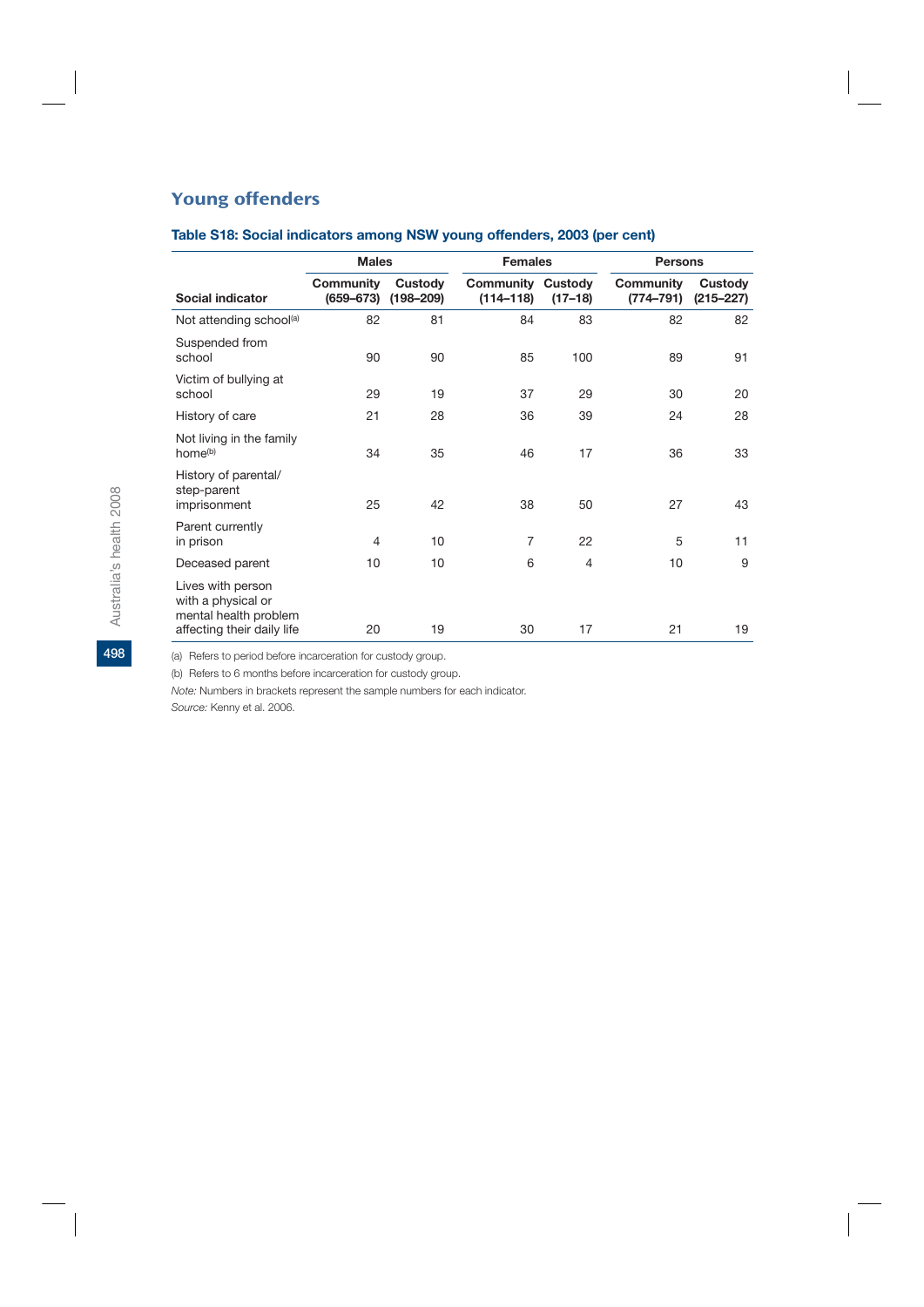|                                              | <b>Males</b>                      |                                 | <b>Females</b>             |                               | <b>Persons</b>                    |                                 |
|----------------------------------------------|-----------------------------------|---------------------------------|----------------------------|-------------------------------|-----------------------------------|---------------------------------|
| Health condition <sup>(a)</sup>              | <b>Community</b><br>$(670 - 674)$ | <b>Custody</b><br>$(173 - 208)$ | Community<br>$(117 - 118)$ | Custody<br>$(16 - 18)$        | <b>Community</b><br>$(787 - 792)$ | Custody<br>$(191 - 226)$        |
| Chicken pox                                  | 60                                | 55                              | 32                         | 44                            | 61                                | 54                              |
| Asthma                                       | 33                                | 28                              | 34                         | 56                            | 33                                | 30                              |
| Mental/behavioural<br>problem <sup>(b)</sup> | 34                                | 43                              | 29                         | 35                            | 32                                | 43                              |
| Ear infection                                | 26                                | 28                              | 39                         | 39                            | 28                                | 29                              |
| <b>Tonsillitis</b>                           | 23                                | 27                              | 35                         | 39                            | 25                                | 28                              |
| Chest infections                             | 20                                | 15                              | 29                         | 17                            | 22                                | 15                              |
| Back problems                                | 17                                | 20                              | 20                         | 33                            | 17                                | 21                              |
| Allergy                                      | 15                                | 11                              | 15                         | 11                            | 15                                | 11                              |
| Skin condition                               | 12                                | 11                              | 18                         | 17                            | 13                                | 11                              |
| Measles                                      | 10                                | 12                              | 8                          | 17                            | 10                                | 13                              |
| Recent (past 4 weeks) health complaints      |                                   |                                 |                            |                               |                                   |                                 |
| Tiredness/energy<br>loss                     | 36                                | 34                              | 51                         | 33                            | 39                                | 34                              |
| Trouble sleeping                             | 38                                | 40                              | 46                         | 67                            | 39                                | 42                              |
| Forgetting things                            | 31                                | 25                              | 37                         | 33                            | 32                                | 26                              |
| Headaches                                    | 26                                | 23                              | 39                         | 39                            | 28                                | 24                              |
| Poor appetite                                | 25                                | 17                              | 26                         | 17                            | 25                                | 17                              |
| <b>Bloodborne</b><br>viruses <sup>(c)</sup>  | <b>Community</b><br>$(431 - 449)$ | Custody<br>$(162 - 181)$        | Community<br>$(72 - 80)$   | <b>Custody</b><br>$(14 - 17)$ | <b>Community</b><br>$(507 - 529)$ | <b>Custody</b><br>$(178 - 197)$ |
| Hepatitis C antibody                         | 3                                 | 8                               | 12                         | 18                            | 5                                 | 9                               |
| Hepatitis B core<br>antibody                 | 4                                 | 11                              | 4                          | 18                            | 4                                 | 11                              |
| Hepatitis B surface<br>antigen               | $<$ 1                             | 3                               | 1                          | 12                            | $<$ 1                             | 4                               |
| HIV antibody                                 | 0                                 | 0                               | 0                          | 0                             | 0                                 | 0                               |
| Any bloodborne<br>virus (above)              | 4                                 | 12                              | 14                         | 29                            | 5                                 | 13                              |

## **Table S19: Indicators of health status among NSW young offenders, 2003 (per cent)**

(a) Multiple responses permitted.

(b) Obtained using the Adolescent Psychopathology Scale.

(c) Obtained through serological screening.

*Note:* Numbers in brackets represent the sample numbers for each indicator.

*Source:* Kenny et al. 2006.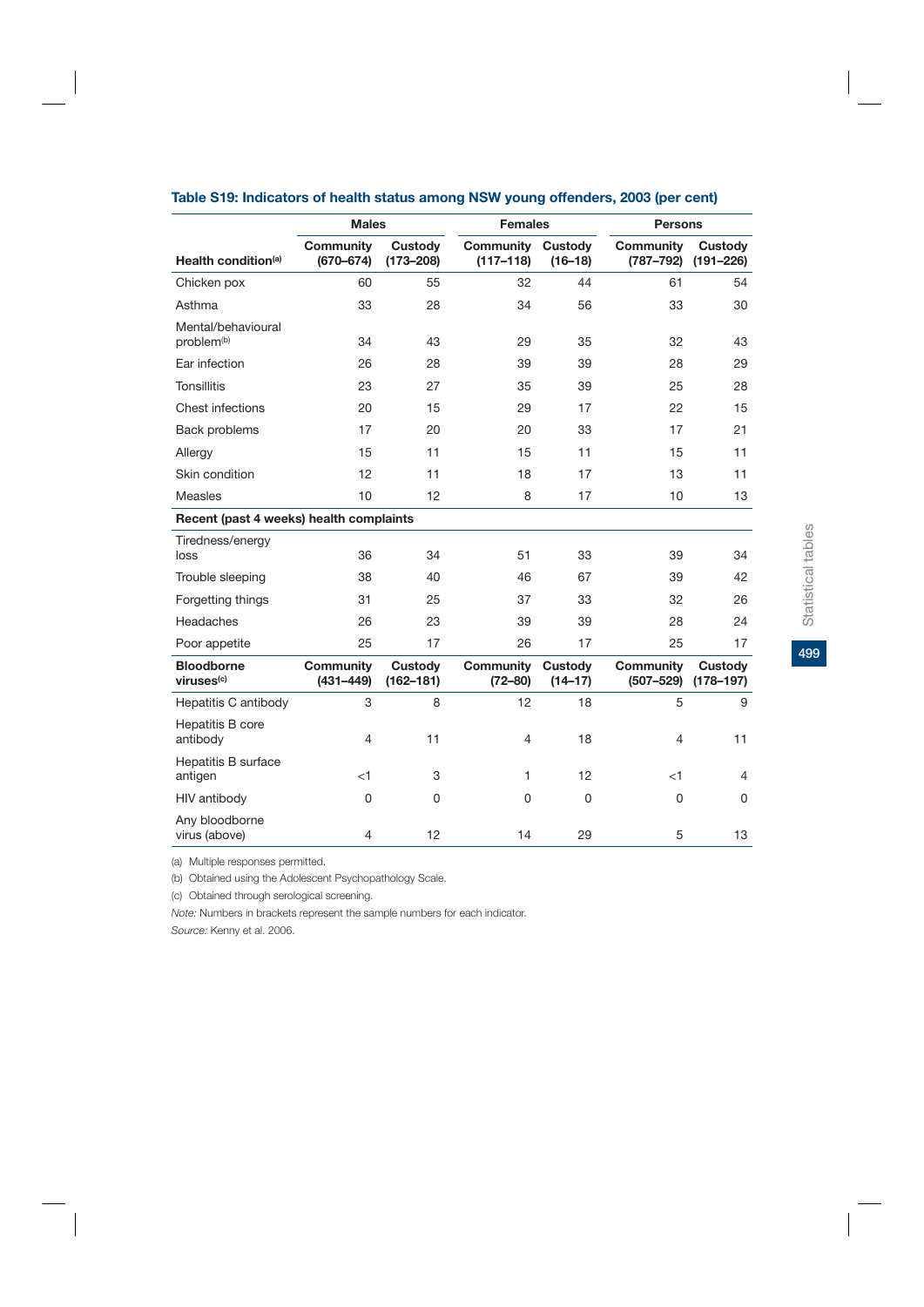|                                                     | <b>Males</b>           |                          |                            | <b>Females</b>       |                            | <b>Persons</b>           |
|-----------------------------------------------------|------------------------|--------------------------|----------------------------|----------------------|----------------------------|--------------------------|
| Indicators of risk<br>behaviours                    | Community<br>(671–674) | Custody<br>$(186 - 208)$ | Community<br>$(114 - 116)$ | Custody<br>$(17-18)$ | Community<br>$(673 - 789)$ | Custody<br>$(190 - 219)$ |
| Cannabis                                            | 89                     | 88                       | 89                         | 8                    | 89                         | 88                       |
| Amphetamine                                         | 44                     | 46                       | 57                         | 59                   | 46                         | 47                       |
| Ecstasy/other<br>amphetamine                        | 38                     | 34                       | 45                         | 35                   | 39                         | 34                       |
| Ever tried alcohol                                  | 97                     | 96                       | 98                         | 100                  | 97                         | 96                       |
| Ever been drunk                                     | 91                     | 84                       | 91                         | 100                  | 91                         | 85                       |
| Unable to stop<br>drinking once<br>started (weekly) | 8                      | 18                       | 6                          | 35                   | 7                          | 19                       |
| Current tobacco<br>smoker <sup>(a)</sup>            | 81                     | 57 <sup>(a)</sup>        | 81                         | 67 <sup>(a)</sup>    | 81                         | 58 <sup>(a)</sup>        |
| Age first started<br>smoking tobacco                | 12 years               | 12 years                 | 12 years                   | 12 years             | 12 years                   | 12 years                 |

## **Table S20: Indicators of risk behaviours among NSW young offenders, 2003 (per cent)**

(a) Note that tobacco is currently banned in NSW Juvenile Detention Centres.

*Note:* Numbers in brackets represent the sample numbers for each indicator.

*Source:* Kenny et al. 2006.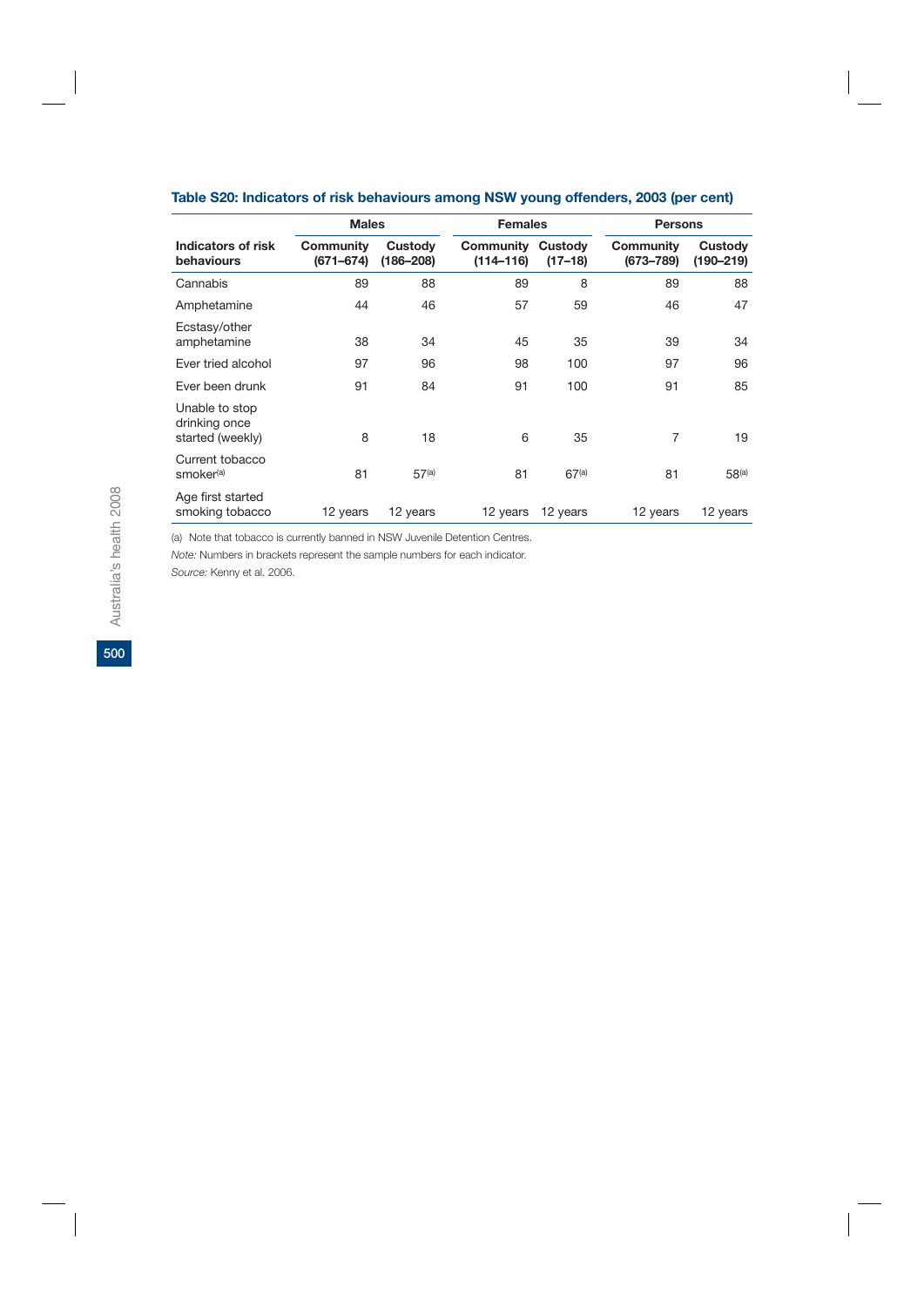# Infectious diseases

## **Table S21: Notifiable diseases, 2004 to 2007**

|                                          |        | <b>Notifications</b> |        |                          |       | population | Notifications per 100,000 |       |
|------------------------------------------|--------|----------------------|--------|--------------------------|-------|------------|---------------------------|-------|
| <b>Disease</b>                           | 2004   | 2005                 | 2006   | 2007                     | 2004  | 2005       | 2006                      | 2007  |
| <b>Bloodborne diseases</b>               |        |                      |        |                          |       |            |                           |       |
| Hepatitis B (incident)                   | 283    | 251                  | 295    | 278                      | 1.4   | 1.2        | 1.4                       | 1.3   |
| Hepatitis B (unspecified) <sup>(a)</sup> | 5,784  | 6,327                | 6,272  | 7,416                    | 28.7  | 31.0       | 30.3                      | 35.3  |
| Hepatitis C (incident)                   | 314    | 373                  | 435    | 328                      | 1.6   | 1.8        | 2.1                       | 1.6   |
| Hepatitis C (unspecified)(a)(b)          | 12,725 | 12,005               | 12,072 | 13,108                   | 63.2  | 58.8       | 58.3                      | 62.4  |
| Hepatitis D                              | 29     | 30                   | 31     | 34                       | 0.1   | 0.1        | 0.1                       | 0.2   |
| Hepatitis (nec)                          |        |                      | 1      |                          |       |            |                           |       |
| <b>Gastrointestinal diseases</b>         |        |                      |        |                          |       |            |                           |       |
| <b>Botulism</b>                          | 1      | 3                    | 1      | 1                        |       |            |                           |       |
| Campylobacteriosis <sup>(c)</sup>        | 15,580 | 16,490               | 15,470 | 17,663                   | 77.4  | 80.8       | 74.7                      | 84.0  |
| Cryptosporidiosis                        | 1,684  | 3,212                | 3,214  | 2,850                    | 8.4   | 15.7       | 15.5                      | 13.6  |
| Haemolytic uraemic<br>syndrome           | 16     | 20                   | 13     | 20                       | 0.1   | 0.1        | 0.1                       | 0.1   |
| <b>Hepatitis A</b>                       | 319    | 326                  | 280    | 165                      | 1.6   | 1.6        | 1.4                       | 0.8   |
| <b>Hepatitis E</b>                       | 28     | 30                   | 24     | 18                       | 0.1   | 0.1        | 0.1                       | 0.1   |
| Listeriosis                              | 67     | 54                   | 61     | 50                       | 0.3   | 0.3        | 0.3                       | 0.2   |
| Salmonellosis (nec)                      | 7,843  | 8,425                | 8,272  | 9,694                    | 38.9  | 41.3       | 40.0                      | 46.1  |
| Shigellosis                              | 520    | 729                  | 547    | 615                      | 2.6   | 3.6        | 2.6                       | 2.9   |
| SITEC, VTEC <sup>(d)</sup>               | 49     | 86                   | 71     | 112                      | 0.2   | 0.4        | 0.3                       | 0.5   |
| <b>Typhoid</b>                           | 76     | 52                   | 77     | 91                       | 0.4   | 0.3        | 0.4                       | 0.4   |
| <b>Other bacterial infections</b>        |        |                      |        |                          |       |            |                           |       |
| Legionellosis                            | 312    | 331                  | 353    | 304                      | 1.6   | 1.6        | 1.7                       | 1.4   |
| Leprosy                                  | 7      | 10                   | 6      | 12                       |       |            | $\qquad \qquad -$         | 0.1   |
| Meningococcal infection                  | 405    | 392                  | 317    | 310                      | 2.0   | 1.9        | 1.5                       | 1.5   |
| <b>Tuberculosis</b>                      | 1,138  | 1,083                | 1,207  | 1,116                    | 5.7   | 5.3        | 5.8                       | 5.3   |
| <b>Quarantinable diseases</b>            |        |                      |        |                          |       |            |                           |       |
| Cholera                                  | 5      | 3                    | 3      | 3                        |       |            |                           |       |
| Plague                                   |        |                      |        |                          |       |            |                           |       |
| Rabies                                   |        |                      |        |                          |       |            |                           |       |
| Viral haemorrhagic fever (nec)           |        |                      |        |                          |       |            |                           |       |
| Yellow fever                             |        |                      |        | $\overline{\phantom{0}}$ | -     | —          |                           |       |
| Sexually transmissible infections        |        |                      |        |                          |       |            |                           |       |
| Chlamydial infection                     | 36,223 | 41,374               | 47,239 | 51,089                   | 179.9 | 202.7      | 228.2                     | 243.1 |
| Donovanosis                              | 10     | 13                   | 6      | 3                        | 0.1   | 0.1        |                           |       |
| Gonococcal infection                     | 7,183  | 8,084                | 8,596  | 7,553                    | 35.7  | 39.6       | 41.5                      | 35.9  |
| Syphilis                                 | 138    | 1                    | 41     | 46                       | 0.7   | 0.0        | 0.2                       | 0.2   |
| Syphilis-congenital                      | 13     | 15                   | 13     | 9                        | 0.1   | 0.1        | 0.1                       |       |
| Syphilis $<$ 2 years                     | 622    | 639                  | 825    | 1,241                    | 3.1   | 3.1        | 4.0                       | 5.9   |
| Syphilis > 2 years or<br>unspecified     | 1,583  | 1,598                | 1,824  | 1,761                    | 7.9   | 7.8        | 8.8                       | 8.4   |

 $501$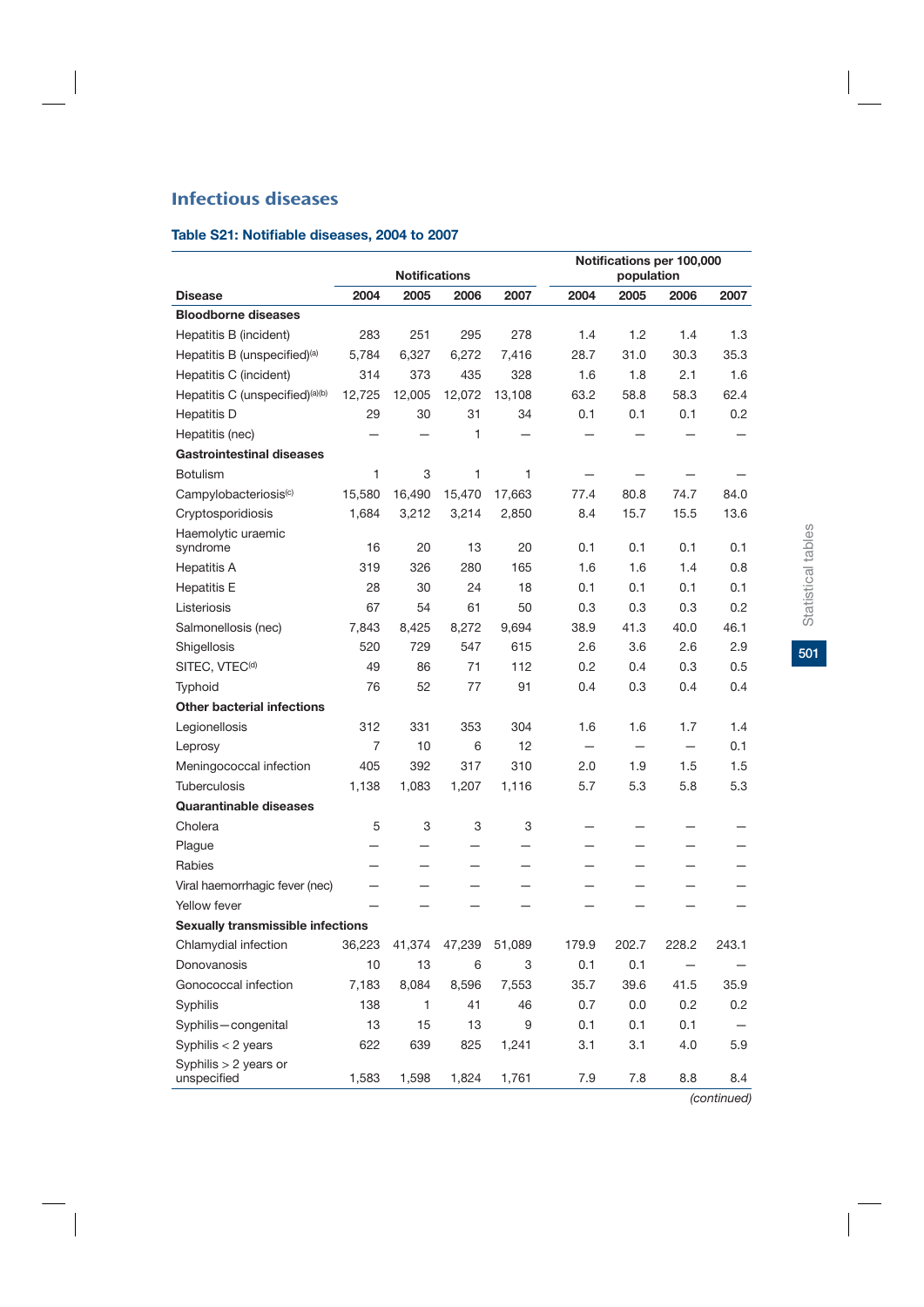#### **Table S21 (continued): Notifiable diseases, 2003 to 2006**

|                                         | <b>Notifications</b> |                          |                          |                          | population               | Notifications per 100,000 |                          |      |
|-----------------------------------------|----------------------|--------------------------|--------------------------|--------------------------|--------------------------|---------------------------|--------------------------|------|
| <b>Disease</b>                          | 2004                 | 2005                     | 2006                     | 2007                     | 2004                     | 2005                      | 2006                     | 2007 |
| Vaccine-preventable diseases            |                      |                          |                          |                          |                          |                           |                          |      |
| Diphtheria                              |                      |                          |                          |                          |                          |                           |                          |      |
| Haemophilus influenzae<br>type b        | 15                   | 17                       | 22                       | 17                       | 0.1                      | 0.1                       | 0.1                      | 0.1  |
| Influenza<br>(laboratory confirmed)     | 2,136                | 4,565                    | 3,258                    | 10,687                   | 10.6                     | 22.4                      | 15.7                     | 50.8 |
| <b>Measles</b>                          | 45                   | 10                       | 125                      | 11                       | 0.2                      | 0.0                       | 0.6                      | 0.1  |
| <b>Mumps</b>                            | 102                  | 241                      | 275                      | 570                      | 0.5                      | 1.2                       | 1.3                      | 2.7  |
| Pertussis                               | 8,756                | 11,200                   | 11,019                   | 5,396                    | 43.5                     | 54.9                      | 53.2                     | 25.7 |
| Pneumococcal disease<br>(invasive)      | 2,370                | 1,745                    | 1,472                    | 1,485                    | 11.8                     | 8.6                       | 7.1                      | 7.1  |
| Poliomyelitis                           |                      |                          |                          | 1                        |                          |                           |                          |      |
| Rubella                                 | 31                   | 31                       | 60                       | 35                       | 0.2                      | 0.2                       | 0.3                      | 0.2  |
| Rubella-congenital                      | 1                    | 1                        |                          | 1                        |                          |                           |                          |      |
| Tetanus                                 | 5                    | 2                        | 3                        | 3                        |                          |                           |                          |      |
| <b>Vectorborne diseases</b>             |                      |                          |                          |                          |                          |                           |                          |      |
| <b>Barmah Forest virus</b><br>infection | 1,105                | 1,323                    | 2,124                    | 1,695                    | 5.5                      | 6.5                       | 10.3                     | 8.1  |
| Dengue                                  | 351                  | 221                      | 189                      | 318                      | 1.7                      | 1.1                       | 0.9                      | 1.5  |
| Flavivirus infection (nec)              | 61                   | 27                       | 32                       | 23                       | 0.3                      | 0.1                       | 0.2                      | 0.1  |
| Japanese encephalitis virus             | 1                    |                          |                          |                          |                          |                           |                          |      |
| Kunjin virus <sup>(e)</sup>             | 12                   | 1                        | 3                        |                          | 0.1                      |                           |                          |      |
| Malaria                                 | 557                  | 822                      | 767                      | 578                      | 2.8                      | 4.0                       | 3.7                      | 2.8  |
| Murray Valley encephalitis<br>virus     | 1                    | $\overline{2}$           | 1                        |                          |                          |                           |                          |      |
| Ross River virus infection              | 4,210                | 2,544                    | 5,502                    | 4,152                    | 20.9                     | 12.5                      | 26.6                     | 19.8 |
| <b>Zoonoses</b>                         |                      |                          |                          |                          |                          |                           |                          |      |
| Anthrax                                 |                      |                          | 1                        | 1                        |                          |                           |                          |      |
| Australian bat lyssavirus               |                      |                          |                          |                          |                          |                           |                          |      |
| <b>Brucellosis</b>                      | 38                   | 41                       | 50                       | 40                       | 0.2                      | 0.2                       | 0.2                      | 0.2  |
| Leptospirosis                           | 177                  | 129                      | 148                      | 106                      | 0.9                      | 0.6                       | 0.7                      | 0.5  |
| Lyssavirus (nec)                        | -                    | $\overline{\phantom{0}}$ | $\overline{\phantom{0}}$ | $\overline{\phantom{0}}$ | $\overline{\phantom{0}}$ | $\overline{\phantom{0}}$  | $\overline{\phantom{0}}$ |      |
| Ornithosis                              | 239                  | 164                      | 171                      | 96                       | 1.2                      | 0.8                       | 0.8                      | 0.5  |
| Q fever                                 | 464                  | 353                      | 405                      | 441                      | 2.3                      | 1.7                       | 2.0                      | 2.1  |

nec = not elsewhere classified.

(a) Unspecified hepatitis includes cases with hepatitis in whom the duration of illness cannot be determined.

(b) Includes incident hepatitis C in the Northern Territory and Queensland.

(c) Notified as 'foodborne disease' or 'gastroenteritis in an institution' in New South Wales.

(d) Infections with Shiga-like toxin (verotoxin) producing E. coli. (SITEC/VTEC).

(e) Reported as Murray Valley encephalitis in the Australian Capital Territory.

*Source:* NNDSS 2008.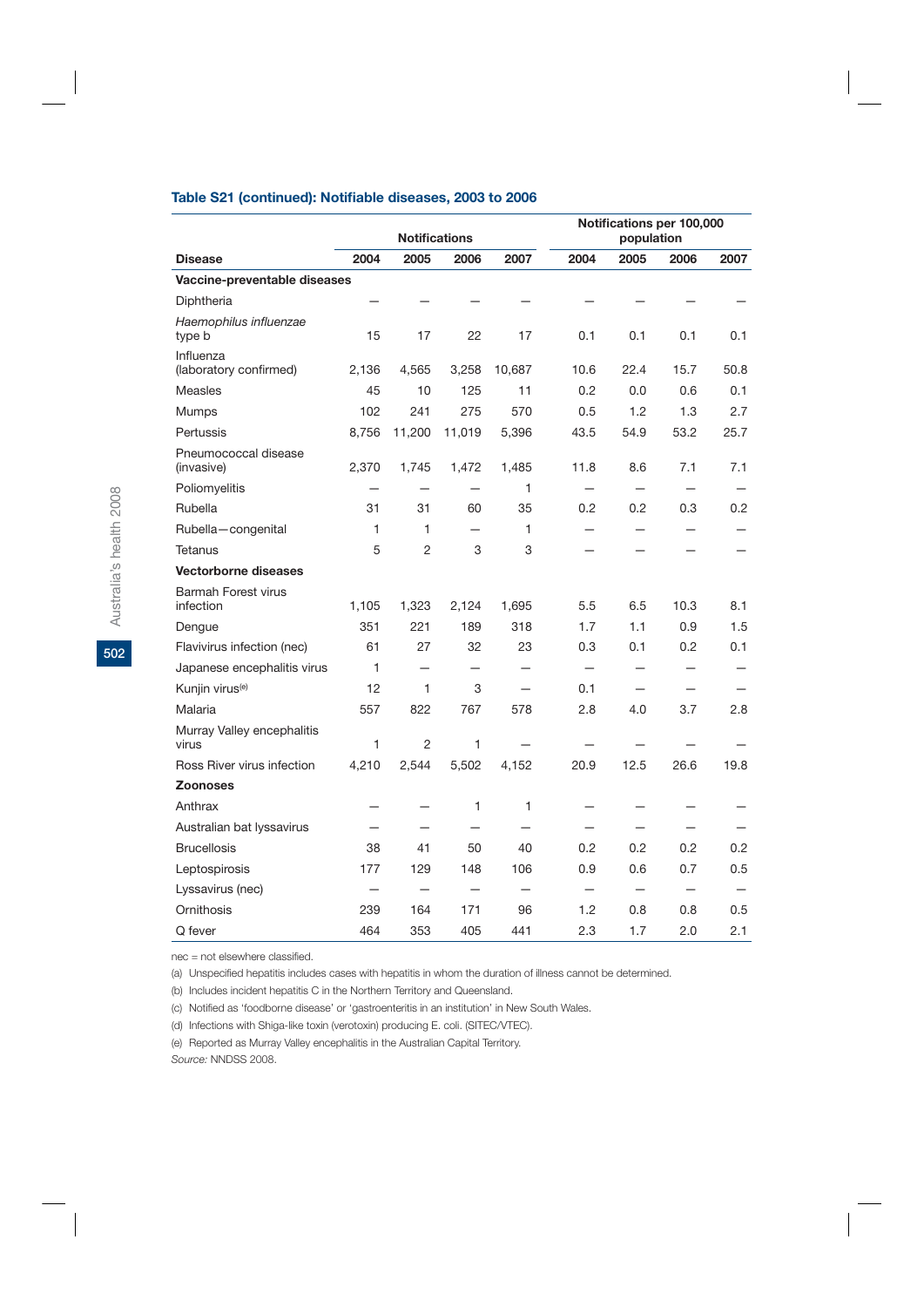| Characteristic                                    | ≤1997          | 1998           | 1999           | 2000 | 2001 | 2002           | 2003           | 2004        | 2005 | 2006 |
|---------------------------------------------------|----------------|----------------|----------------|------|------|----------------|----------------|-------------|------|------|
| <b>Total cases</b>                                | 7,910          | 329            | 215            | 263  | 213  | 242            | 242            | 192         | 224  | 195  |
| Per cent males                                    | 95.5           | 92.7           | 89.3           | 90.9 | 88.7 | 91.3           | 93.0           | 87.5        | 87.9 | 88.7 |
| Median age (years)                                |                |                |                |      |      |                |                |             |      |      |
| <b>Males</b>                                      | 37             | 39             | 39             | 40   | 40   | 41             | 42             | 43          | 42   | 43   |
| Females                                           | 33             | 35             | 34             | 32   | 36   | 33             | 35             | 44          | 39   | 35   |
| State/territory (per cent) (b)                    |                |                |                |      |      |                |                |             |      |      |
| <b>NSW</b>                                        | 58             | 54             | 58             | 49   | 47   | 46             | 59             | 51          | 48   | 45   |
| Vic                                               | 21             | 21             | 18             | 25   | 25   | 20             | 20             | 21          | 26   | 32   |
| Qld                                               | 10             | 12             | 16             | 16   | 14   | 21             | 10             | 15          | 16   | 9    |
| <b>WA</b>                                         | 5              | 5              | $\overline{2}$ | 6    | 10   | 5              | 6              | 5           | 4    | 5    |
| SA                                                | 4              | 6              | 5              | 3    | 4    | 6              | 2              | 6           | 4    | 7    |
| Tas                                               | 1              | 1              | 0              | 0    | 1    | 1              | 0              | 1           | 1    | 2    |
| <b>ACT</b>                                        | 1              | $\overline{2}$ | 0              | 1    | 0    | 1              | 2              | 1           | 0    | 0    |
| <b>NT</b>                                         | 0              | 1              | 1              | 0    | 1    | 0              | 2              | 2           | 0    | 1    |
| HIV exposure category (per cent)(c)               |                |                |                |      |      |                |                |             |      |      |
| Male homosexual contact                           | 84             | 68             | 66             | 68   | 69   | 72             | 66             | 62          | 62   | 60   |
| Male homosexual contact<br>and injecting drug use | 5              | 4              | 6              | 7    | 4    | $\overline{7}$ | 8              | 10          | 9    | 6    |
| Injecting drug use <sup>(d)</sup>                 | 3              | 7              | 6              | 6    | 4    | 4              | 7              | 7           | 7    | 5    |
| Heterosexual contact                              | 5              | 18             | 21             | 17   | 20   | 16             | 19             | 21          | 21   | 8    |
| Haemophilia/coagulation<br>disorder               | 2              | 0              | 1              | 1    | 1    | 1              | 0              | 1           | 0    | 0    |
| Receipt of blood/tissue                           | $\overline{2}$ | 1              | 1              | 0    | 1    | 0              | 0              | 1           | 1    | 1    |
| Mother with/at risk of HIV<br>infection           | 0              | 1              | 0              | 0    | 2    | 0              | 0              | $\mathbf 0$ | 1    | 0    |
| Other/undetermined                                | 3              | 6              | 10             | 7    | 4    | 5              | 8              | 7           | 7    | 6    |
| AIDS defining condition (per cent)                |                |                |                |      |      |                |                |             |      |      |
| Pneumocystis pneumonia<br>(PCP)                   | 28             | 22             | 20             | 27   | 28   | 30             | 24             | 28          | 25   | 28   |
| Kaposi's sarcoma (KS)                             | 12             | 9              | 8              | 9    | 10   | 5              | 9              | 6           | 9    | 11   |
| PCP and other (not KS)                            | 5              | 7              | 8              | 7    | 8    | 7              | 8              | 7           | 10   | 6    |
| Oesophageal candidiasis                           | 10             | 11             | 14             | 12   | 7    | 12             | 9              | 6           | 11   | 11   |
| Mycobacterium avium                               | 5              | $\overline{4}$ | 3              | 3    | 2    | 2              | 3              | 2           | 1    | 2    |
| HIV wasting disease                               | 5              | 10             | 13             | 6    | 4    | 5              | $\overline{7}$ | 3           | 2    | 5    |
| Other conditions                                  | 35             | 37             | 35             | 36   | 41   | 39             | 41             | 48          | 43   | 36   |

## **Table S22: Characteristics of AIDS cases, by year of diagnosis(a)**

(a) Not adjusted for reporting delay.

(b) Figures may not add up to 100 because of rounding.

(c) The 'Other/undetermined' category was excluded from the percentage of cases attributed to each HIV exposure category.

(d) Excludes males who also reported a history of homosexual contact.

*Source:* NCHECR 2007.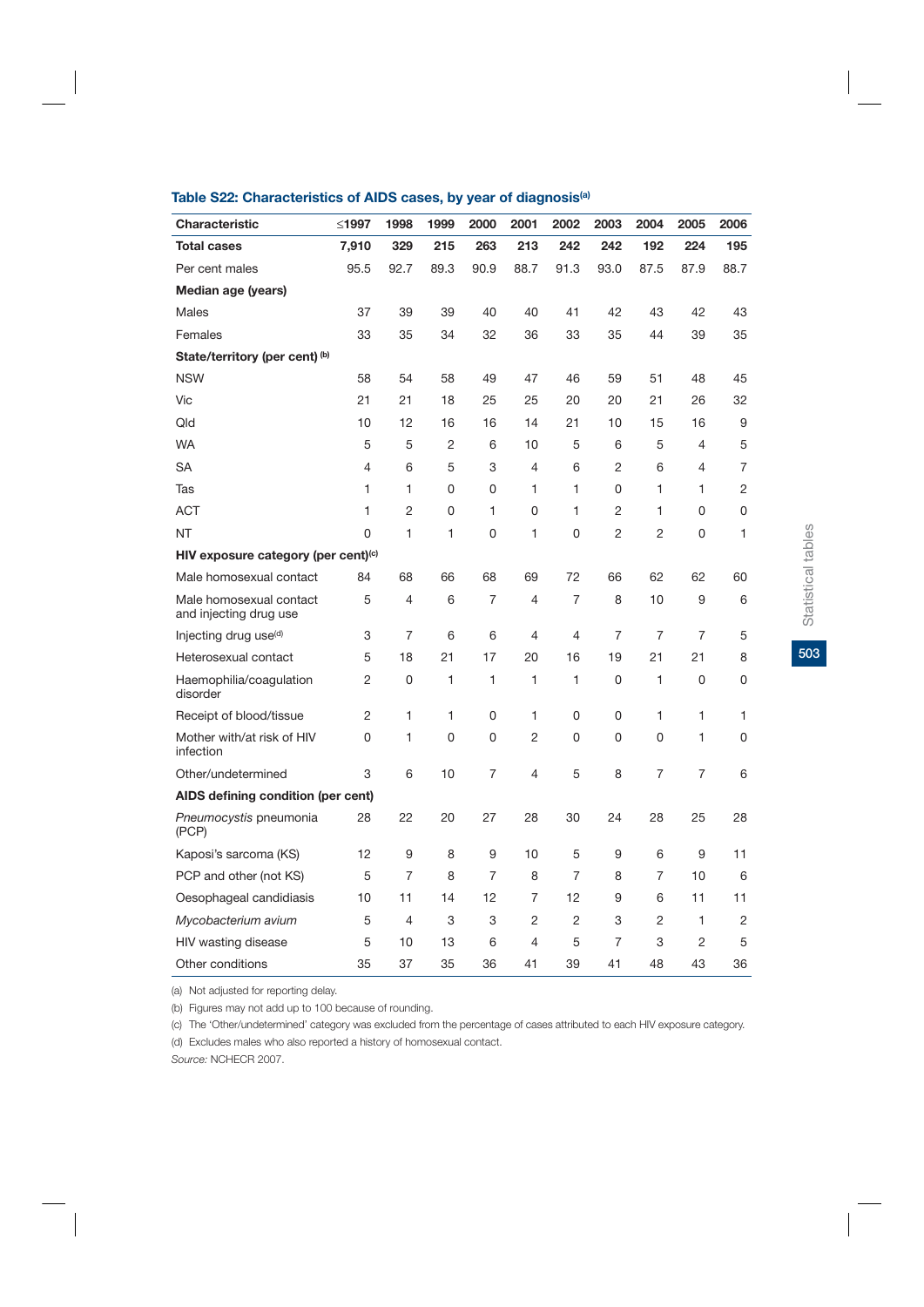## **Cancer**

#### **Table S23: Most frequently occurring cancers(a), 2004**

|                                                                                                 |               | <b>New cases</b> |                     |                     |        | <b>Deaths</b>   |                     |                     |
|-------------------------------------------------------------------------------------------------|---------------|------------------|---------------------|---------------------|--------|-----------------|---------------------|---------------------|
| Cancer (ICD code)                                                                               | <b>Number</b> | Per cent         | Rate <sup>(b)</sup> | Risk <sup>(c)</sup> |        | Number Per cent | Rate <sup>(b)</sup> | PYLL <sup>(d)</sup> |
| <b>Males</b>                                                                                    |               |                  |                     |                     |        |                 |                     |                     |
| Prostate (C61)                                                                                  | 15,759        | 28.7             | 163.4               | $1$ in 5            | 2,792  | 12.9            | 33.0                | 20,560              |
| Colorectal (C18-C20)                                                                            | 7,160         | 13.0             | 75.1                | 1 in 10             | 2,196  | 10.1            | 23.8                | 30,770              |
| Lung (C33-C34)                                                                                  | 5,826         | 10.6             | 61.6                | 1 in 11             | 4.733  | 21.8            | 50.8                | 64,090              |
| Melanoma of skin (C43)                                                                          | 5,503         | 10.0             | 56.6                | 1 in 15             | 815    | 3.8             | 8.7                 | 14,868              |
| Lymphoma<br>(C81-C85, C96)                                                                      | 2,352         | 4.3              | 24.3                | 1 in 33             | 803    | 3.7             | 8.8                 | 12,260              |
| Unknown primary site<br>(C <sub>26</sub> , C <sub>39</sub> , C <sub>76</sub> –C <sub>80</sub> ) | 1,700         | 3.1              | 18.5                | 1 in 40             | 1,781  | 8.2             | 19.7                | 23,385              |
| Bladder (C67)                                                                                   | 1,642         | 3.0              | 17.9                | 1 in 39             | 589    | 2.7             | 6.8                 | 5,308               |
| Leukaemia (C91-C95)                                                                             | 1,578         | 2.9              | 16.8                | 1 in 47             | 833    | 3.8             | 9.3                 | 12,148              |
| Kidney (C64)                                                                                    | 1,395         | 2.5              | 14.2                | 1 in 55             | 497    | 2.3             | 5.3                 | 7,670               |
| Stomach (C16)                                                                                   | 1,275         | 2.3              | 13.6                | 1 in 52             | 720    | 3.3             | 7.9                 | 9,818               |
| All cancers<br>(C00-C97 <sup>(a)</sup> , D45-D47 <sup>(e)</sup> )                               | 54,870        | 100.0            | 573.4               | 1 in $2$            | 21,670 | 100.0           | 237.5               | 295,080             |
| <b>Females</b>                                                                                  |               |                  |                     |                     |        |                 |                     |                     |
| Breast (C50)                                                                                    | 12,126        | 27.9             | 112.8               | $1$ in $9$          | 2,664  | 15.8            | 23.8                | 48,910              |
| Colorectal (C18-C20)                                                                            | 5,817         | 13.4             | 51.5                | 1 in 14             | 1,872  | 11.1            | 16.0                | 21,798              |
| Melanoma of skin (C43)                                                                          | 4,219         | 9.7              | 39.4                | 1 in 24             | 385    | 2.3             | 3.4                 | 6,790               |
| Lung (C33-C34)                                                                                  | 3,270         | 7.5              | 29.3                | 1 in 24             | 2,526  | 15.0            | 22.3                | 34,770              |
| Lymphoma<br>(C81-C85, C96)                                                                      | 1,920         | 4.4              | 17.5                | 1 in 46             | 736    | 4.4             | 6.3                 | 8,725               |
| Uterus, body (C54)                                                                              | 1,718         | 4.0              | 15.8                | 1 in 52             | 202    | 1.2             | 1.8                 | 2,510               |
| Unknown primary site<br>(C26, C39, C76, C80)                                                    | 1,592         | 3.7              | 13.6                | 1 in 54             | 1,741  | 10.4            | 14.5                | 17,635              |
| Ovary (C56)                                                                                     | 1,246         | 2.9              | 11.4                | 1 in 73             | 851    | 5.1             | 7.6                 | 13,083              |
| Thyroid (C73)                                                                                   | 1,128         | 2.6              | 10.9                | 1 in 103            | 51     | 0.3             | 0.4                 | 555                 |
| Leukaemia (C91-C95)                                                                             | 1,087         | $2.5\,$          | 9.8                 | 1 in 83             | 612    | 3.6             | 5.2                 | 8,350               |
| <b>All cancers</b><br>$(C00-C97^{(a)}, D45-D47^{(e)})$                                          | 43,466        | 100.0            | 395.4               | $1$ in $3$          | 16,819 | 100.0           | 145.8               | 229,483             |

(a) Non-melanoma skin cancers (ICD-10 code C44), known to be the most common cancer type, are excluded from this list because basal cell carcinoma and squamous cell carcinoma, the two most common types of non-melanoma skin cancer, are not notifiable cancers. However, C44 is included in the total in the mortality column.

(b) Rates are age-standardised to the Australian population at 30 June 2001 and expressed per 100,000 population.

(c) Risk in 2004 of being diagnosed with a particular cancer before reaching age 85 years.

(d) Potential years of life lost between the ages of 0 and 84 years.

(e) Only includes ICD-10 codes D47.1 and D47.3.

*Sources:* AIHW National Cancer Statistics Clearing House and National Mortality Database.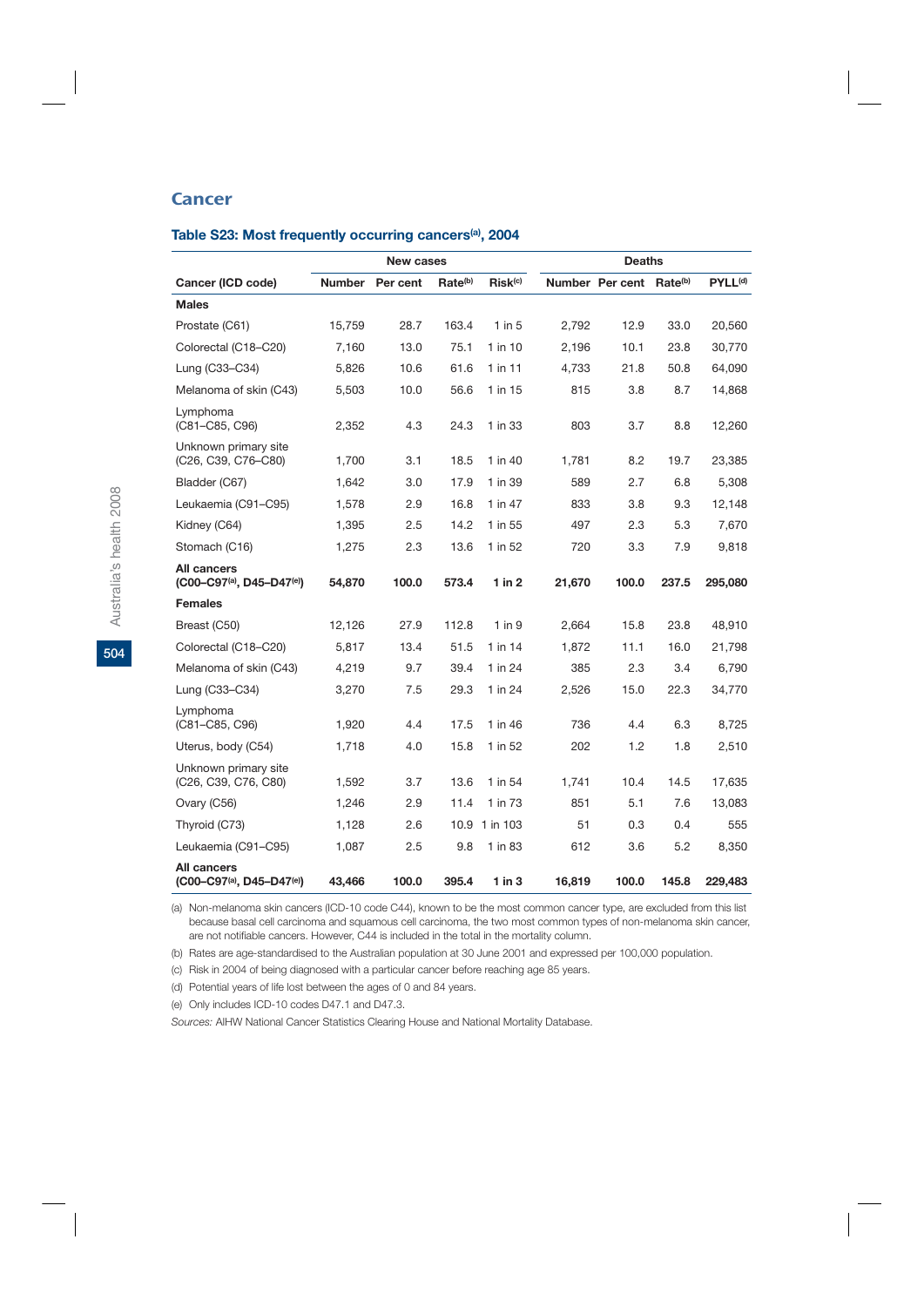| Cancer (ICD code)                                                 | 1996  | 1997  | 1998  | 1999  | 2000  | 2001  | 2002  | 2003  | 2004  |
|-------------------------------------------------------------------|-------|-------|-------|-------|-------|-------|-------|-------|-------|
| <b>Males</b>                                                      |       |       |       |       |       |       |       |       |       |
| Prostate (C61)                                                    | 137.6 | 129.8 | 128.1 | 129.5 | 128.2 | 130.3 | 134.4 | 146.8 | 163.4 |
| Colorectal (C18-C20)                                              | 78.3  | 77.2  | 74.8  | 75.2  | 79.6  | 78.4  | 75.7  | 73.8  | 75.1  |
| Lung (C33-C34)                                                    | 69.8  | 69.3  | 67.5  | 65.6  | 63.4  | 62.1  | 60.7  | 58.6  | 61.6  |
| Melanoma of skin (C43)                                            | 53.8  | 56.0  | 52.3  | 54.2  | 54.7  | 55.5  | 59.9  | 58.1  | 56.6  |
| Lymphoma<br>(C81-C85, C96)                                        | 23.9  | 23.4  | 22.9  | 23.6  | 24.1  | 23.8  | 24.6  | 24.4  | 24.3  |
| Unknown primary site<br>(C26, C39, C76, C80)                      | 22.2  | 22.0  | 20.2  | 19.1  | 18.8  | 19.4  | 19.9  | 18.6  | 18.5  |
| Bladder (C67)                                                     | 20.6  | 20.8  | 20.7  | 20.7  | 21.0  | 21.2  | 19.8  | 18.6  | 17.9  |
| Leukaemia (C91–C95)                                               | 16.8  | 16.2  | 16.3  | 17.3  | 17.2  | 16.9  | 17.5  | 16.5  | 16.8  |
| Kidney (C64)                                                      | 13.0  | 12.7  | 13.8  | 14.5  | 14.3  | 14.5  | 14.3  | 13.7  | 14.2  |
| Stomach (C16)                                                     | 15.7  | 15.6  | 15.4  | 16.1  | 15.1  | 13.8  | 13.6  | 13.3  | 13.6  |
| All cancers<br>$(C00-C97^{(a)}, D45-D47^{(c)})$                   | 563.0 | 553.2 | 544.0 | 545.4 | 544.8 | 548.7 | 553.6 | 556.7 | 573.4 |
| Females                                                           |       |       |       |       |       |       |       |       |       |
| Breast (C50)                                                      | 109.1 | 111.4 | 114.6 | 111.2 | 115.6 | 117.2 | 117.2 | 112.2 | 112.8 |
| Colorectal (C18-C20)                                              | 52.3  | 52.5  | 52.0  | 53.8  | 52.7  | 54.5  | 51.8  | 51.5  | 51.5  |
| Melanoma of skin (C43)                                            | 38.1  | 40.3  | 37.1  | 37.6  | 38.4  | 38.4  | 40.8  | 38.0  | 39.4  |
| Lung (C33-C34)                                                    | 26.4  | 27.0  | 26.3  | 26.2  | 27.9  | 28.0  | 28.9  | 27.7  | 29.3  |
| Lymphoma<br>(C81-C85, C96)                                        | 16.9  | 17.4  | 17.1  | 17.2  | 17.7  | 17.0  | 17.9  | 17.1  | 17.5  |
| Uterus, body (C54)                                                | 14.4  | 14.6  | 14.5  | 14.2  | 15.3  | 14.4  | 15.3  | 15.2  | 15.8  |
| Unknown primary site<br>(C26, C39, C76, C80)                      | 15.1  | 15.1  | 15.4  | 14.1  | 14.3  | 13.7  | 14.8  | 14.2  | 13.6  |
| Ovary (C56)                                                       | 11.9  | 11.4  | 11.8  | 11.6  | 11.2  | 10.9  | 11.6  | 10.5  | 11.4  |
| Thyroid (C73)                                                     | 7.2   | 6.9   | 7.7   | 8.0   | 8.1   | 9.1   | 9.2   | 10.3  | 10.9  |
| Leukaemia (C91-C95)                                               | 10.2  | 9.5   | 10.0  | 10.5  | 9.7   | 10.2  | 10.4  | 10.0  | 9.8   |
| All cancers<br>(C00-C97 <sup>(a)</sup> , D45-D47 <sup>(c)</sup> ) | 385.9 | 390.2 | 392.0 | 388.0 | 394.5 | 396.8 | 402.7 | 389.9 | 395.4 |

#### Table S24: Major cancers<sup>(a)</sup>, age-standardised incidence rates<sup>(b)</sup>, 1996–2004

(a) Non-melanoma skin cancers (ICD-10 code C44), known to be the most common cancer type, are excluded from this list because basal cell carcinoma and squamous cell carcinoma, the two most common types of non-melanoma skin cancer, are not notifiable cancers.

(b) Rates are age-standardised to the Australian population at 30 June 2001 and expressed per 100,000 population.

(c) Only includes ICD-10 codes D47.1 and D47.3.

*Source:* AIHW National Cancer Statistics Clearing House.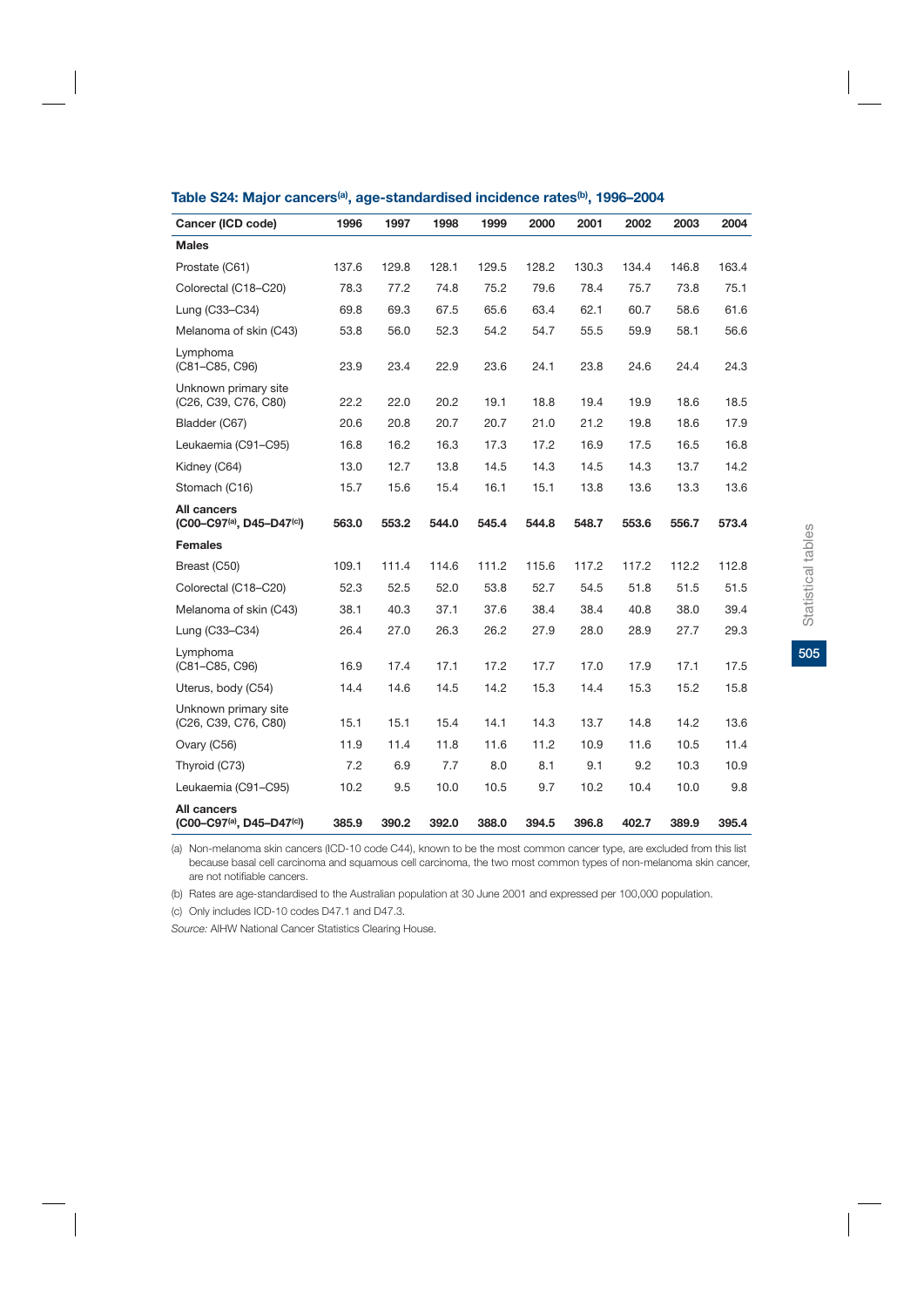## Oral health

|      |      |      |      | Age (years) |      |      |
|------|------|------|------|-------------|------|------|
| Year | 5    | 6    | 7    | 8           | 9    | 10   |
| 1991 | 1.81 | 2.00 | 2.17 | 2.28        | 2.23 | 1.83 |
| 1992 | 1.80 | 1.95 | 1.93 | 2.21        | 2.11 | 1.74 |
| 1993 | 1.76 | 1.90 | 2.01 | 2.15        | 2.13 | 1.73 |
| 1994 | 1.56 | 1.79 | 1.95 | 2.13        | 2.01 | 1.71 |
| 1995 | 1.49 | 1.73 | 1.87 | 2.05        | 1.97 | 1.61 |
| 1996 | 1.26 | 1.45 | 1.66 | 1.68        | 1.72 | 1.47 |
| 1997 | 1.28 | 1.50 | 1.63 | 1.78        | 1.75 | 1.47 |
| 1998 | 1.37 | 1.51 | 1.62 | 1.81        | 1.70 | 1.40 |
| 1999 | 1.55 | 1.51 | 1.69 | 1.81        | 1.69 | 1.31 |
| 2000 | 1.49 | 1.65 | 1.79 | 1.82        | 1.66 | 1.30 |
| 2001 | 1.81 | 1.89 | 2.28 | 2.22        | 2.00 | 1.55 |
| 2002 | 1.83 | 1.96 | 2.22 | 2.32        | 1.98 | 1.60 |

## Table S25: Primary teeth with caries experience<sup>(a)</sup>, children aged 5-10 years, **1991 to 2002 (mean number of teeth)**

(a) As measured by dmft index (number of decayed, missing due to caries and filled primary teeth).

*Source:* AIHW Dental Statistics and Research Unit.

## Table S26: Permanent teeth with caries experience<sup>(a)</sup>, children aged 7-14 years, **1991 to 2002 (mean number of teeth)**

|      |      | Age (years) |      |      |      |      |      |      |  |  |  |
|------|------|-------------|------|------|------|------|------|------|--|--|--|
| Year | 7    | 8           | 9    | 10   | 11   | 12   | 13   | 14   |  |  |  |
| 1991 | 0.24 | 0.40        | 0.56 | 0.83 | 0.91 | 1.29 | 1.83 | 2.67 |  |  |  |
| 1992 | 0.21 | 0.38        | 0.53 | 0.69 | 0.90 | 1.22 | n.a. | n.a. |  |  |  |
| 1993 | 0.22 | 0.36        | 0.51 | 0.66 | 0.90 | 1.10 | 1.61 | 1.94 |  |  |  |
| 1994 | 0.23 | 0.37        | 0.47 | 0.65 | 0.88 | 1.09 | 1.54 | 2.00 |  |  |  |
| 1995 | 0.20 | 0.36        | 0.46 | 0.57 | 0.79 | 1.01 | 1.66 | 1.69 |  |  |  |
| 1996 | 0.18 | 0.30        | 0.38 | 0.49 | 0.66 | 0.90 | 1.35 | 1.30 |  |  |  |
| 1997 | 0.17 | 0.30        | 0.42 | 0.52 | 0.65 | 0.86 | 1.15 | 1.60 |  |  |  |
| 1998 | 0.21 | 0.32        | 0.41 | 0.58 | 0.64 | 0.83 | 1.13 | 1.29 |  |  |  |
| 1999 | 0.20 | 0.30        | 0.42 | 0.53 | 0.69 | 0.83 | 1.28 | 1.33 |  |  |  |
| 2000 | 0.22 | 0.31        | 0.40 | 0.50 | 0.66 | 0.84 | 1.09 | 1.38 |  |  |  |
| 2001 | 0.27 | 0.44        | 0.53 | 0.61 | 0.76 | 0.95 | 1.36 | 1.77 |  |  |  |
| 2002 | 0.28 | 0.43        | 0.54 | 0.65 | 0.75 | 1.02 | 1.37 | 1.72 |  |  |  |

(a) As measured by DMFT index (number of decayed, missing due to caries and filled permanent teeth).

*Source:* AIHW Dental Statistics and Research Unit.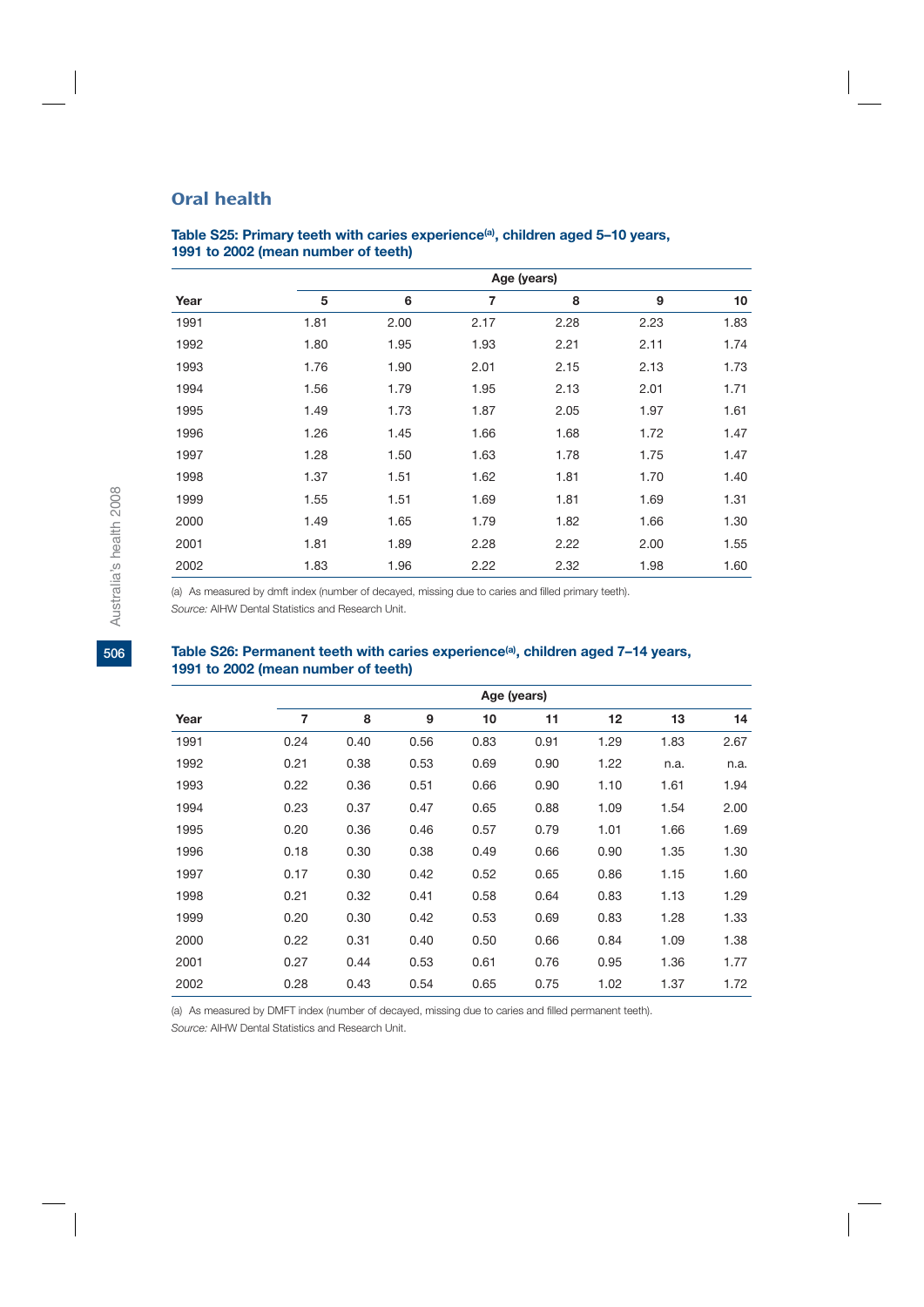| Age/year           | <b>NSW</b> | <b>Vic</b> | Qld  | <b>WA</b> | <b>SA</b> | Tas  | <b>ACT</b> | <b>NT</b> | Aust |
|--------------------|------------|------------|------|-----------|-----------|------|------------|-----------|------|
| 6 year old (dmft)  |            |            |      |           |           |      |            |           |      |
| 1991               | 2.05       | 2.04       | 2.48 | 1.29      | 1.98      | 1.57 | 1.14       | 1.96      | 1.94 |
| 1992               | 2.00       | 2.05       | 2.37 | 1.32      | 1.53      | 1.48 | 1.09       | 1.99      | 1.95 |
| 1993               | 2.04       | 1.81       | 2.18 | 1.48      | 1.38      | 1.35 | 1.33       | 1.81      | 1.90 |
| 1994               | 1.93       | 1.67       | 2.27 | 1.37      | 1.17      | n.a. | 1.17       | 1.99      | 1.79 |
| 1995               | 1.75       | 1.78       | 1.99 | 1.39      | 1.47      | 1.48 | 1.39       | 1.99      | 1.73 |
| 1996               | 0.94       | 1.61       | 2.25 | 1.30      | 1.17      | 1.37 | 0.89       | 1.79      | 1.45 |
| 1997               | 0.97       | 1.92       | 1.97 | 1.45      | 1.39      | 1.45 | 1.05       | 1.81      | 1.50 |
| 1998               | 0.90       | 2.08       | 2.04 | 1.43      | 1.24      | 1.40 | 1.40       | 2.00      | 1.51 |
| 1999               | 0.99       | 1.93       | 2.24 | 1.45      | 1.50      | 1.58 | 1.19       | 2.14      | 1.51 |
| 2000               | 1.04       | 2.00       | 2.39 | 1.70      | 1.65      | 1.74 | 1.90       | 2.41      | 1.65 |
| 2001               | (b)        | 1.85       | 2.44 | 1.62      | 1.63      | 1.78 | 1.63       | 1.96      | 1.89 |
| 2002               | (b)        | 1.90       | 2.44 | 1.72      | 1.73      | 1.71 | 1.91       | 2.28      | 1.96 |
| 12 year old (DMFT) |            |            |      |           |           |      |            |           |      |
| 1991               | 1.18       | 1.38       | 1.54 | 1.43      | 1.06      | 1.18 | 0.91       | 1.26      | 1.29 |
| 1992               | 1.19       | 1.77       | 1.50 | 1.22      | 1.04      | 0.98 | 0.76       | 0.91      | 1.22 |
| 1993               | 1.04       | 1.52       | 1.44 | 1.20      | 0.64      | 0.96 | 0.77       | 0.85      | 1.10 |
| 1994               | 1.11       | 1.28       | 1.37 | 1.07      | 0.59      | n.a. | 0.69       | 0.81      | 1.09 |
| 1995               | 0.93       | 1.02       | 1.37 | 1.04      | 0.64      | 0.86 | 0.61       | 0.82      | 1.01 |
| 1996               | 0.64       | 1.09       | 1.30 | 0.99      | 0.47      | 0.96 | 0.56       | 0.71      | 0.90 |
| 1997               | 0.64       | 1.04       | 1.14 | 0.87      | 0.58      | 0.97 | 0.82       | 0.78      | 0.86 |
| 1998               | 0.49       | 1.15       | 1.22 | 0.77      | 0.52      | 1.39 | 0.68       | 0.79      | 0.83 |
| 1999               | 0.55       | 1.11       | 1.30 | 0.75      | 0.58      | 1.15 | 0.74       | 0.86      | 0.83 |
| 2000               | 0.55       | 1.07       | 1.17 | 0.89      | 0.60      | 0.98 | 1.40       | 0.97      | 0.84 |
| 2001               | (b)        | 0.92       | 1.25 | 0.82      | 0.67      | 1.27 | 1.57       | 0.73      | 0.95 |
| 2002               | (b)        | 0.98       | 1.26 | 0.92      | 0.84      | 1.22 | 1.27       | 0.84      | 1.02 |

Table S27: Dental caries experience<sup>(a)</sup> of 6 year old and 12 year old children, states and **territories, 1991 to 2002 (mean number of teeth)**

(a) As measured by dmft or DMFT index (number of decayed, missing and filled primary or permanent teeth).

(b) Data not used for New South Wales in 2001 and 2002.

*Source:* AIHW Dental Statistics and Research Unit.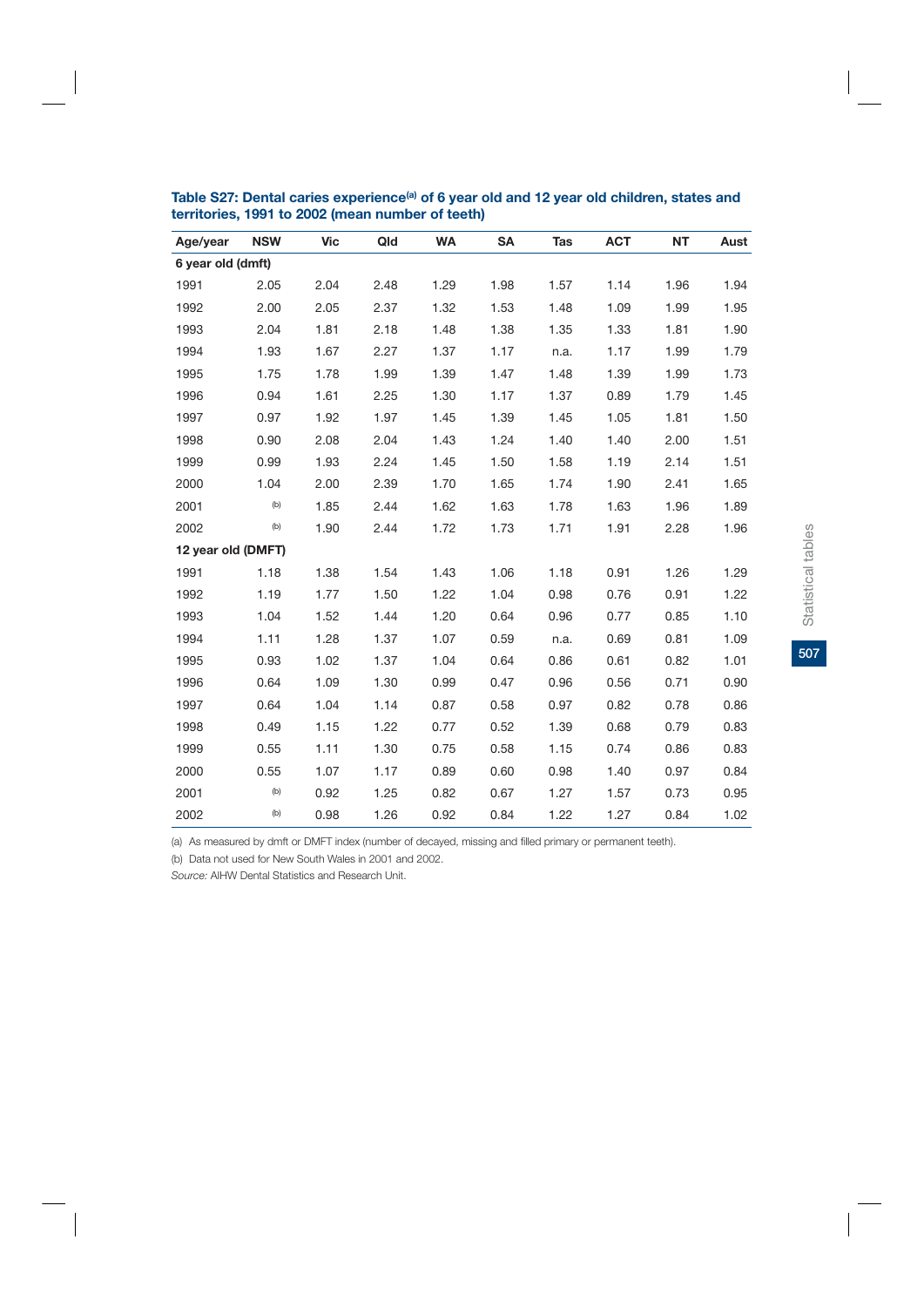## Use of hospitals

## Table S28: Separations<sup>(a)</sup> from public hospitals, by age group and sex, states and **territories, 2005–06**

| Age group                   | <b>NSW</b> | <b>Vic</b> | Qld     | <b>WA</b> | <b>SA</b> | <b>Tas</b> | <b>ACT</b> | <b>NT</b> | <b>Total</b> |
|-----------------------------|------------|------------|---------|-----------|-----------|------------|------------|-----------|--------------|
| <b>Males</b>                |            |            |         |           |           |            |            |           |              |
| Under 1                     | 21,832     | 19,194     | 11,936  | 4,614     | 5,106     | 1,261      | 951        | 1,533     | 66,427       |
| $1 - 4$                     | 28,148     | 18,442     | 14,923  | 7,022     | 6,900     | 1,363      | 1,081      | 1,611     | 79,490       |
| $5 - 14$                    | 36,735     | 24,697     | 19,966  | 9,777     | 8,008     | 1,923      | 1,488      | 1,607     | 104,201      |
| $15 - 24$                   | 43,185     | 33,156     | 25,908  | 12,652    | 10,206    | 2,736      | 2,104      | 2,284     | 132,231      |
| $25 - 34$                   | 50,519     | 44,016     | 29,004  | 14,343    | 12,989    | 3,833      | 3,090      | 3,767     | 161,561      |
| $35 - 44$                   | 63,984     | 57,795     | 35,933  | 19,801    | 17,935    | 3,914      | 3,523      | 7,282     | 210,167      |
| $45 - 54$                   | 76,715     | 72,824     | 47,436  | 25,084    | 21,868    | 5,624      | 5,058      | 9,449     | 264,058      |
| $55 - 64$                   | 97,120     | 99,718     | 57,555  | 30,859    | 29,875    | 6,822      | 6,941      | 5,516     | 334,406      |
| $65 - 74$                   | 117,203    | 119,563    | 61,766  | 31,798    | 31,767    | 8,244      | 6,263      | 3,428     | 380,032      |
| 75 and over                 | 147,264    | 129,139    | 59,347  | 35,377    | 38,453    | 8,794      | 6,578      | 1,385     | 426,337      |
| Total                       | 682,712    | 618,544    | 363,774 | 191,327   | 183,107   | 44,514     | 37,077     | 37,862    | 2,158,917    |
| <b>Females</b>              |            |            |         |           |           |            |            |           |              |
| Under 1                     | 16,398     | 14,571     | 9,275   | 3,578     | 3,807     | 944        | 748        | 1,226     | 50,547       |
| $1 - 4$                     | 20,390     | 13,468     | 11,143  | 4,938     | 4,895     | 978        | 749        | 1,199     | 57,760       |
| $5 - 14$                    | 25,185     | 18,727     | 14,601  | 6,906     | 6,081     | 1,586      | 1,117      | 1,074     | 75,277       |
| $15 - 24$                   | 67,531     | 54,183     | 46,054  | 19,060    | 18,754    | 4,889      | 3,380      | 4,893     | 218,744      |
| $25 - 34$                   | 113,822    | 101,619    | 65,014  | 30,167    | 27,945    | 7,527      | 5,429      | 6,167     | 357,690      |
| $35 - 44$                   | 79,256     | 77,644     | 44,049  | 25,638    | 22,235    | 5,797      | 4,511      | 7,069     | 266,199      |
| $45 - 54$                   | 68,207     | 72,153     | 42,615  | 24,511    | 21,580    | 6,059      | 3,217      | 9,607     | 247,949      |
| $55 - 64$                   | 79,798     | 80,122     | 45,662  | 23,884    | 21,288    | 6,294      | 4,486      | 7,869     | 269,403      |
| $65 - 74$                   | 99,951     | 89,852     | 47,173  | 25,847    | 27,609    | 6,526      | 5,414      | 4,413     | 306,785      |
| 75 and over                 | 167,150    | 131,956    | 60,957  | 39,104    | 40,366    | 9,189      | 6,008      | 2,006     | 456,736      |
| Total                       | 737,691    | 654,295    | 386,543 | 203,633   | 194,560   | 49,789     | 35,059     | 45,523    | 2,307,093    |
| <b>Total</b><br>separations | 1,420,463  | 1,272,844  | 750,317 | 394,960   | 377,667   | 94,304     | 72,136     | 83,385    | 4,466,076    |

(a) Separations for which the care type was reported as Newborn with no qualified days, and records for *Hospital boarders*  and *Posthumous organ procurement,* have been excluded.

*Note:* Totals include separations for which age and/or sex was not reported.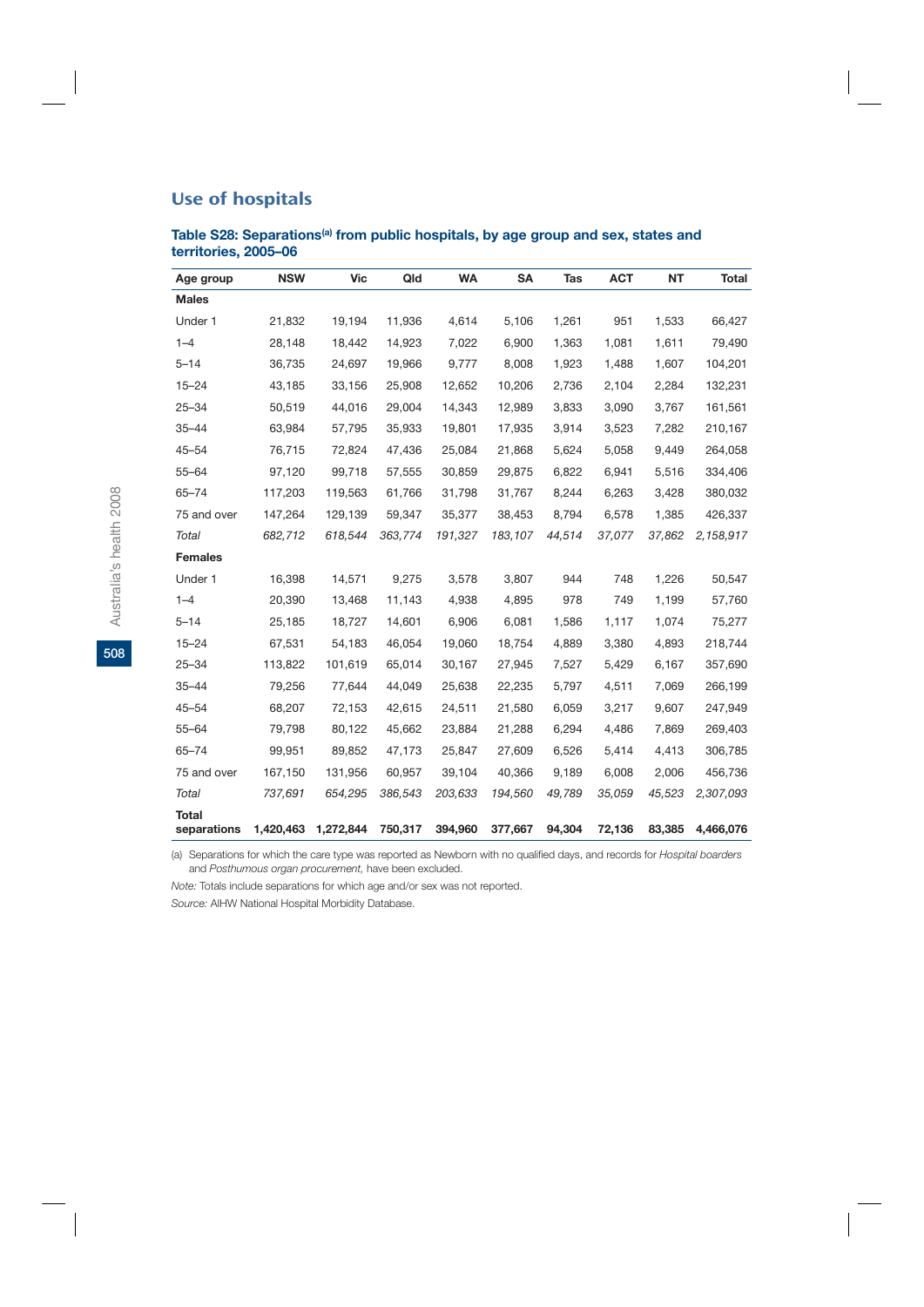| Age group                   | <b>NSW</b> | <b>Vic</b> | Qld     | <b>WA</b> | <b>SA</b> | <b>Tas</b> | <b>ACT</b> | <b>NT</b> | <b>Total</b> |
|-----------------------------|------------|------------|---------|-----------|-----------|------------|------------|-----------|--------------|
| <b>Males</b>                |            |            |         |           |           |            |            |           |              |
| Under 1                     | 2,439      | 3,688      | 3,005   | 3,220     | 980       | n.p.       | n.p.       | n.p.      | 13,732       |
| $1 - 4$                     | 5,505      | 3,000      | 4,440   | 2,915     | 1,646     | n.p.       | n.p.       | n.p.      | 18,239       |
| $5 - 14$                    | 8,405      | 5,480      | 6,375   | 3,967     | 2,043     | n.p.       | n.p.       | n.p.      | 27,423       |
| $15 - 24$                   | 18,214     | 15,862     | 13,499  | 9,553     | 5,137     | n.p.       | n.p.       | n.p.      | 65,118       |
| $25 - 34$                   | 20,233     | 19,066     | 14,743  | 8,656     | 5,060     | n.p.       | n.p.       | n.p.      | 70,775       |
| $35 - 44$                   | 32,828     | 30,160     | 27,001  | 14,885    | 8,833     | n.p.       | n.p.       | n.p.      | 118,227      |
| $45 - 54$                   | 47,863     | 44,456     | 42,267  | 20,903    | 14,679    | n.p.       | n.p.       | n.p.      | 177,177      |
| $55 - 64$                   | 73,394     | 60,562     | 71,876  | 29,400    | 20,932    | n.p.       | n.p.       | n.p.      | 266,680      |
| $65 - 74$                   | 64,570     | 56,193     | 63,205  | 25,282    | 18,989    | n.p.       | n.p.       | n.p.      | 236,289      |
| 75 and over                 | 75,134     | 73,006     | 78,519  | 27,496    | 22,713    | n.p.       | n.p.       | n.p.      | 285,671      |
| Total                       | 348,585    | 311,473    | 324,930 | 146,277   | 101,012   | n.p.       | n.p.       | n.p.      | 1,279,331    |
| <b>Females</b>              |            |            |         |           |           |            |            |           |              |
| Under 1                     | 1,064      | 2,814      | 1,943   | 2,165     | 337       | n.p.       | n.p.       | n.p.      | 8,617        |
| $1 - 4$                     | 3,317      | 1,950      | 3,067   | 1,865     | 1,117     | n.p.       | n.p.       | n.p.      | 11,767       |
| $5 - 14$                    | 6,972      | 4,920      | 5,369   | 3,484     | 1,766     | n.p.       | n.p.       | n.p.      | 23,498       |
| $15 - 24$                   | 26,265     | 27,912     | 24,857  | 13,573    | 6,225     | n.p.       | n.p.       | n.p.      | 103,046      |
| $25 - 34$                   | 54,250     | 51,808     | 47,062  | 23,372    | 11,202    | n.p.       | n.p.       | n.p.      | 196,946      |
| $35 - 44$                   | 60,078     | 63,584     | 52,424  | 24,700    | 14,473    | n.p.       | n.p.       | n.p.      | 225,395      |
| $45 - 54$                   | 59,782     | 61,832     | 56,535  | 27,840    | 19,028    | n.p.       | n.p.       | n.p.      | 234,971      |
| $55 - 64$                   | 68,213     | 65,273     | 65,460  | 28,837    | 21,219    | n.p.       | n.p.       | n.p.      | 259,411      |
| $65 - 74$                   | 58,528     | 52,790     | 56,456  | 22,321    | 17,517    | n.p.       | n.p.       | n.p.      | 214,537      |
| 75 and over                 | 78,845     | 75,615     | 73,428  | 24,959    | 26,299    | n.p.       | n.p.       | n.p.      | 288,364      |
| Total                       | 417,314    | 408,498    | 386,601 | 173,116   | 119,183   | n.p.       | n.p.       | n.p.      | 1,566,552    |
| <b>Total</b><br>separations | 765,899    | 719,981    | 711,531 | 319,393   | 220,197   | n.p.       | n.p.       | n.p.      | 2,845,907    |

#### Table S29: Separations<sup>(a)</sup> from private hospitals, by age group and sex, states and **territories, 2005–06**

(a) Separations for which the care type was reported as Newborn with no qualified days, and records for *Hospital boarders*  and *Posthumous organ procurement,* have been excluded.

*Note:* Totals include separations for which age and/or sex was not reported.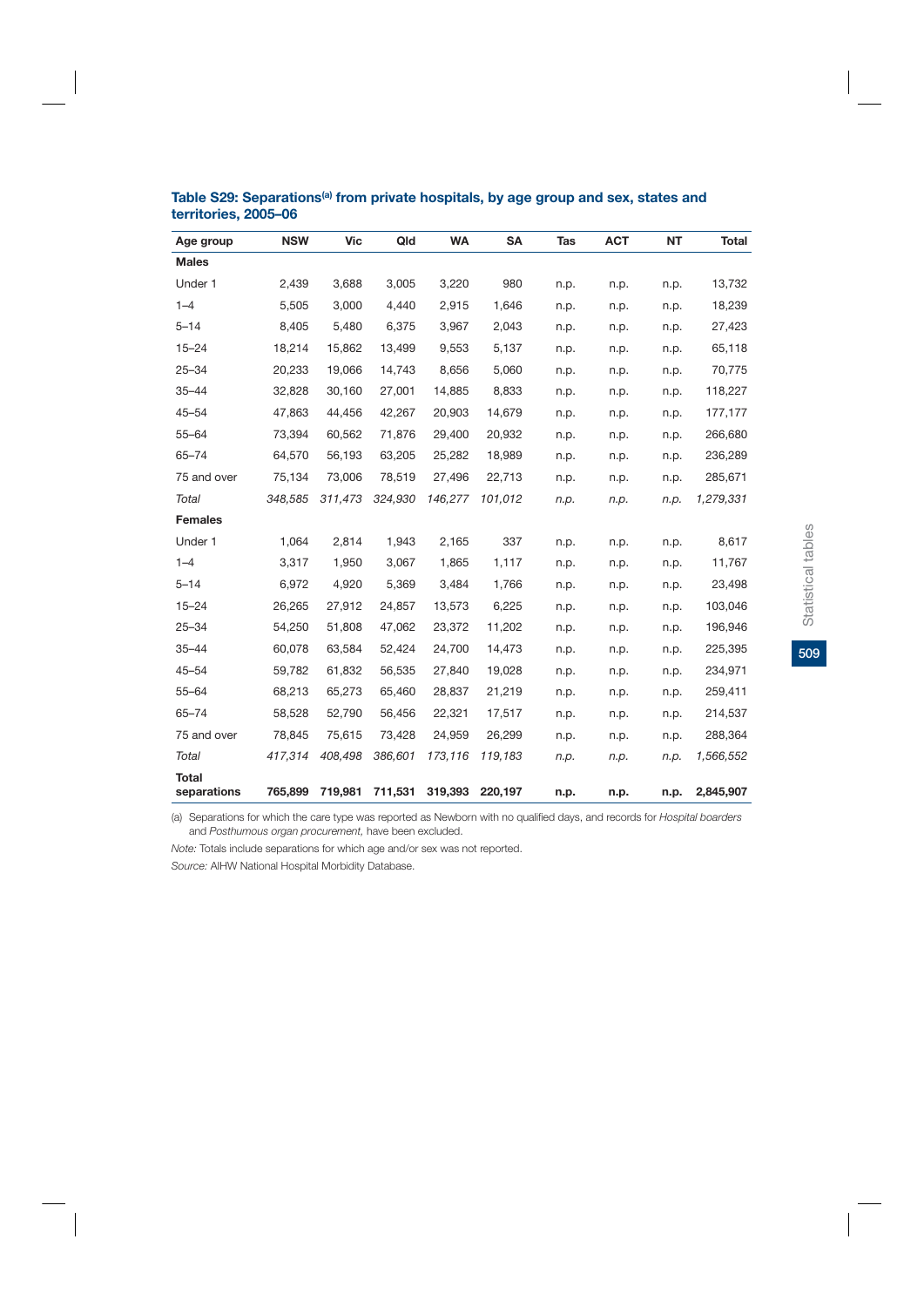| Table S30: Separation statistics <sup>(a)</sup> , by principal diagnosis, grouped into ICD-10-AM |  |
|--------------------------------------------------------------------------------------------------|--|
| chapters, public hospitals, 2005–06                                                              |  |

|                            |                                                                          |                    | Per cent<br>same-day | <b>Patient</b> | <b>ALOS</b> | <b>ALOS</b><br>(days)<br>excluding |
|----------------------------|--------------------------------------------------------------------------|--------------------|----------------------|----------------|-------------|------------------------------------|
| <b>Principal diagnosis</b> |                                                                          | <b>Separations</b> | separations          | days           | (days)      | same-day                           |
| A00-B99                    | Infectious and parasitic<br>diseases                                     | 82,711             | 24.4                 | 320,752        | 3.9         | 4.8                                |
| C00-D48                    | Neoplasms                                                                | 249,151            | 44.8                 | 1,251,218      | 5.0         | 8.3                                |
| D50-D89                    | Blood and blood-forming<br>diseases                                      | 62,191             | 64.4                 | 156,546        | 2.5         | 5.3                                |
| E00-E90                    | Endocrine, nutritional and<br>metabolic                                  | 85,499             | 38.7                 | 433,831        | 5.1         | 7.6                                |
| F00-F99                    | Mental and behavioural<br>disorders                                      | 171,488            | 24.2                 | 1,910,712      | 11.1        | 14.4                               |
| G00-G99                    | Nervous system diseases                                                  | 99,420             | 41.7                 | 449,469        | 4.5         | 7.0                                |
| H00-H59                    | Eye and adnexa diseases                                                  | 65,306             | 84.0                 | 83,910         | 1.3         | 2.8                                |
| H60-H95                    | Ear and mastoid process<br>diseases                                      | 28,610             | 58.4                 | 45,724         | 1.6         | 2.4                                |
| $100 - 199$                | Circulatory diseases                                                     | 303,767            | 21.9                 | 1,591,541      | 5.2         | 6.4                                |
| J00-J99                    | Respiratory diseases                                                     | 254,160            | 16.2                 | 1,089,579      | 4.3         | 4.9                                |
| K00-K93                    | Digestive diseases                                                       | 376,366            | 44.8                 | 1,102,999      | 2.9         | 4.5                                |
| L00-L99                    | Skin and subcutaneous<br>tissue diseases                                 | 81,760             | 36.5                 | 343,958        | 4.2         | 6.0                                |
| M00-M99                    | Musculoskeletal diseases                                                 | 160,443            | 42.4                 | 631,976        | 3.9         | 6.1                                |
| N00-N99                    | Genitourinary diseases                                                   | 203,261            | 46.8                 | 552,951        | 2.7         | 4.2                                |
| O00-O99                    | Pregnancy, childbirth and the<br>puerperium                              | 325,100            | 24.7                 | 885,814        | 2.7         | 3.3                                |
| P00-P96                    | Conditions originating in the<br>perinatal period                        | 43,358             | 12.7                 | 408,031        | 9.4         | 10.6                               |
| Q00-Q99                    | Congenital malformations                                                 | 22,945             | 48.0                 | 91,950         | 4.0         | 6.8                                |
| R00-R99                    | Symptoms, signs                                                          | 312,193            | 44.2                 | 691,824        | 2.2         | 3.2                                |
| S00-T98                    | Injury and poisoning                                                     | 394,364            | 33.8                 | 1,563,163      | 4.0         | 5.5                                |
| Z00-Z99                    | Factors influencing health<br>status and contact with<br>health services | 1,142,976          | 89.1                 | 3,346,470      | 2.9         | 18.7                               |
|                            | Not reported                                                             | 1,007              | 21.4                 | 40,608         | 40.3        | 51.1                               |
| <b>Total</b>               |                                                                          | 4,466,076          | 49.6                 | 16,993,026     | 3.8         | 6.6                                |

(a) Separations for which the care type was reported as Newborn with no qualified days, and records for *Hospital boarders*  and *Posthumous organ procurement,* have been excluded.

*Note:* ALOS = average length of stay.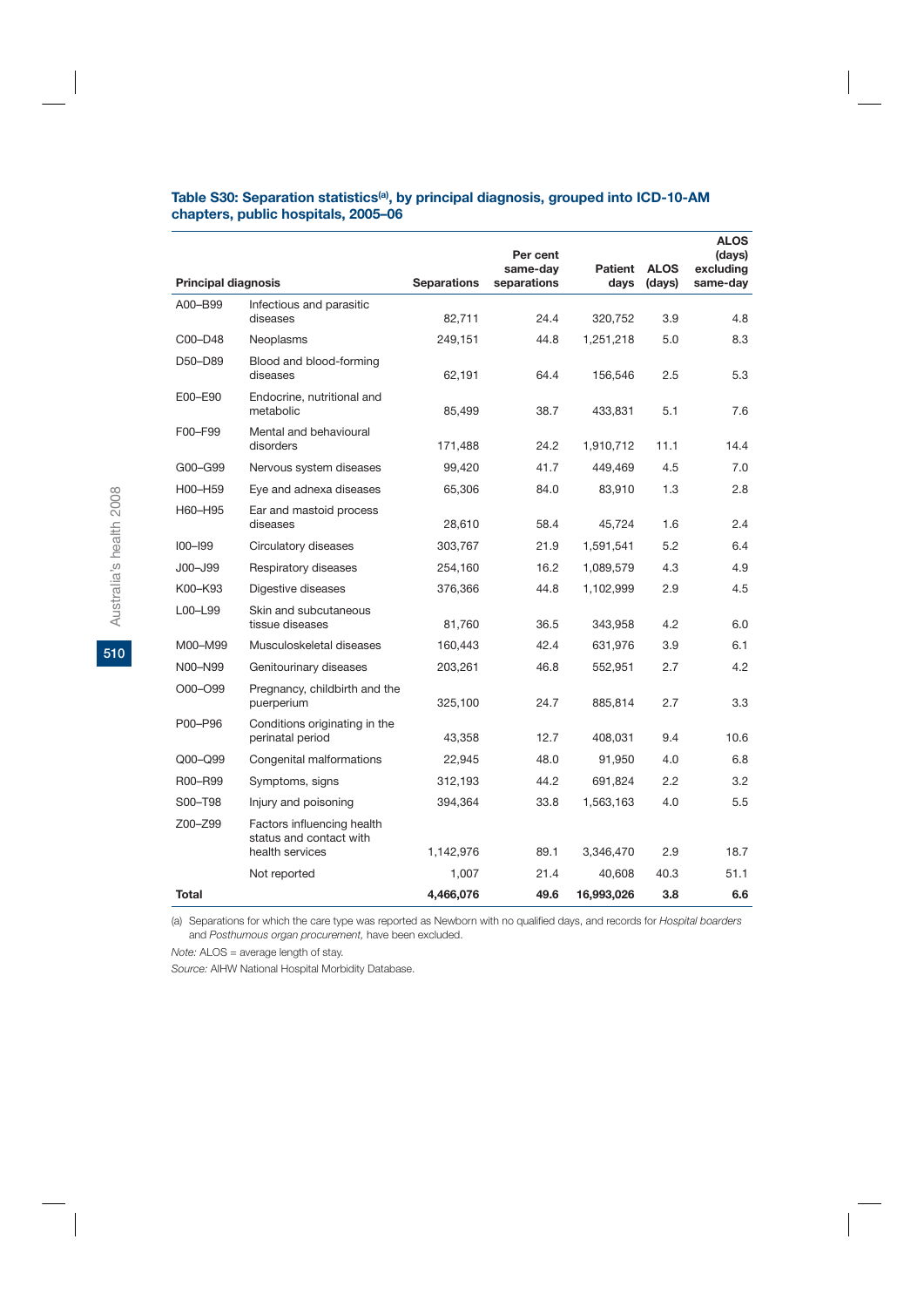| Table S31: Separation statistics <sup>(a)</sup> , by principal diagnosis, grouped into ICD-10-AM |  |
|--------------------------------------------------------------------------------------------------|--|
| chapters, private hospitals, 2005–06                                                             |  |

|                            |                                                                       |                    | Per cent<br>same-dav | Patient   | <b>ALOS</b> | <b>ALOS</b><br>(days)<br>excluding |
|----------------------------|-----------------------------------------------------------------------|--------------------|----------------------|-----------|-------------|------------------------------------|
| <b>Principal diagnosis</b> |                                                                       | <b>Separations</b> | separations          | days      | (days)      | same-day                           |
| A00-B99                    | Infectious and parasitic diseases                                     | 13,427             | 27.4                 | 63,703    | 4.7         | 6.2                                |
| C00-D48                    | Neoplasms                                                             | 261,361            | 61.2                 | 785,281   | 3.0         | 6.2                                |
| D50-D89                    | Blood and blood-forming diseases                                      | 26,972             | 72.3                 | 52,439    | 1.9         | 4.4                                |
| E00-E90                    | Endocrine, nutritional and<br>metabolic                               | 46.088             | 49.8                 | 138.901   | 3.0         | 5.0                                |
| F00-F99                    | Mental and behavioural disorders                                      | 125,874            | 75.1                 | 622,127   | 4.9         | 16.8                               |
| G00-G99                    | Nervous system diseases                                               | 68,545             | 32.3                 | 142,991   | 2.1         | 2.6                                |
| H00-H59                    | Eye and adnexa diseases                                               | 140,068            | 91.5                 | 143,922   | 1.0         | 1.3                                |
| H60-H95                    | Ear and mastoid process diseases                                      | 23.899             | 73.2                 | 30.383    | 1.3         | 2.0                                |
| $100 - 199$                | Circulatory diseases                                                  | 154,848            | 32.3                 | 618,321   | 4.0         | 5.4                                |
| J00-J99                    | Respiratory diseases                                                  | 80,045             | 16.3                 | 317,852   | 4.0         | 4.5                                |
| K00-K93                    | Digestive diseases                                                    | 437,925            | 76.2                 | 693,775   | 1.6         | 3.5                                |
| L00-L99                    | Skin and subcutaneous tissue<br>diseases                              | 40,849             | 66.2                 | 118,072   | 2.9         | 6.6                                |
| M00-M99                    | Musculoskeletal diseases                                              | 233,765            | 43.0                 | 716,794   | 3.1         | 4.6                                |
| N00-N99                    | Genitourinary diseases                                                | 160,723            | 56.2                 | 329,847   | 2.1         | 3.4                                |
| O00-O99                    | Pregnancy, childbirth and the<br>puerperium                           | 142,218            | 36.2                 | 463,664   | 3.3         | 4.5                                |
| P00-P96                    | Conditions originating in the<br>perinatal period                     | 10,701             | 4.4                  | 79,743    | 7.5         | 7.8                                |
| Q00-Q99                    | Congenital malformations                                              | 10,203             | 57.4                 | 20,234    | 2.0         | 3.3                                |
| R00-R99                    | Symptoms, signs                                                       | 142,796            | 64.2                 | 278,370   | 1.9         | 3.6                                |
| S00-T98                    | Injury and poisoning                                                  | 89,772             | 27.9                 | 411,458   | 4.6         | 6.0                                |
| Z00-Z99                    | Factors influencing health status<br>and contact with health services | 634,185            | 89.7                 | 1,302,885 | 2.1         | 11.2                               |
|                            | Not reported                                                          | 1,643              | 71.4                 | 6,865     | 4.2         | 12.1                               |
| Total                      |                                                                       | 2.845.907          | 64.2                 | 7,337,627 | 2.6         | 5.4                                |

(a) Separations for which the care type was reported as Newborn with no qualified days, and records for *Hospital boarders*  and *Posthumous organ procurement,* have been excluded.

*Note:* ALOS = average length of stay.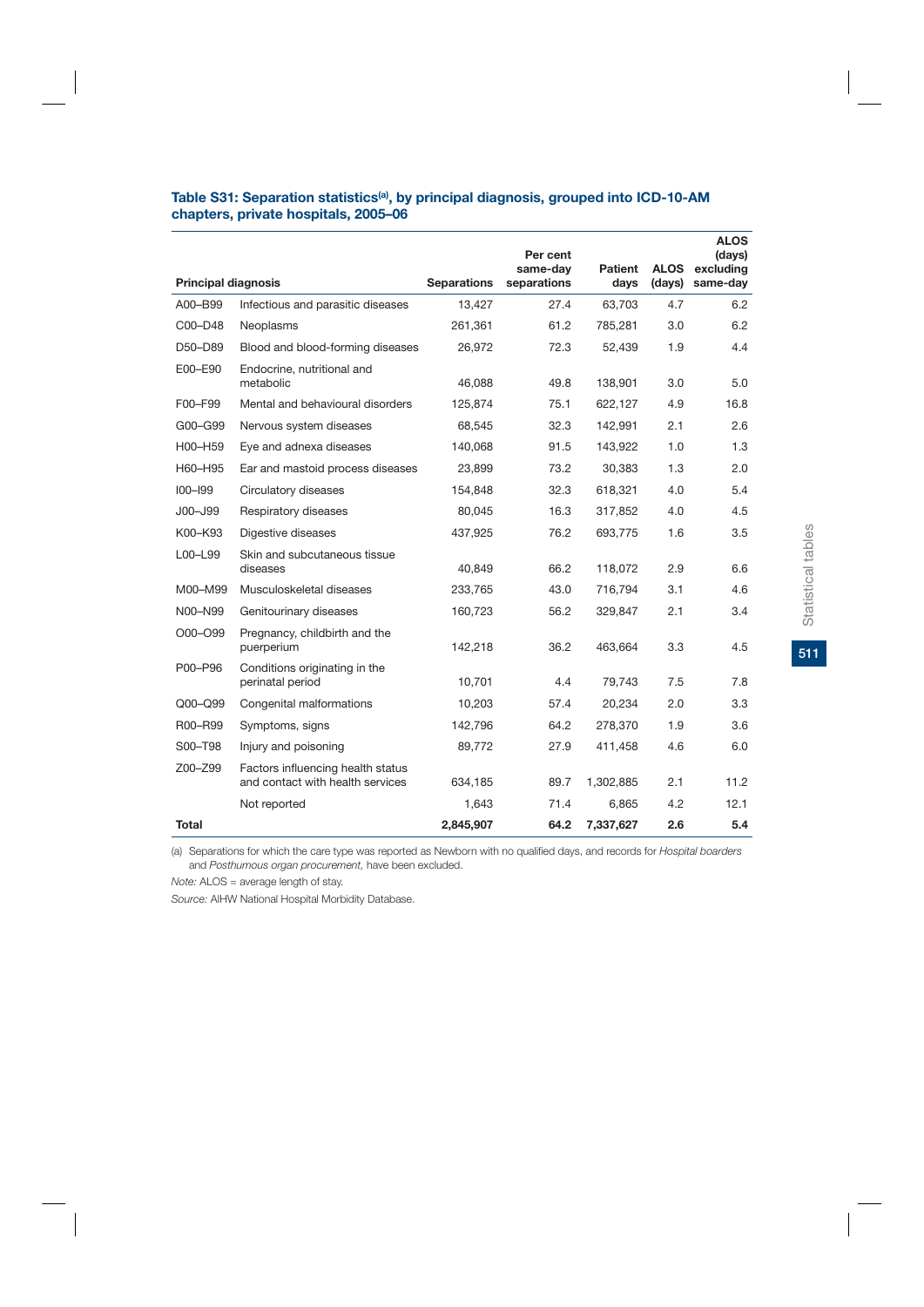#### Table S32: Separation statistics<sup>(a)</sup>, by ICD-10-AM procedure groupings, public hospitals, **2005–06**

|                        |                                                        |                    | Per cent<br>same-day | Patient    | <b>ALOS</b> | <b>ALOS</b><br>(days)<br>excluding |
|------------------------|--------------------------------------------------------|--------------------|----------------------|------------|-------------|------------------------------------|
| <b>Procedure block</b> |                                                        | <b>Separations</b> | separations          | days       | (days)      | same-day                           |
| $1 - 86$               | Procedures on nervous system                           | 67,808             | 39.4                 | 451,440    | 6.7         | 10.3                               |
| 110-129                | Procedures on endocrine<br>system                      | 6,237              | 3.2                  | 28,790     | 4.6         | 4.7                                |
| 160-256                | Procedures on eye and adnexa                           | 75,454             | 84.7                 | 112,056    | 1.5         | 4.2                                |
| 300-333                | Procedures on ear and mastoid<br>process               | 24,585             | 65.3                 | 48,438     | 2.0         | 3.8                                |
| 370-422                | Procedures on nose, mouth and<br>pharynx               | 50,324             | 29.2                 | 106,705    | 2.1         | 2.6                                |
| 450-490                | Dental services                                        | 30,258             | 82.4                 | 96,381     | 3.2         | 13.4                               |
| 520-569                | Procedures on respiratory<br>system                    | 81,077             | 20.9                 | 1,071,124  | 13.2        | 16.4                               |
| 600-767                | Procedures on cardiovascular<br>system                 | 185,906            | 26.6                 | 1,716,676  | 9.2         | 12.2                               |
| 800-817                | Procedures on blood and<br>blood-forming organs        | 29,246             | 35.1                 | 224,262    | 7.7         | 11.3                               |
| 850-1011               | Procedures on digestive system                         | 387,497            | 51.6                 | 1,596,954  | 4.1         | 7.5                                |
| 1040-1129              | Procedures on urinary system                           | 850,545            | 92.1                 | 1,395,820  | 1.6         | 9.1                                |
| 1160-1203              | Procedures on male genital<br>organs                   | 37,433             | 54.1                 | 94,576     | 2.5         | 4.3                                |
| 1240-1299              | Gynaecological procedures                              | 137,181            | 64.7                 | 263,754    | 1.9         | 3.6                                |
| 1330-1347              | Obstetric procedures                                   | 174,859            | 5.1                  | 627,540    | 3.6         | 3.7                                |
| 1360-1579              | Procedures on musculoskeletal<br>system                | 225,861            | 30.3                 | 1,240,733  | 5.5         | 7.4                                |
| 1600-1718              | Dermatological and plastic<br>procedures               | 173,159            | 47.9                 | 961,180    | 5.6         | 9.7                                |
| 1740-1759              | Procedures on breast                                   | 19,221             | 44.9                 | 49,074     | 2.6         | 3.8                                |
| 1780-1799              | Chemotherapeutic & radiation<br>oncology procedures    | 9,033              | 13.5                 | 92,375     | 10.2        | 11.7                               |
| 1820-1916              | Non-invasive, cognitive & other<br>interventions (nec) | 2,151,057          | 40.0                 | 11,864,940 | 5.5         | 8.5                                |
| 1940-2016              | Imaging services                                       | 423,181            | 15.6                 | 3,874,923  | 9.2         | 10.7                               |
|                        | No procedure or not reported                           | 1,138,266          | 36.9                 | 3,368,711  | 3.0         | 4.1                                |
| Total <sup>(b)</sup>   |                                                        | 4,466,076          | 49.6                 | 16,993,026 | 3.8         | 6.6                                |

(a) Separations for which the care type was reported as Newborn with no qualified days, and records for *Hospital boarders*  and *Posthumous organ procurement,* have been excluded.

(b) As more than one procedure can be reported for each separation, the totals are not the sums of the rows of the table.

*Note:* ALOS = average length of stay; nec = not elsewhere classified.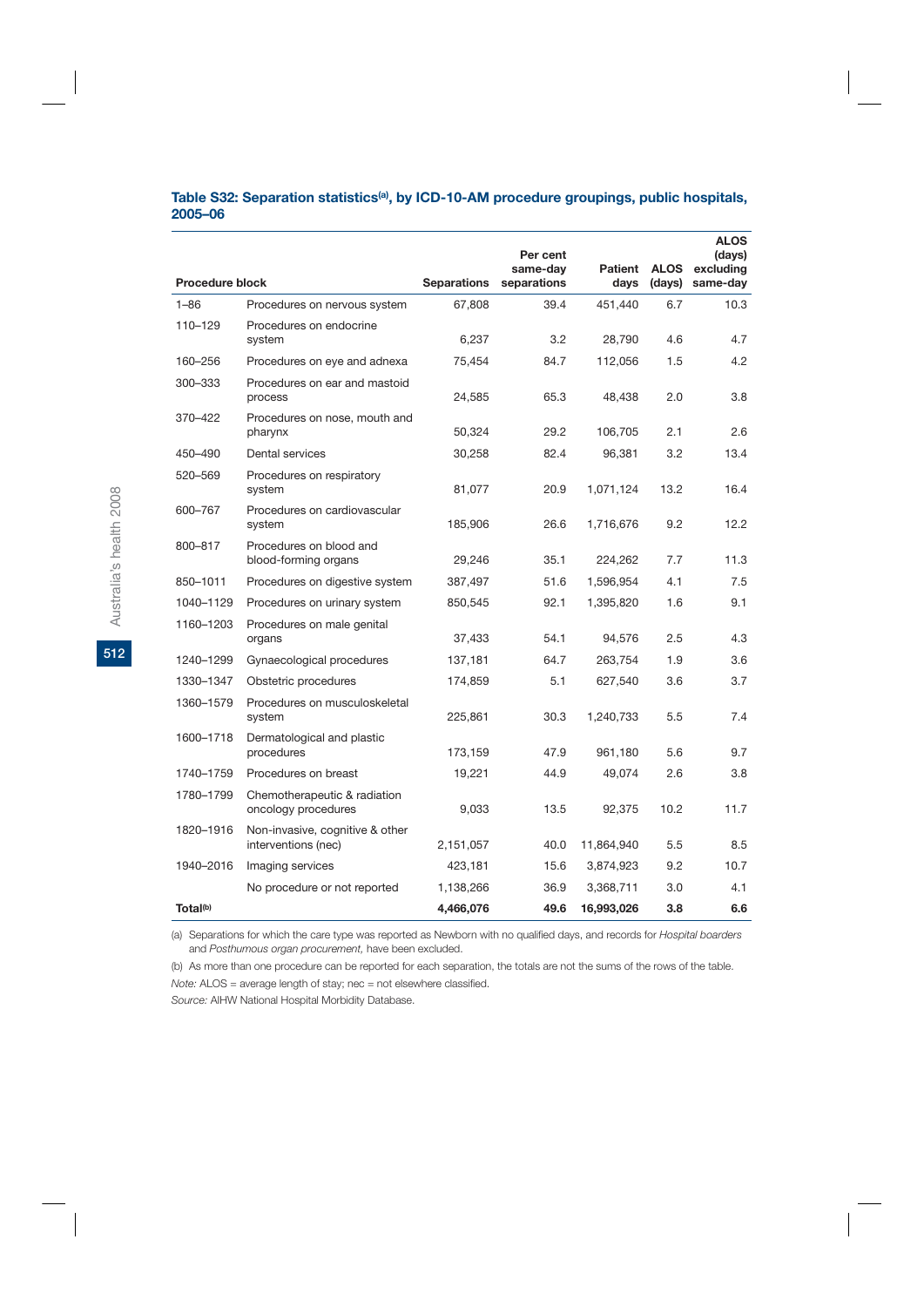## Table S33: Separation statistics<sup>(a)</sup>, by ICD-10-AM procedure groupings, private **hospitals, 2005–06**

|                        |                                                        |                    | Per cent<br>same-day | <b>Patient</b> |        | <b>ALOS</b><br>(days)<br>ALOS excluding |
|------------------------|--------------------------------------------------------|--------------------|----------------------|----------------|--------|-----------------------------------------|
| <b>Procedure block</b> |                                                        | <b>Separations</b> | separations          | days           | (days) | same-day                                |
| $1 - 86$               | Procedures on nervous system                           | 75,881             | 52.4                 | 263,967        | 3.5    | 6.2                                     |
| 110-129                | Procedures on endocrine system                         | 6,138              | 1.4                  | 19,116         | 3.1    | 3.1                                     |
| 160-256                | Procedures on eye and adnexa                           | 152,202            | 91.4                 | 157,621        | 1.0    | 1.4                                     |
| 300-333                | Procedures on ear and mastoid<br>process               | 25,865             | 71.9                 | 30,944         | 1.2    | 1.7                                     |
| 370-422                | Procedures on nose, mouth and<br>pharynx               | 62,595             | 35.0                 | 80,477         | 1.3    | 1.4                                     |
| 450-490                | Dental services                                        | 92,547             | 95.8                 | 97,924         | 1.1    | 2.4                                     |
| 520-569                | Procedures on respiratory<br>system                    | 25,346             | 26.6                 | 210,529        | 8.3    | 10.9                                    |
| 600-767                | Procedures on cardiovascular<br>system                 | 138,825            | 35.0                 | 653,030        | 4.7    | 6.7                                     |
| 800-817                | Procedures on blood and blood-<br>forming organs       | 19,600             | 28.8                 | 97,953         | 5.0    | 6.6                                     |
| 850-1011               | Procedures on digestive system                         | 599,078            | 77.7                 | 1,095,576      | 1.8    | 4.7                                     |
| 1040-1129              | Procedures on urinary system                           | 259,988            | 81.7                 | 458,595        | 1.8    | 5.2                                     |
| 1160-1203              | Procedures on male genital<br>organs                   | 57,809             | 57.9                 | 131,191        | 2.3    | 4.0                                     |
| 1240-1299              | Gynaecological procedures                              | 184,310            | 77.8                 | 295,825        | 1.6    | 3.7                                     |
| 1330-1347              | Obstetric procedures                                   | 77,068             | 1.3                  | 374,029        | 4.9    | 4.9                                     |
| 1360-1579              | Procedures on musculoskeletal<br>system                | 258,611            | 41.9                 | 842,270        | 3.3    | 4.9                                     |
| 1600-1718              | Dermatological and plastic<br>procedures               | 169,315            | 71.5                 | 354,628        | 2.1    | 4.8                                     |
| 1740-1759              | Procedures on breast                                   | 33,245             | 41.7                 | 65,951         | 2.0    | 2.7                                     |
| 1780-1799              | Chemotherapeutic & radiation<br>oncology procedures    | 3,029              | 15.7                 | 28,504         | 9.4    | 11.0                                    |
| 1820-1916              | Non-invasive, cognitive & other<br>interventions (nec) | 2,185,465          |                      | 63.7 5,924,908 | 2.7    | 5.7                                     |
| 1940-2016              | Imaging services                                       | 128,584            | 22.6                 | 1,009,988      | 7.9    | 9.9                                     |
|                        | No procedure or not reported                           | 212,731            | 36.7                 | 704,068        | 3.3    | 4.6                                     |
| Total <sup>(b)</sup>   |                                                        | 2,845,907          |                      | 64.2 7,337,627 | 2.6    | 5.4                                     |

(a) Separations for which the care type was reported as Newborn with no qualified days and records for *Hospital boarders*  and *Posthumous organ procurement* have been excluded.

(b) As more than one procedure can be reported for each separation, the totals are not the sums of the rows of the table.

*Note:* ALOS = average length of stay; nec = not elsewhere classified.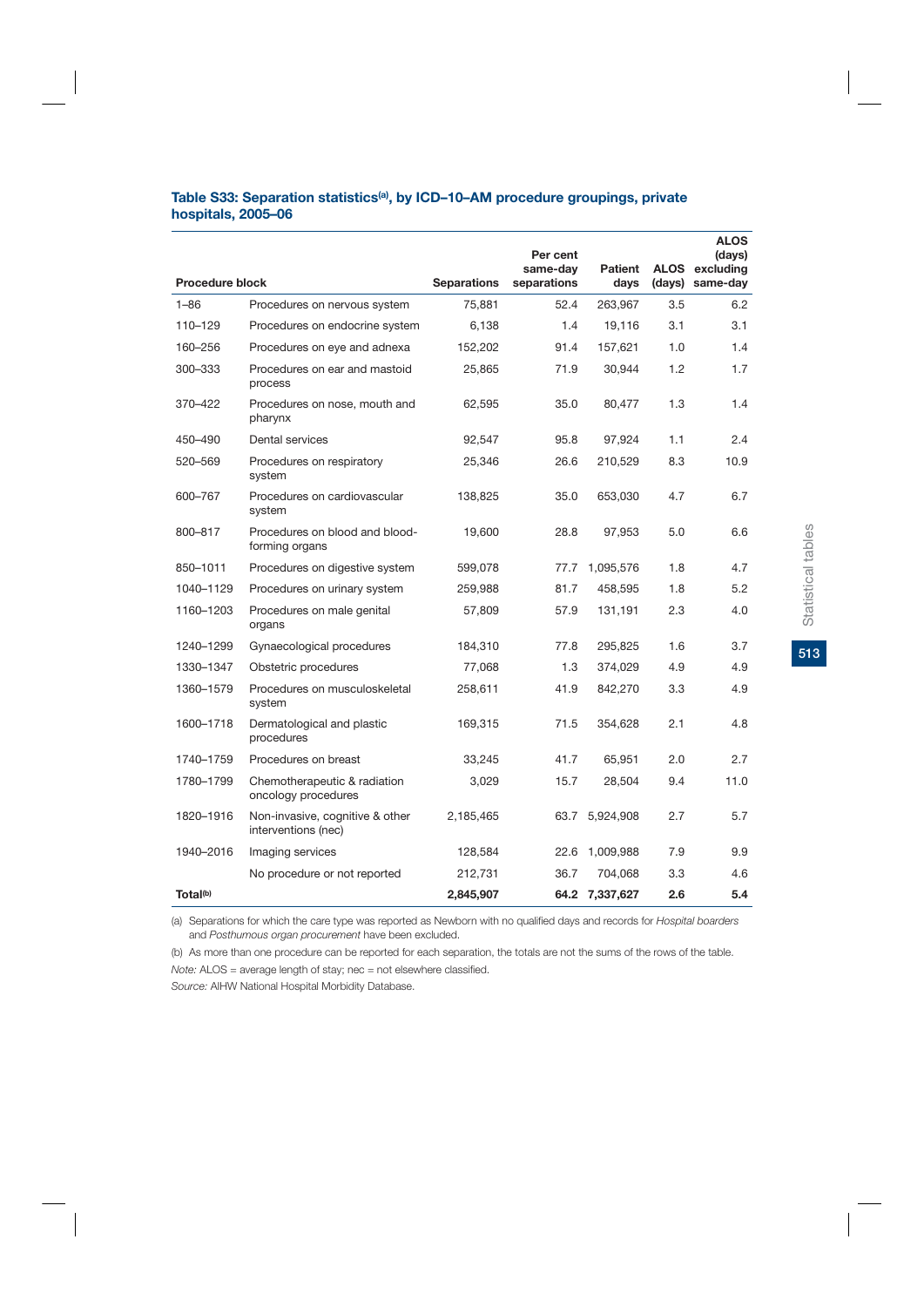## Table S34: Separation statistics<sup>(a)</sup>, by Major Diagnostic Category (based on AR-DRGs **version 5.0), public hospitals, 2005–06**

|              |                                                      |                    |                         |                 |             | <b>ALOS</b>           |                               |
|--------------|------------------------------------------------------|--------------------|-------------------------|-----------------|-------------|-----------------------|-------------------------------|
|              |                                                      |                    | Per cent                |                 |             | (days)                | <b>Estimated</b>              |
|              | Major Diagnostic Category <sup>(b)</sup>             | <b>Separations</b> | same-day<br>separations | Patient ALOS    | days (days) | excluding<br>same-day | cost<br>$$000$ <sup>(c)</sup> |
| 01           | Nervous system                                       | 210,244            | 36.4                    | 1,029,802       | 4.9         | 7.1                   | 974,338                       |
| 02           | Eye diseases and disorders                           | 86,364             | 82.1                    | 115,020         | 1.3         | 2.9                   | 199,803                       |
| 03           | Ear, nose, mouth and throat                          | 170,468            | 47.6                    | 278,817         | 1.6         | 2.2                   | 372,903                       |
| 04           | Respiratory system                                   | 240,935            | 16.0                    | 1,165,014       | 4.8         | 5.6                   | 1,040,594                     |
| 05           | Circulatory system                                   | 368,647            | 26.8                    | 1,366,863       | 3.7         | 4.7                   | 1,671,279                     |
| 06           | Digestive system                                     | 445,936            | 46.7                    | 1,187,915       | 2.7         | 4.1                   | 1,297,164                     |
| 07           | Hepatobiliary system and<br>pancreas                 | 81,834             | 20.3                    | 343,154         | 4.2         | 5.0                   | 401,486                       |
| 08           | Musculoskeletal system and<br>connective tissue      | 333,236            | 37.1                    | 1,379,741       | 4.1         | 6.0                   | 1,738,128                     |
| 09           | Skin, subcutaneous tissue<br>and breast              | 164,856            | 50.2                    | 489,140         | 3.0         | 5.0                   | 475,407                       |
| 10           | Endocrine, nutritional and<br>metabolic              | 62,776             | 27.5                    | 315,714         | 5.0         | 6.6                   | 308,713                       |
| 11           | Kidney and urinary tract                             | 873,688            | 90.4                    | 1,205,336       | 1.4         | 5.0                   | 825,351                       |
| 12           | Male reproductive system                             | 44,314             | 54.1                    | 102,966         | 2.3         | 3.9                   | 130,168                       |
| 13           | Female reproductive system                           | 113,953            | 61.7                    | 215,286         | 1.9         | 3.3                   | 330,131                       |
| 14           | Pregnancy, childbirth and<br>puerperium              | 346,887            | 27.0                    | 923,124         | 2.7         | 3.3                   | 1,132,629                     |
| 15           | Newborns and other neonates                          | 55,840             | 12.0                    | 469,138         | 8.4         | 9.4                   | 451,871                       |
| 16           | Blood-forming organs,<br>immunological disorders     | 70,672             | 65.9                    | 166,218         | 2.4         | 5.0                   | 154,388                       |
| 17           | Neoplastic disorders                                 | 177,170            | 88.7                    | 320,525         | 1.8         | 8.2                   | 351,693                       |
| 18           | Infectious and parasitic<br>diseases                 | 54,849             | 19.8                    | 286,232         | 5.2         | 6.3                   | 280,826                       |
| 19           | Mental diseases and disorders                        | 129,298            | 26.6                    | 1,358,399       | 10.5        | 14.0                  | 685,039                       |
| 20           | Alcohol/drug use and disorders                       | 33,007             | 25.9                    | 129,662         | 3.9         | 5.0                   | 78,827                        |
| 21           | Injuries, poisoning and toxic<br>effects of drugs    | 131,287            | 39.3                    | 377,718         | 2.9         | 4.1                   | 423,270                       |
| 22           | <b>Burns</b>                                         | 6,917              | 33.2                    | 37,925          | 5.5         | 7.7                   | 56,378                        |
| 23           | Factors influencing health<br>status, other contacts | 117,928            | 72.1                    | 278,704         | 2.4         | 5.9                   | 217,257                       |
| ED           | Error DRG <sup>(d)</sup>                             | 6,363              | 23.2                    | 75,010          | 11.8        | 15.0                  | 70,908                        |
| <b>PR</b>    | Pre-MDC <sup>(e)</sup>                               | 12,031             | 3.1                     | 339,123         | 28.2        | 29.0                  | 823,793                       |
| <b>Total</b> |                                                      | 4,339,500          |                         | 50.6 13,956,546 | 3.2         |                       | 5.5 14,492,343                |

(a) Separations for acute and unspecified episodes of care or care for newborns with qualified patient days.

(b) Major Diagnostic Categories (MDCs) are groupings of AR-DRGs within the AR-DRG classification.

(c) The estimated total hospital cost is the sum of the estimated costs for each AR-DRG within the MDC, calculated using the estimated average cost for each AR-DRG (version 5.0) in public hospitals in 2003–04.

(d) Separations in the 'Error DRG' grouping did not have a valid AR-DRG.

(e) 'Pre-MDC' is a group of particularly resource-intensive AR-DRGs such as transplants.

*Note:* ALOS = average length of stay; MDC = Major Diagnostic Category; AR-DRG = Australian Refined Diagnosis Related Group.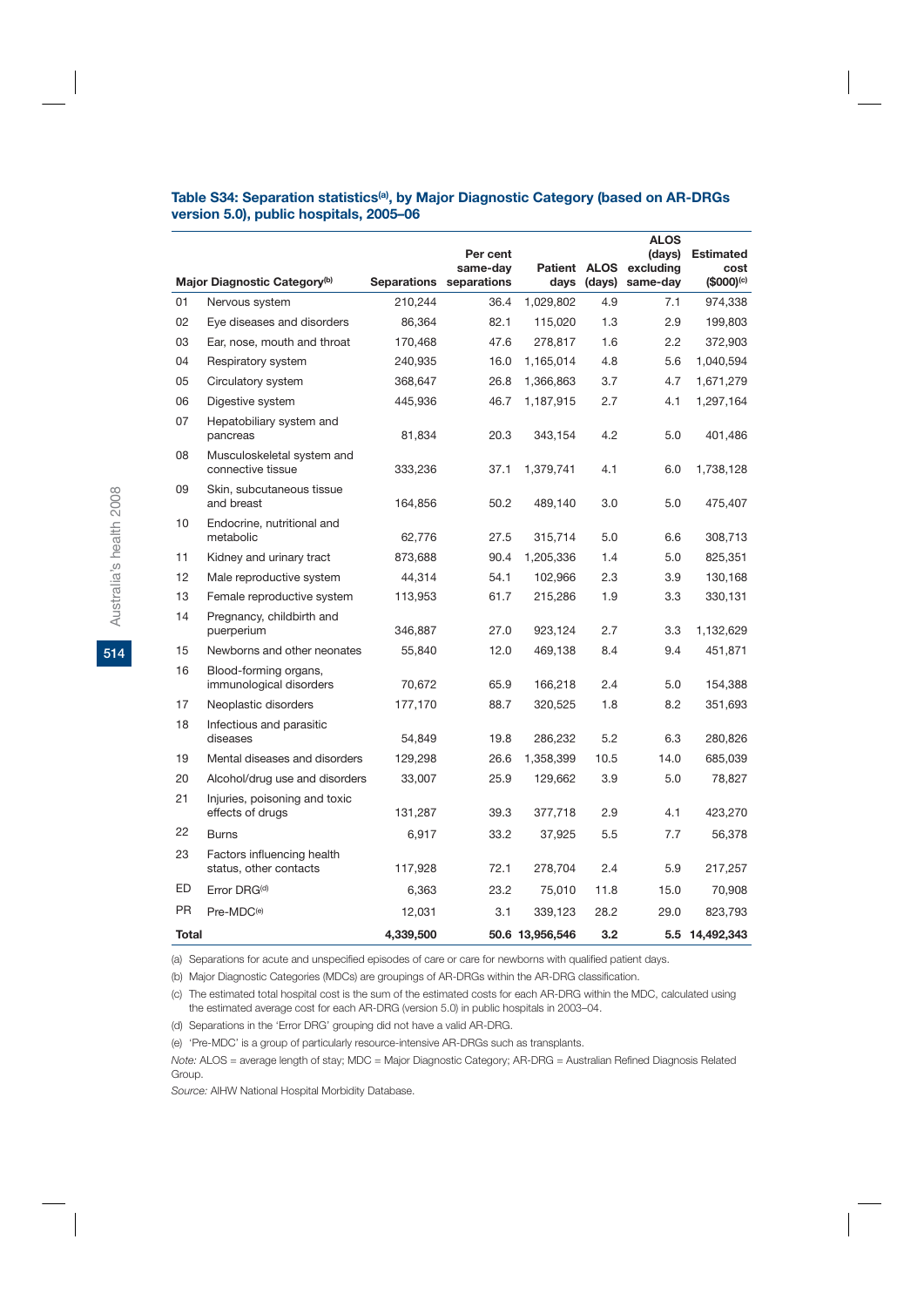#### Table S35: Separation statistics<sup>(a)</sup>, by Major Diagnostic Category (based on AR-DRGs **version 5.0), private hospitals, 2005–06**

|           |                                                      |             | Per cent<br>same-day | Patient ALOS |             | <b>ALOS</b><br>(days)<br>excluding |
|-----------|------------------------------------------------------|-------------|----------------------|--------------|-------------|------------------------------------|
|           | Major Diagnostic Category <sup>(b)</sup>             | Separations | separations          |              | days (days) | same-day                           |
| 01        | Nervous system                                       | 59,658      | 44.9                 | 274,229      | 4.6         | 7.5                                |
| 02        | Eye diseases and disorders                           | 161,579     | 91.1                 | 167,784      | 1.0         | 1.4                                |
| 03        | Ear, nose, mouth and throat                          | 186,043     | 69.6                 | 221,253      | 1.2         | 1.6                                |
| 04        | Respiratory system                                   | 80,069      | 7.9                  | 366,812      | 4.6         | 4.9                                |
| 05        | Circulatory system                                   | 151,643     | 24.6                 | 576,210      | 3.8         | 4.7                                |
| 06        | Digestive system                                     | 467,982     | 76.8                 | 816,299      | 1.7         | 4.2                                |
| 07        | Hepatobiliary system and pancreas                    | 32,647      | 10.5                 | 113,650      | 3.5         | 3.8                                |
| 08        | Musculoskeletal system and<br>connective tissue      | 294,981     | 40.9                 | 996,016      | 3.4         | 5.0                                |
| 09        | Skin, subcutaneous tissue and breast                 | 164,055     | 68.8                 | 319,550      | 1.9         | 4.0                                |
| 10        | Endocrine, nutritional and metabolic                 | 31,307      | 29.1                 | 112,418      | 3.6         | 4.7                                |
| 11        | Kidney and urinary tract                             | 233,820     | 84.3                 | 347,307      | 1.5         | 4.1                                |
| 12        | Male reproductive system                             | 58,211      | 60.0                 | 125,623      | 2.2         | 3.9                                |
| 13        | Female reproductive system                           | 139,497     | 71.2                 | 239,784      | 1.7         | 3.5                                |
| 14        | Pregnancy, childbirth and puerperium                 | 145,141     | 36.3                 | 473,387      | 3.3         | 4.5                                |
| 15        | Newborns and other neonates                          | 13,669      | 12.9                 | 87,965       | 6.4         | 7.2                                |
| 16        | Blood-forming organs, immunological<br>disorders     | 30,170      | 73.9                 | 56,590       | 1.9         | 4.4                                |
| 17        | Neoplastic disorders                                 | 189,696     | 93.6                 | 254,224      | 1.3         | 6.3                                |
| 18        | Infectious and parasitic diseases                    | 12,433      | 13.4                 | 80,027       | 6.4         | 7.3                                |
| 19        | Mental diseases and disorders                        | 101,301     | 76.2                 | 485,893      | 4.8         | 17.0                               |
| 20        | Alcohol/drug use and disorders                       | 19,014      | 72.2                 | 83,916       | 4.4         | 13.3                               |
| 21        | Injuries, poisoning and toxic effects of drugs       | 20,021      | 34.0                 | 68,727       | 3.4         | 4.7                                |
| 22        | <b>Burns</b>                                         | 302         | 23.2                 | 1,604        | 5.3         | 6.6                                |
| 23        | Factors influencing health status,<br>other contacts | 140,711     | 90.5                 | 193,294      | 1.4         | 4.9                                |
| ED        | Error DRG <sup>(c)</sup>                             | 6,557       | 53.1                 | 32,031       | 4.9         | 9.3                                |
| <b>PR</b> | Pre-MDC <sup>(d)</sup>                               | 1,494       | 1.0                  | 45.238       | 30.3        | 30.6                               |
| Total     |                                                      | 2,742,001   | 64.5                 | 6,539,831    | 2.4         | 4.9                                |

(a) Separations for which care type was reported as *Acute*, or *Newborn* with qualified patient-days, or was *Not reported*.

(b) Major Diagnostic Categories (MDCs) are groupings of AR-DRGs within the AR-DRG classification.

(c) Separations in the 'Error DRG' grouping did not have a valid AR-DRG.

(d) 'Pre-MDC' is a group of particularly resource-intensive AR-DRGs such as transplants.

*Note:* ALOS = average length of stay; MDC = Major Diagnostic Category; AR-DRG = Australian Refined Diagnosis Related Group.

*Source:* AIHW National Hospital Morbidity Database.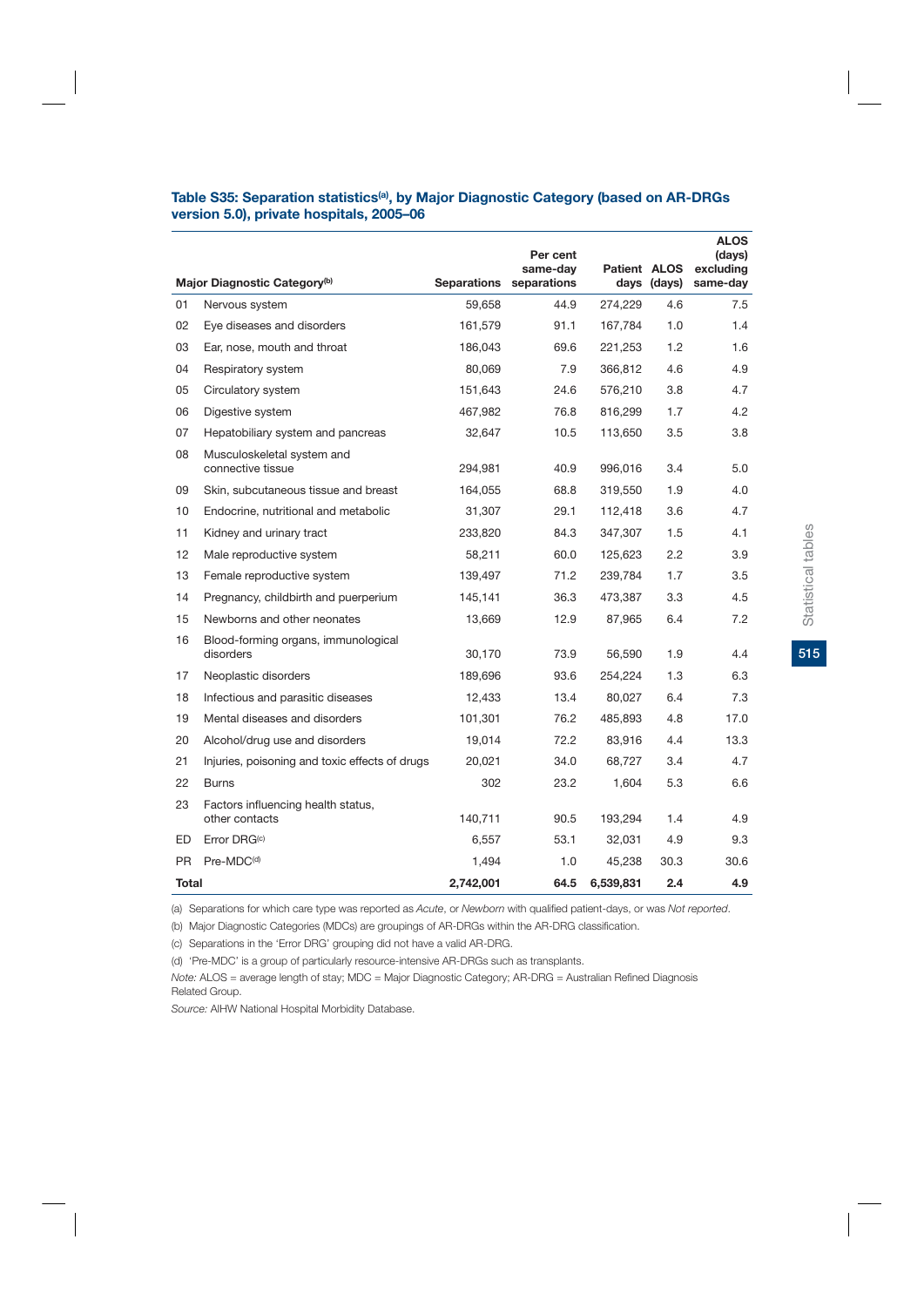Australia's health 2008 Australia's health 2008

**516**

**Table S36: Top 15 medications used in the community(a), by defined daily dose and volume, 2001–02 and 2005–06** 

Table S36: Top 15 medications used in the community<sup>(a)</sup>, by defined daily dose and volume, 2001-02 and 2005-06

|                                                       |                     | $2001 - 02$      |                     |       |                     | 2005-06              |                     |       |                      | 2001-02 to 2005-06<br>Per cent difference |                     |         |
|-------------------------------------------------------|---------------------|------------------|---------------------|-------|---------------------|----------------------|---------------------|-------|----------------------|-------------------------------------------|---------------------|---------|
|                                                       | DDD                 |                  | Volume ('000)       |       | DDD                 |                      | Volume ('000)       |       | DDD                  |                                           | Volume ('000)       |         |
| Generic name                                          | PBS/<br><b>RPBS</b> | <b>Total</b>     | <b>RPBS</b><br>PBS/ | Total | <b>RPBS</b><br>PBS/ | Total                | <b>RPBS</b><br>PBS/ | Total | <b>RPBS</b><br>PBS/  | Total                                     | <b>RPBS</b><br>PBS/ | Total   |
| Atorvastatin                                          | 54.6                | 54.7             | 5,514               | 5,521 | 115.6               | 115.8                | 9,048               | 9,068 | 111.5                | 111.6                                     | 64.1                | 64.3    |
| Simvastatin                                           | 37.7                | 37.7             | 5,140               | 5,144 | 58.4                | 58.5                 | 6,357               | 6,371 | 54.9                 | 55.0                                      | 23.7                | 23.9    |
| Amoxycillin                                           | 2.6                 | 4.8              | 2,443               | 4,666 | 2.7                 | 5.3                  | 2,424               | 4,970 | 3.9                  | 11.8                                      | $-0.8$              | 6.5     |
| Paracetamol                                           | 10.8                | 11.0             | 4,853               | 4,958 | 14.1                | 14.6                 | 4,207               | 4,360 | 30.9                 | 32.6                                      | $-13.3$             | $-12.1$ |
| Omeprazole                                            | 21.1                | 21.2             | 4,163               | 4,174 | 19.4                | 19.5                 | 4,183               | 4,204 | $-8.0$               | $-7.9$                                    | 0.5                 | 0.7     |
| <b>Atenolol</b>                                       | 8.8                 | 11.3             | 2,828               | 3,610 | თ<br>თ              | 12.7                 | 3,260               | 4,179 | 11.9                 | 12.3                                      | 15.3                | 15.7    |
| Salbutamol                                            | 22.2                | 30.1             | 3,593               | 4,724 | 18.0                | 25.4                 | 2,944               | 4,076 | $-18.8$              | $-15.4$                                   | $-18.1$             | $-13.7$ |
| Codeine with paracetamol                              | $\vdots$            |                  | 2,933               | 4,089 |                     | :                    | 2,607               | 4,027 |                      |                                           | $-11.1$             | $-1.5$  |
| Perindopril <sup>(b)</sup>                            | 9.4                 | $9.\overline{8}$ | n.a.                | 2,403 | 14.8                | 17.5                 | 3,125               | 3,881 | 58.0                 | 79.1                                      |                     | 61.5    |
| Irbesartan                                            | 16.0                | 16.0             | 2,718               | 2,721 | 17.9                | 22.3                 | 3,026               | 3,866 | 12.0                 | 39.7                                      | 11.3                | 42.1    |
| Cefalexin                                             | $\frac{2}{1}$       | $\frac{0}{1}$    | 1,800               | 3,008 | 1.4                 | 2.4                  | 2,202               | 3,822 | 20.0                 | 24.5                                      | 22.3                | 27.0    |
| Esomeprazole <sup>(b)</sup>                           | $\overline{1}$ .    | $\ddot{ }$ :     | $\vdots$            | 387   | $\frac{2}{4}$       | 14.2                 | 3,717               | 3,724 |                      | $\vdots$                                  |                     |         |
| Ramipril <sup>(b)</sup>                               | 19.8                | 20.3             | $\vdots$            | 2,163 | 35.7                | 38.9                 | 3,025               | 3,462 | 80.0                 | 92.0                                      |                     | 60.1    |
| Metformin hydrochloride                               | 8.7                 | 10.5             | 2,184               | 2,642 | 11.8                | 14.8                 | 2,727               | 3,400 | 36.3                 | 40.8                                      | 24.9                | 28.7    |
| hydrochlorothiazide<br>Irbesartan <sup>(b)</sup> with | 13.7                | 13.7             | $\vdots$            | ,866  | $\vdots$            | $\ddot{\phantom{0}}$ | 2,963               | 3,190 | $\ddot{\phantom{0}}$ | $\ddot{\phantom{0}}$                      | $\vdots$            | 70.9    |
|                                                       |                     |                  |                     |       |                     |                      |                     |       |                      |                                           |                     |         |

(a) Medications included here are those for which a prescription is written and supplied in community pharmacies. Hospital pharmaceuticals and over-the-counter (a) Medications included here are those for which a prescription is written and supplied in community pharmacies. Hospital pharmaceuticals and over-the-counter medications supplied without prescription are not included. medications supplied without prescription are not included.

(b) 2002-03 data derived from the calendar years 2001 and 2002. (b) 2002–03 data derived from the calendar years 2001 and 2002.

.. Not applicable/not available. . Not applicable/not available.

*Notes*

1. DDD = defined daily dose per thousand population per day, PBS = Pharmaceutical Benefits Scherne; RPBS = Repatriation Pharmaceutical Benefits Scherne. 1. DDD = defined daily dose per thousand population per day; PBS = Pharmaceutical Benefits Scheme; RPBS = Repatriation Pharmaceutical Benefits Scheme.

2. Esomeprazole was first listed in 2001. 2. Esomeprazole was first listed in 2001.

Source: DoHA Drug Utilisation Sub-Committee (DUSC) database (DoHA unpublished data). *Source:* DoHA Drug Utilisation Sub-Committee (DUSC) database (DoHA unpublished data).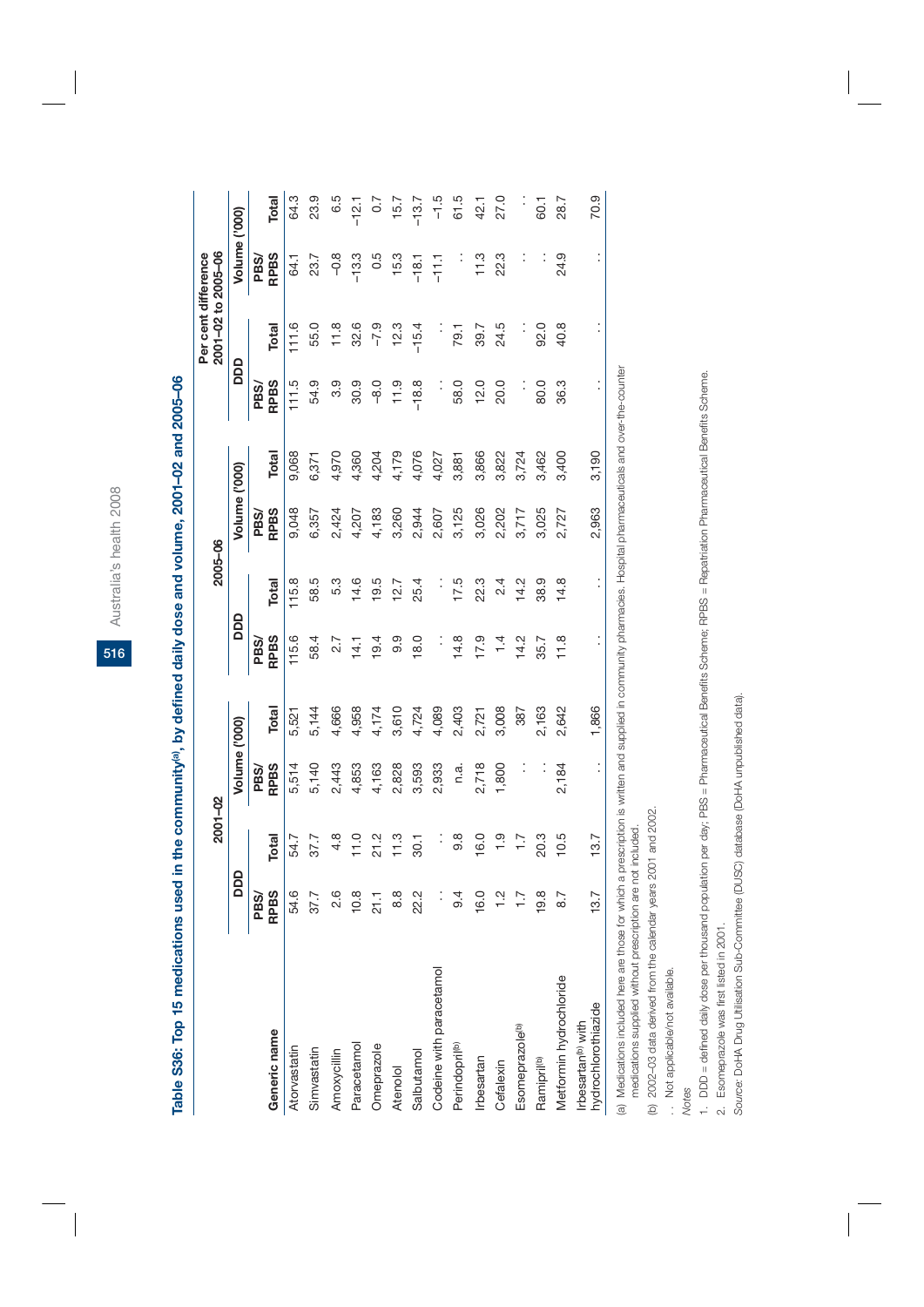# Use of professional services

**Table S37: Medical and optometry services, fees and benefits under Medicare, 2002–03 to 2006–07**

| Service/year                  | Number of<br>services (million) | Fees charged<br>(\$ million) | <b>Schedule fees</b><br>(\$ million) | <b>Benefits paid</b><br>(\$ million) |
|-------------------------------|---------------------------------|------------------------------|--------------------------------------|--------------------------------------|
| GP attendances <sup>(a)</sup> |                                 |                              |                                      |                                      |
| 2002-03                       | 96.9                            | 3,150.8                      | 3,255.0                              | 2,766.2                              |
| 2003-04                       | 97.5                            | 3,299.1                      | 3,355.3                              | 2,854.8                              |
| 2004-05                       | 100.9                           | 3,723.8                      | 3,579.5                              | 3,321.4                              |
| 2005-06                       | 104.3                           | 4,243.0                      | 3,827.6                              | 3,848.6                              |
| 2006-07                       | 107.1                           | 4,497.2                      | 4,055.3                              | 4,068.5                              |
| <b>Specialist attendances</b> |                                 |                              |                                      |                                      |
| 2002-03                       | 20.1                            | 1,482.9                      | 1,285.0                              | 1,076.6                              |
| 2003-04                       | 20.3                            | 1,572.7                      | 1,331.3                              | 1,119.5                              |
| 2004-05                       | 20.8                            | 1,681.6                      | 1,391.6                              | 1,211.9                              |
| 2005-06                       | 21.3                            | 1,792.3                      | 1,455.8                              | 1,270.8                              |
| 2006-07                       | 21.7                            | 1,911.2                      | 1,526.7                              | 1,320.4                              |
| <b>Obstetrics</b>             |                                 |                              |                                      |                                      |
| 2002-03                       | 1.4                             | 159.1                        | 90.9                                 | 72.1                                 |
| 2003-04                       | 1.4                             | 171.0                        | 93.1                                 | 76.6                                 |
| 2004-05                       | 1.4                             | 253.9                        | 101.9                                | 141.6                                |
| 2005-06                       | 1.4                             | 283.6                        | 111.4                                | 163.2                                |
| 2006-07                       | 1.5                             | 324.2                        | 122.1                                | 185.1                                |
| Anaesthetics                  |                                 |                              |                                      |                                      |
| 2002-03                       | 1.9                             | 430.2                        | 272.7                                | 205.9                                |
| 2003-04                       | 1.9                             | 459.1                        | 275.3                                | 207.9                                |
| 2004-05                       | 2.0                             | 495.7                        | 288.6                                | 218.5                                |
| 2005-06                       | 2.1                             | 550.4                        | 316.6                                | 239.6                                |
| 2006-07                       | 2.2                             | 601.4                        | 341.1                                | 258.0                                |
| Pathology                     |                                 |                              |                                      |                                      |
| 2002-03                       | 70.5                            | 1,422.5                      | 1,562.2                              | 1,312.0                              |
| 2003-04                       | 73.8                            | 1,528.7                      | 1,675.3                              | 1,407.5                              |
| 2004-05                       | 77.7                            | 1,644.3                      | 1,805.0                              | 1,521.9                              |
| 2005-06                       | 82.9                            | 1,764.7                      | 1,944.0                              | 1,641.8                              |
| 2006-07                       | 87.5                            | 1,872.9                      | 2,062.7                              | 1,741.6                              |

 $517$ 

*(continued)*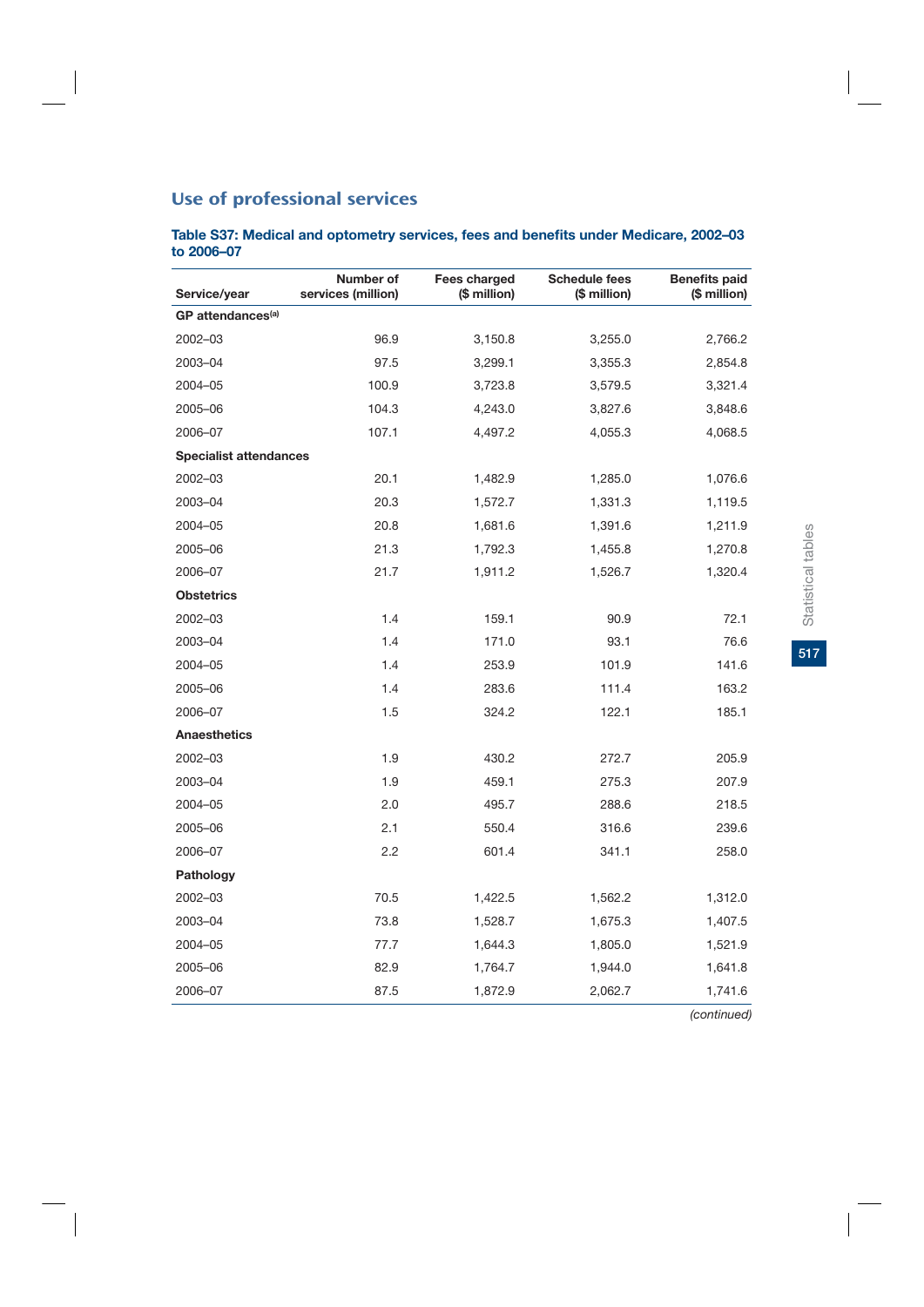| Service/year                      | Number of<br>services (million) | Fees charged<br>(\$ million) | <b>Schedule fees</b><br>(\$ million) | <b>Benefits paid</b><br>(\$ million) |
|-----------------------------------|---------------------------------|------------------------------|--------------------------------------|--------------------------------------|
| <b>Diagnostic imaging</b>         |                                 |                              |                                      |                                      |
| 2002-03                           | 13.2                            | 1,523.7                      | 1,502.6                              | 1,278.2                              |
| 2003-04                           | 13.5                            | 1,607.0                      | 1,562.0                              | 1,330.5                              |
| 2004-05                           | 14.1                            | 1,772.2                      | 1,716.7                              | 1,483.0                              |
| 2005-06                           | 14.9                            | 1,930.6                      | 1,862.9                              | 1,609.4                              |
| 2006-07                           | 15.7                            | 2,076.0                      | 1,993.1                              | 1,714.0                              |
| <b>Operations</b>                 |                                 |                              |                                      |                                      |
| 2002-03                           | 6.3                             | 1,327.4                      | 1,010.5                              | 792.5                                |
| 2003-04                           | 6.6                             | 1,437.7                      | 1,068.5                              | 839.9                                |
| 2004-05                           | 6.9                             | 1,569.4                      | 1,141.4                              | 907.2                                |
| 2005-06                           | 7.1                             | 1,705.0                      | 1,215.0                              | 967.4                                |
| 2006-07                           | 7.2                             | 1,843.5                      | 1,283.7                              | 1,022.4                              |
| <b>Optometry</b>                  |                                 |                              |                                      |                                      |
| 2002-03                           | 4.6                             | 184.1                        | 214.4                                | 182.3                                |
| 2003-04                           | 4.8                             | 198.3                        | 231.0                                | 196.5                                |
| 2004-05                           | 5.1                             | 217.5                        | 253.5                                | 215.7                                |
| 2005-06                           | 5.3                             | 227.7                        | 265.4                                | 225.8                                |
| 2006-07                           | 5.5                             | 241.7                        | 282.0                                | 239.8                                |
| All other services <sup>(b)</sup> |                                 |                              |                                      |                                      |
| 2002-03                           | 6.4                             | 565.0                        | 514.0                                | 429.7                                |
| 2003-04                           | 6.6                             | 722.7                        | 669.2                                | 566.7                                |
| 2004-05                           | 7.3                             | 1,064.6                      | 1,008.4                              | 901.7                                |
| 2005-06                           | 8.0                             | 1,194.3                      | 1,126.9                              | 1,009.6                              |
| 2006-07                           | 9.5                             | 1,414.0                      | 1,318.2                              | 1,185.8                              |
| <b>Total services</b>             |                                 |                              |                                      |                                      |
| 2002-03                           | 221.4                           | 10,245.6                     | 9,707.2                              | 8,115.5                              |
| 2003-04                           | 226.4                           | 10,996,4                     | 10,261.0                             | 8,600.0                              |
| 2004-05                           | 236.3                           | 12,423.0                     | 11,286.7                             | 9,922.9                              |
| 2005-06                           | 247.4                           | 13,691.5                     | 12,125.6                             | 10,976.3                             |
| 2006-07                           | 257.9                           | 14,782.1                     | 12,984.8                             | 11,735.6                             |

#### **Table S37 (continued): Medical and optometry services, fees and benefits under Medicare, 2002–03 to 2006–07**

(a) GP attendances include practice nurse items from 2003–04 onwards.

(b) Includes radiotherapy and nuclear medicine therapy, assistance at operations and other miscellaneous services, and from 2004–05 allied health services.

*Source:* DoHA 2007.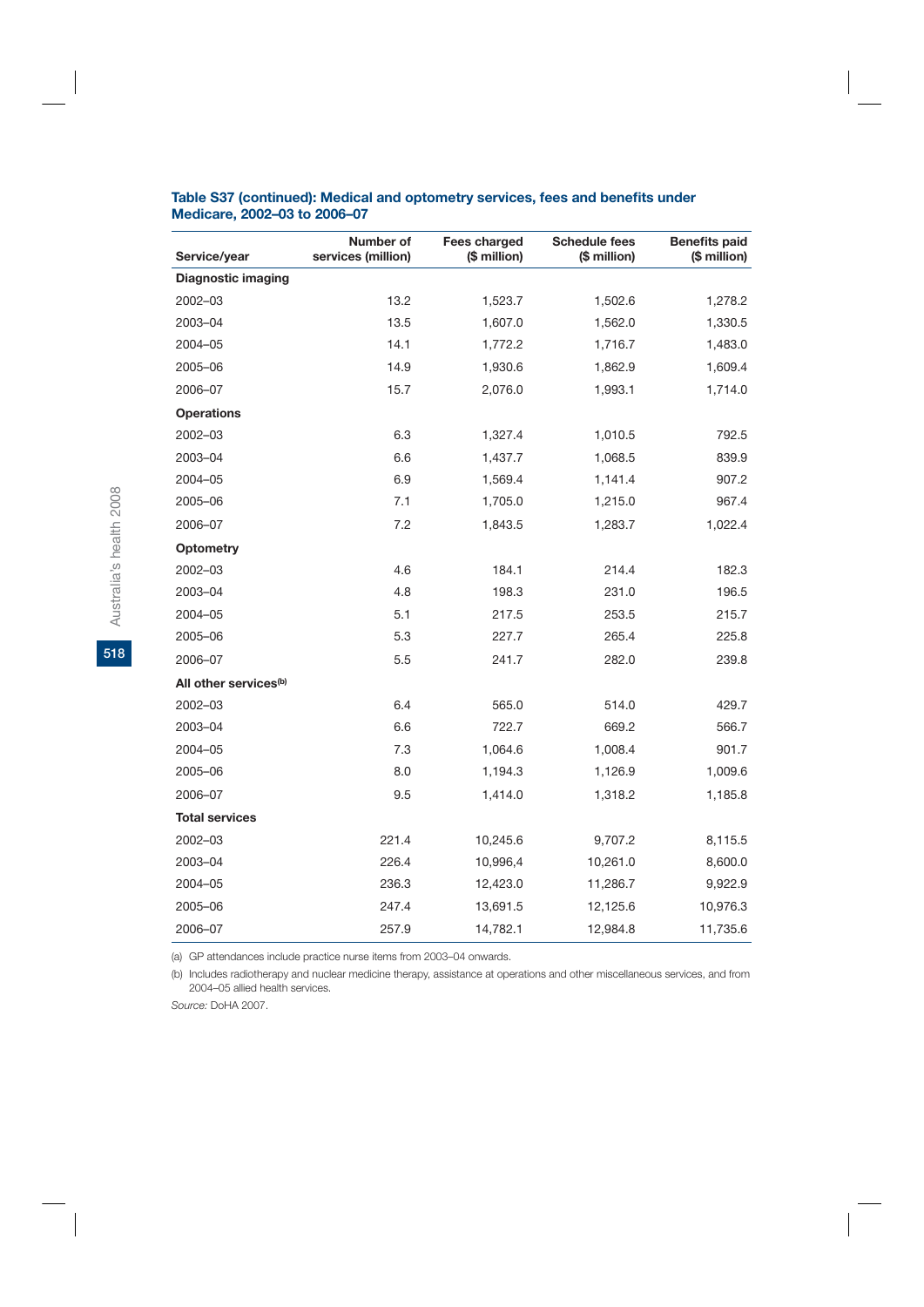| Sex/age group      | 1986-87 | 1991-92 | 2001-02 | 2004-05 | 2005-06 | 2006-07 |
|--------------------|---------|---------|---------|---------|---------|---------|
| <b>Males</b>       |         |         |         |         |         |         |
| $0 - 4$            | 7.83    | 8.85    | 8.56    | 8.44    | 8.46    | 8.49    |
| $5 - 9$            | 4.41    | 4.99    | 4.61    | 4.19    | 4.35    | 4.26    |
| $10 - 14$          | 3.71    | 4.22    | 4.16    | 3.78    | 3.96    | 3.98    |
| $15 - 19$          | 3.71    | 4.38    | 4.55    | 4.24    | 4.42    | 4.50    |
| $20 - 24$          | 4.20    | 4.57    | 4.89    | 4.50    | 4.63    | 4.70    |
| $25 - 34$          | 4.58    | 5.12    | 5.59    | 5.40    | 5.56    | 5.63    |
| 35-44              | 5.31    | 5.99    | 7.23    | 7.11    | 7.26    | 7.42    |
| 45–54              | 7.13    | 7.65    | 10.05   | 10.05   | 10.28   | 10.57   |
| $55 - 64$          | 9.59    | 11.66   | 14.88   | 15.56   | 15.93   | 16.32   |
| $65 - 74$          | 10.92   | 12.53   | 23.17   | 25.09   | 25.71   | 26.06   |
| $75 - 84$          | 15.42   | 16.99   | 20.32   | 26.91   | 29.19   | 31.36   |
| $85+$              | 15.82   | 19.28   | 22.73   | 22.87   | 23.15   | 23.03   |
| <b>Crude rate</b>  | 6.18    | 7.10    | 9.17    | 9.59    | 9.94    | 10.23   |
| ASR <sup>(a)</sup> | 6.63    | 7.52    | 9.31    | 9.64    | 9.94    | 10.18   |
| <b>Females</b>     |         |         |         |         |         |         |
| $0 - 4$            | 7.08    | 8.06    | 7.82    | 7.67    | 7.69    | 7.70    |
| $5 - 9$            | 4.35    | 4.98    | 4.59    | 4.14    | 4.28    | 4.19    |
| $10 - 14$          | 3.90    | 4.38    | 4.20    | 3.86    | 4.06    | 4.09    |
| $15 - 19$          | 6.55    | 7.62    | 8.03    | 7.57    | 7.85    | 8.05    |
| $20 - 24$          | 9.93    | 10.19   | 10.97   | 10.31   | 10.60   | 10.92   |
| $25 - 34$          | 10.87   | 11.35   | 13.15   | 12.98   | 13.45   | 13.68   |
| $35 - 44$          | 9.15    | 10.34   | 12.40   | 12.42   | 12.81   | 13.26   |
| $45 - 54$          | 10.37   | 11.70   | 14.61   | 14.39   | 14.62   | 15.02   |
| $55 - 64$          | 11.98   | 13.80   | 17.94   | 18.41   | 18.72   | 19.13   |
| $65 - 74$          | 14.75   | 16.42   | 23.23   | 25.06   | 25.62   | 26.08   |
| 75-84              | 18.06   | 20.11   | 25.36   | 28.01   | 29.24   | 30.30   |
| $85+$              | 19.02   | 21.32   | 25.94   | 27.29   | 27.76   | 27.99   |
| <b>Crude rate</b>  | 9.63    | 10.79   | 13.28   | 13.54   | 13.94   | 14.31   |
| ASR <sup>(a)</sup> | 9.78    | 10.85   | 13.01   | 13.12   | 13.47   | 13.78   |

### **Table S38: Medicare services, age-specific rates, 1986–87 to 2006–07 (services per person)**

(a) Age-standardised rate. Age-standardised to the Australian population as at 30 June 2001. *Source:* DoHA 2007.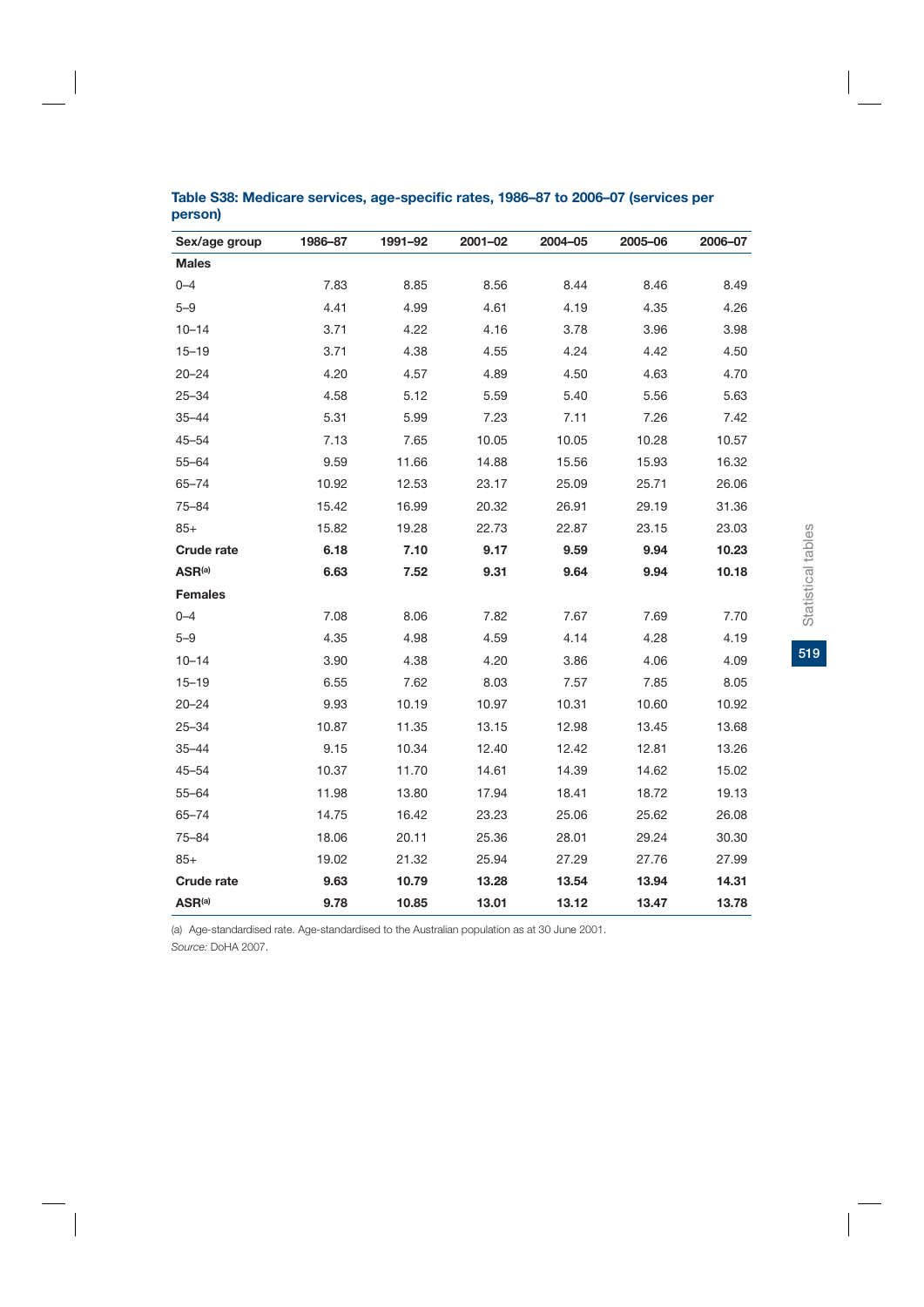#### **Table S39: Medicare services, states and territories, 2006–07**

| <b>Broad type of service</b>                     | <b>NSW</b> | Vic  | Qld  | <b>WA</b> | <b>SA</b>                 |      | <b>TAS ACT</b> | <b>NT</b> | Aust  |
|--------------------------------------------------|------------|------|------|-----------|---------------------------|------|----------------|-----------|-------|
|                                                  |            |      |      |           | <b>Services (million)</b> |      |                |           |       |
| Non-referred medical attendances <sup>(a)</sup>  | 37.4       | 25.6 | 19.7 | 8.7       | 8.0                       | 2.2  | 1.3            | 0.5       | 103.4 |
| Practice nurse                                   | 1.0        | 0.7  | 1.0  | 0.4       | 0.3                       | 0.1  | 0.0            | 0.0       | 3.7   |
| Optometry                                        | 1.8        | 1.3  | 1.2  | 0.5       | 0.4                       | 0.1  | 0.1            | 0.0       | 5.5   |
| Other allied health                              | 0.6        | 0.5  | 0.3  | 0.1       | 0.1                       | 0.0  | 0.0            | 0.0       | 1.6   |
| Total non-specialist items                       | 40.8       | 28.1 | 22.2 | 9.7       | 8.8                       | 2.5  | 1.5            | 0.6       | 114.1 |
| Specialist attendances                           | 7.8        | 5.9  | 3.6  | 1.6       | 1.8                       | 0.5  | 0.3            | 0.1       | 21.7  |
| Obstetrics                                       | 0.5        | 0.4  | 0.3  | 0.2       | 0.1                       | 0.0  | 0.0            | 0.0       | 1.5   |
| Anaesthetics                                     | 0.7        | 0.6  | 0.5  | 0.2       | 0.2                       | 0.0  | 0.0            | 0.0       | 2.2   |
| Pathology                                        | 30.8       | 21.5 | 17.4 | 7.9       | 6.1                       | 1.8  | 1.2            | 0.7       | 87.5  |
| Diagnostic imaging                               | 5.8        | 3.9  | 2.9  | 1.4       | 1.1                       | 0.3  | 0.2            | 0.1       | 15.7  |
| Operations                                       | 2.6        | 1.4  | 1.8  | 0.7       | 0.5                       | 0.1  | 0.1            | 0.0       | 7.2   |
| Assistance at operations                         | 0.1        | 0.1  | 0.1  | 0.0       | 0.0                       | 0.0  | 0.0            | 0.0       | 0.4   |
| Radiotherapy and therapeutic<br>nuclear medicine | 0.3        | 0.2  | 0.2  | 0.1       | 0.1                       | 0.0  | 0.0            | 0.0       | 0.9   |
| Total specialist items <sup>(b)</sup>            | 48.6       | 34.1 | 26.7 | 12.1      | 10.0                      | 2.8  | 1.9            | 0.9       | 137.0 |
| Miscellaneous                                    | 2.5        | 1.7  | 1.2  | 0.5       | 0.5                       | 0.1  | 0.1            | 0.0       | 6.7   |
| Total                                            | 91.9       | 63.9 | 50.1 | 22.3      | 19.3                      | 5.5  | 3.4            | 1.5       | 257.9 |
|                                                  |            |      |      |           | Services per person       |      |                |           |       |
| Non-referred medical attendances <sup>(a)</sup>  | 5.4        | 4.9  | 4.7  | 4.1       | 5.1                       | 4.5  | 3.9            | 2.5       | 4.9   |
| Practice nurse                                   | 0.1        | 0.1  | 0.2  | 0.2       | 0.2                       | 0.2  | 0.1            | 0.1       | 0.2   |
| Optometry                                        | 0.3        | 0.3  | 0.3  | 0.2       | 0.3                       | 0.3  | 0.3            | 0.2       | 0.3   |
| Other allied health                              | 0.1        | 0.1  | 0.1  | 0.1       | 0.1                       | 0.1  | 0.0            | 0.0       | 0.1   |
| Total non-specialist items                       | 5.9        | 5.4  | 5.3  | 4.6       | 5.6                       | 5.1  | 4.3            | 2.9       | 5.4   |
| Specialist attendances                           | 1.1        | 1.1  | 0.9  | 0.8       | 1.2                       | 0.9  | 0.8            | 0.4       | 1.0   |
| <b>Obstetrics</b>                                | 0.1        | 0.1  | 0.1  | 0.1       | 0.1                       | 0.1  | 0.1            | 0.0       | 0.1   |
| Anaesthetics                                     | 0.1        | 0.1  | 0.1  | 0.1       | 0.1                       | 0.1  | 0.1            | 0.0       | 0.1   |
| Pathology                                        | 4.5        | 4.1  | 4.2  | 3.8       | 3.9                       | 3.7  | 3.7            | 3.0       | 4.2   |
| Diagnostic imaging                               | 0.8        | 0.8  | 0.7  | 0.6       | 0.7                       | 0.7  | 0.6            | 0.3       | 0.7   |
| Operations                                       | 0.4        | 0.3  | 0.4  | 0.3       | 0.3                       | 0.3  | 0.3            | 0.2       | 0.3   |
| Assistance at operations                         | 0.0        | 0.0  | 0.0  | 0.0       | 0.0                       | 0.0  | 0.0            | 0.0       | 0.0   |
| Radiotherapy and therapeutic<br>nuclear medicine | 0.0        | 0.0  | 0.0  | 0.0       | 0.0                       | 0.1  | 0.0            | 0.0       | 0.0   |
| Total specialist items <sup>®)</sup>             | 7.0        | 6.6  | 6.4  | 5.8       | 6.3                       | 5.8  | 5.5            | 4.0       | 6.5   |
| Miscellaneous                                    | 0.4        | 0.3  | 0.3  | 0.2       | 0.3                       | 0.3  | 0.2            | 0.1       | 0.3   |
| Total                                            | 13.3       | 12.3 | 12.0 | 10.6      | 12.2                      | 11.2 | 10.0           | 6.9       | 12.3  |

(a) Includes GP attendances, emergency attendances, attendances after hours, other prolonged attendances, group therapy and acupuncture.

(b) Excludes dental services covered by Medicare.

*Source:* DoHA 2007.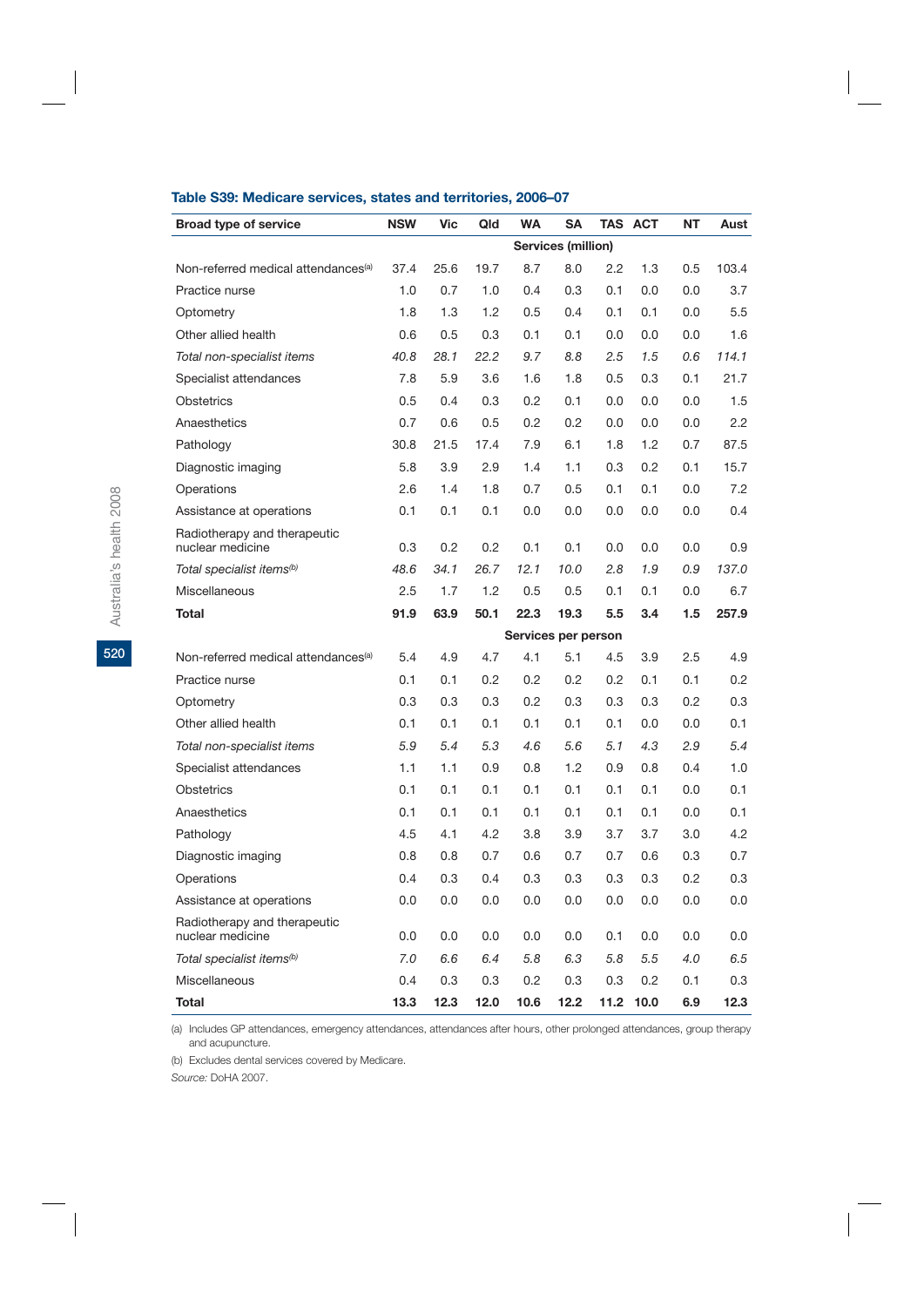|                |      |      |                | <b>Number of services</b> |     |           |              |
|----------------|------|------|----------------|---------------------------|-----|-----------|--------------|
| Sex/age group  | 0    | 1    | $\overline{2}$ | 3                         | 4   | 5 or more | <b>Total</b> |
| <b>Males</b>   |      |      |                |                           |     |           |              |
| $0 - 4$        | 8.1  | 8.1  | 8.7            | 8.4                       | 8.0 | 58.8      | 100.0        |
| $5 - 14$       | 20.8 | 16.0 | 12.9           | 10.1                      | 7.9 | 32.2      | 100.0        |
| $15 - 24$      | 24.3 | 15.3 | 11.3           | 8.4                       | 6.6 | 34.1      | 100.0        |
| $25 - 34$      | 26.2 | 13.9 | 9.8            | 7.3                       | 5.9 | 36.9      | 100.0        |
| $35 - 44$      | 22.3 | 12.3 | 8.7            | 6.5                       | 5.4 | 45.0      | 100.0        |
| $45 - 54$      | 15.8 | 9.8  | 7.0            | 5.2                       | 4.6 | 57.6      | 100.0        |
| $55 - 64$      | 10.8 | 5.8  | 4.4            | 3.5                       | 3.4 | 72.2      | 100.0        |
| $65 - 74$      | 6.1  | 2.5  | 2.2            | 2.0                       | 2.0 | 85.2      | 100.0        |
| $75 - 84$      | 12.9 | 2.1  | 1.9            | 1.5                       | 1.8 | 79.8      | 100.0        |
| 85 and over    | 26.1 | 3.2  | 2.9            | 2.0                       | 2.4 | 63.3      | 100.0        |
| <b>Females</b> |      |      |                |                           |     |           |              |
| $0 - 4$        | 9.2  | 9.2  | 9.5            | 8.9                       | 8.3 | 55.0      | 100.0        |
| $5 - 14$       | 21.0 | 16.4 | 13.1           | 10.1                      | 7.8 | 31.6      | 100.0        |
| $15 - 24$      | 11.0 | 9.4  | 8.3            | 7.0                       | 6.2 | 58.1      | 100.0        |
| $25 - 34$      | 10.1 | 6.2  | 5.4            | 5.0                       | 4.8 | 68.4      | 100.0        |
| $35 - 44$      | 10.2 | 6.6  | 5.4            | 5.3                       | 5.0 | 67.5      | 100.0        |
| $45 - 54$      | 7.9  | 5.7  | 4.6            | 4.4                       | 4.2 | 73.2      | 100.0        |
| $55 - 64$      | 5.7  | 3.7  | 3.2            | 3.1                       | 3.1 | 81.2      | 100.0        |
| $65 - 74$      | 4.4  | 1.8  | 1.8            | 1.8                       | 1.9 | 88.3      | 100.0        |
| $75 - 84$      | 9.5  | 1.6  | 1.7            | 1.5                       | 1.8 | 83.9      | 100.0        |
| 85 and over    | 12.3 | 1.9  | 2.0            | 1.7                       | 2.1 | 80.0      | 100.0        |

#### **Table S40: Medicare services, percentage of enrolled persons by number of services, 2005–06**

*Source:* Medicare Australia 2007.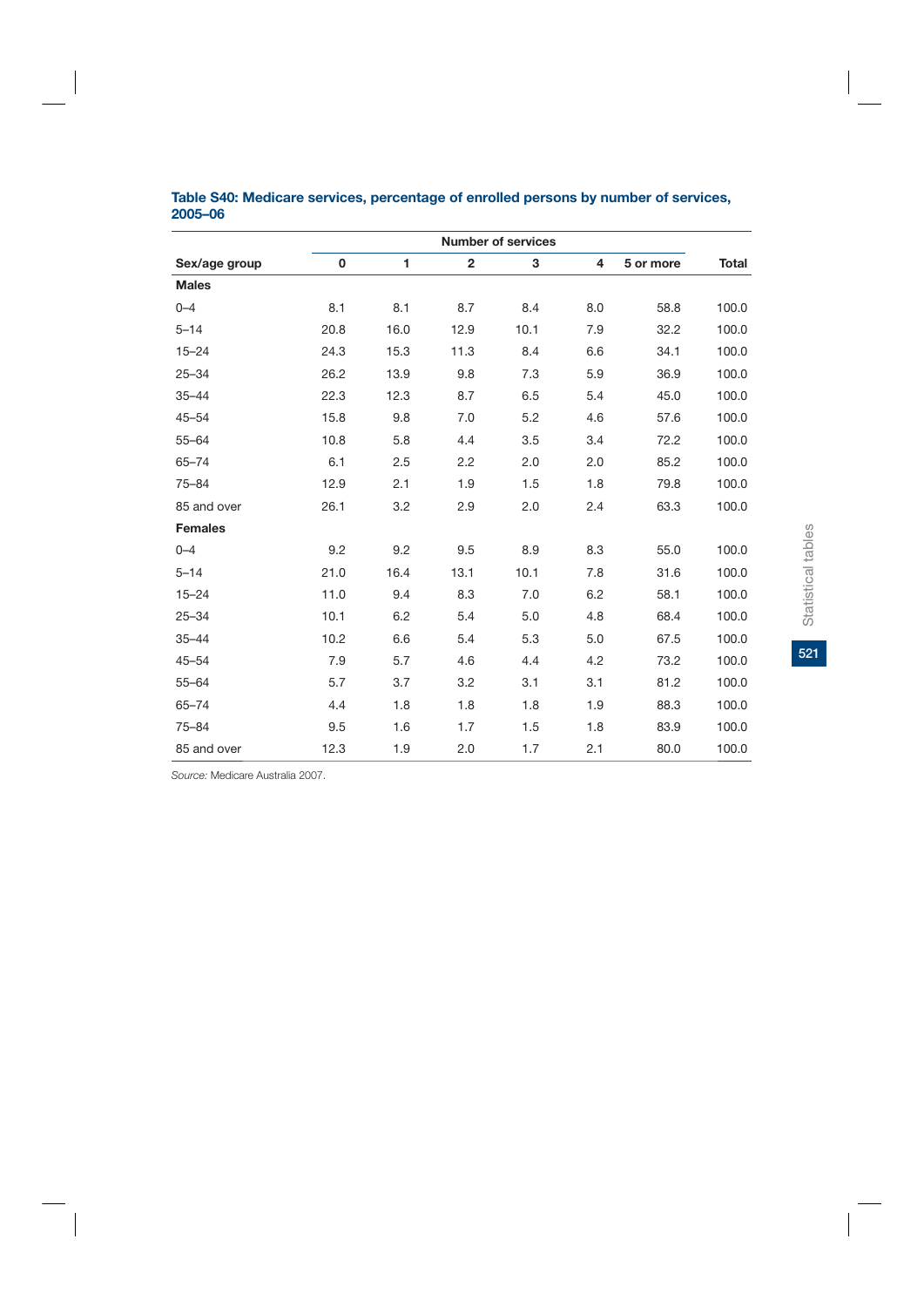## Health expenditure

#### **Table S41: Australian Government receipts from the Medicare levy and total taxation revenue, current prices, selected years, 1984–85 to 2005–06 (\$ million)**

| Revenue type                                                                                 | 1984–85 | 1990-91 | 1995-96 | 2000-01 | 2004-05 | 2005-06 |
|----------------------------------------------------------------------------------------------|---------|---------|---------|---------|---------|---------|
| Medicare levy                                                                                | 1,223   | 2.480   | 3.350   | 4.605   | 6.105   | 6,525   |
| Total taxation revenue                                                                       | 52,970  | 92,739  | 115,700 | 146.698 | 188,176 | 203,918 |
| Medicare levy as a<br>proportion of total taxation<br>revenue                                | 2.3%    | 2.7%    | 2.9%    | 3.1%    | $3.2\%$ | $3.2\%$ |
| Medicare levy as a<br>proportion of Australian<br>Government recurrent<br>health expenditure | 19.0%   | 22.1%   | 20.1%   | 18.1%   | 17.5%   | 17.8%   |
|                                                                                              |         |         |         |         |         |         |

*Sources:* Australian Government Budget Paper No.1, various years including 2007–08; AIHW Health Expenditure Database.

#### Table S42: Health-related taxation expenditure<sup>(a)</sup>, current and constant<sup>(b)</sup> prices, **1995–96 to 2005–06 (\$ million)**

| Year        | <b>Current prices</b> | <b>Constant prices</b> |
|-------------|-----------------------|------------------------|
| 1995-96     | 91                    | 121                    |
| 1996-97     | 113                   | 149                    |
| 1997-98     | 128                   | 166                    |
| 1998-99     | 145                   | 182                    |
| 1999-00     | 162                   | 199                    |
| 2000-01     | 173                   | 205                    |
| $2001 - 02$ | 203                   | 231                    |
| 2002-03     | 225                   | 245                    |
| 2003-04     | 251                   | 262                    |
| 2004-05     | 290                   | 290                    |
| 2005-06     | 329                   | 315                    |

(a) Comprises the medical expenses tax rebate. For example, for the 2005–06 income year, the tax rebate was 20 cents for each \$1 by which a taxpayer's net medical expenses exceeded \$1,500 (the threshold).

(b) See Box 8.2 for explanation of constant price estimating method.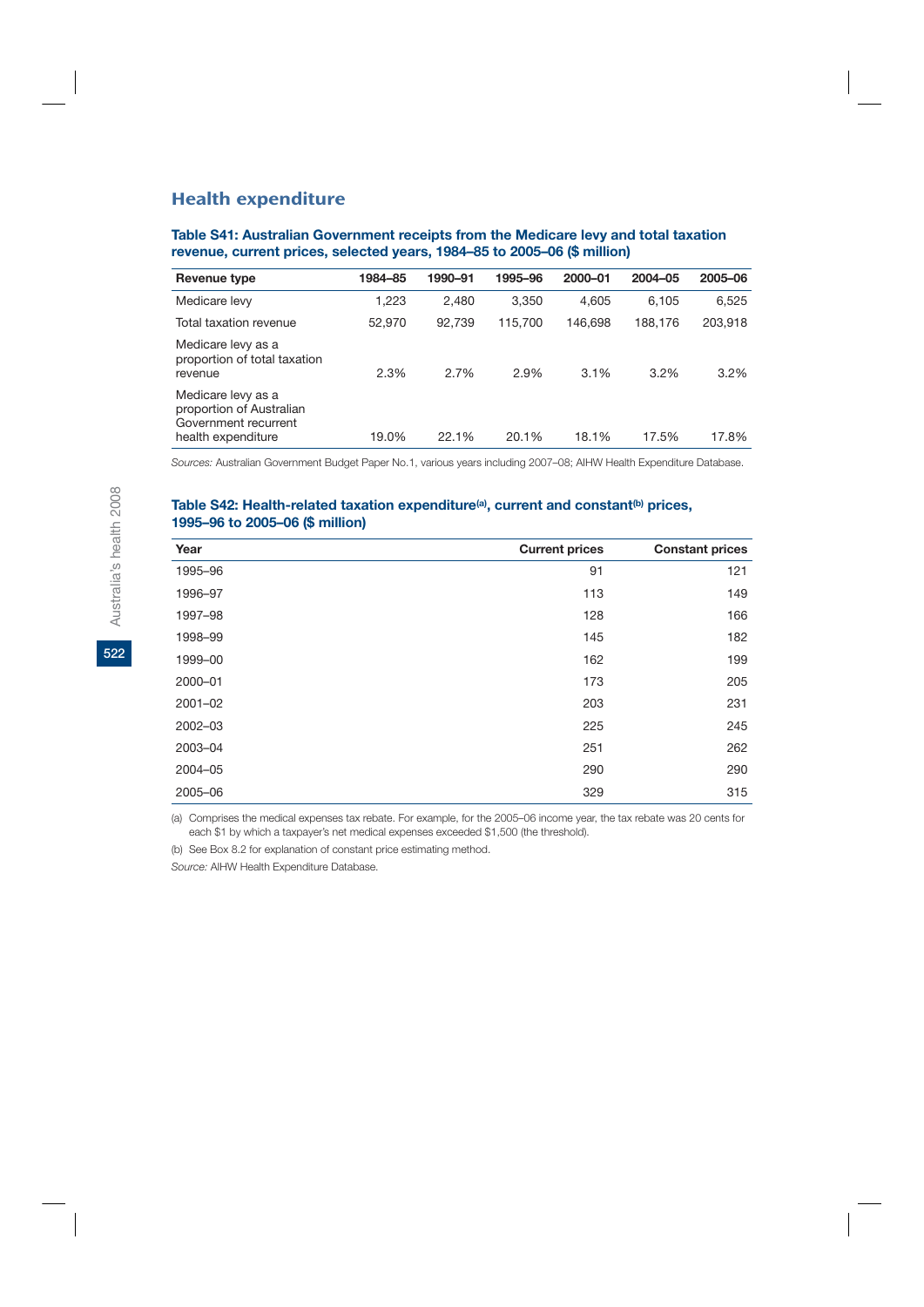#### Table S43: Total health expenditure, by area of expenditure and source of funds<sup>(a)</sup>, **current prices, 2004–05 (\$ million)**

|                                           |                               | <b>Government sector</b>     |        |                                     |                      | Non-government sector       |         |                             |
|-------------------------------------------|-------------------------------|------------------------------|--------|-------------------------------------|----------------------|-----------------------------|---------|-----------------------------|
| Area of expenditure                       | Australian<br>Govern-<br>ment | <b>State</b><br>and<br>local | Total  | <b>Health</b><br>insurance<br>funds | Indiv-               | iduals Other <sup>(b)</sup> | Total   | <b>Total all</b><br>sectors |
| Total hospitals                           | 12,060                        | 11,121                       | 23,181 | 3,351                               | 469                  | 1,418                       | 5,237   | 28,418                      |
| Public hospital services <sup>(c)</sup>   | 9,735                         | 10,896                       | 20,631 | 385                                 | 228                  | 848                         | 1,460   | 22,091                      |
| Private hospitals                         | 2,324                         | 225                          | 2,550  | 2.966                               | 241                  | 570                         | 3.777   | 6,327                       |
| Patient transport services                | 163                           | 893                          | 1,056  | 94                                  | 189                  | 75                          | 357     | 1,413                       |
| Total institutional                       | 12,223                        | 12,014                       | 24,237 | 3,445                               | 657                  | 1,493                       | 5,595   | 29,831                      |
| <b>Medical services</b>                   | 11,589                        |                              | 11,589 | 591                                 | 1.622                | 844                         | 3.057   | 14,646                      |
| Dental services                           | 423                           | 500                          | 923    | 729                                 | 3,403                | 9                           | 4,141   | 5,064                       |
| State/territory provider                  | $\ddot{\phantom{0}}$          | 500                          | 500    | $\ddot{\phantom{0}}$                | 14                   | $\ddot{\phantom{0}}$        | 14      | 513                         |
| Private provider                          | 423                           | $\ddot{\phantom{0}}$         | 423    | 729                                 | 3,389                | 9                           | 4,127   | 4,550                       |
| Other health practitioners                | 641                           | $\overline{\phantom{0}}$     | 641    | 359                                 | 1,508                | 285                         | 2,151   | 2,792                       |
| Community health and other <sup>(d)</sup> | 408                           | 2,855                        | 3,262  |                                     | 116                  | 172                         | 288     | 3,551                       |
| Public health                             | 866                           | 519                          | 1,386  | —                                   | 55                   | —                           | 55      | 1,440                       |
| <b>Medications</b>                        | 6,051                         |                              | 6,051  | 51                                  | 5,007                | 57                          | 5,115   | 11,166                      |
| Benefit-paid<br>pharmaceuticals           | 5,930                         |                              | 5,930  |                                     | 1,151                | —                           | 1,151   | 7,081                       |
| All other medications                     | 121                           |                              | 121    | 51                                  | 3,856                | 57                          | 3,964   | 4,085                       |
| Aids and appliances                       | 376                           | $\overline{\phantom{0}}$     | 376    | 256                                 | 1,941                | 37                          | 2,234   | 2,610                       |
| Health administration                     | 1,265                         | 509                          | 1.774  | 607                                 |                      |                             | 607     | 2,382                       |
| Research                                  | 1,133                         | 208                          | 1,341  |                                     |                      | 374                         | 374     | 1,715                       |
| Total non-institutional                   | 22,752                        | 4,590                        | 27,342 | 2,593                               | 13,652               | 1,777                       | 18,023  | 45,365                      |
| <b>Total recurrent expenditure</b>        | 34,975                        | 16.604                       | 51,579 | 6.038                               | 14,309               | 3.270                       | 23,617  | 75,196                      |
| Capital expenditure                       | 191                           | 1,571                        | 1,763  | n.a.                                | n.a.                 | 2,906                       | 2,906   | 4,669                       |
| Capital consumption                       | 98                            | 1,162                        | 1,260  | $\ddot{\phantom{0}}$                | $\ddot{\phantom{0}}$ | $\ddot{\phantom{0}}$        | $(e)$ . | 1,260                       |
| Total health expenditure <sup>(f)</sup>   | 35,264                        | 19,337                       | 54,601 | 6,038                               | 14,309               | 6,176                       | 26,523  | 81,125                      |
| Non-specific tax expenditure              | 290                           | $\ddot{\phantom{0}}$         | 290    |                                     | $-290$               |                             | $-290$  | $\ddot{\phantom{0}}$        |
| <b>Total health expenditure</b>           | 35.554                        | 19,337                       | 54.891 | 6.038                               | 14,019               | 6,176                       | 26,233  | 81,125                      |

(a) This table shows funding provided by the Australian Government, state and territory governments, local government authorities and the major non-government sources of funding for health care. It does not show gross outlays on health goods and services by the different service provider sectors.

(b) 'Other' includes expenditure on health goods and services by workers' compensation and compulsory motor vehicle third party insurers as well as other sources of income (e.g. interest earned) of service providers.

(c) Public hospital services exclude any dental services, community health services, patient transport services, public health and health research undertaken by the hospital. Can include services provided off the hospital site such as hospital in the home dialysis or other services.

(d) 'Other' denotes 'other non-institutional n.e.c.'.

(e) Non-government capital consumption (depreciation) is incorporated in recurrent expenditure.

(f) Not adjusted for the funding of non-specific tax expenditure.

*Note:* Some components may not add to totals due to rounding.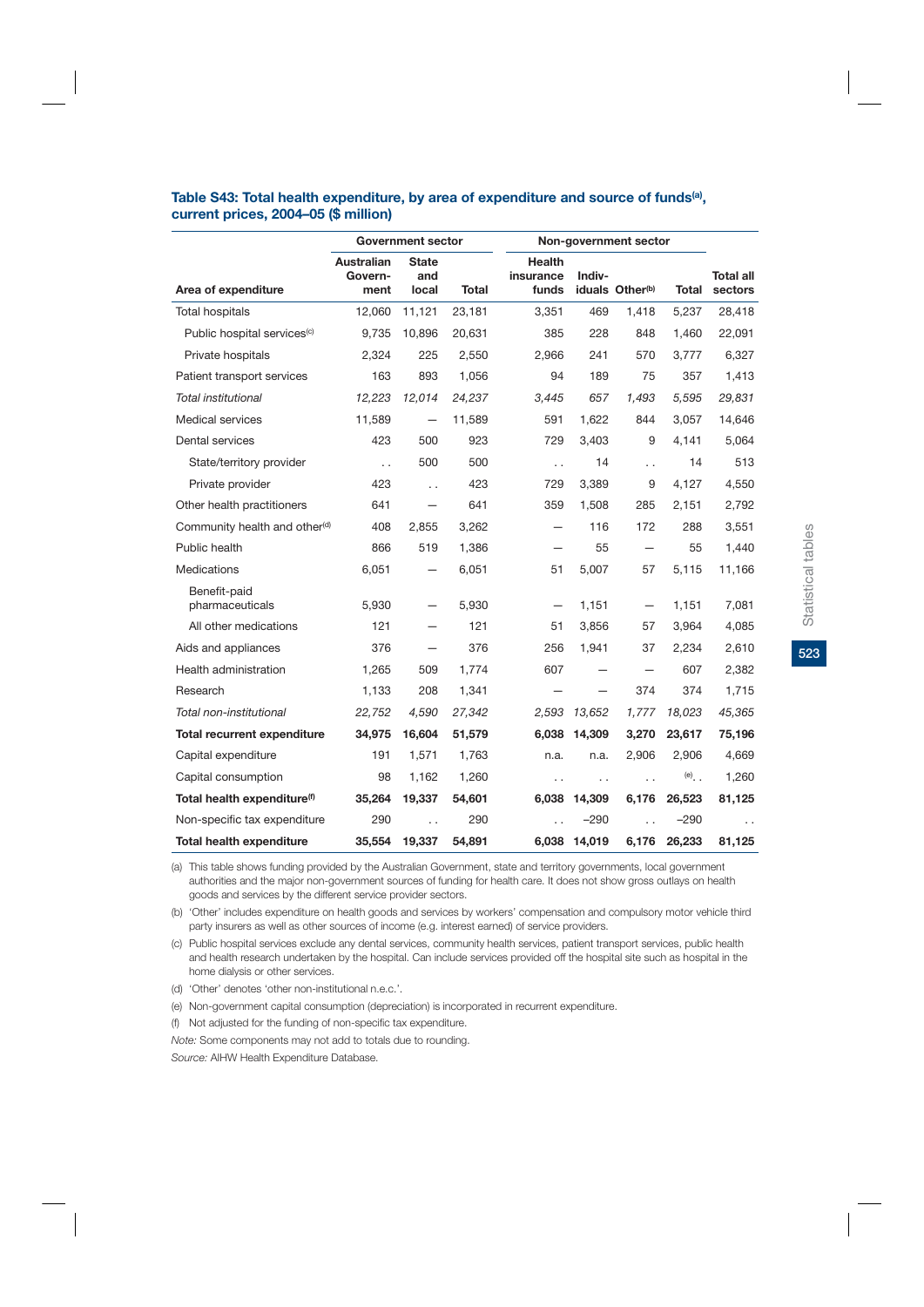#### **Table S44: Total health expenditure, by area of expenditure and source of funds(a), current prices, 2005–06 (\$ million)**

|                                              |                               | <b>Government sector</b>     |              |                                     |                          | Non-government sector    |              |                      |
|----------------------------------------------|-------------------------------|------------------------------|--------------|-------------------------------------|--------------------------|--------------------------|--------------|----------------------|
| Area of expenditure                          | Australian<br>Govern-<br>ment | <b>State</b><br>and<br>local | <b>Total</b> | <b>Health</b><br>insurance<br>funds | Indiv-<br>iduals         | Other <sup>(b)</sup>     | <b>Total</b> | Total all<br>sectors |
| <b>Total hospitals</b>                       | 12,612                        | 12,618                       | 25,230       | 3,462                               | 667                      | 1,642                    | 5,772        | 31,003               |
| Public hospital services <sup>(c)</sup>      | 10,105                        | 12,374                       | 22,479       | 409                                 | 386                      | 1,046                    | 1,840        | 24,319               |
| Private hospitals                            | 2,507                         | 244                          | 2,751        | 3,054                               | 282                      | 597                      | 3,932        | 6,683                |
| Patient transport services                   | 165                           | 899                          | 1,064        | 92                                  | 209                      | 74                       | 375          | 1,439                |
| Total institutional                          | 12.777                        | 13.518                       | 26,295       | 3,555                               | 876                      | 1.716                    | 6.147        | 32,441               |
| Medical services                             | 12,239                        |                              | 12,239       | 636                                 | 1.745                    | 879                      | 3.261        | 15,499               |
| Dental services                              | 480                           | 515                          | 995          | 760                                 | 3,573                    | 10                       | 4.342        | 5,337                |
| State/territory provider                     | $\ddot{\phantom{0}}$          | 515                          | 515          | $\ddot{\phantom{0}}$                | 19                       | $\ddots$                 | 19           | 534                  |
| Private provider                             | 480                           | $\ddot{\phantom{a}}$         | 480          | 760                                 | 3,554                    | 10                       | 4,323        | 4,804                |
| Other health practitioners                   | 711                           |                              | 711          | 384                                 | 1,653                    | 288                      | 2,324        | 3,035                |
| Community health<br>and other <sup>(d)</sup> | 419                           | 3,167                        | 3,586        |                                     | 173                      | 139                      | 313          | 3,899                |
| Public health                                | 798                           | 632                          | 1,429        | $\overline{\phantom{0}}$            | 47                       | $\overline{\phantom{0}}$ | 47           | 1,476                |
| <b>Medications</b>                           | 6,117                         |                              | 6,117        | 47                                  | 5,276                    | 62                       | 5,384        | 11,501               |
| Benefit-paid<br>pharmaceuticals              | 6,046                         | $\overline{\phantom{0}}$     | 6,046        |                                     | 1,240                    | $\overline{\phantom{0}}$ | 1,240        | 7,286                |
| All other medications                        | 71                            |                              | 71           | 47                                  | 4,036                    | 62                       | 4,144        | 4,216                |
| Aids and appliances                          | 409                           |                              | 409          | 264                                 | 2,072                    | 42                       | 2,378        | 2,787                |
| Health administration                        | 1,403                         | 455                          | 1.858        | 639                                 |                          | $\overline{\phantom{0}}$ | 639          | 2,497                |
| Research                                     | 1,275                         | 229                          | 1,504        |                                     | $\overline{\phantom{0}}$ | 412                      | 412          | 1,915                |
| Total non-institutional                      | 23,852                        | 4,997                        | 28,848       | 2,729                               | 14,539                   | 1,831                    | 19,100       | 47,948               |
| <b>Total recurrent</b><br>expenditure        | 36.629                        | 18,514                       | 55,143       | 6.284                               | 15.415                   | 3,547                    | 25,246       | 80,389               |
| Capital expenditure                          | 183                           | 1,898                        | 2,080        | n.a.                                | n.a.                     | 3,087                    | 3,087        | 5,167                |
| Capital consumption                          | 88                            | 1,234                        | 1,323        | $\ddot{\phantom{0}}$                | $\ddot{\phantom{0}}$     | $\ddot{\phantom{0}}$     | $(e)$ .      | 1,323                |
| Total health expenditure <sup>(f)</sup>      | 36,900                        | 21,646                       | 58,546       | 6,284                               | 15,415                   | 6,634                    | 28,333       | 86,879               |
| Non-specific tax<br>expenditure              | 329                           |                              | 329          |                                     | $-329$                   |                          | $-329$       | $\ddot{\phantom{0}}$ |
| <b>Total health expenditure</b>              |                               | 37,229 21,646                | 58,875       | 6,284                               | 15,086                   | 6,634                    | 28,004       | 86,879               |

(a) This table shows funding provided by the Australian Government, state and territory governments, local government authorities and the major non-government sources of funding for health care. It does not show gross outlays on health goods and services by the different service provider sectors.

(b) 'Other' includes expenditure on health goods and services by workers' compensation and compulsory motor vehicle third party insurers as well as other sources of income (e.g. interest earned) of service providers.

(c) Public hospital services exclude any dental services, community health services, patient transport services, public health and health research undertaken by the hospital. Can include services provided off the hospital site such as hospital in the home dialysis or other services.

(d) 'Other' denotes 'other non-institutional n.e.c.'.

(e) Non-government capital consumption (depreciation) is incorporated in recurrent expenditure.

(f) Not adjusted for the funding of non-specific tax expenditure.

*Note:* Some components may not add to totals due to rounding.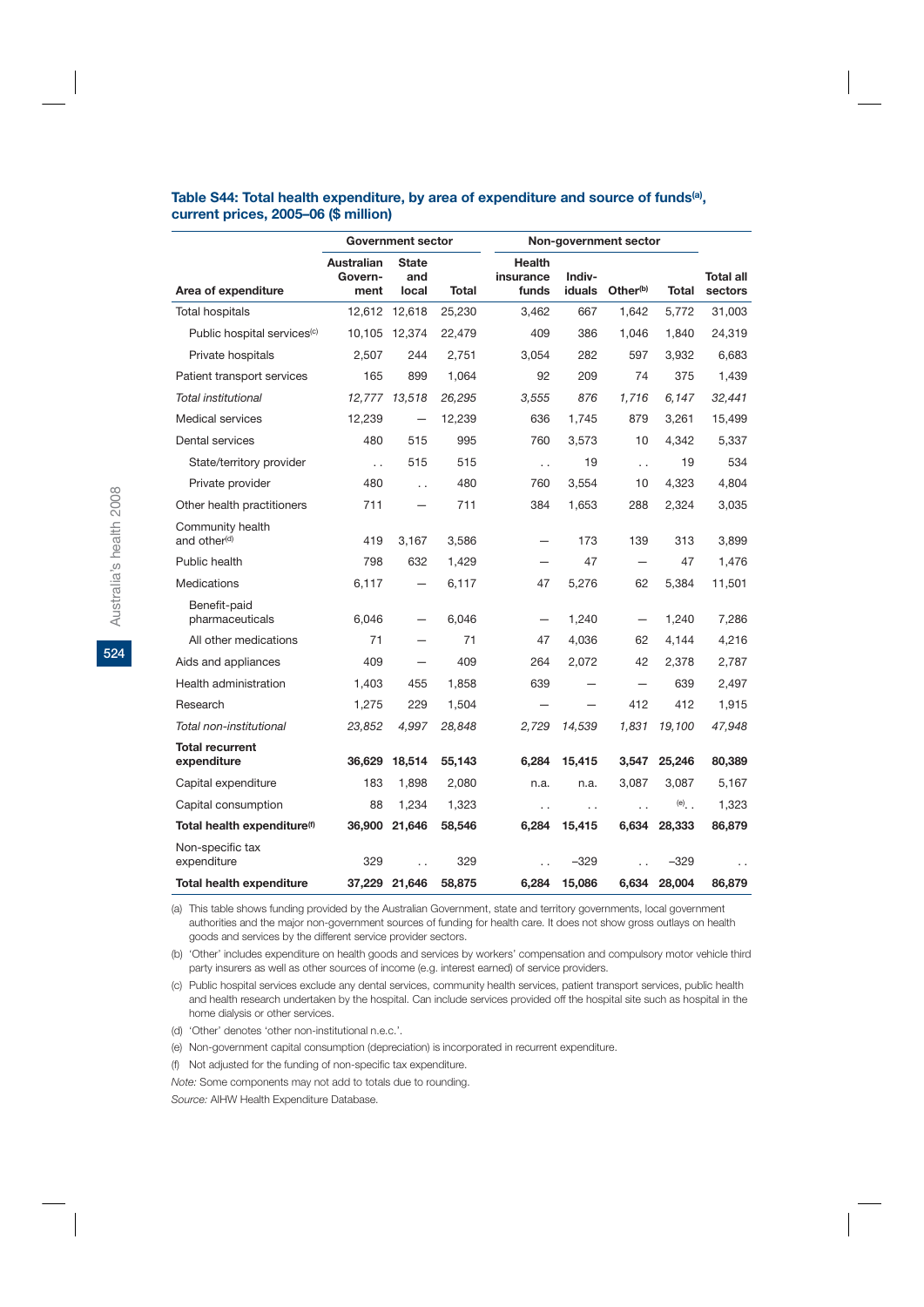|                                                                                 | 1995-96        |                       | 2005-06        |                       | Average annual growth (%) |                                          |               |
|---------------------------------------------------------------------------------|----------------|-----------------------|----------------|-----------------------|---------------------------|------------------------------------------|---------------|
| Area of expenditure                                                             | Amount<br>(Sm) | Propor-<br>tion $(%)$ | Amount<br>(Sm) | Propor-<br>tion $(%)$ | to<br>2005-06             | 1995-96 1995-96 2003-04<br>to<br>2002-03 | to<br>2005-06 |
| <b>Total hospitals</b>                                                          | 14,701         | 40.1                  | 31,003         | 38.6                  | (b)                       | 4.8                                      | 4.2           |
| Public hospitals <sup>(c)</sup> /<br>Public hospital<br>services <sup>(d)</sup> | 11,518         | 31.4                  | 24,319         | 30.3                  | (b)                       | 4.6                                      | 4.9           |
| Private hospitals                                                               | 3.183          | 8.7                   | 6.683          | 8.3                   | 4.5                       | 5.3                                      | 1.9           |
| Patient transport services                                                      | 653            | 1.8                   | 1,439          | 1.8                   | (b)                       | 2.5                                      | 1.3           |
| Total institutional                                                             | 15,354         | 41.9                  | 32,441         | 40.4                  | 4.6                       | 4.7                                      | 4.1           |
| <b>Medical services</b>                                                         | 7,872          | 21.5                  | 15,499         | 19.3                  | 2.6                       | 2.7                                      | 2.7           |
| Dental services                                                                 | 2,373          | 6.5                   | 5,337          | 6.6                   | (b)                       | 4.2                                      | 1.9           |
| State/territory provider                                                        | 205            | 0.6                   | 534            | 0.7                   | (b)                       | 5.9                                      | 2.4           |
| Private provider                                                                | 2,169          | 5.9                   | 4,804          | 6.0                   | (b)                       | 4.0                                      | 1.8           |
| Other health practitioners                                                      | 1,350          | 3.7                   | 3,035          | 3.8                   | (b)                       | 3.1                                      | 3.1           |
| Community health<br>and other <sup>(e)</sup>                                    | 1,349          | 3.7                   | 3,899          | 4.9                   | (b)                       | 10.5                                     | 4.9           |
| Public health                                                                   | 662            | 1.8                   | 1.476          | 1.8                   | (b)                       | 6.1                                      | 4.0           |
| Medications                                                                     | 4,657          | 12.7                  | 11,501         | 14.3                  | 8.6                       | 9.9                                      | 4.3           |
| Benefit-paid<br>pharmaceuticals                                                 | 2.997          | 8.2                   | 7.286          | 9.1                   | 9.1                       | 10.5                                     | 4.1           |
| All other medications                                                           | 1,660          | 4.5                   | 4,216          | 5.2                   | 7.7                       | 9.0                                      | 4.8           |
| Aids and appliances                                                             | 1,088          | 3.0                   | 2,787          | 3.5                   | (b)                       | 10.4                                     | 6.7           |
| Health administration                                                           | 1,311          | 3.6                   | 2,497          | 3.1                   | 3.2                       | 3.3                                      | 2.1           |
| Research                                                                        | 638            | 1.7                   | 1,915          | 2.4                   | 8.0                       | 8.4                                      | 9.1           |
| Total non-institutional                                                         | 21,300         | 58.1                  | 47,948         | 59.6                  | 4.9                       | 5.6                                      | 3.7           |
| <b>Total recurrent</b><br>expenditure                                           | 36,654         | 100.0                 | 80,389         | 100.0                 | 4.8                       | 5.2                                      | 3.8           |

#### **Table S45: Recurrent expenditure on health in current prices and average annual growth rates in constant prices(a), 1995–96 to 2005–06**

(a) See Box 8.2 for explanation of constant price estimating method.

(b) Average annual growth rate cannot be calculated due to a break in the series in 2002–03 (see below).

(c) Public hospitals (1995–96 to 2002–03) includes any dental services, community health services, patient transport services, public health and health research undertaken by the hospital. Can include services provided off the hospital site such as hospital in the home dialysis or other services.

(d) Public hospital services (2003–04 to 2005–06) excludes any dental services, community health services, patient transport services, public health and health research undertaken by the hospital. Can include services provided off the hospital site such as hospital in the home dialysis or other services.

(e) 'Other' denotes 'other non-institutional n.e.c.'.

*Note:* Some components may not add to totals due to rounding.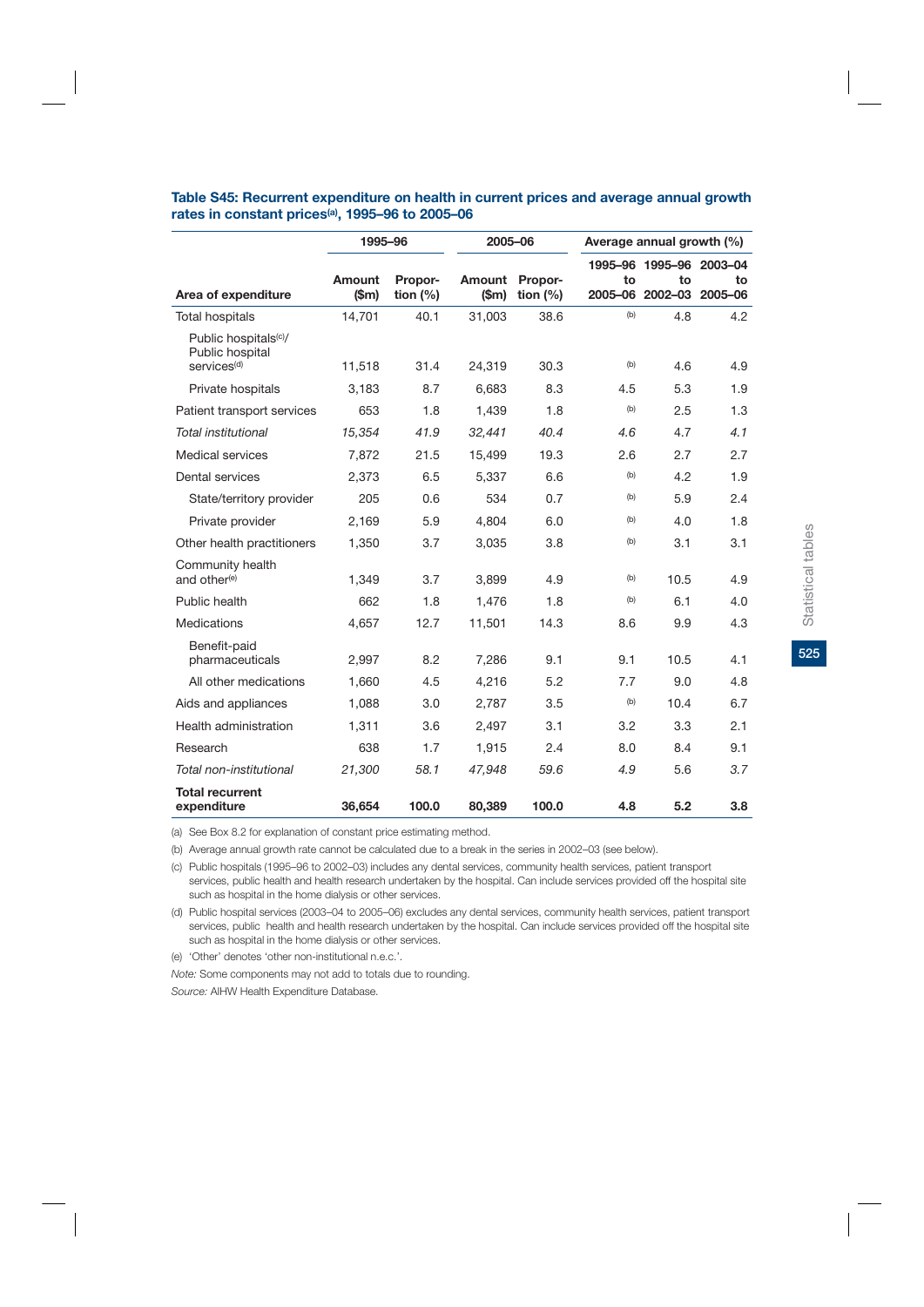|                             |         | Amount (\$ million) |                      | Growth rate (per cent) |
|-----------------------------|---------|---------------------|----------------------|------------------------|
| Year                        | Current | Constant            | <b>Current</b>       | Constant               |
| 1995-96                     | 39,047  | 50,948              | $\ddot{\phantom{0}}$ | $\ddot{\phantom{0}}$   |
| 1996-97                     | 42,116  | 54,015              | 7.9                  | 6.0                    |
| 1997-98                     | 44,802  | 56,266              | 6.4                  | 4.2                    |
| 1998-99                     | 48,502  | 59,393              | 8.3                  | 5.6                    |
| 1999-00                     | 52,442  | 62,786              | 8.1                  | 5.7                    |
| 2000-01                     | 58,287  | 68,090              | 11.1                 | 8.4                    |
| $2001 - 02$                 | 63,448  | 70,802              | 8.9                  | 4.0                    |
| 2002-03                     | 68,932  | 74,334              | 8.6                  | 5.0                    |
| 2003-04                     | 73,945  | 77,036              | 7.3                  | 3.6                    |
| 2004-05                     | 81,125  | 81,125              | 9.7                  | 5.3                    |
| 2005-06                     | 86,879  | 83,601              | 7.1                  | 3.1                    |
| Average annual growth rates |         |                     |                      |                        |
| 1995-96 to 1997-98          |         |                     | 7.1                  | 5.1                    |
| 1997-98 to 2002-03          |         |                     | 9.0                  | 5.7                    |
| 1995-96 to 2005-06          |         |                     | 8.3                  | 5.1                    |

#### Table S46: Total health expenditure, current and constant prices<sup>(a)</sup>, and annual growth **rates, 1995–96 to 2005–06**

(a) See Box 8.2 for explanation of constant price estimating method.

*Source:* AIHW Health Expenditure Database.

#### **Table S47: Expenditure on health for Aboriginal and Torres Strait Islander peoples, by program, 2004–05**

|                                                               | Total<br>expenditure | Per person<br>expenditure | Per cent of |
|---------------------------------------------------------------|----------------------|---------------------------|-------------|
| Program responsibility                                        | $(\mathsf{Sm})$      | (\$)                      | total       |
| Through state and local government programs                   | 1,537.1              | 3,148                     | 66.7        |
| Through Australian Government programs                        | 604.7                | 1,238                     | 26.2        |
| Australian Government Health and Ageing<br>portfolio programs | 579.7                | 1,187                     | 25.2        |
| Medicare and PBS                                              | 197.0                | 403                       | 8.5         |
| Indigenous-specific programs                                  | 299.6                | 614                       | 13.0        |
| Other Health and Ageing portfolio programs                    | 83.1                 | 170                       | 3.6         |
| Department of Veterans' Affairs programs                      | 11.4                 | 23                        | 0.5         |
| <b>RPBS</b>                                                   | 2.1                  | 4                         | 0.1         |
| Other DVA programs                                            | 9.3                  | 19                        | 0.4         |
| Other Australian Government research<br>programs              | 13.6                 | 28                        | 0.6         |
| Through non-government programs                               | 162.2                | 332                       | 7.0         |
| Total                                                         | 2,304.0              | 4,718                     | 100.0       |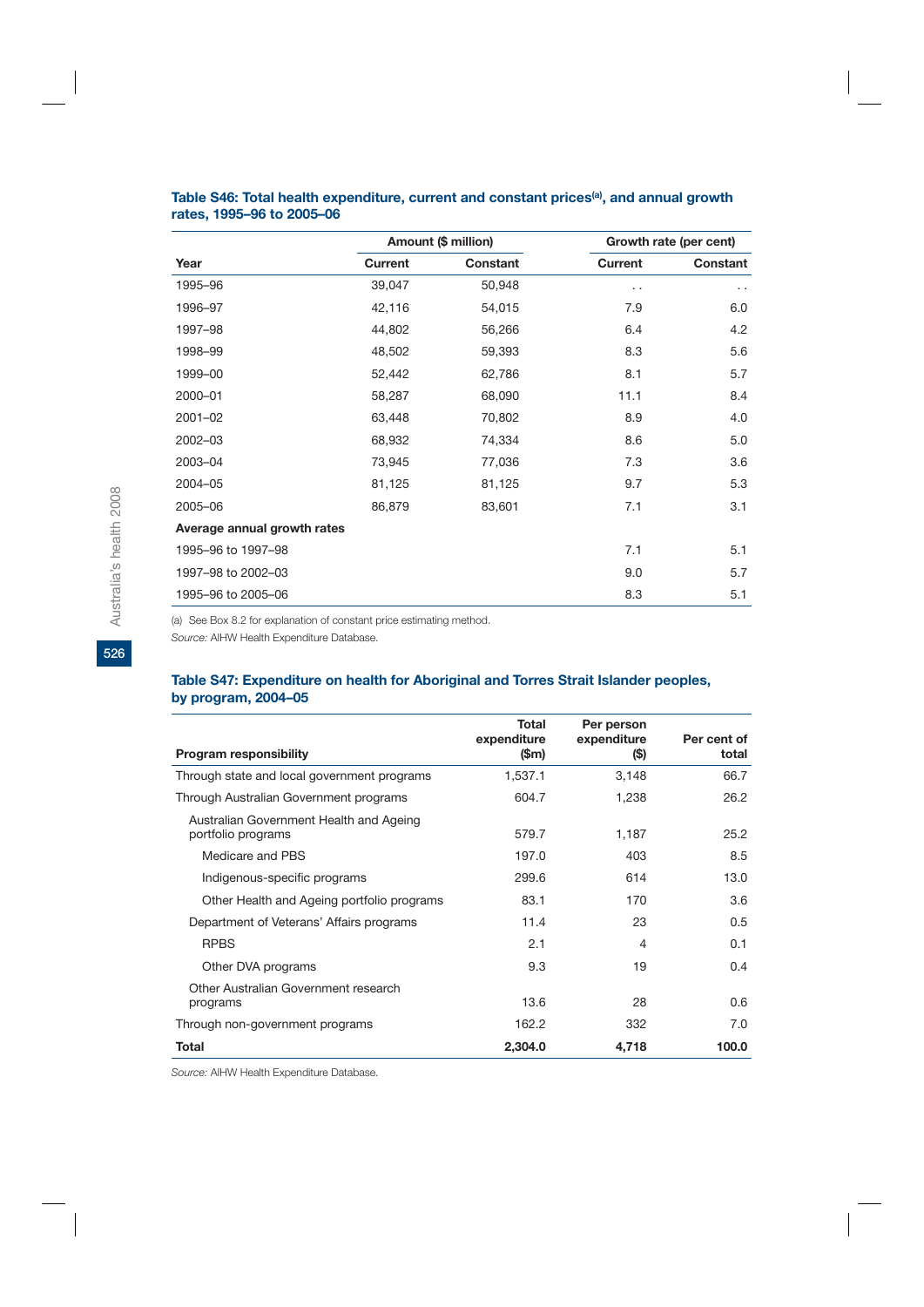**Table S48: Total public health expenditure by the Australian Government and state and territory governments, current prices, by activity,**  Table S48: Total public health expenditure by the Australian Government and state and territory governments, current prices, by activity, 2003-04 to 2005-06 (\$ million) **2003–04 to 2005–06 (\$ million)**

|                                                      |                                         | 2003-04                                  |               |                                                                                                                | 2004-05                                  |                  |                                         | 2005-06                                  |                  |
|------------------------------------------------------|-----------------------------------------|------------------------------------------|---------------|----------------------------------------------------------------------------------------------------------------|------------------------------------------|------------------|-----------------------------------------|------------------------------------------|------------------|
| Activity                                             | Australian<br>Government <sup>(a)</sup> | territories <sup>(b)</sup><br>States and | Total         | Government <sup>(a)</sup><br>Australian                                                                        | territories <sup>(b)</sup><br>States and | Total            | Australian<br>Government <sup>(a)</sup> | States and<br>territories <sup>(b)</sup> | Total            |
| Communicable disease control                         | 30.4                                    | 173.4                                    | 203.8         | 38.6                                                                                                           | 193.3                                    | 231.9            | 35.9                                    | 208.7                                    | 244.6            |
| Selected health promotion                            | 44.3                                    | 172.1                                    | 216.4         | 40.4                                                                                                           | 192.4                                    | 232.8            | 41.6                                    | 208.3                                    | 249.9            |
| Organised immunisation                               | 49.5                                    | 218.6                                    | 268.1         | 136.2                                                                                                          | 202.1                                    | 338.3            | 130.8                                   | 187.6                                    | 318.4            |
| Environmental health                                 | 19.2                                    | 60.8                                     | 80.0          | 17.0                                                                                                           | 66.3                                     | 83.3             | 15.1                                    | 69.0                                     | 84.1             |
| Food standards and hygiene                           | 14.6                                    | 20.8                                     | 35.4          | 14.0                                                                                                           | 18.6                                     | 32.6             | 15.0                                    | 22.0                                     | 37.0             |
| Breast cancer screening                              | 7.7                                     | 106.7                                    | 108.4         | 2.0                                                                                                            | 116.3                                    | 118.3            | $\frac{0}{1}$                           | 137.2                                    | 139.1            |
| Cervical screening                                   | 65.6                                    | 23.5                                     | 89.1          | 77.1                                                                                                           | 26.3                                     | 103.4            | 76.9                                    | 27.5                                     | 104.4            |
| Prevention of hazardous and<br>harmful drug use      | S2                                      | 115.9                                    | 167.9         | 68.0                                                                                                           | 126.2                                    | 194.2            | 27.5                                    | 148.4                                    | 175.9            |
| Public health research                               | 68.6                                    | 24.9                                     | 93.5          | 77.5                                                                                                           | 27.4                                     | 104.9            | 92.6                                    | 30.0                                     | 122.6            |
| PHOFA administration <sup>(c)</sup>                  | 0.3                                     | I                                        | $\frac{3}{2}$ | $0.\overline{3}$                                                                                               | I                                        | $0.\overline{3}$ | 0.3                                     | I                                        | $0.\overline{3}$ |
| Total expenditure                                    | 346.2                                   | 916.7                                    | 1,262.9       | 471.1                                                                                                          | 969.0                                    | 1,440.1          | 437.6                                   | 1,038.8                                  | 1,476.4          |
| Proportion of total public health<br>expenditure (%) | 27.4                                    | 72.6                                     | 100.0         | 32.7                                                                                                           | 67.3                                     | 100.0            | 29.6                                    | 70.4                                     | 100.0            |
| (a) Australian Government expenditure does not       |                                         |                                          |               | include its funding of state/territory expenditure through specific purpose payments to states and territories |                                          |                  |                                         |                                          |                  |

(a) Australian Government expenditure does not include its funding of state/territory expenditure through specific purpose payments to states and territories. יבן הבין פוני פרו (b) Relates to activity-specific, program-wide and agency-wide expenditure incurred by state and territory governments, including expenditure that is wholly or partly funded through Australian (b) Relates to activity-specific, program-wide and agency-wide expenditure incurred by state and territory governments, including expenditure that is wholly or partly funded through Australian Government specific purpose payments to states and territories. Government specific purpose payments to states and territories.

(c) Relates to expenditure incurred by the Australian Government in administering funding under the Public Health Outcome Funding Agreements (PHOFAs). (c) Relates to expenditure incurred by the Australian Government in administering funding under the Public Health Outcome Funding Agreements (PHOFAs).

Note: Components may not add to totals, due to rounding. *Note:* Components may not add to totals, due to rounding.

Source: AIHW Health Expenditure Database. *Source:* AIHW Health Expenditure Database.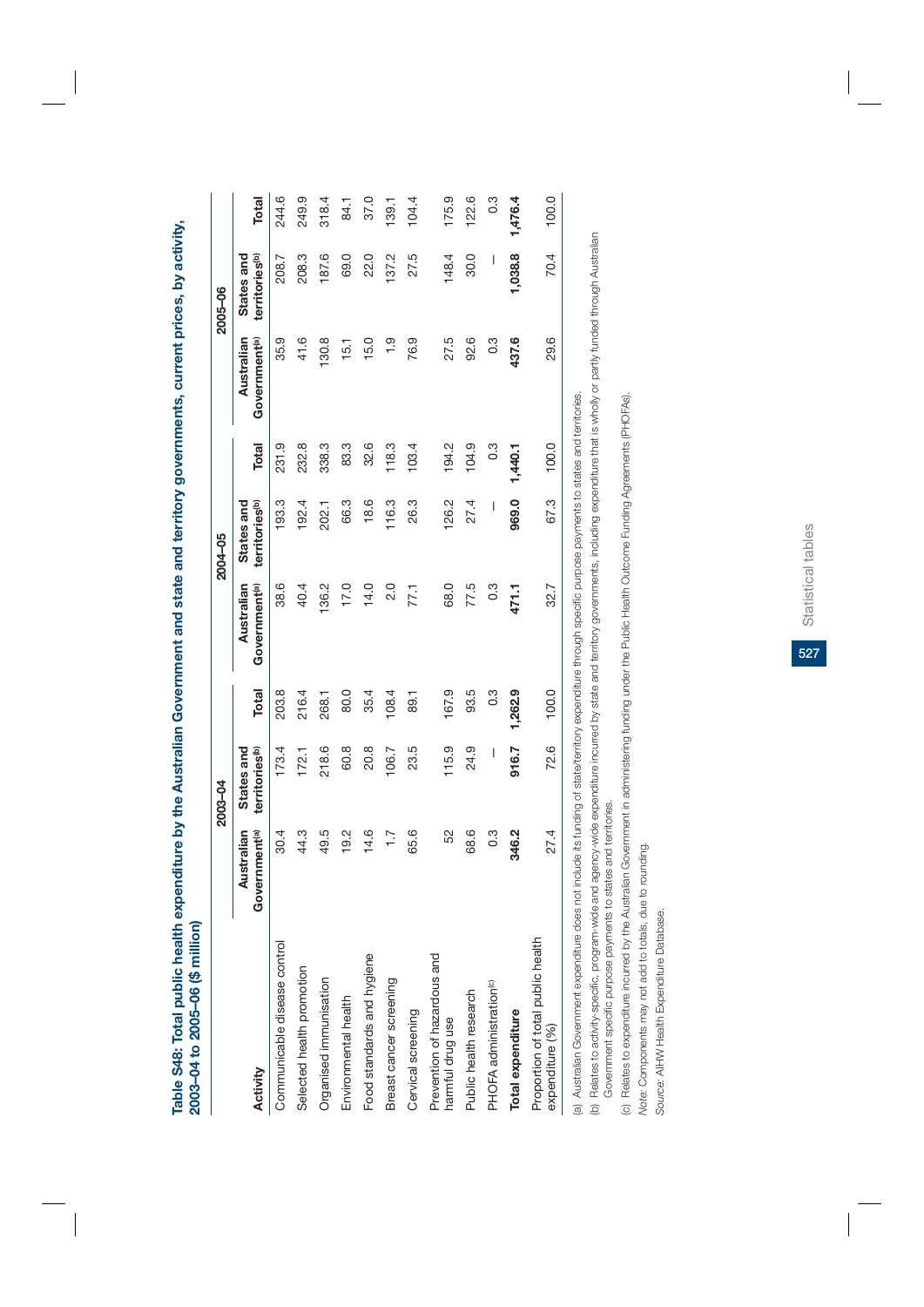#### Table S49: Government health expenditure<sup>(a)</sup> as a proportion of total health expenditure **and GDP, OECD countries, 1995 to 2005 (per cent)**

|                                                 | 1995                                    |                        | 2000                                    |                        | 2005                                    |                        |
|-------------------------------------------------|-----------------------------------------|------------------------|-----------------------------------------|------------------------|-----------------------------------------|------------------------|
| Country                                         | Share of<br>total health<br>expenditure | <b>Share</b><br>of GDP | Share of<br>total health<br>expenditure | <b>Share</b><br>of GDP | Share of<br>total health<br>expenditure | <b>Share</b><br>of GDP |
| Greece                                          | 52.0                                    | 3.9                    | 44.2                                    | 4.1                    | 42.8                                    | 4.3                    |
| <b>United States</b>                            | 45.3                                    | 6.0                    | 43.7                                    | 5.8                    | 45.1                                    | 6.9                    |
| Mexico                                          | 42.1                                    | 2.4                    | 46.6                                    | 2.6                    | 45.5                                    | 2.9                    |
| Korea, Republic of                              | 35.7                                    | 1.5                    | 46.8                                    | 2.2                    | 53.0                                    | 3.2                    |
| Switzerland                                     | 53.8                                    | 5.2                    | 55.6                                    | 5.8                    | 59.7                                    | 6.9                    |
| Australia <sup>(b)</sup>                        | 66.0                                    | 4.9                    | 67.0                                    | 5.5                    | 67.0                                    | 5.9                    |
| Poland                                          | 72.9                                    | 4.0                    | 70.0                                    | 3.9                    | 69.3                                    | 4.3                    |
| Canada                                          | 71.4                                    | 6.4                    | 70.4                                    | 6.2                    | 70.3                                    | 6.9                    |
| Spain                                           | 72.2                                    | 5.4                    | 71.6                                    | 5.2                    | 71.4                                    | 5.9                    |
| Turkey                                          | 70.3                                    | 2.4                    | 62.9                                    | 4.2                    | 71.4                                    | 5.4                    |
| Belgium                                         | 78.5                                    | 6.5                    | 76.0                                    | 6.6                    | 72.3                                    | 7.4                    |
| Portugal                                        | 62.6                                    | 4.9                    | 72.5                                    | 6.4                    | 72.7                                    | 7.4                    |
| Slovak Republic                                 | $\ddot{\phantom{0}}$                    | $\ddotsc$              | 89.4                                    | 4.9                    | 74.4                                    | 5.3                    |
| Austria                                         | 71.5                                    | 7.0                    | 75.9                                    | 7.6                    | 75.7                                    | 7.7                    |
| Italy                                           | 70.8                                    | 5.1                    | 72.5                                    | 5.8                    | 76.6                                    | 6.8                    |
| Germany                                         | 81.6                                    | 8.2                    | 79.7                                    | 8.2                    | 76.9                                    | 8.2                    |
| Finland                                         | 75.6                                    | 5.6                    | 75.1                                    | 4.9                    | 77.8                                    | 5.9                    |
| Ireland                                         | 71.8                                    | 4.8                    | 72.9                                    | 4.6                    | 78.0                                    | 5.8                    |
| New Zealand                                     | 77.2                                    | 5.5                    | 78.0                                    | 6.0                    | 78.1                                    | 7.0                    |
| France                                          | 78.6                                    | 7.7                    | 78.3                                    | 7.5                    | 79.8                                    | 8.9                    |
| Iceland                                         | 83.9                                    | 6.9                    | 82.0                                    | 7.6                    | 82.5                                    | 7.9                    |
| Norway                                          | 84.2                                    | 6.6                    | 82.5                                    | 6.9                    | 83.6                                    | 7.6                    |
| Denmark                                         | 82.5                                    | 6.7                    | 82.4                                    | 6.8                    | 84.1                                    | 7.7                    |
| Sweden                                          | 86.6                                    | 7.0                    | 84.9                                    | 7.1                    | 84.6                                    | 7.7                    |
| United Kingdom                                  | 83.9                                    | 5.8                    | 80.9                                    | 5.9                    | 87.1                                    | 7.2                    |
| <b>Czech Republic</b>                           | 90.9                                    | 6.4                    | 90.3                                    | 5.9                    | 88.6                                    | 6.4                    |
| Hungary                                         | 84.0                                    | 6.1                    | 70.7                                    | 4.9                    | n.a.                                    | n.a.                   |
| Japan                                           | 83.0                                    | 5.7                    | 81.3                                    | 6.2                    | n.a.                                    | n.a.                   |
| Luxembourg                                      | 92.4                                    | 5.1                    | 89.3                                    | 5.2                    | n.a.                                    | n.a.                   |
| Netherlands                                     | 71.0                                    | 5.9                    | 63.1                                    | 5.0                    | n.a.                                    | n.a.                   |
| <b>Weighted average</b><br>(28 countries)(c)(d) | 60.9                                    | 5.8                    | 59.4                                    | 5.9                    | 59.9                                    | 6.7                    |
| Median (28 countries) <sup>(c)</sup>            | 74.3                                    | 5.7                    | 74.0                                    | 5.9                    | 76.2                                    | 6.9                    |

(a) See OECD definition of health expenditure in Box 8.4.

(b) Expenditure based on the OECD SHA framework.

(c) The 28 countries included in the averages exclude the Slovak Republic and the Netherlands. Averages for 2005 incorporate 2004 data for Hungary, Japan and Luxembourg.

(d) Average weighted by total health expenditure or GDP.

*Sources:* AIHW Health Expenditure Database; OECD 2007.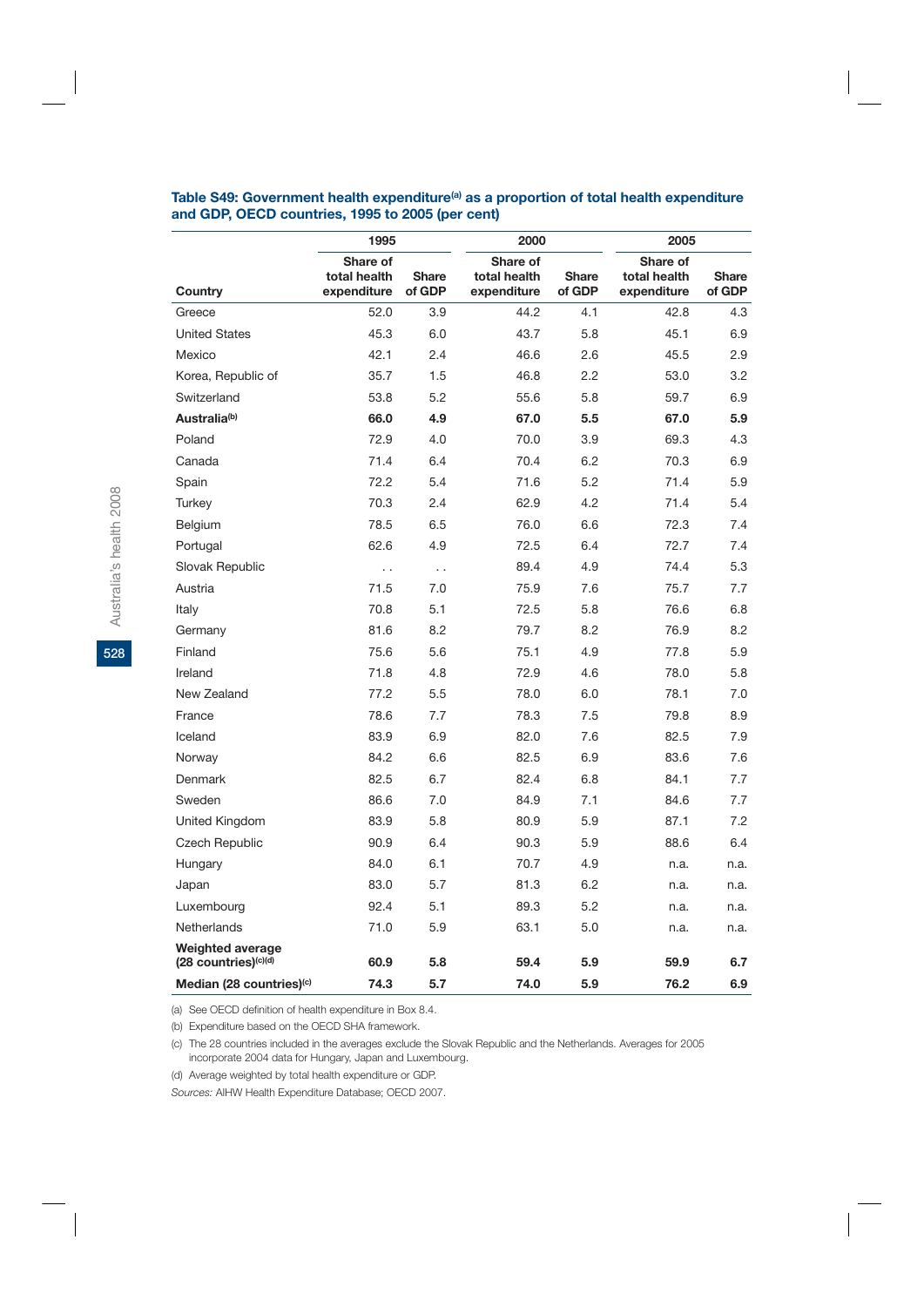|                            |                          |         | Inflation               |               |                                | <b>Real growth</b>              |       |
|----------------------------|--------------------------|---------|-------------------------|---------------|--------------------------------|---------------------------------|-------|
| Country                    | <b>Nominal</b><br>growth | General | <b>Excess</b><br>health | <b>Health</b> | <b>Population</b><br>component | <b>Utilisation</b><br>component | Total |
| Australia <sup>(b)</sup>   | 8.2                      | 2.8     | 0.3                     | 3.1           | 1.2                            | 3.7                             | 5.0   |
| Canada                     | 6.2                      | 2.0     | 0.1                     | 2.1           | 1.0                            | 3.1                             | 4.1   |
| Denmark <sup>(c)</sup>     | 5.5                      | 2.1     | 0.0                     | 2.0           | 0.4                            | 3.0                             | 3.4   |
| Finland                    | 5.2                      | 1.4     | 1.8                     | 3.2           | 0.3                            | 1.6                             | 1.9   |
| France                     | 5.0                      | 1.4     | $-0.1$                  | 1.4           | 0.5                            | 3.0                             | 3.6   |
| Italy                      | 6.3                      | 2.8     | 0.4                     | 3.2           | 0.2                            | 2.8                             | 3.0   |
| Spin <sup>(c)</sup>        | 6.8                      | 3.1     | $-0.2$                  | 2.9           | 0.6                            | 3.2                             | 3.8   |
| Sweden <sup>(d)</sup>      | 6.0                      | 1.3     | 2.0                     | 3.4           | 0.2                            | 2.4                             | 2.6   |
| Switzerland <sup>(e)</sup> | 4.1                      | 0.5     | 0.2                     | 0.7           | 0.5                            | 2.8                             | 3.4   |
| <b>United States</b>       | 6.9                      | 2.0     | 1.2                     | 3.2           | 1.1                            | 2.5                             | 3.6   |

#### Table S50: Components of growth in health expenditure<sup>(a)</sup>, selected OECD countries, **1995 to 2005, (per cent)**

(a) See OECD definition of health expenditure in Box 8.4.

(b) Expenditure based on the OECD SHA framework.

(c) 1995 to 2001.

(d) 1995 to 2002.

(e) 1995 to 2003.

*Note:* Some components may not add to totals due to calculation methods. *Sources:* AIHW Health Expenditure Database; OECD 2007.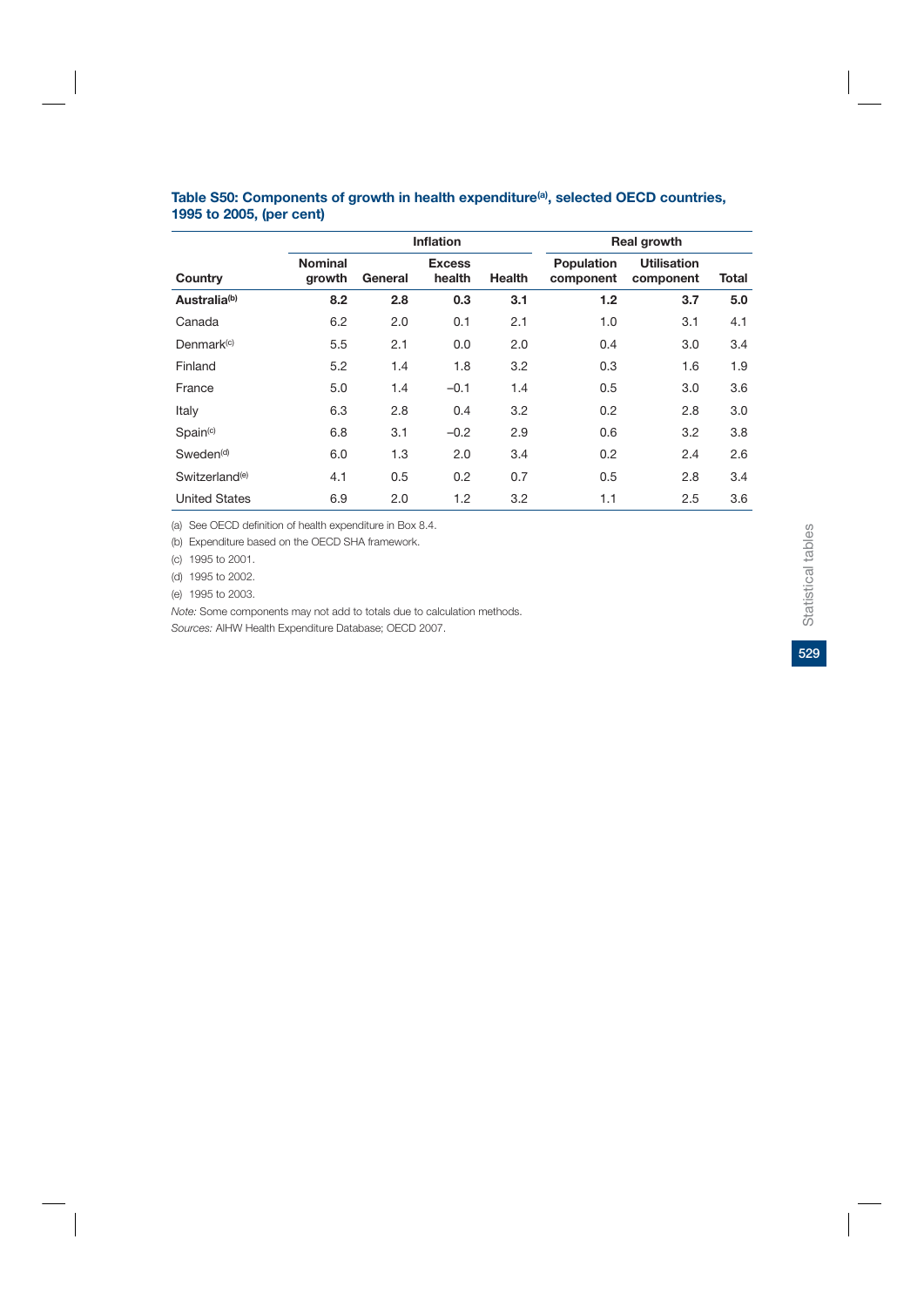Table S51: Out-of-pocket health expenditure<sup>(a)</sup> per person, and as shares of total health expenditure and household final consumption expenditure<sup>(b)</sup>, OECD countries, current **prices, 1995 and 2005**

|                                                             |                                                     | 1995                                              |                                                |                                                     | 2005                                              |                                            |
|-------------------------------------------------------------|-----------------------------------------------------|---------------------------------------------------|------------------------------------------------|-----------------------------------------------------|---------------------------------------------------|--------------------------------------------|
| Country                                                     | Per person<br>out-of-pocket<br>expenditure<br>(A\$) | Share of<br>total health<br>expenditure<br>$(\%)$ | <b>Share</b><br>of total<br><b>HFCE</b><br>(%) | Per person<br>out-of-pocket<br>expenditure<br>(A\$) | Share of<br>total health<br>expenditure<br>$(\%)$ | Share of<br>total<br><b>HFCE</b><br>$(\%)$ |
| Switzerland                                                 | 1,119                                               | 33.0                                              | 5.5                                            | 1,761                                               | 30.5                                              | 6.1                                        |
| <b>United States</b>                                        | 725                                                 | 15.0                                              | 2.9                                            | 1,162                                               | 13.1                                              | 2.9                                        |
| Belgium                                                     | n.a.                                                | n.a.                                              | n.a.                                           | 994                                                 | 21.2                                              | 4.2                                        |
| Norway                                                      | 380                                                 | 15.2                                              | 2.5                                            | 943                                                 | 15.7                                              | 3.5                                        |
| Iceland                                                     | 393                                                 | 16.1                                              | 2.4                                            | 831                                                 | 17.5                                              | 2.9                                        |
| Austria                                                     | 496                                                 | 16.7                                              | 3.0                                            | 794                                                 | 16.4                                              | 3.1                                        |
| Australia <sup>(c)</sup>                                    | 335                                                 | 15.9                                              | 2.0                                            | 750                                                 | 18.2                                              | 2.8                                        |
| Italy                                                       | 549                                                 | 26.6                                              | 3.3                                            | 709                                                 | 20.3                                              | 3.1                                        |
| Spain                                                       | 371                                                 | 23.5                                              | 3.0                                            | 697                                                 | 22.4                                              | 3.2                                        |
| Korea, Republic of                                          | 385                                                 | 54.9                                              | 4.4                                            | 686                                                 | 37.7                                              | 4.4                                        |
| Canada                                                      | 432                                                 | 15.9                                              | 2.6                                            | 665                                                 | 14.5                                              | 2.6                                        |
| Portugal                                                    | n.a.                                                | n.a.                                              | n.a.                                           | 625                                                 | 22.3                                              | 3.6                                        |
| Denmark                                                     | 396                                                 | 16.3                                              | 2.6                                            | 614                                                 | 14.3                                              | 2.7                                        |
| Germany                                                     | 286                                                 | 9.8                                               | 1.8                                            | 595                                                 | 13.1                                              | 2.4                                        |
| Finland                                                     | 387                                                 | 20.5                                              | 3.1                                            | 573                                                 | 17.8                                              | 2.7                                        |
| Ireland                                                     | 230                                                 | 14.4                                              | 1.9                                            | 542                                                 | 13.4                                              | 2.4                                        |
| New Zealand                                                 | 265                                                 | 16.2                                              | 2.0                                            | 541                                                 | 16.7                                              | 2.6                                        |
| Mexico                                                      | 288                                                 | 56.2                                              | 4.8                                            | 477                                                 | 51.2                                              | 4.8                                        |
| Slovak Republic                                             | $\ddot{\phantom{0}}$                                | $\ddot{\phantom{0}}$                              | $\ddot{\phantom{0}}$                           | 355                                                 | 22.6                                              | 2.8                                        |
| Netherlands                                                 | n.a.                                                | n.a.                                              | n.a.                                           | 345                                                 | n.a.                                              | 1.5                                        |
| France                                                      | 218                                                 | 8.0                                               | 1.4                                            | 322                                                 | 6.9                                               | 1.4                                        |
| Poland                                                      | 149                                                 | 27.1                                              | 2.5                                            | 312                                                 | 26.1                                              | 2.6                                        |
| <b>Czech Republic</b>                                       | 110                                                 | 9.1                                               | 1.3                                            | 222                                                 | 10.9                                              | 1.6                                        |
| Turkey                                                      | 74                                                  | 29.7                                              | 1.4                                            | 160                                                 | 19.9                                              | $2.2\,$                                    |
| Greece                                                      | n.a.                                                | n.a.                                              | n.a.                                           | n.a.                                                | n.a.                                              | n.a.                                       |
| Hungary                                                     | 145                                                 | 16.0                                              | 2.2                                            | n.a.                                                | n.a.                                              | n.a.                                       |
| Japan                                                       | 313                                                 | 15.3                                              | 1.9                                            | n.a.                                                | n.a.                                              | n.a.                                       |
| Luxembourg                                                  | 166                                                 | 6.2                                               | 0.8                                            | n.a.                                                | n.a.                                              | n.a.                                       |
| Sweden                                                      | n.a.                                                | n.a.                                              | n.a.                                           | n.a.                                                | n.a.                                              | n.a.                                       |
| United Kingdom                                              | 199                                                 | 10.9                                              | 1.2                                            | n.a.                                                | n.a.                                              | n.a.                                       |
| <b>Weighted average</b><br>(23 countries) <sup>(d)(e)</sup> | 419                                                 | 16.6                                              | 2.7                                            | 710                                                 | 15.5                                              | 2.8                                        |
| Median (23<br>countries) <sup>(d)</sup>                     | 335                                                 | 16.1                                              | 2.5                                            | 595                                                 | 17.3                                              | 2.7                                        |

(a) See OECD definition of health expenditure in Box 8.4.

(b) Total HFCE covers all goods and services, including health.

(c) Expenditure based on the OECD SHA framework.

(d) The 23 countries included in the averages exclude Belgium, Greece, Netherlands, Portugal, Slovak Republic, Sweden and the United Kingdom. Averages for 2005 incorporate 2004 data for Hungary, Japan and Luxembourg.

(e) Averages weighted by population for per person out-of-pocket expenditure and by health expenditure or HFCE for other categories.

*Note:* Expenditure converted to Australian dollar values using GDP purchasing power parities.

*Sources:* AIHW Health Expenditure Database; OECD 2007.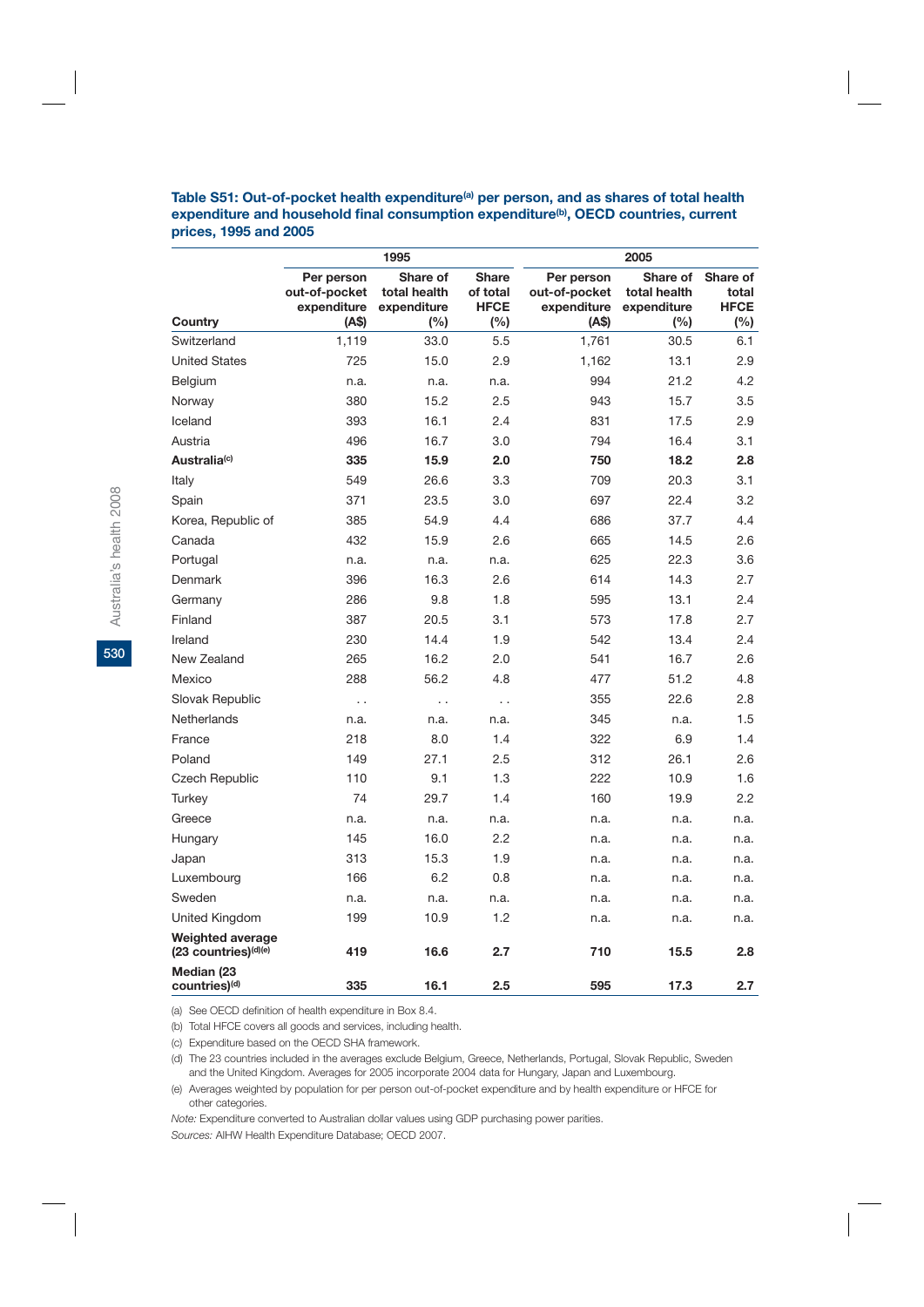| Year                        | <b>Contributions</b><br>income (\$ million) | Annual<br>growth rate (%) | <b>Benefits</b><br>(\$ million) | <b>Annual</b><br>growth rate (%) |
|-----------------------------|---------------------------------------------|---------------------------|---------------------------------|----------------------------------|
| 1984-85                     | 2,980                                       | . .                       | 2,463                           |                                  |
| 1985-86                     | 3,232                                       | 8.5                       | 2,871                           | 16.6                             |
| 1986-87                     | 3,704                                       | 14.6                      | 3,330                           | 16.0                             |
| 1987-88                     | 4,037                                       | 9.0                       | 3,610                           | 8.4                              |
| 1988-89                     | 4,037                                       | 0.0                       | 3,649                           | 1.1                              |
| 1989-90                     | 4,160                                       | 3.0                       | 3,838                           | 5.2                              |
| 1990-91                     | 4,548                                       | 9.3                       | 4,222                           | 10.0                             |
| 1991-92                     | 5,109                                       | 12.4                      | 4,481                           | 6.1                              |
| 1992-93                     | 5,322                                       | 4.2                       | 4,531                           | 1.1                              |
| 1993-94                     | 5,374                                       | 1.0                       | 4,648                           | 2.6                              |
| 1994-95                     | 5,289                                       | $-1.6$                    | 4,738                           | 1.9                              |
| 1995-96                     | 5,283                                       | $-0.1$                    | 4,903                           | 3.5                              |
| 1996-97                     | 5,432                                       | 2.8                       | 5,144                           | 4.9                              |
| 1997-98                     | 5,740                                       | 5.7                       | 5,043                           | $-2.0$                           |
| 1998-99                     | 5,996                                       | 4.4                       | 5,171                           | 2.6                              |
| 1999-00                     | 6,512                                       | 8.6                       | 5,327                           | 3.0                              |
| 2000-01                     | 8,112                                       | 24.6                      | 6,041                           | 13.4                             |
| 2001-02                     | 8,034                                       | $-1.0$                    | 6,945                           | 15.0                             |
| 2002-03                     | 8,465                                       | 5.4                       | 7,252                           | 4.4                              |
| 2003-04                     | 8,975                                       | 6.0                       | 7,576                           | 4.5                              |
| 2004-05                     | 9,384                                       | 4.6                       | 7,973                           | 5.2                              |
| 2005-06                     | 9,797                                       | 4.4                       | 8,115                           | 1.8                              |
| Average annual growth rates |                                             |                           |                                 |                                  |
| 1995-96 to 1997-98          |                                             | 4.2                       |                                 | 1.4                              |
| 1997-98 to 2002-03          |                                             | 8.1                       |                                 | 7.5                              |
| 1995-96 to 2005-06          |                                             | 6.4                       |                                 | 5.2                              |
| 1984-85 to 2005-06          |                                             | 5.8                       |                                 | 5.8                              |

#### **Table S52: Contributions income and direct health expenditure by private health insurance funds, Australia, constant prices(a), 1984–85 to 2005–06**

(a) See Box 8.2 for explanation of constant price estimating method.

*Sources:* PHIAC annual reports.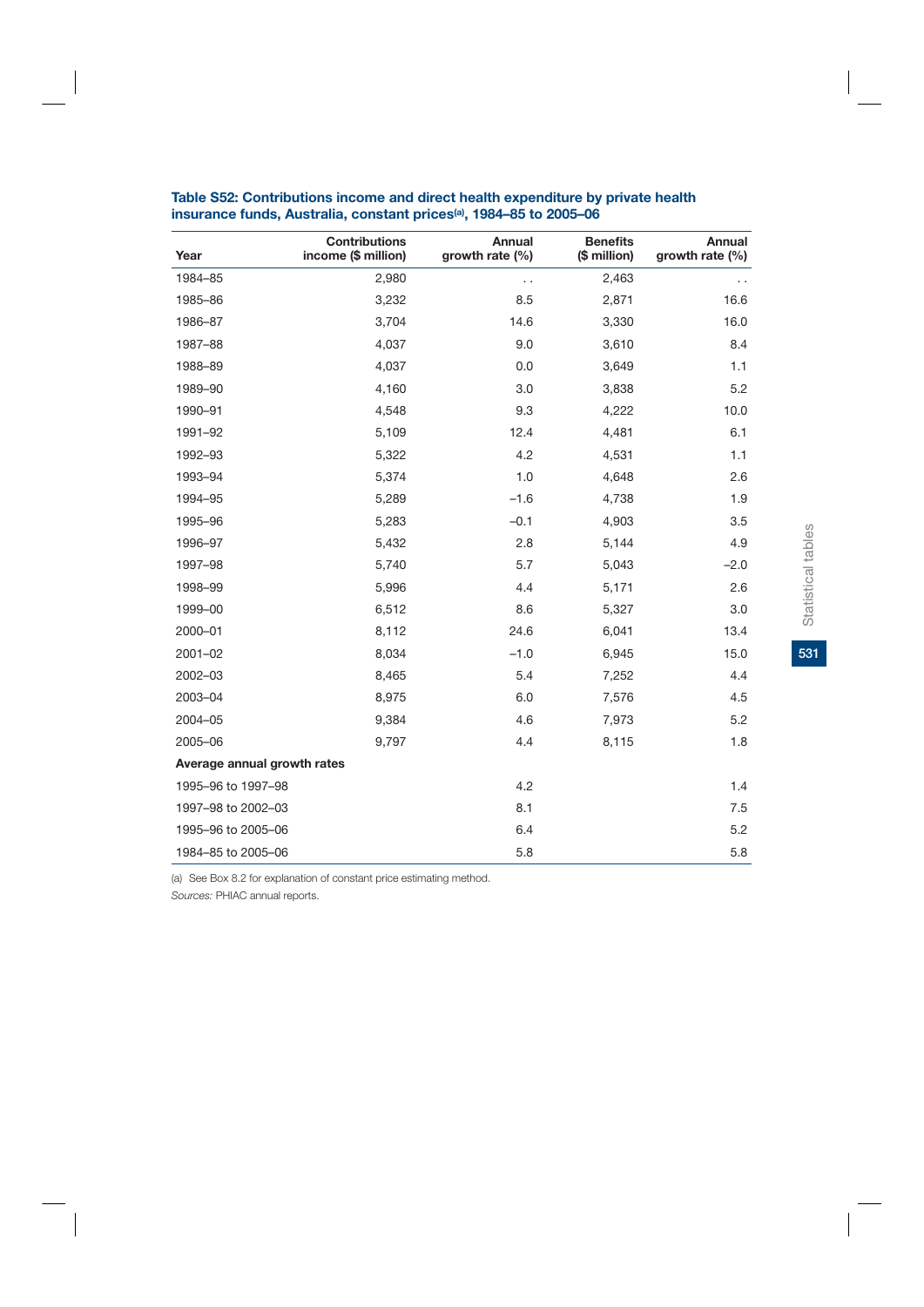Australia's health 2008 Australia's health 2008

**532**

Table S53: Expenditure on health goods and services funded through health insurance funds, current prices, 2003–04 to 2005–06 (\$ million) **Table S53: Expenditure on health goods and services funded through health insurance funds, current prices, 2003–04 to 2005–06 (\$ million)**

|                                                                                                                                                                                                                                                                 |                   | 2003-04                |                        |                   | 2004-05                |                        |                   | 2005-06                |                        |
|-----------------------------------------------------------------------------------------------------------------------------------------------------------------------------------------------------------------------------------------------------------------|-------------------|------------------------|------------------------|-------------------|------------------------|------------------------|-------------------|------------------------|------------------------|
|                                                                                                                                                                                                                                                                 | benefits<br>Gross | Premium                | benefits<br><b>Jex</b> | benefits<br>Gross | Premium                | benefits<br><b>Jek</b> | benefits<br>Gross | Premium                | <b>Net</b><br>benefits |
| Area of expenditure                                                                                                                                                                                                                                             | paid              | rebates <sup>(a)</sup> | paid                   | paid              | rebates <sup>(a)</sup> | paid                   | paid              | rebates <sup>(a)</sup> | paid                   |
| Expenditure                                                                                                                                                                                                                                                     |                   |                        |                        |                   |                        |                        |                   |                        |                        |
| Hospitals                                                                                                                                                                                                                                                       | 4,572             | 1,384                  | 3,186                  | 4,919             | 1,569                  | 3,351                  | 5,213             | 1,750                  | 3,462                  |
| Public hospital services <sup>(b)</sup>                                                                                                                                                                                                                         | 486               | 147                    | 339                    | 565               | 180                    | 385                    | 615               | 207                    | 409                    |
| Private hospitals                                                                                                                                                                                                                                               | 4,086             | ,237                   | 2,848                  | 4,354             | 1,388                  | 2,966                  | 4,598             | 544                    | 3,054                  |
| Patient transport <sup>(c)</sup>                                                                                                                                                                                                                                | 130               | 39                     | 5                      | 138               | $\frac{4}{4}$          | 3                      | 139               | 47                     | 92                     |
| Medical services                                                                                                                                                                                                                                                | 789               | 239                    | 550                    | 868               | 277                    | 591                    | 957               | 321                    | 636                    |
| Dental services                                                                                                                                                                                                                                                 | 1,027             | 311                    | 716                    | 1,070             | 341                    | 729                    | 1,144             | 384                    | 760                    |
| Other health practitioners                                                                                                                                                                                                                                      | 499               | 151                    | 348                    | 527               | 168                    | 359                    | 578               | 194                    | 384                    |
| Community and public health                                                                                                                                                                                                                                     |                   |                        |                        |                   | I                      | I                      |                   | I                      |                        |
| Medications                                                                                                                                                                                                                                                     | 71                | 21                     | $\overline{6}$         | 75                | 24                     | \$                     | $\overline{r}$    | $\overline{6}$         | 47                     |
| Aids and appliances                                                                                                                                                                                                                                             | 367               | $\overline{11}$        | 256                    | 376               | 120                    | 256                    | 397               | 133                    | 264                    |
| Total health benefits and levies                                                                                                                                                                                                                                | 7,455             | 2,256                  | 5,196                  | 7,973             | 2,542                  | 5,431                  | 8,499             | 2,854                  | 5,645                  |
| Health administration                                                                                                                                                                                                                                           | 852               | 258                    | 594                    | 892               | 284                    | 607                    | 962               | 323                    | 639                    |
| dservices<br>Direct expenditure on health goods an                                                                                                                                                                                                              | 8,307             | 2,514                  | 5,790                  | 8,865             | 2,827                  | 6,038                  | 9,461             | 3,177                  | 6,284                  |
| Items not included in estimates on health goods and services                                                                                                                                                                                                    |                   |                        |                        |                   |                        |                        |                   |                        |                        |
| Non-health ancillaries                                                                                                                                                                                                                                          | 46                | $\frac{4}{4}$          | 32                     | $\frac{6}{1}$     | LO                     |                        | $\frac{5}{1}$     | 5                      | $\frac{0}{1}$          |
| Outstanding claims adjustment                                                                                                                                                                                                                                   | 62                | $\frac{1}{2}$          | $\frac{3}{4}$          | 88                | 28                     | 8                      | 98                | 33                     | 65                     |
| (a) The premium rebate is pro-rated across all categories (including change in provisions for outstanding daims). The rebate includes rebates paid through the tax system as well as rebates paid to<br>مصبب أصبحت متعاطف ومسائله المسائلة الماضي مامنا ملاحقين |                   |                        |                        |                   |                        |                        |                   |                        |                        |

tunds which directly reduce premiums. funds which directly reduce premiums.

(b) Public hospital services excludes expenditure on dental services, community health services, patient transport services, public health and health research undertaken by the hospital. Can include<br>services provided off t (b) Public hospital services excludes expenditure on dental services, community health services, patient transport services, public health and health research undertaken by the hospital. Can include services provided off the hospital site such as hospital in the home dialysis or other services.

(c) Includes the levy on private insurance funds in NSW and ACT to fund patient transport services. (c) Includes the levy on private insurance funds in NSW and ACT to fund patient transport services.

Note: Components may not add to totals due to rounding. *Note:* Components may not add to totals due to rounding.

Sources: PHIAC 2007; ATO 2006; DoHA 2004, 2005, 2006. *Sources:* PHIAC 2007; ATO 2006; DoHA 2004, 2005, 2006.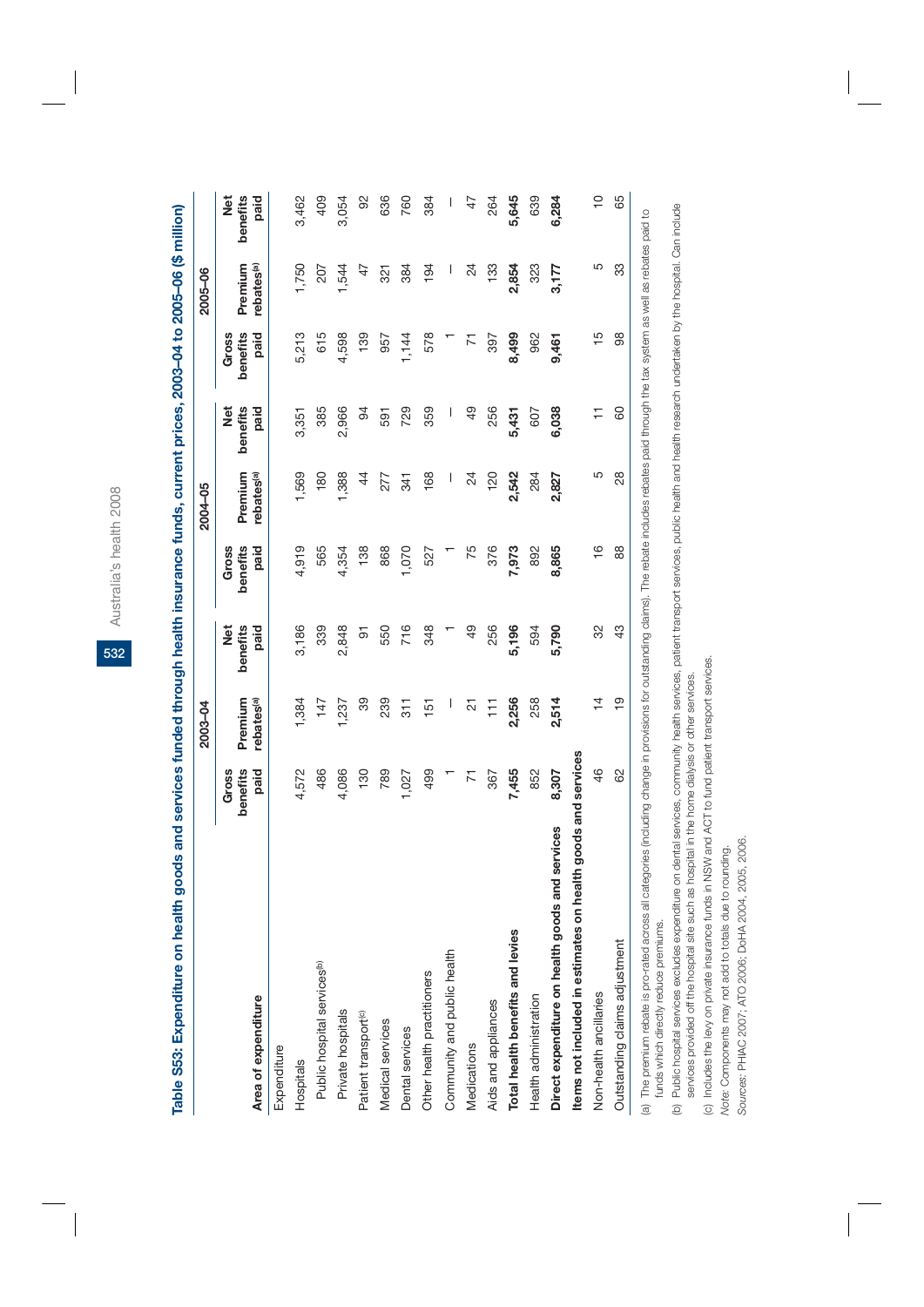#### **Table S54: Health insurance funds reported expenses and revenues, current prices, 2003–04 to 2005–06 (\$ million)**

| Operating expenses and revenue of funds                             | 2003-04 | 2004-05 | 2005-06 |
|---------------------------------------------------------------------|---------|---------|---------|
| <b>Expenses</b>                                                     |         |         |         |
| Total cost of benefits <sup>(a)</sup>                               | 7.525   | 8.238   | 8,753   |
| State levies (patient transport services) <sup>(b)</sup>            | 105     | 110     | 113     |
| Management expenses                                                 | 852     | 892     | 962     |
| Total expenses (not including provision adjustments)                | 8,482   | 9,240   | 9,828   |
| Revenue                                                             |         |         |         |
| Contributions income <sup>(b)</sup>                                 | 8,637   | 9.384   | 10.261  |
| Other revenue                                                       | 296     | 373     | 446     |
| <b>Total revenue</b>                                                | 8,932   | 9,757   | 10,706  |
| Operating profit (loss) before abnormals<br>and extraordinary items | 447     | 626     | 984     |

(a) Includes adjustment to provisions for outstanding claims.

(b) An *Ambulance Service Levy* payable to the state or territory government by all private health insurance funds with members in NSW and ACT to offset cost of free emergency ambulance service provided to NSW and ACT residents who have hospital cover. This hospital cover (included under contributions income) includes a component to cover ambulance costs.

*Note:* Components may not add to totals due to rounding.

*Sources:* PHIAC annual reports.

## Health workforce

|                             |                   |                          |                   | Remote/     |            |              |
|-----------------------------|-------------------|--------------------------|-------------------|-------------|------------|--------------|
|                             | <b>Major City</b> | <b>Inner</b><br>Regional | Outer<br>Regional | <b>Very</b> | <b>Not</b> | <b>Total</b> |
| <b>Type of practitioner</b> |                   |                          |                   | Remote      | stated     |              |
|                             |                   |                          | 1997              |             |            |              |
| Clinicians                  | 33,437            | 5,835                    | 2,486             | 509         | 1,927      | 44,194       |
| Primary care                | 14,206            | 3,425                    | 1,574             | 357         | 572        | 20,134       |
| Hospital non-specialist     | 3,190             | 419                      | 228               | 84          | 401        | 4,321        |
| Specialist                  | 12,198            | 1,770                    | 585               | 52          | 550        | 15,155       |
| Specialist-in-training      | 3,843             | 221                      | 99                | 16          | 404        | 4,584        |
| Non-clinicians              | 3,344             | 290                      | 133               | 32          | 206        | 4,004        |
| <b>Total</b>                | 36,780            | 6,125                    | 2,619             | 541         | 2,133      | 48,198       |
|                             |                   |                          | 2005              |             |            |              |
| Clinicians                  | 43,105            | 7,638                    | 2,986             | 644         | 1,710      | 56,084       |
| Primary care                | 15,614            | 4,113                    | 1,772             | 452         | 638        | 22,589       |
| Hospital non-specialist     | 5,273             | 752                      | 276               | 102         | 229        | 6,632        |
| Specialist                  | 16,180            | 2,305                    | 749               | 74          | 635        | 19,943       |
| Specialist-in-training      | 6,038             | 467                      | 189               | 17          | 209        | 6,920        |
| Non-clinicians              | 3,475             | 344                      | 189               | 67          | 93         | 4,168        |
| <b>Total</b>                | 46,579            | 7,982                    | 3,175             | 712         | 1,803      | 60,252       |

#### Table S55: Employed medical practitioners by remoteness areas, 1997<sup>(a)</sup> and 2005

(a) 1997 is the earliest year for which comparable estimates to 2005 are available, due to changes in estimation processes. *Sources:* AIHW Medical Labour Force Surveys, 1997 and 2005.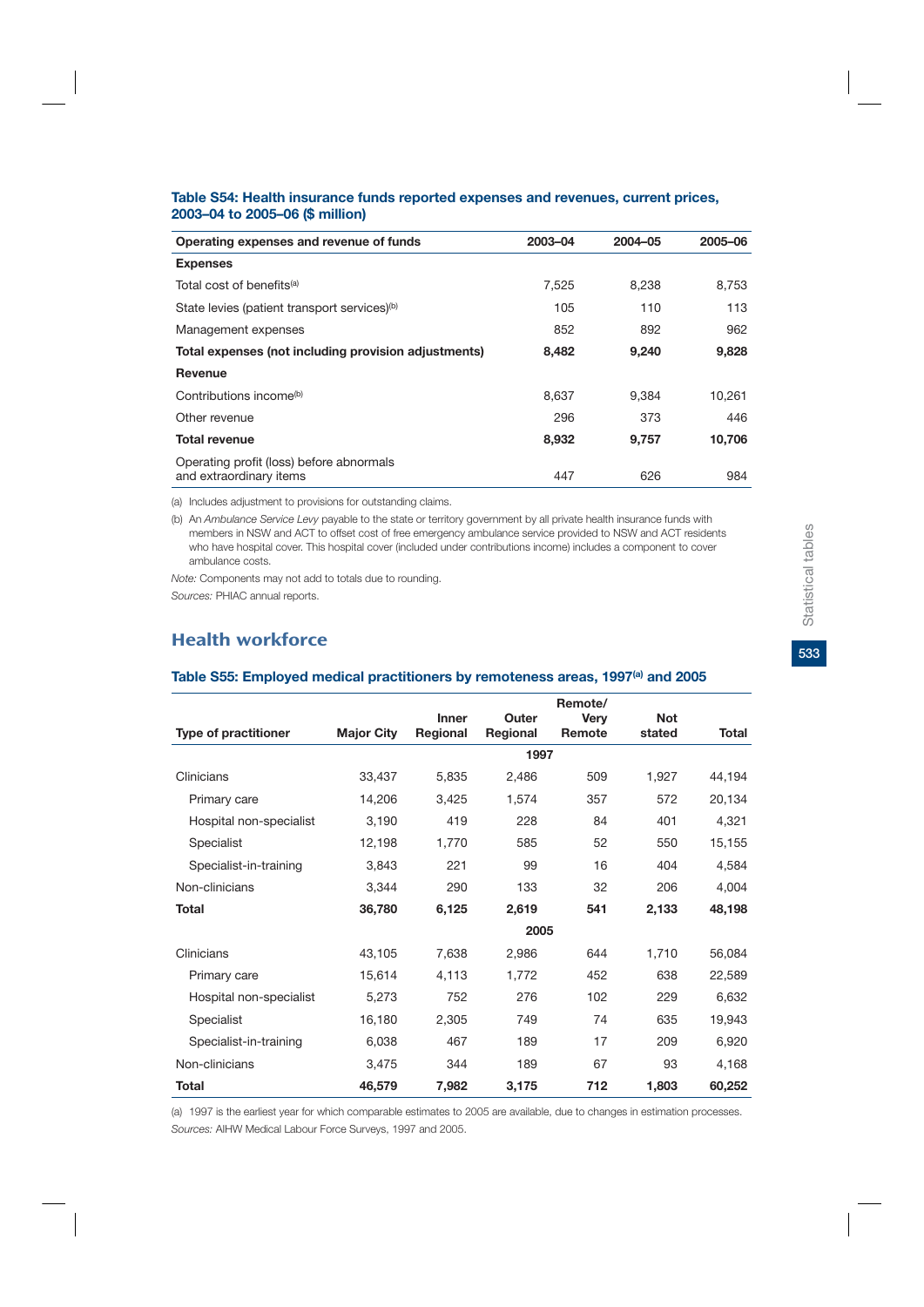#### **Table S56: Employed medical practitioners: FTE rate(a) by remoteness areas, 1997(b) and 2005**

|                             |                   | Inner          | Outer    | Remote/            |                      |
|-----------------------------|-------------------|----------------|----------|--------------------|----------------------|
| <b>Type of practitioner</b> | <b>Major City</b> | Regional       | Regional | <b>Very Remote</b> | Total <sup>(c)</sup> |
|                             |                   |                | 1997     |                    |                      |
| Clinicians                  | 290               | 167            | 141      | 116                | 255                  |
| Primary care                | 112               | 94             | 88       | 80                 | 108                  |
| Hospital non-specialist     | 29                | 12             | 13       | 20                 | 26                   |
| Specialist                  | 110               | 53             | 34       | 12                 | 91                   |
| Specialist-in-training      | 37                | 7              | 6        | $\overline{4}$     | 30                   |
| Non-clinicians              | 26                | 7              | 7        | 7                  | 20                   |
| <b>Total</b>                | 315               | 174            | 148      | 123                | 275                  |
|                             |                   |                | 2005     |                    |                      |
| Clinicians                  | 311               | 174            | 145      | 133                | 268                  |
| Primary care                | 100               | 88             | 84       | 92                 | 98                   |
| Hospital non-specialist     | 40                | 18             | 13       | 22                 | 33                   |
| Specialist                  | 122               | 56             | 38       | 16                 | 99                   |
| Specialist-in-training      | 49                | 12             | 10       | 4                  | 37                   |
| Non-clinicians              | 24                | $\overline{7}$ | 8        | 14                 | 19                   |
| Total                       | 335               | 181            | 153      | 148                | 287                  |

(a) Based on a standard full-time working week of 45 hours.

(b) 1997 is the earliest year for which comparable estimates to 2005 are available, due to changes in estimation processes.

(c) Includes medical practitioners who did not provide information on their main job location.

*Sources:* AIHW Medical Labour Force Surveys, 1997 and 2005.

#### Table S57: Employed medical practitioners: number and FTE rate<sup>(a)</sup>, states and **territories, 1997(b), 2001 and 2005**

| <b>Measure</b> | <b>NSW</b> | Vic    | QId <sub>(c)</sub> | WA <sup>(c)</sup> | <b>SA</b> | $\mathsf{ Tas}^{(\mathsf{d})}$ | <b>ACT</b> | NT <sup>(e)</sup> | <b>Total</b> |
|----------------|------------|--------|--------------------|-------------------|-----------|--------------------------------|------------|-------------------|--------------|
|                |            |        |                    |                   | 1997      |                                |            |                   |              |
| Number         | 17.026     | 11.911 | 8.024              | 4.385             | 4.256     | 1.158                          | 976        | 462               | 48.198       |
| FTE rate       | 292        | 276    | 247                | 249               | 303       | 253                            | 324        | 258               | 275          |
|                |            |        |                    |                   | 2001      |                                |            |                   |              |
| Number         | 18.677     | 14.147 | 8.453              | 4,529             | 4,586     | 1,212                          | 1,131      | 647               | 53,384       |
| FTE rate       | 289        | 297    | 238                | 237               | 302       | 247                            | 353        | 331               | 277          |
|                |            |        |                    |                   | 2005      |                                |            |                   |              |
| Number         | 21,730     | 15.831 | 9,352              | 4.881             | 4.938     | 1,438                          | 1,363      | 719               | 60,252       |
| FTE rate       | 319        | 304    | 227                | 223               | 302       | 268                            | 393        | 337               | 287          |
|                |            |        |                    |                   |           |                                |            |                   |              |

(a) Based on a standard full-time working week of 45 hours.

(b) 1997 is the earliest year for which comparable estimates to 2005 are available, due to changes in estimation processes.

(c) Estimates are of general registrants only and will therefore be an underestimate of total number of employed medical practitioners.

(d) Estimates are of general registrants and conditionally registered specialists and therefore will be an underestimate of total number of employed medical practitioners.

(e) Estimates for 2005 are based on responses to the 2004 Medical labour force survey benchmarked to 2005 registration figures.

*Sources:* Medical Labour Force Surveys 1997, 2001 and 2005.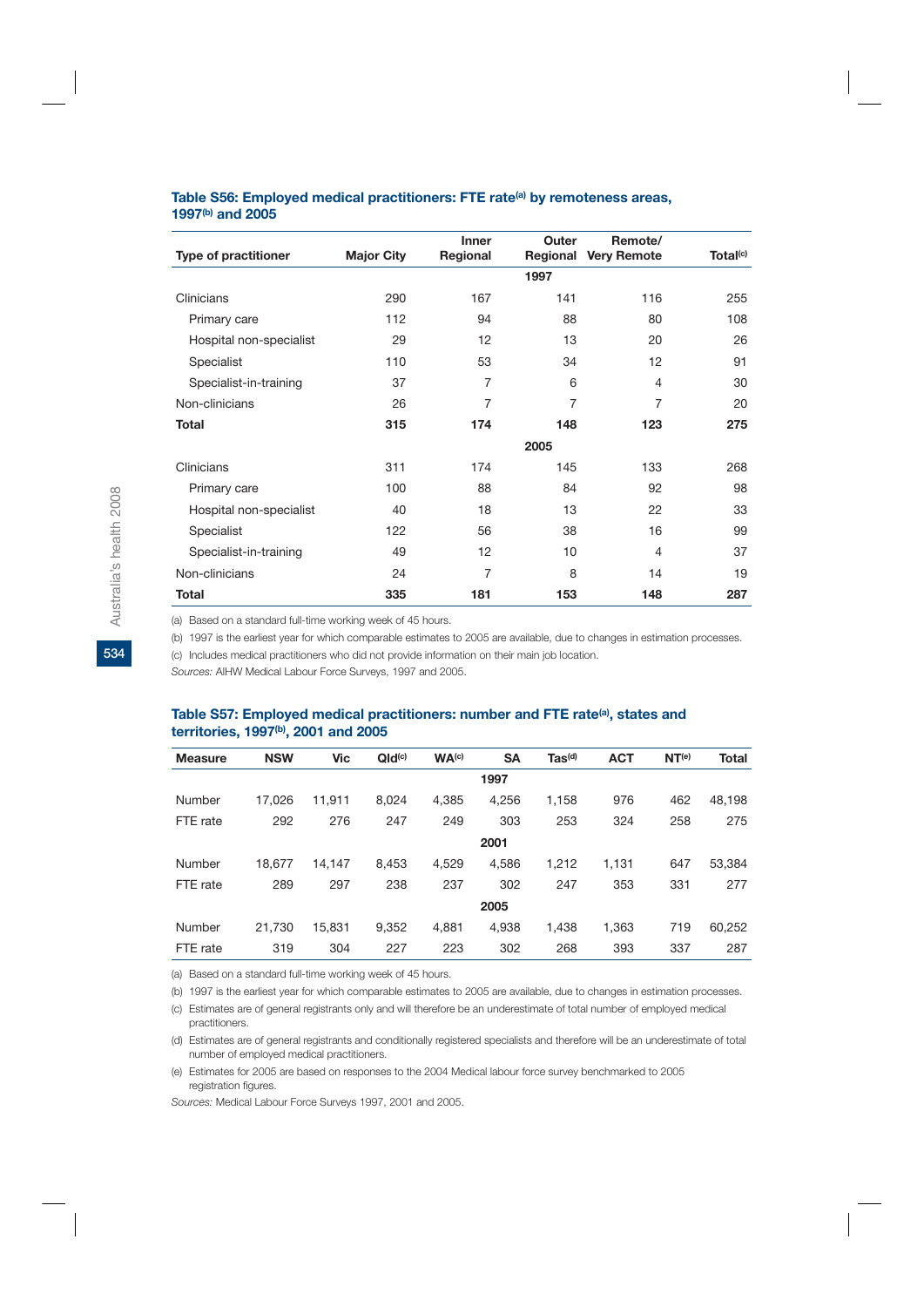|               |                   | <b>Inner</b> | Outer           |        | <b>Verv</b> | <b>Not</b> |              |
|---------------|-------------------|--------------|-----------------|--------|-------------|------------|--------------|
| Type of nurse | <b>Major City</b> | Regional     | <b>Regional</b> | Remote | Remote      | stated     | <b>Total</b> |
|               |                   |              |                 | 1997   |             |            |              |
| Registered    | 105.653           | 32.606       | 14.141          | 2,400  | 1.365       | 20.052     | 176,217      |
| Enrolled      | 21.910            | 11.316       | 5.952           | 1.018  | 367         | 5.747      | 46,311       |
| <b>Total</b>  | 127,563           | 43,922       | 20,093          | 3.419  | 1,732       | 25,799     | 222,528      |
|               |                   |              |                 | 2005   |             |            |              |
| Registered    | 128.953           | 39.864       | 18.156          | 2.635  | 1.548       | 7.160      | 198.315      |
| Enrolled      | 23.937            | 11.747       | 6.501           | 908    | 388         | 2.564      | 46.044       |
| <b>Total</b>  | 152,889           | 51,610       | 24,657          | 3,543  | 1.936       | 9,725      | 244,360      |

#### **Table S58: Employed registered and enrolled nurses: number by remoteness areas, 1997(a) and 2005**

(a) 1997 is the earliest year for which comparable estimates to 2005 are available, due to changes in estimation processes. *Sources:* AIHW Nursing Labour Force Survey 1997; AIHW Nursing Labour Force Census 2005.

#### Table S59: Employed registered and enrolled nurses: FTE rate<sup>(a)</sup> by remoteness areas, **1997(b) and 2005**

|               |                   | <b>Inner</b> | Outer           |        | Very   |                      |
|---------------|-------------------|--------------|-----------------|--------|--------|----------------------|
| Type of nurse | <b>Major City</b> | Regional     | <b>Regional</b> | Remote | Remote | Total <sup>(c)</sup> |
|               |                   |              | 1997            |        |        |                      |
| Registered    | 772               | 736          | 629             | 676    | 779    | 843                  |
| Enrolled      | 152               | 242          | 250             | 262    | 191    | 209                  |
| <b>Total</b>  | 926               | 975          | 879             | 939    | 971    | 1,054                |
|               |                   |              | 2005            |        |        |                      |
| Registered    | 912               | 866          | 849             | 827    | 963    | 928                  |
| Enrolled      | 162               | 242          | 288             | 255    | 213    | 204                  |
| <b>Total</b>  | 1,074             | 1,107        | 1,139           | 1,081  | 1,177  | 1,133                |

(a) Based on a standard full-time working week of 35 hours.

(b) 1997 is the earliest year for which comparable estimates to 2005 are available, due to changes in estimation processes.

(c) Includes nurses who did not provide information on their main job location.

*Sources:* AIHW Nursing Labour Force Survey 1997; AIHW Nursing Labour Force Census 2005.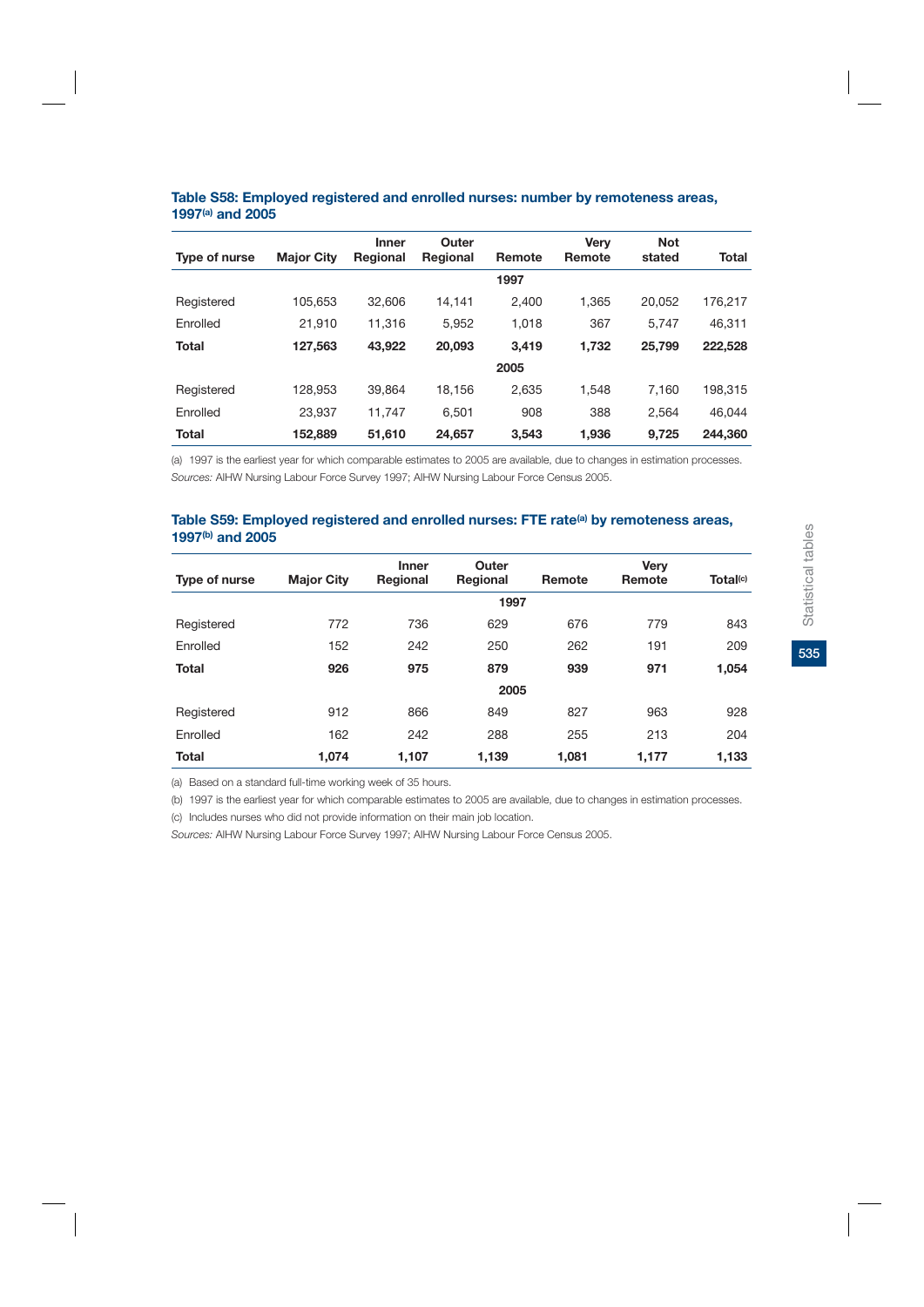| Type of nurse | <b>NSW</b> | $Vic^{(b)}$ | Qld    | WA <sup>(c)</sup> | <b>SA</b> | Tas   | <b>ACT</b> | NT <sup>(d)</sup> | Total   |
|---------------|------------|-------------|--------|-------------------|-----------|-------|------------|-------------------|---------|
|               |            |             |        |                   | 1997      |       |            |                   |         |
| Registered    | 57,508     | 45,913      | 30,312 | 17,177            | 15,636    | 4,934 | 2,853      | 1,883             | 176,217 |
| Enrolled      | 12,888     | 15.575      | 6.488  | 4.580             | 4,830     | 1,068 | 535        | 347               | 46,311  |
| Total         | 70,397     | 61,488      | 36,800 | 21,757            | 20,466    | 6,002 | 3,388      | 2,230             | 222,528 |
|               |            |             |        |                   | 2001      |       |            |                   |         |
| Registered    | 58,537     | 48.623      | 32,805 | 17,364            | 16,174    | 4,889 | 3,055      | 1.776             | 183,224 |
| Enrolled      | 12,368     | 15.184      | 6.491  | 4,249             | 4,897     | 810   | 696        | 311               | 45,006  |
| Total         | 70.905     | 63,807      | 39,297 | 21,613            | 21,071    | 5,700 | 3,751      | 2.087             | 228,230 |
|               |            |             |        |                   | 2005      |       |            |                   |         |
| Registered    | 61,299     | 52,830      | 35,060 | 19,105            | 17,841    | 5,692 | 3,425      | n.p.              | 198,315 |
| Enrolled      | 11.876     | 16.206      | 6.313  | 3.800             | 5,810     | 953   | 683        | n.p.              | 46,044  |
| Total         | 73,174     | 69.036      | 41.373 | 22,904            | 23,651    | 6,645 | 4,108      | n.p.              | 244.360 |

#### Table S60: Employed registered and enrolled nurses: states and territories, 1997<sup>(a)</sup>, 2001 **and 2005**

(a) 1997 is the earliest year for which comparable estimates to 2005 are available, due to changes in estimation processes.

(b) Estimates for Victoria for 2005 are derived from responses to 2006 AIHW Nursing and Midwifery Labour Force Survey, weighted to 2005 registration benchmark figures.

(c) Estimates for WA for 2005 are based on a response rate of 26.9% and should be treated with caution.

(d) Estimates for NT for 2005 are not separately published due to the very low response rate to the survey. Estimates for NT are, however, included in the Total estimates.

*Sources:* AIHW Nursing Labour Force Surveys 1997, 2001; AIHW Nursing Labour Force Census 2005.

### Table S61: Employed registered and enrolled nurses: FTE rate<sup>(a)</sup> by states and territories, **1997(b), 2001 and 2005**

| Type of nurse | <b>NSW</b> | $Vic^{(c)}$ | Qld | WA <sup>(d)</sup> | <b>SA</b> | Tas   | <b>ACT</b> | NT <sup>(e)</sup> | Total |
|---------------|------------|-------------|-----|-------------------|-----------|-------|------------|-------------------|-------|
|               |            |             |     |                   | 1997      |       |            |                   |       |
| Registered    | 825        | 859         | 816 | 845               | 911       | 878   | 828        | 1,054             | 843   |
| Enrolled      | 181        | 270         | 165 | 212               | 255       | 178   | 151        | 173               | 209   |
| Total         | 1,006      | 1,131       | 982 | 1,056             | 1,168     | 1,057 | 980        | 1,227             | 1,054 |
|               |            |             |     |                   | 2001      |       |            |                   |       |
| Registered    | 822        | 885         | 814 | 757               | 850       | 882   | 861        | 908               | 833   |
| Enrolled      | 169        | 261         | 155 | 179               | 245       | 140   | 208        | 150               | 196   |
| Total         | 992        | 1,146       | 968 | 935               | 1,095     | 1,022 | 1,071      | 1,058             | 1,031 |
|               |            |             |     |                   | 2005      |       |            |                   |       |
| Registered    | 889        | 968         | 849 | 869               | 1,068     | 1,116 | 1,032      | n.p.              | 928   |
| Enrolled      | 165        | 279         | 149 | 167               | 332       | 181   | 210        | n.p.              | 204   |
| Total         | 1,055      | 1,249       | 999 | 1,035             | 1,398     | 1,295 | 1,242      | n.p.              | 1,133 |
|               |            |             |     |                   |           |       |            |                   |       |

(a) Based on a standard full-time working week of 35 hours.

(b) 1997 is the earliest year for which comparable estimates to 2005 are available, due to changes in estimation processes.

(c) Estimates for Victoria for 2005 are derived from responses to 2006 AIHW Nursing and Midwifery Labour Force Survey, weighted to 2005 registration benchmark figures.

(d) Estimates for WA for 2005 are based on a response rate of 26.9% and should be treated with caution.

(e) Estimates for NT for 2005 are not separately published due to the very low response rate to the survey. Estimates for NT are, however, included in the Total estimates.

*Sources:* AIHW Nursing Labour Force Surveys 1997, 2001; AIHW Nursing Labour Force Census 2005.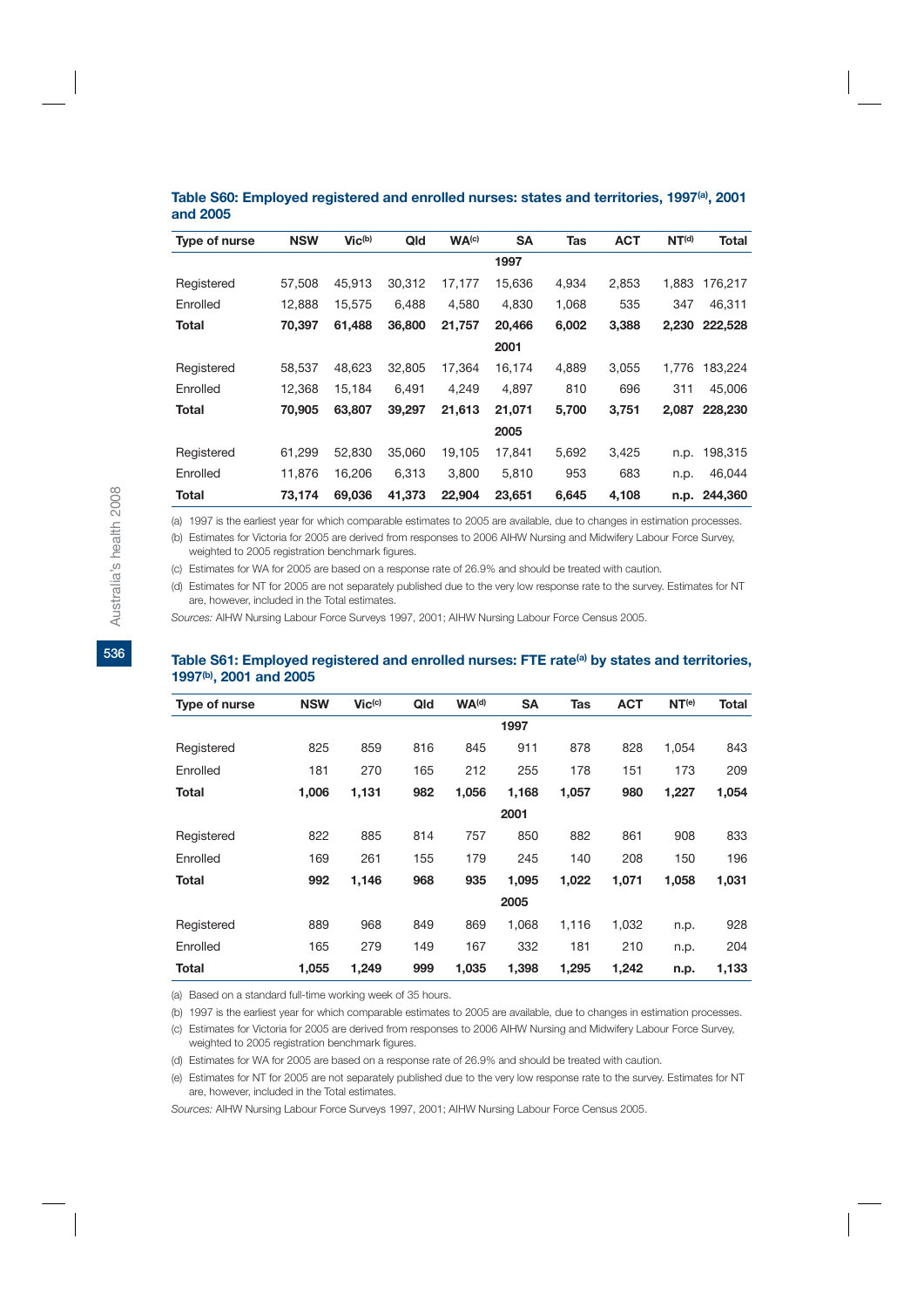| Type of<br>practitioner | NSW <sup>(b)</sup> | <b>Vic</b> | Qld   | <b>WA</b>                     | <b>SA</b>     | <b>Tas</b> | <b>ACT</b> | <b>NT</b>            | <b>Total</b> |
|-------------------------|--------------------|------------|-------|-------------------------------|---------------|------------|------------|----------------------|--------------|
|                         |                    |            |       |                               | <b>Number</b> |            |            |                      |              |
| <b>Dentists</b>         |                    |            |       |                               |               |            |            |                      |              |
| 2000                    | 3,126              | 2,204      | 1,564 | 913                           | 821           | 119        | 184        | 60                   | 8,991        |
| 2005                    | 3,472              | 2,345      | 1,951 | 999                           | 837           | 151        | 246        | 74                   | 10,074       |
| Dental therapists       |                    |            |       |                               |               |            |            |                      |              |
| 2000                    | 216                | 140        | 361   | 331                           | 128           | 50         | 16         | 19                   | 1,260        |
| 2003 <sup>(a)</sup>     | 195                | 153        | 354   | 314                           | 128           | 61         | 22         | 16                   | 1,242        |
| Dental hygienists       |                    |            |       |                               |               |            |            |                      |              |
| 2000                    | 58                 | 79         | 45    | 82                            | 110           | Ξ.         | 22         | 2                    | 398          |
| 2003 <sup>(a)</sup>     | 104                | 123        | 81    | 93                            | 134           | 6          | 30         | 6                    | 577          |
| Dental prosthetists     |                    |            |       |                               |               |            |            |                      |              |
| 2000                    | 304                | 260        | 117   | 60                            | 27            | 52         | 16         | $\ddot{\phantom{0}}$ | 836          |
| 2003 <sup>(a)</sup>     | 308                | 268        | 125   | 84                            | 29            | 50         | 15         | $\ddot{\phantom{0}}$ | 795          |
|                         |                    |            |       | Number per 100,000 population |               |            |            |                      |              |
| <b>Dentists</b>         |                    |            |       |                               |               |            |            |                      |              |
| 2000                    | 48.2               | 46.5       | 43.9  | 48.7                          | 54.8          | 25.2       | 58.4       | 30.7                 | 46.9         |
| 2005                    | 51.3               | 46.7       | 49.1  | 49.7                          | 54.3          | 31.2       | 75.5       | 36.3                 | 49.5         |
| Dental therapists       |                    |            |       |                               |               |            |            |                      |              |
| 2000                    | 3.3                | 3.0        | 10.1  | 17.7                          | 8.5           | 10.6       | 5.1        | 9.7                  | 6.6          |
| 2003                    | 2.9                | 3.1        | 9.3   | 16.1                          | 8.4           | 12.8       | 6.8        | 8.1                  | 6.2          |
| Dental hygienists       |                    |            |       |                               |               |            |            |                      |              |
| 2000                    | 0.9                | 1.7        | 1.3   | 4.4                           | 7.3           | $\ddotsc$  | 7.1        | 1.0                  | 2.1          |
| 2003                    | 1.5                | 2.5        | 2.1   | 4.8                           | 8.8           | 1.3        | 9.2        | 3.2                  | 2.9          |
| Dental prosthetists     |                    |            |       |                               |               |            |            |                      |              |
| 2000                    | 4.7                | 5.5        | 3.3   | 3.2                           | 1.8           | 11.0       | 5.1        | $\ddot{\phantom{0}}$ | 4.4          |
| 2003                    | 4.6                | 5.5        | 3.3   | 4.3                           | 1.9           | 10.5       | 4.6        | $\ddot{\phantom{0}}$ | 4.5          |

#### **Table S62: Employed dental labour force, states and territories, 2000 and 2003/05(a)**

(a) Data for allied dental practitioners was not available for 2005 and therefore 2003 data has been reported.

(b) As information for 2005 NSW was not available at the time of preparation estimates are based on the 2004 DLF survey, weighted to 2005 registration figures.

*Notes*

1. In 2003 there was no data collection in the NT and no collection of prosthetists in WA; results cited for these groups are based on data from the 2002 collection.

2. Dental prosthetists were not permitted to practise in the NT; consequently, the NT population was excluded in the calculations of practising prosthetists per 100,000 population.

3. In 2003 there were 71 dual registered dental therapists and hygienists in Australia; some of these are included in both the dental therapist and hygienist numbers.

4. In 2000 there was no data collection for dental therapists, hygienists and prosthetists; results cited for these groups are calculated by multiplying the total registered numbers by the 1997–98 labour force participation rates.

5. Dental hygienists were not permitted to practise in Tasmania until 2001.

*Sources:* AIHW DSRU Dental Labour Force data collection 2000, 2003 and 2005.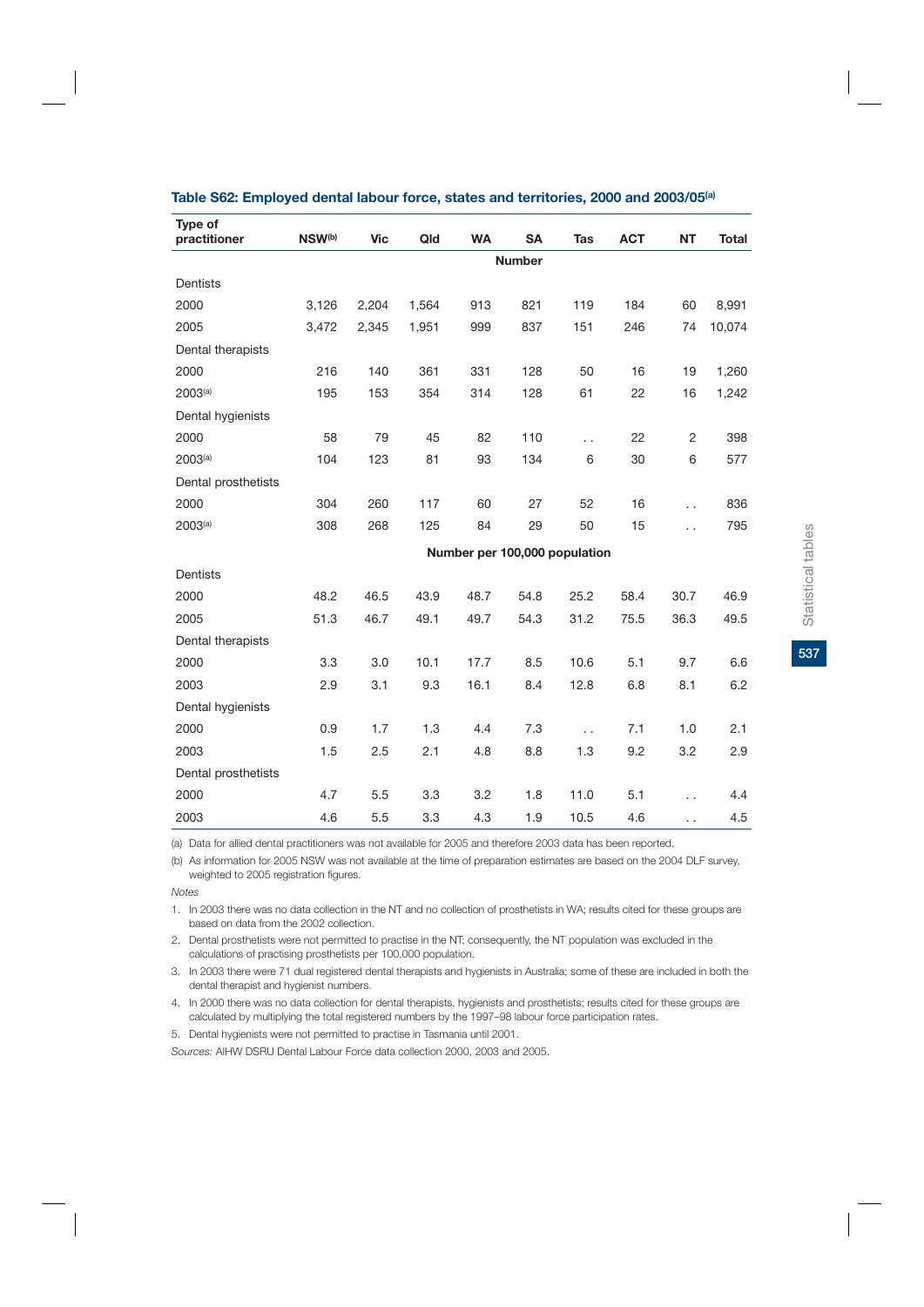| <b>Type of practitioner</b>     | <b>Major Cities</b> | Inner<br>Regional | Outer<br>Regional  | Remote/<br><b>Very Remote</b> | Total <sup>(b)</sup> |
|---------------------------------|---------------------|-------------------|--------------------|-------------------------------|----------------------|
|                                 |                     |                   | <b>Number</b>      |                               |                      |
| Dentists (2005 <sup>(b)</sup> ) | 7,889               | 1.488             | 591                | 100                           | 10,074               |
| Dental therapists (2003)        | 720                 | 322               | 173                | 28                            | 1,242                |
| Dental hygienists (2003)        | 502                 | 51                | 23                 |                               | 577                  |
| Dental prosthetists (2003)      | 542                 | 194               | 53                 | 5                             | 794                  |
|                                 |                     |                   | Number per 100,000 |                               |                      |
| Dentists (2005)                 | 58.6                | 34.6              | 28.5               | 19.8                          | 49.5                 |
| Dental therapists (2003)        | 5.5                 | 7.8               | 8.5                | 5.6                           | 6.2                  |
| Dental hygienist (2003)         | 3.8                 | 1.2               | 1.1                | 0.0                           | 2.9                  |
| Dental prosthetists (2003)      | 4.1                 | 4.7               | 2.6                | 1.0                           | 4.0                  |

#### **Table S63: Employed dental labour force, by remoteness area of main job, 2003 or 2005(a)**

(a) Data for allied dental practitioners was not available for 2005 and therefore 2003 data have been reported.

(b) In 2005 no specialist dentists responded to the survey in the Northern Territory. According to the Dental Board there were 14 specialists registered in 2005. These have been added to the total but excluded from the regional figures.

#### *Notes*

- 1. Region is based on the main practice location.
- 2. In 2003 there was no data collection in the NT and no collection of prosthetists in WA; results cited are based on data from the 2002 collection.
- 3. Dental prosthetists were not permitted to practise in the NT; the NT population was excluded in the calculations of practising prosthetists per 100,000 population.
- 4. In 2003 there were 71 dual registered dental therapists and hygienists in Australia; some of these are included in both the dental therapist and hygienist numbers.

*Sources:* AIHW DSRU Dental Labour Force data collection 2003 and 2005.

## **References**

- ABS (Australian Bureau of Statistics)(various years). Population by age and sex. ABS cat. no. 3201.0. Canberra: ABS.
- ABS (various years). Births, Australia. ABS cat. no. 3301.0. Canberra: ABS.
- ABS (various years). Deaths, Australia. ABS cat. no. 3302.0. Canberra: ABS.
- ABS (various years). Causes of death, Australia. ABS cat. no. 3303.0. Canberra: ABS.
- ATO (Australian Taxation Office) 2006. 2005–06 Commissioner of Taxation annual report. Canberra: ATO.
- Commonwealth of Australia 1986. 1986–87 Budget Paper No.1. Budget strategy and outlook 1986–87. Canberra: AG.
- Commonwealth of Australia 2000. 2000–01 Budget Paper No.1. Budget strategy and outlook 2000–01. Canberra: AG.
- Commonwealth of Australia 2001. 2001–02 Budget Paper No.1. Budget strategy and outlook 2001–02. Canberra: AG.
- Commonwealth of Australia 2006. 2006–07 Budget Paper No.1. Budget strategy and outlook 2006–07. Canberra: AG.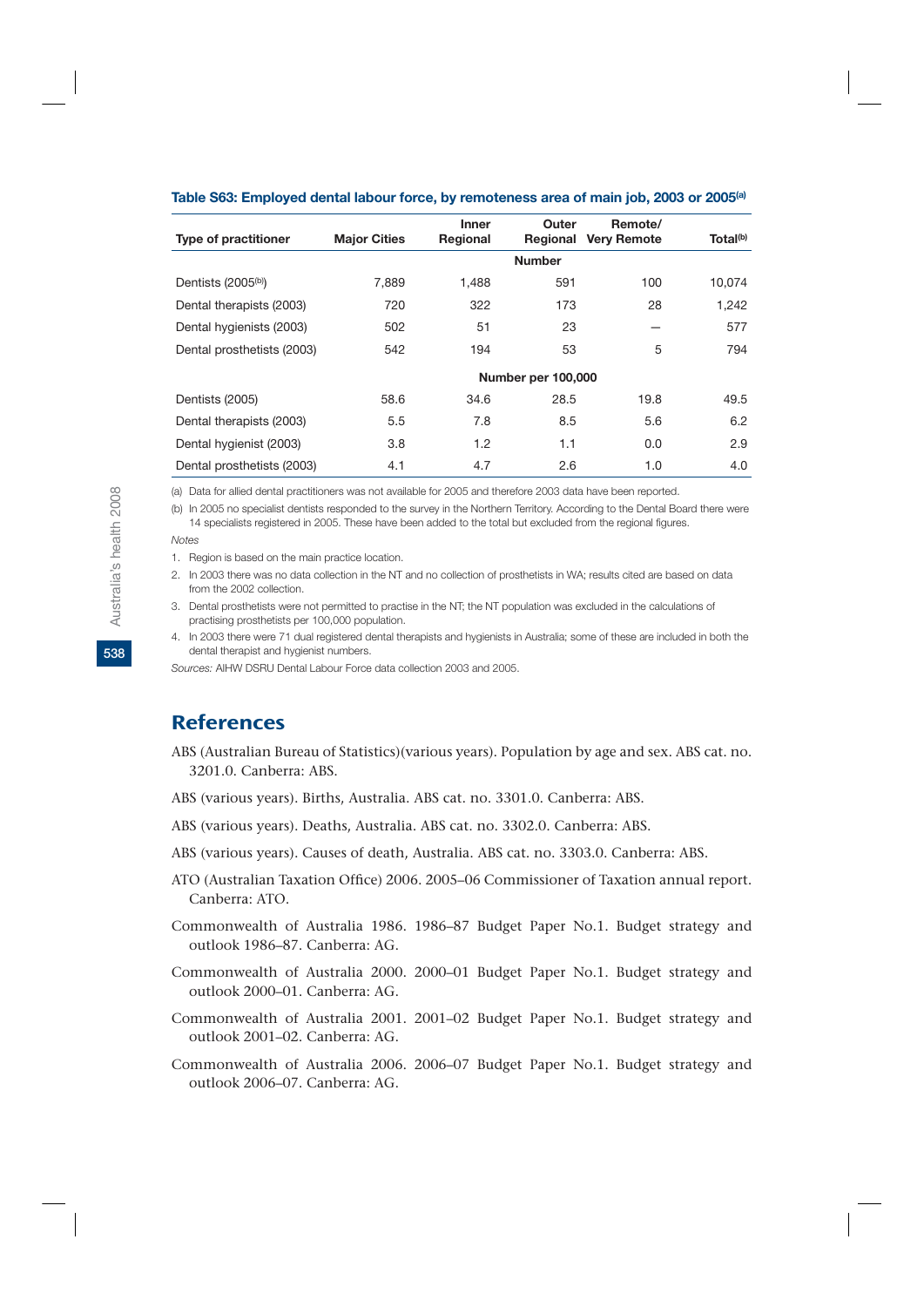- Commonwealth of Australia 2007. 2007–08 Budget Paper No.1. Budget strategy and outlook 2007–08. Canberra: AG.
- DoHA (Australian Government Department of Health and Ageing) 2004. Annual report 2003–04. Canberra: DoHA.
- DoHA 2005. Annual report 2004–05. Canberra: DoHA.
- DoHA 2006. Annual report 2005–06. Canberra: DoHA.
- DoHA 2007. Medicare statistics, June quarter 2007. Canberra: DoHA.
- Kenny D, Nelson P, Butler T, Lennings C, Allerton M & Champion U 2006. NSW young people on community orders health survey 2003–2006: Key findings report. Sydney: University of Sydney.
- Medicare Australia 2007. Annual report 2006–07: statistical tables. Viewed 17 January 2008, <www.medicareaustralia.gov.au>.
- NCHECR (National Centre in HIV Epidemiology and Clinical Research) 2007. HIV/AIDS, viral hepatitis and sexually transmissible infections in Australia: Annual surveillance report 2006. Sydney: NCHECR, University of New South Wales.
- NNDSS (National Notifiable Diseases Surveillance System) 2008. Summary tables that include all diseases. Viewed 5 February 2008, <www.9health.gov.au/>.
- OECD (Organisation for Economic Co-operation and Development) 2007. OECD health data 2007: statistics and indicators for 30 countries. Paris: OECD.
- PHIAC (Private Health Insurance Administration Council)(various years). Annual report. Canberra: PHIAC.
- PHIAC 2007. PHIAC A quarterly reports. Canberra. Viewed 4 November 2007, <www.phiac. gov.au>.
- WHO (World Health Organization) 2007. WHO mortality database, table 1: number of registered deaths. WHO life tables. Viewed 9 August 2007, <www.who.int/whosis>.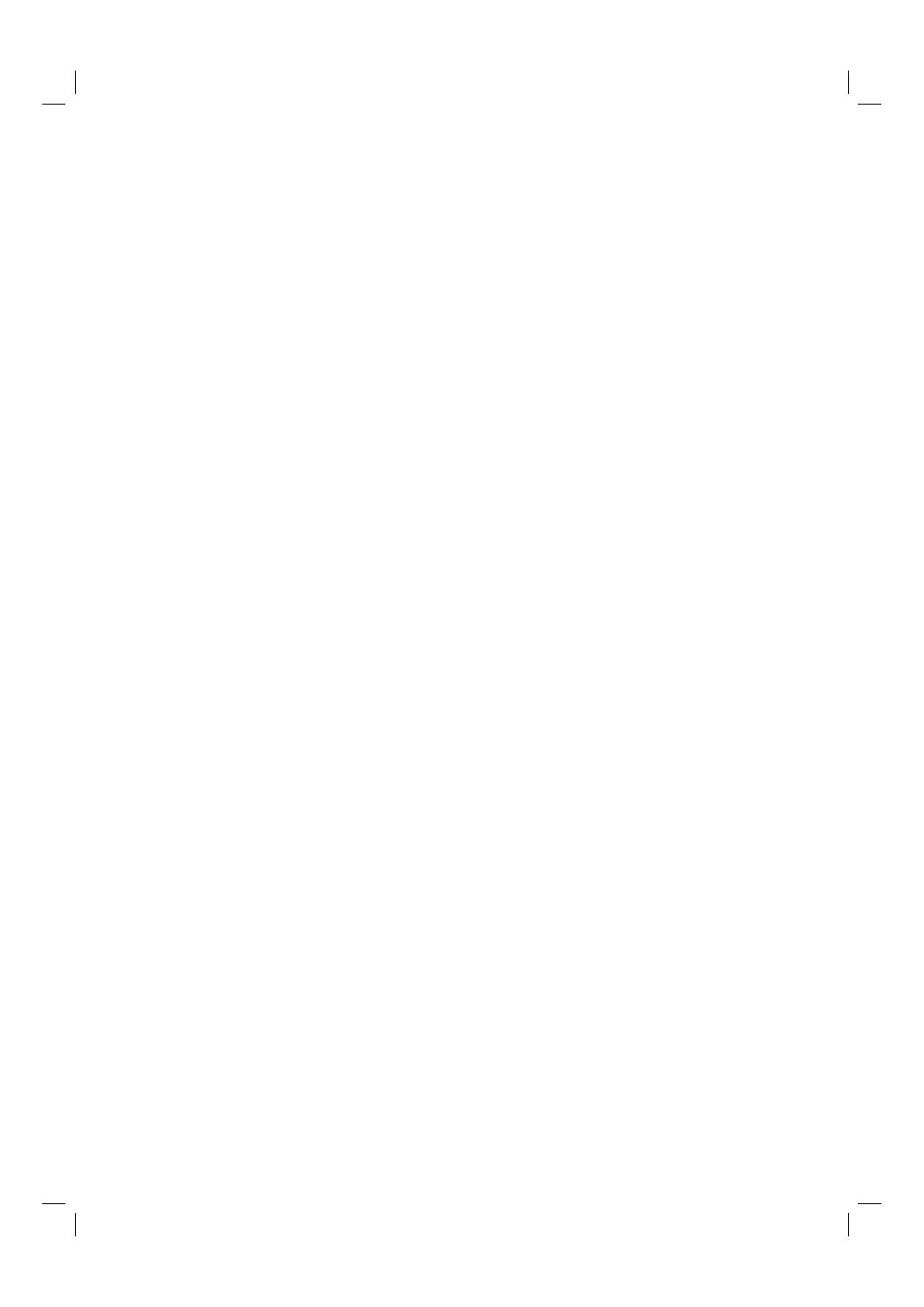|               | Methods and conventions (including symbols) | 543 |
|---------------|---------------------------------------------|-----|
| Abbreviations |                                             | 546 |
| Glossary      |                                             | 550 |
| <b>Index</b>  |                                             | 567 |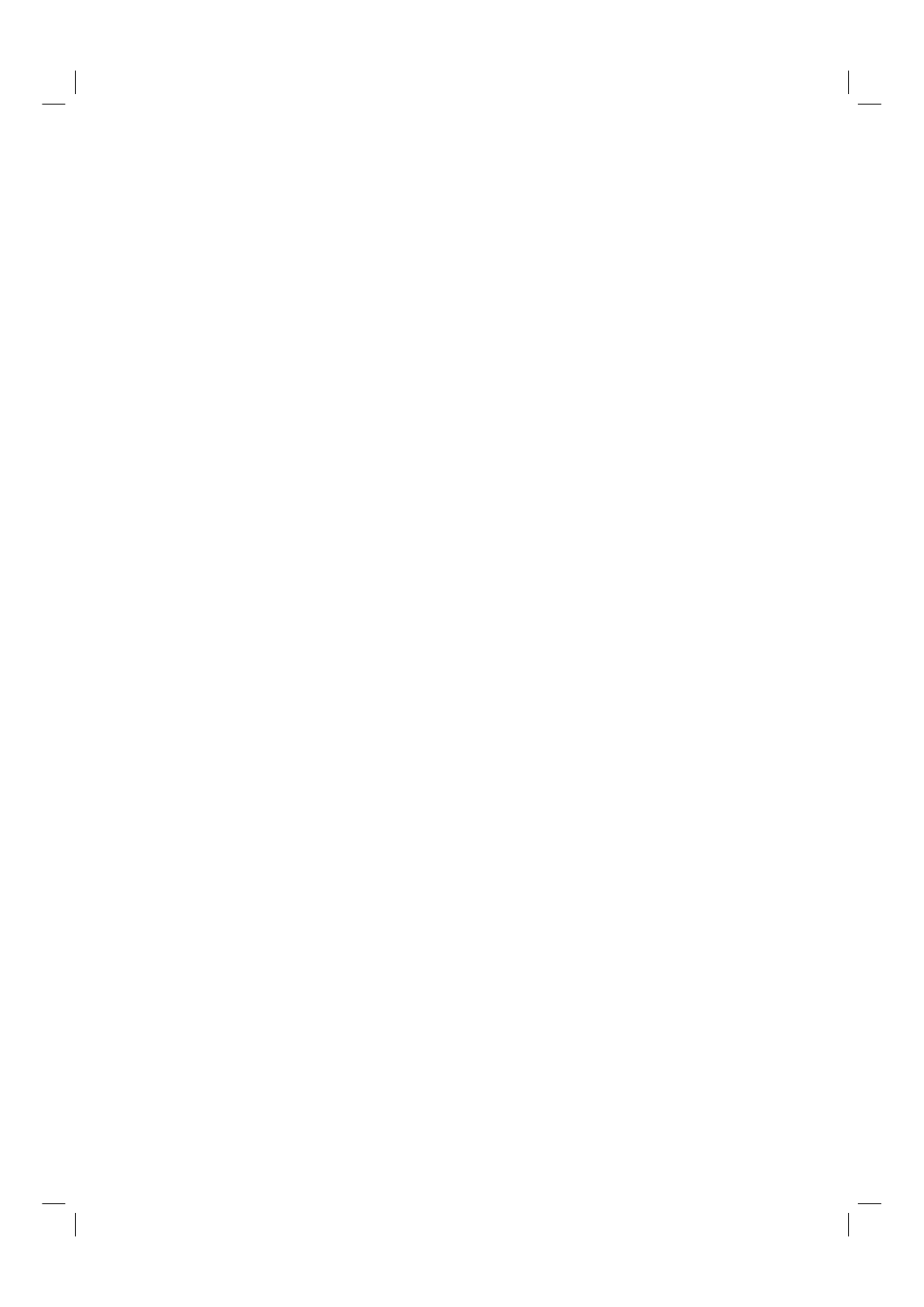# Methods and conventions

## **Methods**

Details of methods used in particular sections of the report are included in the text and boxes, and in footnotes to figures and tables. Entries in columns of tables may not add to the totals shown, because of rounding.

Age-standardisation has been used to facilitate the comparison of populations with differing age compositions, either different populations at one time or the same population at different times. The 2001 Australian population (ABS 2003) has been used as the standard population for all intra-Australia comparisons in this and the most recent two editions of *Australia's health* (2006 and 2004). The 1991 Australian population was used for these comparisons in earlier editions of *Australia's health* back to the 1996 edition; some statistics may thus differ slightly from those in some previous editions.

The European and the World Standard Populations have been used for some international comparisons. Details of these standard populations are provided.

| Age group (years) | Australia, 30 June 2001 | <b>European Standard</b> | <b>World Standard</b> |
|-------------------|-------------------------|--------------------------|-----------------------|
| 0                 | 253,031                 | 1,600                    | 2,400                 |
| $1 - 4$           | 1,029,326               | 6,400                    | 9,600                 |
| $5 - 9$           | 1,351,664               | 7,000                    | 10,000                |
| $10 - 14$         | 1,353,177               | 7,000                    | 9,000                 |
| $15 - 19$         | 1,352,745               | 7,000                    | 9,000                 |
| $20 - 24$         | 1,302,412               | 7,000                    | 8,000                 |
| $25 - 29$         | 1,407,081               | 7,000                    | 8,000                 |
| $30 - 34$         | 1,466,615               | 7,000                    | 6,000                 |
| $35 - 39$         | 1,492,204               | 7,000                    | 6,000                 |
| $40 - 44$         | 1,479,257               | 7,000                    | 6,000                 |
| $45 - 49$         | 1,358,594               | 7,000                    | 6,000                 |
| $50 - 54$         | 1,300,777               | 7,000                    | 5,000                 |
| $55 - 59$         | 1,008,799               | 6,000                    | 4,000                 |
| 60-64             | 822,024                 | 5,000                    | 4,000                 |
| 65-69             | 682,513                 | 4,000                    | 3,000                 |
| $70 - 74$         | 638,380                 | 3,000                    | 2,000                 |
| $75 - 79$         | 519,356                 | 2,000                    | 1,000                 |
| 80-84             | 330,050                 | 1,000                    | 500                   |
| 85 and over       | 265,235                 | 1,000                    | 500                   |
| <b>Total</b>      | 19,413,240              | 100,000                  | 100,000               |

#### **Table A4: Age composition of the Australian population at 30 June 2001, and of European and World Standard Populations**

*Sources:* ABS 2003; WHO 1996.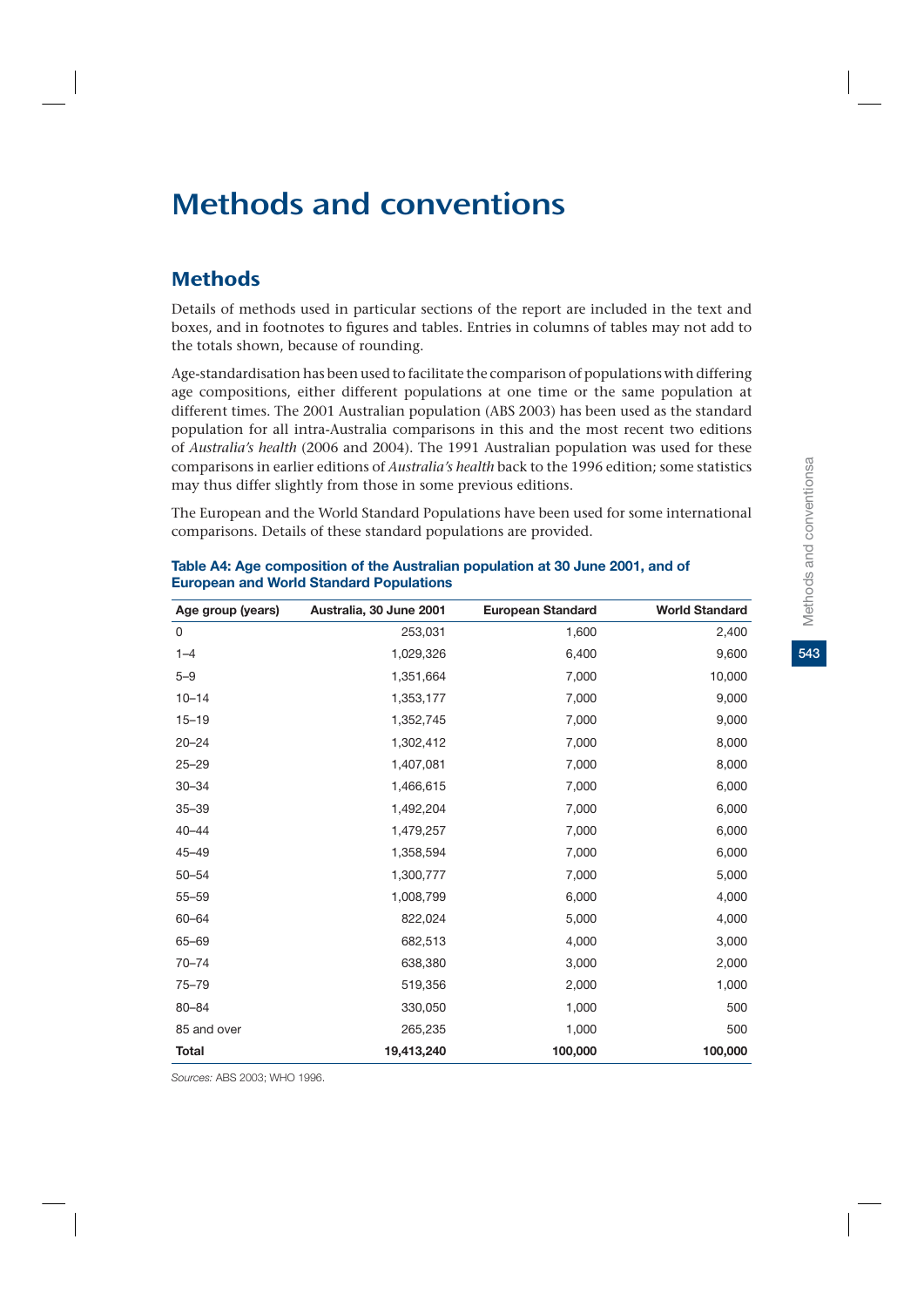Within Australia, most regional comparisons are among states and territories. For withinstate comparisons, Australian Bureau of Statistics sources use capital city statistical areas and the rest of each state. Definitions for regional comparisons from other sources are not consistent, and are stated at appropriate places in the text.

Average annual rates of change or growth rates have been calculated as geometric rates:

Average rate of change =  $((Pn/Po)^{1/N}-1) \times 100$ 

where Pn = value in later time period

Po = value in earlier time period

N = number of years between the two time periods.

The classification of deaths follows the 10th revision of the International Classification of Diseases (WHO 1992). Diseases treated in hospitals and the procedures performed during a hospital stay are classified using the fourth edition of the International statistical classification of diseases and related health problems, 10th revision, Australian Modification (ICD-10-AM) (NCCH 2004).

### Presenting dates and time spans

Periods based on full calendar years (1 January to 31 December) are written as, for example, 2001 for one year. When there are two or more calendar years in the period, the first and final years are written in full. For example, 2001–2002 is a two calendar-year span and 2001–2003 covers three calendar years.

Periods based on financial years (1 July to 30 June, as with hospital statistics) are written with a second number which is abbreviated: for example, 2001–02 for one financial year, 2001–03 for two and 2001–04 for three. A longer span of financial years is written as 'In the 10-year period from 1997–08 to 2006–07…'.

Some surveys may be based on other 12-month spans—for example, the general practice BEACH survey is based on collection periods from 1 April to 30 March. These are presented as for financial years; for example, 2001–02 would be a 'year' or 12-month period.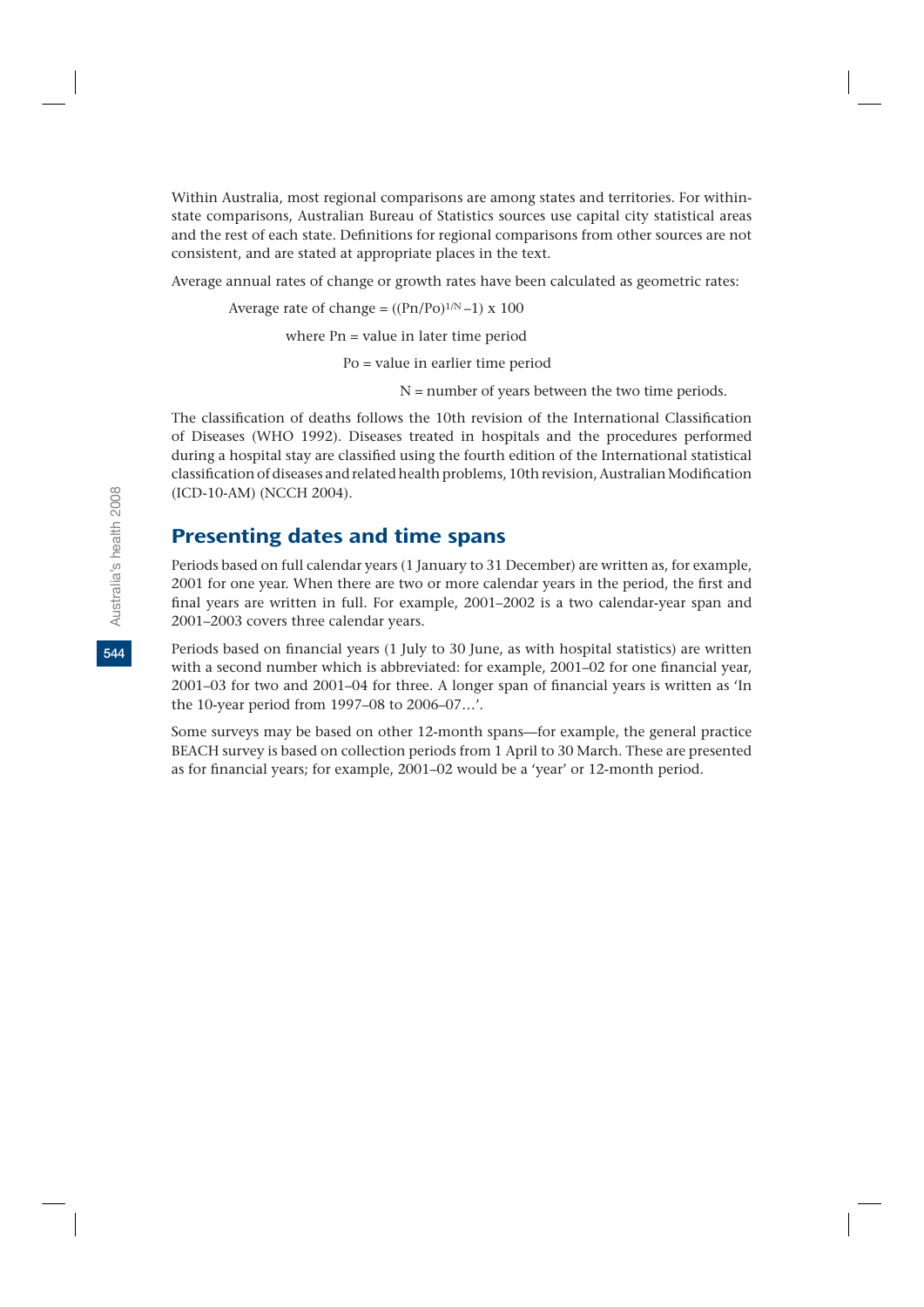# Symbols

| \$                       | Australian dollars, unless otherwise specified                                                                                  |
|--------------------------|---------------------------------------------------------------------------------------------------------------------------------|
| $\overline{\phantom{0}}$ | nil or rounded to zero                                                                                                          |
| $\%$                     | per cent                                                                                                                        |
| g                        | gram                                                                                                                            |
| kg                       | kilogram                                                                                                                        |
| '000                     | thousands                                                                                                                       |
| m                        | million                                                                                                                         |
| mm Hg                    | millimetres of mercury                                                                                                          |
| mmol/L                   | millimoles per litre                                                                                                            |
| n.a.                     | not available                                                                                                                   |
| . .                      | not applicable                                                                                                                  |
| nec                      | not elsewhere classified                                                                                                        |
| n.p.                     | not published by the data source                                                                                                |
| >                        | more than                                                                                                                       |
| $\,<$                    | less than                                                                                                                       |
| $\geq$                   | more than or equal to                                                                                                           |
| $\leq$                   | less than or equal to                                                                                                           |
| *                        | value subject to sampling variability too high for most practical purposes and/<br>or the relative standard error is 25% to 50% |
| $***$                    | value subject to sampling variability too high for most practical purposes and/                                                 |

## **References**

- ABS (Australian Bureau of Statistics) 2003. Australian demographic statistics, September quarter 2002. ABS cat. no. 3101.0. Canberra: ABS.
- NCCH (National Centre for Classification in Health) 2004. The international statistical classification of diseases and related health problems, 10th revision, Australian modification (ICD-10-AM). 4th edition. Sydney: University of Sydney.
- WHO (World Health Organization) 1992. International statistical classification of diseases and related health problems, 10th revision, volumes 1 and 2. Geneva: WHO.
- WHO 1996. World health statistics annual, 1995. Geneva: WHO.

or the relative standard error is more than 50%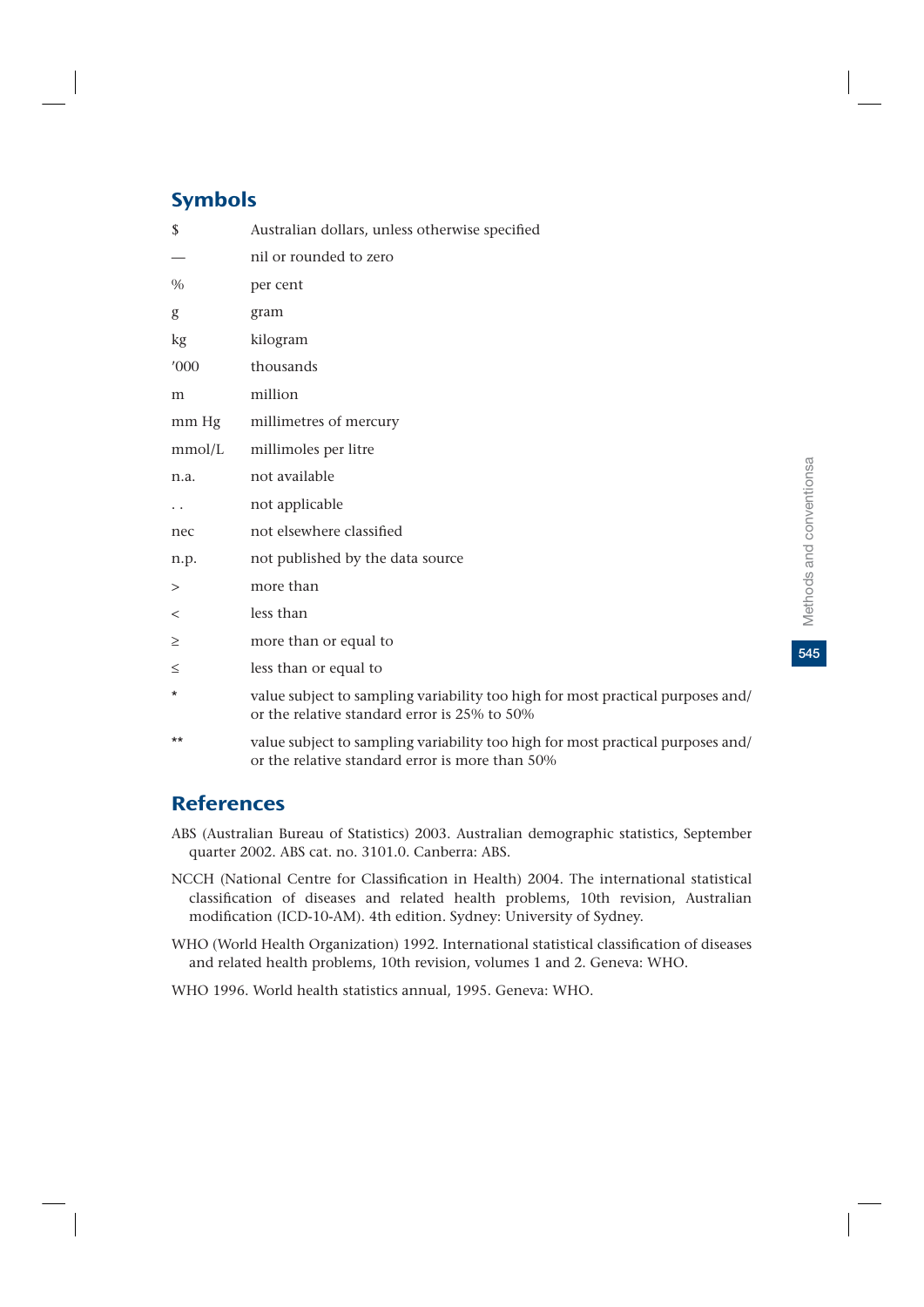# Abbreviations

| AACR           | Australasian Association of Cancer Registries                |
|----------------|--------------------------------------------------------------|
| ABS            | <b>Australian Bureau of Statistics</b>                       |
| ACIR           | Australian Childhood Immunisation Register                   |
| <b>ACSQHC</b>  | Australian Council for Safety and Quality in Health Care     |
| ADHD           | attention-deficit hyperactivity disorder                     |
| <b>AGPS</b>    | Australian Government Publishing Service                     |
| AHCA           | Australian Health Care Agreements                            |
| <b>AHIC</b>    | Australian Health Information Council                        |
| AHMAC          | Australian Health Ministers' Advisory Council                |
| AHMC           | Australian Health Ministers' Conference                      |
| AHMS           | Australian Health Measurement Survey                         |
| AIDS           | acquired immune deficiency syndrome                          |
| <b>AIHW</b>    | Australian Institute of Health and Welfare                   |
| ALOS           | average length of stay                                       |
| AMD            | age-related macular degeneration                             |
| AMI            | acute myocardial infarction                                  |
| <b>ANZDATA</b> | Australian and New Zealand Dialysis and Transplant Registry  |
| AR-DRG         | Australian Refined Diagnosis Related Group                   |
| ARI            | acute respiratory infection                                  |
| ART            | assisted reproductive technology                             |
| ASGC           | Australian Standard Geographic Classification                |
| ASHR           | Australian Study of Health and Relationships                 |
| AusDiab        | Australian Diabetes, Obesity and Lifestyle Study             |
| <b>BEACH</b>   | Bettering the Evaluation and Care of Health                  |
| BMI            | body mass index                                              |
| BSE            | bovine spongiform encephalopathy                             |
| CABG           | coronary artery bypass grafting                              |
| <b>CATI</b>    | computer-aided/assisted telephone interview                  |
| <b>CHD</b>     | coronary heart disease                                       |
| <b>CHINS</b>   | Community Housing and Infrastructure Needs Survey            |
| CJD            | Creutzfeldt-Jakob disease                                    |
| <b>COPD</b>    | chronic obstructive pulmonary disease                        |
| <b>CSIRO</b>   | Commonwealth Scientific and Industrial Research Organisation |
| <b>DALY</b>    | disability-adjusted life year                                |
| $\rm DDD$      | defined daily dose                                           |
| DFLE           | disability-free life expectancy                              |
| <b>DHAC</b>    | Commonwealth Department of Health and Aged Care              |
| <b>DHS</b>     | Department of Human Services (Victoria)                      |
| <b>DMFT</b>    | decayed, missing or filled teeth                             |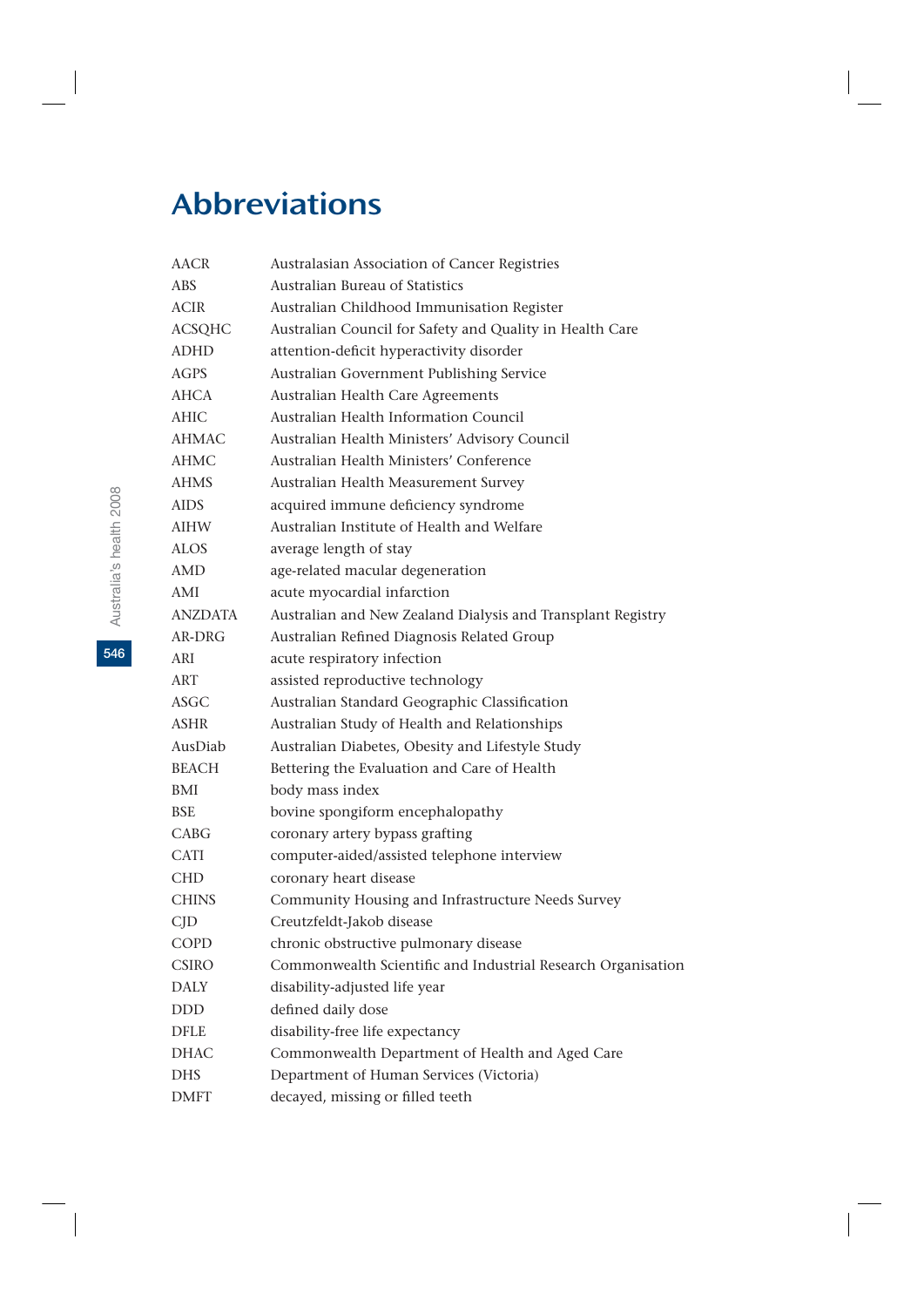| DoHA            | Australian Government Department of Health and Ageing                                                                       |
|-----------------|-----------------------------------------------------------------------------------------------------------------------------|
| DRG             | diagnosis related group                                                                                                     |
| DVA.            | Australian Government Department of Veterans' Affairs                                                                       |
| <b>ESKD</b>     | end-stage kidney disease                                                                                                    |
| FCTC            | World Health Organization's Framework Convention on Tobacco Control                                                         |
| FOBT            | faecal occult blood test                                                                                                    |
| GDP             | gross domestic product                                                                                                      |
| GIFT            | gamete intra-fallopian transfer                                                                                             |
| GP              | general practitioner                                                                                                        |
| <b>GRIM</b>     | General Record of Incidence of Mortality                                                                                    |
| <b>HBV</b>      | hepatitis B virus                                                                                                           |
| <b>HCV</b>      | hepatitis C virus                                                                                                           |
| HDL             | high-density lipoprotein                                                                                                    |
| <b>HDSC</b>     | Health Data Standards Committee                                                                                             |
| Hib             | Haemophilus influenzae type b                                                                                               |
| HІC             | Health Insurance Commission                                                                                                 |
| <b>HIV</b>      | human immunodeficiency virus                                                                                                |
| <b>HSVD</b>     | heart, stroke or vascular diseases                                                                                          |
| ICD             | International Classification of Diseases                                                                                    |
| $ICD-10-AM$     | International Statistical Classification of Diseases and Related Health<br>Problems, 10th Revision, Australian Modification |
| ICF             | International Classification of Functioning, Disability and Health                                                          |
| <b>ICPC</b>     | International Classification of Primary Care                                                                                |
| <b>ICSI</b>     | intra-cytoplasmic sperm injection                                                                                           |
| IFG.            | impaired fasting glucose                                                                                                    |
| <b>IGT</b>      | impaired glucose tolerance                                                                                                  |
| <b>IPD</b>      | invasive pneumococcal disease                                                                                               |
| <b>IRSD</b>     | Index of Relative Socioeconomic Disadvantage                                                                                |
| <b>IVF</b>      | in-vitro fertilisation                                                                                                      |
| <b>LDL</b>      | low-density lipoprotein                                                                                                     |
| LE              | life expectancy                                                                                                             |
| <b>MBS</b>      | Medicare Benefits Schedule                                                                                                  |
| <b>MIR</b>      | mortality to incidence ratio                                                                                                |
| <b>MMR</b>      | maternal mortality rate                                                                                                     |
| <b>MMR</b>      | measles, mumps and rubella                                                                                                  |
| <b>MND</b>      | motor neurone disease                                                                                                       |
| MS              | multiple sclerosis                                                                                                          |
| <b>MSIC</b>     | medically supervised injecting centre                                                                                       |
| NAGATSIHID      | National Advisory Group on Aboriginal and Torres Strait Islander Health<br>Information and Data                             |
| <b>NATSIHS</b>  | National Aboriginal and Torres Strait Islander Health Survey                                                                |
| <b>NATSINWP</b> | National Aboriginal and Torres Strait Islander Nutrition Working Party                                                      |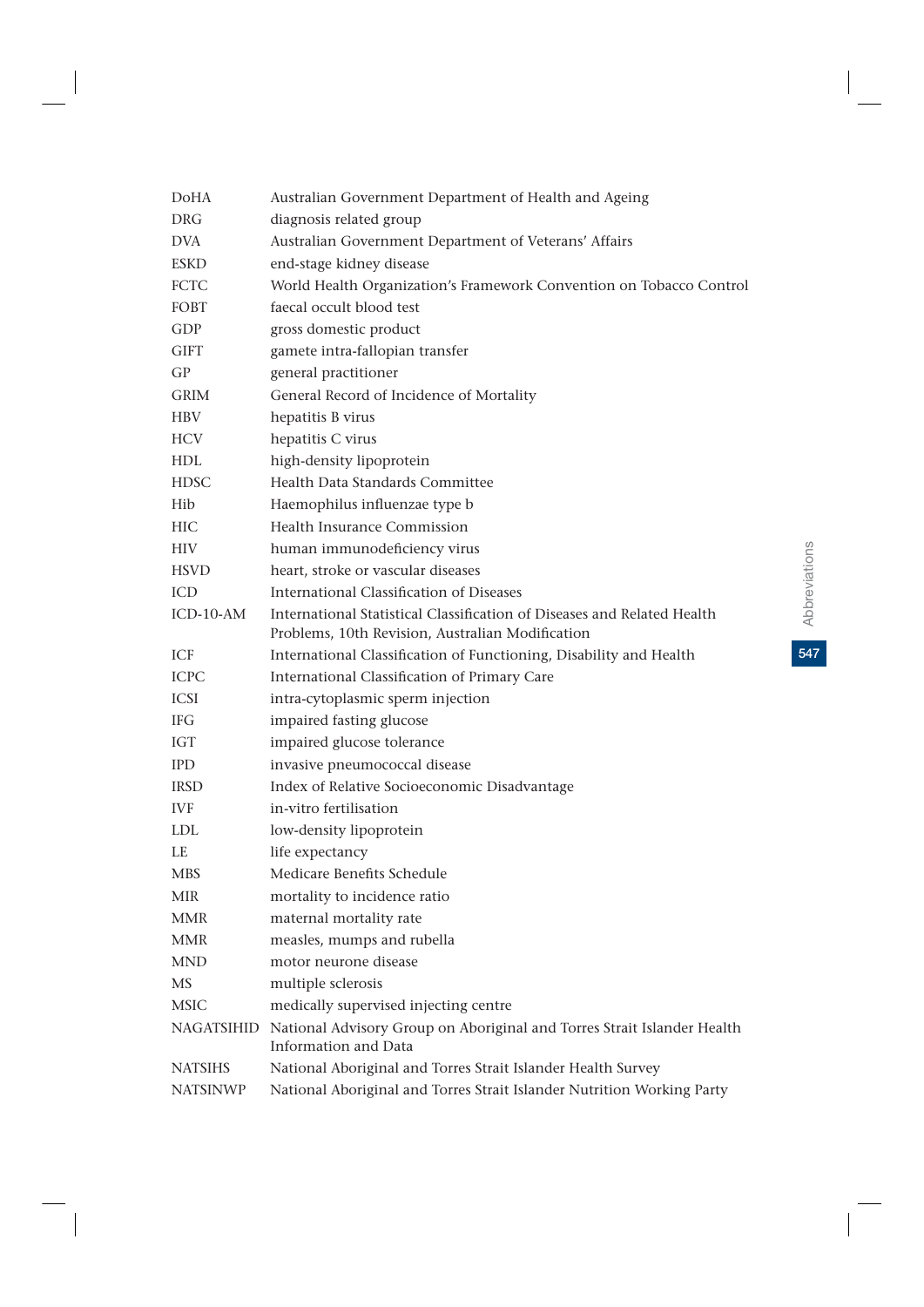| <b>NATSISS</b>    | National Aboriginal and Torres Strait Islander Social Survey                 |
|-------------------|------------------------------------------------------------------------------|
| <b>NCCH</b>       | National Centre for Classification in Health                                 |
| <b>NCHECR</b>     | National Centre in HIV Epidemiology and Clinical Research                    |
| <b>NCIRS</b>      | National Centre for Immunisation Research and Surveillance                   |
| <b>NCSCH</b>      | National Cancer Statistics Clearing House                                    |
| NDR.              | National Diabetes Register                                                   |
| <b>NDSHS</b>      | National Drug Strategy Household Survey                                      |
| <b>NDSS</b>       | National Diabetes Services Scheme                                            |
| <b>NEHTA</b>      | National E-Health Transition Authority                                       |
| <b>NHDC</b>       | National Health Data Committee                                               |
| NHFA              | National Heart Foundation of Australia                                       |
| NHIG.             | National Health Information Group                                            |
| <b>NHIMG</b>      | National Health Information Management Group                                 |
| <b>NHMRC</b>      | National Health and Medical Research Council                                 |
| <b>NHPA</b>       | National Health Priority Area                                                |
| NHPC              | National Health Performance Committee                                        |
| NHS               | National Health Survey                                                       |
| <b>NNDSS</b>      | National Notifiable Diseases Surveillance System                             |
| <b>NPIWG</b>      | National Public Health Information Working Group                             |
| <b>NSAID</b>      | non-steroidal anti-inflammatory drug                                         |
| <b>NSMHW</b>      | National Survey of Mental Health and Wellbeing                               |
| <b>OATSIH</b>     | Office for Aboriginal and Torres Strait Islander Health                      |
| <b>OECD</b>       | Organisation for Economic Co-operation and Development                       |
| Pap               | Papanicolaou (cervical smear test)                                           |
| <b>PBS</b>        | <b>Pharmaceutical Benefits Scheme</b>                                        |
| PCI               | percutaneous coronary intervention                                           |
| PEI               | patient episode initiation                                                   |
| <b>PHIAC</b>      | Private Health Insurance Administration Committee                            |
| <b>PHIIS</b>      | Private Health Insurance Incentives Scheme                                   |
| <b>PSA</b>        | prostate-specific antigen                                                    |
| <b>RFE</b>        | reason for encounter                                                         |
| <b>RPBS</b>       | Repatriation Pharmaceutical Benefits Scheme                                  |
| <b>RSE</b>        | relative standard error                                                      |
| <b>RSV</b>        | respiratory syncytial virus                                                  |
| <b>SAI</b>        | Standards Australia International                                            |
| <b>SARS</b>       | severe acute respiratory syndrome                                            |
| <b>SCRCSSP</b>    | Steering Committee for the Review of Commonwealth/State Service<br>Provision |
| <b>SCRGSP</b>     | Steering Committee for the Review of Government Service Provision            |
| <b>SEIFA</b>      | Socio-Economic Indexes for Areas                                             |
| <b>SH&amp;FPA</b> | Sexual Health and Family Planning Australia                                  |
| <b>SIDS</b>       | sudden infant death syndrome                                                 |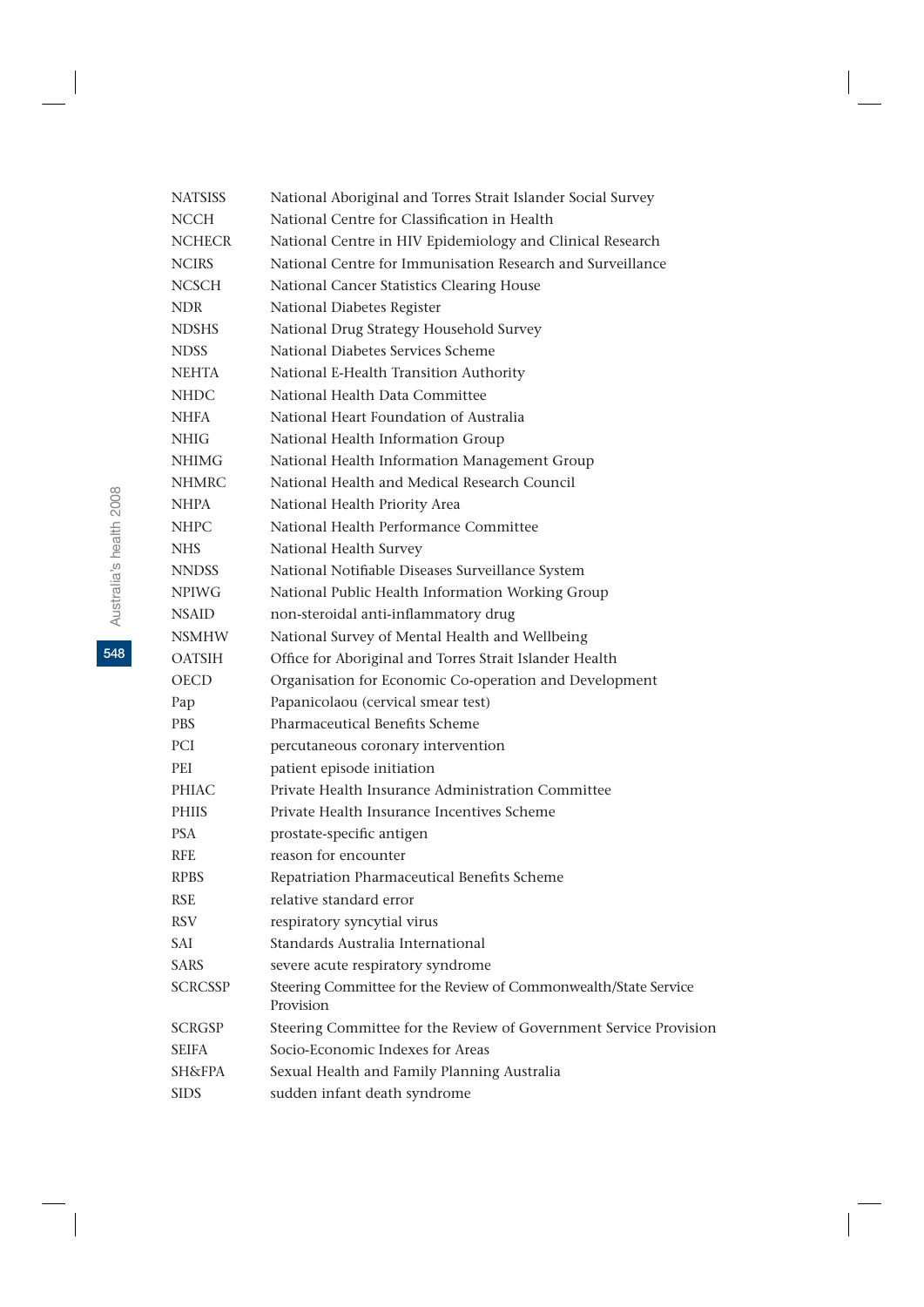| <b>SIGNAL</b> | Strategic Inter-Governmental Nutrition Alliance                                               |
|---------------|-----------------------------------------------------------------------------------------------|
| <b>SIMC</b>   | Statistical Information Management Committee                                                  |
| SLA           | statistical local area                                                                        |
| <b>SLTEC</b>  | shiga-like toxin-producing Escherichia coli                                                   |
| <b>SMR</b>    | standardised mortality ratio                                                                  |
| <b>SPP</b>    | Specific Purpose Payment                                                                      |
| <b>SPR</b>    | standardised prevalence ratio                                                                 |
| <b>STI</b>    | sexually transmitted infection (sometimes referred to as sexually<br>transmissible infection) |
| <b>TAFE</b>   | technical and further education                                                               |
| TB            | tuberculosis                                                                                  |
| <b>TG</b>     | triglyceride                                                                                  |
| <b>TSE</b>    | transmissible spongiform encephalopathy                                                       |
| <b>URTI</b>   | upper respiratory tract infection                                                             |
| vCJD          | variant Creutzfeldt-Jakob disease                                                             |
| <b>VTEC</b>   | verotoxigenic Escherichia coli                                                                |
| <b>VVCS</b>   | Vietnam Veterans Counselling Service                                                          |
| <b>WHO</b>    | World Health Organization                                                                     |
| WHO-ISH       | World Health Organization-International Society of Hypertension                               |
| <b>YLD</b>    | years lost due to disability                                                                  |
| <b>YLL</b>    | years of life lost (due to premature mortality)                                               |
|               |                                                                                               |

# Places

ACT Australian Capital Territory Aust Australia Can Canada Fra France Ger Germany Jpn Japan NSW New South Wales NT Northern Territory NZ New Zealand Qld Queensland SA South Australia Tas Tasmania UK United Kingdom USA United States of America USSR former Union of Soviet Socialist Republics Vic Victoria WA Western Australia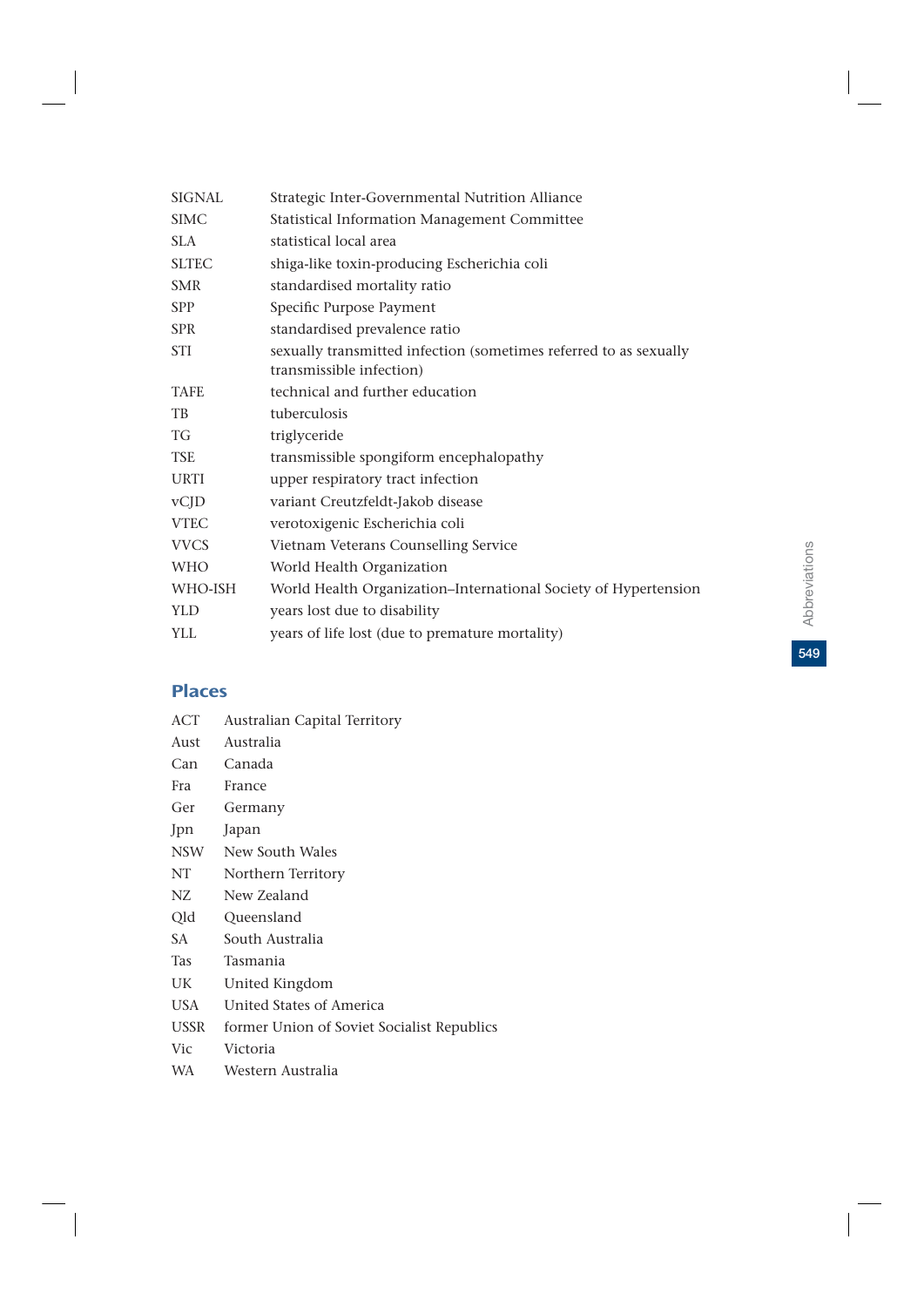# Glossary

**Aboriginal** A person of Aboriginal descent who identifies as an Aboriginal and is accepted as such by the community in which he or she lives.

**acute** Coming on sharply and often brief, intense and severe.

**acute coronary syndrome** Describes acute *myocardial infarction (heart attack)* or *unstable angina* when they first present as a clinical emergency with chest pain or other features.

**acute hospitals** Public and private hospitals which provide services mainly to admitted patients with acute or temporary ailments. The average length of stay is relatively short.

**addiction/addictive behaviour** When a person shows a very high dependence on something that is harmful or dangerous to them. It is marked by repeated and compulsive activity which the person finds (or would find) very difficult or impossible to stop. The term is most often applied to addictive drug use, such as with alcohol, tobacco or other drugs.

**admission** Admission to hospital. In this report, the number of *separations* has been taken as the number of admissions, hence an admission rate is the same as a separation rate.

**admitted patient** A patient who undergoes a hospital's formal admission process.

**affective disorders** Mood disorders such as *depression*, *mania* and *bipolar affective disorder*. (The term does not include *anxiety disorders*, which are classified as a separate group.)

**age-specific rate** A rate for a specific age group. The numerator and denominator relate to the same age group.

**age-standardisation** A method of removing the influence of age when comparing populations with different age structures. This is usually necessary because the rates of many diseases vary strongly (usually increasing) with age. The age structures of the different populations are converted to the same 'standard' structure, then the disease rates that would have occurred with that structure are calculated and compared.

**aids and appliances** Durable medical goods dispensed to ambulatory patients that are used more than once for therapeutic purposes, such as glasses, hearing aids, wheelchairs and orthopaedic appliances and prosthetics that are not implanted surgically but are external to the user of the appliance. Excludes prostheses fitted as part of admitted patient care in a hospital.

**Alzheimer's disease** Condition marked by progressive loss of brain power shown by worsening short-term memory, confusion and disorientation. A form of *dementia*.

**ambulatory care** Care provided to hospital patients who are not admitted to the hospital, such as patients of emergency departments and outpatient clinics. The term is also used to refer to care provided to patients of community-based (non-hospital) health-care services.

**anaemia** A reduced level of haemoglobin, the protein that carries oxygen in the red blood cells. It has many causes, including bleeding (loss of red blood cells), low production of red blood cells, and processes that damage them. It can cause paleness, tiredness and even breathlessness.

**angina** Temporary chest pain or discomfort when the heart's own blood supply is inadequate to meet extra needs, as in exercise. See also *unstable angina* and *cardiovascular disease.*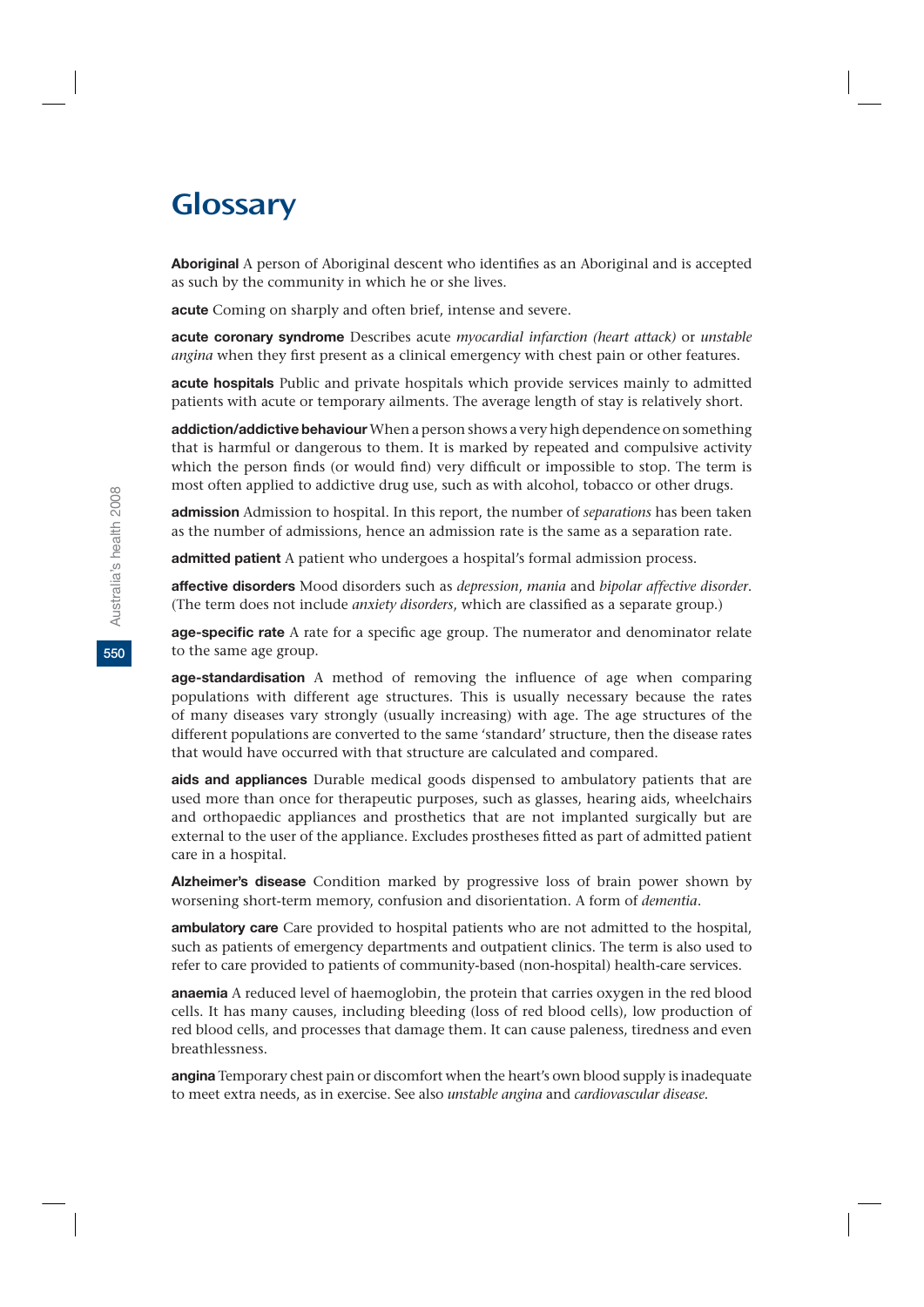**angioplasty** A method of reducing a blockage in an artery by opening out a balloon placed inside the artery at the point of narrowing. If the artery is a coronary artery the procedure is technically known as percutaneous transluminal coronary angioplasty (PTCA).

**anxietydisorders** A group of mental disorders marked by excessive feelings of apprehension, worry, nervousness and stress. Includes panic disorder, various phobias, generalised anxiety disorder, obsessive-compulsive disorder and post-traumatic stress disorder.

**AR-DRGs** See *diagnosis related groups*.

**arrhythmia** A disturbed rhythm of the heart beat—either too fast, too slow or irregular.

**arthritis** A group of disorders in which there is inflammation of the joints, which can become stiff, painful, swollen or deformed. The two main types of arthritis are *osteoarthritis* and *rheumatoid arthritis.*

**associated cause(s) of death** Any condition(s), diseases and injuries—other than the *underlying cause*—considered to contribute to a death. See also *cause of death.*

**asthma** A common, chronic inflammatory disease of the air passages causing widespread narrowing in them with obstruction of airflow and episodes of wheezing, chest tightness and shortness of breath. Different medications can prevent the episodes or relieve them.

**atherosclerosis** A process in which fatty and fibre-like deposits build up on the inner walls of arteries, often forming *plaques* that can then cause blockages. It is the main underlying condition in *heart attack, angina, stroke* and *peripheral vascular disease.*

**atrial fibrillation** A condition marked by an irregular, rapid heart beat. It arises because the heart's collecting chambers (atria) stop beating rhythmically and quiver uselessly (fibrillate).

**auto-immune diseases** Diseases such as *rheumatoid arthritis* and *Type 1 diabetes*, in which the immune system reacts against body tissues and damages them.

**available beds** Beds immediately available for use by admitted patients.

**average length of stay (ALOS)** The average of the length of stay for admitted patient episodes.

**benchmark** A standard or point of reference for measuring quality or performance. See also *benchmarking*.

**benchmarking** A continuous process of measuring quality or performance against the highest standards. See also *benchmark*.

**bipolar affective disorder** A mental disorder where the person may be depressed at one time and *manic* at another. Formerly known as *manic depression*.

**blood cholesterol** Fatty substance produced by the liver and carried by the blood to supply the rest of the body. Its natural function is to supply material for cell walls and for steroid hormones, but if levels in the blood become too high this can lead to *atherosclerosis* and heart disease.

**body mass index (BMI)** The most commonly used method of assessing whether a person is normal weight, underweight, overweight or obese. It is calculated by dividing the person's weight (in kilograms) by their height (in metres) squared; that is,  $kg \div m^2$ . For both men and women, underweight is a BMI below 18.5, acceptable weight is from 18.5 to less than 25, overweight is 25 and above (includes obese), and obese is 30 and over.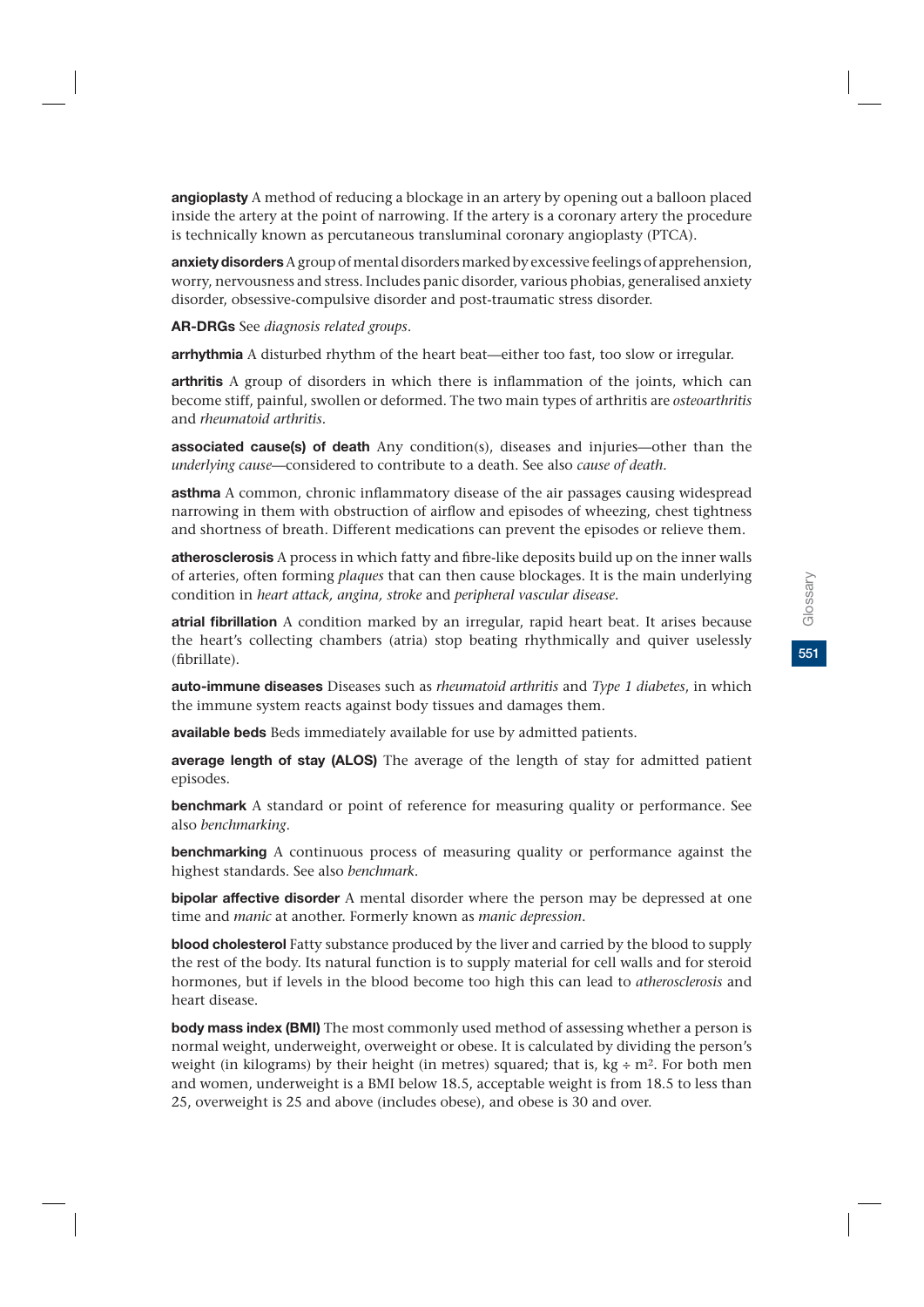**bronchitis** Inflammation of the main air passages (the bronchi). May be acute (because of infection) or chronic (most often because of tobacco smoking).

**bulk-billing** The process by which a medical practitioner or optometrist sends the bill for services direct to Medicare, so the patients concerned pay nothing. Also known as direct billing.

**campylobacteriosis** A disease usually marked by diarrhoea, abdominal pain, fever, nausea and vomiting for a few days, caused by some types of *Campylobacter* bacteria and often foodborne.

**cancer** A large range of diseases, in which some of the body's cells become defective, begin to multiply out of control, can invade and damage the area around them, and can also spread to other parts of the body to cause further damage.

**capital consumption** The amount of fixed capital used up each year—otherwise known as depreciation.

**capital expenditure** Expenditure on large-scale fixed assets (for example, new buildings and equipment with a useful life extending over a number of years).

**cardiovascular disease** Any disease of the *circulatory system*, namely the heart (cardio) or blood vessels (vascular). Includes *heart attack, angina, stroke* and *peripheral vascular disease*. Also known as circulatory disease*.*

**casemix** The range and types of patients (the mix of cases) treated by a hospital or other health service. This provides a way of describing and comparing hospitals and other services for planning and managing health care. Casemix classifications put patients into manageable numbers of groups with similar conditions that use similar health-care resources, so that the activity and cost-efficiency of different hospitals can be compared. See *diagnosis related groups.*

**cataract** A cloudy or opaque area in the lens of the eye.

**cause of death** From information reported on the medical certificate of cause of death, each death is classified by the underlying cause of death according to rules and conventions of the 10th revision of the *International Classification of Diseases*. The underlying cause is defined as the disease that initiated the train of events leading directly to death. Deaths from injury or poisoning are classified according to the circumstances of the violence which produced the fatal injury, rather than to the nature of the injury. See also *underlying cause of death*.

**cerebrovascular disease** Any disorder of the blood vessels supplying the brain or its covering membranes. A notable and major form of cerebrovascular disease is stroke.

**chemotherapy** The use of drugs (chemicals) to prevent or treat disease, with the term usually being applied to treatment for cancer rather than for other uses.

**cholesterol** See *blood cholesterol.*

**chronic** Persistent and long-lasting.

**chronic bronchitis** Long-term condition with inflammation of the bronchi, the lung's main air passages, causing frequent coughing attacks and coughing up of mucus.

**chronic diseases** Term applied to a diverse group of diseases, such as heart disease, cancer and arthritis, that tend to be long-lasting and persistent in their symptoms or development. Although these features also apply to some *communicable diseases* (infections), the term is usually confined to non-communicable diseases.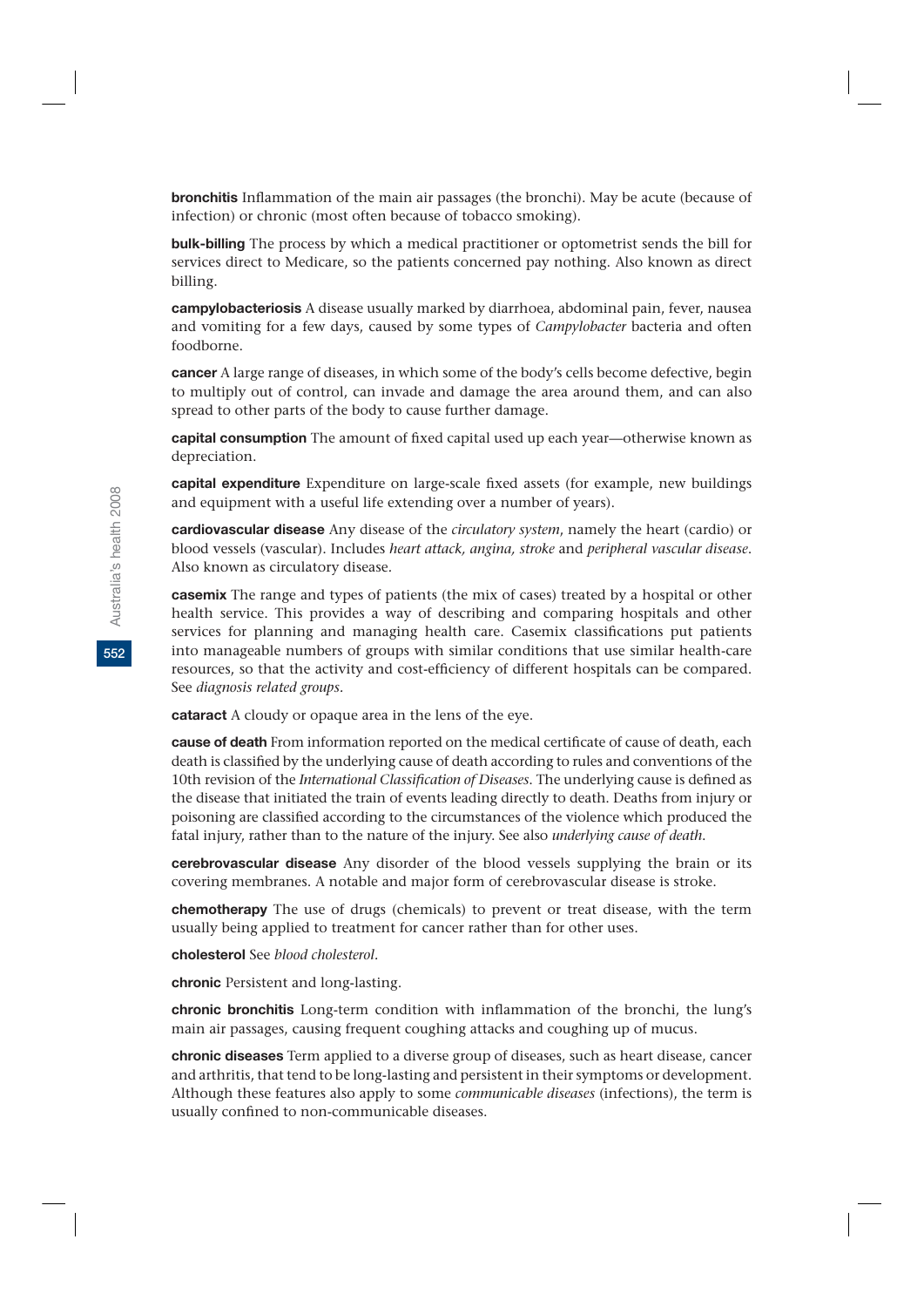**chronic obstructive pulmonary disease** (**COPD**) Serious, progressive and disabling longterm lung disease where damage to the lungs, usually because of both *emphysema* and *chronic bronchitis*, obstructs oxygen intake and causes increasing shortness of breath. By far the greatest cause is cigarette smoking.

**circulatory disease** See *cardiovascular disease* (alternative name).

**circulatory system** The heart along with the blood vessels, comprising the system that circulates blood around the body to supply oxygen and nutrients to all body tissues and to carry away waste products from them. Also known as the cardiovascular system.

**cirrhosis** Permanently damaged structure of the liver due to extensive death of its cells with resultant scarring. The main causes are chronic alcohol abuse and hepatitis C.

**cohort** A group of individuals being studied who have experienced the same event at a specified period in time; for example, 'birth cohort' refers to people born in the same year.

**colonoscope** See *colonoscopy*.

**colonoscopy** A procedure whereby the inside of the large bowel (colon) is viewed using a long flexible tube (*colonscope*) inserted through the anus.

**colorectal cancer** Cancer of the colon (the lower part of the intestine, usually 1.5 to 2 metres) or of the rectum (the final 15 cm of the colon, ending with the anus).

**communicable diseases (infectious diseases)** Diseases or illnesses due to infectious organisms or their toxic products. Communication may occur directly or indirectly via contact with other humans, animals or other environments that harbour the organism.

**comorbidity** When a person has two or more health problems at the same time.

**complication** A secondary problem that arises from a disease, injury or treatment (such as surgery) that worsens the patient's condition and makes treatment more complicated.

**condition (health condition)** A broad term that can be applied to any health problem, including symptoms, diseases, and various risk factors such as high blood cholesterol, obesity and so forth. Often used synonymously with *disorder* or *problem*.

**confidence interval** A statistical term describing a range (interval) of values within which we can be 'confident' that the true value lies, usually because it has a 95% or higher chance of doing so.

**congenital** A condition that is recognised at birth, or that is believed to have been present since birth, including conditions which are inherited or caused by environmental factors.

**constant prices** Dollar amounts for different years that are adjusted to reflect the prices in a chosen reference year. This provides a way of comparing expenditure over time on an equal dollar-for dollar basis without the distorting effects of inflation. The comparison will reflect only the changes in the amount of goods and services purchased, not the changes in prices of these goods and services caused by inflation.

**coronary artery bypass graft (CABG)** Surgical procedure using blood vessel grafts to bypass blockages in the coronary arteries and restore adequate blood flow to the heart muscle.

**coronary artery disease** Disease of the coronary arteries, typically meaning *atherosclerosis*. When this leads to symptoms such as chest pain the result is known as *coronary heart disease.*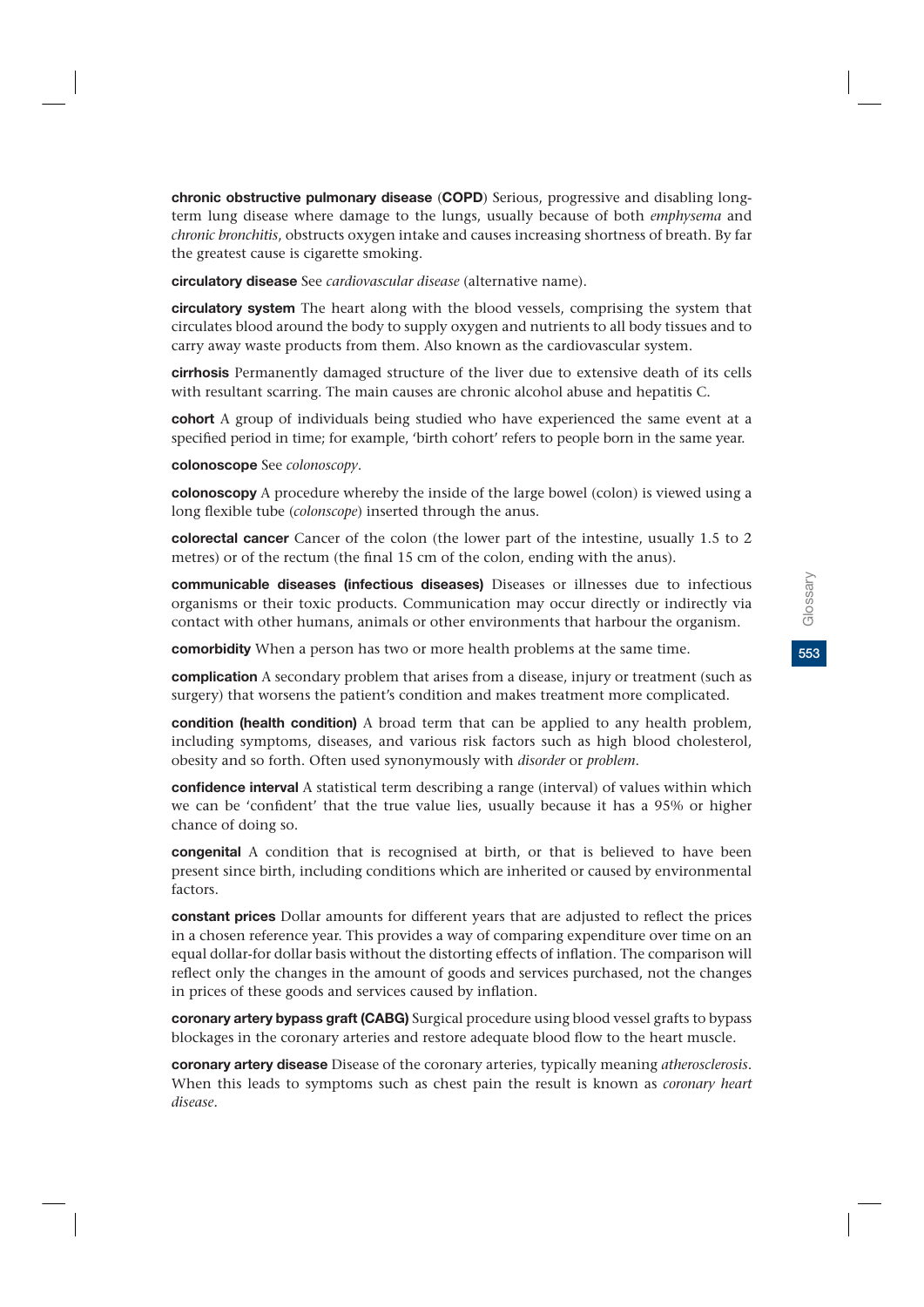**coronary heart disease** Disease due to blockages in the heart's own (coronary) arteries, expressed as *angina* or a *heart attack*. Also known as *ischaemic heart disease.*

**crude death rate** The number of deaths in a given period divided by the size of the corresponding population indexed to 100,000.

**cryptosporidiosis** A disease usually marked by diarrhoea with cramping abdominal pain and other symptoms, caused by *Cryptosporidium parvum* (a protozoan parasite) and transmitted directly from person to person, or foodborne.

**dementia** A general and worsening loss of brain power such as memory, understanding and reasoning.

**dentate** Having one or more natural teeth.

**depression** A mood disorder with prolonged feelings of being sad, hopeless, low and inadequate, with a loss of interest or pleasure in activities and often with suicidal thoughts or self-blame.

**determinant** Any factor that can increase the chances of ill health (risk factors) or good health (protective factors) in a population or individual. By convention, services or other programs which aim to improve health are often not included in this definition.

**diabetes (diabetes mellitus)** A chronic condition in which the body cannot properly use its main energy source, the sugar glucose. This is due to a relative or absolute deficiency in insulin, a hormone produced by the pancreas. Insulin helps glucose enter the body's cells from the bloodstream and then be processed by them. Diabetes is marked by an abnormal build-up of glucose in the blood and it can have serious short- and long-term effects. For the three main types of diabetes see *Type 1 diabetes*, *Type 2 diabetes* and *gestational diabetes.*

**diagnosis related groups (DRGs)** A widely used type of casemix classification system. In the case of Australian acute hospitals, AR-DRGs (Australian Refined Diagnosis Related Groups) classify admissions into groups with similar clinical conditions (related diagnoses) and similar resource usage. This allows the activity and performance of hospitals to be compared on a common basis. See also *casemix*.

**dialysis/haemodialysis** A process used to treat kidney failure. A machine is connected to the patient's bloodstream so it can take on the role of the kidneys by removing excess substances and waste from the blood.

**diphtheria** A bacterial infection that usually starts with soreness of the throat and tonsils but which can also affect other parts of the body and become severe enough to block breathing. It is preventable by vaccination.

#### **direct billing** See *bulk-billing.*

**disability** Described by the International Classification of Functioning, Disability and Health as a concept of several dimensions relating to an impairment in body structure or function, a limitation in activities (such as mobility and communication), a restriction in participation (involvement in life situations such as work, social interaction and education), and the affected person's physical and social environment. Described by the *Oxford concise colour medical dictionary* (1998) as 'a loss or restriction of functional ability or activity as a result of impairment of the body or mind'.

**disability-adjusted life year (DALY)** Years of healthy life lost through premature death or living with disability due to illness or injury.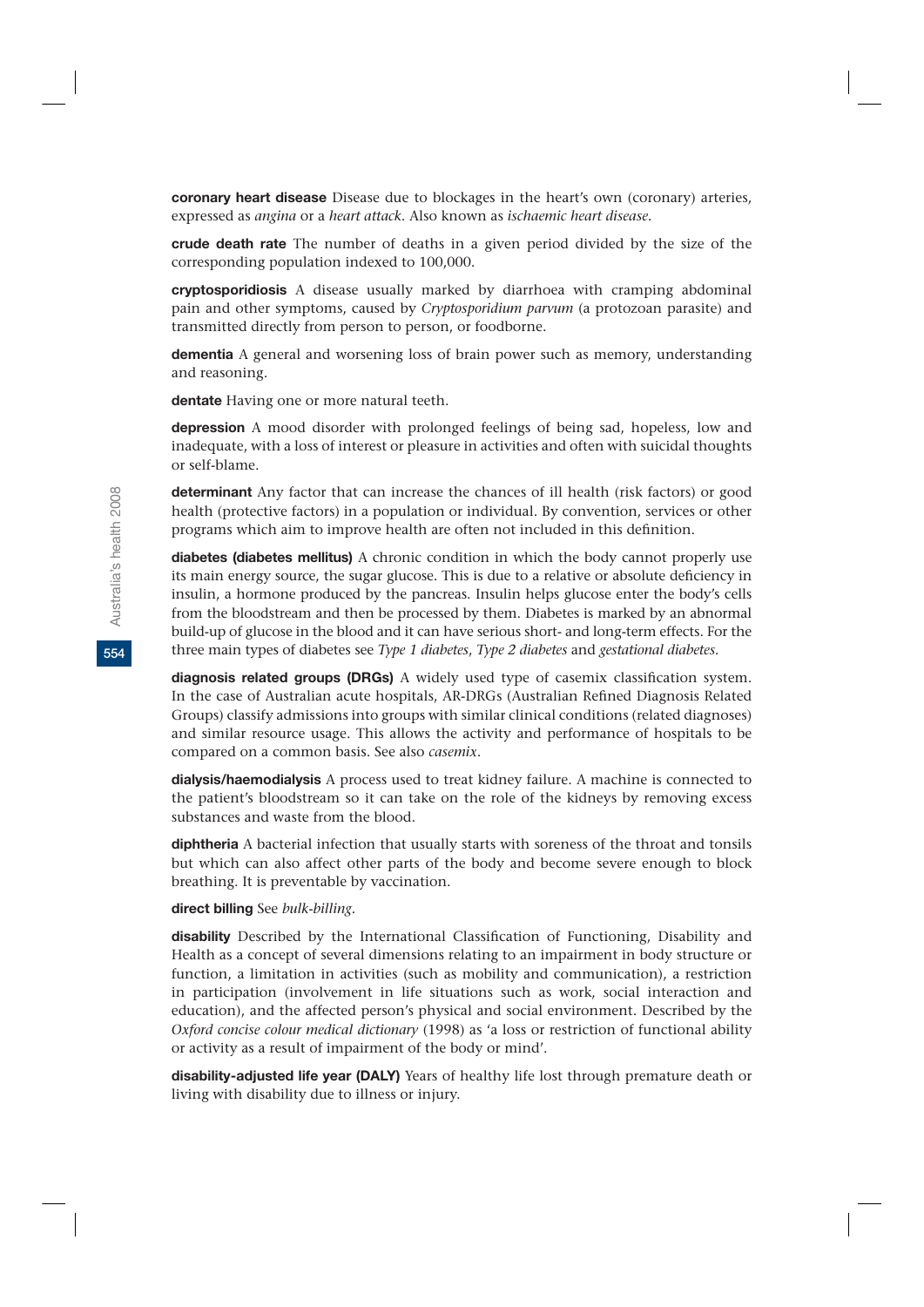**disease** A physical or mental disturbance involving *symptoms* (such as pain or feeling unwell), dysfunction or tissue damage, especially if these *symptoms* and *signs* form a recognisable clinical pattern.

**disorder (health disorder)** Used synonymously with *condition*.

**donovanosis** Infectious disease (previously called granuloma inguinale) caused by the bacteria *Chlamydia granulomatis*. It features painless genital ulcers with tissue destruction, and can result in secondary infection and scarring.

**Down syndrome** Condition caused by a genetic defect known as trisomy 21—an extra chromosome 21, making three instead of two. Produces a characteristic facial appearance and shortness, often with heart defects and usually reduced intelligence.

**emphysema** A chronic lung disease where over-expansion or destruction of the lung tissue blocks oxygen intake, leading to shortness of breath and other problems.

**endoscopy** The viewing of internal parts of the body, such as the inside of the lower bowel (the colon) with a *colonoscope*.

**enterohaemorrhagic** *E. coli* **infection** A disease marked by diarrhoea that can be mild or severe and bloody, and sometimes also by haemolytic uraemic syndrome (sudden kidney failure and anaemia in children) and other symptoms. It is caused by some types of *E. coli* bacteria and is usually foodborne.

**epidemic** An outbreak of a disease or its occurrence at a level that is clearly higher than usual, especially if it affects a large proportion of the population.

**epidemiology** The study of the patterns and causes of health and disease in populations, and the application of this study to improve health.

**epilepsy** A disturbance of brain function marked by recurrent fits and loss of consciousness.

**external cause** Environmental event, circumstance and/or condition as the cause of injury, poisoning and/or other adverse effect. The term is used in disease classification.

**fertility rate** Number of live births per 1,000 women aged 15–49.

**fetal death** Birth of a fetus weighing at least 400 grams (or, where birthweight is unavailable, of at least 20 weeks gestation), which shows no signs of life. Commonly referred to as stillbirth.

**fetal death rate** Number of fetal deaths per 1,000 total births (fetal deaths plus live births).

**free-standing day hospital facility** A private hospital where only minor operations and other procedures not requiring overnight stay are performed, and which does not form part of any private hospital providing overnight care.

**gastroscopy** A procedure whereby the inside of the stomach is viewed using a flexible tube passed down into it via the mouth.

**generalised anxiety disorder** A mental disorder where a person is overly and unrealistically anxious and worried about many things over a long period. One of the group of *anxiety disorders.*

**gestational diabetes** *Diabetes* which is first diagnosed during pregnancy (gestation). It may disappear after pregnancy but signals a high risk of diabetes occurring later on.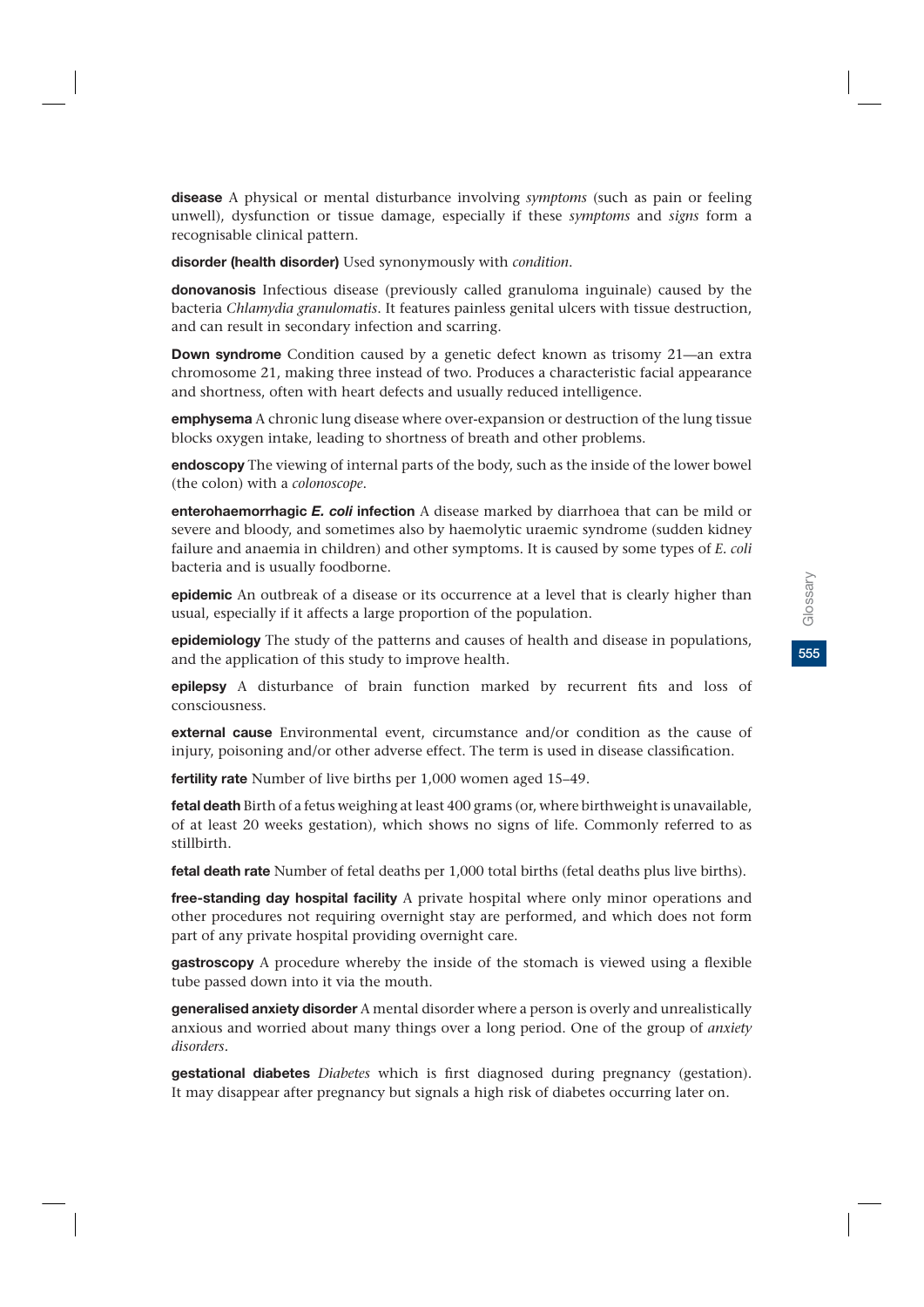**gout** Disease of excess uric acid in the blood causing attacks of joint pain (most often in the big toe) and other problems.

**gross domestic product (GDP)** A statistic commonly used to indicate national wealth. It is the total market value of goods and services produced within a given period after deducting the cost of goods and services used up in the process of production but before deducting allowances for the consumption of fixed capital.

#### **haemodialysis** See *dialysis*.

**health** Term relating to whether the body (which includes the mind) is in a good or bad state. With good health the state of the body and mind are such that a person feels and functions well and can continue to do so for as long as possible. See also *public health*.

#### **health indicator** See *indicator*.

**health outcome** A change in the health of an individual or population due wholly or partly to a preventive or clinical intervention.

**health promotion** Activities to improve health and prevent disease, often described as the process that helps individuals and communities to increase control over the *determinants* of health.

**health status** An individual's or population's overall level of health, taking into account various aspects such as *life expectancy*, amount of *disability*, levels of disease *risk factors* and so on.

**heart attack** Life-threatening emergency that occurs when a vessel supplying blood to the heart muscle is suddenly blocked completely by a blood clot. The medical term commonly used for a heart attack is *myocardial infarction.* See also *cardiovascular disease*.

**heart failure** When the heart functions less effectively in pumping blood around the body. It can result from a wide variety of diseases and conditions that can impair or overload the heart, such as heart attack, other conditions that damage the heart muscle directly (cardiomyopathies), high blood pressure, or a damaged heart valve.

**hepatitis** Inflammation of the liver, which can be due to certain viral infections, alcohol excess or a range of other causes.

**Hib (***Haemophilus influenzae* **type b) infection** A bacterial infection of infants and children that can cause meningitis, pneumonia and other serious effects. It is preventable by vaccination.

**highly specialised drugs** Under Section 100 of the National Health Act, certain drugs (for example, cyclosporin) can be supplied to community patients only through hospitals because the hospitals can provide the facilities or staff necessary for the appropriate use of the drugs. These drugs are funded by the Australian Government separately from the Pharmaceutical Benefits Scheme.

**Hodgkin disease (Hodgkin lymphoma)** A cancer marked by progressive painless enlargement of lymph nodes throughout the body. A form of *lymphoma*.

**hostel** Establishment for people who cannot live independently but who do not need nursing care in a hospital or nursing home. Hostels provide board, lodging or accommodation and cater mostly for the aged, distressed or disabled. Residents are generally responsible for their own provisions but may be given domestic assistance such as help with meals, laundry and personal care.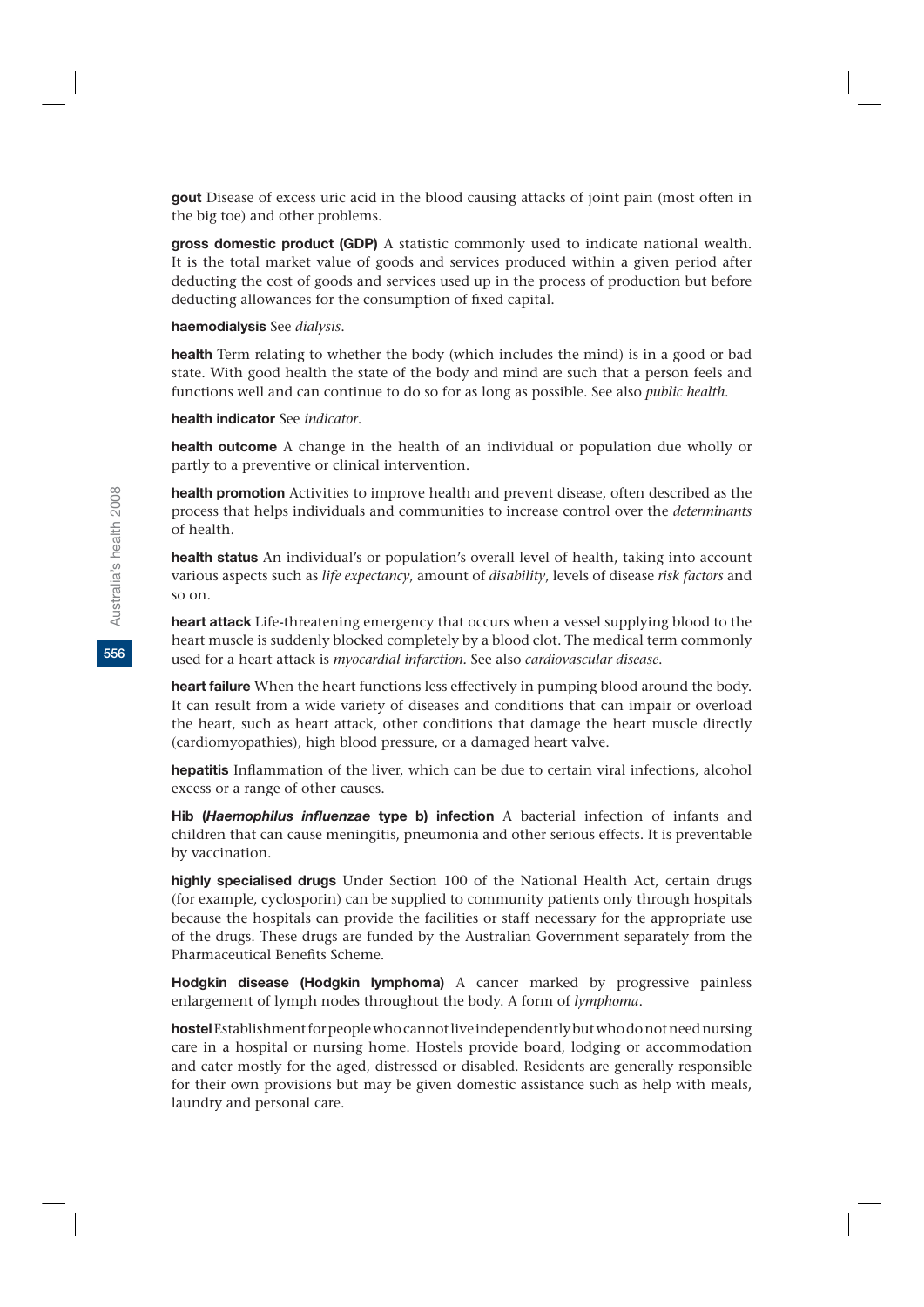**hypertensive disease** Disease occurring when high blood pressure (hypertension) is severe or prolonged enough to cause damage to the heart, brain or kidneys.

**illness** A state of feeling unwell, although the term is also often used synonymously with disease.

**immunisation** Inducing immunity against infection by the use of an antigen to stimulate the body to produce its own antibodies. See *vaccination*.

**impaired glucose tolerance** Condition in which blood glucose levels are higher than normal but less than required for a diagnosis of diabetes, and which signals an increased risk of developing *Type 2 diabetes.*

**impairment** Any loss or abnormality of psychological, physiological or anatomical structure or function.

**incidence** The number of new cases (of an illness or event, and so on) occurring during a given period. Compare with *prevalence*.

**indicator** A key statistical measure selected to help describe (indicate) a situation concisely, track progress and performance, and act as a guide to decision making. It may have an indirect meaning as well as a direct one; for example, Australia's overall death rate is a direct measure of mortality but is often used as a major indicator of population health.

**Indigenous** A person of Aboriginal and/or Torres Strait Islander descent who identifies as an Aboriginal and/or Torres Strait Islander and is accepted as such by the community with which he or she is associated.

**inflammation** Local response to injury or infection, marked by local redness, heat, swelling and pain. Can also occur when there is no clear external cause and the body reacts against itself, as in *auto-immune diseases.*

**insulin** Hormone that is produced by the pancreas and regulates the body's energy sources, most notably the sugar glucose.

**International Classification of Diseases** International Statistical Classification of Diseases and Related Health Problems. The World Health Organization's internationally accepted classification of death and disease. The 10th Revision (ICD-10) is currently in use. In this report, causes of death classified before 1979 under previous revisions have been reclassified to ICD-10 by the AIHW. ICD-10-AM is the Australian modification of ICD-10, used for diagnoses and procedures recorded for patients admitted to hospitals.

**intervention (for health)** Any action taken by society or an individual which 'steps in' (intervenes) to improve health, such as medical treatment and preventive campaigns.

**ischaemia** Reduced or blocked blood supply. See also *ischaemic heart disease.*

**ischaemic heart disease** *Heart attack* and *angina* (chest pain). Also known as *coronary heart disease*. See also *ischaemia*.

**length of stay** Duration of hospital stay, calculated by subtracting the date the patient is admitted from the day of separation. All leave days, including the day the patient went on leave, are excluded. A same-day patient is allocated a length of stay of one day.

**life expectancy** An indication of how long a person can expect to live. Technically it is the number of years of life remaining to a person at a particular age if death rates do not change.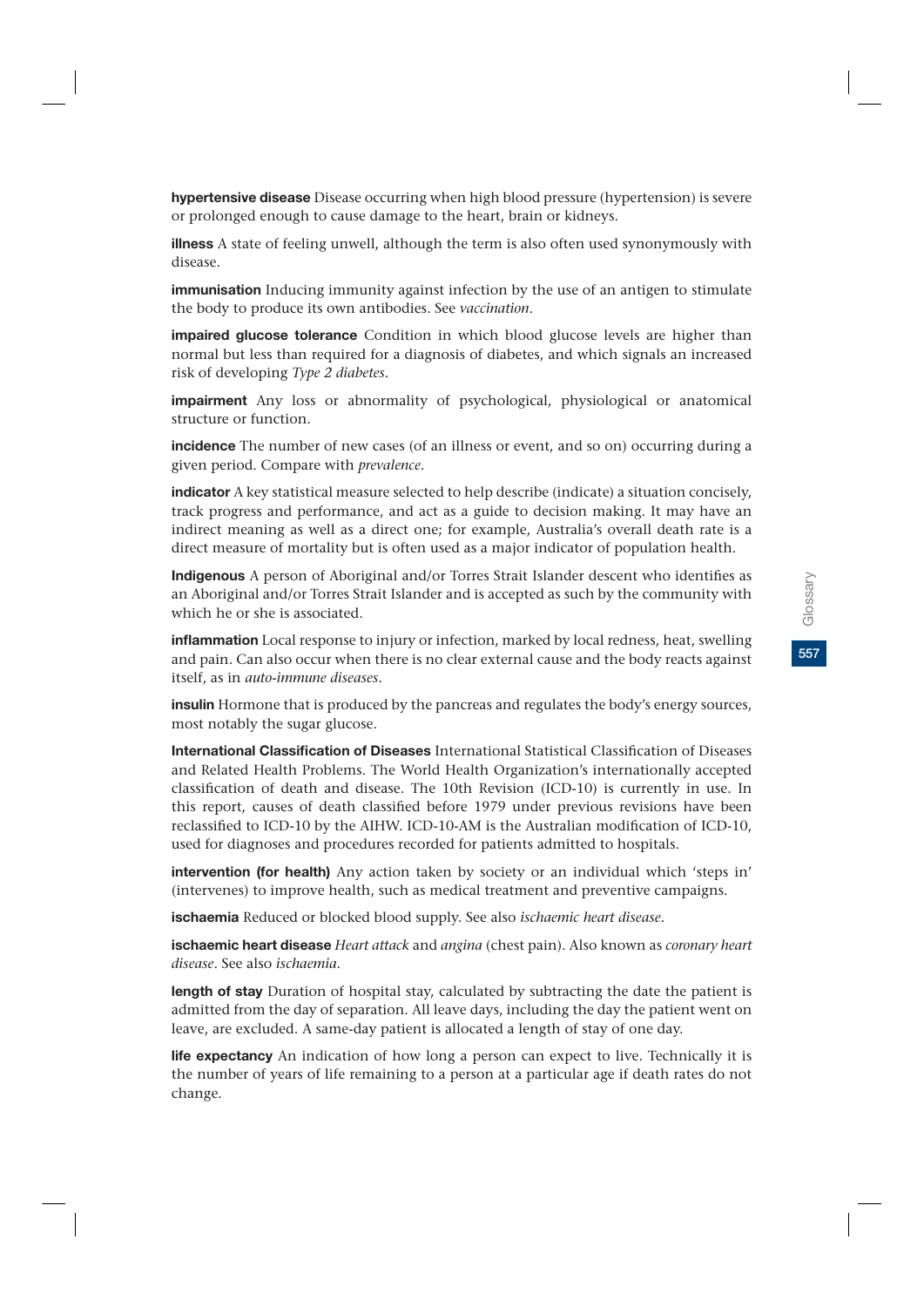**listeriosis** A disease which normally appears in otherwise healthy people as an acute, mild fever, sometimes with influenza-like symptoms, caused by the bacteria *Listeria monocytogenes* and usually foodborne. It can cause more severe symptoms in newborns, the elderly, people with poor immunity and pregnant women (in whom it can also cause abortion).

**long-term condition** A term used in the ABS National Health Surveys to describe a health condition that has lasted, or is expected to last, at least six months. See also *chronic diseases*.

**low birthweight** Weight of a baby at birth that is less than 2,500 grams.

**lymphoma** A cancer of the lymph nodes. Lymphomas are divided into two broad types, *Hodgkin disease* lymphomas and *non-Hodgkin lymphomas.*

**Major Diagnostic Categories (MDCs)** A high level of groupings of patients used in the AR-DRG classification. See also *diagnosis related groups.*

**malignancy** See *cancer*.

**mammogram** X-ray of the breast. It may be used to assess a breast lump or as a screening test in women with no evidence of cancer.

**mania** A mental disorder where the person is overexcited, overactive and excessively and unrealistically happy and expansive. It is the opposite of depression and can alternate with it in the same person in what is known as *bipolar affective disorder* (formerly known as *manic depression*).

**manic** See *mania* and *manic depression.*

**manic depression, manic depressive disorder** See *bipolar affective disorder, mania,* and *depression.*

**measles** A highly contagious infection, usually of children, that causes flu-like symptoms, fever, a typical rash and sometimes serious secondary problems such as brain damage. It is preventable by vaccination.

**median** The midpoint of a list of observations ranked from the smallest to the largest.

**Medicare** A national, government-funded scheme that subsidises the cost of personal medical services for all Australians and aims to help them afford medical care.

**melanoma** A cancer of the body's cells that contain pigment (melanin), mainly affecting the skin.

**meningitis** Inflammation of the brain's covering (the meninges), as can occur with some viral or bacterial infections.

**mental illness** Disturbances of mood or thought that can affect behaviour and distress the person or those around them, so the person often has trouble functioning normally. They include *anxiety disorders, depression* and *schizophrenia.*

**metastasis** The spread of a cancer from its original site to other parts of the body.

**morbidity** Refers to ill health in an individual and to levels of ill health in a population or group.

**mortality** Death.

**motor neurone disease** A serious disease of the nervous system with progressive wasting of muscles, weakness and paralysis.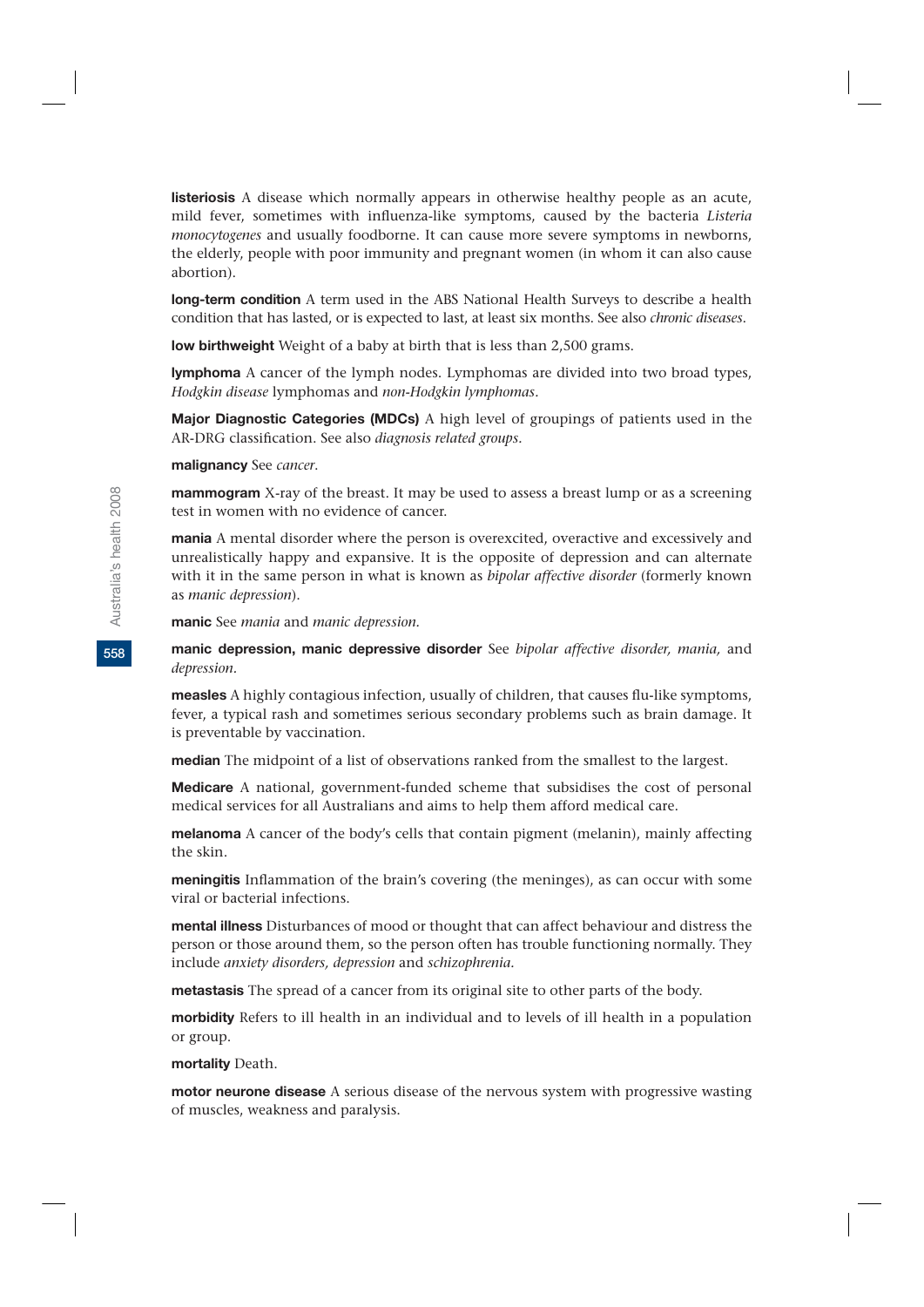**multiple sclerosis** One of the most common nervous system disorders, with varied symptoms such as loss of control of limbs, sudden vision problems and disturbed sensations.

**mumps** A contagious viral disease marked by acute and painful swelling of the salivaproducing glands, often similarly affecting the testicles and sometimes other parts.

**musculoskeletal** Relating to the muscles, joints and bones.

**myocardial infarction** Term still commonly used to mean a *heart attack*, but more correctly refers only to those heart attacks which have caused some death of heart muscle.

**neonatal death** Death of an infant within 28 days of birth.

**neonatal mortality rate** Number of neonatal deaths per 1,000 live births.

**neoplasm** An abnormal ('neo', new) growth of tissue. Can be 'benign' (not a cancer) or 'malignant' (a cancer). Same as a *tumour*.

**neural tube defects** Defects such as spina bifida and anencephalus that have arisen in the neural tube, the part of the embryo that develops into the brain and spinal cord.

**neurosis/neurotic disorders** A broad category of mental disorders with anxiety as their main feature and whose symptoms are mostly exaggerations of normal emotions or behaviour. They include *anxiety disorders, obsessive-compulsive disorder, stress* reactions and other problems.

**non-admitted patient** A patient who receives care from a recognised non-admitted patient service/clinic of a hospital, including emergency departments and outpatient clinics.

**non-Hodgkin lymphoma (NHL)** A range of cancers of the lymphatic system (lymph glands and the channels they are linked to) that are not of the Hodgkin variety.

**non-Indigenous** People who have declared they are not of Aboriginal or Torres Strait Islander descent. Used interchangeably with o*ther Australians*.

**nursing homes** Establishments which provide long-term care involving regular basic nursing care to chronically ill, frail, disabled or convalescent people, or senile inpatients. Also referred to as *residential aged care facilities.*

**obesity** Marked degree of overweight, defined as *body mass index* of 30 or over. See also *overweight*.

**obsessive-compulsive disorder** A form of *anxiety disorder* where repeated and unwanted thoughts and impulses disturb and dominate a person. Often involves rituals such as excessive hand washing, checking and counting, which in turn cause anxiety if they are prevented or out of control.

**occasion of service** Occurs when a patient receives some form of service from a functional unit of a hospital, but is not admitted.

**ophthalmology** A medical specialty dealing with eye diseases.

**Organisation for Economic Co-operation and Development (OECD)** An organisation of 30 developed countries, including Australia.

**osteoarthritis** A chronic and common form of *arthritis*, affecting mostly the spine, hips, knees and hands. It first appears from the age of about 30 and is more common and severe with increasing age.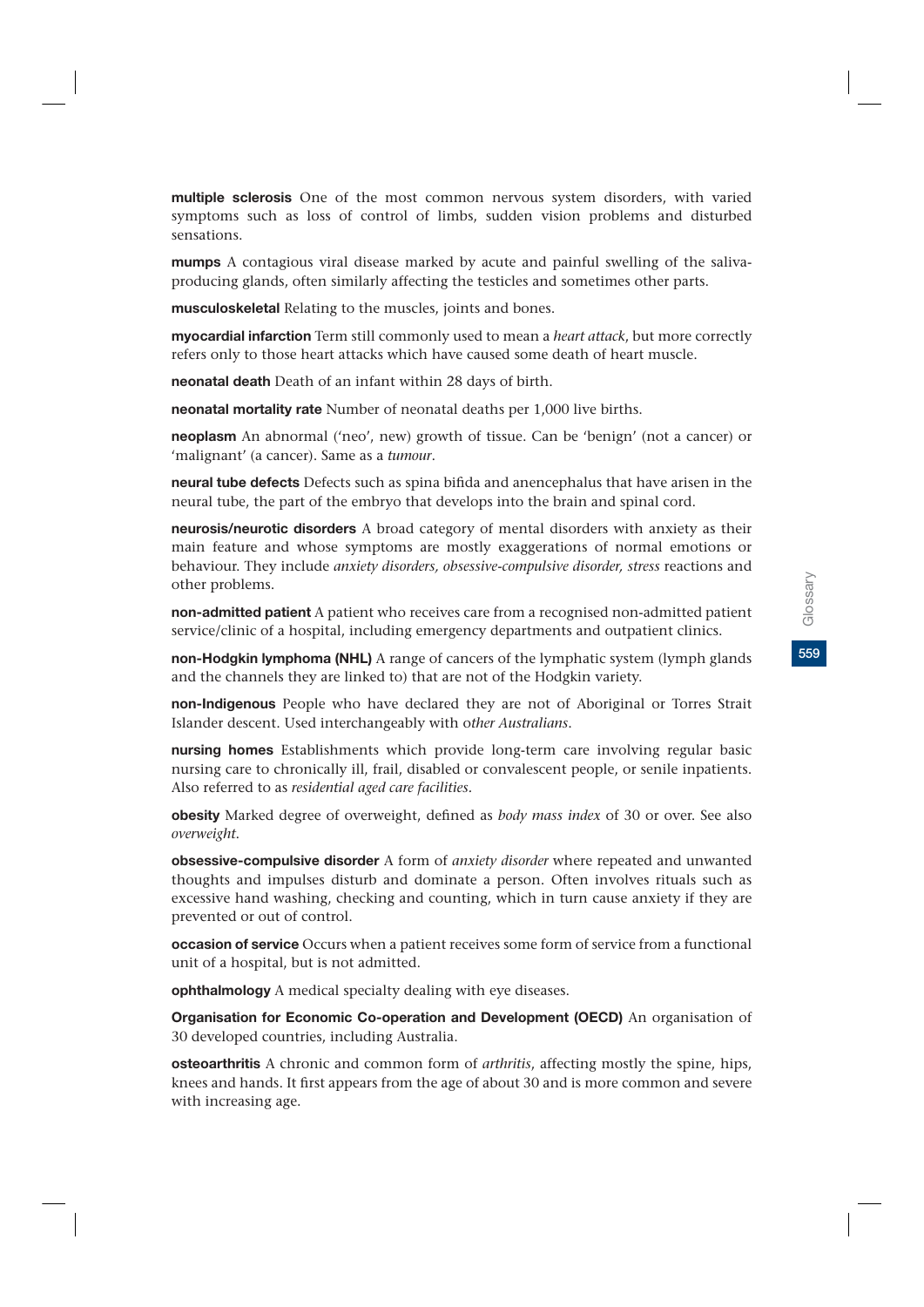**osteoporosis** Thinning and weakening of the bone substance, with a resulting risk of fracture.

**other Australians** People who are not of Aboriginal or Torres Strait Islander descent, or whose status is not known. Used interchangeably with *non-Indigenous.*

**outcome (health outcome)** A health-related change due to a preventive or clinical intervention or service. (The intervention may be single or multiple, and the outcome may relate to a person, group or population, or be partly or wholly due to the intervention.)

**out-of-pocket costs** The total costs incurred by individuals for health-care services over and above any refunds from Medicare and private health insurance funds.

**overweight** Defined as a body mass index of 25 or over. See also *obesity*.

**P value** The probability that an observed difference has arisen by chance alone. By convention, a P value of 0.05 or less is usually considered *statistically significant* because the difference it relates to would occur by chance alone only one in twenty times or less often.

**panic disorder** Marked by panic attacks (episodes of intense fear or discomfort) that occur suddenly and often unpredictably.

**Pap smear** Papanicolaou smear, a procedure to detect cancer and pre-cancerous conditions of the female genital tract.

**parasuicide** The deliberate or ambivalent act of self-damage which is potentially lifethreatening, but does not result in death.

**pathology** General term for the study of disease, but often used more specifically for diagnostic services which examine specimens, such as samples of blood or tissue.

**patient days** The number of full or partial days of stay for patients who were admitted for an episode of care and who underwent separation during the reporting period. A patient who is admitted and separated on the same day is allocated one patient day.

**patient transport services** Organisations engaged mainly in providing transport of patients by ground or air, along with health (or medical) care. These services are often provided during a medical emergency but are not restricted to emergencies. The vehicles are equipped with lifesaving equipment operated by medically trained personnel. Includes public ambulance services or flying doctor services, such as the Royal Flying Doctor Service and Care Flight. Also includes patient transport programs such as patient transport vouchers or support programs to assist isolated patients with travel to obtain specialised health care. (Note: Previously called 'Ambulance and other'.)

**performance indicators** Measures of the efficiency and effectiveness of health services (hospitals, health centres, and so forth) in providing health care.

**perinatal** Pertaining to or occurring in the period shortly before or after birth (usually up to 28 days after).

**perinatal death** Fetal or neonatal death.

**perinatal mortality rate** Number of perinatal deaths per 1,000 total births (fetal deaths plus live births).

**peripheral vascular disease** Pain in the legs due to an inadequate blood supply to them.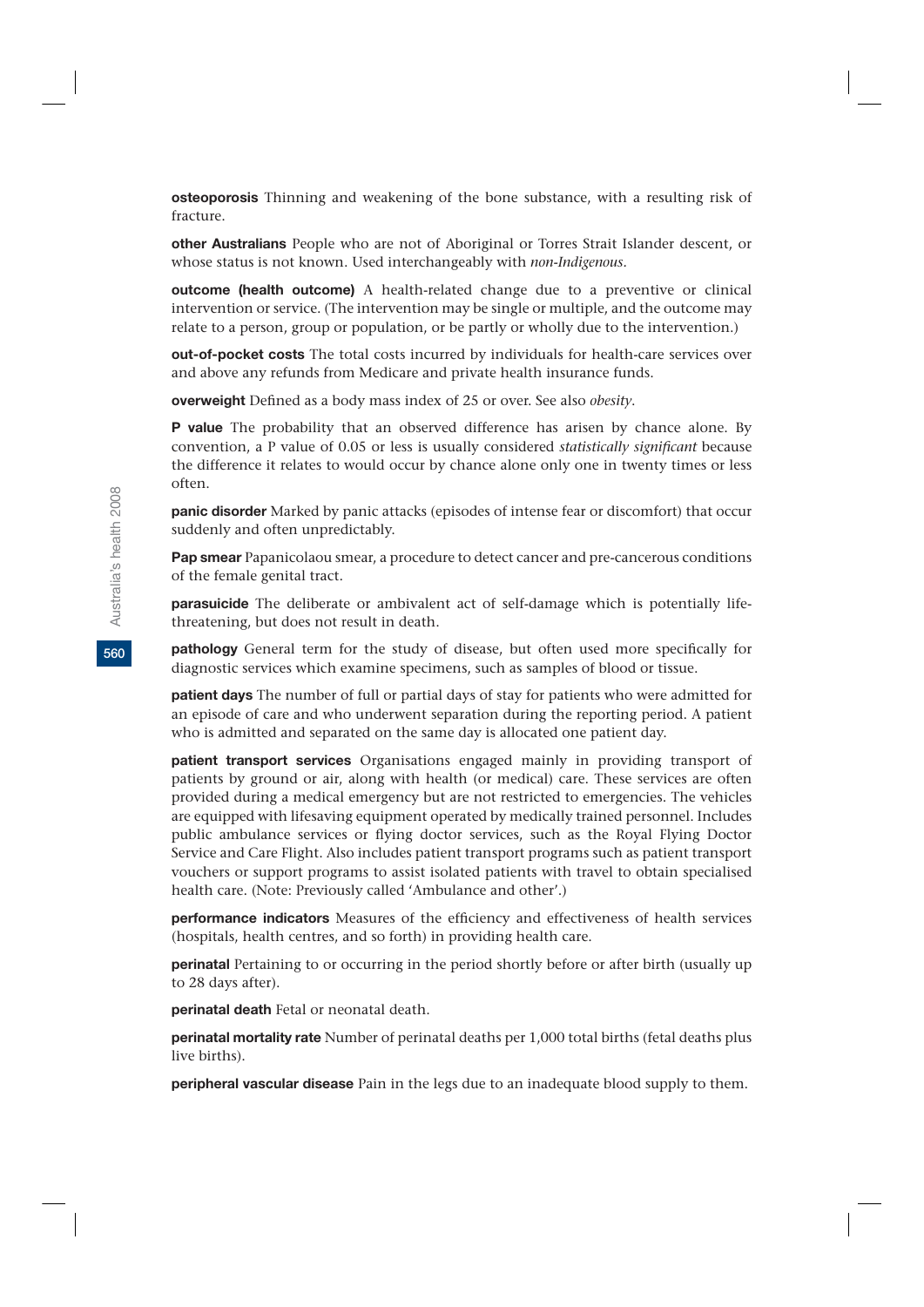**pertussis (whooping cough)** A highly infectious bacterial disease of the air passages marked by explosive fits of coughing and often a whooping sound on breathing in. It is preventable by vaccination.

**Pharmaceutical Benefits Scheme (PBS)** A national, government-funded scheme that subsidises the cost of a wide range of pharmaceutical drugs, and that covers all Australians to help them afford standard medications.

**phobia** A form of *anxiety disorder* in which there is persistent, unrealistic fear of an object or situation and which interferes with the person's life as they seek to avoid the object of their fear. Phobias include fear of heights, flying, open spaces, social gatherings, and animals such as spiders and snakes.

**plaque (atherosclerotic)** A localised area of *atherosclerosis*, especially when raised or built up, and which may cause blockages in arteries.

**poliomyelitis (polio)** Muscle paralysis, wasting and deformity of limbs after infection by a common virus (poliovirus) that can damage the so-called motor nerves in the spinal cord. It is preventable by vaccination.

**post-traumatic stress disorder (PSD)** A form of *anxiety disorder* in which a person has a delayed and prolonged reaction after being in an extremely threatening or catastrophic situation such as a war, natural disaster, terrorist attack, serious accident or witnessing violent deaths.

**potential years of life lost (PYLL)** Number of potential years of life lost in a population as a result of premature death.

**prescription drugs** Pharmaceutical drugs available only on the prescription of a registered medical practitioner and available only from pharmacies.

**prevalence** The number or proportion (of cases, instances, and so forth) present in a population at a given time. Compare with *incidence*.

**prevention (of disease or ill health)** Action to reduce or eliminate the onset, causes, complications or recurrence of disease or ill health.

**principal diagnosis** The diagnosis describing the problem that was chiefly responsible for the patient's episode of care in hospital.

**private hospital** A privately owned and operated institution, catering for patients who are treated by a doctor of their own choice. Patients are charged fees for accommodation and other services provided by the hospital and relevant medical and allied health practitioners. The term includes private *free-standing day hospital facilities.*

**private patient** Person admitted to a private hospital, or person admitted to a public hospital who decides to choose the doctor(s) who will treat them or to have private ward accommodation. This means they will be charged for medical services and accommodation.

**problem (health problem)** Another poorly defined term often used synonymously with *condition* or *disorder*. May also be used more specifically to refer to symptoms and other health factors that a person or the doctor perceives as a concern—a problem—that needs attention; and which, for example, the person may record in a survey or their doctor may list in clinical notes to form a 'problem list'.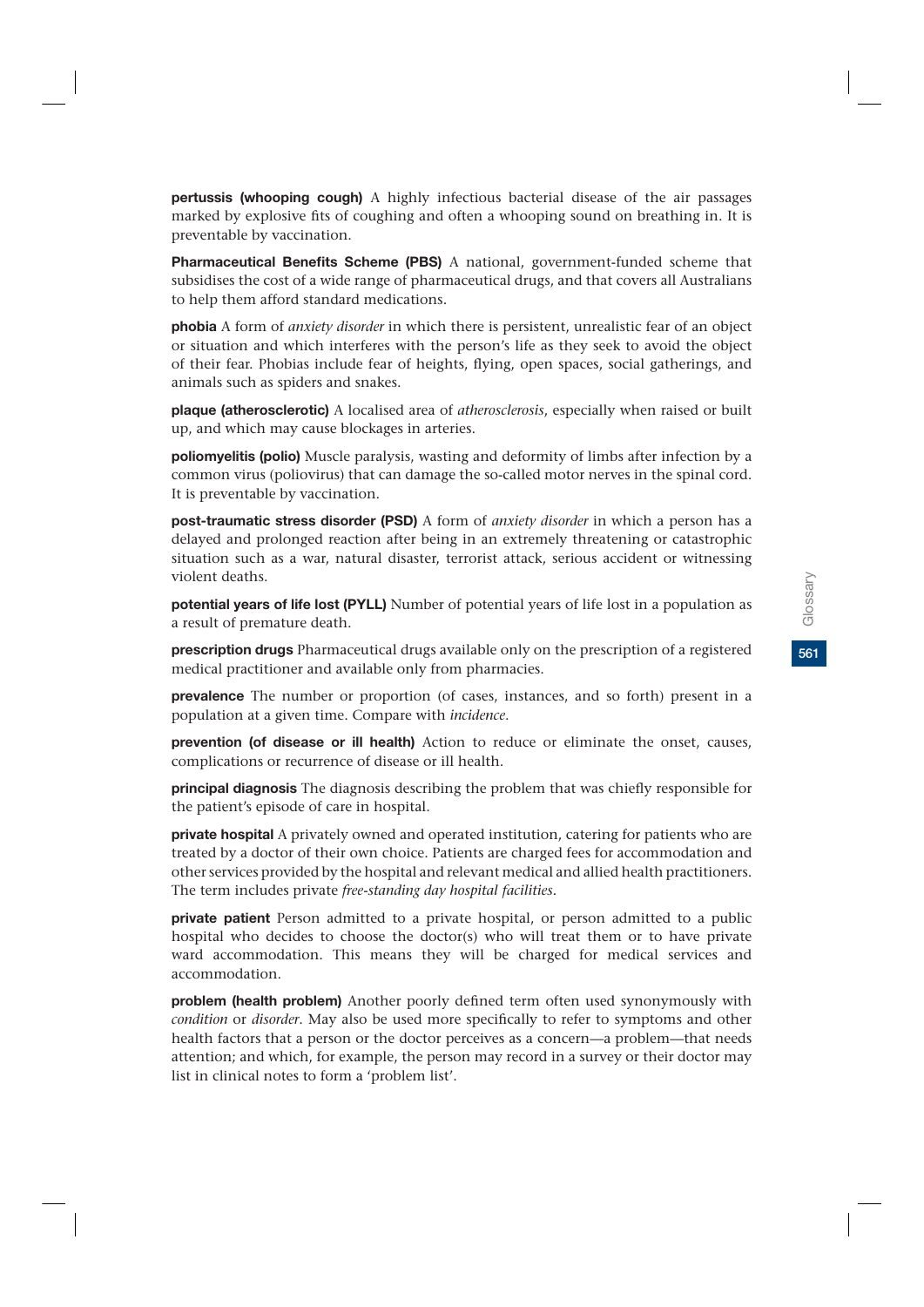**prostate cancer** Cancer of the prostate, the male organ that sits next to the urinary bladder and contributes to the semen (sperm fluid).

**psychiatric hospitals** Establishments devoted mainly to the treatment and care of admitted patients with mental illness.

**psychosis** A broad grouping for a more severe degree of mental disturbance, often involving fixed, false beliefs known as delusions.

**public health** Term variously referring to the level of health in the population, to actions that improve that level or to related study. Activities aimed at benefitting a population tend to emphasis prevention, protection and health promotion as distinct from treatment tailored to individuals with symptoms. Examples include provision of a clean water supply and good sewerage, conduct of anti-smoking education campaigns, and screening for diseases such as cancer of the breast and cervix.

**public hospital** A hospital controlled by a state or territory health authority. In Australia public hospitals offer free diagnostic services, treatment, care and accommodation to all Australians who need them.

**public patient** A patient admitted to a public hospital who has agreed to be treated by doctors of the hospital's choice and to accept shared ward accommodation. This means that the patient is not charged.

**quintile** A group derived by ranking the population according to specified criteria and dividing it into five equal parts.

**radiology** The use or study of X-rays and other rays to help view internal parts of the body as a guide to diagnosis as well as to treatment and its progress.

**real expenditure** Expenditure expressed in terms which have been adjusted for inflation (for example, in 1989–90 dollars). This enables comparisons to be made between expenditures in different years.

**recurrent expenditure** Expenditure on goods and services which are used up during the year—for example, salaries. It may be contrasted with *capital expenditure.*

**refraction** The eye's ability to bend the light rays that enter it, to form an image at the back of the eye.

**renal dialysis** See *dialysis/haemodialysis.*

**residential aged care facilities** See *nursing homes.*

**revascularisation ('re-vesselling')** Restoring adequate blood flow to the heart or other part of the body, usually after the supply has been reduced or blocked, as in angina or a *heart attack.* Revascularisation includes methods such as *angioplasty* and *coronary artery bypass graft* surgery.

**rheumatic fever** An acute, serious disease that affects mainly children and young adults and can damage the heart valves, the heart muscle and its lining, the joints and the brain. Is brought on by a reaction to a throat infection by a particular bacterium. Now very rare in the non-Indigenous population, it is still at unacceptably high levels among Indigenous Australians living in remote areas. See *rheumatic heart disease.*

**rheumatic heart disease** Chronic disease from damaged heart valves caused by earlier attack(s) of *rheumatic fever.*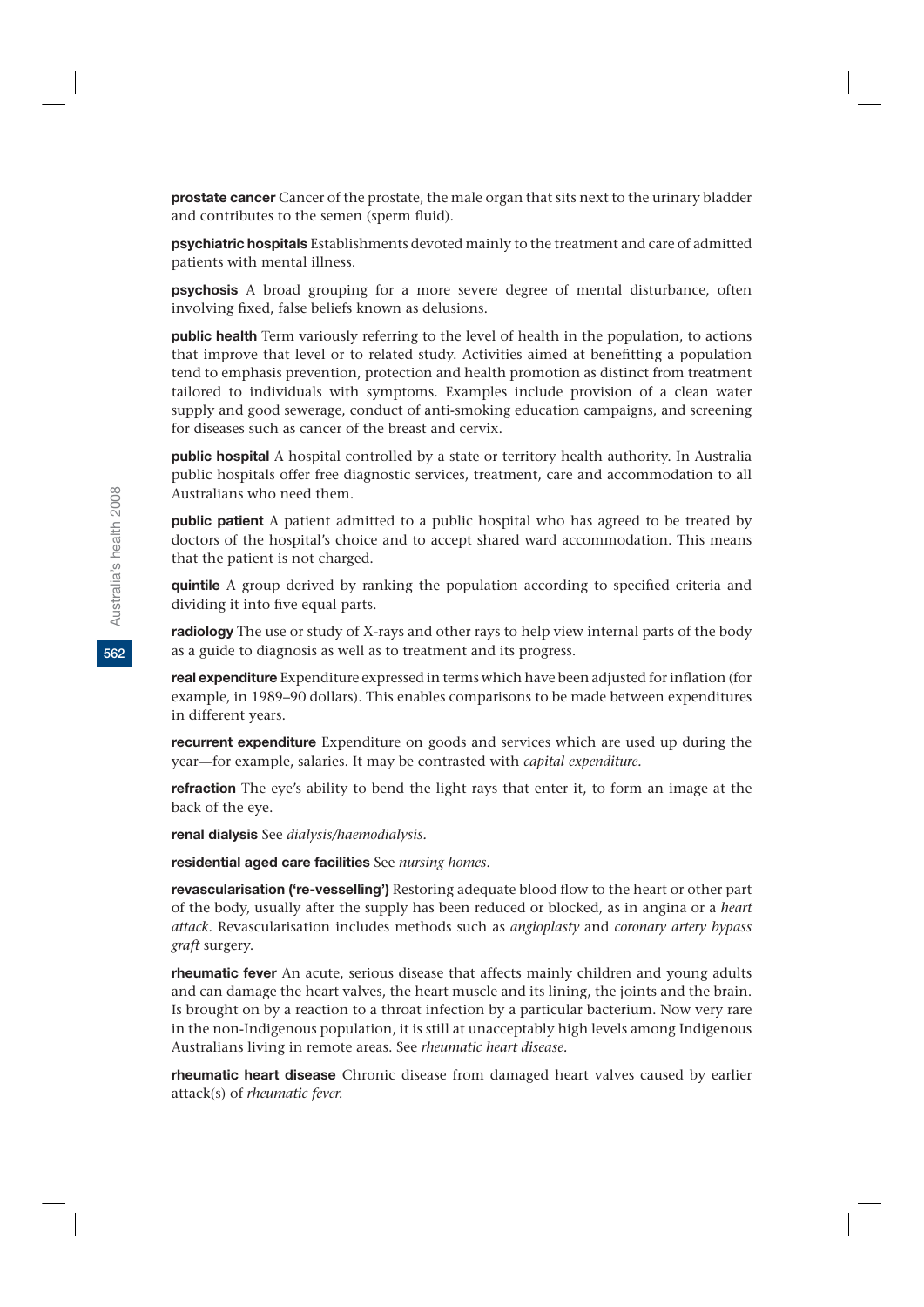**rheumatoid arthritis** A chronic, multisystem disease whose most prominent feature is joint inflammation, most often affecting the hand joints in symmetrical fashion. Can occur in all age groups but most commonly appears between ages 20 and 40 years. Its causes are not certain but involve *auto-immune* processes.

**risk factor** Any factor which represents a greater risk of a health disorder or other unwanted condition or event. Some risk factors are regarded as causes of disease, others are not necessarily so. Along with their opposites, protective factors, risk factors are known as *determinants*.

**rubella (German measles)** A communicable disease of children and young adults which has mild symptoms but which often causes serious birth defects if it occurs in a mother during the first 3 months of pregnancy. It is preventable by vaccination.

**salmonellosis** A disease commonly marked by sudden onset of headache, abdominal pain, fever, diarrhoea, nausea and sometimes vomiting, caused by some types of salmonella bacteria and often foodborne.

**same-day patients** Admitted patients who are admitted to hospital and separated on the same day.

**schizophrenia** A group of serious mental disorders where imagined and disordered thoughts are key features, often with problems of behaviour, mood and motivation, and a retreat from social life.

**separation** The formal process by which a hospital records the completion of treatment and/or care for an admitted patient.

**shigellosis** A communicable disease characterised by acute diarrhoea with fever, nausea and sometimes other symptoms, usually transmitted directly from person to person via the faecal–oral route. It is caused by *Shigella* species bacteria, including *Shigella dysenteriae 1,* the cause of dysentery.

**sign (clinical)** An indication of a disorder that is detected by a clinician or other observer who examines the person affected. Unlike with *symptoms*, a patient does not necessarily notice or complain of a sign and many signs are detected only with special techniques used by the person doing the examination.

**statistical significance** An indication from a statistical test that an observed difference or association may be significant or 'real' because it is unlikely to be due just to chance. A statistical result is usually said to be 'significant' if it would occur by chance only once in twenty times or less often. See *P value*.

**statistics (health)** Numerical description of a population's health and the factors affecting that health.

**stent** A metal mesh tube that is expanded within an artery at a point of narrowing and left there to hold the artery open.

**stillbirth** See *fetal death.*

**stress** Poorly defined term referring to when a person is under significant psychological or physical pressure—real or perceived, acute or chronic. Examples include illness or injury, bereavement, family problems, work demands or job loss.

**stroke** When an artery supplying blood to the brain suddenly becomes blocked or bleeds. Often causes paralysis of parts of the body normally controlled by that area of the brain, or speech problems and other symptoms.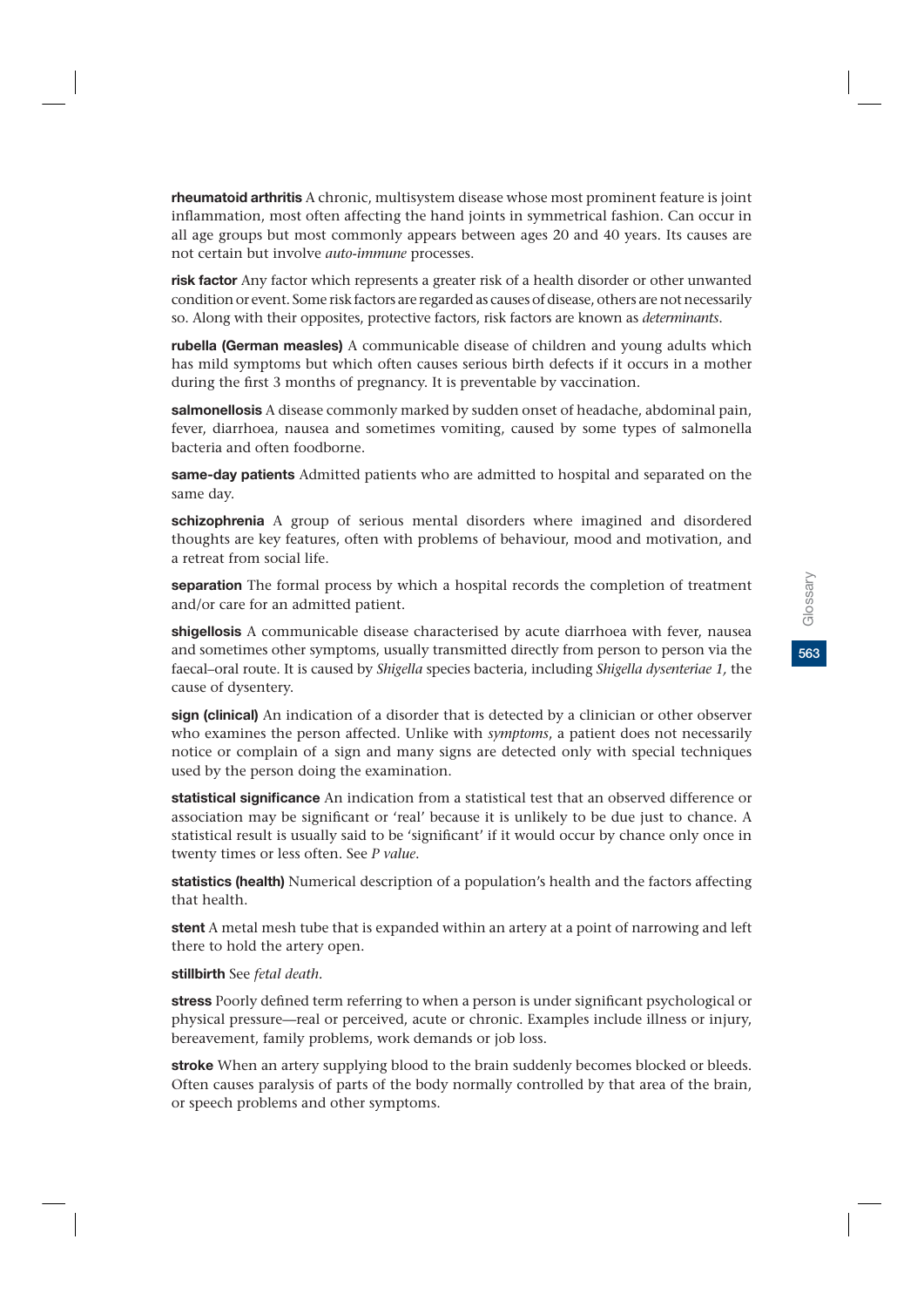**substance use disorder** Disorder of harmful use and/or dependence on illicit or licit drugs, including alcohol, tobacco and prescription drugs.

**suicide** Deliberately ending one's own life.

**symptom** Any indication of a disorder that is apparent to the person affected. Compare with *sign (clinical).*

**tetanus** A serious infection in which a bacterial nerve poison causes spasm of the jaw muscles (lockjaw) and body muscles generally. It is caused by a bacterium entering through a wound. The disease is preventable by vaccination.

**thrombolysis** Emergency 'clot-busting' drug treatment for a *heart attack.*

**thrombosis** Clotting of blood, with the term usually applied to clotting within a blood vessel due to disease, as in a *heart attack* or *stroke*.

**tinnitus** The sensation of ringing or other sounds in the ears when there is no external source of sound.

**Torres Strait Islander** A person of Torres Strait Islander descent who identifies as a Torres Strait Islander and is accepted as such by the community in which he or she lives.

**transient ischaemic attack (TIA)** A 'mini' *stroke*, with temporary problems in speech or paralysis that last for 24 hours or less, often only minutes. It is a strong warning sign of a more severe stroke.

**tuberculosis (TB)** A bacterial disease that affects the lungs especially, with serious feverlike symptoms and destruction of tissue. It can spread to other parts of the body, causing secondary problems and often death if not treated.

**tumour** See *neoplasm*.

**Type 1 diabetes** A form of *diabetes* mostly arising among children or younger adults, marked by a complete lack of insulin and needing insulin replacement for survival.

**Type 2 diabetes** The most common form of *diabetes*, occurring mostly in people aged 40 years or over, and marked by reduced or less effective insulin.

**underlying cause of death** The condition, disease or injury initiating the sequence of events leading directly to death; that is, the primary or main cause. Compare with *associated cause(s) of death.*

**underweight** Defined as a *body mass index* less than 18.5.

**unstable angina** A form of *angina* that is more dangerous than normal angina but less so than a *heart attack*. It can feature chest pain that occurs at rest; and in someone who already has angina it can be marked by new patterns of onset with exertion or by pain that comes on more easily, more often or for longer than previously.

**uraemia** A marker of kidney failure, with a build-up in the blood of urea and related waste products which the kidneys would normally eliminate through the urine.

**vaccination** The process of administering a vaccine to a person to produce immunity against infection. See *immunisation*.

**vector** An insect or other organism that transmits infectious micro-organisms from animal to human or human to human.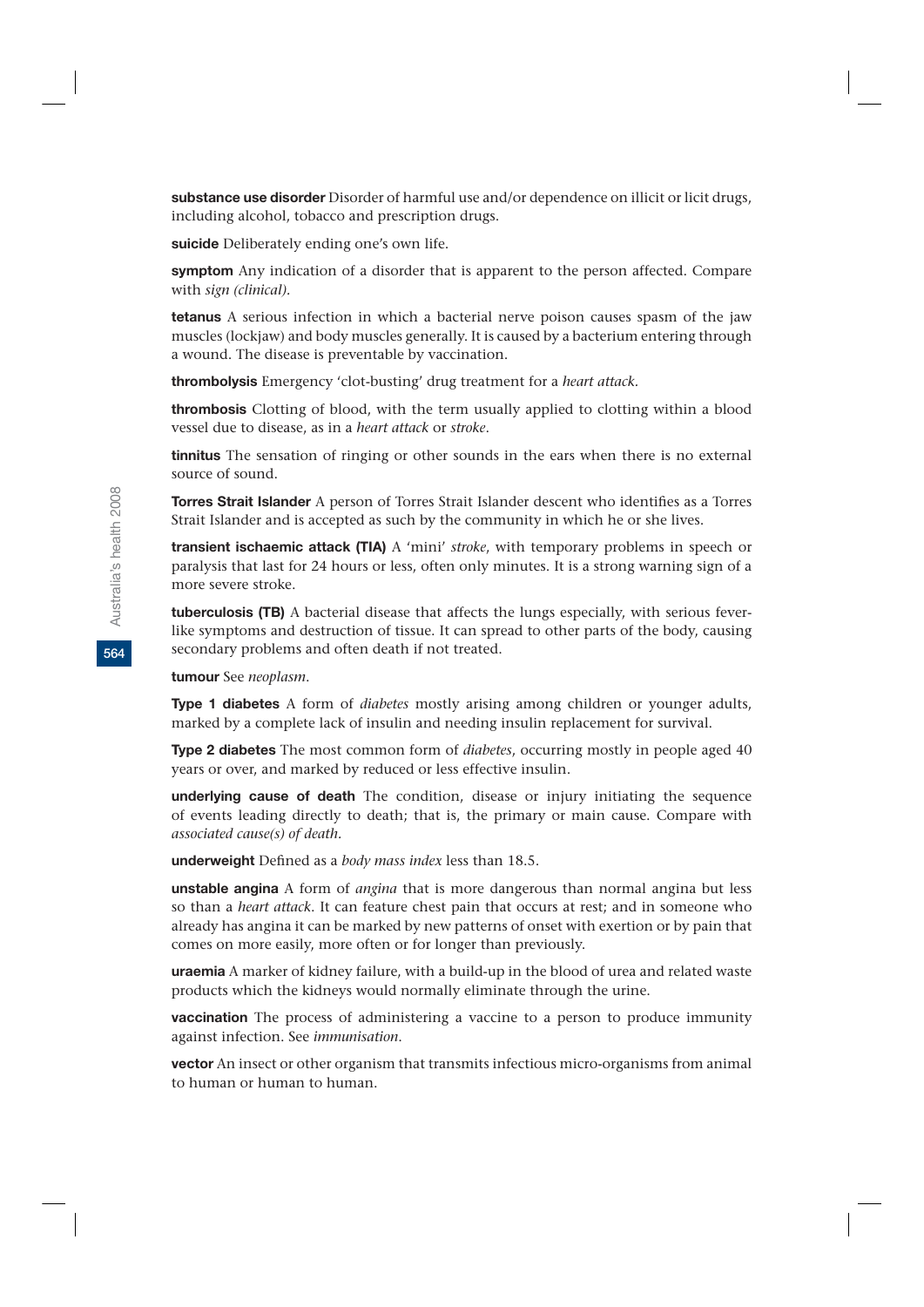**ventricular septal defect** A congenital defect of the heart that occurs as an opening in the wall that separates the left and right main pumping chambers (the ventricles).

**whooping cough** See *pertussis*.

**yersiniosis** A disease typically involving acute diarrhoea, fever and other abdominal symptoms, caused by the bacteria *Yersinia pseudotuberculosis* and *Yersinia enterocolitica* and often foodborne.

**565**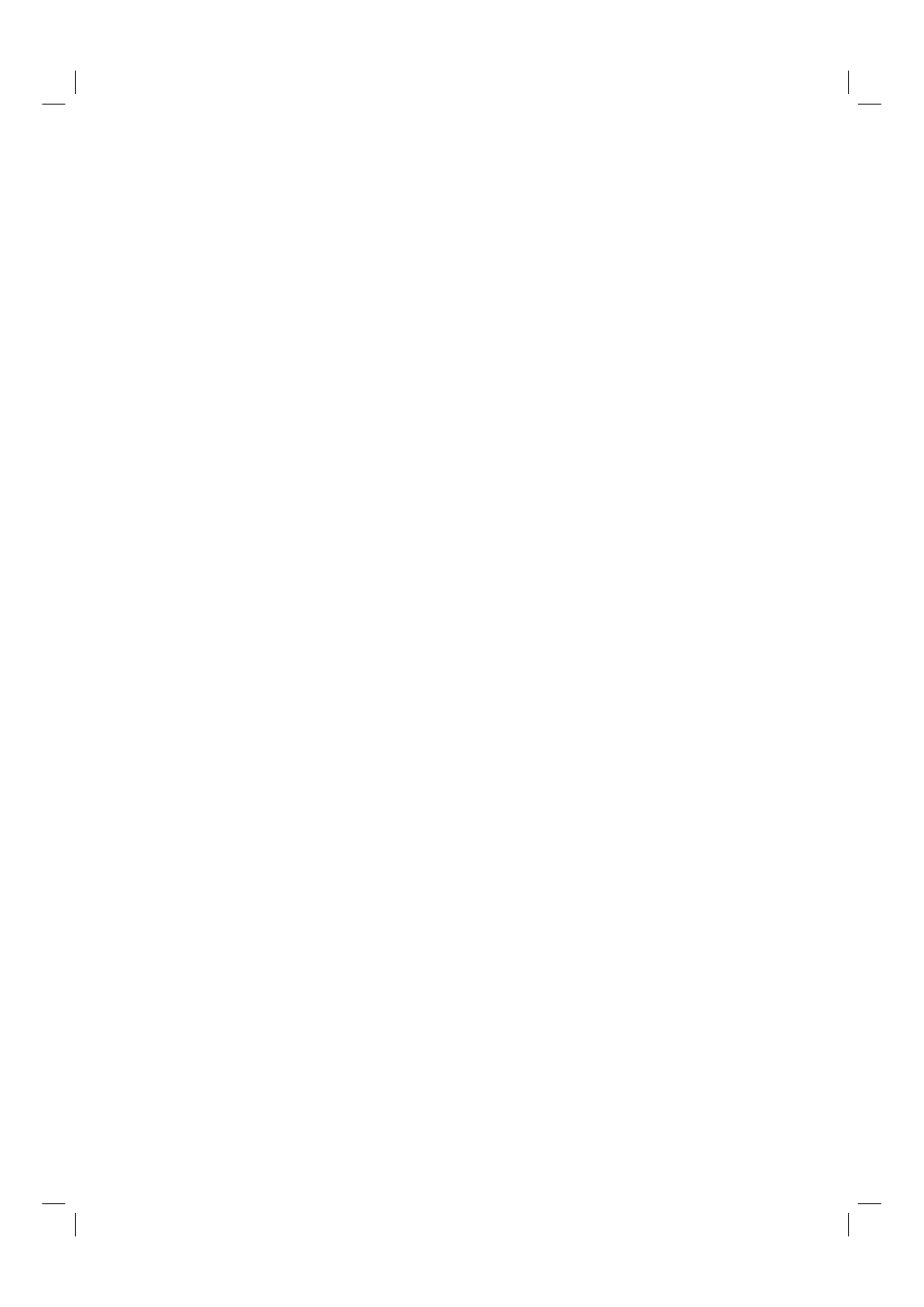# Index

# A

abdominal pain, 320, 321 Aboriginal Australians, *see* Indigenous Australians Aboriginal Community Controlled Health Organisations, 398 Aboriginal health workers, 432 abortions, 272–3, 375 ABS, *see* Australian Bureau of Statistics abuse, *see* assault and interpersonal violence academic qualifications, *see* educational attainment Access Economics, 158 accessibility, 475 elective surgery waiting times, 357–60 GP services, 333–4, 469, 472 waiting times, 357–60, 365–7, 469, 472 *see also* bulk-billing; equity accident and emergency services (emergency departments), 363–7 data sources, 345–6 medical indemnity claims, 388 mental health occasions of service, 370 national minimum data set, 13 socioeconomically disadvantaged people's use, 65 accidents, *see* injuries and accidents; transport accidents accreditation in general practice, 332–3, 469, 473 accredited counsellor consultations, 341 ACIR, 151, 152, 276, 313, 314 Active Australia Survey instrument, 137–8 activity, physical, *see* physical activity activity limitations, 36–7, 40–1 cardiovascular conditions and, 184, 186 children, 274 diabetes and, 197 Indigenous Australians, 70 musculoskeletal conditions and, 212–13 NHPC indicator 1.03, 36, 459, 460 older people, 293 older people with dementia, 217 psychiatric disability and, 223 self-assessed health status and, 31 working-age adults, 287–8 young people, 280

acupuncture, 344 acute bronchitis, *see* bronchitis acute care hospitals, *see* public hospitals acute conditions, potentially preventable hospitalisations for, 335–6 acute myocardial infection, *see* coronary heart disease acute respiratory infarction, *see* respiratory conditions acute rheumatic fever, 187, 188 Adelaide, *see* capital cities ADF members, 95–8, 378, 380–2 *see also* veterans ADHD, 276 administration, *see* health administration administrative procedures, 321 admitted patients, *see* hospitals and hospitalisations adolescents, *see* young people adverse events, 13, 39 NHPC indicator (3.21), 355–7, 469, 473 *see also* complications advice alcohol and drug treatment, 377 provided by GPs, 324 telehealth, 11, 343 *see also* counselling aeromedical emergency health services, 343 affective problems, *see* mood problems age, 19–21, 263–98, 481 allied health professional consultations, 341 asthma, 206–10, 286–7 Australian Defence Force members, 95 blood cholesterol, 157 blood pressure, 154–5 body weight, 78, 159, 160, 161 cancer, *see* age and cancer incidence cardiovascular disease, 183–4, 185, 187, 188 carers of people with disability, 450 chronic obstructive pulmonary disease, 203–4 at death, *see* age at death dementia, 217–19 diabetes, 192–3, 194, 197 disability, 38–40, 197, 287–8 falls, 236–7 females having induced abortions, 375 fertility rates and, 21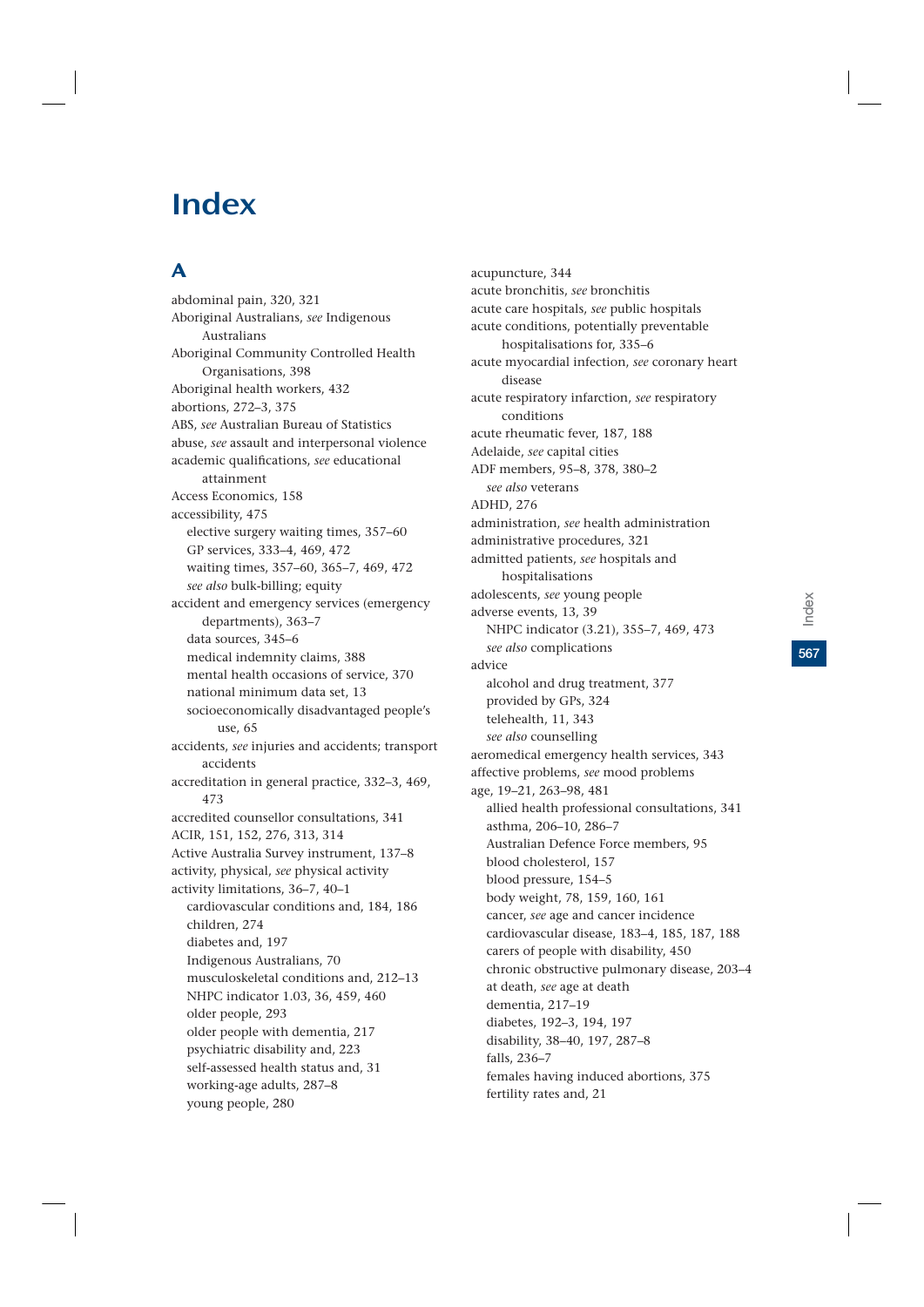GP patients, 319, 320, 321; annual voluntary health assessment eligibility, 328 health expenditure per person, 412–13 health workforce, 439, 443, 445, 446, 447; per cent aged 65 years and over, 435–6 hospital patients, *see* age of hospital patients impaired glucose regulation, 164 Indigenous Australians, *see* age of Indigenous Australians infectious diseases, 242–5 life expectancy at, *see* life expectancy long-term conditions, 32, 33–4, 286–7 married people, 129 Medicare use, 519, 521 mental health nurses, 374 mental health problems and illnesses, 224, 369, 413; psychological distress, 71–2, 220–1 mothers, *see* age of mothers musculoskeletal conditions, 211, 212, 287; per person expenditure, 413 oral health, 228–30, 506–7; per person expenditure, 413 overseas-born population, 23 physical activity, 138–9 prisoners, 88 private health insurance arrangements, 426 private health insurance coverage, 428 reason for not participating in sport and physical activity, 130 rheumatic fever and rheumatic heart disease, 187, 188 rural and remote tobacco smokers, 86 self-assessed health status and, 29–30, 31, 69, 286 vaccination status for children, 151, 470 *see also* average age; children; median age; older people; young people age and cancer incidence, 176–7 breast cancer risk factor, 131 per person expenditure, 413 relative survival rates, 179 screening for, 307–13, 471 age at death, 23–5, 44, 51–2, 263–4, 488–93 asthma, 207–8 cancer, 44, 180–1, 290–1, 295, 494–5 cardiovascular disease, 44, 184, 191, 290–1 diabetes, 197 Indigenous Australians, 75, 191 injuries, 44, 234–5, 236; Indigenous Australians, 238 mental health problems and illnesses, 222–3

nervous system diseases, 44 older people, 295 respiratory system diseases, 44, 295 working-age adults, 290–1 *see also* life expectancy age of hospital patients, 264–5, 508–9 accident and emergency service users, 364–5 asthma, 210 caesarean section deliveries, 471 cardiovascular disease, 188 children, 274–5 chronic obstructive pulmonary disease (COPD), 205 induced abortions, 375 injuries, 231, 232, 236–7; Indigenous Australians, 238 kidney replacement therapy (KRT), 199–200 palliative care, 380 working-age adults, 289–90 age of Indigenous Australians, 68 psychological distress, 71, 72 risk factors, 78, 79 self-assessed health status and, 29–30, 69 age of mothers, 22, 266, 482 after ART treatment, 375 caesarean section deliveries, 471 perinatal death rates by, 484 teenage, 267, 285 aged care, *see* residential aged care aged people, *see* older people ageing, *see* population ageing aggressive behaviour, *see* assault and interpersonal violence AHCA, 416, 417, 418, 419 AHMAC, 9, 13–14, 447 AHWAC, 447 AIDS, *see* HIV/AIDS aids and equipment, 399, 414, 523–5, 532 Department of Veterans' Affairs funding, 408 hearing aids, 379 AIHW, *see* Australian Institute of Health and Welfare Air Force personnel, 101–2 air pollution, 114, 116–18 children exposed to tobacco smoke in home, 134–5, 464 air transport accidents, deaths due to, 96, 97 aircraft, 343 F-111 maintenance personnel, 101–2 alcohol and other drug treatment services, 375–8, 514–15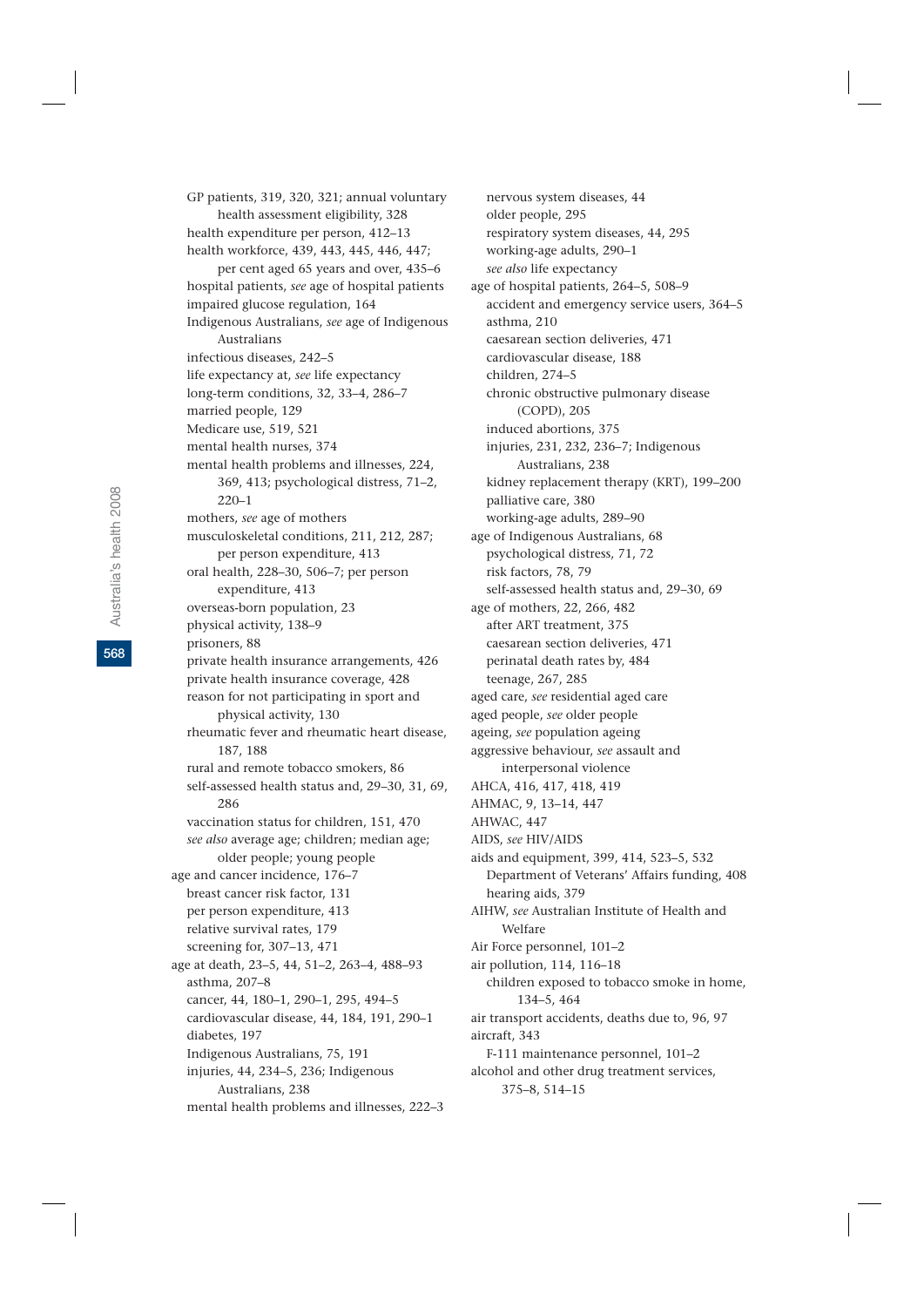alcohol consumption and abuse, 139–43, 464, 465 burden of disease, 57, 114, 139 deaths relating to, 89 hospitalisations for mental and behavioural disorders due to, 226, 284, 371, 372 Indigenous Australians, 79, 378 international comparisons, 6, 7, 140, 141 Korean War veterans, 100 overseas-born people, 95 self-assessed health status, 32 socioeconomically disadvantaged people, 65 treatment services clients, 376, 377; offenders, 500 working-age adults, 287, 291–2 young people, 284 alimentary tract and metabolism medications, 386 allergies and hay fever, 32–4, 275, 281, 287 cause of main disabling condition, 39 GP consultations, 322, 323 allied health labour force, 435, 442, 447–50 average hours worked per week, 440, 441 students completing courses, 437 *see also* pharmacists Allied Health Professions Australia Ltd, 447 allied health services, 340–1 GP referrals to, 324, 325; diabetes, 197 Medicare services, 315, 317, 318, 341, 344, 520 musculoskeletal conditions management, 213, 343–4 working-age adults, 289 alternative health services, *see* complementary and alternative health services Alzheimer's disease, *see* dementia ambient air pollution, 117–18 ambulance services, 342–3 *see also* patient transport ambulatory mental health care, 369–70 amniotic fluid embolism, 267 amoxycillin, 385, 386, 516 amphetamines (methamphetamines), 143 psychological distress caused by, 144 treatment services, 376, 377; Indigenous Australians, 378 young users, 284; offenders, 500 amputations, 196 anaesthetics, 368, 517, 520 anal intercourse, 150 analgesics, *see* pain-killers and analgesics anencephaly, 272, 273

angina, 183, 352 people with diabetes, 195 angioplasties, 353 *see also* percutaneous coronary interventions ankle fractures, 216 annual voluntary health assessments, 328–30, 469, 473 anthrax, 502 antibiotics, 249, 385, 386 appropriate use (NHPC indicator 3.10), 325– 7, 469, 471 dispensed through Australian Defence Force pharmacies, 382 resistance to, 250 antidepressants, 373 anti-inflammatory drugs, 386 antipsychotics, 373 antiviral medications, 249 anxiety, 220 GP consultations, 225, 322, 369 hospitalisations, 372 veterans, 100 *see also* psychological distress anxiety and depression, burden of disease of, 55–7, 224, 287 anxiolytics, 373 ANZDATA Registry, 202 apparent Year 12 retention rates, 126 appendicectomy, 353 appropriate use of antibiotics, 325 appropriateness performance indicators, 469, 471, 474 AR-DRGs, 348, 351, 360–1, 514–15 arms or fingers, incomplete use of, 37, 38 Army personnel mortality rates, 102 ART, 268, 269–70, 374–5 arteries, arterioles and capillaries, diseases of, 43, 49, 295 *see also* angina artery bypass grafting, 188–9, 190, 353, 358, 359–60 arthritis, *see* musculoskeletal conditions artificial joints, *see* joint replacements asbestos, 176 Asia, people born in, 5, 23, 92–5 assault and interpersonal violence bullying at school, 498 burden of disease, 114 cause of prisoner traumatic brain injuries, 90 deaths resulting from, 234; Australian Defence Force members, 96; Indigenous Australians, 75, 238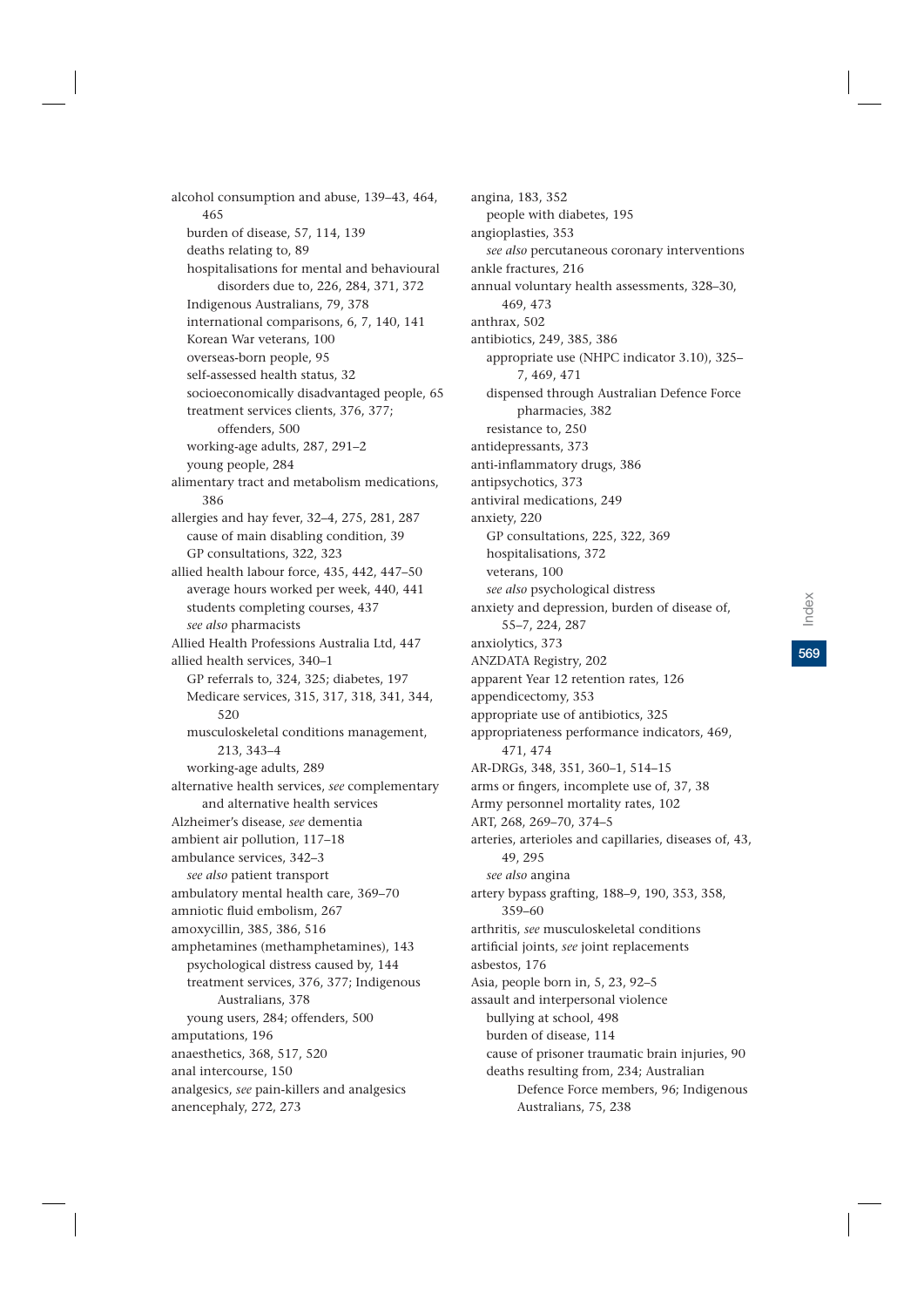hospitalisations after, 231, 232; Indigenous Australians, 237, 238 *see also* self-harm assessments, *see* health assessments assets owned, 128 assisted reproductive technology, 268, 269–70, 374–5 associated causes of death, 48–50 chronic kidney disease (CKD), 201 chronic obstructive pulmonary disease (COPD), 204 diabetes, 196, 201 heart failure, 187 injuries, 233 rheumatic fever and rheumatic heart disease, 188 asthma, 33–5, 206–10 burden of disease, 57, 175, 209 cause of death, 85, 93, 207–8 children, 206–7, 209–10, 275 comorbidity with mental or behavioural problem, 225, 227 GP consultations, 209, 322, 323 hospitalisations, 93, 210, 275, 281 Indigenous Australians, 70, 207, 210 overseas-born people, 93 risk factors, 112, 206 working-age adults, 286–7 young people, 206–7, 281; offenders, 499 astigmatism, 287 atenolol, 385, 516 atorvastatin, 385–6, 516 atrial fibrillation and flutter, 188 attention-deficit hyperactivity disorder, 276 attitudes, knowledge and beliefs, 129–31 audiology/speech pathology students completing courses, 437 AusDiab study, *see* Australian Diabetes, Obesity and Lifestyle Study Australasian Association of Cancer Registries, 176 Australasian Paediatric Endocrine Group, 193 Australia and New Zealand Dialysis and Transplant Registry, 199 Australia and New Zealand Food Regulation Ministerial Council, 273 Australian and New Zealand Assisted Reproduction Database, 268, 375 Australian Army personnel mortality rates, 102 Australian Burden of Disease Study, 203 Australian Bureau of Statistics (ABS), 13, 24, 48, 88, 112, 345, 425

Australian Standard Geographical Classification, 81 birth registration data, 271 Census of Population and Housing, 81, 82, 432, 433 General Social Survey (GSS), 29, 287–8 Labour Force Survey, 432, 433, 448 National Aboriginal and Torres Strait Islander Health Survey, 29 National Health Survey (NHS), *see* National Health Survey National Survey of Mental Health and Wellbeing, 220, 224, 276 Socio-Economic Indexes for Areas (SEIFAs), 64 Survey of Disability, Ageing and Carers, *see* Survey of Disability, Ageing and Carers Survey of Income and Housing, 128 Australian Capital Territory, 122, 150 *see also* states and territories Australian Childhood Immunisation Register, 151, 152, 276, 313, 314 Australian Commission on Safety and Quality in Health Care, 13 Australian Council for Safety and Quality in Health Care, 355 Australian Defence Force members, 95–8, 378, 380–2 *see also* veterans Australian Diabetes, Obesity and Lifestyle Study (AusDiab study), 191, 193–4, 195 blood cholesterol, 157 blood pressure, 154 height and weight measurements, 161 impaired glucose regulation, 163–4 kidney function data, 199 Australian Drinking Water Guidelines, 119–20 Australian General Practice Accreditation Limited, 332 Australian General Practice Statistics and Classification Centre, 319 Australian Government, 10, 12 receipts, 522 *see also* Department of Health and Ageing; Department of Veterans' Affairs Australian Government expenditure and funding, 398–401, 414–22, 522–4, 527 capital, 425, 523–4 community health services, 342, 523–5 Indigenous health services, 337, 407, 526; *Healthy for Life* program, 73 National Diabetes Services Scheme, 378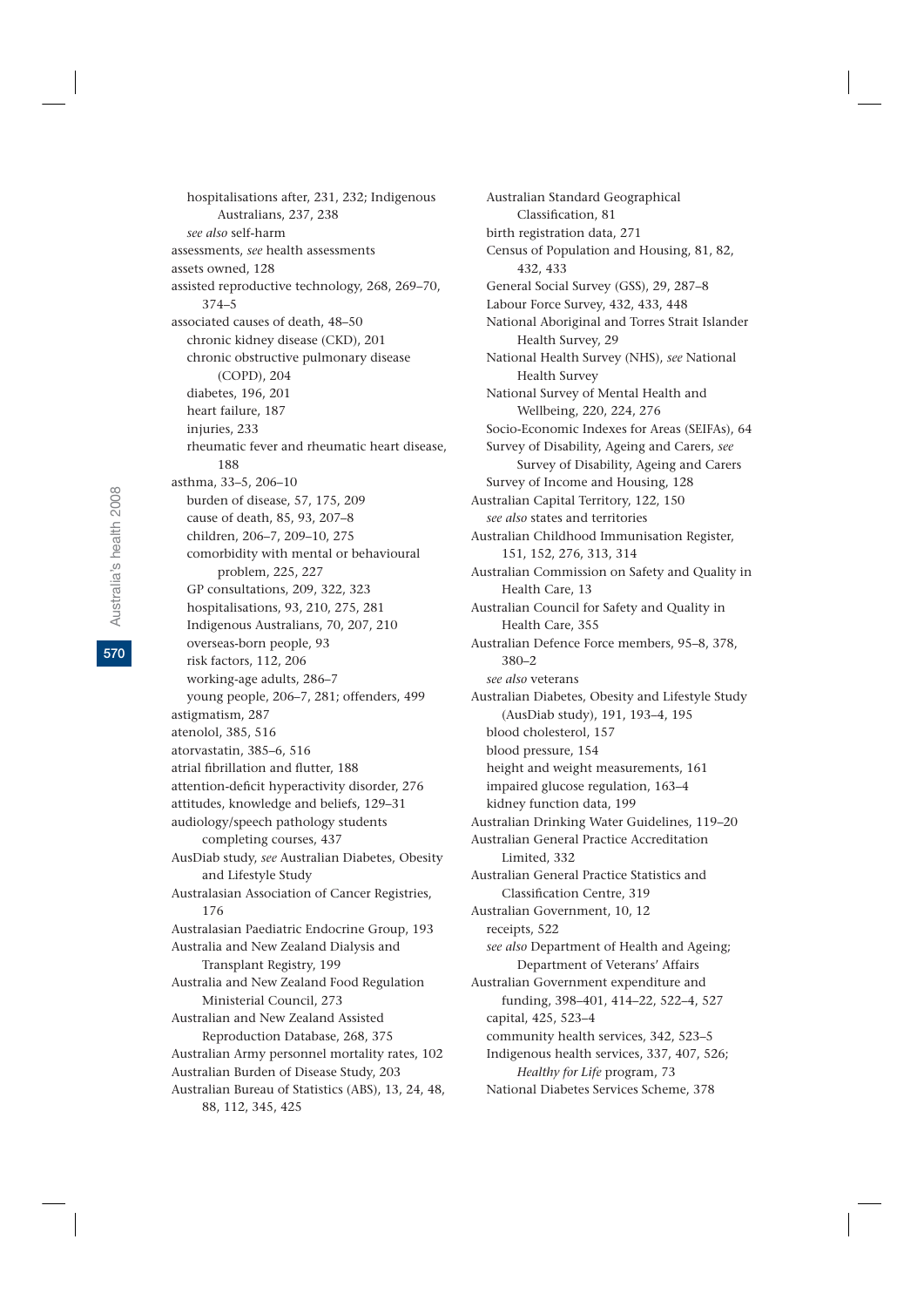public health activities, 425, 523–5; cancer screening, 527 vaccination programs, 151, 152, 527 veterans, 408–9 *see also* Medicare; Pharmaceutical Benefits Scheme; Private Health Insurance Incentives Scheme Australian Health Care Agreements (AHCA), 416, 417, 418, 419 Australian Health Ministers' Advisory Council (AHMAC), 9, 13–14, 447 Australian Health Workforce Advisory Committee, 447 Australian Hearing, 379 Australian Institute of Criminology, 89 Australian Institute of Health and Welfare (AIHW), 13, 54, 88, 345 age standardisation of death rates, 24 Australian General Practice Statistics and Classification Centre, 319 expenditure estimates, treatment of private health insurance premiums in, 427 labour force surveys, 433, 439, 442, 448 Medical Labour Force Survey, 374 National Cancer Statistics Clearing House, 176 National Drug Strategy Household Survey, 79, 130, 132 National Elective Surgery Waiting Times Data Collection, 358 National Hospital Morbidity Database, 345, 350, 375 National Mortality Database, 50, 239 Northern Territory Emergency Response health checks, 73 Nursing and Midwifery Labour Force Survey, 374 Australian Refined Diagnosis Related Groups (AR-DRGs), 348, 351, 360–1, 514–15 Australian Secondary Schools Alcohol and Drug Survey, 133, 284 Australian Standard Classification of Occupations, 433 Australian Standard Geographical Remoteness Areas classification, 81 Australian Study of Health and Relationships, 150 Australian Technical Advisory Group on Immunisation, 313 availability of services, *see* accessibility; equity average age allied health labour force, 448–9

dental labour force, 446, 447 gestational, 269 medical practitioners, 443 mothers, 266, 269; Indigenous, 267 nurses, 374, 445 started smoking, 284; young offenders, 91 average expenditure per person, *see* per person health expenditure average hours worked per week, 440–1, 443–9 primary carers of people with disability, 450 average length of hospital stay (ALOS), 351–2, 510–15 Australian Defence Force members, 381 chronic kidney disease (CKD), 202 chronic obstructive pulmonary disease (COPD), 205, 206 diabetes, 198 injuries, 230, 231, 510–11; after falls, 237 mental health problems and illnesses, 226–7, 371, 510–11, 514–15 NHPC indicator 3.15, 361–3, 469, 472 older people, 296 palliative care, 380 avian influenza, 246, 252 avoidable deaths (NHPC indicator 1.06), 51–2, 459, 460

## B

babies, *see* births and pregnancy; infant mortality; perinatal/neonatal conditions back pain and disc disorders, 32–4 burden of disease, 57 GP consultations, 289, 321, 322 long-term condition caused by injury, 236 working-age adults, 287, 289; work-related, 288 young people, 281; offenders, 499 bacterial infections, 242–4, 251–2, 501 barbiturates, 143 Barmah Forest virus, 123, 240, 247, 502 basal cell carcinoma, 177 BEACH (Bettering the Evaluation and Care of Health) survey, 319 complementary and alternative health professional consultations, 344 daily smoking among patients, 132 overweight and obese patients, 160 *see also* general practitioner consultations bed numbers, 346–9, 374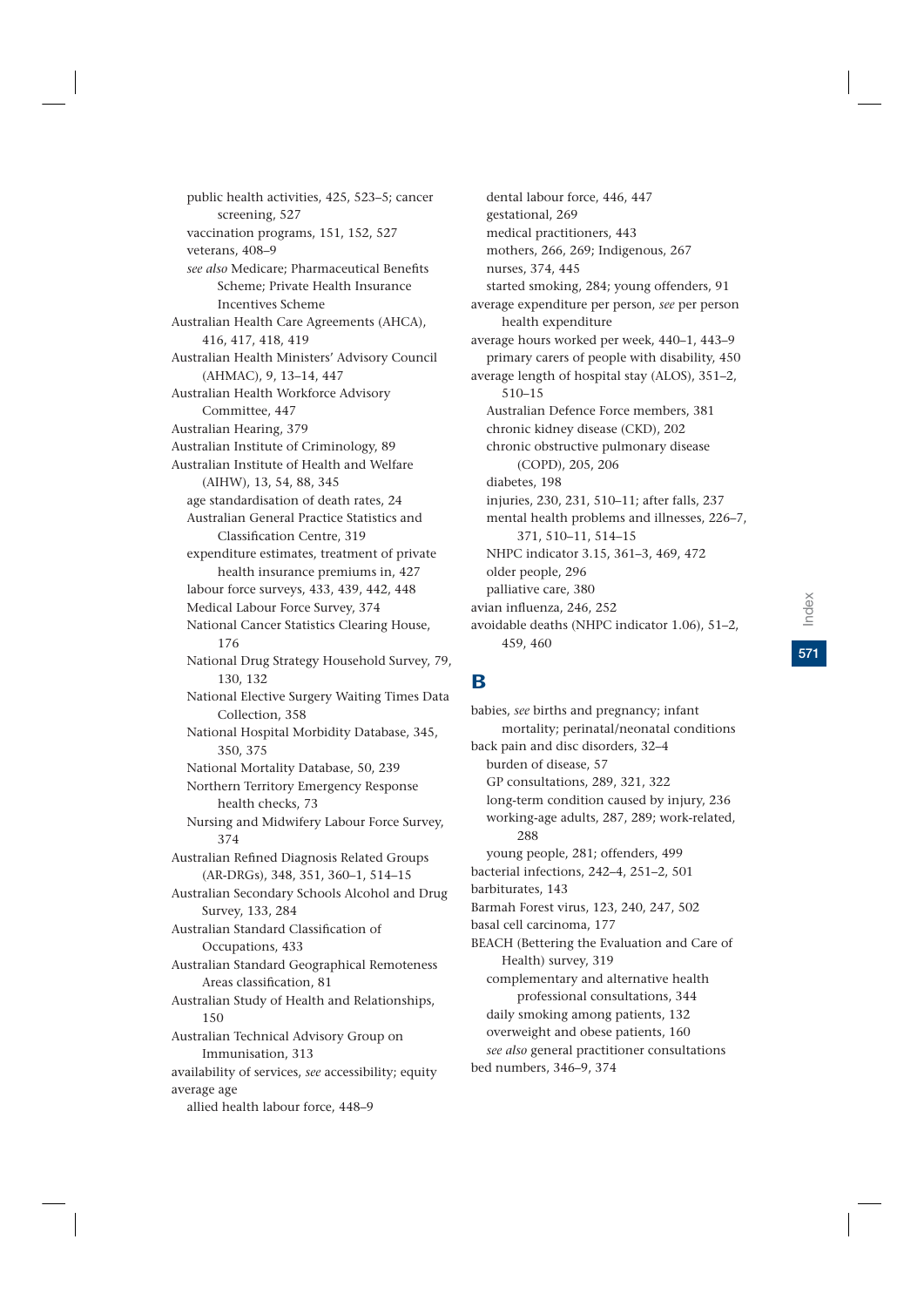behaviours, *see* assault and interpersonal violence; health behaviours; mental health problems and illnesses beliefs, knowledge and attitudes, 129–31 benzodiazepines, 376 binge drinking, Indigenous Australians, 79 biomedical (person-related) factors determining health, 153–64, 464, 466 *see also* blood cholesterol; blood pressure; body weight bipolar affective disorder, 226, 372, 373 bird flu, 246, 252 birth, life expectancy at, *see* life expectancy birth defects, *see* congenital anomalies birthplaces, 5, 23, 92–5 births and pregnancy, 265–73, 351, 352, 374–5, 482–5, 510–15 breastfeeding, 149 as cause of main disabling condition, 39 expenditure on, 411, 412, 413; 2002–03 to 2032–33, 429, 430 fertility, 19, 21–2, 285, 482–3 folate intake, 148 gestational diabetes, 192, 193, 198; young people's hospitalisation for, 281 Indigenous, *see* Indigenous births and pregnancy maternal mortality, 267, 485; *see also* infant mortality medical indemnity claims, 388, 390 Medicare services, 368, 517, 520 mothers with/at risk of HIV infection, 503 tobacco smoking, 279 working-age females, 289, 290 young females, 280, 285 *see also* age of mothers birthweight, 270, 271, 464, 466 blackouts, *see* loss of consciousness, blackouts or fits bladder cancer, 504–5 blindness, *see* vision blood cholesterol (lipid disorders), 32–4, 156–8 burden of disease, 114, 157 GP consultations, 188, 289, 321–3 prescription drugs for, 385–6, 429 working-age adults, 286–7, 289, 292 blood diseases, 510–15 cause of death, 43, 494–5 haemophilia/coagulation disorder, 503 blood pressure (hypertension, hypertensive disease), 33–5, 153–6, 464, 466 burden of disease, 114, 154

chronic kidney disease and, 198 contributing cause of death, 49, 50; during pregnancy, 267 GP consultations, 188, 289, 321, 322, 323 Indigenous Australians, 155, 190 prescription drugs for, 385, 429; Australian Defence Force members, 382 working-age adults, 286–7, 292 blood vessel diseases, 195 bloodborne infections, 87, 91, 499 *see also* hepatitis; HIV/AIDS blue collar occupations, 127 body weight, 158–62, 464, 466 at birth, 270, 271, 464, 466 burden of disease, 113, 114 cause of main disabling condition, 39 children, 159, 279 Indigenous Australians, 78, 162, 271 international comparisons, 6, 7, 162 overseas-born people, 95 rural and remote Australians, 86 self-assessed health status and, 32 socioeconomically disadvantaged people, 65, 161–2 working-age adults, 291, 292 young people, 284 bones, *see* musculoskeletal conditions bottled water, 120 botulism, 501 bowel cancer, *see* colorectal cancer boys, *see* age; children; sex of population brain cancer, 181 children, 276 relative survival rates, 178, 179 young people, 282 brain injury, 90, 236 breast cancer, 176, 177, 504–5 burden of disease, 57, 181, 287 Indigenous females, 181 knowledge, attitudes and beliefs, 131 relative survival rates, 178, 179 breast cancer as cause of death, 42, 43, 49, 180, 504 Indigenous females, 182 international comparisons, 6 older females, 295 potential years of life lost (PYLL), 50–1 trends in rates, 45, 46 working-age females, 290–1 breast cancer screening (BreastScreen Australia), 178, 527 expenditure on, 424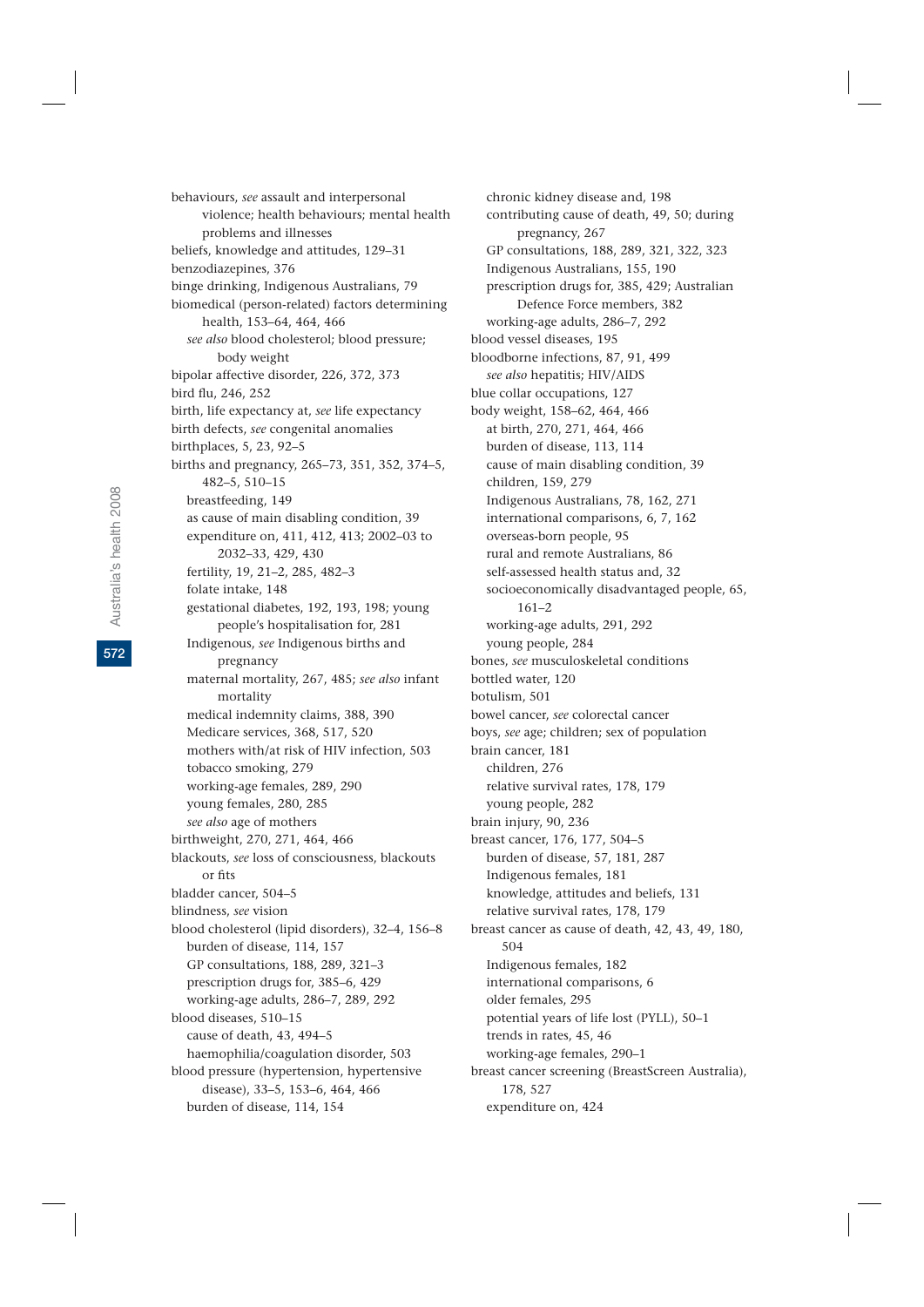NHPC indicator 3.04, 307–9, 469, 470 breast procedures, 512–13 breastfeeding, 149, 278 breathing difficulties, *see* respiratory conditions bridge and crown services, 340 Brisbane, 118, 119, 120, 121, 122, 150 broad spectrum penicillins, 326 bronchitis/bronchiolitis and emphysema, 203 GP consultations, 322, 323 GP prescribed medications, 325 *see also* chronic obstructive pulmonary disease brucellosis, 502 bulk-billing, 316, 368–9, 421 NHPC indicator 3.17, 318, 469, 472 bullying at school, 498 buprenorphine, 378 burden of disease, 52–8, 113–14, 175 alcohol, 57, 114, 139 asthma, 57, 175, 209 blood cholesterol, 114, 157 blood pressure, 114, 154 cancer, 54–7, 67, 181, 287 cardiovascular disease, 54–8, 67, 175, 183, 287 chronic obstructive pulmonary disease (COPD), 56, 57, 175, 205 dementia, 55–8, 175, 216 diabetes, 54–8, 67, 176, 197, 287 drug use, 114, 142–3 fruit and vegetables, low consumption of, 114, 146 Indigenous Australians, 67 infectious diseases, 54–5, 175, 241 injuries, 54–7, 175, 236, 287 mental health problems, 54–7, 67, 175, 224, 281, 287 potential years of life lost (PYLL), 6, 50–1 tobacco smoking, 113, 114, 132 working-age adults, 287 young people, 281, 284 *see also* disability; gross domestic product (GDP) shares; mortality burns/scalds/fires, 232, 234, 238, 514–15 Busselton Study, 163, 195 bypass grafting, 188–9, 190, 353, 358, 359–60

# C

caesarean section deliveries, 266, 351, 353, 469, 471 ART mothers, 375

Indigenous females, 267 campylobacteriosis, 116, 240, 501 Canberra, *see* capital cities cancer (neoplasms), 176–82, 429, 504–5 burden of disease, 54–7, 67, 181, 287 children, 275–6 comorbidity with mental or behavioural problem, 225, 227 expenditure on, 410, 411; 2002–03 to 2032– 33, 430; per person, 413 geographical location and incidence, 83, 84 Indigenous Australians, 67, 181–2 NHPC indicator 1.02, 177, 459 socioeconomically disadvantaged people, 64 survival (NHPC indicator 3.09), 178–9, 469, 471 veterans, 101 young people, 281 *see also* breast cancer; cervical cancer; colorectal cancer; lung cancer; prostate cancer cancer as cause of death, 42–6, 49–51, 180–1, 494–7, 504 Australian Defence Force members, 96 children, 278 conditions associated with, 196, 204 Indigenous Australians, 75, 76, 78, 83, 181–2 international comparisons, 6, 7 NHPC indicator 1.08, 180, 459, 461 older people, 294, 295 overseas-born people, 93, 94, 461 rural and remote Australians, 85 working-age adults, 290–1 years of life lost (YLL), 54–5 young people, 282 *see also* breast cancer as cause of death; lung cancer as cause of death; prostate cancer as cause of death cancer as cause of hospitalisation, 351, 352, 510–11, 514–15 expenditure on, 410, 411 older people, 296, 297 palliative care, 380 treatments, 350, 353, 360, 361, 512–13 Cancer Council of Australia, 178 cancer registries, 176 cancer-screening services, 307–13 effectiveness, 46, 178 expenditure on, 424, 527 *see also* breast cancer screening; cervical cancer screening

cannabis (marijuana), 143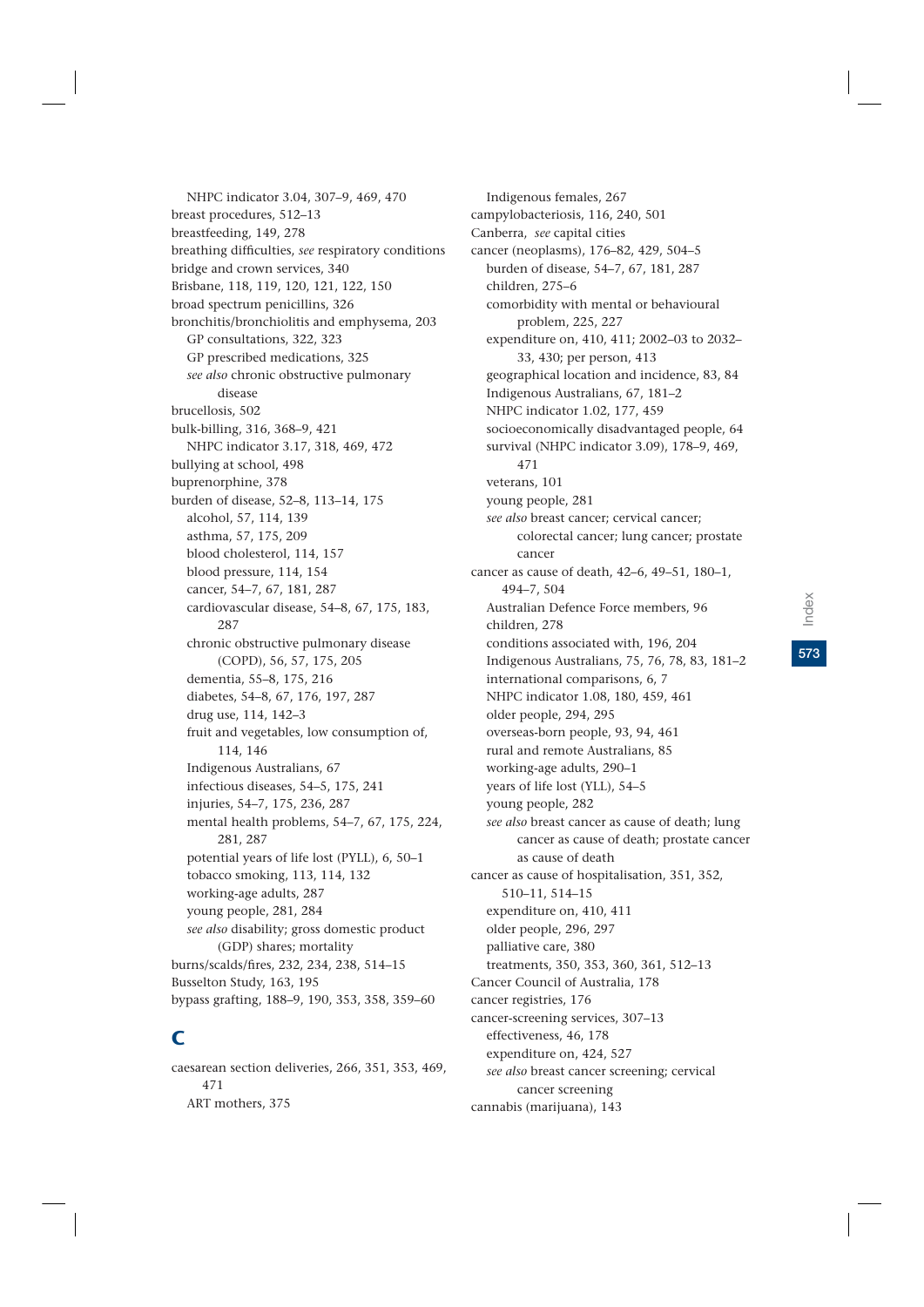psychological distress caused by, 144 treatment services, 376, 377; Indigenous Australians, 378 young users, 284; offenders, 500 capability performance indicator, 469, 473, 475 capital cities air pollution, 117–18 average temperatures, 122 electronic prescribing and clinical data in general practice, 331–2 homosexually active males, 150 solariums, 131 capital expenditure, 396, 425, 523–4 on diseases, 410 for medical schools and nurses' clinical training, 431 carbon monoxide, 117 cardio-thoracic surgery, 358 cardiovascular disease (circulatory system diseases), 182–91 air pollution and, 117 burden of disease, 54–8, 67, 175, 183, 287 comorbidity with mental or behavioural problem, 225, 227 expenditure on, 410, 411; 2002–03 to 2032– 33, 429, 430; per person, 412, 413 GP consultations, 72, 73, 188, 289, 320–3 Indigenous Australians, *see* Indigenous Australians and cardiovascular disease medicines used, 189, 385–6, 410, 411, 429 overseas-born people, 91 risk factors, 117, 182 socioeconomically disadvantaged people, 65 *see also* blood cholesterol; blood pressure; coronary heart disease; heart failure; stroke cardiovascular disease as cause of death, 42–5, 49, 183–7, 494–7 Australian Defence Force members, 96 conditions associated with, 201 Indigenous Australians, 75, 76, 78, 190–1, 461 mothers, 267 NHPC indicator 1.08, 184–6, 459, 461 older people, 294, 295 overseas-born people, 93, 94 prisoners, 89 rural and remote Australians, 85 working-age adults, 290–1 years of life lost (YLL), 54–5 cardiovascular disease as cause of hospitalisation, 188–9, 351, 352, 510–15

comorbidities, 198; with chronic kidney disease (CKD), 201, 202 expenditure on, 410, 411 Indigenous Australians, 74, 190 older people, 296, 297 overseas-born people, 92 procedures, 188–9, 190, 353, 512–13; elective surgery waiting times, 358, 359–60 cared accommodation, *see* residential aged care carers, 450, 464, 465 stroke survivors, 186 caries, *see* oral health cars, *see* motor vehicles case management and support (alcohol and drug treatment), 377 casemix, 360–1 casemix-adjusted separations, cost per (NHPC indicator 3.14), 348–50, 469, 472 casual sex, 150 casualty departments, *see* accident and emergency services cataracts, 359 lens procedures, 350, 353, 361 people with diabetes, 195 causes of death, 42–52, 294–7 adverse events, 355 alcohol consumption, 139 asthma, 85, 93, 207–9 Australian Defence Force members, 96–7 body weight, 159–60 cancer, *see* cancer as cause of death cardiovascular disease, *see* cardiovascular disease as causes of death children, 278 chronic kidney disease (CKD), 43, 49, 201, 203, 295; conditions associated with, 187, 201 chronic obstructive pulmonary disease, *see* chronic obstructive pulmonary disease (COPD) as cause of death diabetes, *see* diabetes as cause of death digestive conditions, 44, 76, 494–5; years of life lost (YLL), 54–5 drugs, *see* drugs and substance use as cause of hospitalisation Indigenous Australians, *see* Indigenous Australians and mortality infants, *see* perinatal/neonatal conditions as cause of death infectious diseases, *see* infectious diseases as cause of death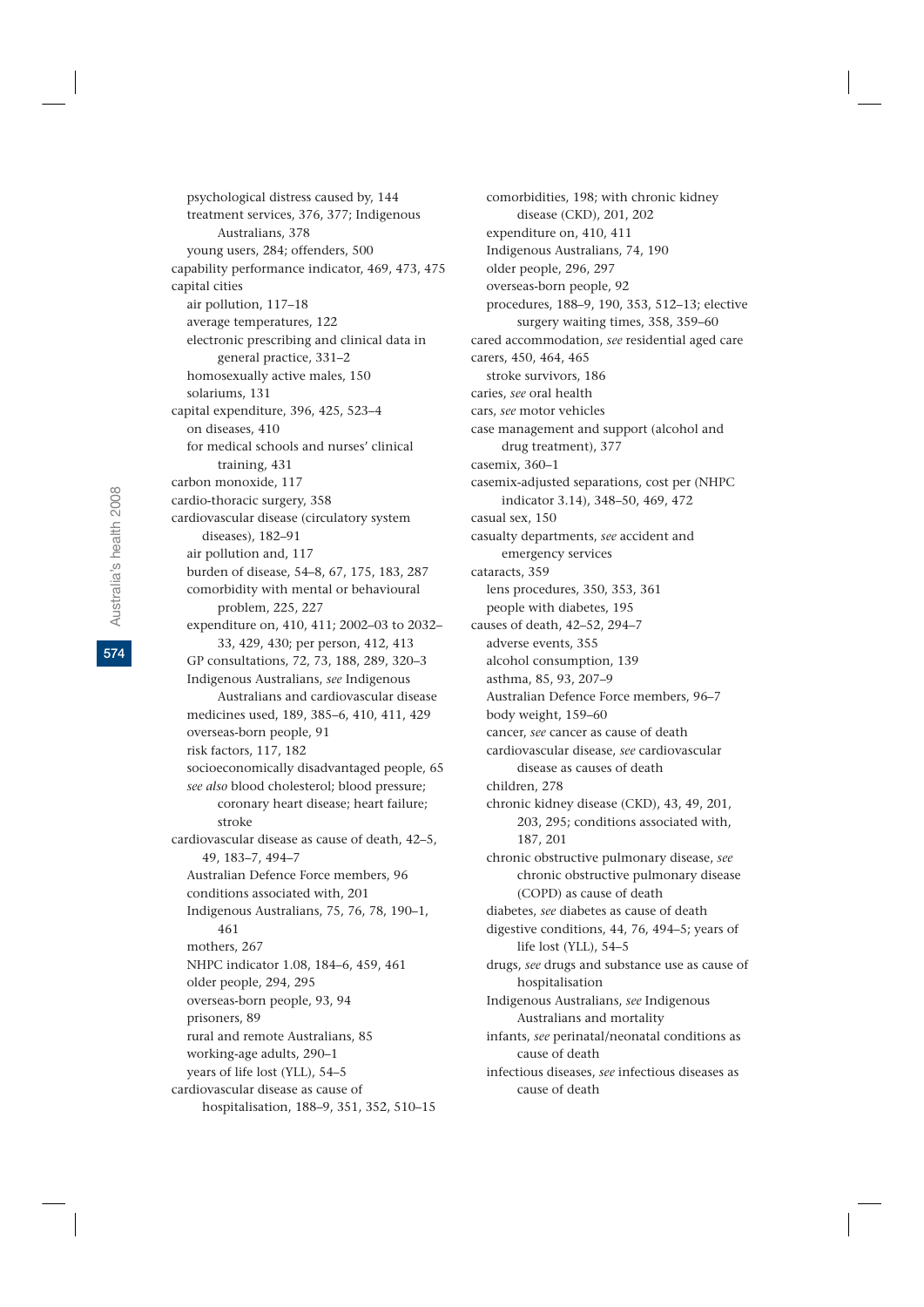injuries, *see* injuries and accidents as cause of death international comparisons, *see* international comparisons between death rates kidney disease, *see* kidney disease as cause of death mental health, *see* mental health problems and illnesses as cause of death mothers, 267 musculoskeletal conditions, 43, 49, 212, 494– 5; years of life lost (YLL), 54–5 nervous system diseases, *see* nervous system diseases as cause of death NHPC indicators, 180, 184–6, 234, 459, 461 older people, 294–5 overseas-born people, 93–4 prisoners, 89–90 respiratory conditions, *see* respiratory conditions as cause of death rural and remote Australians, 85–6 suicide, *see* suicide tobacco smoking, 46, 132, 203 veterans, 102 working-age adults, 290–1 young people, 282 *see also* associated causes of death causes of hospitalisation, *see* hospitals and hospitalisations causes of main disabling condition, 38–40 cefalexin, 385, 386, 516 Census of Population and Housing, 80, 81, 432, 433 Central Australia, 187–8 central nervous system, *see* nervous system diseases cephalexin, *see* cefalexin cephalosporins, 325, 326, 327 cerebrovascular disease, *see* stroke cervical cancer, 83 cause of death, 45, 46, 180, 182; in Very Remote areas, 83 human papillomavirus (HPV) vaccination, 152 Indigenous females, 181–2 relative survival rates, 178, 179 cervical cancer screening, 46, 310–11, 469, 470 after human papillomavirus (HPV) vaccination, 152 expenditure on, 424, 527 cervical cytology registries, 310 cervix dilation and uterus curettage, 353 check-ups, 320, 321, 322

female genitals, 289 chemists, *see* pharmacists chemotherapy, 350, 353, 360, 361, 512–13 chest infections, 499 chickenpox, 151, 499 chikungunya, 252 Child Care Benefit, 314 childhood vaccination (immunisation), 151–2, 276, 314 invasive meningococcal disease, 242 invasive pneumococcal disease, 243 mumps, 245 NHPC indicator 3.05, 151, 469, 470 pertussis (whooping cough), 243, 244 children, 19, 274–9 arthritis, 211–12, 213 asthma, 206–7, 209–10, 275 body weight, 159, 279 diabetes, 192, 193, 198, 275 with disability, 274, 276, 450 families with, 129 hospitalisations, 241, 274–5, 361; vaccinations, 314 Indigenous, *see* Indigenous children mental health disorders and illnesses, 276 mortality, 25, 44, 277–8; *see also* infant mortality oral health, 84, 276, 506–7; international comparisons, 6, 7 physical activity, 137, 139, 279 sexual abuse, 114 tobacco smoke exposure, 134–5, 279, 464 *see also* age; births and pregnancy; young people China, people born in, 5, 23 death rates, 93, 94 health conditions with high hospitalisation rates, 92 chiropodists, *see* podiatrists chiropractor consultations, 289, 343–4 chlamydia, 150, 240, 250, 501 young people, 282 cholecystectomy, 353, 359 cholera, 501 cholesterol, *see* blood cholesterol chromosomal abnormalities, *see* congenital anomalies chronic conditions, potentially preventable hospitalisations for, 335–6 chronic disease surveillance, 13 chronic kidney disease, *see* kidney disease

**575**Index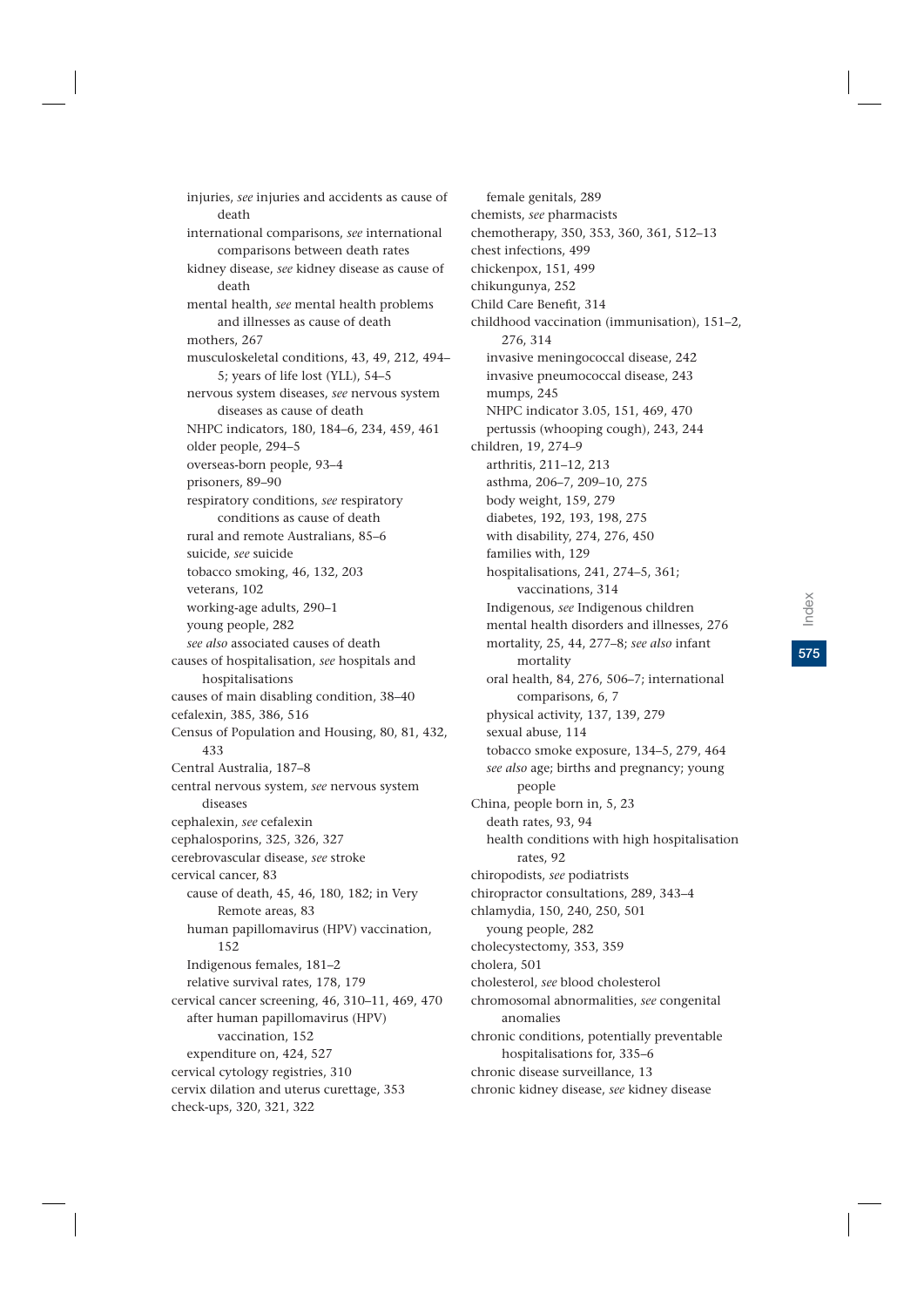chronic obstructive pulmonary disease (COPD), 203–6, 429, 430 burden of disease, 56, 57, 175, 205 potentially preventable hospitalisations, 335 chronic obstructive pulmonary disease (COPD) as cause of death, 42, 43, 46, 49, 204–5 attributable to tobacco smoking, 203 conditions associated with, 187 older people, 294, 295 rural and remote Australians, 85 working-age people, 291 chronic/recurrent pain/discomfort, 37–8 chronic respiratory conditions:, *see* chronic obstructive pulmonary disease; respiratory conditions chronic rheumatic heart disease, 187, 188 chronic sinusitis, 33, 34, 287 chronic viral hepatitis, *see* hepatitis B; hepatitis  $\mathcal{C}$ cigarettes, *see* tobacco smoking ciguatera, 116 circulatory system diseases, *see* cardiovascular disease cirrhosis and other diseases of liver, 43, 291, 295 cities and towns, 81, 82 accident and emergency services use, 363–4 air pollution, 114, 117–18 avoidable death rates and socioeconomic status, 66 blood pressure trends in, 155 cancer screening, 308, 309, 470 cardiovascular medicines prescriptions, 189 dental labour force, 447, 538 fluoridated drinking water, 119 hysterectomies, 354–5 life expectancy, 360 medical practitioners, 333–4, 444, 533–4; electronic prescribing and clinical data, 331–2 nurses, 445, 535 physiotherapists, 448 potentially preventable hospitalisations (PPHs), 335, 336 psychiatrists, 374 *see also* capital cities; rural and remote areas cities and towns, Indigenous Australians living in, 82 health services, 337, 338 with profound or severe core activity limitation, 70 risk factors, 78, 79

*see also* rural and remote areas, Indigenous Australians living in classifications and standards, 4, 13 admitted patients, 351 body weight, 159 injury deaths, 233 maternal deaths, 267 occupations, 433 remoteness, 81 cleft lip or clef palate, 272, 273 climate change, 122–4 clinical data, electronic transfer of, 331–2, 469, 472 Clinical Dementia Rating scale, 217 clinical psychologists, 448 clinical treatments by GPs, 324, 325 clinicians, *see* medical practitioners closed treatment episodes, 375–7 *Clostridium perfringens,* 116 COAG, 219, 431–2 cocaine, 143, 376 codeine with paracetamol, 385, 386, 516 cognition or emotion, 37, 38 assistance needs, 40–1 colonoscopies, 352, 361 colorectal (bowel, colon) cancer, 176, 177, 504–5 burden of disease, 57, 181 hospitalisations, 352 Indigenous Australians, 181 relative survival rates, 178, 179 screening, 307, 311–13 colorectal (bowel, colon) cancer as cause of death, 42, 43, 180, 504 Indigenous Australians, 182 international comparisons, 6, 7 older people, 294, 295 overseas-born people, 94 trends in rates, 45 working-age adults, 291 Commonwealth Government, *see* Australian Government communicable diseases, *see* infectious diseases communication difficulties, 37, 38 assistance needs, 40–1 community capacity health determinants, 456, 464, 465 community engagement, 112 community health services, 13, 342, 523–5 childhood vaccinations, 314 expenditure and funding, 342, 399, 401, 414; Department of Veterans' Affairs, 408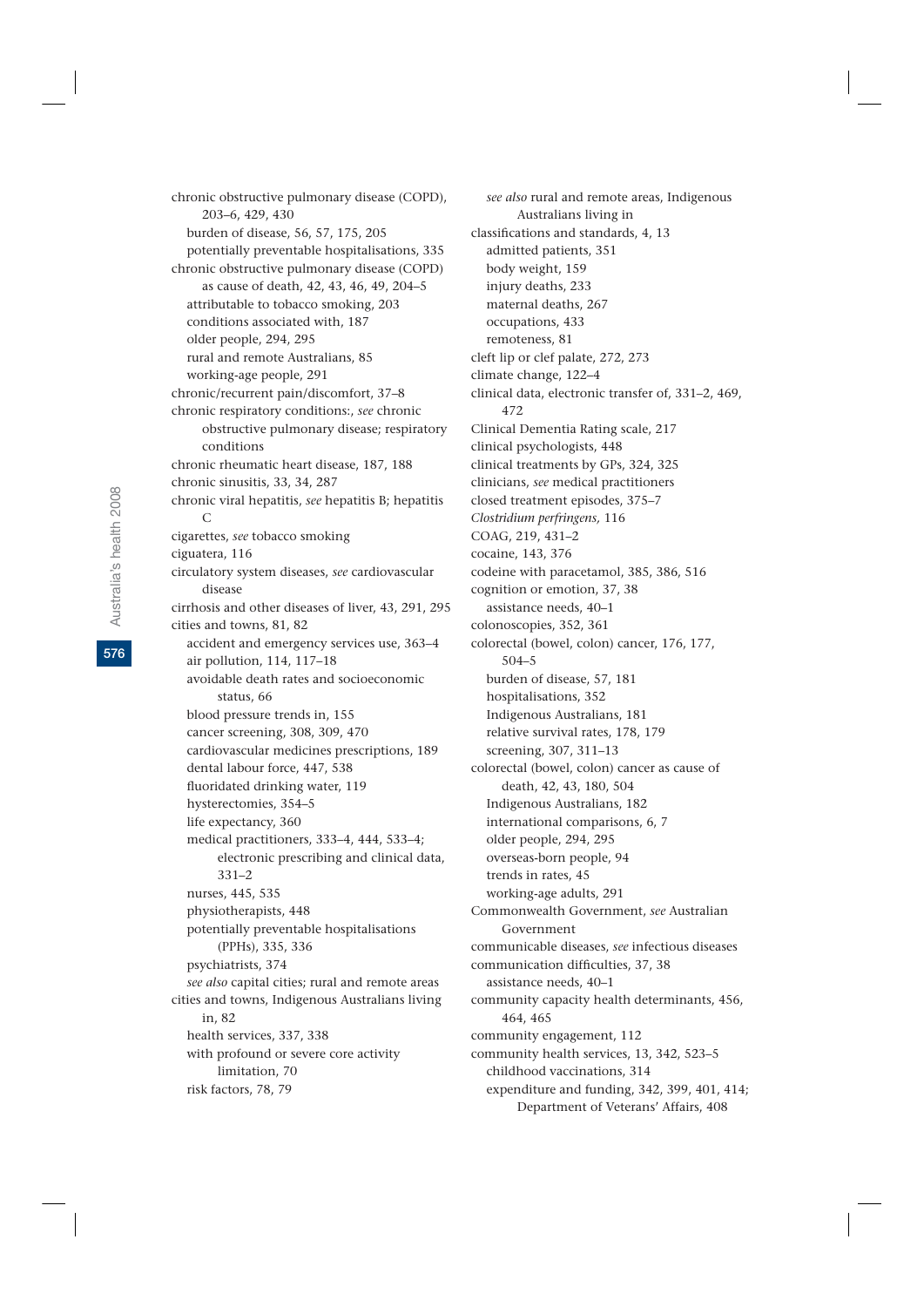Indigenous Australians, 73, 337–9; mental health contacts, 71–2 mental health, 71–2, 370 palliative care, 380 public hospital non-admitted, nonemergency department occasions of services, 367 *see also* pharmacists Community Housing and Infrastructure Needs Survey, 80, 120 community housing households, Indigenous, 80 community orders, young offenders serving, 90–1, 498–500 community pharmacies and friendly societies, 382, 422 *see also* pharmacists comorbidities chronic kidney disease, 195–6, 200–1, 202 diabetes, 195–6, 198, 200–1, 225, 227; calculating burden of disease, 56 mental health problems and diseases, 223, 225, 226–7 *see also* associated causes of death complementary and alternative health services, 343–4 complementary therapists, 436 average hours worked per week, 441 consultations with, 343–4 students completing, 437 complications, 356, 357 chronic kidney disease (CKD), 200–1 diabetes, 195–6, 198, 335 relating to pregnancy, 267 *see also* adverse events computers and computing, *see* electronic media concession card holders hearing services, 378 Medicare extended safety net, 316 pharmaceuticals, 383, 384, 386, 423 veteran community, 408–9 condoms, 150 conduct disorder, 276 congenital anomalies, 272–3 burden of disease, 54–5 cause of death, 44, 271, 277, 494–5; years of life lost (YLL), 54–5 cause of main disabling condition, 39 expenditure on, 411; 2002–03 to 2032–33, 430 hospitalisations, 510–11 congenital rubella, 502

congenital syphilis, 249, 501 constant price expenditure, 397, 398, 526 in 2032–33, 428 Department of Veterans' Affairs funding, 409 per person health expenditure, 405 consultations, *see* health professional consultations contact dermatitis, 322 contagious diseases, *see* infectious diseases continuity performance indicators, 469, 473, 475 contraceptives, 382 condom use, 150 contributing causes of death, 48–50 COPD, *see* chronic obstructive pulmonary disease core activity limitations, *see* activity limitations coronary angioplasties, 353 *see also* percutaneous coronary interventions coronary artery bypass grafting, 188–9, 190, 353, 358, 359–60 coronary heart disease (CHD, ischaemic heart disease, heart attack), 183–5, 225 burden of disease, 56–7, 183, 287 diabetes and, 195, 196 geographical location and incidence, 84 GP consultations, 188 incidence (NHPC indicator 1.01), 184, 459 Indigenous Australians, 190, 471 risk factors, 112 survival following (NHPC indicator 3.08), 184–5, 469, 471 coronary heart disease as cause of death, 42, 43, 49, 184–5, 186 conditions associated with, 187, 196, 201, 204 Indigenous Australians, 191, 461 international comparisons, 6, 7, 184 NHPC indicator 1.08, 184–5, 459, 461 older people, 294, 295 overseas-born people, 93, 94 people aged 40-90 years (NHPC indicator 3.08), 184–5, 469, 471 potential years of life lost (PYLL), 50–1 rural and remote Australians, 85 working-age adults, 290–1 coronary heart disease as cause of hospitalisation, 352 comorbidity with mental or behavioural problem, 227 overseas-born Australians, 92

**577**Index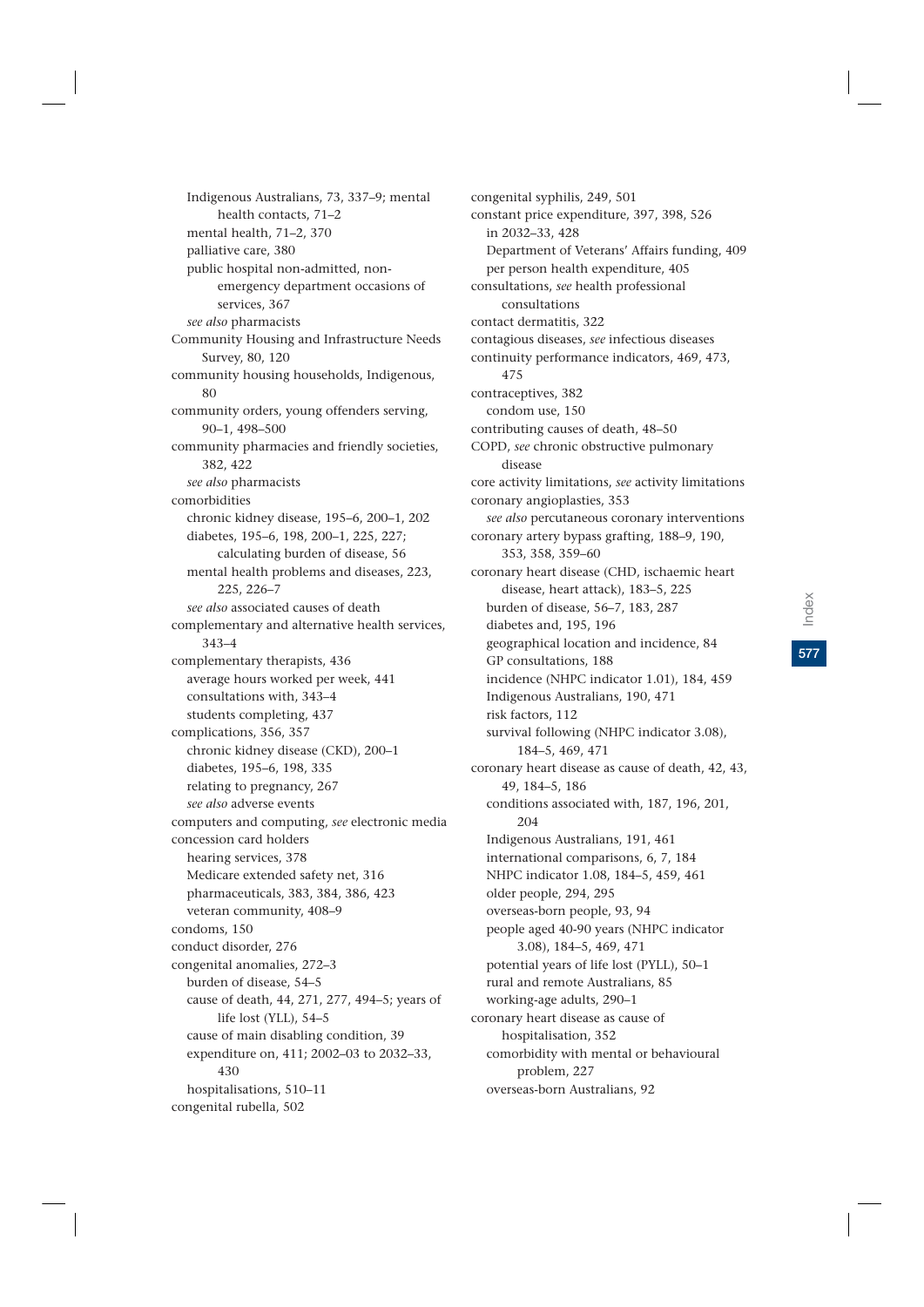procedures, 188–9, 353, 358, 359–60; Indigenous Australians, 190 coronary stenting, *see* percutaneous coronary interventions costs Australian Defence Force pharmaceutical use, 382 food, 150 health behaviours, 132, 137, 139 injury acute care, 237 joint replacements, 214 obesity levels, 158 public hospital care, 348–50, 469, 472 residential aged care, 216, 218 *see also* burden of disease coughs, 321 Council of Australian Governments, 219, 431–2 counselling, 341 alcohol and drug treatment, 377 by GPs, 324 country of birth, 5, 23, 92–5 couple families, 129 court decisions, settling medical indemnity claims, 388 crime, 113 *see also* prisoners Croatia, people born in, 92, 93, 94 crown and bridge services, 340 cryptosporidiosis, 120, 501 current price expenditure, 397, 398, 399–400, 526, 527 Department of Veterans' Affairs funding, 409 per person health expenditure, 405 custody, *see* prisoners cuts, 282 CVD, *see* cardiovascular disease cystoscopy, 358

# D

dairy products, 32, 147–8 DALYs, *see* burden of disease Darwin, 119, 120, 122 data, *see* statistical developments, gaps and deficiencies data linkage, 13 day hospital facilities, private, 345, 346–8 de facto marriages, 129 deafness, *see* hearing death, *see* causes of death; mortality decayed teeth, *see* oral (dental) health Defence Force members, 95–8, 378, 380–2

*see also* veterans Defence Injury Prevention Program, 381 definitions cardiovascular disease, 182 chronic obstructive pulmonary disease, 203 health, 4 health expenditure and health funding, 396, 402 high blood cholesterol, 156 high blood pressure, 154 hospital patients, 345–6 impaired glucose regulation, 163 injury deaths, 233 maternal deaths, 267 medical indemnity claims, 387 medical practitioners, 449 public health, 306 rural and remote, 81 deformity or disfigurement, 37, 38 degree holders, *see* educational attainment delivery and delivery methods (births), 266, 351, 360, 361 Indigenous females, 267 *see also* caesarean section deliveries dementia, 216–19 burden of disease, 55–8, 175, 216 hospitalisations, 226 dementia as cause of death, 42, 43, 49 older people, 295 years of life lost (YLL), 55 demography, *see* population dengue, 240, 247, 248, 502 dental associate professionals and assistants, 435, 440, 441, 442, 446–7, 537–8 dental health, *see* oral health dental students completing courses, 437 dentists, 435, 442, 446–7, 537–8 average hours worked per week, 440, 441 consultations with, 65, 276, 339–40 international comparisons, 449 denture (prosthodontic) services, 340 Department of Defence, 96 Department of Education, Employment and Workplace Relations, 442 Department of Health and Ageing, 13, 307, 312, 383 expenditure by, 422, 526; Indigenous-specific programs, 407 Department of Veterans' Affairs (DVA), 13 funding by, 408–9, 417, 418, 419, 428, 526 mortality studies, 101–2 *see also* veterans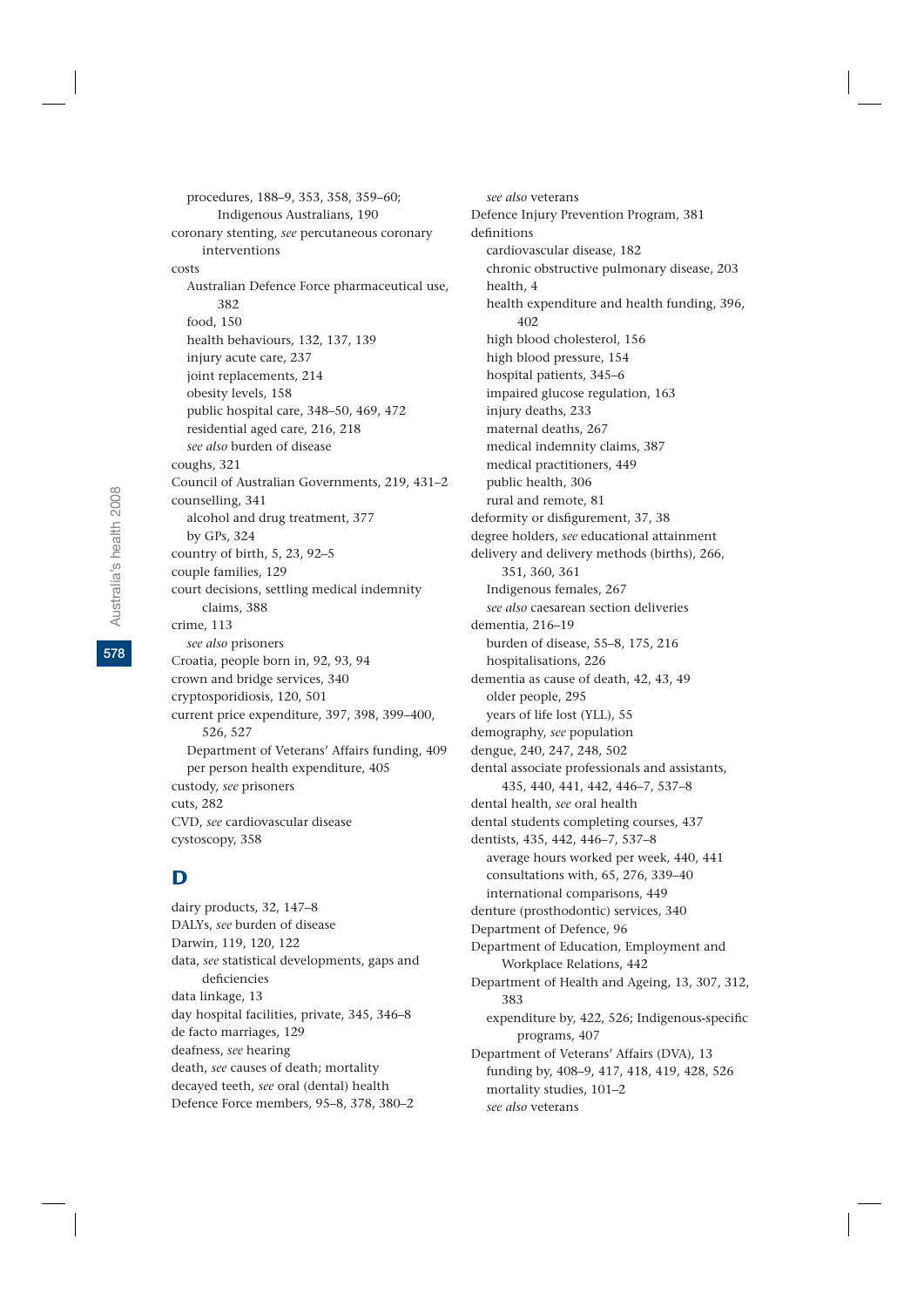depression, 112, 225 children, 276 GP consultations, 225, 289, 321, 322, 323, 369 males in rural and remote areas, 83 prescriptions for, 373 veterans, 100 *see also* suicide depression and anxiety, burden of disease of, 55–7, 224, 287 depression as cause of hospitalisation, 226, 352, 372 overseas-born people, 92 residential mental health care patients, 373 young people, 281 dermatitis, 322 determinants of health, 109–64 NHPC indicators, 463–7 *see also* health behaviours; risk factors detoxification, 377 diabetes, 153, 191–8 burden of disease, 54–8, 67, 175, 197, 287 children, 192, 193, 198, 275 comorbidity with mental or behavioural problem, 225, 227 expenditure on, 411; 2002–03 to 2032–33, 429, 430 impaired glucose regulation, 162–4 Indigenous Australians, 67, 70, 194 kidney disease and, 195–6, 200–1 socioeconomically disadvantaged people, 65 supply of insulin and diagnostic reagents, 378 working-age adults, 287, 289 young people, 281 diabetes as cause of death, 42, 43, 49, 196–7, 496–7 conditions associated with, 196, 201 Indigenous Australians, 75 international comparisons, 6, 7 older people, 295 overseas-born people, 93, 94 rural and remote Australians, 85 years of life lost (YLL), 54–5 diabetes as cause of GP consultation, 197, 321–3 annual cycle of care, 471 Indigenous Australians, 72, 73 working-age adults, 289 diabetes as cause of hospitalisation, 335, 352 children, 275 comorbidities, 198; kidney disease, 195–6, 201, 202

expenditure on, 411 overseas-born people, 92 young people, 281 Diabetes Australia Ltd, 378 diabetic ketoacidosis, 195 diabetic nephropathy (diabetic kidney disease), 195–6, 200–1 diagnoses, *see* diseases diagnostic dental services, 340 diagnostic imaging, *see* imaging dialysis, 200, 201–2, 350, 352, 360, 361 Indigenous Australians, 74 overseas-born people, 92 rural and remote Australians, 87 working-age adults, 290 diarrhoea, 321 diastolic blood pressure, 154, 155 diet and nutrition, 145–50 children and infants, 278–9; breastfeeding, 149, 278 consultations with dietitians/nutritionists, 341 eating difficulties, because of dental problems, 230 eating disorders, 226, 281 expenditure on food standards and hygiene, 424, 527 folic acid, 148, 273 Indigenous Australians, 78–9 meal preparation assistance, 40–1 self-assessed health status and, 32 students completing health courses, 437 young offenders, 499 *see also* body weight; fruit and vegetable consumption; gastrointestinal infections digestive conditions, 54–5 cause of death, 44, 76, 494–5; years of life lost (YLL), 54–5 expenditure on, 411; 2002–03 to 2032–33, 430 general practitioner consultations, 73, 320 Indigenous Australians, 70, 73, 74, 76 *see also* endocrine, nutritional and metabolic disorders; gastrointestinal infections digestive conditions as cause of hospitalisation, 351, 352, 510–15 children, 275 expenditure on, 411 Indigenous Australians, 74 older people, 296, 297 procedures, 352, 353, 361 young people, 280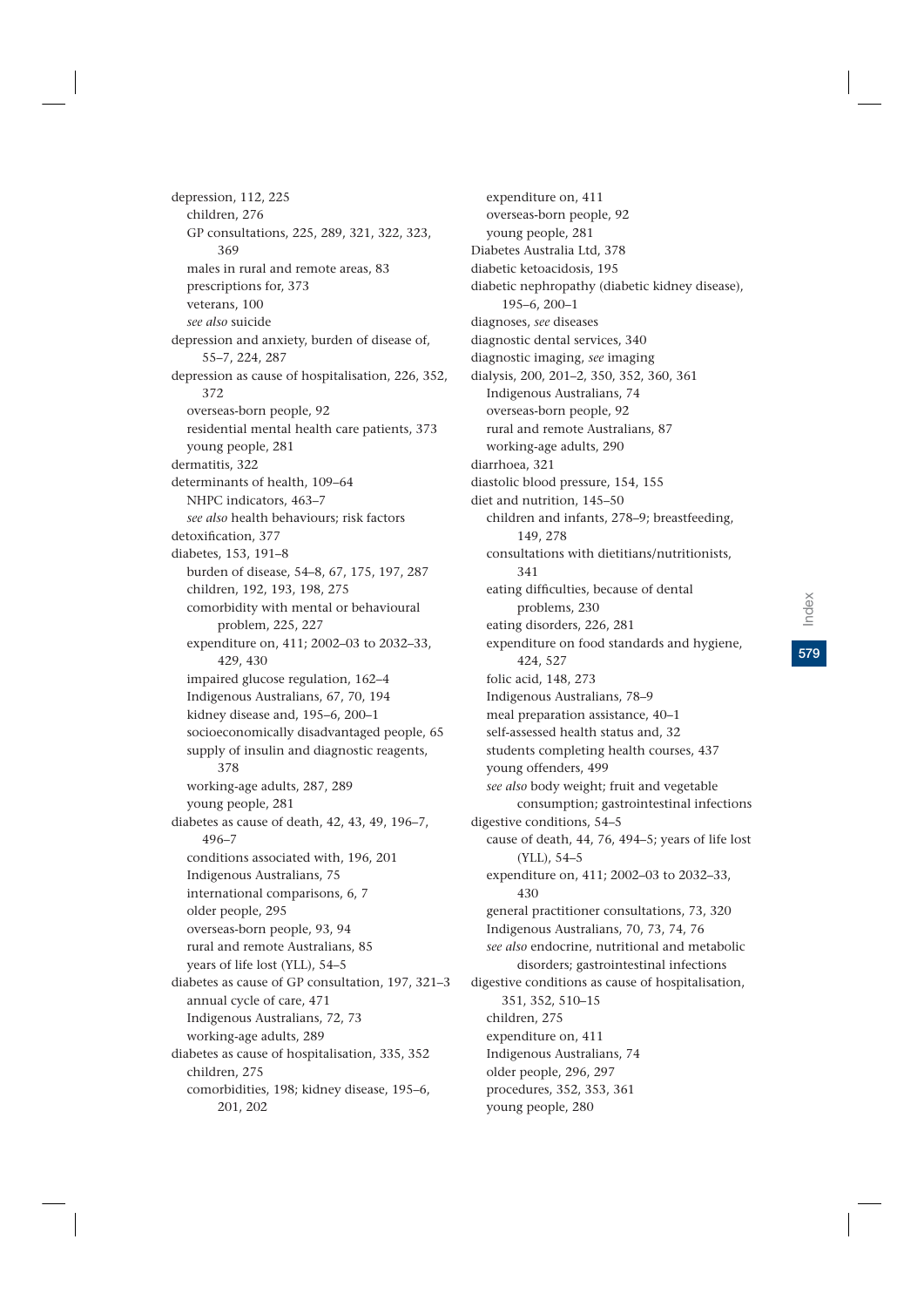dilation of cervix and curettage of uterus, 353 diphtheria, 151, 152, 276, 502 DIPP, 381 direct maternal deaths, 267 disability, 35–41 adverse events associated with, 39, 355 asthma and, 208 associated with cardiovascular conditions, 183, 184, 185–6 children, 274, 276, 450 dementia, 216–17 diabetes and, 197 food insecurity, 150 Indigenous Australians, 70 injury and, 235–6, 276 associated with musculoskeletal conditions, 212–13 older people, 293, 294–5; *see also* residential aged care oral health problems, 230 primary carers of people with (informal care), 450, 464, 465 psychiatric and psychological, 37, 223–4 working-age adults, 287–8 young offenders living with persons with, 498 young people, 280 *see also* activity limitations; aids and equipment; long-term conditions disability-adjusted life years, *see* burden of disease Disability Support Pension recipients, 224 disadvantage, *see* socioeconomically disadvantaged people diseases and illness, 175–252, 351 Australian Defence Force members, 97 cause of main disabling condition, 39 children, 274–6 diagnostic medical indemnity claims, 388, 389, 390 ears, *see* ear problems expenditure on, 409–13; 2002–03 to 2032–33, 429–31 eyes, *see* vision foodborne, 115–16 Indigenous Australians, 70–4 prisoners, 90 reason for not participating in sport and physical activity, 130 rural and remote Australians, 83–6 veterans, 100–1 waterborne, 120

young people, 280–2 *see also* cancer; cardiovascular disease; causes of death; digestive conditions; hospitals and hospitalisations; infectious diseases; injuries; long-term conditions; mental health problems and illnesses; oral health; respiratory conditions; risk factors disfigurement or deformity, 37, 38 disposable household income, 128 distance flown by Royal Flying Doctor Service, 343 doctors, *see* medical practitioners doctors bag prescriptions, 384 domestic (intimate partner) violence, 114 donations of money, 112 donovanosis, 501 Down syndrome, 272, 273 drinking water, *see* water drought, 120–1 drowning and submersion hospitalisations, 232 Indigenous Australians, 238 drowning deaths, 234 children, 278 drug treatment services, 375–8, 514–15 drugs and substance use, 130, 132, 142–5, 375–8 burden of disease, 114, 142–3 deaths relating to, 142, 234; prisoners and exprisoners, 89, 90 expenditure on prevention programs, 424, 527 Indigenous Australians, 79, 238, 378 rural and remote Australians, 86 service contacts in government-operated mental health services, 370 syphilis risk factor, 249 young people, 144, 281, 284; offenders, 91 *see also* alcohol consumption and abuse; injecting drugs and drug users; pharmaceuticals; tobacco smoking drugs and substance use as cause of hospitalisation, 226, 372, 378, 514–15 poisonings, 232, 238 young people, 281, 284 DVA, *see* Department of Veterans' Affairs dwellings, Indigenous, 80

### E

*E. Coli,* 120 e-health, 14 in general practice, 331–2, 469, 472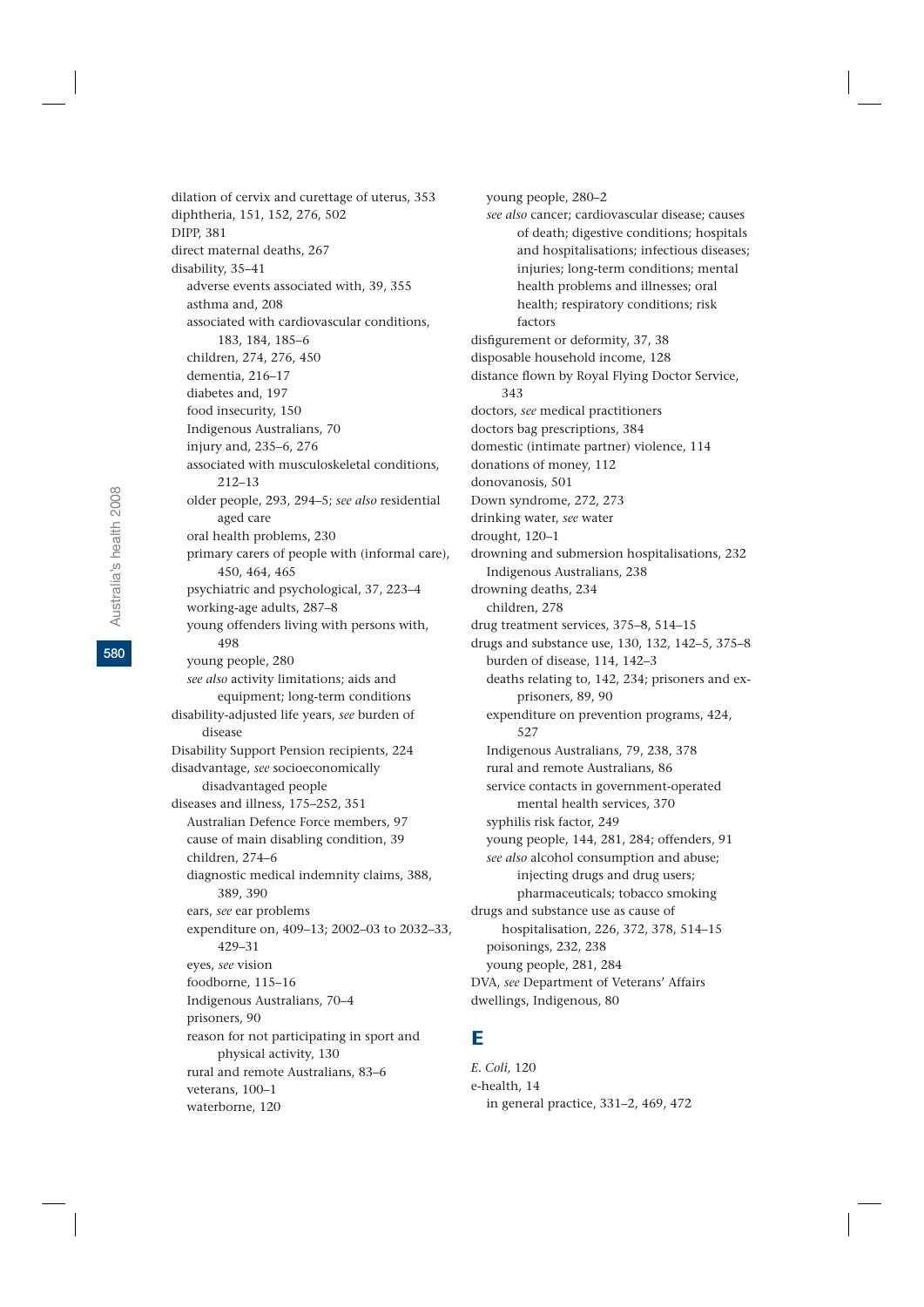emphysema employment, 5, 125, 126–7 absenteeism because of illness, 71, 288 activity restrictions due to disability, 287–8 carers of people with disability, 450 cause of main disabling condition, 39 deaths related to, 291 geographical location, 82 in health services compared with other industries, 433–4 influenza and pneumococcal vaccination received at place of, 315 motivation for participating in sport and physical activity, 130 occupational exposures, 114 *see also* health workforce employment/schooling activity limitations, 36 self-assessed health status and, 31 employment/schooling days off due to asthma, 208 encephalitis, 502 end-stage kidney disease:, *see* kidney disease endocrine, nutritional and metabolic disorders, 510–15 cause of death, 44, 75, 76, 78, 494–5 expenditure on, 411; 2002–03 to 2032–33, 430 Indigenous Australians, 70, 73–6, 78 medical indemnity claims, 388 *see also* diabetes endodontic services, 340 endoscopies, 353, 361 energy intake, 147, 159 energy loss/tiredness/weakness, 321, 499 344, 469, 473

emphysema, *see* bronchitis/bronchiolitis and

- enhanced primary care services (EPC), 327–30, enrolled nurses, 435, 437, 442, 445–6, 535–6 aged 55 years and over, 439, 445 average hours worked per week, 440, 441 Environment Protection and Heritage Council, 117 environmental health factors, 114–24 expenditure on, 424, 527
- Indigenous, 80 NHPC indicators, 464

epidemic polyarthritis, 123

EpiTrack Health Surveillance System, 97

equity, 63–102, 464, 465

*see also* Indigenous Australians; rural and remote areas; socioeconomically disadvantaged people

ear, nose and throat surgery, 358, 512–13 ear and mastoid process diseases, 510–13 ear pain, 320, 321 ear problems/infections, 322, 323 Indigenous Australians, 73 young offenders, 499 *see also* hearing early terminations of pregnancy, 272–3, 375 East Timor veterans, 99, 101–2 eating difficulties, because of dental problems, 230 eating disorders, hospitalisations for, 226, 281 economic health determinants, *see* socioeconomically disadvantaged people ecstasy, 143, 144, 284, 376, 500 education alcohol and drug treatment, 377 first aid training courses, 342 health and medical, 431, 432, 436–8, 473 prisoners with traumatic brain injury, 90 schooling activity limitations, 274; children with asthma, 275 schooling/employment activity limitations, 36; self-assessed health status and, 31 schooling/employment days off due to asthma, 207 young offenders, 91, 498 educational attainment (qualifications), 126 geographical location and, 81, 82 mental health nurses, 374 smoking status, 125 effectiveness performance indicators, 469, 470–1, 474 efficiency performance indicators, 469, 472, 474 eggs, 116 Egypt, people born in, 92 elective surgery waiting times, 357–60 electricity, Indigenous community dwellings not connected to, 80 electronic media, 13, 14 time children use for entertainment, 279 use in general practice, 331–2, 469, 472 embedded/impacted teeth, 280 embolisms, 267 emigration, 22–3 emotional disorders, *see* cognition or emotion; depression; mental health problems and illnesses; mood problems; wellbeing emotional or nervous condition causing

restriction, 37, 38

ear, nose and throat diseases, 97, 514–15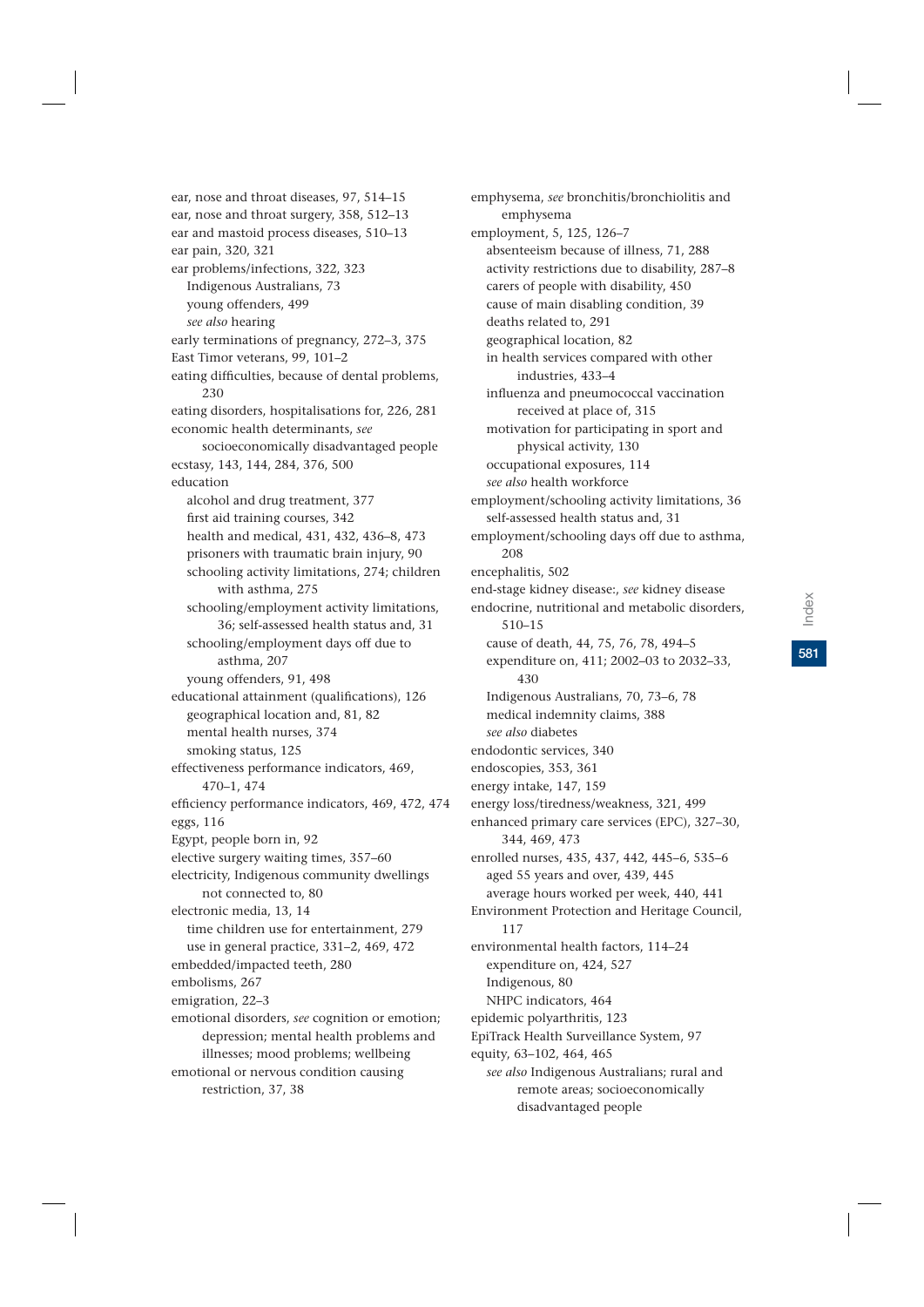equivalised disposable household income, 128 esomeprazol, 385, 386, 516 essential services, Indigenous community

dwellings not connected to, 80 ethnicity, *see* Indigenous Australians; migrants Europe, people born in, 5, 23, 92–5 ex-service community, *see* veterans exercise, *see* physical activity expenditure, *see* health expenditure external causes, *see* injuries and accidents eye disorders, *see* vision

## F

F-111 aircraft maintenance personnel, 101–2 falls, 230, 236–7, 295 falls as cause of death, 233, 234, 236 international comparisons, 6, 7 NHPC indicator (1.08), 234, 459, 461 young people, 282 falls as cause of hospitalisation, 231, 232, 236–7 children, 276 Indigenous Australians, 237, 238 young people, 282 families, 129, 450 of young offenders, 498 *see also* births and pregnancy family or personal problems or death, as cause of main disabling condition, 39 family/social motivations for participating in sport and physical activity, 130 Family Tax Benefit Part A recipients, 316 fat intake, 32, 147–8, 157 fatalities, *see* mortality Federal Government, *see* Australian Government feet or legs, incomplete use of, 37, 38 feet problems, *see* podiatrists females asthma deaths among older, 93 folate intake, 148 human papillomavirus (HPV) vaccination, 152 hysterectomies, 353–5, 359, 469, 471 in rural and remote areas, 84 *see also* births and pregnancy; breast cancer; cervical cancer; sex of population fertility, 19, 21–2, 285, 482–3 fertility treatments, 268, 269–70, 374–5 fetal deaths (stillbirths), 268, 271 fevers, 321 fibreoptic colonoscopy, 352 Fiji, people born in, 92

finance, *see* health expenditure fingers or arms, incomplete use of, 37, 38 fires/burns/scalds, 232, 234, 238, 514–15 first aid training courses, 342 fish, 116 fitness, 130 *see also* physical activity fits, *see* loss of consciousness, blackouts or fits flavivirus infection, 502 flu, *see* influenza and pneumonia fluoridation, 82, 84, 228 NHPC indicator 2.02, 119, 464 fluticasone, 386 Flying Doctor Service, 343 foetal deaths (stillbirths), 268, 271 folate deficiency, 148, 273 food, *see* diet and nutrition food security, 150 foodborne infections, *see* gastrointestinal infections foot problems, *see* podiatrists forceps delivery, 266 forearm fractures, 213, 216 forgetting things, 499 *see also* dementia fractures, 213, 236, 352 treatment, 216 free-standing day hospital facilities, 345, 346–8 friendly societies and pharmacies, 382, 422 *see also* pharmacists fruit and vegetable consumption, 114, 149 children, 279 Indigenous Australians, 78 NHPC indicator 2.07, 146–7, 464, 465 overseas-born people, 94, 95 rural and remote Australians, 86 self-assessed health status and, 32 working-age adults, 292 young people, 284 full-cream milk consumption, 32, 147–8 full time employment, 127 functioning, *see* disability funding, *see* health expenditure and funding

## G

gallbladder cancer, 459 gamete intra-fallopian transfer, 374 gastrointestinal endoscopies, 350, 353, 361 gastrointestinal infections (gastroenteritis), 115–16, 240, 241, 501 GP visits, 322

**582**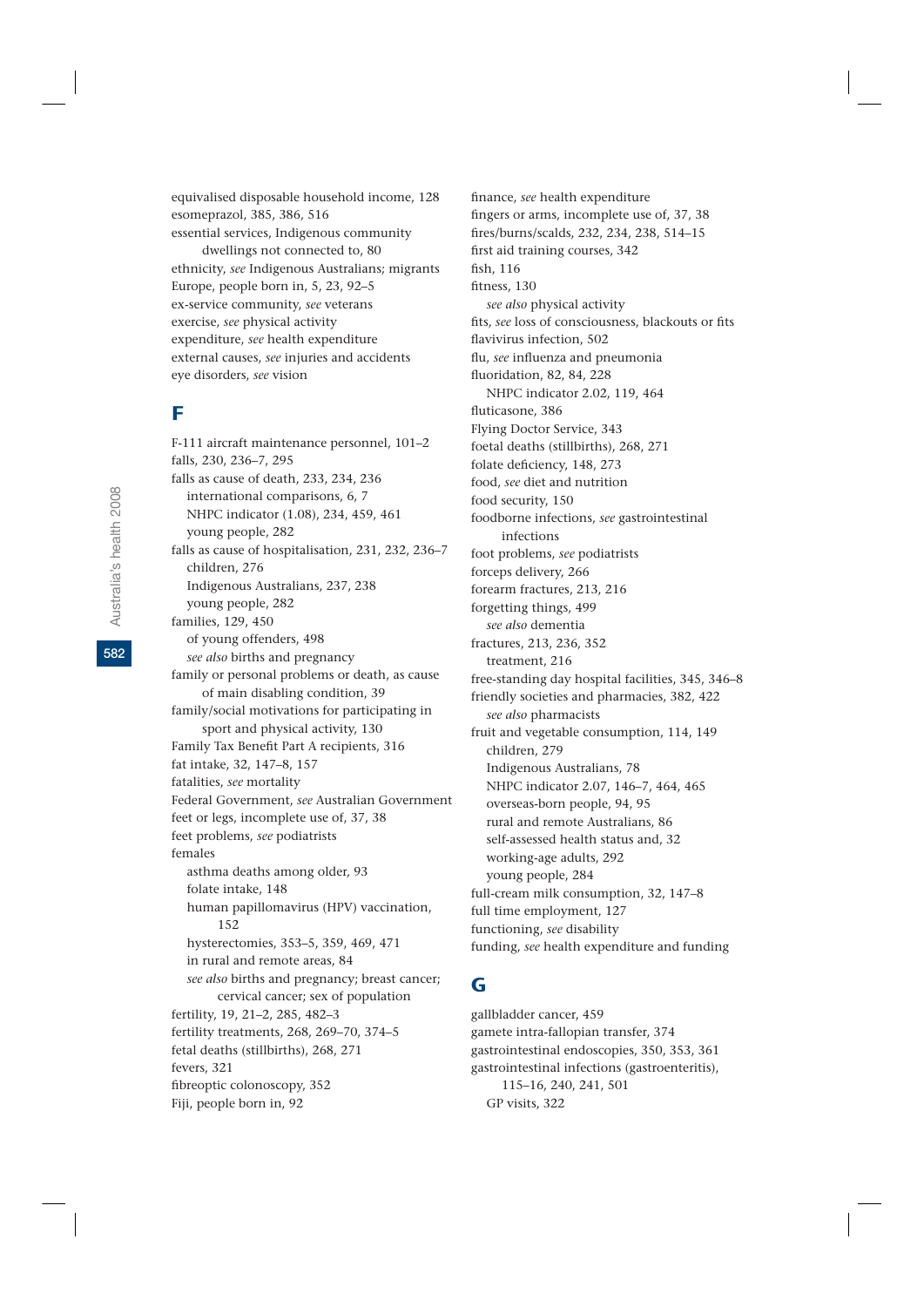hospitalisations, 116, 251 gay people, 150, 248, 249, 503 GDP, *see* gross domestic product General Practice Immunisation Incentives scheme, 313–14 general practitioner (GP) consultations, 319–22, 517 asthma, 209, 322, 323 bulk-billing, 316, 318, 421, 469, 472 cardiovascular (circulatory) disease, 72, 73, 188, 289, 320–3 children, 209, 314 chronic kidney disease, 201 chronic obstructive pulmonary disease, 206 diabetes, *see* diabetes as cause of GP consultation Indigenous Australians, 72, 73 infectious diseases, 239 Medicare benefit payable, 316, 421 medications supplied directly during, 324, 386; *see also* general practitioner (GP) prescriptions mental health problems and illnesses, 72, 73, 225, 289, 320–3, 369–70 musculoskeletal conditions, 73, 214, 289, 320–3 Pap tests, 310 referrals to specialists and other health professionals, 197, 324, 325 respiratory conditions, *see* respiratory conditions as cause of GP consultation socioeconomically disadvantaged people, 65 upper respiratory tract infections, *see* upper respiratory tract infections GP consultations vaccination/immunisation, 313–14, 315, 321, 322, 386 working-age adults, 289 general practitioner (GP) prescriptions, 320, 321, 322, 324, 386 cardiovascular-related, 189, 386 electronic, 331–2, 469, 472 mental health-related, 225, 373 for upper respiratory tract infections, 325–7 general practitioners (GPs, primary health clinicians), 319–34, 435, 533–4 aged 55 years and over, 439, 443, 473 average hours worked per week, 440, 441 international comparisons, 6, 449 referrals, 324, 325; diabetes, 197 General Social Survey (GSS), 29, 287–8 general surgery, *see* procedures

genital warts, 152 genitals female check-ups, 289 hospital treatment on male, 512–13 testis cancer, 289; relative survival rates, 178 genitourinary conditions, 54–5 cause of death, 44, 76, 494–5; years of life lost (YLL), 54–5 expenditure on, 411; 2002–03 to 2032–33, 430 GP consultations, 322 hospitalisations, 74, 510–15; elective surgery waiting times, 358; expenditure on, 411 Indigenous Australians, 74, 76 medical indemnity claims, 388, 389 older people, 297 urinary tract infections, 239, 322 *see also* colorectal cancer; prostate cancer geographic locations, 13 *see also* cities and towns; rural and remote areas; states and territories Germany, people born in, 93, 94 gestational age, 269–70 gestational diabetes, 192, 193, 198 young people's hospitalisation for, 281 GHB, 143 GIFT, 374 girls, *see* age; children; sex of population glaucoma, 195 *Global strategy on diet, physical activity and health,* 145 global warming, 122–4 glomerulonephritis, 198 glucose regulation, impaired, 162–4 gold card holders, 408–9 gonococcal infections and gonorrhoea, 150, 240, 249–50, 501 young people, 282 governance arrangements for national health information, 14 government concession card holders, *see* concession card holders government Disability Support Pension recipients, 224 government expenditure and funding, *see* Australian Government expenditure and funding; state and territory expenditure and funding government roles and responsibilities, 9–12 GPA Accreditation Plus, 332 Greece, people born in, 92, 93, 94 gripping/holding difficulties, 37, 38

**583**Index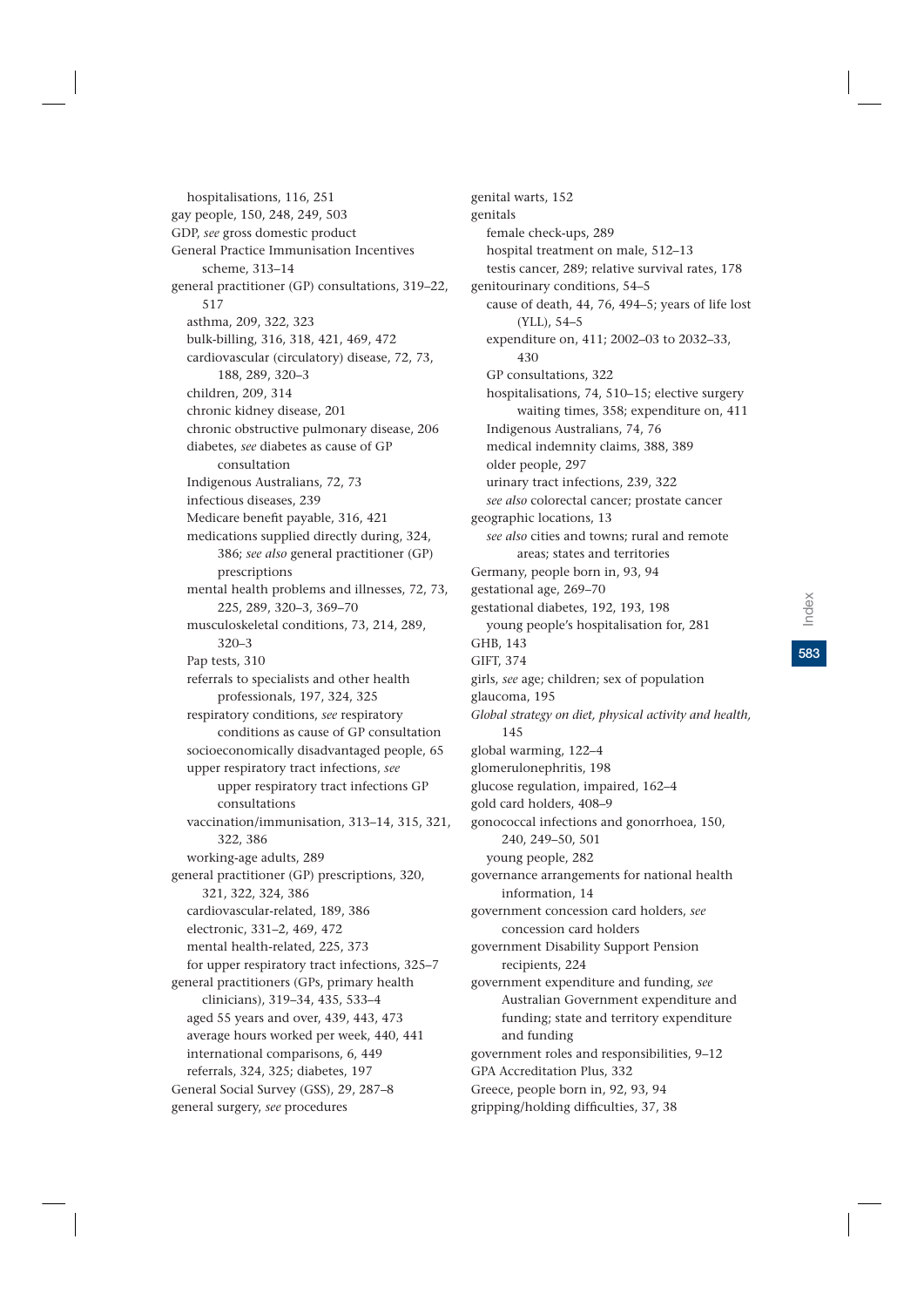gross domestic product (GDP), 5 relation between life expectancy and per person GDP, 112 gross domestic product (GDP) shares, 5, 396–7, 402–4, 528 in 2032–33, 428 alcohol consumption costs, 78 obesity level costs, 158 physical inactivity costs, 137 tobacco use costs, 132 group therapy/psychological services, 341 Gulf War veterans, 99, 100, 101–2 gum disease, 228 periodontal services, 340 gynaecology, 358, 512–13 medical indemnity claims, 388, 390 *see also* births and pregnancy

# H

haemodialysis, *see* dialysis haemolytic uraemic syndrome, 501 haemophilia/coagulation disorder, 503 *Haemophilus influenza* type b, 151, 502 haemorrhage and haematoma complications, 356 haemorrhoidectomy, 359 hallucinogens, 143, 284 hand work-related injuries, 288 hats and headwear, 279, 285 hay fever and allergic rhinitis, 32–4, 275, 281, 287 GP consultations, 322, 323 HCV, *see* hepatitis C HDL cholesterol, 156 head and neck cancer, 83, 101 head injuries, 236 headaches, 90 GP consultations, 320, 321 migraine, 33, 287 headwear, 279, 285 health administration, 523–5, 527 Department of Veterans' Affairs funding, 408 health insurance funds, 427, 532, 533 health administrators, 435, 441 health assessments, 328–30, 469, 473 alcohol and drug treatment, 377 Australian Defence Force members, 380 voucher hearing services, 379 *see also* self-assessed health status health behaviours, 129–53, 464, 465–6 children, 278–9

Indigenous Australians, 78–80 overseas-born people, 94–5 prisoners, 87, 91, 500 rural and remote Australians, 86 self-reported health status and, 31–2 socioeconomically disadvantaged people, 65 working-age adults, 291–2 young people, 284–5; offenders, 91, 500 *see also* alcohol consumption and abuse; diet and nutrition; drugs and substance use; physical activity; risk factors; tobacco smoking Health Care Agreements, 416, 417, 418, 419 health care assistance, 40–1 Health Care Cards, *see* concession card holders health classifications, *see* classifications and standards health counselling, *see* counselling health data, *see* statistical developments, gaps and deficiencies health determinants, *see* determinants of health; risk factors health expenditure and funding, 9–10, 395–431, 522–33 mental health treatment services, 374, 410, 411 national minimum data set, 13 public health services, 306 residential aged care dementia costs, 216, 218 respiratory diseases, 206, 410, 411, 413, 430 *see also* Australian Government expenditure and funding; costs; non-government sector expenditure and funding; state and territory expenditure and funding *Health expenditure Australia 2005–06,* 413 health indicators, *see* performance indicators health inflation, 397, 429, 430, 529 health information, *see* statistical developments health insurance, *see* Medicare; private health insurance health professional consultations, 315–30, 339–41 complementary and alternative health, 343–4 dentists: children, 276; services provided, 339–40; socioeconomically disadvantaged people, 65 Indigenous Australians: for psychological distress, 71 Royal Flying Doctor Service, 343 working-age adults, 289 *see also* medical practitioner consultations health professionals, *see* health workforce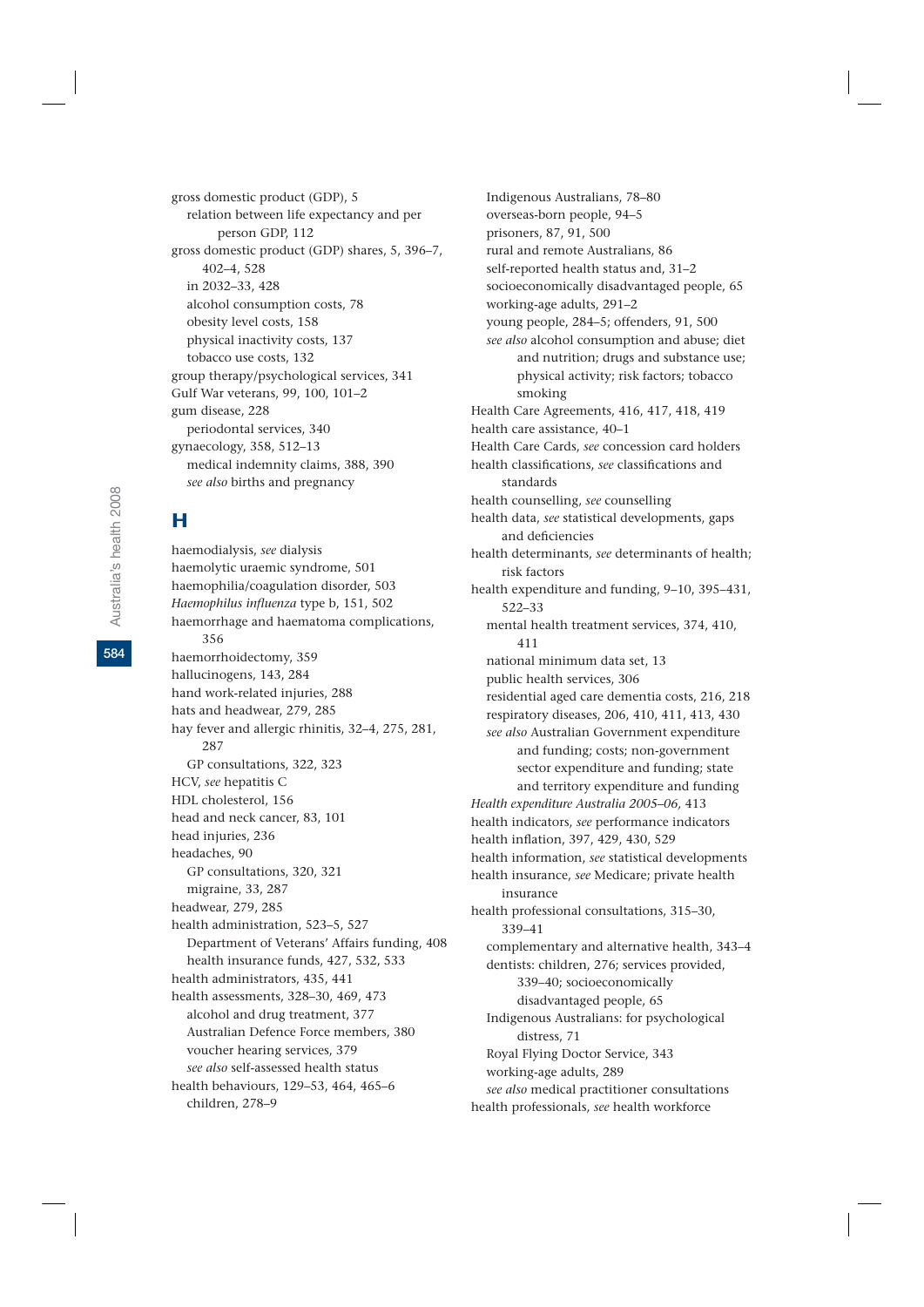health promotion activities, 424, 527 Australian Defence Force, 380 *see also* cancer-screening services; vaccination health research, *see* research and development expenditure health risk factors, *see* risk factors health screening, *see* cancer-screening services health service areas, as place of occurrence of adverse events, 356, 357 health services, 305–90 *see also* health workforce; hospitals and hospitalisations health services, use of, 517–21 cardiovascular disease, 188–9 chronic kidney disease, 201–2 dementia, 217 diabetes, 197–8; specialist service users, 195, 196 musculoskeletal conditions, 213–16 *see also* health professional consultations; hospitals and hospitalisations health status, 19–59, 458–63 Australian Defence Force members, 96–8 children, 274–8 Indigenous Australians, 68–78 older people, 293–5 overseas-born people, 92–4 rural and remote Australians, 83–6 veterans, 99–102 young people, 280–3 *see also* diseases; hospitals and hospitalisations; mortality; self-assessed health status health system, 8–12 in rural and remote Australia, 87 health system accessibility, *see* accessibility health system performance indicators, 468–76 health workforce, 12, 431–50, 533–8 Australian Defence Force members, 380 international comparisons, 6 mental health services, 374 in rural and remote Australia, 87 *see also* allied health labour force; dentists; health professional consultations; medical practitioners; nurses healthcare cards, *see* concession card holders *Healthy for Life* program, 73 hearing and hearing loss, 32–4, 37 age, 38 burden of disease, 56, 57 fee and subsidised services, 378–9 older people, 295

working-age adults, 287; work-related, 288 *see also* ear problems/infections heart disease/attack, *see* coronary heart disease heart failure, 187, 196 GP consultations, 188 hospitalisations, 188, 351, 352; overseas-born people, 92 Indigenous Australians, 190, 191 prescription drugs for, 385 height and weight measurements, *see* body weight hepatitis, 241, 501 hepatitis A, 116, 151, 501 hepatitis B, 151, 240, 250, 501 young offenders, 499 hepatitis C (HCV), 240, 250, 501 injecting drug users, 91, 145 young offenders, 91, 499 hepatitis D, 501 hepatitis E, 501 hepatobiliary system and pancreas, 514–15 'herd immunity,' 151, 243 hereditary, *see* congenital anomalies hernias, 359 heroin, 143, 376, 377 cause of death, 89 psychological distress in persons using, 144 heterosexual people, 150 hepatitis B infections, 250 HIV infections, 248, 503 Hib disease, 151, 502 high blood pressure, *see* blood pressure high body weight/mass, *see* body weight high cholesterol, *see* blood cholesterol high-density lipoprotein cholesterol, 156 higher education, *see* education hip fractures, 213, 216 hip replacements, 214–15, 353, 359–60 histamine poisoning, 116 hitting injuries, 276, 282 HIV/AIDS, 240, 248–9, 503 injecting drug users, 145, 503 international comparisons, 6 tuberculosis and, 252 young people, 282; offenders, 499 Hobart, *see* capital cities Hodgkin lymphoma (disease), 178, 179, 281 holding/gripping difficulties, 37, 38 home children exposed to tobacco smoke in, 134–5, 464 injurious falls occurring in, 236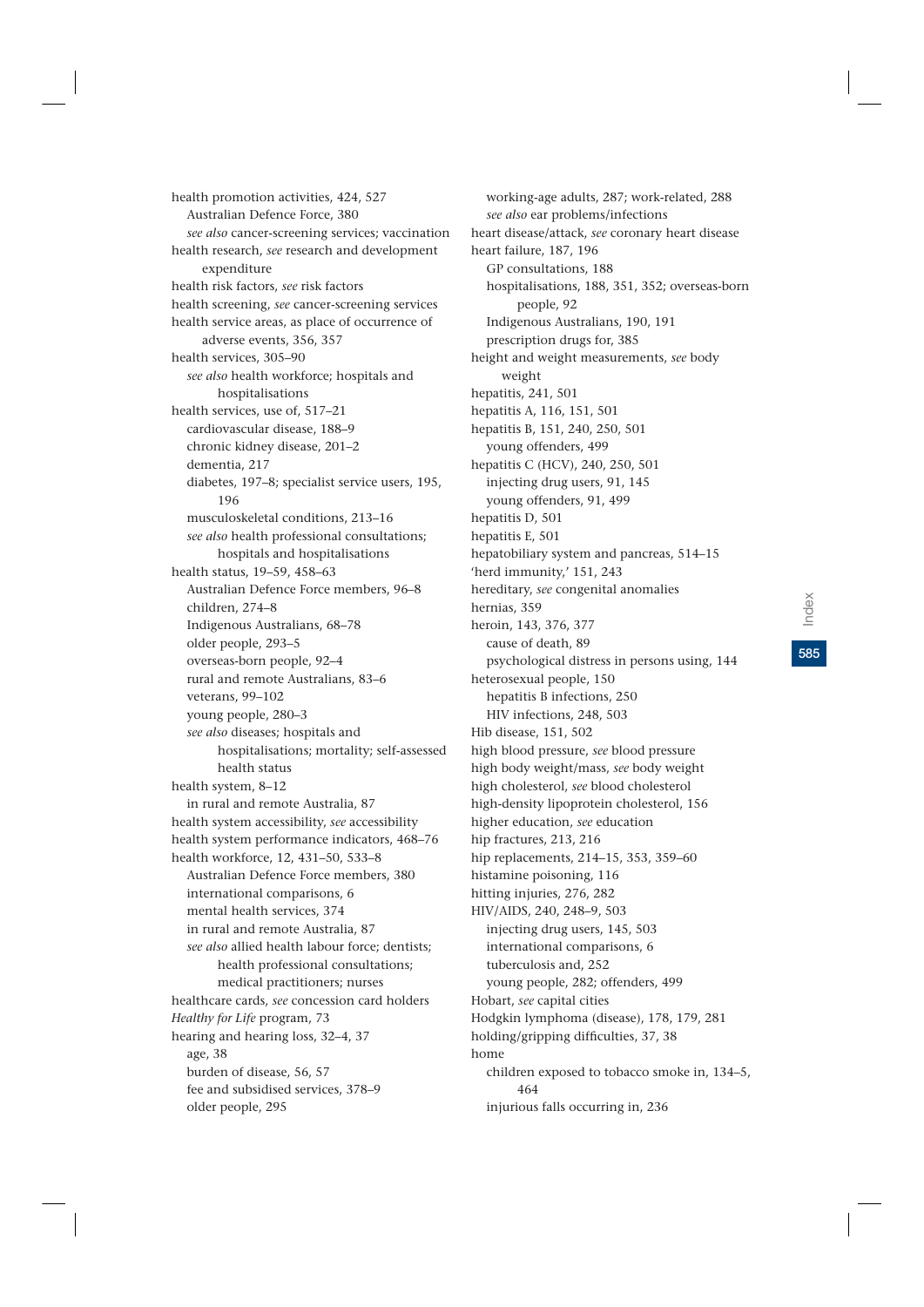homosexual people, 150, 248, 249, 503 Hong Kong, people born in, 92 hormonal contraceptives, 382 hospitals and hospitalisations, 344–67, 508–16 asthma, 93, 210, 275, 281 Australian Defence Force members, 381 babies admitted to special care or intensive care nurseries, 271 births, *see* births and pregnancy cancer, *see* cancer as cause of hospitalisation cardiovascular disease, *see* cardiovascular disease as cause of hospitalisation children, 241, 274–5, 361; vaccinations, 314 chronic kidney disease (CKD), 201–3; *see also* kidney replacement therapy chronic obstructive pulmonary disease, 205–6 diabetes, *see* diabetes as cause of hospitalisation digestive system diseases, *see* digestive conditions as cause of hospitalisation GP referrals, 324 Indigenous Australians, 74, 190, 202–3, 237– 8; data quality, 68 infectious diseases, *see* infectious diseases as cause of hospitalisation injuries, *see* injuries and accidents as cause of hospitalisation Medicare benefit payable, 316 mental health, *see* mental health problems and illnesses as cause of hospitalisation musculoskeletal conditions, *see* musculoskeletal conditions as cause of hospitalisation national minimum data set, 13 non-specialist medical labour force, 443–4, 533–4 older people, 296–8 overseas-born people, 92–3 palliative care, 380 potentially preventable admissions, 335–6, 469, 471

homicide, 89, 134, 235

respiratory conditions, *see* respiratory conditions as cause of hospitalisation rural and remote Australians, 87, 210 substance use disorder, 378 working-age adults, 289–90 young people, 280, 281, 284 *see also* private hospitals; public hospitals; residential aged care hospitals and hospitalisations expenditure and funding, 398, 399, 413, 414–19, 523–5

2002–03 to 2032–33, 429 Department of Veterans' Affairs, 408, 417, 418, 419 by disease, 410, 411 health insurance funding, 417, 418, 427, 532 medications, 422, 423 hours worked, 126–7 health workforce, 440–1, 443–9 primary carers of people with disability, 450 household final consumption expenditure, 530 household income, 82, 128 *see also* socioeconomically disadvantaged people households, 129 crime victims, 113 Indigenous, 80 people with dementia living in, 218 people with severe or profound core activity limitation living in, 40–1 smoking status, 134–5, 464 water supply, 120 housework assistance, 40–1 housing, 13, 82 Indigenous Australians, 80 human immunodeficiency virus, *see* HIV/AIDS human papillomavirus (HPV) vaccination, 152 hydrochlorothiazide with irbesartan, 385, 516 hydrotherapists/physiotherapists, consultations with, 289, 341 hyperactivity (ADHD), 276 hypertensive disease, *see* blood pressure hypnotics and sedatives, 373 hypoglycaemia, 195 hysterectomies, 353–5, 359, 469, 471

#### I

ibuprofen, 386 ICD, 4, 42, 233 ice, *see* amphetamines ICF, 4 ICSI, 374 IFG, 162–4 IGT, 162–4 illicit substances, *see* drugs and substance use illness, *see* diseases imaging, 368–9, 512–13, 518, 520 GP tests ordering, 324, 325 public hospital non-admitted, nonemergency occasions of service, 367 imaging workers, 435, 441, 442 immigrants, *see* migrants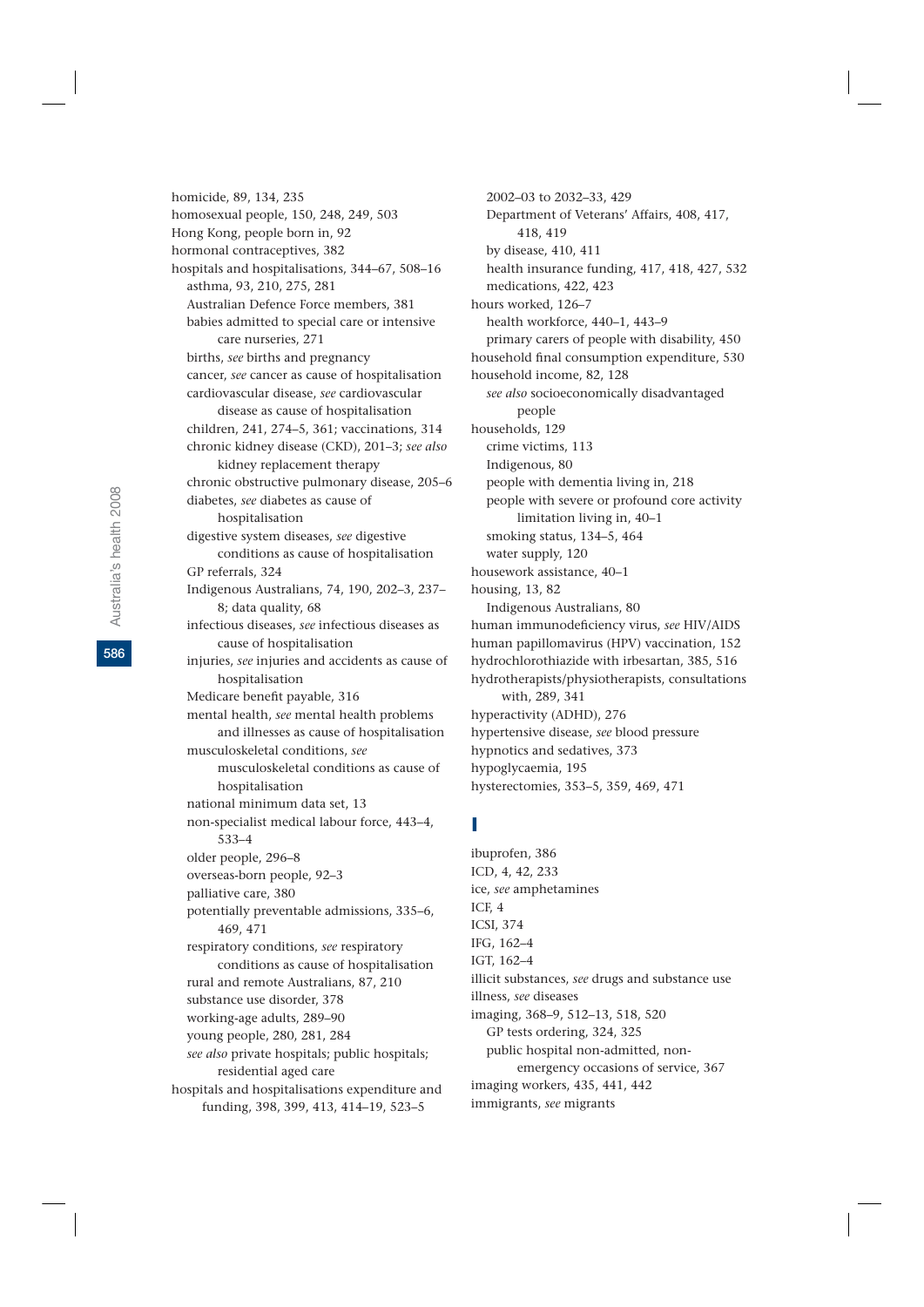immunisation, *see* vaccination impacted/embedded teeth, 280 impaired glucose regulation, 162–4 imprisonment, *see* prisoners in-vitro fertilisation, 374 inactivity, *see* physical activity incidental maternal deaths, 267 income, 128, 464, 465 Australian Government receipts, 522 geographical location, 82 private health insurance funds, 531, 533 *see also* socioeconomically disadvantaged people Index of Relative Socio-Economic Disadvantage, 64 India, people born in, 92, 93, 94 Indigenous Australians, 67–80, 83, 432 annual voluntary health assessments, 328–30 asthma, 70, 207, 210 births, *see* Indigenous births and pregnancy body weight, 78, 162 breastfeeding, 149 cancer, 67, 181–2; screening, 470 cardiovascular disease, *see* Indigenous Australians and cardiovascular disease chronic kidney disease, 74, 202–3 communities and dwellings not connected to water supply, 80, 120 diabetes, 67, 70, 194; GP consultations, 72, 73 expenditure on, 337, 406–7, 526; *Healthy for Life* program, 73 genital chlamydia rates, 250 hearing service users, 379 injuries, 230; hospitalisations, 237–8 physical inactivity, 139 primary health care services for, 72–3, 337–9 prisoners, 88 self-assessed health status, 29–30 substance use episodes of care in Australian Government-funded services, 378 tuberculosis, 251 young people, 267, 280, 285 Indigenous Australians and cardiovascular disease (circulatory diseases), 67, 70, 190–1, 459 blood pressure (hypertension), 155, 190 cause of death, 75, 76, 78, 190–1 GP consultations, 72, 73 hospitalisations, 74, 190 rheumatic fever and rheumatic heart disease, 187–8, 190

survival following acute coronary heart disease, 471 Indigenous Australians and mortality, 75–8, 461 cancer, 75, 76, 78, 83, 182 cardiovascular disease, 75, 76, 78, 190–1, 461 children and infants, 76–7; fetal deaths, 271 chronic kidney disease (CKD), 203 data quality, 68 injuries (external causes), 75, 76, 78, 237, 238, 461; young people, 283 life expectancy, 68–9 mothers, 267 potentially avoidable deaths, 460 prisoners and ex-prisoners, 89, 90 young people, 283 Indigenous births and pregnancy, 267, 271 fertility rates, 22, 285 GP consultations, 73 infant mortality, 76–7, 271, 277 maternal mortality, 267 Indigenous children, 274 acute rheumatic fever, 187 deaths, 278 dental health, 71 Northern Territory Emergency Response health checks, 73 vaccinations, 314 indirect maternal deaths, 267 individual make-up, 113 individual out-of-pocket expenses, 400, 401, 523–4, 530 dental services, 424, 523–4 international comparisons, 402 medical services, 420, 421, 523–4 medications, 422, 423, 523–4 public health, 425, 523–4 public hospitals, 417 indoor air pollution, 118 children exposes to tobacco smoke in home, 134–5, 464 induced abortions, 272–3, 375 industry, 82 health services compared with other, 433–4 work-related deaths, 291 inequity, *see* equity infant mortality, 25, 263, 271, 277, 484–5 cause, 44, 76, 271 fetal deaths, 268, 271 Indigenous, 76–7, 271 international comparisons, 6, 7, 277, 485 infection following hospital procedures, 356 infectious diseases, 238–52, 501–3

**587**Index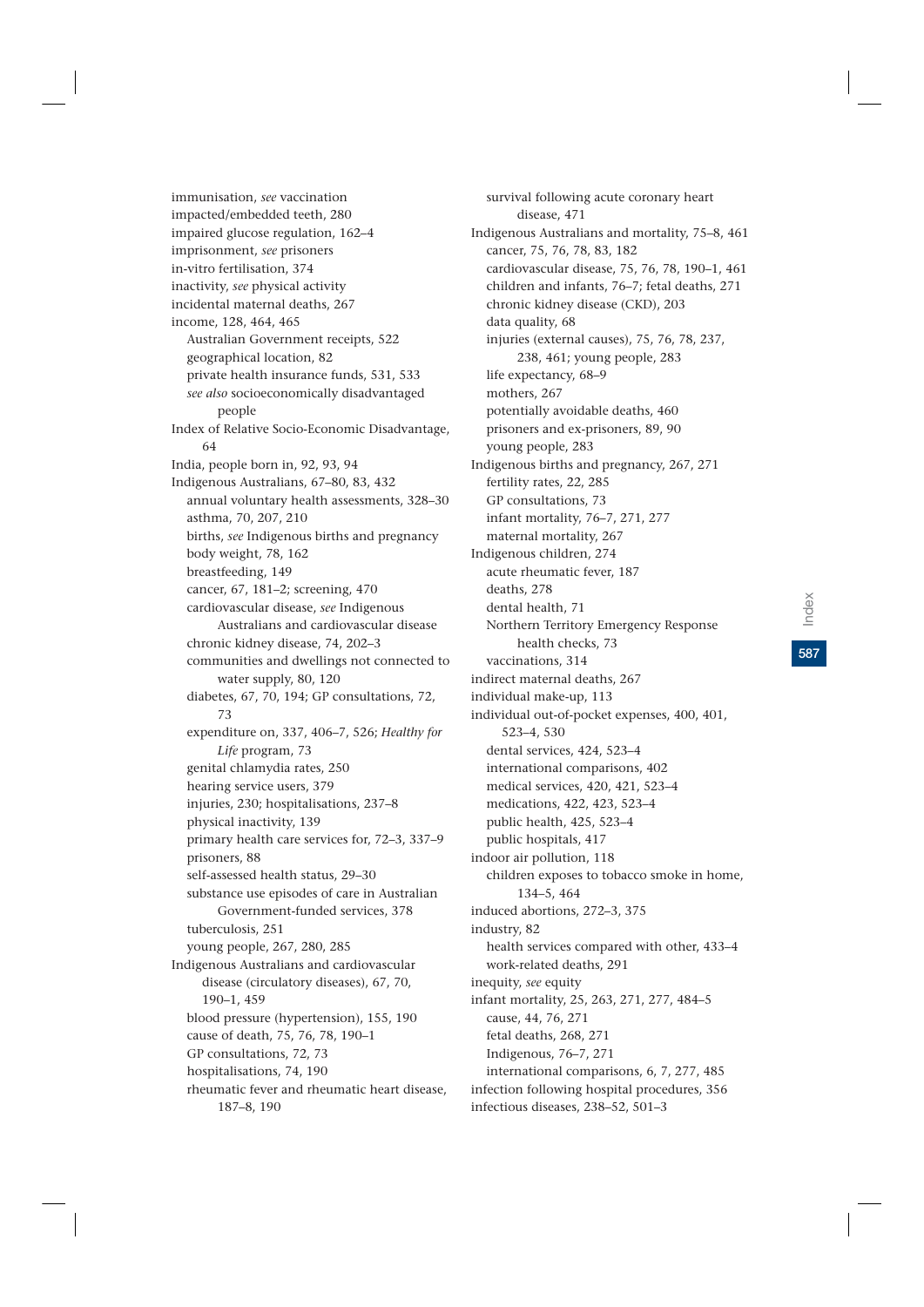Australia's health 2008 Australia's health 2008

2032–33, 430 waterborne, 120 young offenders, 499 *see also* bloodborne infections; respiratory conditions; vaccination infectious diseases as cause of death, 45, 239, 241, 494–5 gastrointestinal outbreaks, 251 Indigenous Australians, 76 invasive meningococcal disease, 242 TB in HIV-positive individuals, 252 years of life lost (YLL), 54–5 infectious diseases as cause of hospitalisation, 239, 241, 510–11, 514–15 children, 241, 275 expenditure on, 411 gastrointestinal (foodborne disease) outbreaks, 116, 251 Indigenous Australians, 74 overseas-born people, 92, 93 potentially preventable admissions, 335–6 rural and remote Australians, 87 tuberculosis, 92 infertility treatments, 268, 269–70, 374–5 inflation, 397, 429, 430, 529 influenza and pneumonia, 240, 245–6, 502 avian influenza (bird flu), 246, 252 cause of death, 42, 43, 49; older people, 295; overseas-born people, 93, 94 hospitalisations, 239, 352 *Pneumocystis* pneumonia (PCP), 503 *see also* invasive pneumococcal disease influenza vaccination, 151, 246 NHPC indicator 3.06, 153, 469, 470 for people with chronic obstructive pulmonary disease (COPD), 204 from whom received, 315 informal care, 450, 464, 465 information, *see* advice; counselling; statistical developments information and communications technology, *see* electronic media information and education (alcohol and drug treatment), 377 inguinal herniorrhaphy, 359 inhalants, 143, 284 injecting drugs and drug users, 143

hepatitis B infection, 250

Australian Defence Force members, 97 burden of disease, 54–5, 175, 241 effects of climate change, 123

expenditure on, 411, 424, 527; 2002–03 to

hepatitis C (HCV) antibodies, 145; young offenders, 91 HIV/AIDS, 145, 503 unsafe sharing of needles (NHPC indicator 3.01), 145, 469, 470 injuries and accidents, 230–8 Australian Defence Force members, 97–8, 381 brain (TBI), 90, 236 burden of, 54–7, 175, 236, 287 cause of main disabling condition, 39 children, 276 expenditure on, 410, 411; 2002–03 to 2032– 33, 429, 430; per person, 413 working-age adults, 288 young people, 282 *see also* falls; transport accidents injuries and accidents as cause of death, 233–5, 494–7 age, 44 children, 278 Indigenous Australians, 75, 76, 78, 237, 238, 461; young people, 283 NHPC indicator 1.08, 234, 459, 461–2 rural and remote Australians, 85, 86 threat-to-life hospital cases, 231 years of life lost (YLL), 54–5 young people, 282 *see also* falls as cause of death; suicide; transport accidents as cause of death injuries and accidents as cause of hospitalisation, 230–2, 351, 510–11, 514–15 children, 274–5, 276 expenditure on, 410, 411 after falls, 231, 232, 236–7 Indigenous Australians, 74 older people, 296, 297 traumatic brain injury (TBI) occurrences, 236 young people, 280, 282 *see also* falls as cause of hospitalisation; transport accidents as cause of hospitalisation insulin, 191, 193, 378 complications from severe lack of, 195 insurance, 387–90 *see also* private health insurance intellectual disability, 223 intensive care nurseries, admission to, 271 intentional injuries, *see* assault and interpersonal violence; self-harm intercourse, *see* sexual behaviours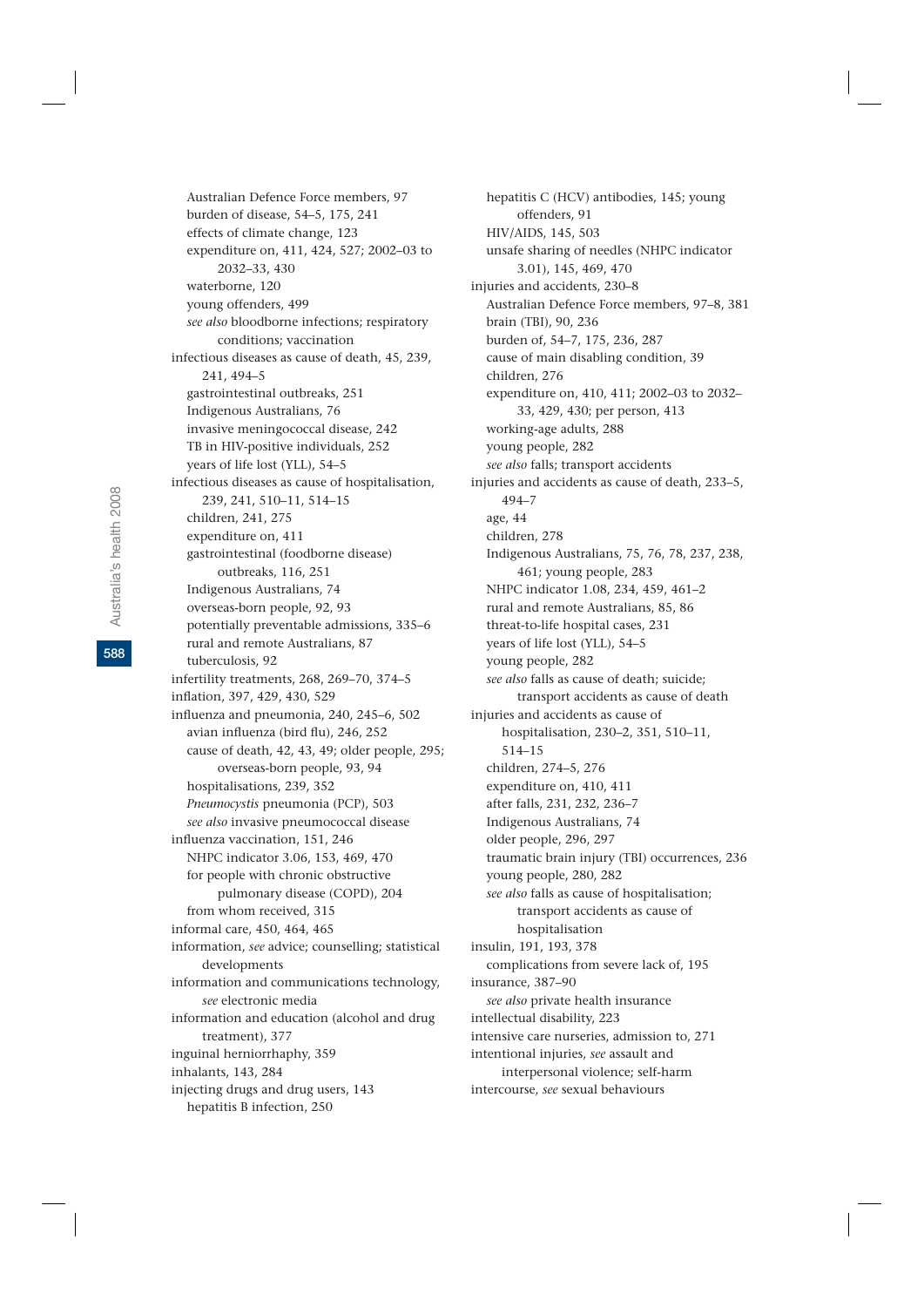Intergovernmental Panel of Climate Change, 122 International Classification of Diseases and Related Health Problems (ICD), 4, 42, 233 International Classification of Functioning, Disability and Health (ICF), 4 International Classification of Health Accounts, 402 international comparisons, 6–7 age of populations, 20, 21 alcohol consumption, 6, 7, 140, 141 asthma, 206 births and pregnancy, 6, 7, 267, 268, 483, 485 body weight (obesity), 6, 7, 162 cancer incidence, 459 chronic obstructive pulmonary disease, 204 diabetes, 198, 275 fluoridated drinking water, 119 gross domestic product (GDP), 5, 112 health expenditure and funding, 402–4, 528–30 health workforce, 6, 449 HIV, 248, 249 Indigenous imprisonment, 88 life expectancy, 6, 7, 27–8, 487; relation between per person GDP and, 112 older people's influenza vaccination coverage, 153 tobacco smoking, 6, 7, 135, 136 tuberculosis, 251 international comparisons between death rates, 6, 7, 47–8, 461, 490–3, 496–7 asthma, 207 cardiovascular disease, 6, 7, 184, 496–7 infant mortality, 6, 7, 277, 485 maternal mortality, 267, 485 neonatal mortality, 485 potentially avoidable deaths, 460 interpersonal violence, *see* assault and interpersonal violence intestinal infectious diseases, 97 intra-cytoplasmic sperm injection, 374 invasive meningococcal disease, 151, 240, 242 invasive pneumococcal disease, 151, 153, 242–3, 315, 502 vaccination for people with chronic obstructive pulmonary disease (COPD), 204 irbesartan, 385, 516 Ireland, people born in, 92, 93, 94 IRSD, 64

ischaemic heart disease, *see* coronary heart disease Italy, people born in, 92, 93, 94 IVF, 374

# J

Japanese encephalitis, 502 joint replacements, 214–15, 353 elective surgery waiting times, 358, 359–60 Justice Health NSW, 90–1 juvenile arthritis, 211–12, 213 juveniles, *see* young people

#### K

Kaposi's sarcoma, 503 Kariminia et al., 89–90 Kessler Psychological Distress Scale, *see* psychological distress ketamine, 143 kidney, cancer of, 504–5 relative survival rates, 178, 179 kidney disease, 198–203, 514–15 diabetes and, 195–6, 201 renal agenesis/dysgenesis, 272, 273 kidney disease as cause of death, 43, 49, 201, 203 conditions associated with, 187, 201 older people, 295 kidney replacement therapy, 198, 199–200, 202 due to diabetic nephropathy, 195–6 *see also* dialysis kidney transplants, 200, 202 knee complaints, 321 knee replacements, 214–15, 353, 358, 359–60 knowledge, attitudes and beliefs, 129–31 Korean War veterans, 99, 100, 101–2 kunjin virus, 502

### L

labour costs, public hospitals, 348, 349, 350 labour force, *see* health workforce Labour Force Survey, 432, 433, 448 land transport accidents, *see* transport accidents large blood vessel complications, 195 larynx, cancer of, 101 LDL cholesterol, 156 lead, in air, 117 learning or understanding things, difficulty with, 37, 38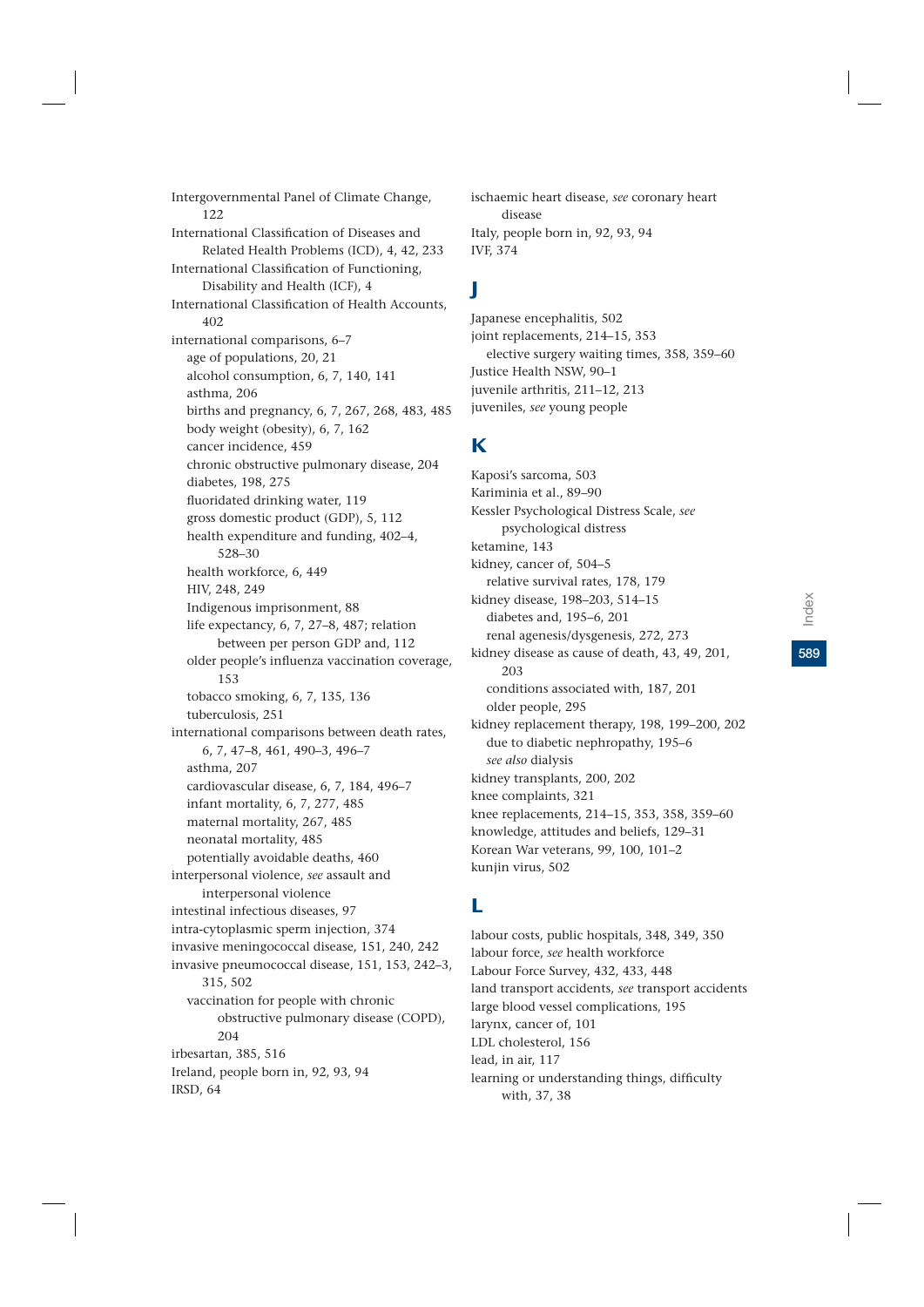Lebanon, people born in, 93, 94 leg cover, 285 legionellosis, 501 legs or feet, incomplete use of, 37 length of hospital stay, 360–3 *see also* average length of hospital stay; patient days lens procedures, 350, 353, 361 leprosy, 501 leptospirosis, 502 lesbian females, 150 leukaemia, 276, 504–5 cause of death, 43, 282, 504 relative survival rates, 178, 179 life expectancy, 6, 25–8, 486–7 GDP per person and, 112 geographical location and, 83, 84 Indigenous Australians, 68–9 NHPC indicator 1.04, 27, 459, 460 older people, 6, 7, 27, 293 working-age adults, 285 life stages, *see* age lifestyle behaviours, *see* health behaviours 'Lifetime Health Cover' incentives, 426 limb reduction defects, 272, 273 lipid disorders, *see* blood cholesterol listeriosis, 501 liver cancer, 101, 182, 459 liver diseases, 43, 291, 295 living arrangements of young offenders, 498 local government, 314 *see also* state and territory expenditure and funding lone-parent households, 129 long-sightedness, 33–4, 286, 287 long-term conditions, 32–5 children, 275–6 Indigenous Australians, 70, 190, 202 people with disability, 37; age, 38 self-assessed health status, 30 socioeconomically disadvantaged people, 65 working-age people, 286–7 young people, 281 *see also* burden of disease; disability longevity, *see* life expectancy Longitudinal Study of Dentists' Practice Activity, 339–40 loss of consciousness, blackouts or fits, 37, 38 prisoners with history of TBI and, 90 low-density lipoprotein cholesterol, 156 lower limbs, 187 amputations, 196

*see also* podiatrists lower respiratory tract infections, 57 lung cancer, 176, 177, 504–5 burden of disease, 56, 57, 181, 287 Indigenous Australians, 181, 459 overseas-born people, 92 relative survival rates, 178, 179 in rural and remote areas, 83 veterans, 101 working-age adults, 287 lung cancer as cause of death, 42, 43, 49, 50, 180, 504 Indigenous Australians, 181, 182 international comparisons, 6, 7 older people, 294, 295 overseas-born people, 93, 94 potential years of life lost (PYLL), 50–1 rural and remote Australians, 85 trends in rates, 46 working-age adults, 291 lungs, TB of, 252 lymphomas, 176, 504–5 cause of death, 43, 180, 504 Indigenous Australians, 181 relative survival rates, 178, 179 Vietnam veterans, 101 young people, 281

#### M

Mackay region bowel cancer screening, 311 macrovascular disease, 195 malaria, 240, 247–8, 502 Malaysia, people born in, 94 males homosexual, 150, 248, 249, 503 hospital procedures on genitals, 512–13 in rural and remote areas, 83–4 *see also* prostate cancer; sex of population mammographic screening, *see* breast cancer screening manic episodes, 226 marijuana, *see* cannabis marriage, 129 massages, remedial, 344 mastoid process and ear diseases, 510–11 maternity, *see* births and pregnancy Maternity Immunisation Allowance, 314 meal preparation assistance, 40–1 measles, 151, 276, 502 young offenders, 499 meat, 116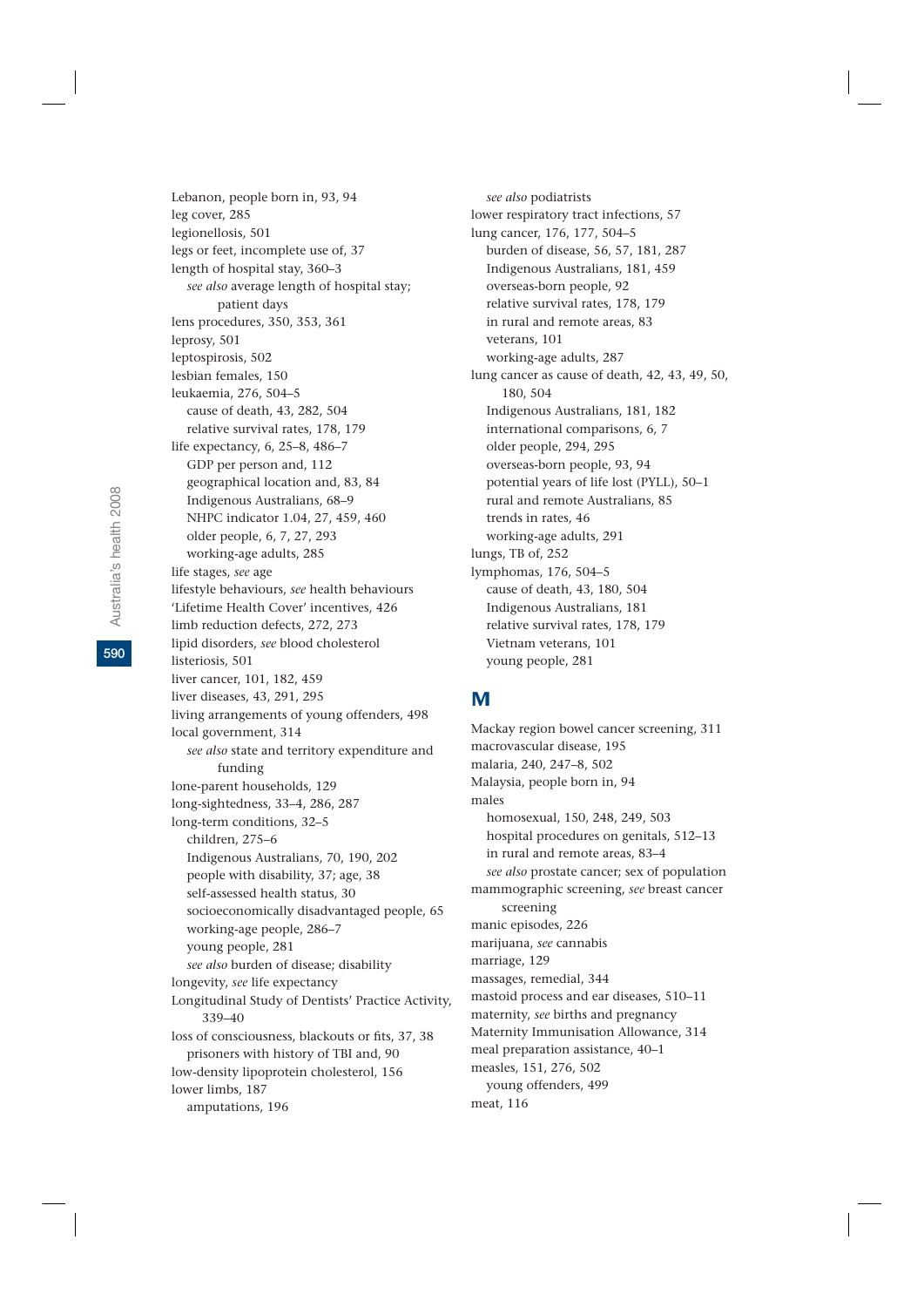**591**Index

AIDS diagnosed, 503 alcohol and other drug treatment service clients, 376 at death, 23 Indigenous population, 68 mothers, 22 prisoners, 88 workforce, 95 *see also* average age median equivalised disposable household income, 128 median gross household income, 82 median household rent, 82 median prison sentence length, 88 median waiting times for elective surgery, 358–60 Medibank Private, 137 medical abortions, 272–3, 375 medical aids, *see* aids and equipment medical attendances, 315, 317, 318 *see also* medical practitioner consultations medical imaging, *see* imaging medical indemnity claims, 387–90 Medical Indemnity National Collection, 387–9 medical practitioner consultations, 315, 520 asthma, 275, 281 bulk-billing, 316, 421 vaccinations, 315 working-age adults, 289 *see also* general practitioner consultations; specialist medical practitioner consultations medical practitioners, 12, 435, 443–4, 533–4 doctors bag prescriptions, 384 medical indemnity claims, 387–90 mental-health related prescriptions, 373 public hospital staff, 344; costs, 348, 349, 350 Royal Flying Doctor Service, 343 workforce sustainability, 437–9, 473 *see also* general practitioners; medical services expenditure and funding; specialist medical practitioners medical schools, 431 graduates and undergraduates, 437, 438, 473 medical services expenditure and funding, 400, 414, 419–21, 523–5 2002–03 to 2032–33, 428, 429 Department of Veterans' Affairs, 408 by disease, 410, 411 health insurance funds, 420, 421, 427, 532 medical supplies, public hospitals, 348, 349, 350

median age, 20

Medicare Allied Health Initiative, 344 Medicare and Medicare-rebated services, 315– 19, 333, 517–21 allied health services, 315, 317, 318, 341, 344 annual voluntary health assessments, 328–30, 469, 473 dental, 339 enhanced primary care (EPC) items, 327–8, 469, 473 mental health services, 369–70 nurses, 314; items processed, 315, 317 Pap tests, 310 specialist, 368–9, 517–18, 520 Strengthening Medicare program, 421 for working-age adults, 289 *see also* health professional consultations Medicare Australia, 13, 312, 316, 383 Medicare levy, 401, 522 medication or medical procedures, side effects as cause of main disabling condition, 39 medications, 382–6, 523–5 *see also* pharmaceuticals melanoma, 176, 177, 504–5 burden of disease, 181 cause of death, 43, 45, 504 incidence in rural and remote areas, 83 relative survival rates, 178, 179 solariums and, 131 Vietnam veterans, 101 young people, 281 Melbourne, *see* capital cities men, *see* males; sex of population meningococcal infection, 151, 240, 242, 501 mental health nurses, 374, 442 mental health problems and illnesses, 35, 37, 112, 219–27 age, 38 Australian Defence Force members, 97, 381 burden of disease, 54–7, 67, 175, 224, 281, 287 children, 276 expenditure on, 410, 411; 2002–03 to 2032– 33, 430; per person, 412, 413 GP consultations, 72, 73, 225, 289, 320–3, 369–70 Indigenous Australians, 67, 71–2, 73 medical indemnity claims, 388 overseas-born people, 92 prisoners, 87, 91 private health ancillary payments, 341 psychologists, 435, 441, 448; consultations with, 341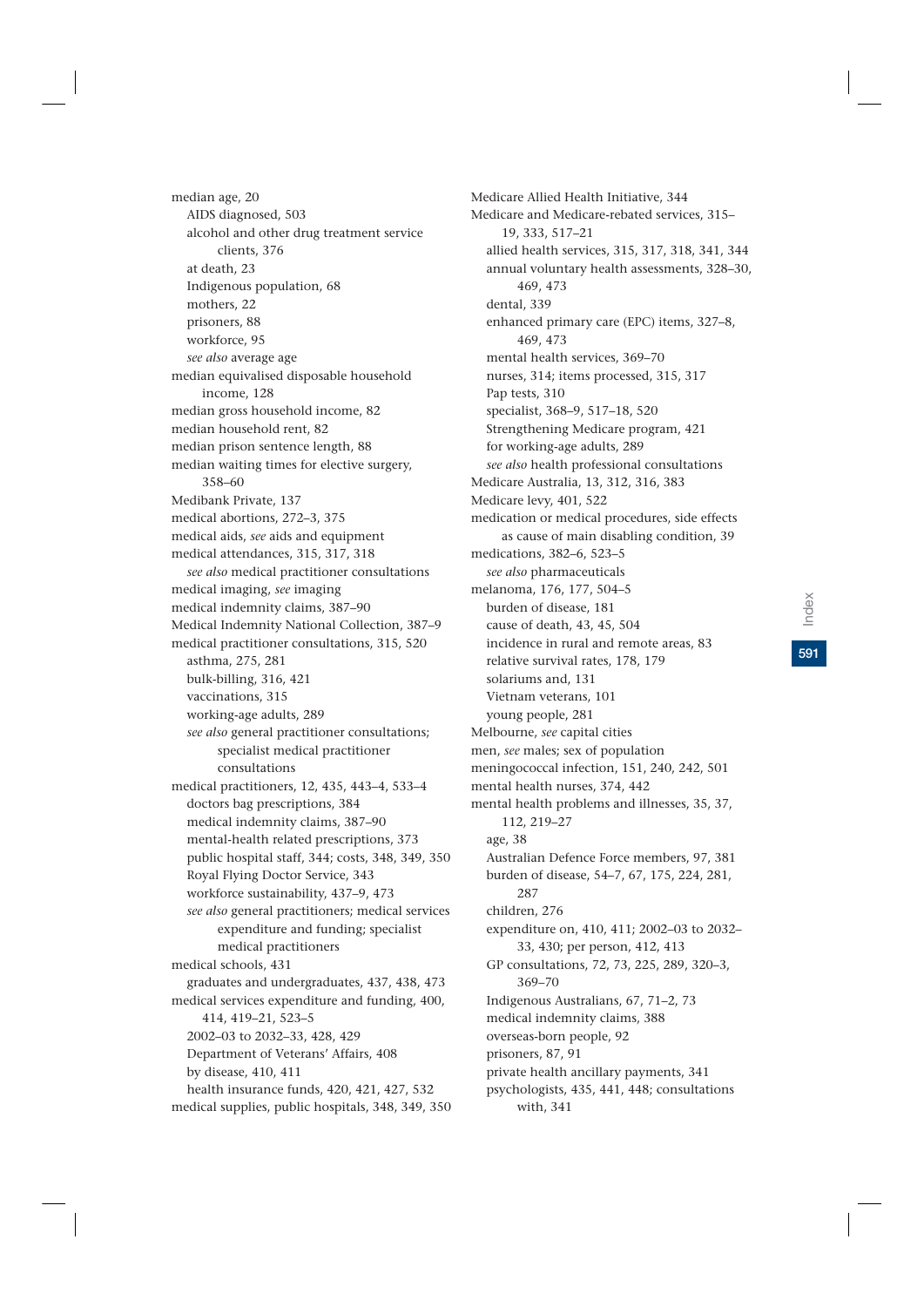socioeconomically disadvantaged people, 65 specialised services, 369–74 veterans, 100 young people, 91, 281; offenders, 499 *see also* anxiety; dementia; depression; mood problems; nervous system diseases; psychological distress; wellbeing mental health problems and illnesses as cause of death, 44, 222–3, 494–5 Indigenous Australians, 76 mothers, 267 years of life lost (YLL), 54–5 *see also* suicide mental health problems and illnesses as cause of hospitalisation, 225–7, 352, 361, 371–2, 510–11, 514–15 beds, 374 expenditure on, 374, 410, 411 Indigenous Australians, 74 overseas-born people, 92–3 same-day, 350, 370 young people, 280, 281 *see also* public psychiatric hospitals mental retardation, 226, 370 mesothelioma, 176 metabolic disorders, *see* endocrine, nutritional and metabolic disorders METeOR metadata repository, 13 metformin, 386 metformin hydrochloride, 385, 516 methadone, 143, 378 methamphetamines:, *see* amphetamines microvascular disease, 195 Middle East, people born in, 93, 94, 95 midwives, 442 migraine, 33, 287 migrants (overseas-born people), 5, 22–3, 91–5 cancer mortality, 94, 95, 461 diabetes, 194; hospitalisations, 92 knowledge, attitudes and beliefs, 131 tuberculosis, 92, 251 Military Rehabilitation and Compensation Act, 381 military service, 95–102, 378, 380–2 war or peacekeeping service as cause of main disabling condition, 39 *see also* veterans milk, 32, 147–8 breastfeeding, 149, 278 MINC, 387–9 minimum data sets, national, 13, 375

mining and primary production, employment in, 82 misadventures, 356, 357 mobility assistance, 40–1 mood (affective) problems, 220 government-operated community mental health service patients, 370 hospitalisations, 226, 372 working-age adults, 287 *see also* depression morbidity, *see* disability; diseases mortality, 19, 23–8, 484–97 Australian Defence Force members, 96–8 children, 25, 44, 277–8; *see also* infant mortality Indigenous Australians, *see* Indigenous Australians and mortality maternal, 267 overseas-born people, 93–4 palliative care services, 379–80 potentially avoidable deaths (NHPC indicator 1.06), 51–2, 459, 460 prisoners, 89–90 rural and remote Australians, 84–6 socioeconomically disadvantaged people, 66 veterans, 101–2 working-age adults, 290–1 young offenders' parents, 498 young people, 282–3 *see also* causes of death; life expectancy; survival mosquito-borne (vectorborne) diseases, 123, 240, 247–8, 252, 502 mothers, *see* births and pregnancy motor vehicles pollution from, 117 seat belts, 46 *see also* transport accidents multiple births, 269, 270, 271, 375 multiple myeloma, 101 mumps, 151, 240, 244–5, 502 Murray Valley encephalitis, 502 musculoskeletal conditions (arthritis), 32–5, 211–16 Australian Defence Force members, 97, 381 burden of disease, 54–8 cause of death, 43, 49, 212, 494–5; years of life lost (YLL), 54–5 chiropractor consultations, 289, 343–4 comorbidity with mental or behavioural problem, 225, 227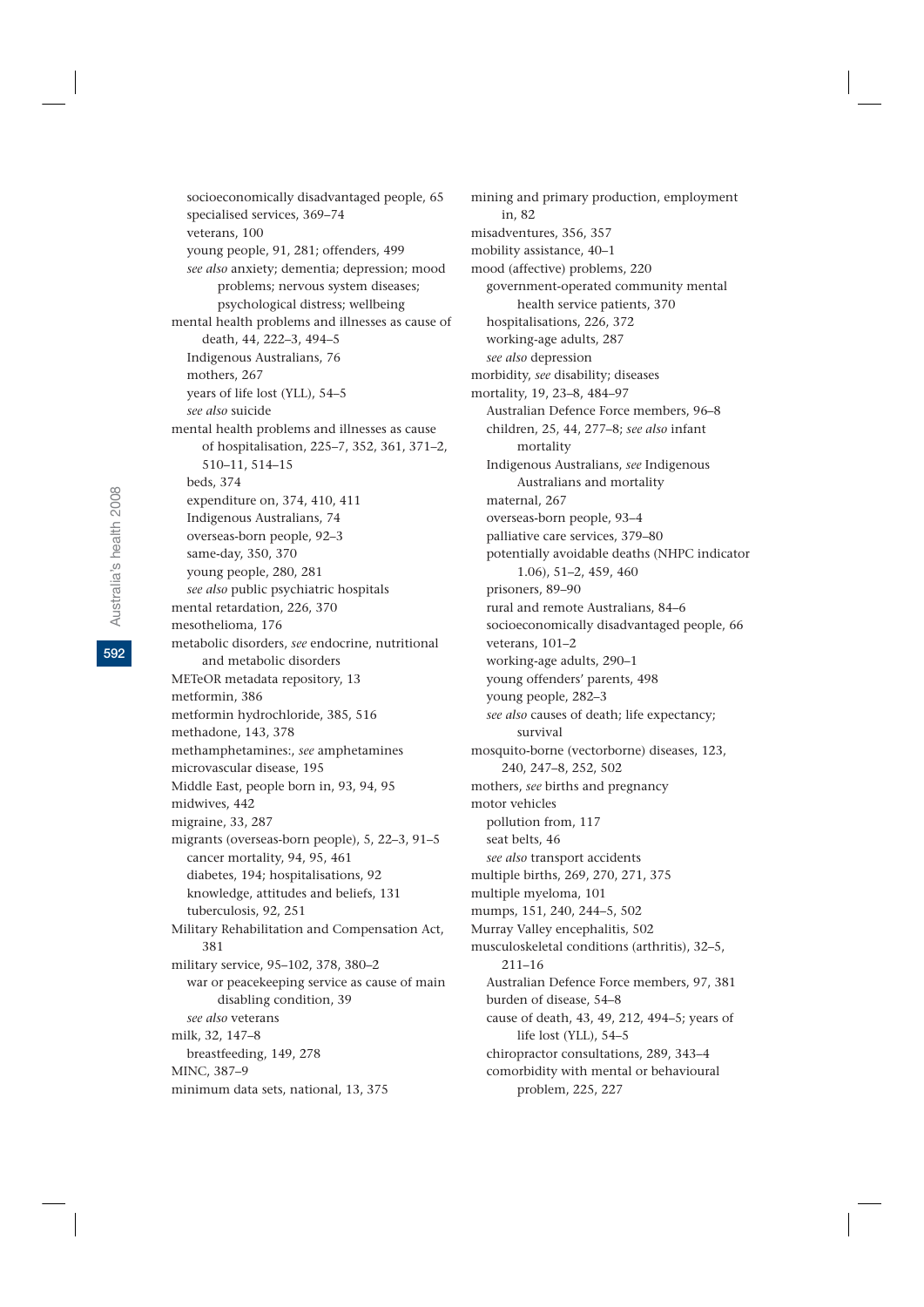Disability Support Pension recipients with, 224 expenditure on, 410, 411; 2002–03 to 2032– 33, 429, 430; per person, 413 geographical location and incidence, 84 GP consultations, 73, 214, 289, 320–3 Indigenous Australians, 70, 73 long-term conditions caused by injuries, 236 medical indemnity claims, 388, 389, 390 osteopath consultations, 344 socioeconomically disadvantaged people, 65 working-age adults, 287; work-related, 288 musculoskeletal conditions as cause of hospitalisation, 351, 352, 510–15 elective surgery waiting times, 358 expenditure on, 410, 411 fractures, 216, 236, 352 older people, 296, 297 procedures, 512–13; joint replacements, 214– 15, 353, 358, 359–60 *Mycobacterium avium,* 503 myocardial infarction, *see* coronary heart disease myringotomy, 353, 359

### N

naloxone/buprenorphine, 378 narcotics, *see* drugs and substance use narrow spectrum penicillins, 326 National Aboriginal and Torres Strait Islander Health Survey (NATSIHS), 29, 70–2 asthma, 207 body weight, 162 cardiovascular disease, 190; blood pressure, 155 chronic kidney disease, 202 physical activity, 139 smoking and alcohol, 79 National Aboriginal and Torres Strait Islander Safety Promotion Strategy, 230 National Aboriginal and Torres Strait Islander Social Survey, 70 National Bowel Cancer Screening Program, 307, 311–13 National Breast Cancer Centre Breast Health Survey, 131 National Cancer Statistics Clearing House, 176 National Centre in HIV Epidemiology and Clinical Research, 150 National Cervical Cancer Screening Program, *see* cervical cancer screening National Crime and Safety Survey, 113

National Dental Telephone Interview Survey, 276 National Diabetes Register (NDR), 192–3, 275 National Diabetes Services Scheme, 193, 378 National Drug Strategy Household Survey (NDSHS), 130, 132, 139–44 Indigenous Australians, 79 young people, 284 National e-Health and Information Principal Committee, 14 National Elective Surgery Waiting Times Data Collection, 358 National Environmental Protection Measures for particulate matter, 117 National Falls Prevention for Older People Plan: 2004 Onwards, 230 National Health and Medical Research Council (NHMRC), 313 alcohol guidelines, 140 dietary guidelines, 146, 279 folate recommendation, 148 *National health data dictionary,* 13 National Health Information Agreement, 13 National Health Information Management Principal Committee, 13–14 National Health Performance Committee (NHPC), 8 National Health Performance Committee indicators, 457–77 alcohol consumption (2.06), 140–2, 464, 465 birthweight (2.10), 270, 464, 466 breast cancer screening (3.04), 307–9, 469, 470 cancer incidence (1.02), 177, 459 cancer mortality (1.08), 180, 459, 461 cancer survival (3.09), 178–9, 469, 471 cervical cancer screening (3.03), 310–11, 469, 470 childhood immunisation (3.05), 151, 469, 470 coronary heart disease events (heart attacks) (1.01), 184, 459 coronary heart disease mortality (1.08), 184– 5, 459, 461 coronary heart disease survival (40-90 years olds) (3.08), 184–5, 469, 471 fruit and vegetable consumption (2.07), 146–7, 464, 465 high blood pressure (2.11), 154–5, 464, 466 income inequity (2.03), 128, 464, 465 influenza vaccination (3.06), 315, 469, 470 informal care (2.04), 450, 464, 465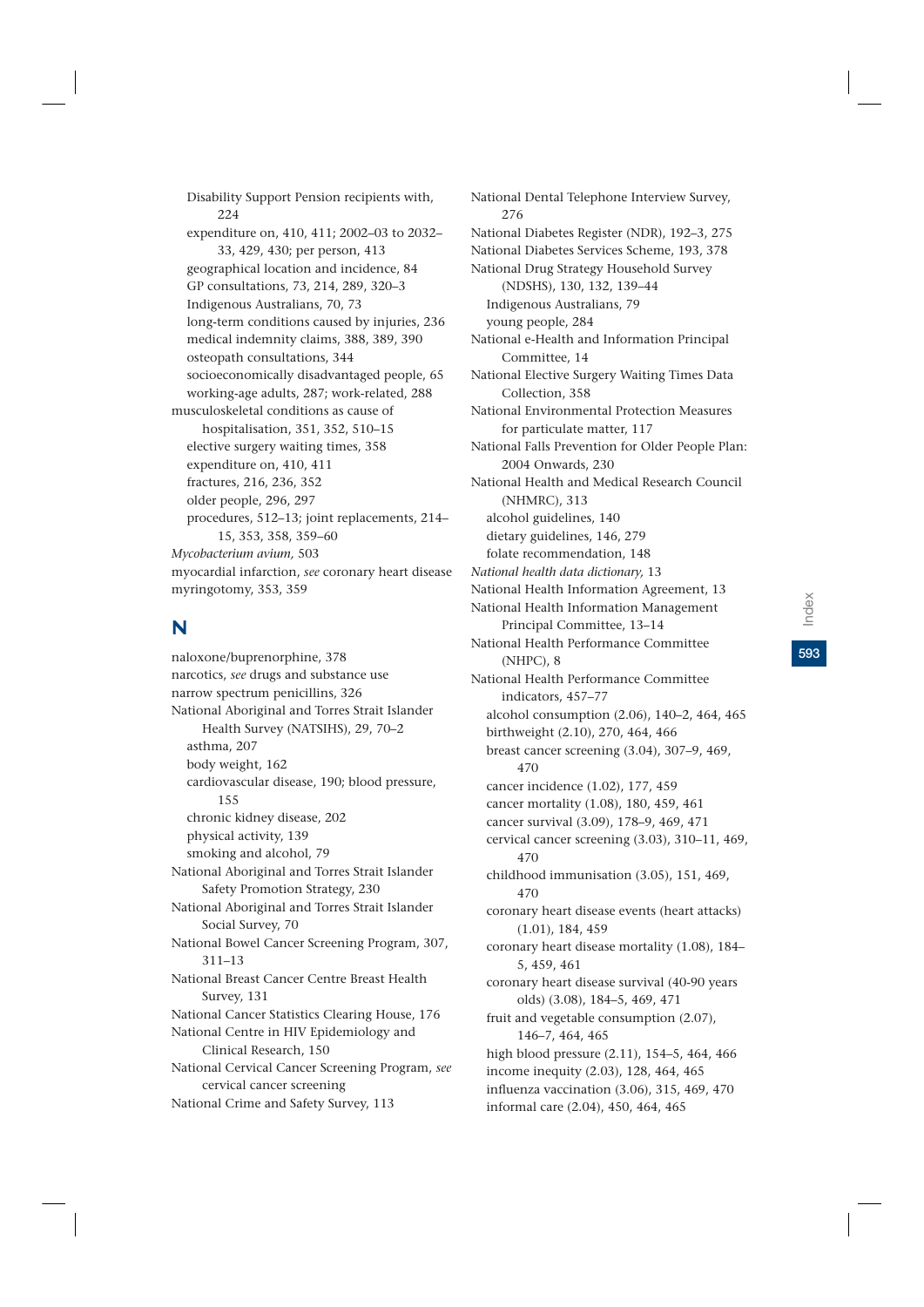injury mortality (1.08), 234, 459, 461–2 life expectancy (1.04), 27, 459, 460 mental and behavioural disorders mortality (1.08), 222 overweight and obesity (2.09), 160, 464, 466 physical activity (2.08), 136–7, 464, 466 potentially avoidable deaths (1.06), 51–2, 459, 460 psychological distress (1.05), 221, 459, 460 severe or profound activity limitation (1.03), 36, 459, 460 unsafe sharing of needles (3.01), 145, 469, 470 workforce sustainability (3.25 and 3.26), 437–9, 469, 473 National Health Performance Committee indicators for general practice accreditation (3.24), 332–3, 469, 473 appropriate use of antibiotics (3.10), 325–7, 469, 471 availability (3.18), 333–4, 469, 472 bulk-billing (3.17), 318, 469, 472 diabetes management (3.11), 471 electronic prescribing and clinical data (3.20), 331–2, 469, 472 enhanced primary care services (3.22), 327–8, 469, 473 health assessments (3.23), 328–30, 469, 473 National Health Performance Committee indicators for hospitals access to elective surgery (3.19), 359–60 adverse events (3.21), 355–7, 469, 473 caesarean section deliveries (3.12), 353, 469, 471 costs of public hospital care (3.14), 348–50, 469, 472 emergency department waiting times (3.16), 365–7, 469, 472 hysterectomy rates (3.13), 353–5, 469, 471 length of stay (3.15), 361–3, 469, 472 potentially preventable hospitalisations (3.07), 335–6, 469, 471 National Health Performance Committee indicators for tobacco smoking (2.05), 132–3, 464, 465 children exposed in home (2.01), 134–5, 464 teenage purchase of cigarettes (3.02), 133–4, 469, 470 National Health Performance Framework, 455–6 National Health Survey (NHS), 28–35 allied health professional consultations, 341

arthritis and other musculoskeletal conditions, 211–12 asthma, 206–7 body weight, 159, 160; Indigenous Australians, 78 cardiovascular disease, 182, 183, 187 children, 275, 276, 279 chronic obstructive pulmonary disease, 203–4 complementary and alternative health service professional consultations, 343 diabetes, 193–5 doctor consultations, 315 medications use, 382 mental health, 220, 225 nutrition-related data, 147, 148, 150; fruit and vegetable consumption, 146, 149, 279 overseas-born people, 92, 93 physical activity measure, 138, 139 socioeconomically disadvantaged people, 65 working-age adults, 286, 288, 292 young people, 281, 285 National Hospital Morbidity Database, 345, 350, 375 National Immunisation Program Schedule (NIPS), 151–2, 313–14 National Injury Prevention and Safety Promotion Plan: 2004–2014, 230 National Mental Health Strategy, 346 national minimum data sets, 13, 375 National Mortality Database, 50, 239 National Notifiable Diseases Surveillance System (NNDSS), 120, 150, 239 National Nutrition Survey, 148 National Oral Health Survey, 228, 230 National Perinatal Data Collection, 266, 268, 271 National Physical Activity Guidelines for Australians, 137 National Physical Activity Surveys (NPAS), 137–9 National Public Health Expenditure Program, 424 National Public Health Partnership, 424 National Sun Survey, 279 National Survey of Adult Oral Health, 228 National Survey of Mental Health and Wellbeing, 220, 224, 276 National Survey of Oral Health, 230 NATSIHS, *see* National Aboriginal and Torres Strait Islander Health Survey naturopath consultations, 343–4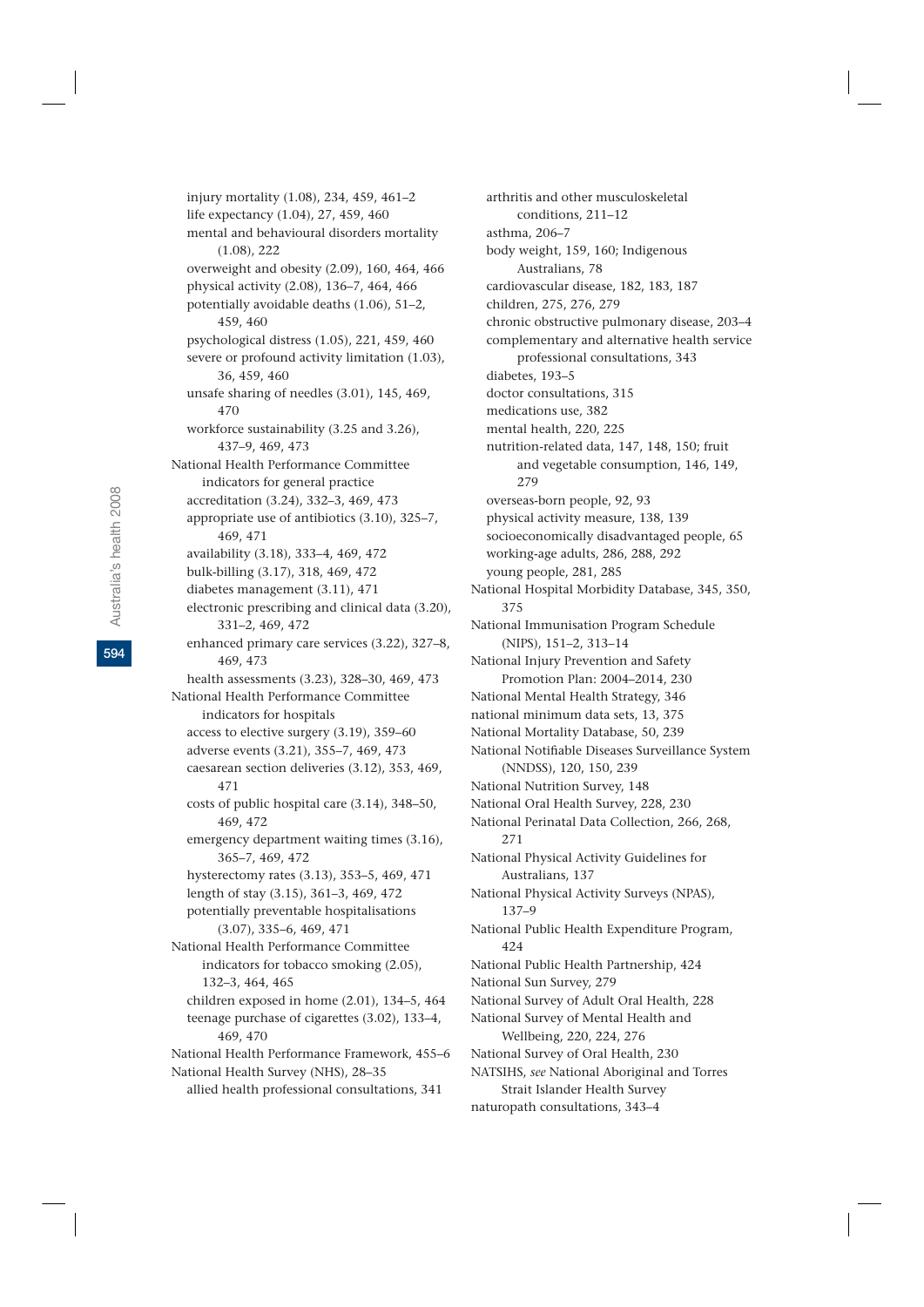NCSCH, 176 NDSHS, *see* National Drug Strategy Household Survey NDSS, 193, 378 neck and head cancer, 83, 101 needles and syringes, 378 re-use of someone else's, 145 unsafe sharing, 145, 469, 470 *see also* injecting drugs and drug users NEHIPC, 14 neonatal conditions, *see* perinatal/neonatal conditions neonatal intensive care units, admissions to, 271 neoplasms, *see* cancer NEPMs for particulate matter, 117 nervous or emotional condition causing restriction, 37, 38 nervous system diseases (neurological and sense disorders), 54–8 expenditure on, 411; 2002–03 to 2032–33, 429, 430 GP prescribed medicines, 386 hospitalisations, 226, 411, 510–11, 514–15; elective surgery waiting times, 358 Indigenous Australians, 70, 76 medical indemnity claims, 389 *see also* dementia nervous system diseases as cause of death, 44, 76, 494–5 children, 278 years of life lost (YLL), 54–5 *see also* dementia as cause of death net overseas migration (NOM), 23 Netherlands, people born in, 93, 94 neural tube defects, 148, 272, 273 neurosurgery, 358 neurotic, stress-related and somatoform disorders government-operated community mental health service patients, 370 hospitalisations, 226 post-traumatic stress disorder, 100 New South Wales, 247 Indigenous population, 90; oral (dental) health, 71 physical activity among school children, 139, 279 prisoners and ex-prisoners, 88, 89–91, 498– 500 *see also* states and territories

New South Wales Department of Juvenile Justice, 90–1 New South Wales Schools Physical Activity and Nutrition Survey, 279 New Zealand, people born in, 23 causes of death, 94 New Zealand Ministry of Health, 51 NHIA, 13 NHIMPC, 13–14 NHMRC, *see* National Health and Medical Research Council NHPC, *see* National Health Performance Committee NHS, *see* National Health Survey NIPS, 151–2, 313–14 nitrogen dioxide, 117 NNDSS, 120, 150, 239 non-admitted patients (outpatient services), 344, 345–6, 363–7 national minimum data set, 13 socioeconomically disadvantaged people, 65 *see also* accident and emergency services non-clinical psychologists, 448 non-clinician doctors, 443–4, 533–4 non-English speaking backgrounds, *see* migrants non-government sector expenditure and funding, 399–400, 401, 414–25, 523–4, 530–3 Indigenous programs, 407, 526 *see also* private health insurance funds; individual out-of-pocket expenses non-Hodgkin lymphoma, 101, 176, 178, 179, 180 non-melanocytic skin cancer, *see* skin cancer non-prescribed medicines, 386 non-referred medical attendances, 315, 317, 318 nootropics and psychostimulants, 373 norovirus, 116 Northern Territory, 119, 120, 122 Indigenous population, 68, 71, 76–8, 187–8 *see also* states and territories Northern Territory Emergency Response, 73 notifiable diseases, *see* infectious diseases NPAS, 137–9 nuclear medicine and radiotherapy, 368, 369, 520 nurses, 435–42, 445–6, 535–6 aged 55 years and over, 473 consultations with, 341 international comparisons, 6, 449 in mental health area, 374, 442

public hospital staff, 344; costs, 348, 349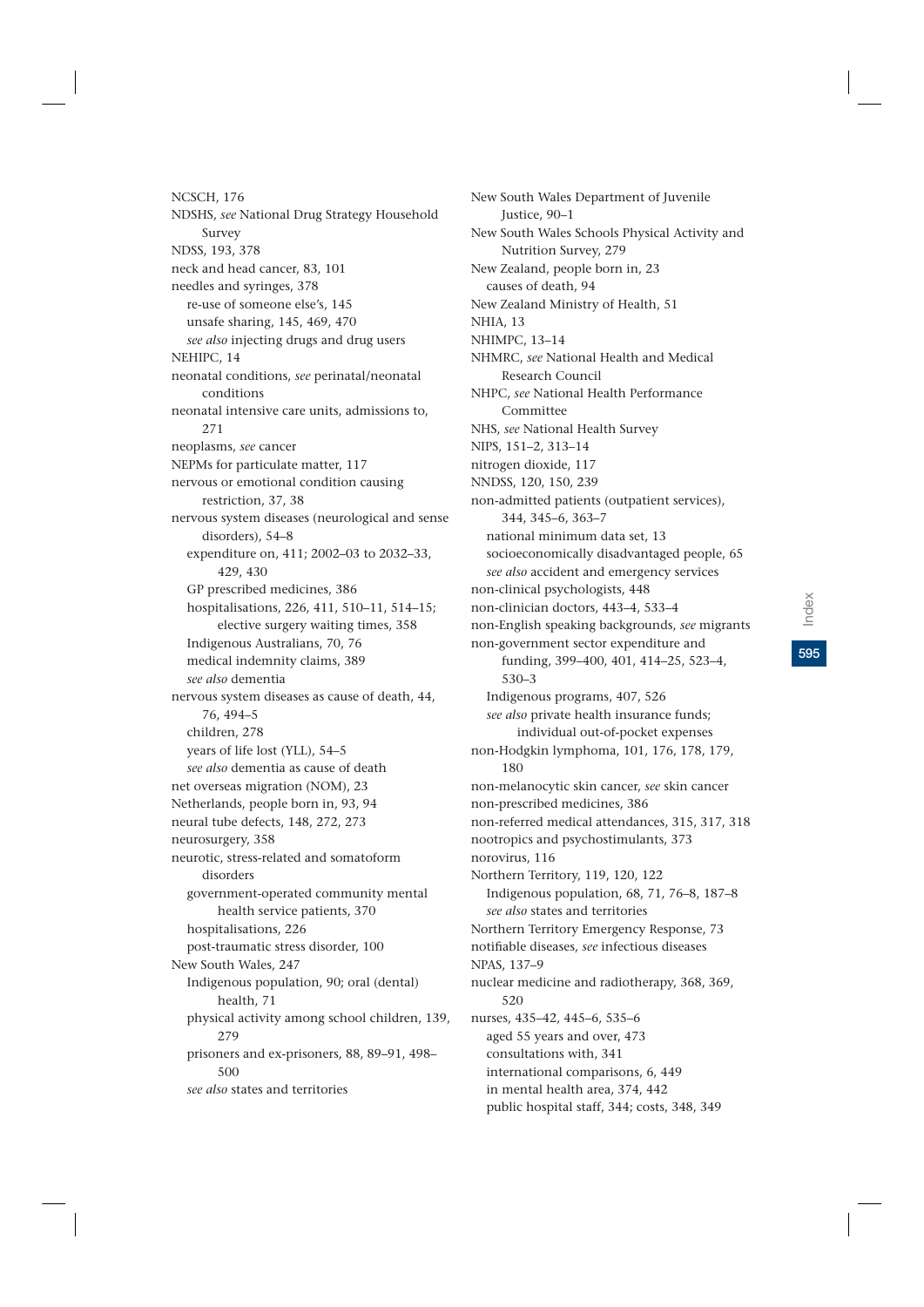in rural and remote areas, 445, 535 *see also* enrolled nurses; practice nurses; registered nurses nursing and personal care assistants, 435, 440, 441 nursing homes, *see* residential aged care nursing students, 431 completing courses, 437–8, 473 nutrition, *see* diet and nutrition

## O

obesity, *see* body weight obstetrics, *see* births and pregnancy occupational health and safety, 114, 288 Australian Defence Force, 97–8 deaths, 291 occupational therapists, 442, 448 students completing courses, 437 Occupational Therapy Australia, 448 occupations, 125, 127 *see also* health workforce OECD, 402 OECD countries, *see* international comparisons oedema, 187 oesophageal cancer, 101, 459 cause of death, 43, 182 oesophageal candidiasis, 503 oesophageal disease, 322, 323 Office for Aboriginal and Torres Strait Islander Health, 337 Office of Hearing Services, 378–9 old age, as cause of main disabling condition, 39 older people, 19, 20–1, 292–8 annual voluntary health assessments, 328–30 body weight, 161 chronic obstructive pulmonary disease (COPD) estimates in NHS, 204 death rates in rural and remote areas, 85 falls, 230, 231, 236–7 female death rates from asthma, 85 food insecurity, 150 Indigenous, with disability or long-term condition, 70 influenza and pneumococcal vaccinations, 153 life expectancy, 6, 7, 26–7, 293, 486–7 physical activity, 139 *see also* age; dementia; residential aged care omeprazole, 385, 386, 516 one-parent households, 129 operations, *see* procedures

opiates/opoids, 143, 284, 378 *see also* heroin opposite-sex partners, *see* heterosexual people opthalmology, 358 optical science students completing courses, 437 optician/optometry consultations, 341 Medicare services, 315, 317, 318, 341, 518, 520 oral cancer, 101 oral (dental) health, 119, 227–30, 276, 339–40, 506–7 burden of disease, 55 hospitalisations, 361, 410, 411, 512–13 Indigenous Australians, 71 international comparisons, 6, 7 older people with dementia, 217 rural and remote children, 84 young people with embedded/impacted teeth, 280 *see also* dentists oral (dental) health expenditure and funding, 399, 401, 410, 411, 414, 423–4, 523–5 2002–03 to 2032–33, 429, 430 Department of Veterans' Affairs, 408 health insurance funds, 424, 427, 532 per person, 413 oral glucose tolerance test, 163 organic mental disorders, 226, 370 *see also* dementia Organisation for Economic Cooperation and Development, 402 Organisation for Economic Cooperation and Development countries, *see* international comparisons ornithosis, 502 orthodontics, *see* oral health orthopaedics, *see* musculoskeletal conditions osteoarthritis, 33, 211–12, 295 burden of disease, 57 disability and, 213 GP visits, 214, 323 *see also* joint replacements osteopathic services, 344 osteoporosis, 211–13, 214 burden of disease, 114 treatment for minimal trauma fractures, 216 otitis media, 322 out-of-pocket expenses, *see* individual out-ofpocket expenses outdoor air pollution, 117–18 outpatient services, *see* non-admitted patients ovarian cancer, 43, 295, 504–5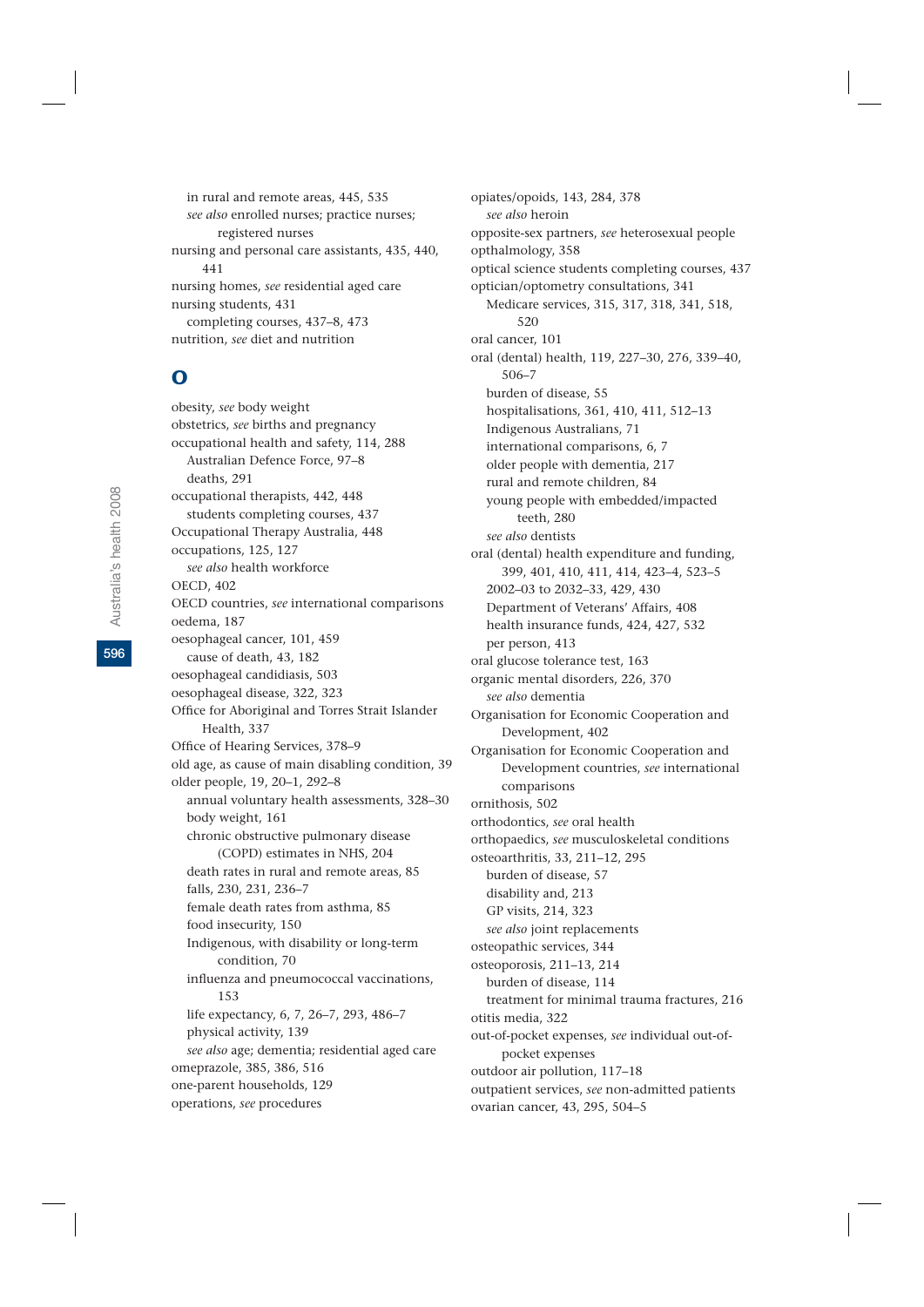fatal burden of disease (YLL), 181 relative survival rates, 179 over-the-counter medications, 324, 386 overcrowded households, Indigenous, 80 overseas-born people, *see* migrants overweight, *see* body weight OzFoodNet, 116, 251 ozone, 117–18

#### P

pain, 37–8 GP consultations, 320, 321 *see also* back pain and disc disorders pain-killers and analgesics, 382, 385, 386 non-medical use, 143, 144 palliative care services, 379–80 pancreas and hepatobiliary system, 514–15 pancreatic cancer, 43, 181, 295, 459 pandemics, 246 panendoscopy with excision, 352 Pap tests, *see* cervical cancer screening paperwork assistance, 40–1 paracetamol, 385, 386, 516 parasitic diseases, *see* infectious diseases parents, *see* families Parkinson's disease, 295 part time employment, 126–7 *see also* hours worked particulate matter in air, 117–18 partner violence, 114 passive smoking, 134–5, 279, 464 pathology services, 289, 368–9, 517, 520 GP test ordering, 324, 325 public hospital non-admitted, nonemergency occasions of service, 367 patient days, 350, 510–15 Australian Defence Force members, 381 definition, 345 injury and poisoning care, 231 mental health care, 225–7 older people, 296 procedures, 352 *see also* average length of hospital stay patient transport, 342–3 funding, 399, 401, 523–5, 532, 533; Department of Veterans' Affairs, 408 patients, *see* health professional consultations; hospitals and hospitalisations PBS, *see* Pharmaceutical Benefits Scheme PCP, 503

peacekeeping service, *see* war or peacekeeping service peer grouping of public hospitals, 346, 348–50, 366 pelvis, fractures of, 216 penicillin, 325–6 pensioners, *see* concession card holders per person health expenditure, 404–7, 412–13, 526 international comparisons, 402–4, 530 percutaneous coronary interventions (PCI), 188–9 Indigenous Australians, 190 performance indicators, 7–9 BreastScreen Australia, 307 general practice accreditation, 332 *see also* National Health Performance Committee indicators perinatal/neonatal conditions, 54–5 expenditure on, 411; 2002–03 to 2032–33, 429, 430 hospitalisations, 275, 510–11, 514–15 perinatal/neonatal conditions as cause of death, 44, 271, 277, 484, 494–5 geographical location and, 84, 85 Indigenous Australians, 76 years of life lost (YLL), 54–5 *see also* infant mortality perindopril, 385, 516 periodontal services, 340 peripheral vascular disease, 188, 196 person-related (biomedical) factors determining health, 153–64, 464, 466 personal care and nursing assistants, 435, 440, 441 personal crime, victims of, 113 personal or family problems or death, as cause of main disabling condition, 39 personality disorders, 57, 287 government-operated community mental health service patients, 370 hospitalisations, 226, 372 Perth, *see* capital cities pertussis (whooping cough), 151, 152, 240, 243–4, 502 Pharmaceutical Benefits Advisory Committee, 383 Pharmaceutical Benefits Pricing Authority, 383 Pharmaceutical Benefits Scheme (PBS), 383, 423 highest cost drugs, 386 mental-health related prescriptions, 373 pharmaceutical poisonings, 232, 234, 238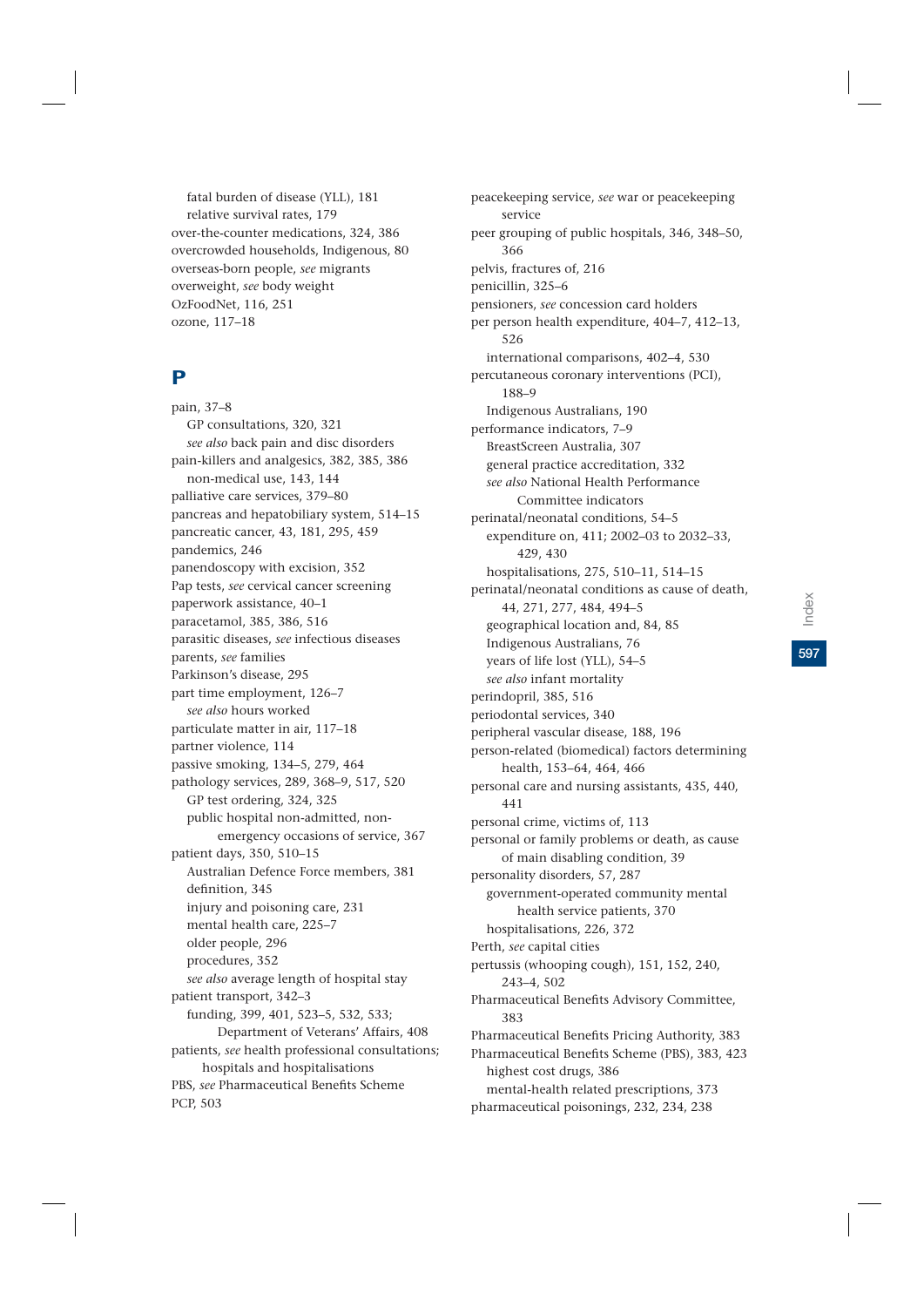pharmaceuticals (prescribed medicines), 367, 382–6, 516 adverse events, 356, 357 asthma, 275, 281 Australian Defence Force members, 382 cardiovascular conditions, 189, 385–6, 410, 411 HIV, 248 mental problems and illnesses, 373, 386, 410, 411 *see also* antibiotics; general practitioner prescriptions pharmaceuticals (prescribed medicines), expenditure and funding for, 399, 400, 414, 421–3, 523–6 2002–03 to 2032–33, 428, 429 Department of Veterans' Affairs, 408, 422, 526 by disease, 410, 411 health insurance funds, 532 highest cost drugs, 386 public hospital costs, 348, 349 pharmacies and friendly societies, 382, 422 pharmacists (chemists), 435, 442 aged 55 years and over, 439, 473 average hours worked per week, 441 consultations with, 341; working-age adults, 289 students completing courses, 437, 438 workforce sustainability, 437–9, 473 Pharmacy Guild of Australia, 383 pharynx, cancer of, 101 Philippines, people born in, 92, 94 physical activity, 130, 135–9, 464, 466 burden of disease, 114 children, 137, 139, 279 overseas-born people, 94, 95 restriction in, 37–8 rural and remote Australians, 86 self-assessed health status and, 32 working-age adults, 292 young people, 137, 284 *see also* activity limitations physical disability, *see* disability physicians, *see* medical practitioners physiotherapists, 435, 441, 442, 448 students completing courses, 437 physiotherapists/hydrotherapists, consultations with, 289, 341 PIP, 331, 332–3 plaque formation, 182 plastic surgery, 358

pneumonia, *see* influenza and pneumonia podiatrists (chiropodists), 442, 448–9 consultations with, 341 students completing courses, 436, 437 poisonings, 232, 234, 238, 284, 290, 291 Poland, people born in, 92, 93, 94 poliomyelitis, 151, 244, 502 pollution, 119–20 *see also* air pollution polyarthritis, 123 polydactyly, 272, 273 population, 19–28, 429, 430, 481 children, 274 geographic distribution, 82 health insurance coverage, 427–8 Indigenous, 68, 82, 280 older people, 19, 20–1, 293 overseas born, 5, 91 prisoners, 88 veterans, 99 working-age adults, 285 young people, 280 *see also* age; sex of population population ageing, 19, 20–1 2012–13 to 2032–33, 429, 430 health workforce, 439, 445 population health, *see* public health services post-school qualifications, *see* educational attainment post-traumatic stress disorder, 100 potassium clavulanate/amoxycillin, 386 potential years of life lost (PYLL), 50–1 international comparisons, 6 potentially avoidable deaths (NPHC indicator 1.06), 51–2, 459, 460 potentially preventable hospitalisations (PPHs), 335–6, 469, 471 poultry, 116 Practice Incentive Program (PIP), 331, 332–3 practice nurses, 314, 325, 520 Medicare items processed, 315, 317 pre-term births, 269–70, 271 pregnancy, *see* births and pregnancy presbyopia, 287 prescribed medicines, *see* general practitioner (GP) prescriptions; pharmaceuticals preventive dental services, 340 primary carers of people with disability (informal care), 450, 464, 465 primary health-care services, 315–44 for Indigenous Australians, 72–3, 337–9 *see also* general practitioners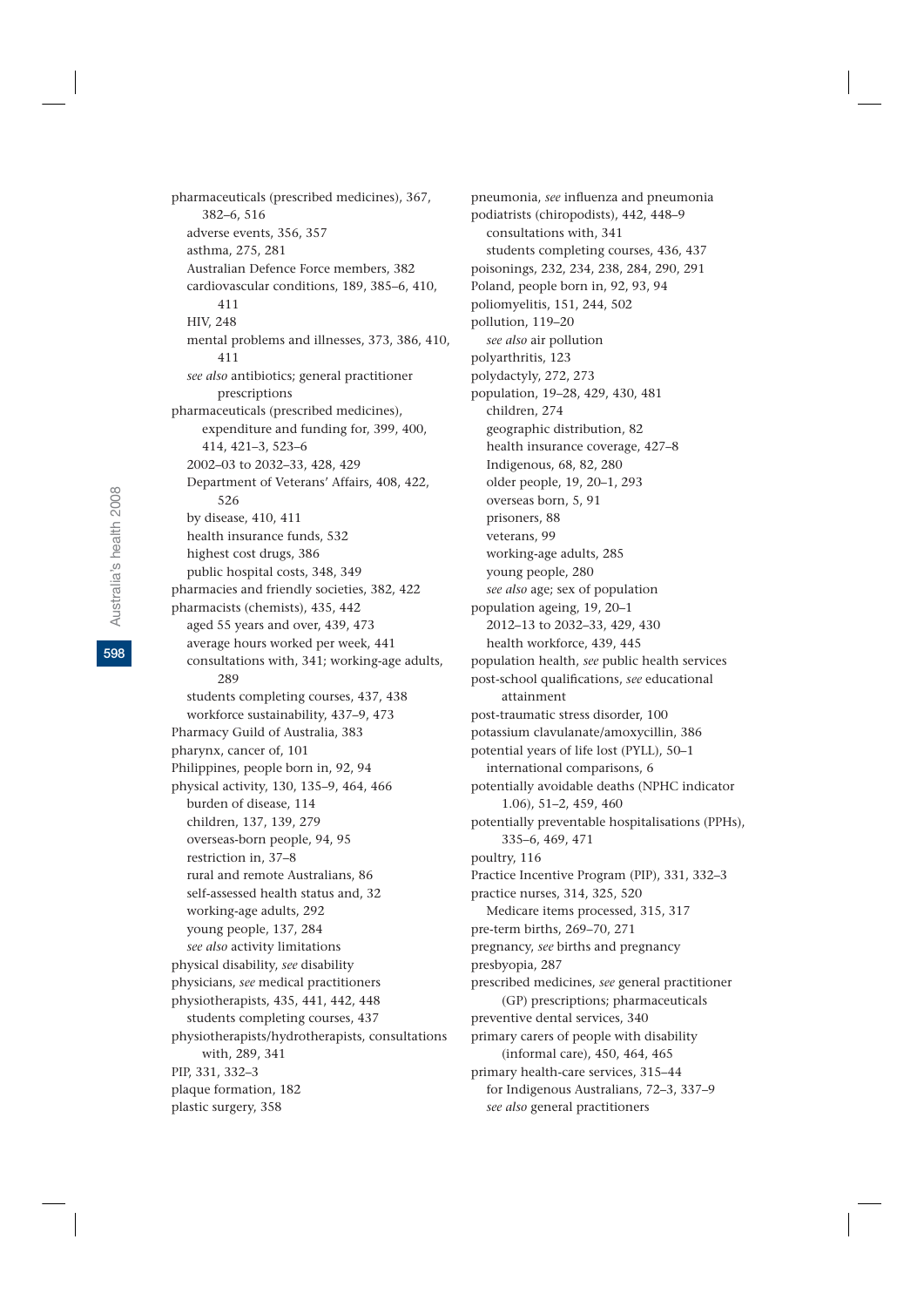primary production and mining, employment in, 82 Principal referral and Specialist women's and children's hospitals, 346, 348, 364, 366 Prisoner Health Information Group, 88 prisoners, 87–91, 498–500 private dental practices, *see* dentists private free-standing day hospital facilities, 345, 346–8 private health insurance, 11, 425–8 allied health services rebates, 341 complementary and alternative health rebates, 344 Medicare levy surcharge and, 316 private health insurance funds, expenditure and funding by, 400, 401, 523–4, 531–3 dental services, 424, 427, 532 hospitals, 417, 418, 427, 532 medical services, 420, 421, 427, 532 medications, 422 Private Health Insurance Incentives Act 1997, 426 Private Health Insurance Incentives Scheme, 416–17, 426 share of public hospital recurrent expenditure, 418, 419 share of total health expenditure, 401 treatment in expenditure estimates, 427 private hospitals, 346–8, 509, 511, 513 adverse events, 355–6 AR-DRG activity, 360, 515 Australian Defence Force member separations, 381 caesarean section deliveries, 266 data sources, 345 length of stay in hospital, 361–3 mental health care, 371–2, 374 non-admitted patient services, 367; accident and emergency occasions of service, 363, 364 patient liability, 316 procedures, 352–3 separations, 350 private hospitals expenditure and funding, 399, 414, 416, 419, 523–5 Department of Veterans' Affairs, 408 health insurance funds, 427, 532 medications, 422, 423 private medical indemnity insurance sector, 387, 389–90 private patients, 316

private sector expenditure and funding, *see* non-government sector expenditure and funding procedures, 351, 352–5, 360–1, 512–13 adverse events, 356 cardiovascular, 188–9, 190, 353, 512–13; elective surgery waiting times, 358, 359–60 elective surgery, 357–60 by GPs, 324, 325 joint replacements, 214–15, 353; elective surgery waiting times, 358, 359–60 medical indemnity claims, 388, 389, 390 Medicare services, 518, 520 oral surgery, 339 relative stay index, 363 specialist services, 368 transplants, 200, 202 *see also* kidney replacement therapy; treatments procedures or medication, side effect as cause of main disabling condition, 39 Productivity Commission, 431 professional indemnity insurance, 387–90 professional occupations, 125, 127 *see also* health workforce profound activity limitations, *see* activity limitations promotion activities, *see* health promotion activities property maintenance assistance, 40–1 prostate cancer, 176, 177, 504–5 burden of disease, 57, 181 Indigenous men, 181 relative survival rates, 178 Vietnam veterans, 101 prostate cancer as cause of death, 42, 43, 49, 180, 504 international comparisons, 6, 7 older males, 295 rural and remote males, 85 trends in rates, 45 prostatectomy, 353, 359 prostheses, *see* aids and equipment prosthodontic services, 340 protective factors, *see* risk factors proton pump inhibitors, 382 psychiatric disability, 37, 223–4 *see also* mental health problems and illnesses psychiatric hospitals, *see* public psychiatric hospitals psychiatrists, 374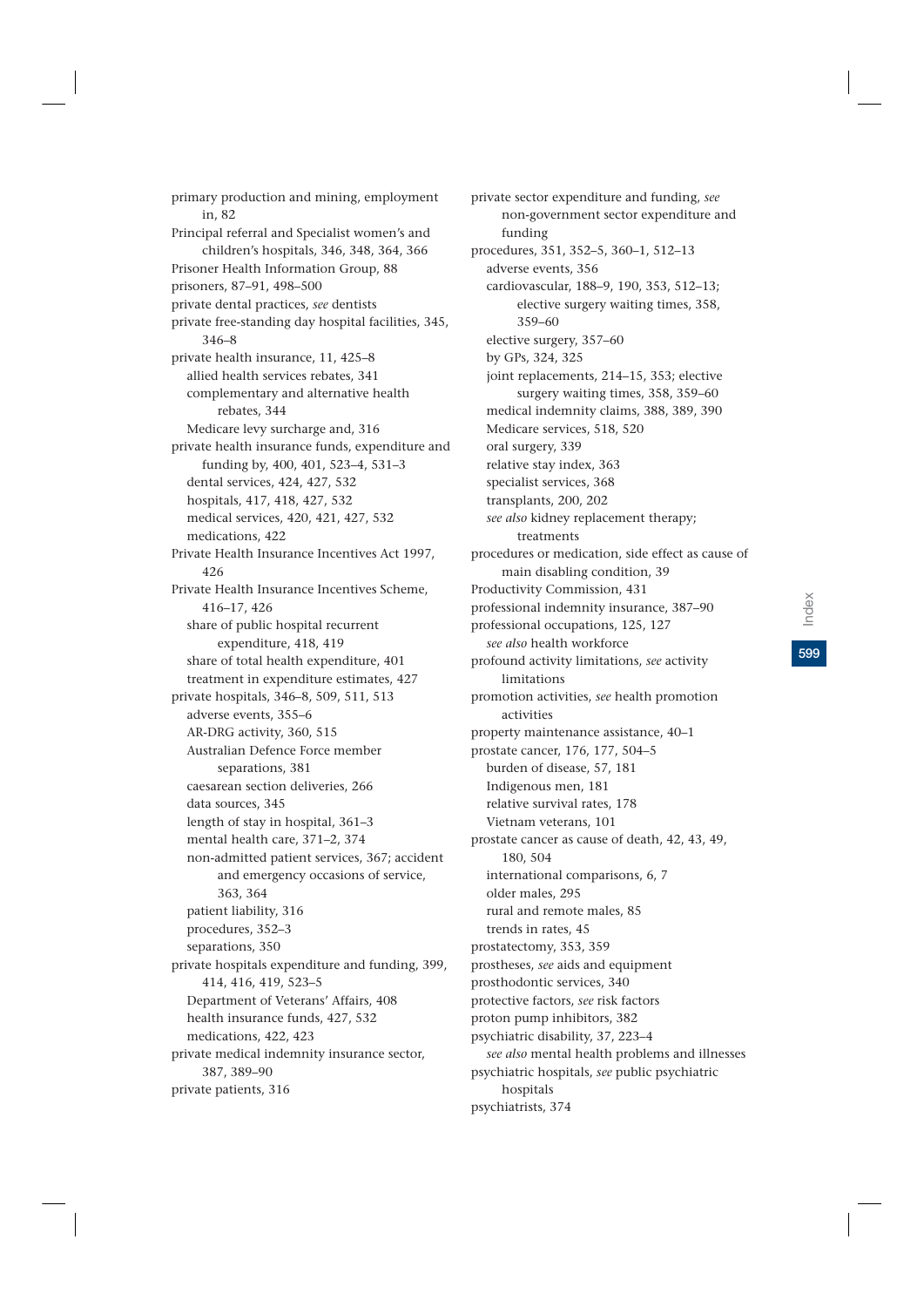medical indemnity claims, 388, 390 prescriptions, 373 psychoactive substances, 222–3, 226, 370, 372 *see also* alcohol consumption; drugs and substance use psychological development disorders, 226 psychological distress, 220–1 alcohol use and, 142 asthma and, 208 geographical location and prevalence, 83–4 illicit drug use and, 144 Indigenous Australians, 71–2, 73 NHPC indicator 1.05, 221, 459, 460 overseas-born people, 92 young people, 281 psychological health determinants, 112 psychological problems, *see* mental health problems and illnesses psychologists, 435, 441, 448 consultations with, 341 psychostimulants and nootropics, 373 public dental services, 339, 423, 523–5 public health cards, *see* concession card holders public health services, 306–15 expenditure and funding, 398, 399, 424–5, 523–5, 527; AIHW estimates, 306 *see also* cancer-screening services; vaccination public health students completing courses, 437 public hospitals, 344–50, 508, 510, 512 adverse events, 355–6 AR-DRG activity, 360, 514 Australian Defence Force member separations, 381 caesarean section deliveries, 266 data sources, 345–6 elective surgery waiting times, 357–60 emergency departments, *see* accident and emergency services length of stay in hospital, 361–3 mental health care, 371–2, 374 outpatient and other non-admitted services, 367 overseas-born patients, 92 palliative care, 380 private patients, 316 procedures, 352–3 public patients, 316 public hospitals expenditure and funding, 398– 401, 414–15, 416, 417–19, 523–5 Department of Veterans' Affairs, 408, 417 health insurance funds, 417, 418, 532 medications, 422, 423

public psychiatric hospitals, 346–8, 371–2 data sources, 345 expenditure on, 374 same-day separations, 350 public sector medical indemnity claims, 387–9 PYLL, *see* potential years of life lost

## $\mathbf 0$

Q fever, 502 qualifications, *see* educational attainment quality, 13 accreditation in general practice, 332–3, 469, 473 *see also* complications quarantinable diseases, 501 Queensland, 247, 248 bowel cancer screening, 311, 312 Indigenous population, 68 *see also* states and territories

### R

RAAF personnel, 101–2 radiography students completing courses, 437 radiotherapy and therapeutic nuclear medicine, 368, 369, 520 rainfall, 120–1 rainwater tanks, 120 ramipril, 385, 516 RAN personnel mortality rates, 102 rashes, 321 recreational waters, 118, 119, 120 recurrent depressive disorders, 372 recurrent expenditure, *see* health expenditure and funding referrals, 324, 325 diabetes, 197 refugees, 92–3 Regional Health Services program, 342 registered births, 268, 271 registered marriages, 129 registered nurses, 442, 445–6, 535–6 aged 55 years and over, 439, 445 graduates and undergraduates, 437–8, 473 rehabilitation alcohol and drug treatment, 377 Australian Defence Force program, 381 rehabilitation appliances, *see* aids and equipment rehabilitation therapy students completing courses, 437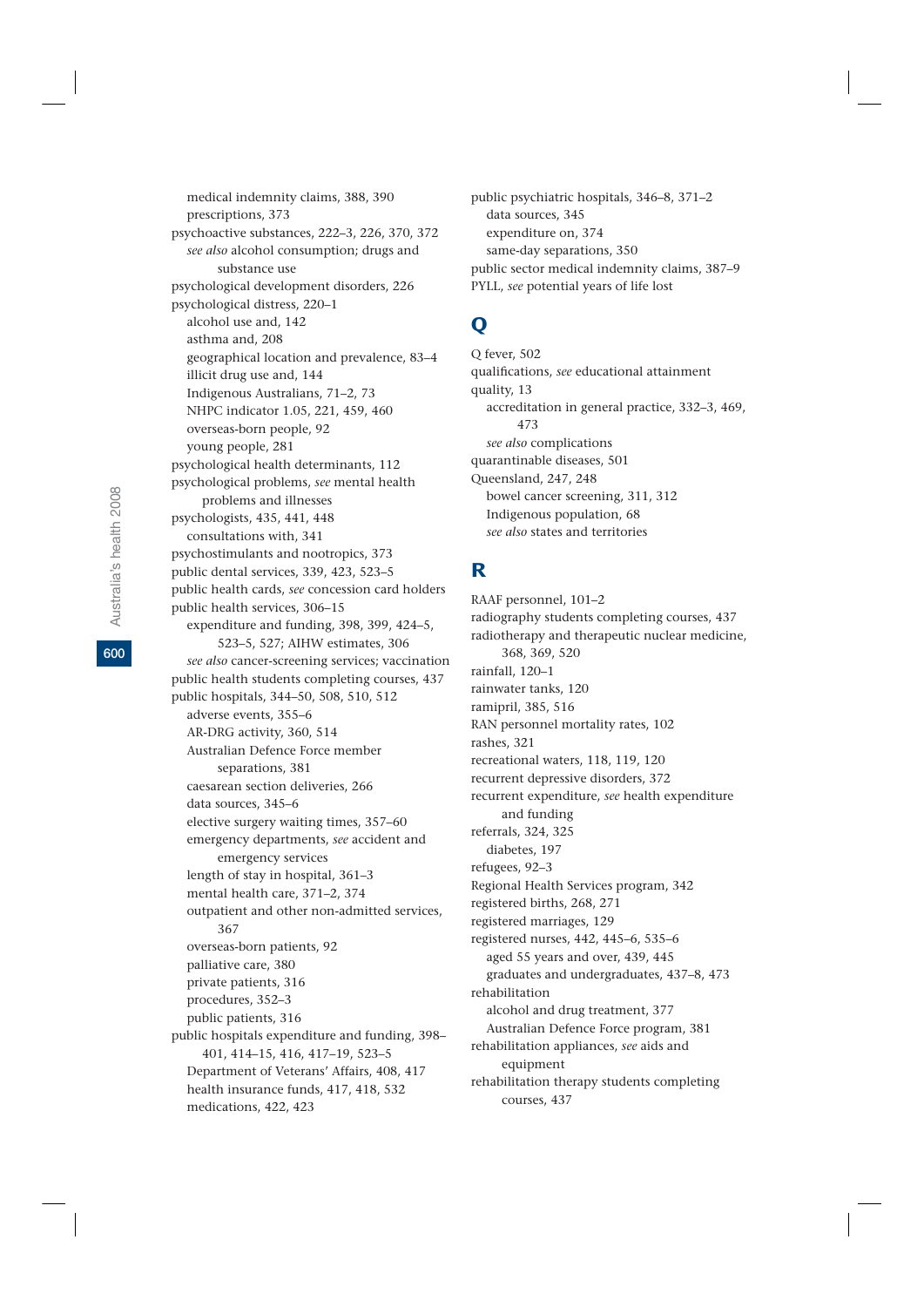relative stay index, 362–3 relative survival, *see* survival remandees, 88 remedial massages, 344 remoteness, *see* rural and remote areas renal agenesis/dysgenesis, 272, 273 renal dialysis, *see* dialysis renal disease, *see* kidney disease rental households, 82 Indigenous, 80 Repatriation Pharmaceutical Benefits Scheme (RPBS), 383, 384, 526 reproduction, *see* births and pregnancy reproductive organs, *see* genitals research and development expenditure, 398, 523–5 Department of Veterans' Affairs, 408 by disease, 410, 411 Indigenous health, 506 public health, 424, 527 residence in Australia, length of, 91 residential aged care, 428, 429 admissions, 296–8 injurious fall rates, 236 people with dementia, 216, 218 residential mental health care, 372–3 *see also* public psychiatric hospitals respiratory conditions, 32–5, 203–10 air pollution and, 117 Australian Defence Force members, 97 burden of disease, 54–7, 67, 175 expenditure on, 206, 410, 411; 2002–03 to 2032–33, 430; per person, 413 GP consultations, 73, 206, 209, 320–3; working-age adults, 289 Indigenous Australians, 67, 70, 73 international comparisons, 6, 7 people with disability, 37; age, 38 prescription drugs, 385, 386 *see also* asthma; chronic obstructive pulmonary disease; influenza and pneumonia respiratory conditions as cause of death, 49, 50, 494–7 age, 44 chronic obstructive pulmonary disease (COPD) as underlying cause, 204 Indigenous Australians, 76, 78 older people, 295 years of life lost (YLL), 54–5 respiratory conditions as cause of GP consultation, 320

asthma, 209, 322, 323 chronic obstructive pulmonary disease (COPD), 206 Indigenous Australians, 73 prescriptions, 386 working-age adults, 289 *see also* upper respiratory tract infections GP consultations respiratory conditions as cause of hospitalisation, 239, 351, 352, 510–15 children, 274–5 comorbidity with chronic kidney disease (CKD), 202 expenditure on, 206, 410, 411 Indigenous Australians, 74 older people, 296, 297 respite residential aged care admissions, 297–8 responsiveness performance indicator, 369, 472, 474 restorative dental services, 340 retirements from health workforce, 439 RFDS, 343 rheumatic fever and rheumatic heart disease, 187–8, 190 rheumatism, 236 rheumatoid arthritis, 211, 212, 214 disability and, 213 rhinitis and hay fever, *see* hay fever and allergic rhinitis risk factors, 109–64 asthma, 112, 206 cancer, 176; *see also* tobacco smoking cardiovascular disease, 117, 182, 225; Indigenous Australians' reporting, 190 chronic kidney disease, 198 chronic obstructive pulmonary disease, 203 diabetes, 192 HIV, 145, 248 migrants' exposure to, 91 syphilis, 249 traumatic brain injury, 90 *see also* health behaviours road traffic accidents, *see* transport accidents root canal (endodontic) services, 340 Ross River virus, 123, 240, 247, 502 rotavirus, 151 roxithromycin, 386 Royal Australian Air Force personnel, 101–2 Royal Australian College of General Practice, 332 Royal Australian Navy personnel mortality rates,

102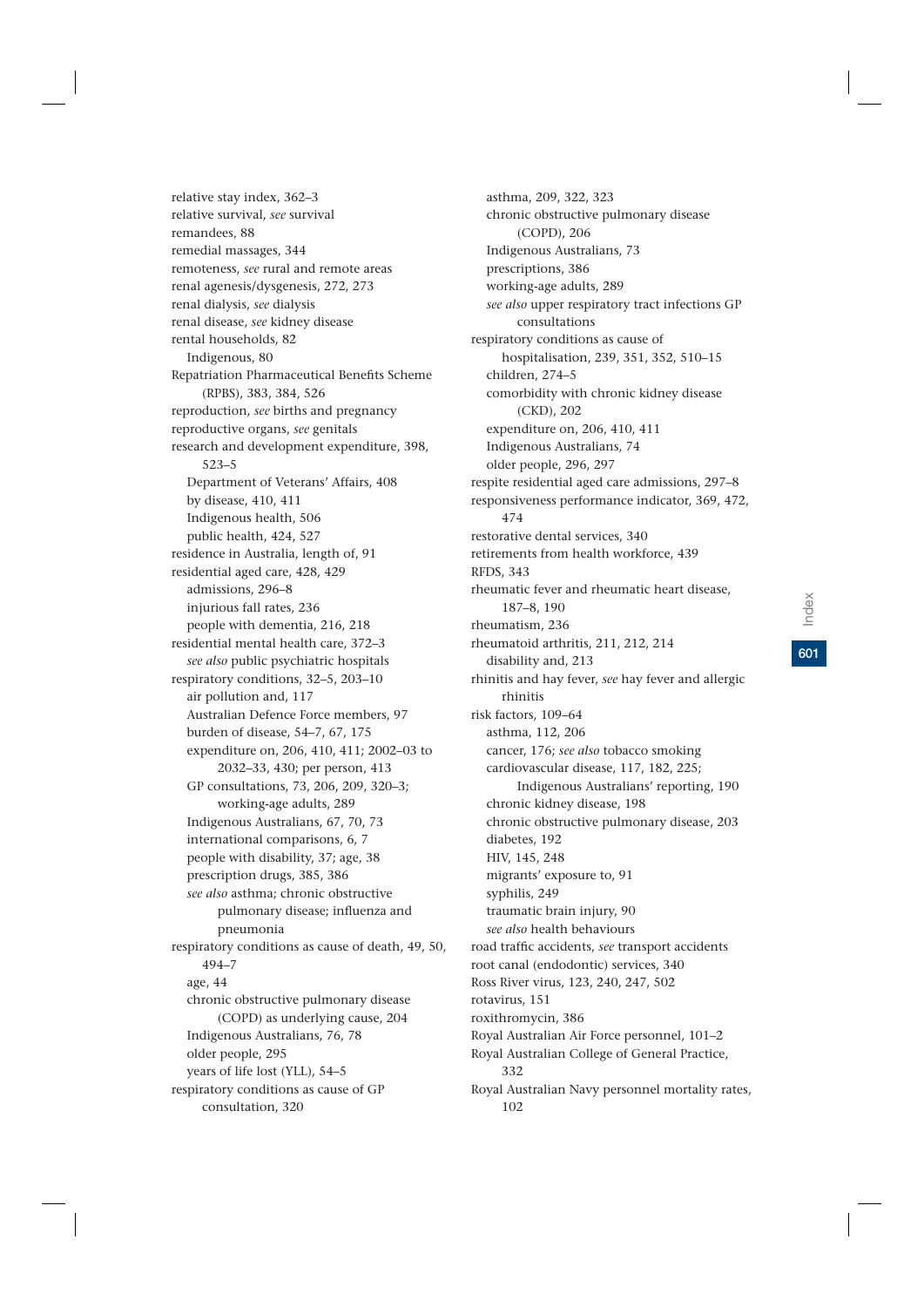Royal Commission into Aboriginal Deaths in Custody, 89 Royal Flying Doctor Service, 343 RPBS, 383, 384 RSI, 362–3 rubella, 151, 276, 502 rural and remote areas, 80–7 accident and emergency services use, 363–4 asthma, 210 cancer, 459, 461; screening, 308, 309, 470 cardiovascular medicines prescriptions, 189 community health services funded by Australian Government, 342 dental labour force, 447, 538 diabetes, 194 food insecurity, 150 health service access, 432 hearing services users, 379 hysterectomies, 354–5 medical practitioners, 333, 334, 444, 533–4; electronic prescribing and clinical data, 331–2 nurses, 432, 445, 535 potentially avoidable deaths, 460 potentially preventable hospitalisations (PPHs), 335, 336 Royal Flying Doctor Service, 343 *see also* cities and towns rural and remote areas, Indigenous Australians living in, 81, 83, 337–8 cervical cancer mortality rate, 83 communities not connected to water supply, 120 fruit and vegetable consumption, 78 housing conditions, 80 injury (external causes) hospitalisation and mortality rates, 238 smoking, 79 Rural Primary Health Projects, 342

## S

safety, 13 feelings of, 113 performance indicators, 469, 472–3, 475 *see also* complications St John's Ambulance Service, 342 salbutamol, 385, 386, 516 salmonella, 116, 240, 251, 501 same-day patients, 350, 510–15 AR-DRG activity, 360, 361, 514–15 with mental problems, 370, 510–11, 514–15 same-sex partners, 150, 248, 249, 503 saturated fat intake, 32, 147–8, 157 scalds/fires/burns, 232, 234, 238, 514–15 schizoaffective disorders, 372, 373 schizophrenia, 57 government-operated community mental health service patients, 370 hospitalisations, 92, 226, 281, 372 residential care patients, 373 schoolchildren, *see* children schooling, *see* education Schools Physical Activity and Nutrition Survey, 279 SCI, 234 screening programs, *see* cancer-screening services scurvy, 149 SDAC, *see* Survey of Disability, Ageing and Carers seasons asthma hospitalisation, 210 chronic obstructive pulmonary disease (COPD) hospitalisations, 205 influenza epidemics, 246 seat belts, 46 sedatives and hypnotics, 373 sedentary behaviour, *see* physical activity SEIFAs, 64 self-assessed health status, 28–32 asthma, people with, 208 Indigenous Australians, 29–30, 69 international comparisons, 6 older people, 293–4 oral health, 229, 230 veterans, 99 working-age adults, 286 young people, 280 self-care assistance, 40–1 self-harm, 236 hospitalisation for, 232, 238, 281 *see also* suicide sense disorders, *see* nervous system diseases sensory/speech disability, 223 *see also* hearing; vision separations from hospital, *see* hospitals and hospitalisations septicaemia, 49, 50, 241 septoplasty, 359 severe activity limitations, *see* activity limitations sewerage, Indigenous community dwellings not connected to, 80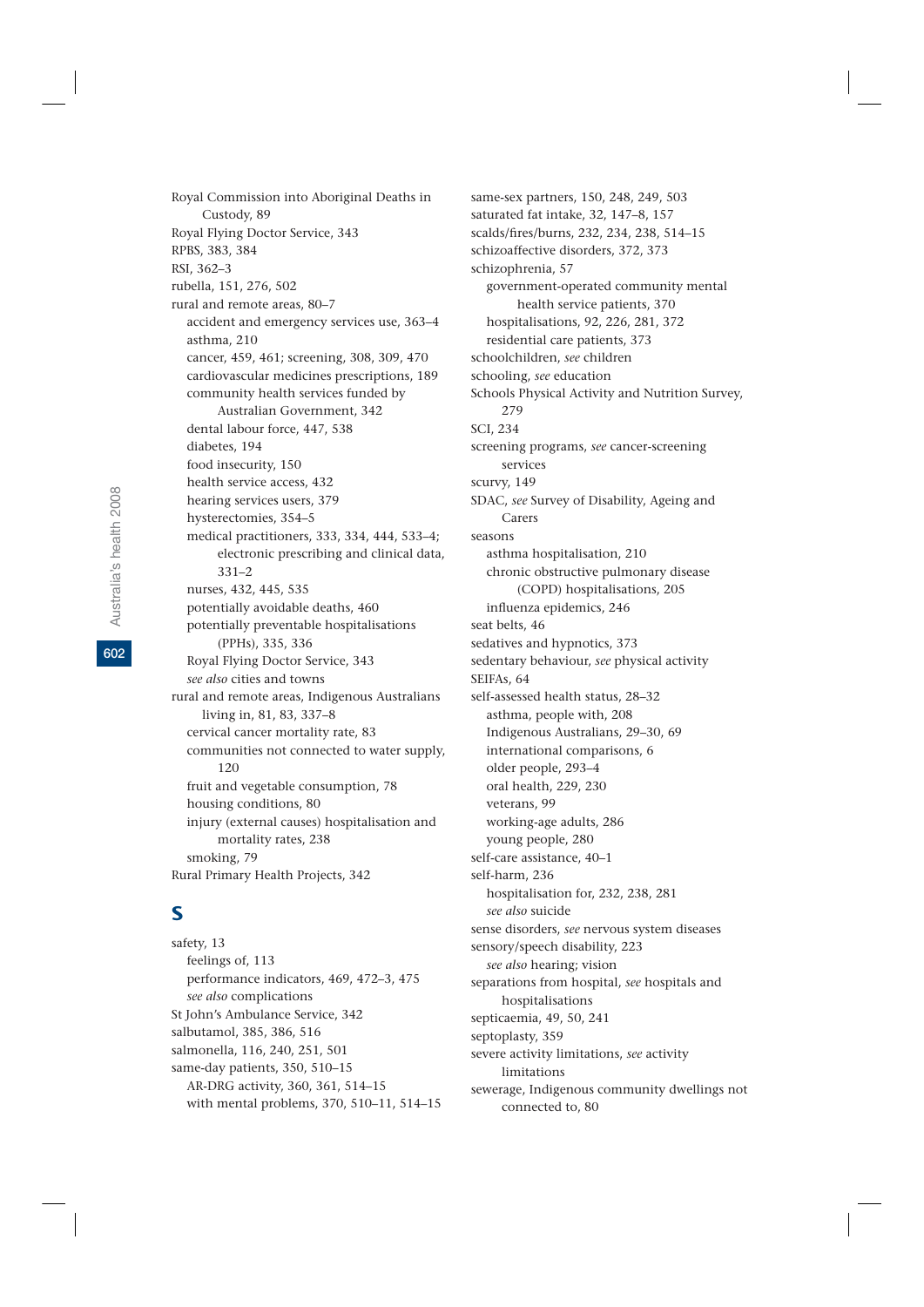geographical location, 83–4 health expenditure per person, 412–13 HIV/AIDS, 282, 503 in hospital, *see* sex of hospital patients illicit drug users, 79, 145 impaired glucose regulation, 163 Indigenous Australians, 68–9, 70, 71, 79 influenza vaccination, 470 injuries, 230–1, 287, 413; *see also* sex of population with injuries as cause of death life expectancy, *see* sex of population and life expectancy long-term conditions, 32–3, 275, 281 Medicare services use, 289, 519, 521 musculoskeletal conditions, *see* sex of conditions older people, 21, 293–6 physical activity prisoners, 88, 498–500 respiratory conditions, 289, 413 sexually active, 150 282 sun protection, 285 working-age adults, 285–92 offenders, 498–500 114, 142 clients, 376

mental health, *see* sex of population with mental health problems and illnesses mortality, *see* sex of population and mortality population with musculoskeletal

physical activity, *see* sex of population and

in rural and remote areas, 83–4

saturated fat intake, 147–8

self-assessment health status, 29, 286, 293–4 sexually transmitted infections (STIs), 250,

tobacco smokers, *see* sex of tobacco smokers workers compensation claimants, 288

young people, 280, 281, 282, 284, 285; sex of population and alcohol consumption, alcohol and other drug treatment service geographical location and, 86 Indigenous Australians, 79 NHMRC guidelines, 140 working-age adults, 287, 292

sex of population and body weight, 114, 159– 62, 466 at birth, 270 children, 279

Indigenous Australians, 78

working-age adults, 291, 292

sex of hospital patients, 265, 508–9 accident and emergency service users, 364–5 asthma, 210 cardiovascular disease, 188 children, 274, 276 chronic obstructive pulmonary disease (COPD), 205–6 fractures, minimal trauma, 216 injuries, 230–1, 236–7, 276, 282 kidney replacement therapy (KRT), 199 older people, 296 palliative care, 380 specialised psychiatric care, 372 working-age adults, 289–90 young people, 280, 281, 282 sex of population, 20, 481 alcohol consumption, *see* sex of population and alcohol consumption allied health professional consultations, 341 asthma, 206–10, 275, 499 Australian Defence Force members, 95 birth ratios, 268, 483 birthweight, 270 blood cholesterol, 114, 157, 158 blood pressure, 114, 154–5, 156 body weight, *see* sex of population and body weight burden of disease, *see* sex of population and burden of disease cancer, *see* sex of population with cancer cardiovascular disease, *see* sex of population with cardiovascular disease carers of people with disability, 450, 465 children, 274 chlamydia rates, 250 complementary and alternative health service professional consultations, 343 death, *see* sex of population and mortality dementia, 217, 219 diabetes, 84, 194, 197, 289 with disability, 70, 287–8, 460; cause of, 39 education, 126 employment, 126–7 feelings of safety in home at night, 113 fruit and vegetable consumption, 292, 465 general practitioner patients, 319

sex, *see* sexual behaviours

nurses, 374, 445 psychiatrists, 374

sex of health workforce, 435–6, 440, 448 dental labour force, 446, 447 medical practitioners, 333, 435, 443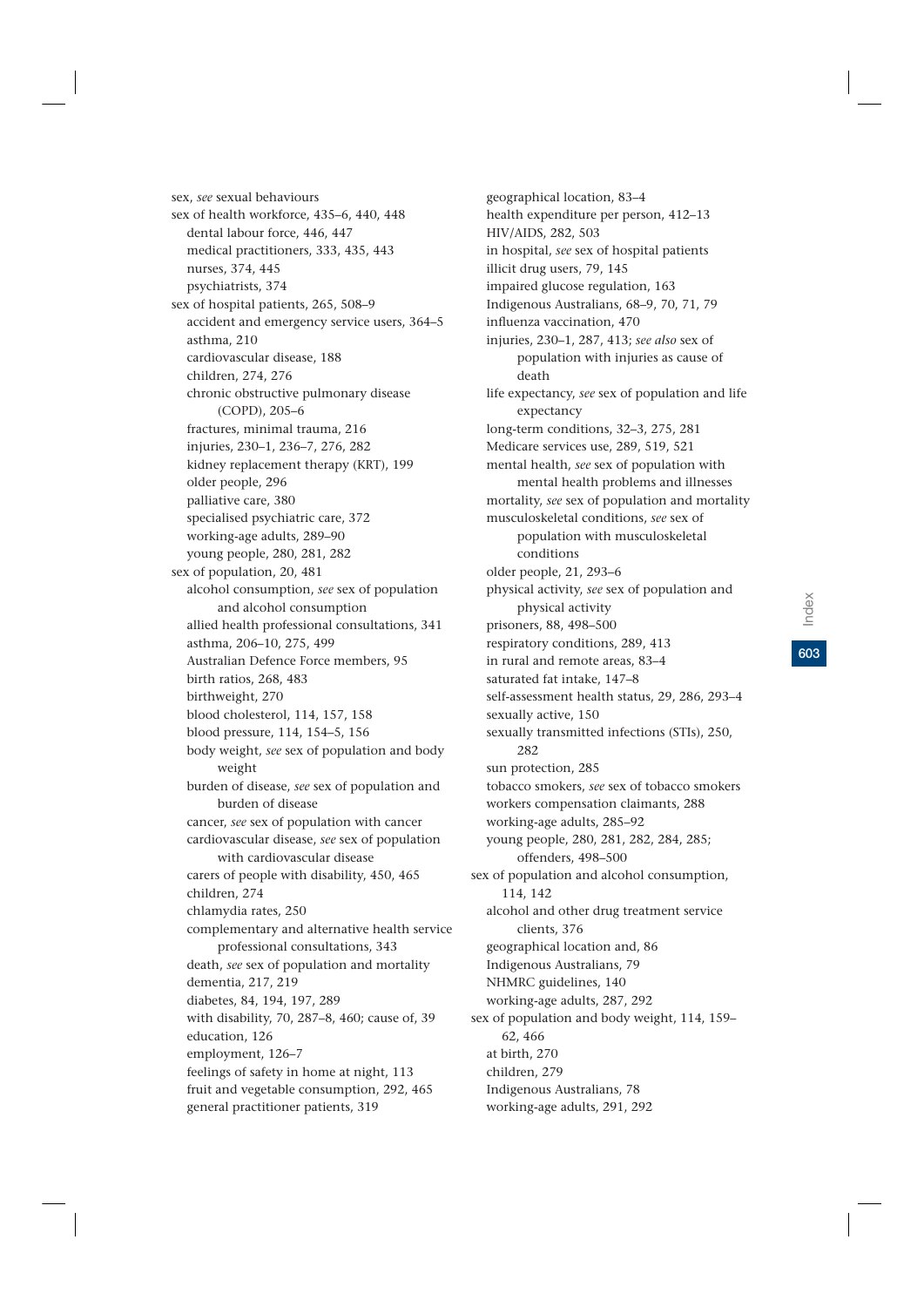sex of population and burden of disease, 54, 56, 114 asthma, 209 cancer, 181 cerebrovascular disease, 185 chronic obstructive pulmonary disease, 205 coronary heart disease (CHD), 183, 287 diabetes, 197 injuries, 236 mental health problems and illnesses, 224, 287 working-age adults, 287 sex of population and life expectancy, 25–8, 285, 293, 486–7 geographical location and, 84 Indigenous Australians, 68–9 international comparisons, 6, 7, 487 sex of population and mortality, 23–4, 42–52, 486–97 asthma, 93, 207–8 cancer, *see* sex of population with cancer as cause of death cardiovascular disease, *see* sex of population with cardiovascular disease as cause of death children and infants, 271, 277–8 chronic obstructive pulmonary disease (COPD), 204–5, 295 diabetes, 42, 43, 196–7, 295, 496–7 drug-related, 89, 90 Indigenous Australians, 75–6 injuries, *see* sex of population with injuries as cause of death mental health problems and illnesses, 44, 222–3, 494–5 older people, 294–5 prisoners, 89–90 respiratory conditions, 76, 294–7 suicide, *see* sex of population and suicide transport accidents, 234, 290, 291 working-age adults, 290–1 young people, 282–3 sex of population and physical activity, 138–9, 466 burden of disease, 114 children, 279 constraints and motivators, 130 rural and remote Australians, 86 young people, 284 sex of population and suicide, 42, 43, 234, 461 by age group, 290, 291 burden of disease, 236

prisoners and ex-prisoners, 89, 90 sex of population with cancer, 176–82, 459, 504–5 bowel cancer screening, 313 burden of disease for working-age adults, 287 per person expenditure, 413 sex of population with cancer as cause of death, 42–6, 49, 180–1, 494–7, 504 Indigenous Australians, 76, 182 older people, 294, 295 working-age adults, 290–1 sex of population with cardiovascular (circulatory) disease, 183–8, 287 geographical location, 84, 188 GP consultations, 289 per person expenditure, 412, 413 sex of population with cardiovascular (circulatory) disease as cause of death, 42–4, 49, 184–7, 461, 494–7 Indigenous Australians, 76; rheumatic fever and rheumatic heart disease, 188 older people, 294, 295 working-age adults, 290–1 sex of population with injuries as cause of death, 233–5, 461, 494–7 Indigenous Australians, 76 working-age adults, 290, 291 young people, 282, 283 sex of population with mental health problems and illnesses, 220–4, 369, 372 cause of death, 44, 222–3, 494–5 geographical location and, 83–4 government-operated community mental health care service patients, 370 Indigenous Australians, 71 per person expenditure, 412, 413 working-age adults, 287, 289 young people, 281; offenders, 499 sex of population with musculoskeletal conditions, 32–3, 114 cause of death, 43 geographical location and incidence, 84 joint replacements, 214 per person expenditure, 413 working-age adults, 289 sex of tobacco smokers, 132–3, 291, 292 burden of disease, 114 Indigenous Australians, 79 lung cancer rates, 176 rural and remote Australians, 86 sexual abuse of children, 114 sexual and reproductive health services, 374–5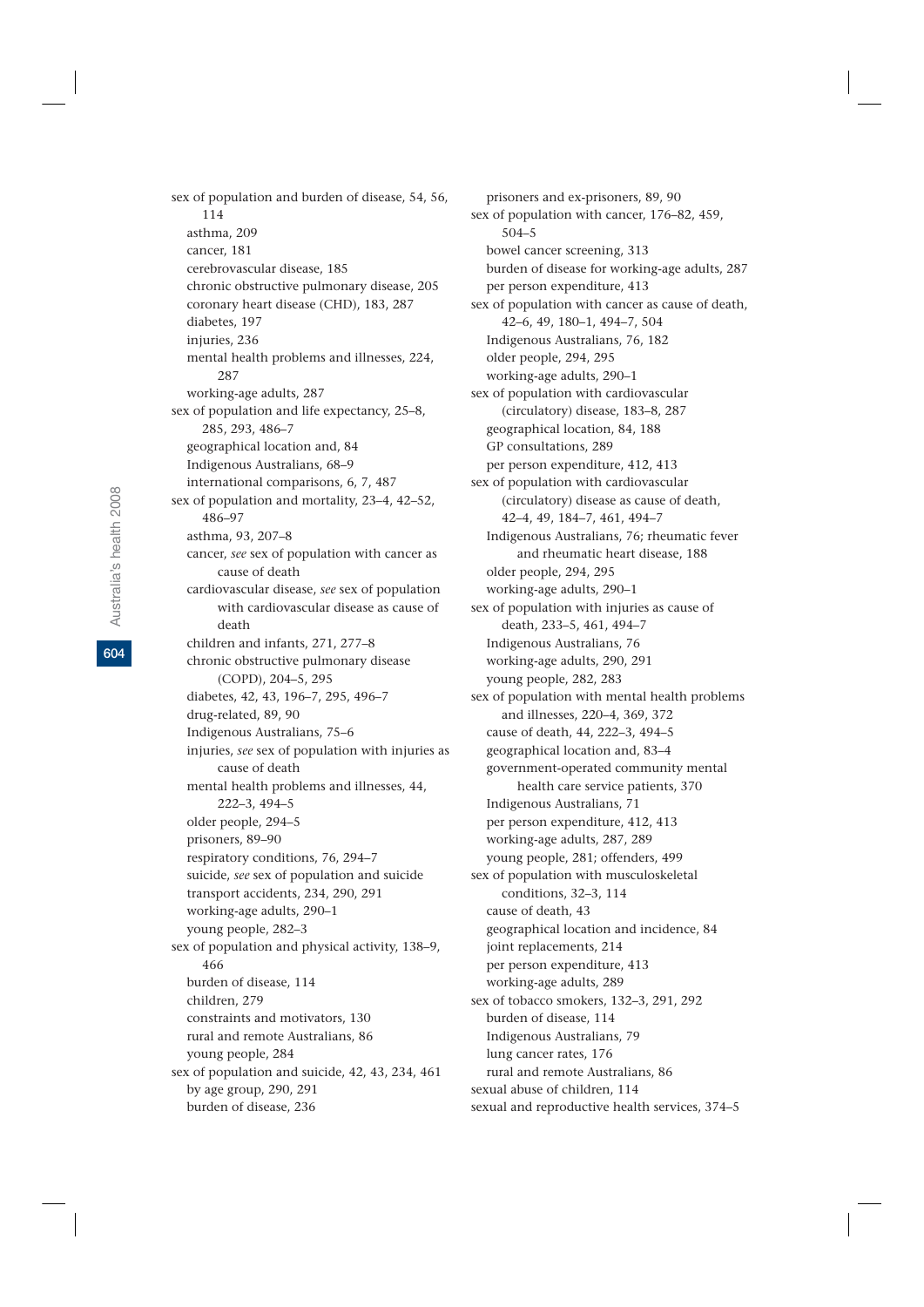assisted reproductive technology, 268, 269– 70, 374–5 induced abortions, 272–3, 375 sexual behaviours, 114, 150, 248, 249 hepatitis B infections attributed to, 250 *see also* births and pregnancy sexually transmitted infections (STIs), 150, 240, 248–50, 501 young people, 282 *see also* HIV/AIDS shade, staying in, 279 shigellosis, 501 short-sightedness, 33–4, 281, 287 shortages in health workforce, 431–2, 441–2 students completing health courses, 436–8 shoulder fractures, 216 sickness, *see* diseases side effects, *see* adverse events sight, *see* vision simvastatin, 385–6, 516 single-parent households, 129 single people, 129 sinusitis, 33, 34, 287 SITEC,VTEC, 501 skin cancer, 176, 177 cause of death, 180 knowledge, attitudes and beliefs, 131 *see also* melanoma skin checks, 279, 285 skin conditions Australian Defence Force members, 97 cause of death, 494–5 expenditure on, 411; 2002–03 to 2032–33, 430 GP consultations, 73, 320, 321 hospitalisations, 74, 361, 510–15 Indigenous Australians, 73, 74 young offenders, 499 sleep disorders/disturbance, 322, 369 overseas-born people, 92 young offenders, 499 sleeping pills and tranquillisers, illicit use of, 143, 284 slips, trips and stumbles, 236 small blood vessel disease, 195 smallpox, 151 smog (ozone), 117–18 smoking, *see* tobacco smoking social cohesion, 112 social/family motivation for participating in sport and physical activity, 130 social health determinants, 110–12

social wellbeing, *see* wellbeing social worker/welfare officer consultations, 341 social workers, 436, 441, 442 Socio-Economic Indexes for Areas, 64 socioeconomically disadvantaged people, 63–6, 125–9 asthma, 207, 210 body weight, 65, 161–2 cancer screening, 309, 470 coronary heart disease as cause of death, 461 fruit and vegetable consumption, 147 geographical location, 81, 82 hysterectomies, 354 NHPC indicator 2.03, 128, 464, 465 potentially avoidable deaths, 460 potentially preventable hospitalisations, 335 *see also* concession card holders; Indigenous Australians sodium nitrite, 116 solariums, 131 sole-parent households, 129 somatoform disorders, *see* neurotic, stressrelated and somatoform disorders South Africa, people born in, 92, 94 South Australia, 247 Indigenous population, 68, 71, 76–8 *see also* states and territories SPANS, 279 special care nurseries, admission to, 271 specialised health services, 368–82 for diabetes, 195, 196 specialist medical practitioner consultations, 368, 517, 520 GP referrals, 324, 325; diabetes, 197 Medicare benefits payable, 316 specialist medical practitioners, 435, 533–4 aged 55 years and over, 439, 443, 473 average hours worked per week, 440, 441 international comparisons, 449 medical indemnity claims, 389–90 mental health-related prescriptions, 373 psychiatrists, 373, 374 trainees, 432 specialists-in-training, 443–4, 533–4 Specific Purpose Payments (SPPs), 399 Australian Health Care Agreements (ACHA), 416, 417, 418, 419 speech difficulties, 37, 38 speech pathologists, 442 speech pathology/audiology students completing courses, 437 speech/sensory disability, 223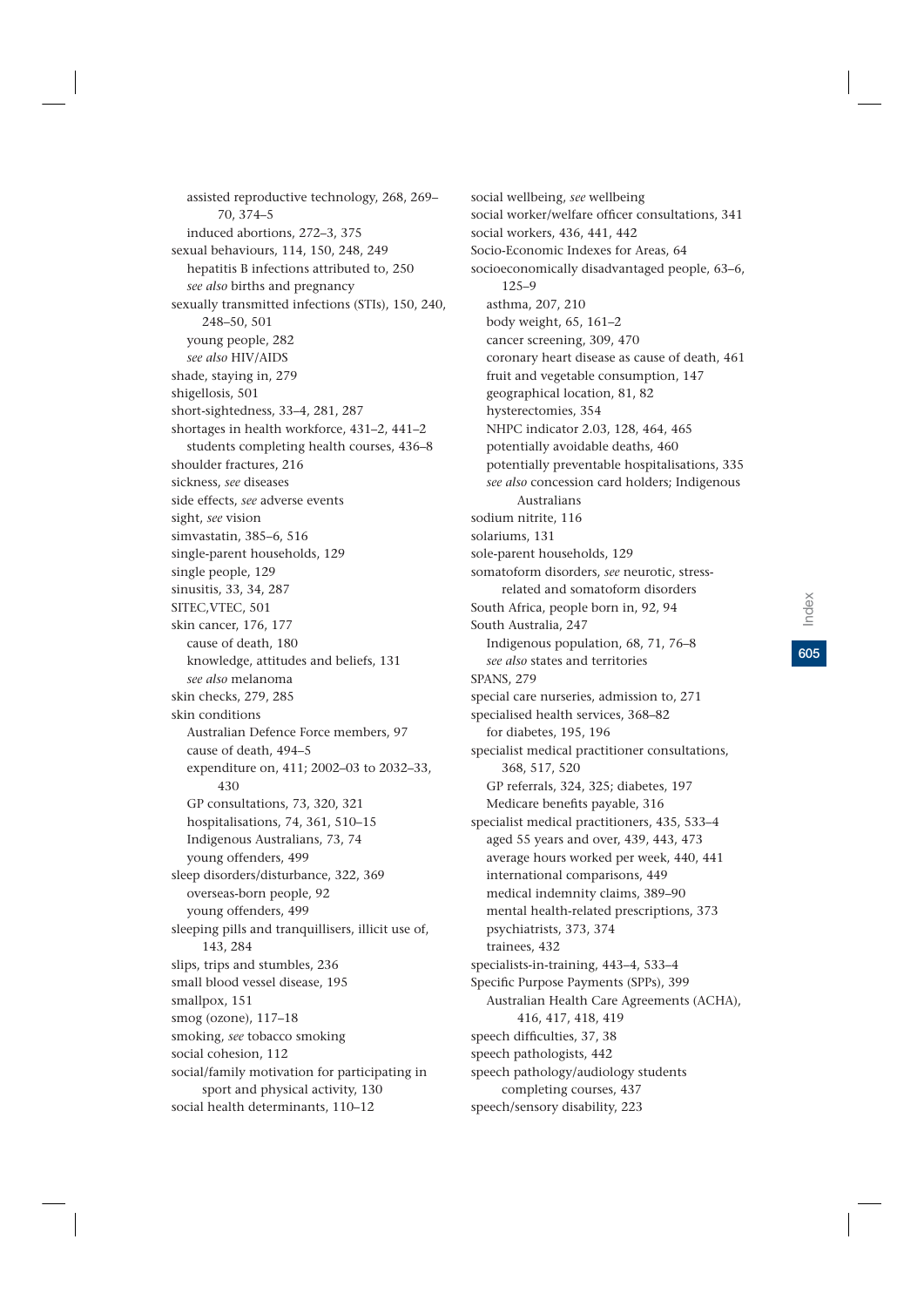*see also* hearing; vision speech therapy services, 341 spina bifida, 148, 272, 273 spinal cord injury (SCI), 236 spinal fractures, 213, 216 spontaneous vaginal deliveries, 266, 267 SPPs, *see* Specific Purpose Payments sprains and strains, 288, 322 squamous cell carcinoma, 177 St John's Ambulance Service, 342 standard drinks, 140 standards, *see* classifications and standards *Staphylococcus aureus,* 116 state and territory expenditure and funding, 399–400, 401, 414–19, 523–4, 527 capital, 425, 523–4 dental services, 423, 523–4 Indigenous services, 407, 526 per person expenditure, 404, 405 public health activities, 425, 523–4, 527 state and territory hospitals, 347–9, 508–9 accident and emergency non-admitted patients, 364, 367 hysterectomies, 350 relative stay index, 362–3 states and territories, 9–12, 13 allied health labour force, 448–9 ambulance services, 342 births, *see* states and territories, births and pregnancy in cancer registries, 176 cervical cytology registries, 310 childhood vaccinations, 151, 314 children's oral health, 507 community health services provided by, 342 death rates, 68, 89–90, 489, 495; perinatal and infant, 271, 404 dental labour force, 537 fluoridated drinking water, 119 general practices participating in Practice Incentives Program (PIP), 332–3 HIV/AIDS, 503 Indigenous health-care episodes, 338 Indigenous population, 68, 329 life expectancy, 486 medical practitioners, 534 Medicare annual voluntary health assessment eligible population, 329 Medicare enhanced primary care (EPC) items uptake, 327–8 Medicare services use, 318–19, 369, 520 mental health services, 219

mosquito-borne diseases, 247, 248 nurses, 536 potentially preventable hospitalisations, 335 prisoners, 88, 89–91 *see also* capital cities states and territories, births and pregnancy in, 266, 272–3, 484 birthweight, 270 fertility rates, 482 preterm births, 269 sexual ratios, 268 statistical developments, gaps and deficiencies, 3, 12–14 allied health labour force, 447–8 cancer surveillance and monitoring, 176, 181 chronic kidney disease (CKD), 199 chronic obstructive pulmonary disease (COPD), 203–4 dental labour force, 446 diabetes, 193 health workforce, 432–3 heart failure, 187 hospital expenditure, 415–16 hospital use, 345–6; elective surgery waiting times, 358 Indigenous Australians, 67–8, 69, 83 infectious diseases, 239 life expectancy calculations, 26, 69 medical indemnity claims, 387 Medicare, 317 mortality, 24, 42, 50, 68; from injury, 233, 235 National Drug Strategy Household Survey, 132 oral health, 228 osteoporosis, 211 palliative care, 380 physical activity measurements, 137–8 prescribed medicines, 383 prisoners, 88 private health insurance rebates, treatment in expenditure estimates of, 427 rural and remote areas, 83 socioeconomic status measurements, 64 *see also* classifications and standards; definitions stenting, *see* percutaneous coronary interventions steroids, 143 Stewart et al., 89 stillbirths (fetal deaths), 268, 271 STIs, *see* sexually transmitted infections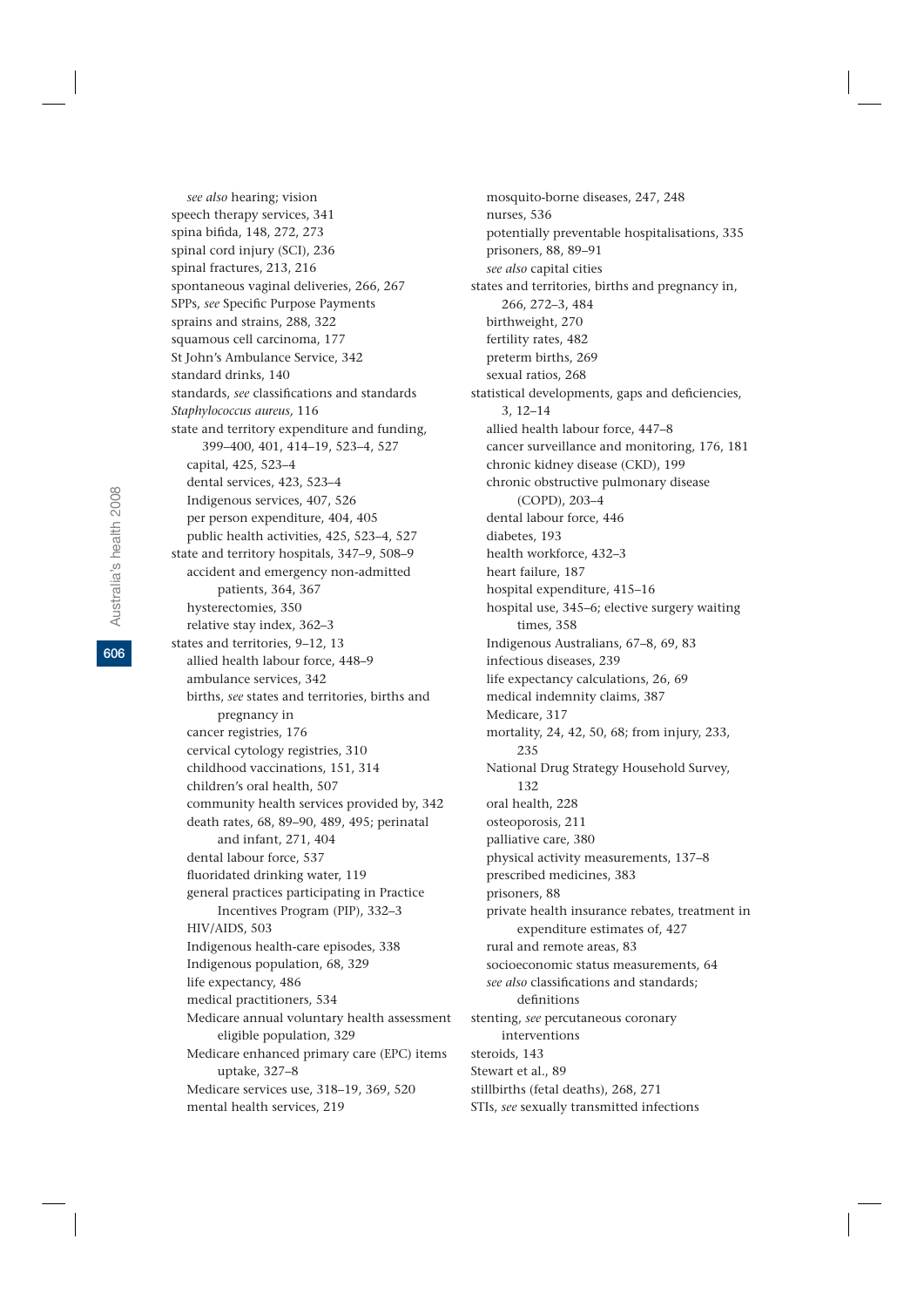stomach acid, drugs to reduce, 385, 386 stomach cancer, 504–5 relative survival rates, 178, 179 strains and sprains, 288, 322 Strengthening Medicare program, 421 stress, 39, 372 *see also* neurotic, stress-related and somatoform disorders stroke (cerebrovascular disease), 185–6 burden of disease, 56–7, 185 diabetes and, 195, 196 hospitalisations, 188; comorbidity with mental or behavioural problem, 227 Indigenous Australians, 190 stroke (cerebrovascular disease) as cause of death, 42, 43, 49, 185–6 diabetes associated with, 196 Indigenous Australians, 191, 461 international comparisons, 6, 7, 186 NHPC indicator 1.08, 186, 459, 461 older people, 294, 295 overseas-born people, 94 working-age people, 291 stumbles, slips and trips, 236 substance abuse, *see* drugs and substance use suicide (intentional self-harm), 42, 43, 233, 234, 235 Australian Defence Force members, 96 burden of disease, 57, 236, 287 Indigenous Australians, 75, 89, 461 international comparisons, 6 NHPC indicator (1.08), 234, 459, 461 potential years of life lost (PYLL), 50–1 prisoners and ex-prisoners, 89, 90 rural and remote Australians, 85 Vietnam veterans, 102 working-age adults, 287, 290, 291 young people, 282 sulphur dioxide, 117 sun protection, 131, 279, 285 *see also* skin cancer sunglasses, 285 sunlight, 148–9 sunscreen use, 279, 285 superannuation, public hospital costs for, 348, 349 support and case management (alcohol and drug treatment), 377 surgery, *see* procedures Survey of Disability, Ageing and Carers (SDAC), 36–41 cardiovascular disease, 184, 185

children, 274 dementia, 218 diabetes, 197 primary carers, 450 psychiatric disability, 223 young people, 280 Survey of Income and Housing, 128 survival acute coronary heart disease, 184–5, 469, 471 cancer, 178–9, 469, 471 after kidney transplant, 202 sustainability performance indicator, 437–9, 469, 473, 475 swimming pools, 120 Sydney, *see* capital cities symptoms, signs and abnormal clinical laboratory findings, 74, 411, 510–11 ADF members' health service attendance, 97 cause of death, 76 expenditure on, 411 older people, 296, 297 syphilis, 150, 240, 249, 501 young people, 282 syringes, *see* needles and syringes systolic blood pressure, 154, 155

## T

tanning, 131 Tasmania, 122, 151 *see also* states and territories taxation revenue and expenditure, 522–4 *see also* Private Health Insurance Incentives Scheme TB, 92, 240, 251–2, 501 TBI, 90, 234 technology assisted reproduction (ART), 268, 269–70, 374–5 telehealth, 11, 343 *see also* electronic media teenagers, *see* young people teeth, *see* oral health telehealth, 11 Royal Flying Doctor Service services, 343 temperatures, 122 terminations of pregnancy, 272–3, 375 test results, receipt of, 320, 321, 322 testis, cancer of, 281 relative survival rates, 178 tetanus, 151, 152, 276, 502 Therapeutic Goods Administration, 383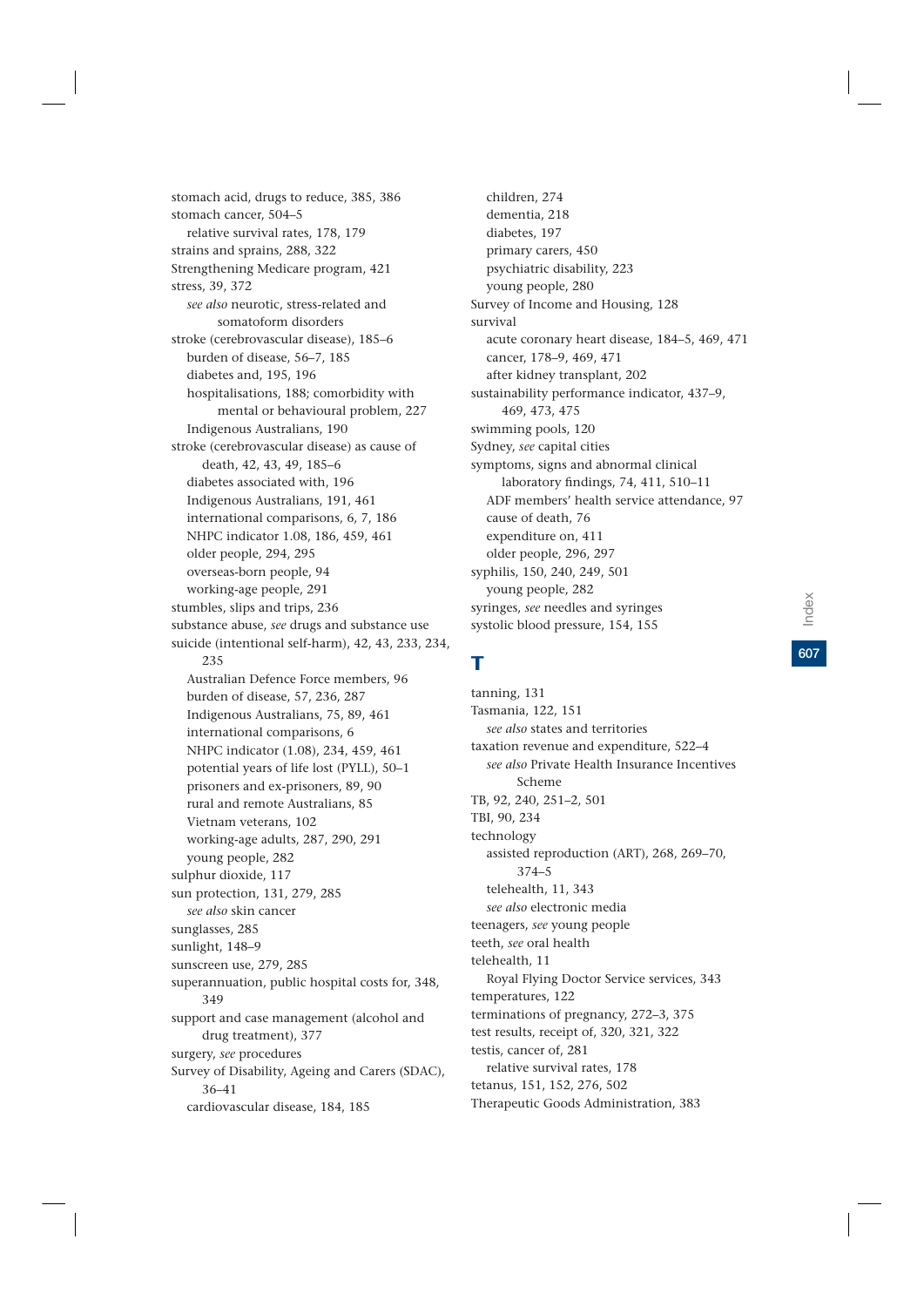therapeutic nuclear medicine and radiotherapy, 368, 369, 520 thigh fractures, 236 threat-to-life injury cases, 231 throat complaints, 321 thrombosis and thromboembolism, 267 thyroid cancer, 459, 504–5 relative survival rates, 178, 179 Vietnam veterans, 101 time, 306 Australian residence, length of, 91 caring for people with disability, 450 days off work because of illness, 288 days off work/school or reduced activity because of asthma, 207 gestational age, 269–70 insufficient to participate in sport and physical recreation, 130 median prison sentence length, 88 medicines discontinued after start of cardiovascular therapy, 189 physical activity undertaken, 137, 138–9, 279 waiting for hospital services, 357–60, 365–7, 469, 472 *see also* hours worked; patient days; seasons; survival tiredness/weakness/energy loss, 321, 499 tobacco smoking, 117, 132–5, 176, 464, 465 burden of disease, 113, 114, 132 cause of death, 46, 132, 203 cause of main disabling condition, 39 children exposed to, 134–5, 279, 464 Indigenous Australians, 79, 378 international comparisons, 6, 7, 135, 136 knowledge, attitudes and beliefs, 130 overseas-born people, 94, 95 rural and remote Australians, 83, 86 self-assessed health status, 32 socioeconomically disadvantaged people, 65, 125 working-age adults, 291, 292 young people, 133–4, 284, 469, 470; offenders, 91, 500 *see also* lung cancer tonsillectomy, 353, 359 tonsillitis, 322, 323 young offenders, 499 tooth decay, *see* oral health tooth extraction services, 340 toothpaste, 228 Torres Strait Islanders, *see* Indigenous Australians

total fertility rate (TFR), 21–2 tranquillisers and sleeping pills, illicit use of, 143, 284 'trans fat,' 148 transplants, 200, 202 transport accidents, 57, 236, 287 transport accidents as cause of death, 43, 50, 233, 234, 236, 459 Australian Defence Force members, 96 children, 278 Indigenous Australians, 238 international comparisons, 6, 7 potential years of life lost (PYLL), 50–1 rural and remote Australians, 85 trends in rates, 46, 235 veterans, 102 working-age adults, 290, 291 young people, 282 transport accidents as cause of hospitalisation, 231, 232 children, 276 Indigenous Australians, 237, 238 young people, 282 transport and storage industry, 291 transport assistance for people with disability, 40–1 transport for patients, *see* patient transport traumatic brain injury (TBI), 90, 236 treatments, 350, 429, 430 alcohol and other drug treatment services, 377 assisted reproductive technology (ART), 268, 269–70, 374–5 asthma, 93 cardiovascular diseases, 429 GP management activities, 324 medical indemnity claims, 388, 390 musculoskeletal conditions, 214–16 oral diseases, 227 *see also* kidney replacement therapy; medications; patient transport; procedures triage categories, 365–7, 472 triglyceride, 156 triplets and higher order multiple births, 269, 270, 271, 375 trips, slips and stumbles, 236 trisomy, 272, 273 trust, 112 tuberculosis, 92, 240, 251–2, 501 tumours, *see* cancer Tuomilehto et al., 163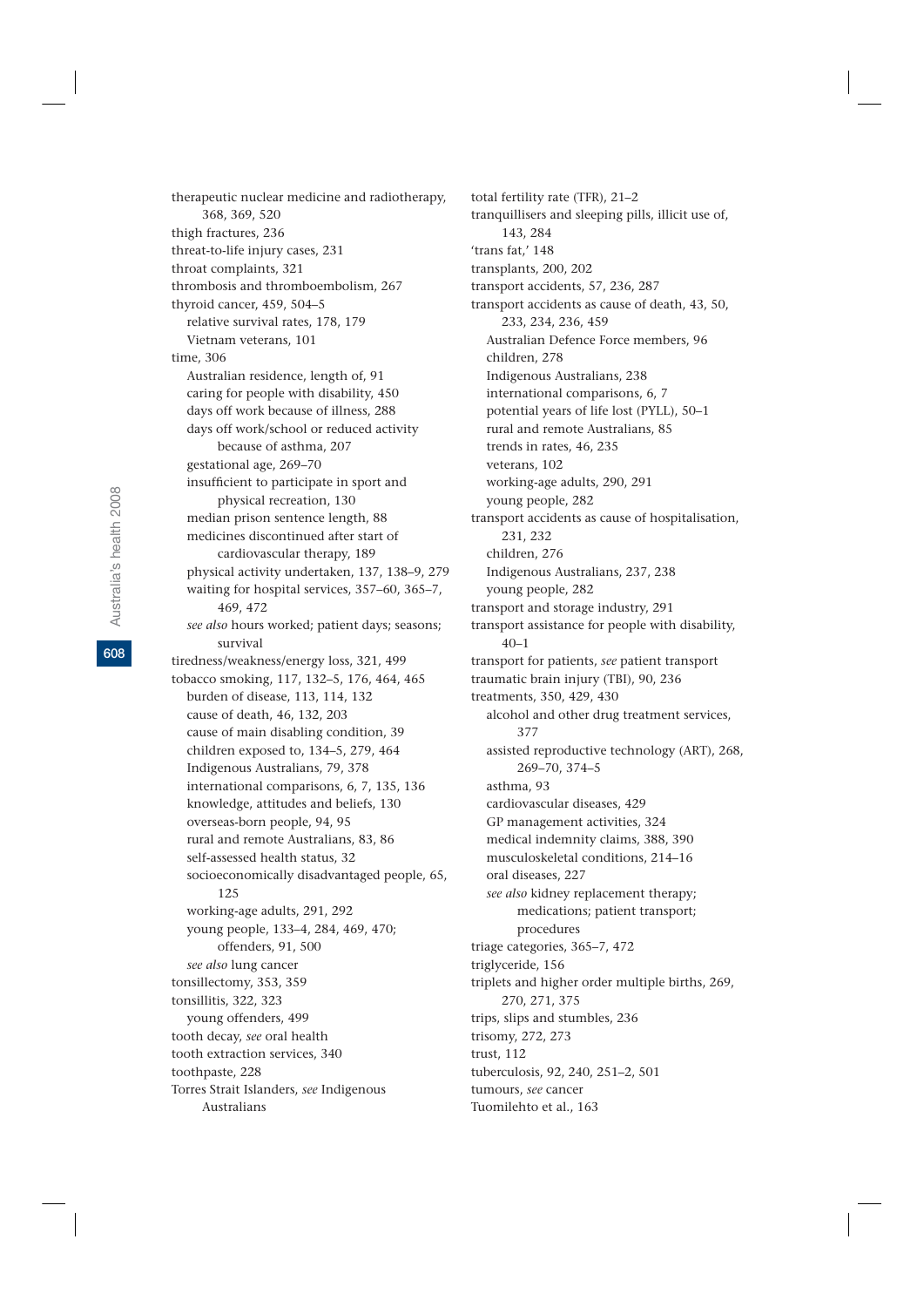twins, 269, 270, 271, 375 Type 1 diabetes, 192–3, 195, 275 international comparisons, 198 young people, 281 Type 2 diabetes, 153, 192, 193 burden of disease, 55–7, 287 children, 275 Indigenous Australians, 194 severe (end stage) kidney disease, 195–6 young people, 281 typhoid, 501

#### U

ulcers, 352 underlying causes of death, *see* causes of death understanding things or learning, difficulty with, 37, 38 underweight, 158, 159–60, 161 unemployment, 5, 126–7 unintentional injuries, *see* injuries and accidents United Kingdom, people born in, 5, 23 health status, 92, 93, 94 United States, 90, 160, 252 people born in, 92 university education, *see* education University of Adelaide Public Health Information and Development Unit, 51 University of Queensland, 54 unreferred medical attendances, *see* health professional consultations unsafe sex, 114, 150, 248, 249 hepatitis B infections attributed to, 250 unsafe sharing of needles, 145, 469, 470 upper respiratory tract infections GP consultations, 321, 322, 323 treatment, 325–7 working-age adults, 289 urban environment, *see* cities and towns urinary system procedures, 352 *see also* dialysis urinary tract infections, 239, 322 urology, 358 uterus, cancer of, 43, 504–5 relative survival rates, 179 uterus, partial or full removal of (hysterectomies), 353–5, 359, 469, 471 uterus curettage and cervix dilation, 353

# V

vaccination (immunisation), 150–3, 313–15

expenditure on, 151, 152, 424, 527 GP consultations, 313–14, 315, 321, 322, 386; working-age adults, 289 hepatitis B, 250 mumps, 245 rural and remote Australians, 87 *see also* childhood vaccination; influenza vaccination vaccine-preventable diseases, 240, 241–5, 276, 502 potentially preventable hospitalisations, 335–6 young offenders, 499 *see also* influenza and pneumonia vacuum extraction deliveries, 266 vaginal deliveries, 266, 360, 361 Indigenous females, 267 varicella (chickenpox), 151, 499 varicose veins, 359 vascular diseases, *see* cardiovascular disease vectorborne (mosquito-borne) diseases, 123, 240, 247–8, 252, 502 vegetable consumption, *see* fruit and vegetable consumption veterans, 95, 98–102 expenditure on, 408–9 hearing services, 378–9 pharmaceuticals, 383, 384 *see also* Department of Veterans' Affairs *Vibrio cholerae,* 116 victims of crime, 113 Victoria, 311 *E. Coli* safe levels, 120 hospital service use by people from refugee backgrounds, 92–3 prisoners, 88, 89 *see also* states and territories Victorian Ambulatory Care Sensitive Conditions study, 335 Vietnam, people born in, 5 death rates, 93, 94 health conditions with high hospitalisation rates, 92 Vietnam veterans, 99, 101–2 violence, *see* assault and interpersonal violence; self-harm viral diseases, 123, 244–7, 248, 252, 502 antibiotics and, 325 *see also* hepatitis; HIV/AIDS vision and vision loss, 32–4, 37, 38, 510–15 diabetes-related complications, 195, 196; hospitalisations, 198